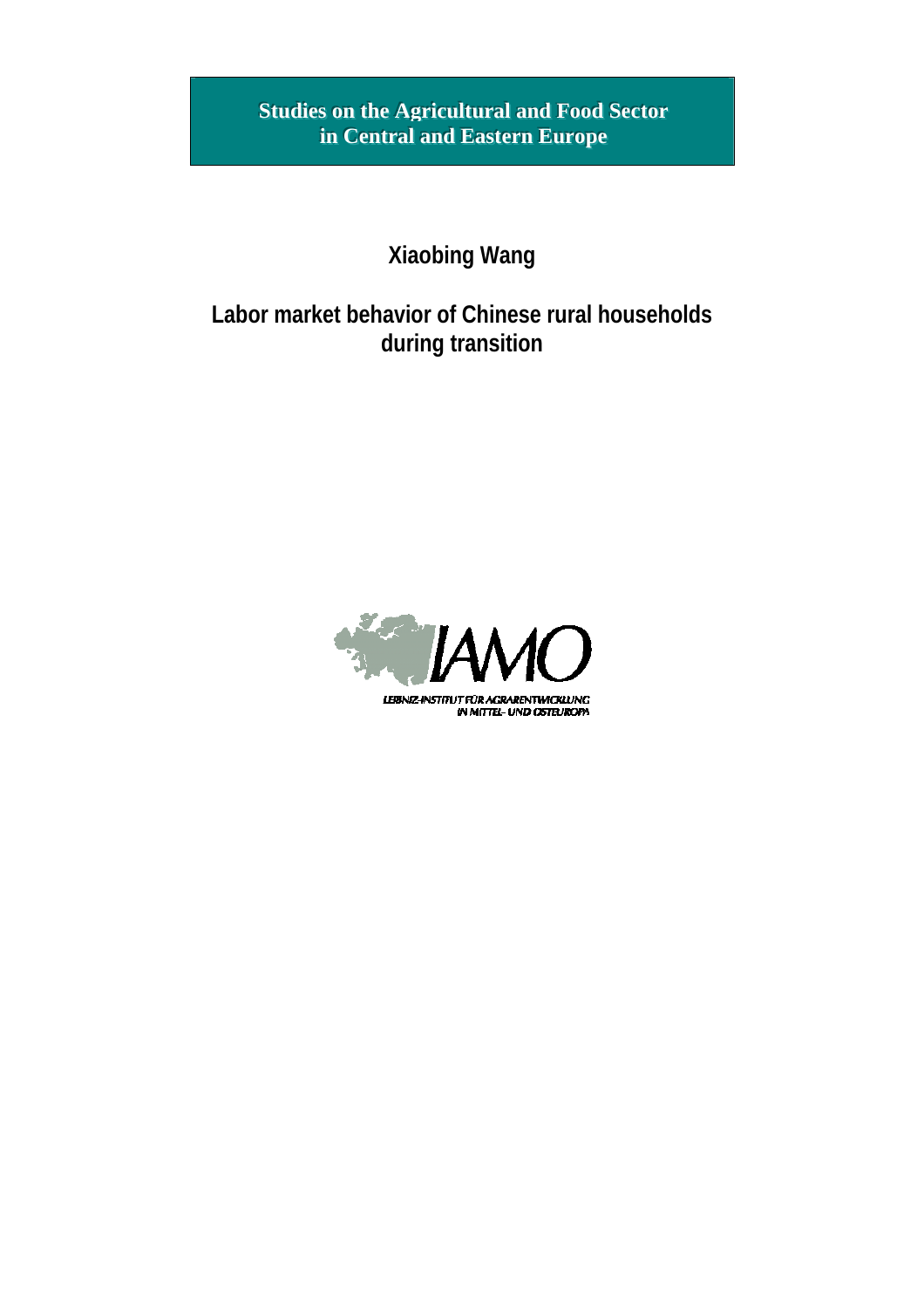Labor market behavior of Chinese rural households during transition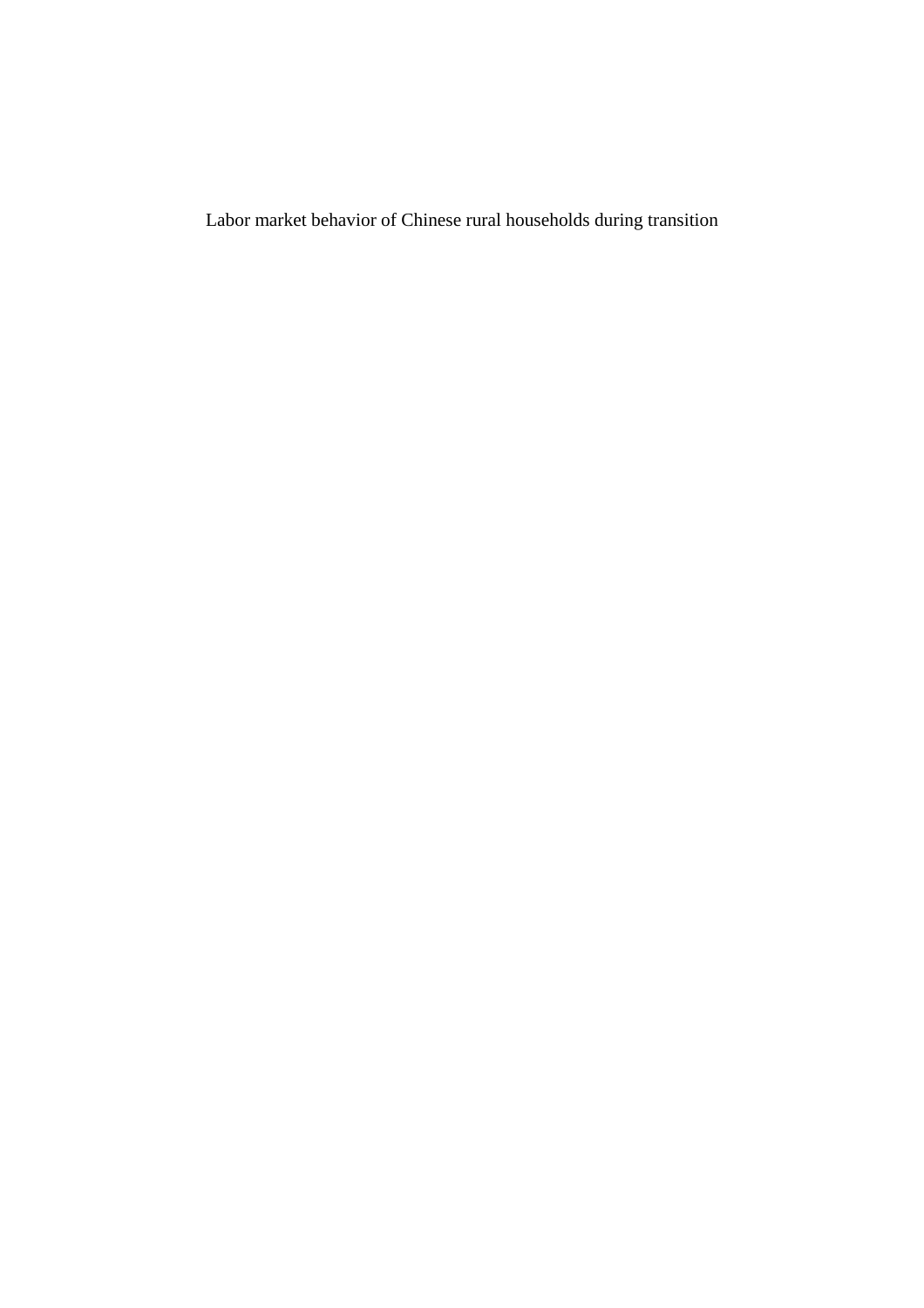Studies on the Agricultural and Food Sector in Central and Eastern Europe

Edited by Leibniz Institute of Agricultural Development in Central and Eastern Europe IAMO

Volume 42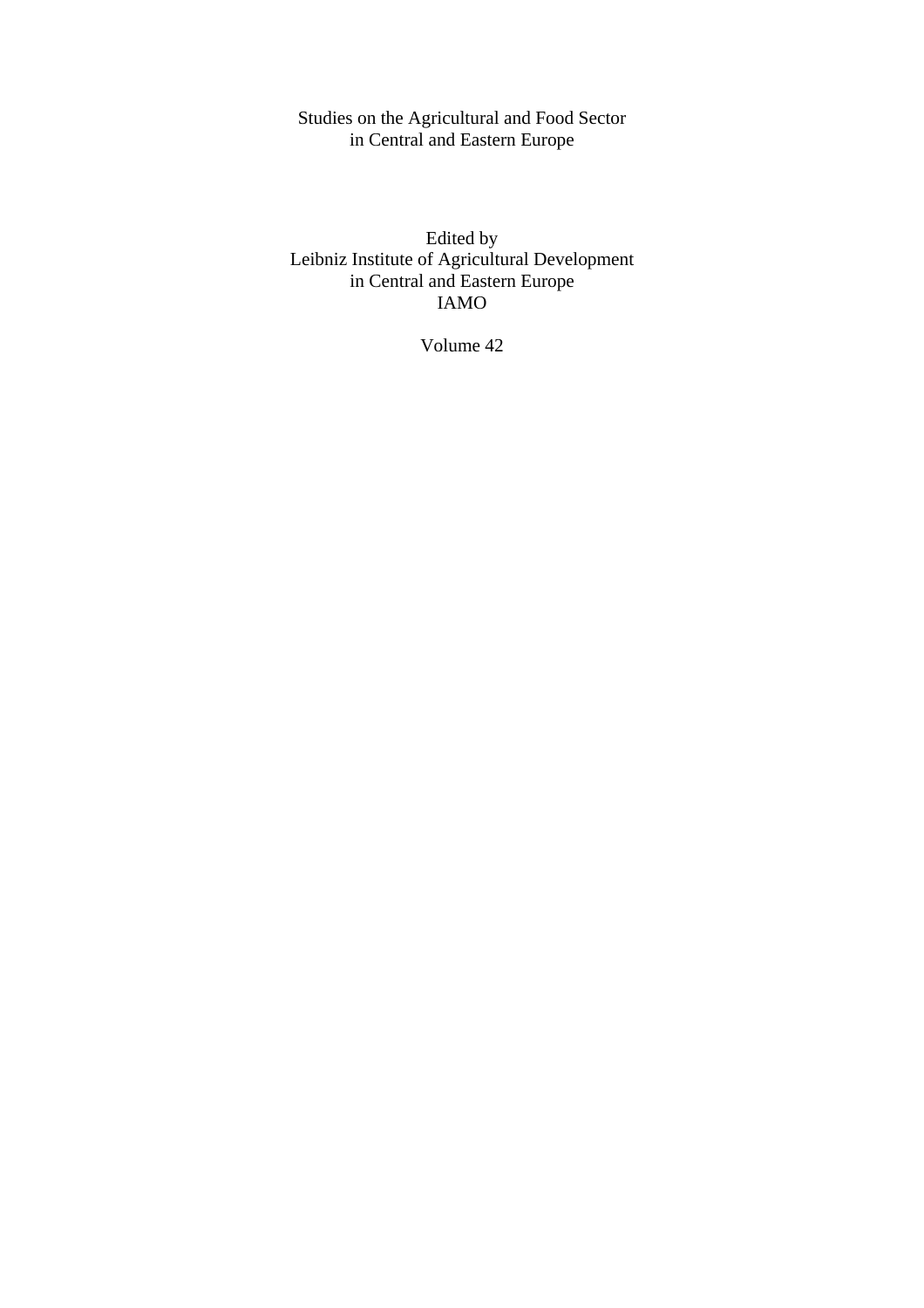# **Labor market behavior of Chinese rural households during transition**

**by Xiaobing Wang** 

> IAMO 2007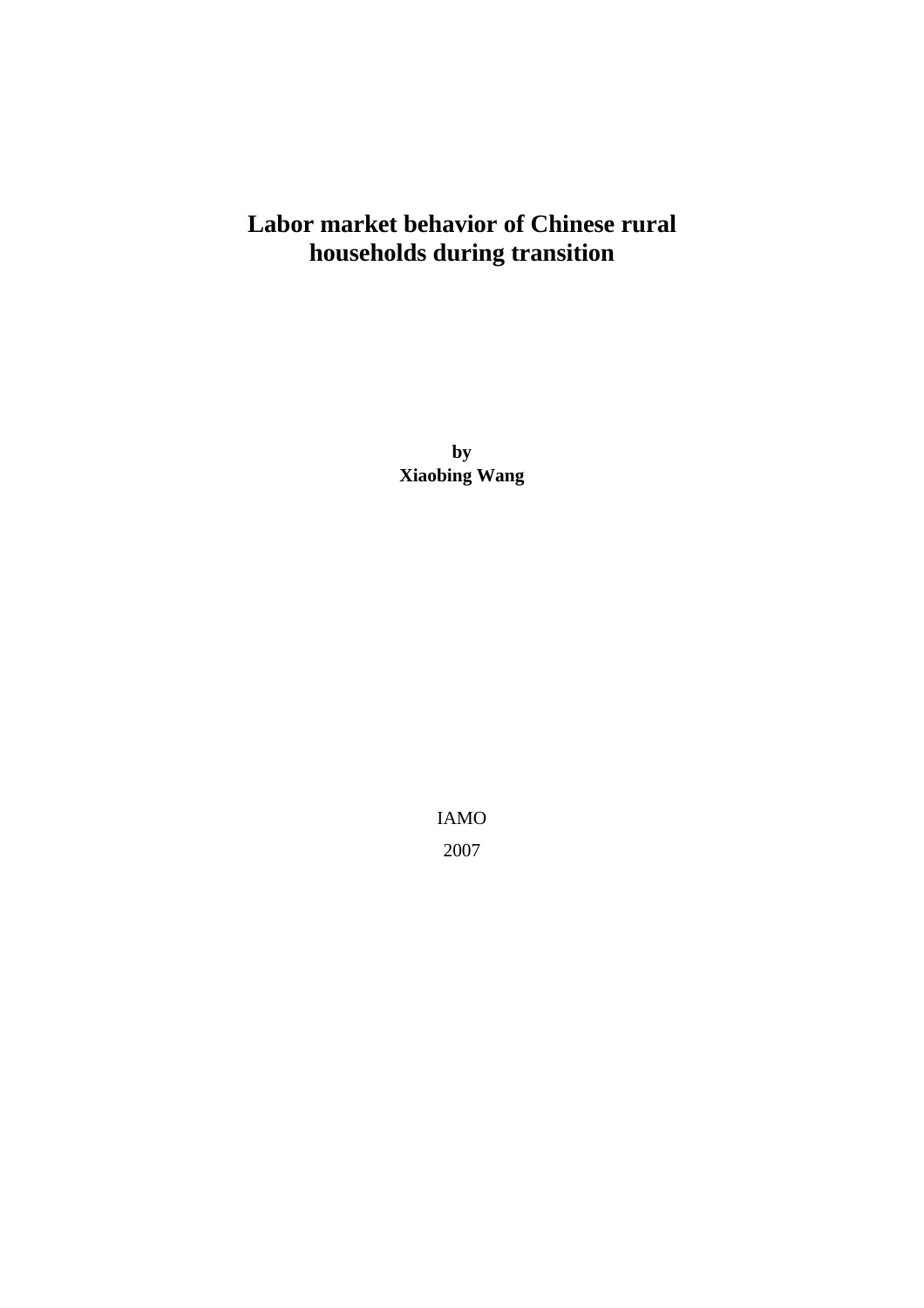#### **Bibliografische Information Der Deutschen Bibliothek**

Die Deutsche Bibliothek verzeichnet diese Publikation in der Deutschen Nationalbibliografie; detaillierte bibliografische Daten sind im Internet über http://dnb.ddb.de abrufbar.

#### **Bibliographic information published by Die Deutsche Bibliothek**

 Die Deutsche Bibliothek lists the publication in the Deutsche Nationalbibliografie; detailed bibliographic data are available in the internet at: http://dnb.ddb.de.

 This thesis was accepted as a doctoral dissertation in fulfillment of the requirements for the degree "doctor agriculturarum" by the Faculty of Natural Sciences III at Martin Luther University Halle-Wittenberg on 16.01.2007.

| Date of oral examination: | 07.05.2007           |
|---------------------------|----------------------|
| Supervisor and Reviewer:  | Prof. Dr. T. Glauben |
| Co-Reviewer:              | Prof. Dr. M. Grings  |
| Co-Reviewer:              | Prof. Dr. B. Brümmer |

Diese Veröffentlichung kann kostenfrei im Internet unter *<www.iamo.de/dok/sr\_vol42.pdf>* heruntergeladen werden.

 This publication can be downloaded free from the website *<www.iamo.de/dok/sr\_vol42.pdf>.*

© 2007 Leibniz-Institut für Agrarentwicklung in Mittel- und Osteuropa (IAMO) Theodor-Lieser-Straße 2 06120 Halle (Saale) Tel.: 49 (345) 2928-0 Fax: 49 (345) 2928-199 e-mail: iamo@iamo.de http://www.iamo.de ISSN 1436-221X ISBN 978-3-938584-25-5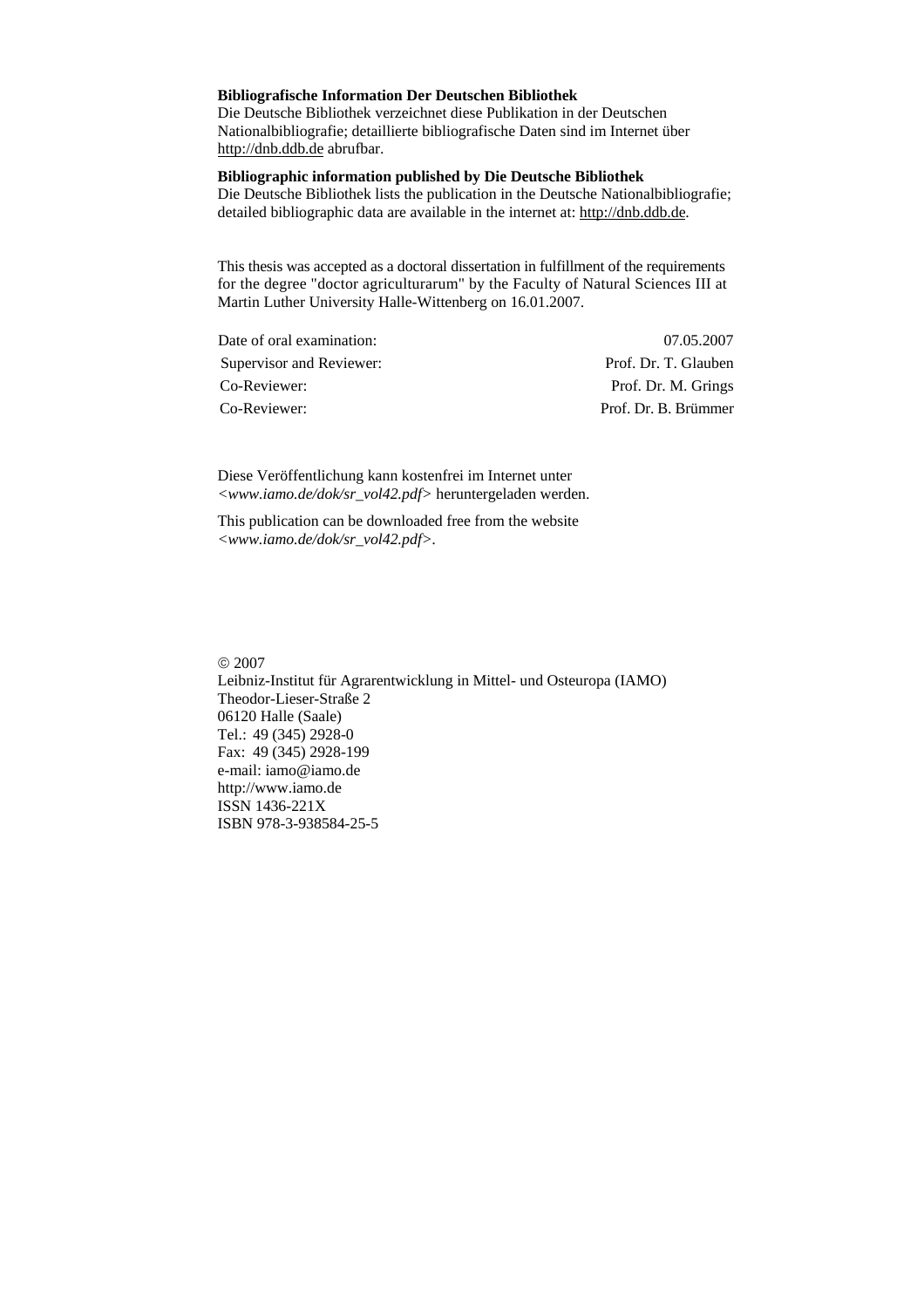In der Schriftenreihe *Studies on the Agricultural and Food Sector in Central and Eastern Europe* werden durch das IAMO Monographien und Tagungsberichte herausgegeben, die sich mit agrarökonomischen Fragestellungen zu Mittel- und Osteuropa beschäftigen. Wissenschaftlern, die in diesem Bereich forschen, steht die Schriftenreihe als Diskussionsforum offen.

In its series *Studies on the Agricultural and Food Sector in Central and Eastern Europe* IAMO publishes monographs and proceedings focusing on agricultural economic issues specific to Central and Eastern Europe. This series offers a forum to researchers studying this area.

> ISSN 1436-221X ISBN 978-3-938584-25-5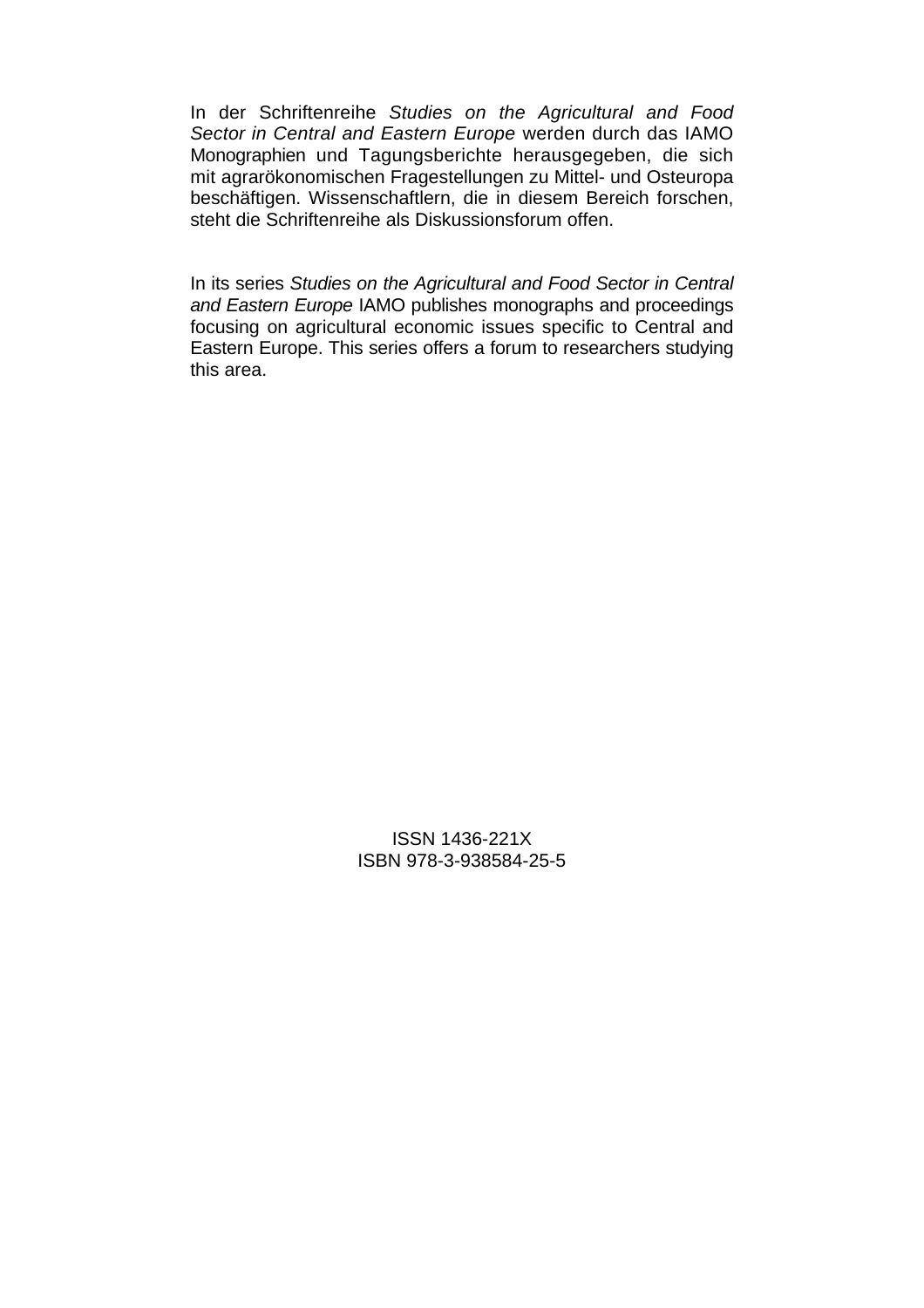# **Acknowledgment**

I am greatly indebted to Professor Thomas Glauben for his dedicated supervision, patience, and support throughout the duration of my research study at University of Kiel, Institute of Agricultural Development in Central & Eastern Europe (IAMO) and University of Halle. My thanks also go to Professor Scott Rozelle at Stanford University, Professor Belton M. Fleisher at Ohio State University, Dr. Stephan Brosig at IAMO and Dr. Thomas Herzfeld at University of Kiel for their helpful comments and enthusiastic reviews that helped me complete this study. It is with sincere respect and appreciation that I acknowledge their contribution to my intellectual development.

I am also grateful to my colleagues and many graduate students at University of Kiel and IAMO for their sincere assistance.

Last but not least, I am grateful to my family for their encouragement and sacrifices that have made my education possible and to my close friends for their support and understanding.

The financial support of German research foundation (Deutsche Forschungsgemeinschaft, DFG) is gratefully acknowledged.

Halle (Saale), December 2006 Xiaobing Wang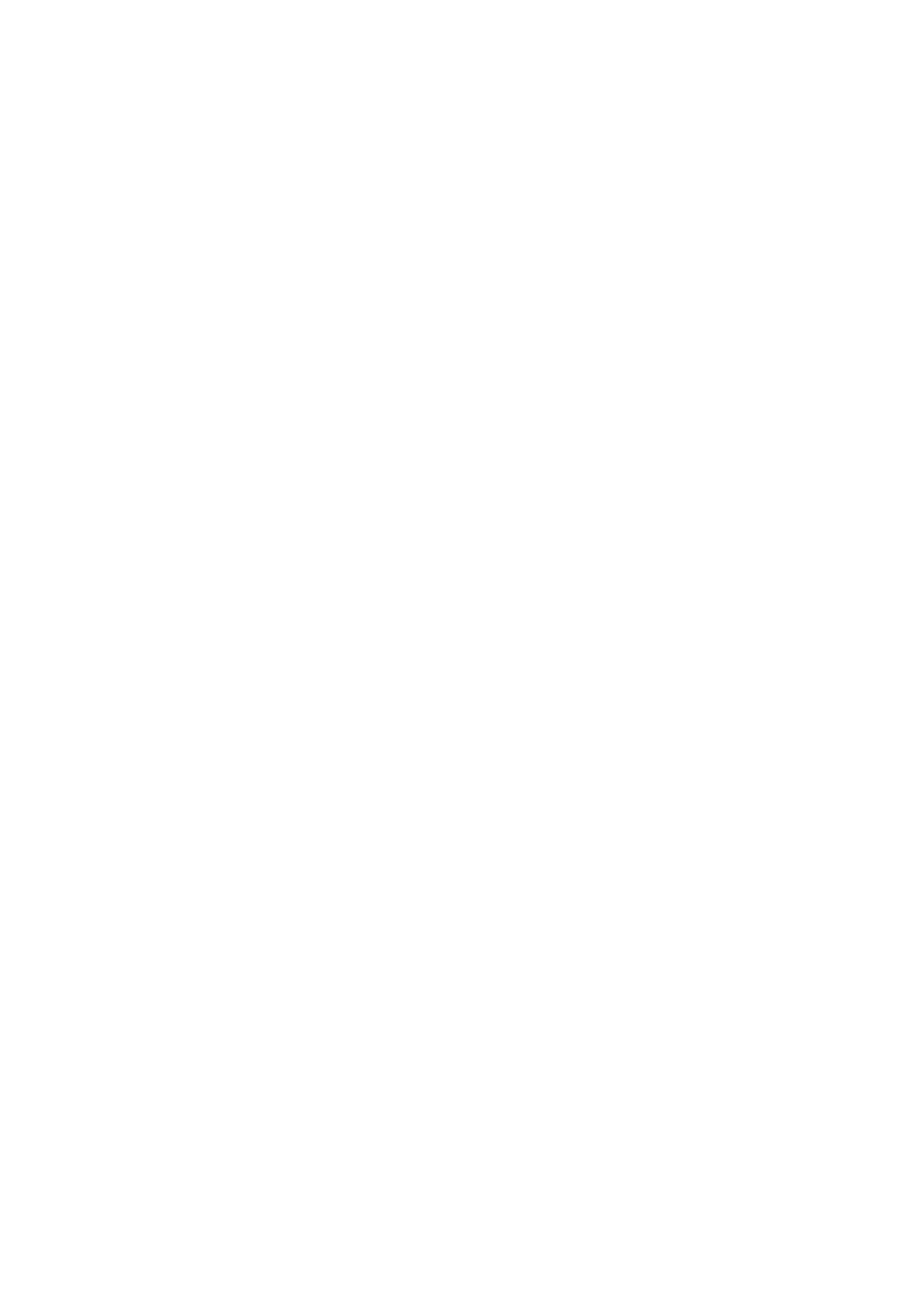### **Abstract**

The goal of this study is to assess households' labor allocation in the wake of China's efforts to develop the rural labor market in a manner that is conductive to its transition to a market economy. Applying the agricultural household model as the theoretical framework, we help to understand the behavior of rural households in the labor market in three different but interrelated contexts: Participation behavior in hiring labor and supplying off-farm labor, the quantity of hired-labor demand and off-farm labor supply, and the dynamics of rural households' participation in labor markets. The empirical studies are based on micro-level panel data from Zhejiang province from 1995 to 2002.

We first derive a joint model of households' decisions on hiring labor and supplying labor off the farm, with special attention of households that participate in both markets simultaneously. The main result suggests that the decisions to hire labor and supply off-farm labor are jointly made and positively correlated. This supports the hypothesis that rural China has a poorly functioning labor market.

Next, we estimate a series of hired labor demand and off-farm labor supply functions using the wages of hired labor and off-farm workers as the instrumented variables. A household's labor demand decreases with the increasing wage of hired labor, whereas the effect of off-farm worker's wage on a household's labor supply differs significantly depending on the household's type of labor market participation. The wage paid for hired labor has statistically significant and negative effects on off-farm labor supply. This implies that the hired labor and off-farm labor are substitutes, *albeit* imperfect substitutes in rural China. Our analyses show that the expansion of livestock production has increasing effects on labor demand but reducing effects on a household's off-farm labor supply for households that participate in both markets. Land market integration significantly enhances participation in the labor market but has no significant impact on time allocation. Furthermore, the results suggest non-separability between off-farm labor supply and household structure as well as social network, again confirming that the rural labor market in Zhejiang province is still functioning imperfectly.

Finally, the panel data also allow us to evaluate the dynamics of households' participation in labor market by applying discrete hazard models. In particular, we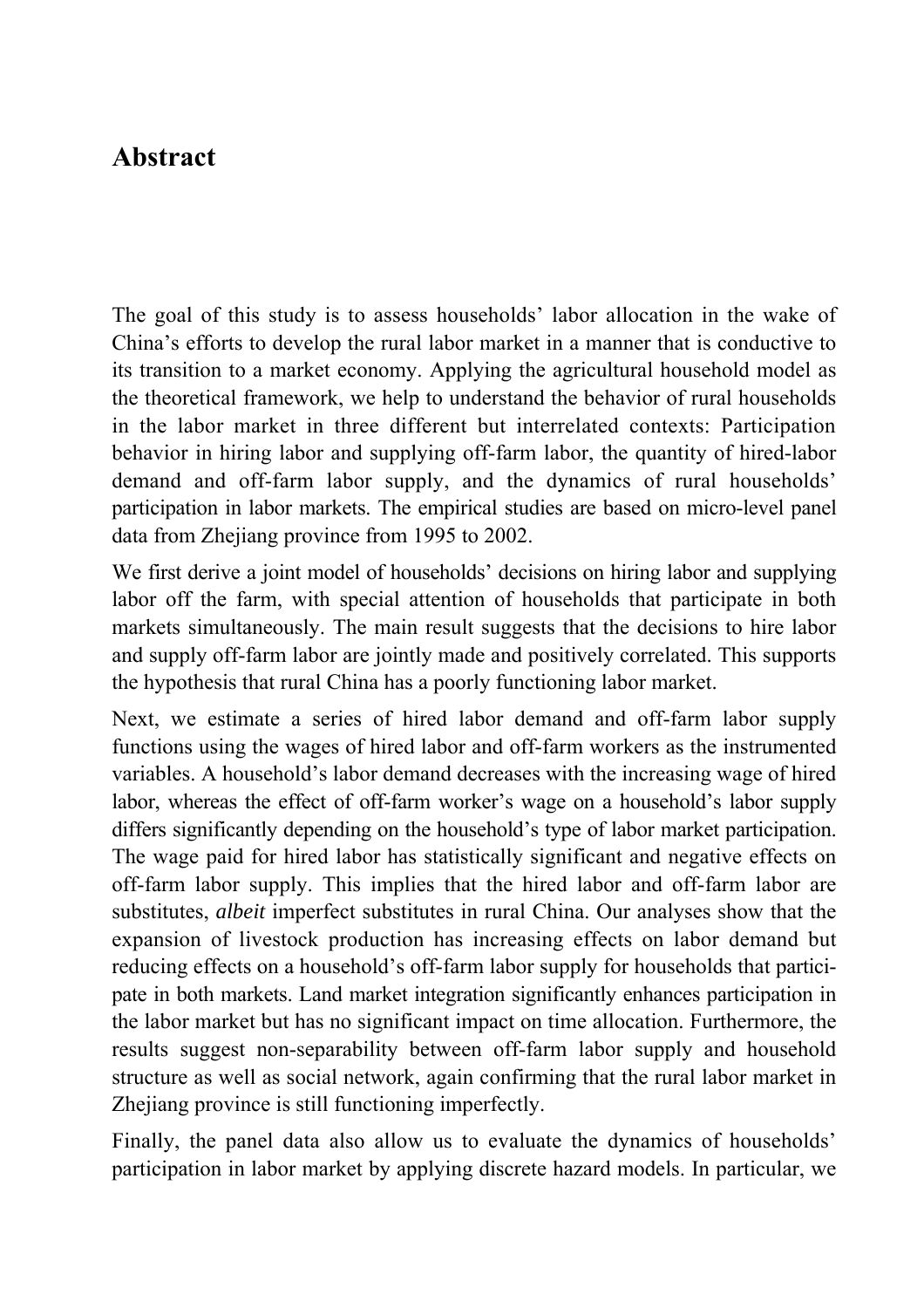investigate the movements between participation and autarky in labor market, between part-time and full-time farming, and between hiring or not hiring labor. We intend to identify the factors that determine the duration for a household's participation in the labor markets. Our results show that the histories of households that participate in labor markets and the likelihood of the households to move among the labor markets are significantly related to several household and farm characteristics, as well as features of local community.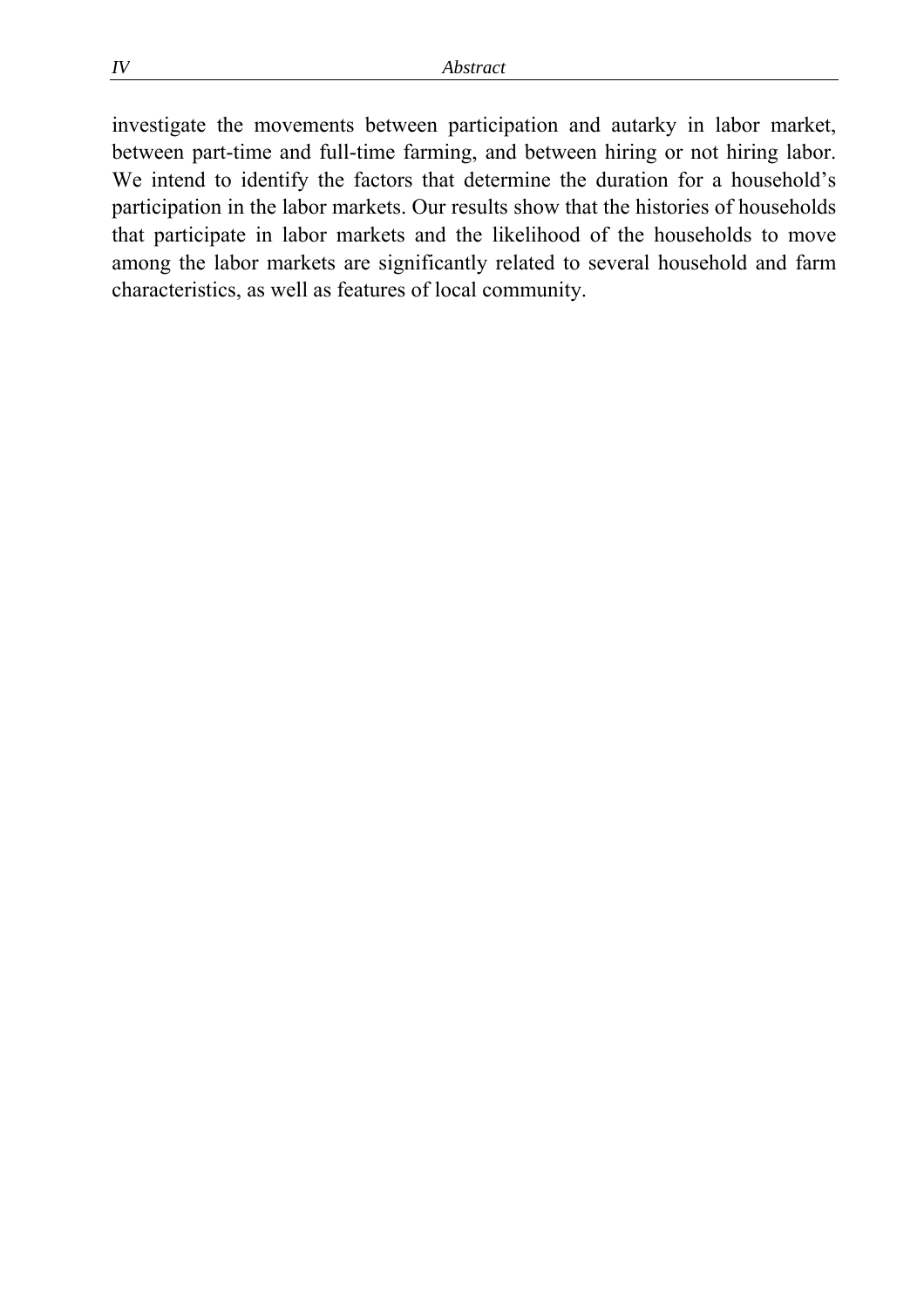# **Zusammenfassung**

Das Ziel dieser Studie ist die Analyse der Allokation von Arbeitsressourcen in ländlichen Haushalten im Zuge von Chinas Bemühungen zur Entwicklung eines ländlichen Arbeitsmarktes. Unter Anwendung eines Landwirtschaftlichen Haushaltsmodells versuchen wir einen Beitrag zum Verständnis des Arbeitsmarktverhaltens ländlicher Haushalte in drei verschiedenen, aber miteinander verbundenen Kontexten zu leisten: Verhalten bei der Einstellung von Leiharbeitern und dem Anbieten von außerlandwirtschaftlichen Arbeitskräften, Ausmaß der Nachfrage nach Leiharbeitskräften und dem Angebot von außerlandwirtschaftlichen Arbeitskräften sowie Dynamik der Beteiligung ruraler Haushalte in Arbeitsmärkten. Die empirischen Studien basieren auf Haushaltspaneldaten aus der Provinz Zhejiang und umfassen die Jahre 1995 bis 2002.

Zunächst entwickeln wir ein Modell, dass Haushaltsentscheidungen über Angebot und Nachfrage von Arbeitskraften verbindet. Besonderes Augenmerk wird gelegt auf die Haushalte, die in beiden Märkten gleichzeitig partizipieren. Das zentrale Ergebnis dieses Modells legt nahe, dass die Entscheidungen über Angebot und Nachfrage von Arbeitskräften verbunden und positiv korreliert sind. Dieses Ergebnis stützt die Aussage, dass China einen schlecht funktionierenden ländlichen Arbeitsmarkt besitzt.

In einem zweiten Schritt schätzen wir eine Reihe von Angebots- und Nachfragefunktionen unter Verwendung der beiden Instrumentvariablen "Anzahl der eingestellten Leiharbeitskräfte" und "Anzahl der außerlandwirtschaftlichen Arbeitskräfte". Die Nachfrage eines Haushaltes nach Arbeitskräften nimmt mit zunehmendem Lohnniveau für landwirtschaftliche Arbeitskräfte ab, während der Effekt einer Änderung des außerlandwirtschaftlichen Lohnniveaus stark abhängig ist von der Beteiligungsweise eines Haushalts am Arbeitsmarkt. Der Lohn für Leiharbeitskräfte hat einen signifikanten Einfluss auf das Angebot eines Haushaltes von außerlandwirtschaftlichen Arbeitskräften. Das legt nahe, dass Leiharbeitskräfte und außerlandwirtschaftliche Beschäftigung im ländlichen China Substitute sind, wenn auch unvollkommene. Unsere Analysen zeigen, dass bei Ausweitung der tierischen Produktion im Zeitablauf die Nachfrage nach Leiharbeitskräften steigt und das Angebot an außerlandwirtschaftlichen Arbeitskräften sinkt. Die Integration von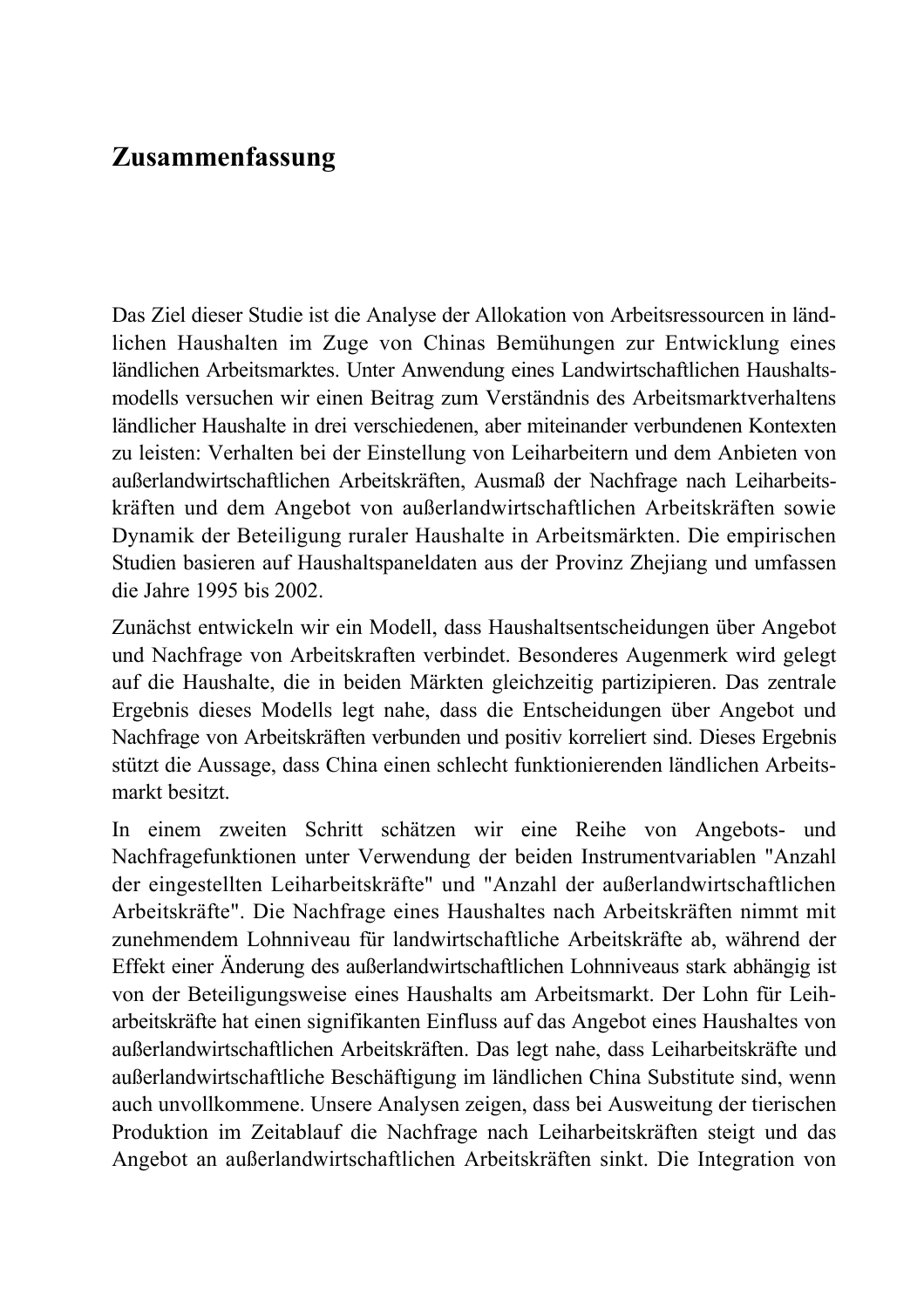Bodenmärkten fördert die Arbeitsmarktbeteiligung, hat aber keinen signifikanten Einfluss auf die Allokation von Arbeitszeit. Vielmehr deuten die Ergebnisse auf die *non-separability* zwischen außerlandwirtschaftlicher Beschäftigung, der Haushaltsstruktur und dem sozialen Netzwerk hin, was wiederum eine Bestätigung für die Unvollkommenheit des Arbeitsmarktes in der Provinz Zhejiang ist.

Unter Anwendung von *discrete hazard models* erlauben uns die Daten schließlich eine Einschätzung der Dynamik von Arbeitsmarktbeteiligungen der untersuchten Haushalte. Im Besonderen untersuchen wir die Bewegungen zwischen Beteiligung am und Unabhängigkeit vom Arbeitsmarkt, zwischen Nebenerwerbs- und Vollerwerbslandwirtschaft, und zwischen Einstellung und Nicht-Einstellung von Leiharbeitskräften. Wir versuchen die Faktoren zu identifizieren, die für die Arbeitsmarktbeteiligung eines Haushalts bestimmend sind. Unsere Ergebnisse zeigen, dass die vergangene Enwicklung und die Wahrscheinlichkeit eines Haushalts sich zwischen verschiedenen Arbeitsmärkten zu bewegen signifikant mit mehreren Haushalts- und Betriebscharakteristika sowie mit Eigenschaften der ländlichen Gemeinde, in der sich der Haushalt befindet, verbunden sind.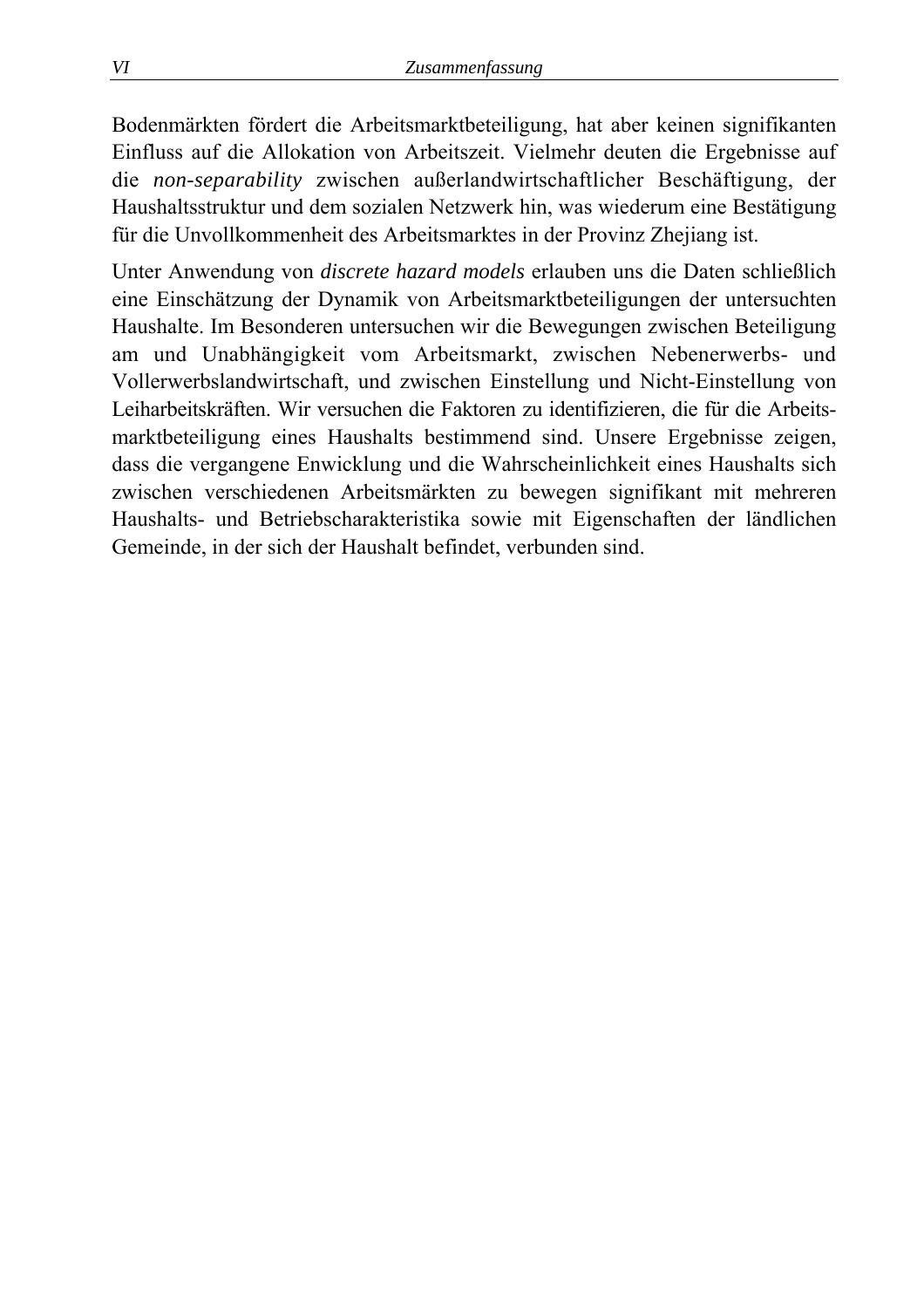# **Contents**

| 1                                                                |  |
|------------------------------------------------------------------|--|
| 2                                                                |  |
| 2.1                                                              |  |
| 2.2                                                              |  |
| 3                                                                |  |
| 3.1                                                              |  |
| 3.1.1                                                            |  |
| 3.1.2                                                            |  |
| 3.2                                                              |  |
| 3.2.1                                                            |  |
| 3.2.2                                                            |  |
| The rural labor markets in Zhejiang and data description 41<br>4 |  |
| 4.1                                                              |  |
| 4.2                                                              |  |
| 4.3                                                              |  |
| 4.4                                                              |  |
| 4.4.1                                                            |  |
| 4.4.2                                                            |  |
| 4.4.3                                                            |  |
| 4.5                                                              |  |
| 4.5.1                                                            |  |
| 4.5.2                                                            |  |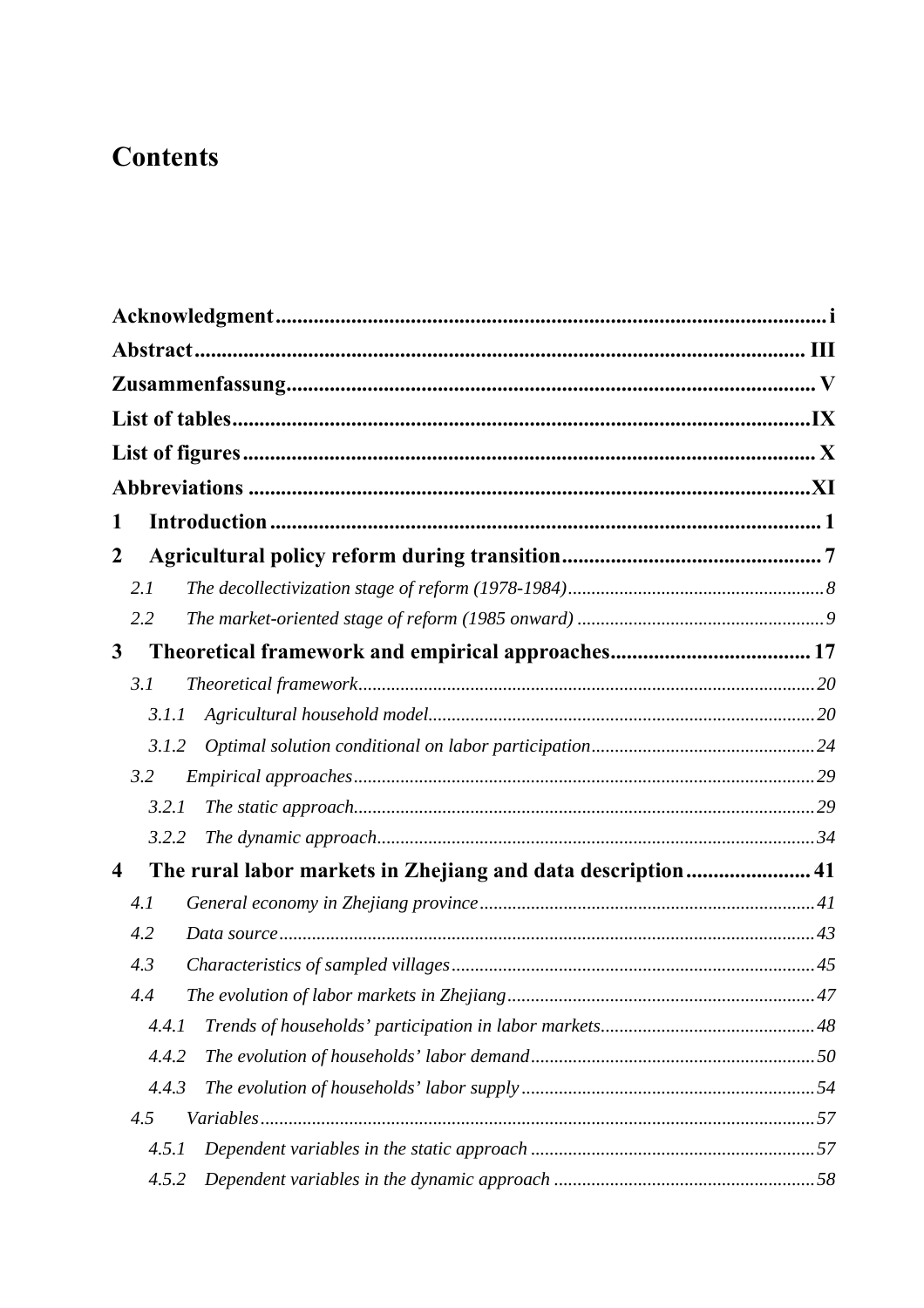| 5 <sup>1</sup> |     |  |
|----------------|-----|--|
|                | 5.1 |  |
|                | 5.2 |  |
|                | 5.3 |  |
|                | 5.4 |  |
|                | 5.5 |  |
| 6              |     |  |
|                |     |  |
|                |     |  |
|                |     |  |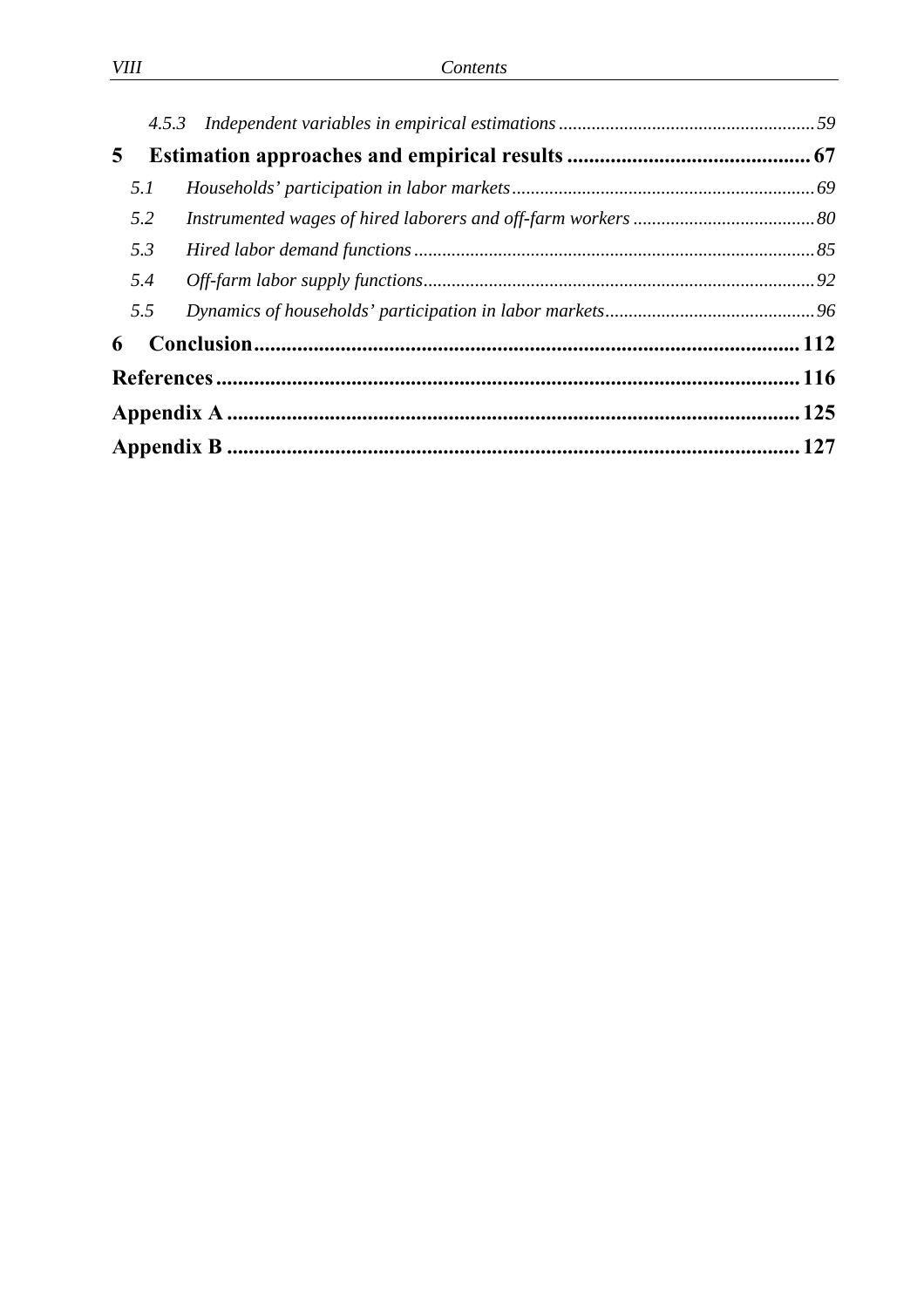# **List of tables**

| Table 4.3: Descriptive statistics of the dependent variables in the static approach58   |  |
|-----------------------------------------------------------------------------------------|--|
| Table 4.4: Descriptive statistics of the dependent variables in the dynamic approach 58 |  |
|                                                                                         |  |
| Table 5.1: Results of households' labor participation from bivariate probit model       |  |
| Table 5.2: Production function estimation and wage function for households              |  |
|                                                                                         |  |
|                                                                                         |  |
|                                                                                         |  |
| Table 5.5: Estimated results of the duration model between participation and not        |  |
|                                                                                         |  |
| Table 5.6: Estimated results of the duration model between supplying labor and          |  |
|                                                                                         |  |
| Table 5.7: Estimated results of the duration model between hiring labor and             |  |
|                                                                                         |  |

#### **Tables in Appendix B**

| Table B3: Maximum likelihood estimated results of the constant-only duration model  128 |  |
|-----------------------------------------------------------------------------------------|--|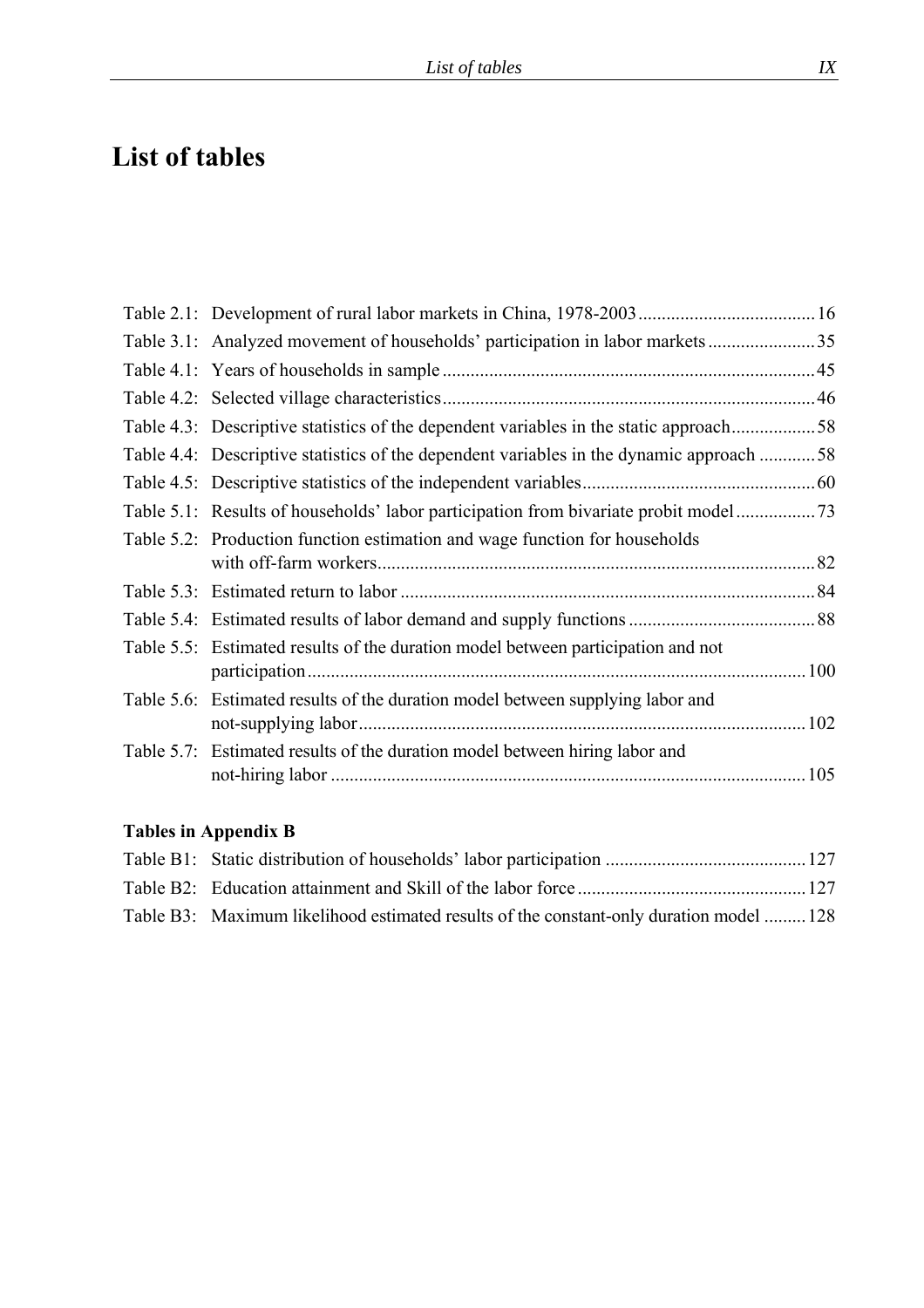# **List of figures**

| Figure 4.4: Households' static participation in labor markets by four regimes 49                                                                         |     |
|----------------------------------------------------------------------------------------------------------------------------------------------------------|-----|
|                                                                                                                                                          |     |
| Figure 4.6: Percentage of households reporting demand of seasonal, long-term<br>and total hired workers by the location of households in the regime h    | 51  |
| Figure 4.7: Average labor demand of seasonal, long-term, and total hired workers<br>in units of working days calculated by the location of households in | 53  |
| Figure 4.8: Average labor demand of households calculated by seasonal,                                                                                   | 54  |
| Figure 4.9: Percentage of households reporting the supply of self-employers,<br>wage earners and total off-farm employees by the location of the         | 55  |
| Figure 4.10: Average labor supply of self-employer, wage earners and total<br>off-farm employees in units of days calculated by the location             | 556 |
| Figure 4.11: Average labor supply of households calculated by self-employers,<br>wage earners and total off-farm employees in units of working days 57   |     |
| Figure 5.1: Predicted hazards for the transition of households in labor markets 107                                                                      |     |

# **Figures in Appendix B**

Figure B1: Survival functions for the transition of households in labor markets....................128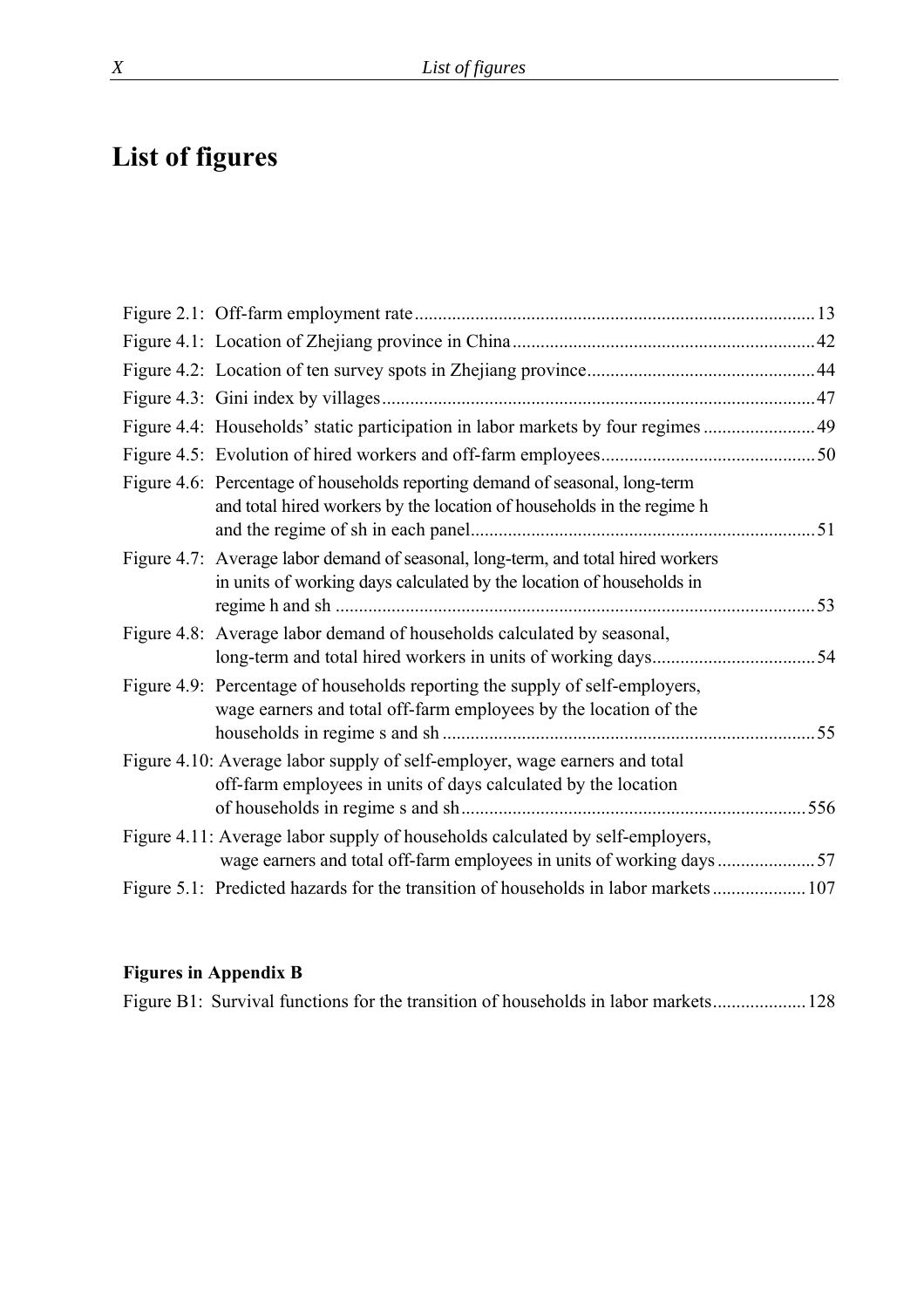# **Abbreviations**

| <b>CCPCC</b> | Central Committee of the Chinese Communist Party                      |
|--------------|-----------------------------------------------------------------------|
|              |                                                                       |
| CD           | Cobb-Douglas                                                          |
| <b>CNSB</b>  | China National Statistical Bureau                                     |
| <b>CSYB</b>  | China Statistical Yearbook                                            |
| EU           | European Union                                                        |
| <b>FOC</b>   | First order condition                                                 |
| <b>GDP</b>   | Gross domestic product                                                |
| <b>HRS</b>   | Household Responsibility System                                       |
| <b>IFPRI</b> | <b>International Food Policy Research Institute</b>                   |
| ML           | Maximum likelihood                                                    |
| MP           | Marginal product                                                      |
| <b>NELM</b>  | New economics of labor migration                                      |
| <b>OLS</b>   | Ordinary least squares                                                |
| <b>PRC</b>   | People's Republic of China                                            |
| <b>RCRE</b>  | Research Center for the Rural Economy, Ministry of Agriculture, China |
| <b>TVEs</b>  | Township and Village Enterprises                                      |
| <b>WTO</b>   | World Trade Organization                                              |
| <b>ZJSB</b>  | Zhejiang Statistical Bureau                                           |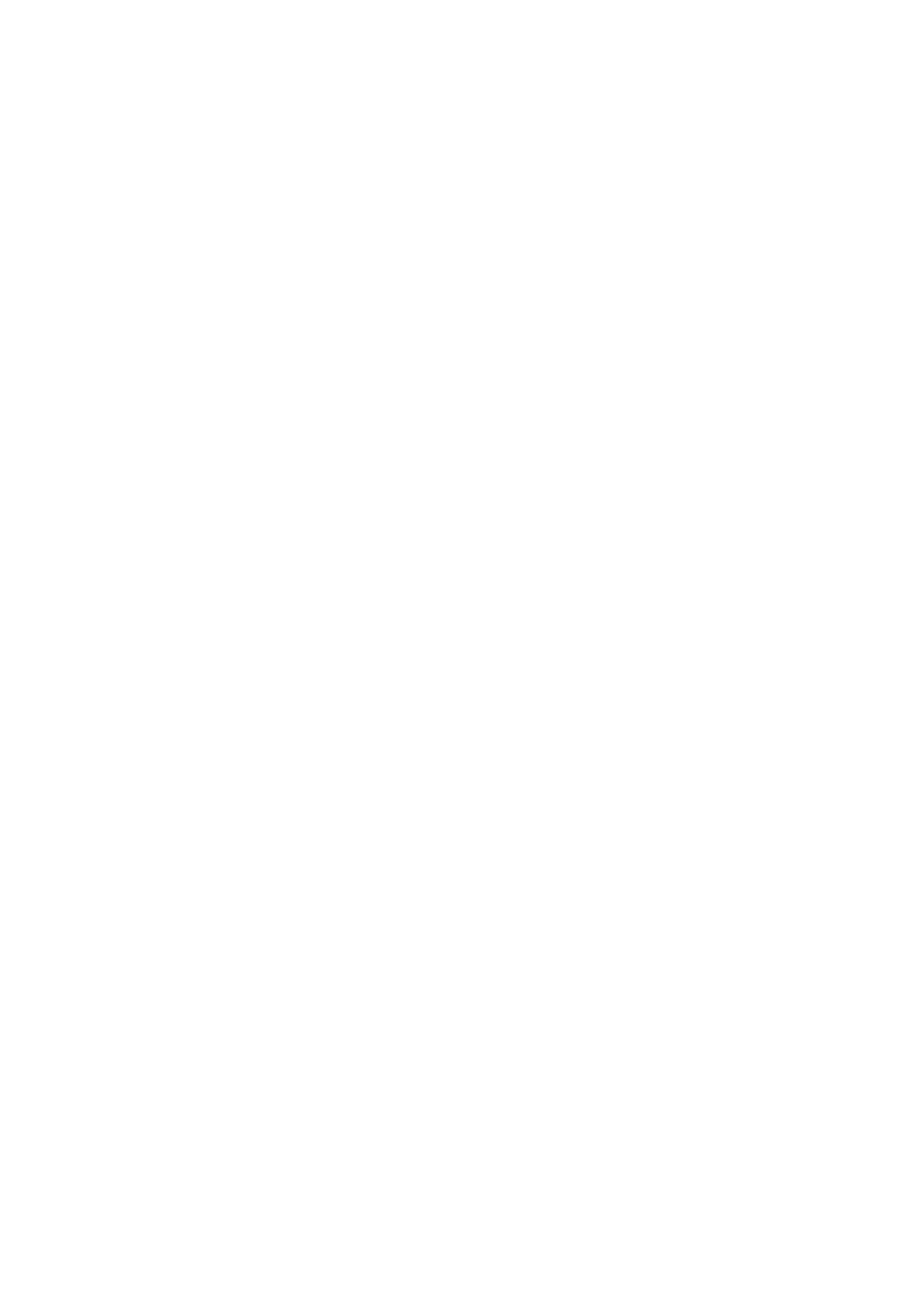# **1 Introduction**

Rural labor markets rank high on the political and economic agendas of many EU and central and eastern European countries. Likewise, leaders in China are concerned about the performance of labor markets in rural China (MENG, 2000). The Chinese government published a white paper by the Ministry of Labor and Social Security on the nation's employment situation in 2004. The seven-part paper suggests that the government has paid great attention to the employment of the rural workforce. It particularly pointed out that "…the government has […] expanded the capacity of rural employment, adopted many measures to help the surplus rural workforce to transfer to the non-agricultural fields, and gradually removed the institutional obstacles to urbanization to guide the rational and orderly flow of the rural workforce." (CHINA.ORG.CN, 2004; page 12). Moreover, improving labor market conditions and labor mobility seems to remain one of the major goals on China's political agenda for the  $21<sup>st</sup>$  Century (page 17).

China has earned special international public interest due to the size of its rural labor force and potentially migrating population. Almost two-thirds of all Chinese employed people live in rural areas. More than 300 million inhabitants currently active in agriculture are expected to move to other sectors in the future. While some rural residents will be able to remain at home and change jobs as the city grows up around them, it is predicted that more than 250 million job seekers will have to move to the cities by 2020 (AGRA-EUROPE GERMANY, 42/05; page 14).

How rural labor markets adjust to economic reforms is undoubtedly an important indicator of the progress of transition, although there are also other benefits of emerging labor markets. Without well-functioning labor markets, it is difficult to achieve the primary goal of economic modernization (DE BRAUW et al., 2002). Well-functioning labor markets also encourage the spread of new technology and the improvement of production efficiency (BENJAMIN, 1992). More flexible policies on labor mobility directly contribute to household income, and hence they effectively alleviate poverty (TAYLOR et al., 2003). Therefore, the issues of whether the rural labor markets in China function well or not and how rural households allocate labor resources among different on- and off-farm activities are fundamental to the rural and agricultural development process.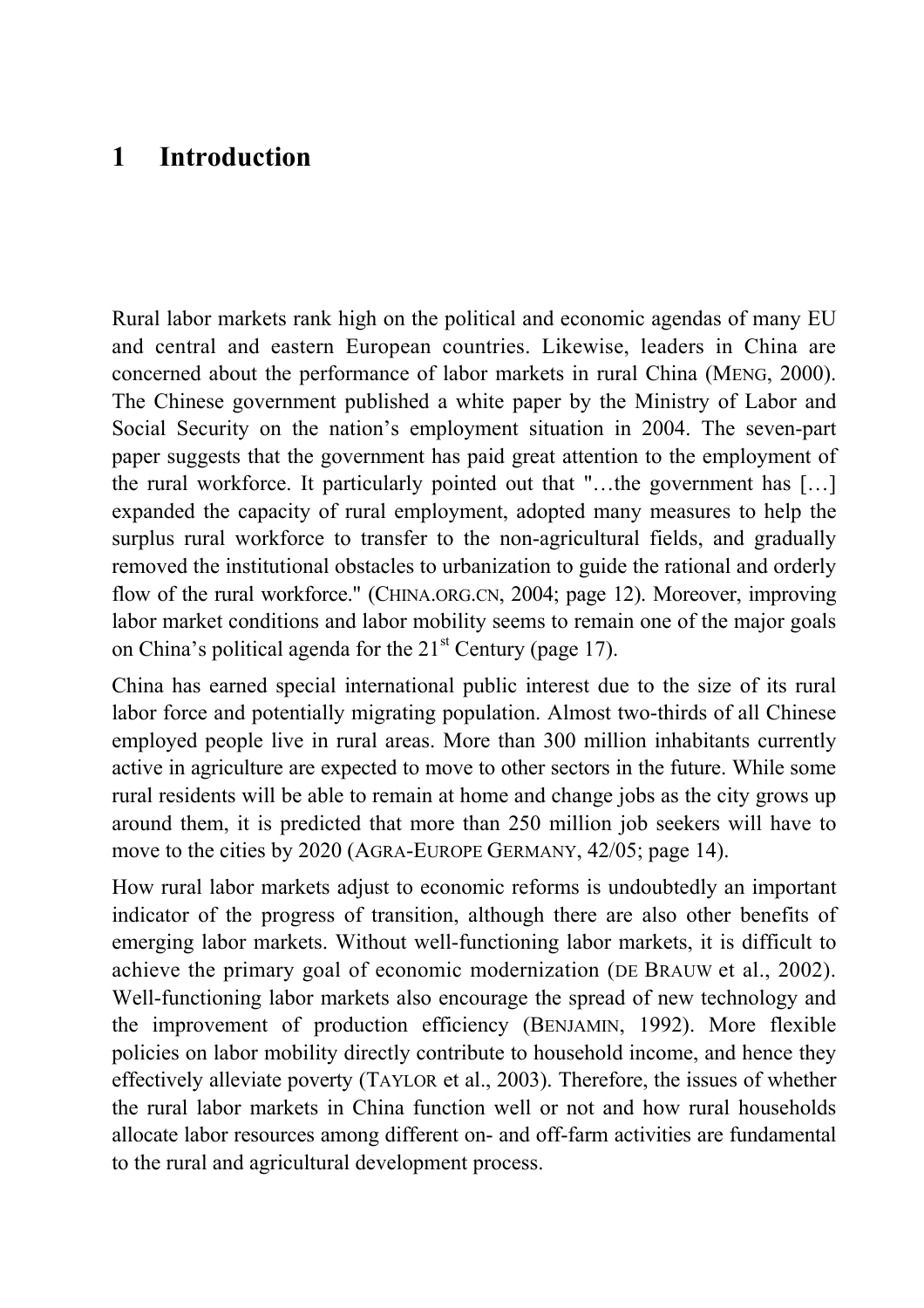One of the interesting dimensions of studying China's labor market development is that almost all labor market activity has emerged since the onset of the reforms in the late 1970s. Before 1978, rural employment in China was predominantly agricultural and was organized by the collectives. There was almost no wage-earning employment off the farm and self-employment was nearly non-existent. Certainly, households that ran sideline businesses did not hire labor. In fact, the government primarily focused on securing sufficient agricultural output for food security reasons and limiting demand for subsidized food in urban areas. The result was a strict segmentation between rural and urban labor markets (DONG and PUTTERMAN, 2000; WALDMAN, 2004; ZHANG et al., 2006).

With the introduction of the Household Responsibility System (HRS) and the dismantling of collectives in rural China, the decision on time allocation of family members was transferred from the collective to households, thus offering new channels of employment.<sup>1</sup> Labor mobility was permitted and farm households began to integrate into rural labor markets (BENJAMIN and BRANDT, 1997; ROZELLE et al., 1999; DE BRAUW et al., 2002). Beginning in the first half of the 1980s, the Foundation of Township and Village Enterprises (TVEs) provided additional off-farm employment opportunities in these areas.<sup>2</sup> Further limitations on household business investments and operations were eliminated and households began to supply increasing quantities of labor through self-employment. Although a number of policies initially were designed to keep labor in rural areas, gradually measures during the 1980s and 1990s by local and regional governments allowed for migration (ROZELLE, 1994; BENJAMIN and BRANDT, 2002).

Considerable progress in the emergence of labor markets followed the removal of restrictive policies, which have kept rural labor on the farm. Employment in agricultural production declined from 93% to 64% of total rural employment between 1978 and 2003 (SSB, 2004). BENJAMIN and BRANDT (2002) provide evidence that the exchange of on-farm labor among households is marginal during busy season.

 $\overline{a}$ 

<sup>1</sup> Household Responsibility System (HRS) was implemented nationally in China at the end of 1978 to replace the previous communal system. Under HRS, the land in the village is distributed equally in quantity and quality to the households according to family size with land management rights vested in households but land ownership rights remaining in the village. Under HRS, households sign the contracts with the local village; these contracts link various taxes and quotas to the plots of contracted land but allow the households to retain the residual income after fulfilling the quotas and taxes. [For more details on HRS, please refer to LIN (1992) and LIU and WANG (2005)].

<sup>2</sup> Many TVEs followed the "commune-and brigade-run" enterprises established at the time of Great Leap Forward. TVEs are community enterprises that are either legally non-collectivelyowned and controlled by the local residents or collectively-owned and mainly managed by the township and village government. [For more details on TVEs, please refer to TIAN (2000)].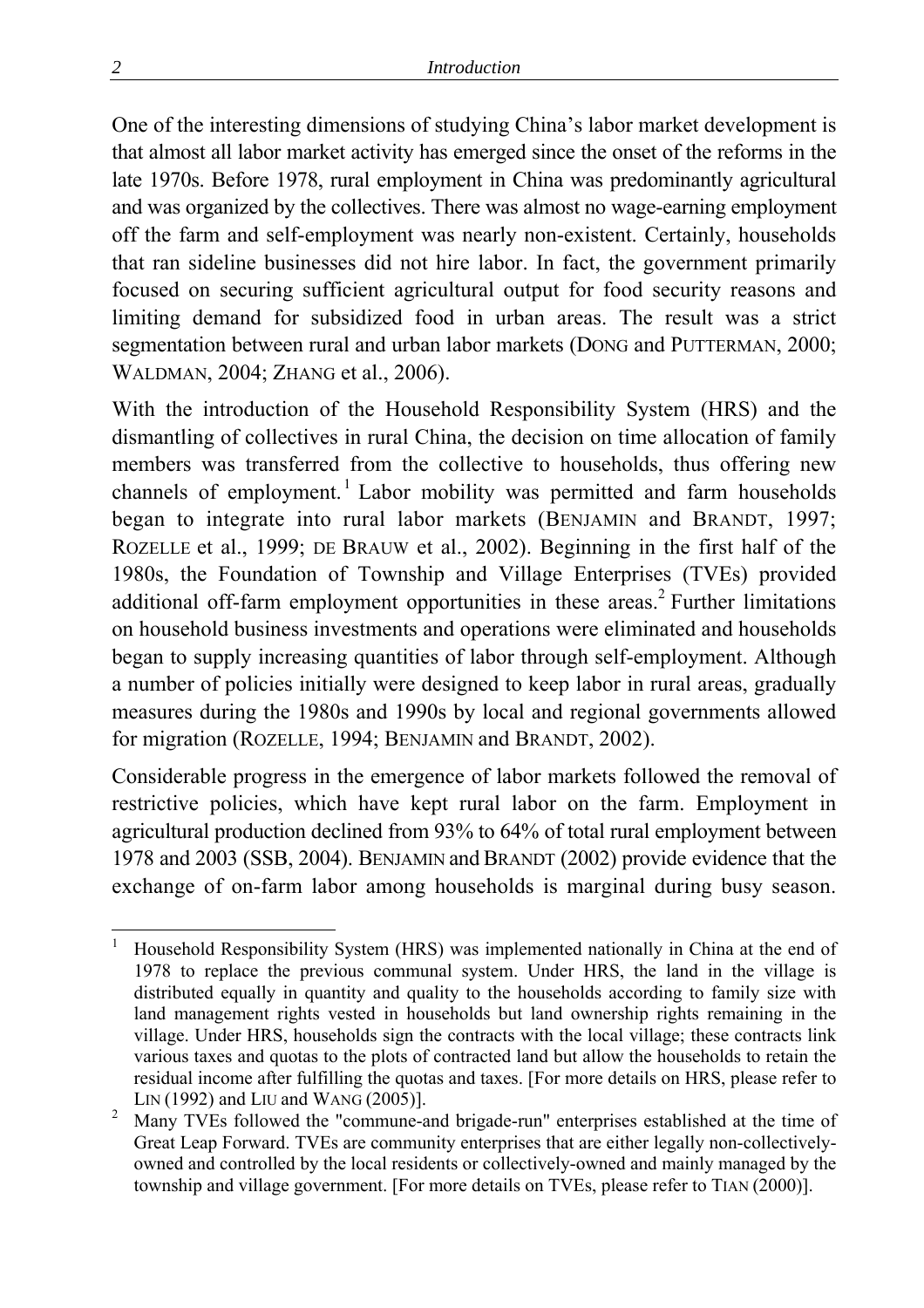From author's survey data (ROZELLE, 1994; ZHANG et al., 2006), *albeit* in relatively small numbers, households also began to hire labor for agriculture and self-employed business. In other words, the empirical literature demonstrates that rural households in China gradually began to supply labor off the farm as well as demand labor for onfarm agricultural and non-agricultural production.

Despite the progress, the literature makes clear that even in the 1990s and beyond, rural households still faced restrictions in their labor allocation. For example, although much progress has been made to improve the property rights of cultivated land, land rental markets still are thin in some regions (KUNG,  $2002$ ).<sup>3</sup> Due to this reason, households that would prefer to look for work off the farm may find themselves tied to their land. These households may refrain from abandoning agricultural production completely because they fear of loosing the assigned land or receiving inferior land in future reallocations by village authorities. In addition, low education rates persist in many villages, a factor that has been identified as a primary determinant of accessing the labor market (YANG, 1997a, 2004).

In many cases these restrictions have caused a gap between the market wage and the opportunity cost of farm labor, as would be expected from economic theory (COOK, 1999; ZHAI et al., 2003). This demonstrates that labor mobility constraints exist in rural China. The hypothesis that labor market imperfections still exist is also supported by other works. For example, BENJAMIN and BRANDT (1997) and LIU et al. (1998) identify an inverse relationship between farm size and labor use, indicating labor market constraints. MENG (2000) and YANG and ZHOU (1999) suggest that institutional restrictions, such as land tenure arrangements and the mandatory quota system, decrease off-farm labor market participation. BOWLUS and SICULAR (2003) indicate the non-separability between labor supply and demand decisions of farm households, and thus labor market imperfections.

On the other hand, some studies have illustrated the emergence of functioning rural labor markets and the breakdown of institutional barriers. MAURER-FAZIO (1999) believes that labor markets are beginning to function well, citing empirical evidence that off-farm labor returns are equal over several alternative employment opportunities. ZHANG et al. (2001) and DE BRAUW et al. (2006) show the increasing importance of education in the determination of accessing employment and wage levels. LOHMAR (2000) finds only small effects of land policies on rural households' off-farm labor adjustments. In addition, ROZELLE et al. (1999) report a strong increase in migration and off-farm participation, supporting the hypothesis that

 $\overline{a}$ 

<sup>3</sup> Aspects of land policy are discussed in KUNG (2002) and LIU et al. (1998).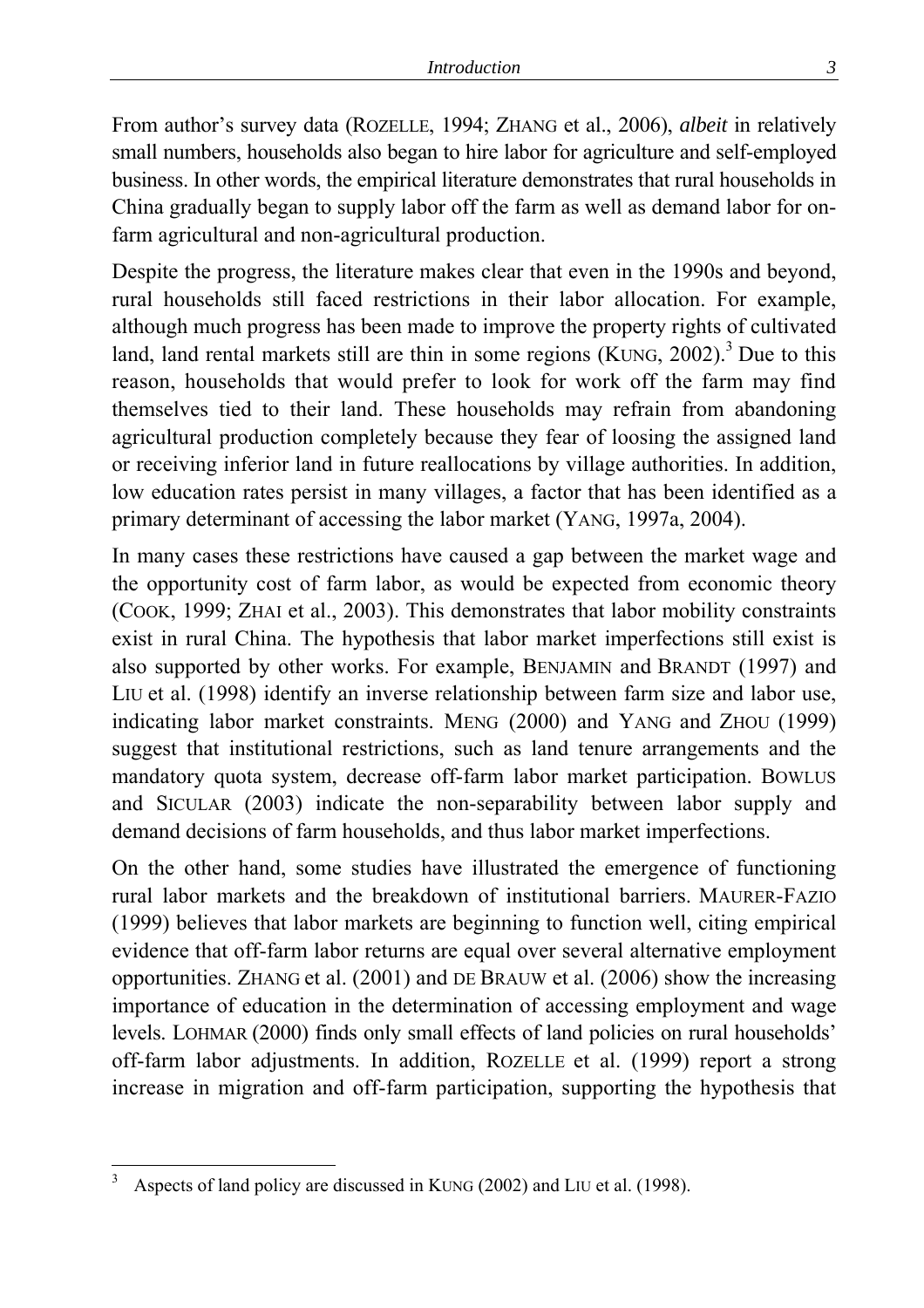labor markets are improving. These debates on labor market conditions in rural China make implicit a degree of progress in the emergence of rural labor markets.

Although earlier studies of labor allocation have been mostly descriptive, more recent analyses use established tools from the labor economics studies. Vested in the probit or logit models, numerous empirical analyses explore the effects of individual or household characteristics and farm structure on the seasonal fluctuation of the labor force (LOVELL and ESPERANZA, 2004); the entry, exit, and re-entry of non-farm employment (GOULD and SAUPE, 1989; ZHANG et al., 2001); the degree of migration from the agricultural sector (BARKLEY, 1990); and the labor participation decision between hiring labor and supplying labor off the farm (WANG et al., 2007). Others use multinomial logit models to quantify the household's decision-making among alternative labor market regimes. CHEN et al. (2002) and GLAUBEN et al. (2005) analyze the following options of Chinese households: Working off the farm locally or migrating versus working exclusively on the farm; working off the farm, hiring labor, simultaneously hiring and supplying labor versus choosing autarky in the labor market. BUCHENRIEDER et al. (2002) as well as CHAPLIN et al. (2004) apply a multinomial logit model to analyze non-farm employment in three Balkan countries and central European countries, respectively. To estimate the structural time-allocation in the rural households, the Heckman two-stage approach has been extensively applied in the empirical literature. Based on the cross-section individual data, several studies focused on the farm operator's time allocation of leisure, farm activities, and off-farm activities (HUFFMAN, 1980; SUMNER, 1982); or the interactive labor allocations of the operator and the spouse (HUFFMAN and LANGE, 1989; TOKEL and HUFFMAN, 1991; LASS and GEMPESAW II, 1992; SKOUFIAS, 1994).

Several papers quantitatively evaluate Chinese households' time allocation (MENG, 2000; BOWLUS and SICULAR, 2003; YANG, 2004). Whereas MENG (2000) analyzes the total working days of household members, irrespective of the type of occupation, BOWLUS and SICULAR (2003) explore total agricultural labor use to test separability assumptions. YANG (2004) examines the determinants of households' labor demand for the non-agricultural part of the household business.

It is noted, however, that there are two overlooking in the existing literature. First, almost all of the literature to date has focused on the *supply* of labor from households into rural labor markets. Observations from the field and descriptive findings from the literature (BRAND et al., 2002; ZHANG et al., 2006) show that households in rural areas are beginning to hire labor for on-farm and self-employed non-agricultural business activities. According to FINDEIS and LASS (1994), when households both hire in labor and supply their own labor off the farm, the decision-making behavior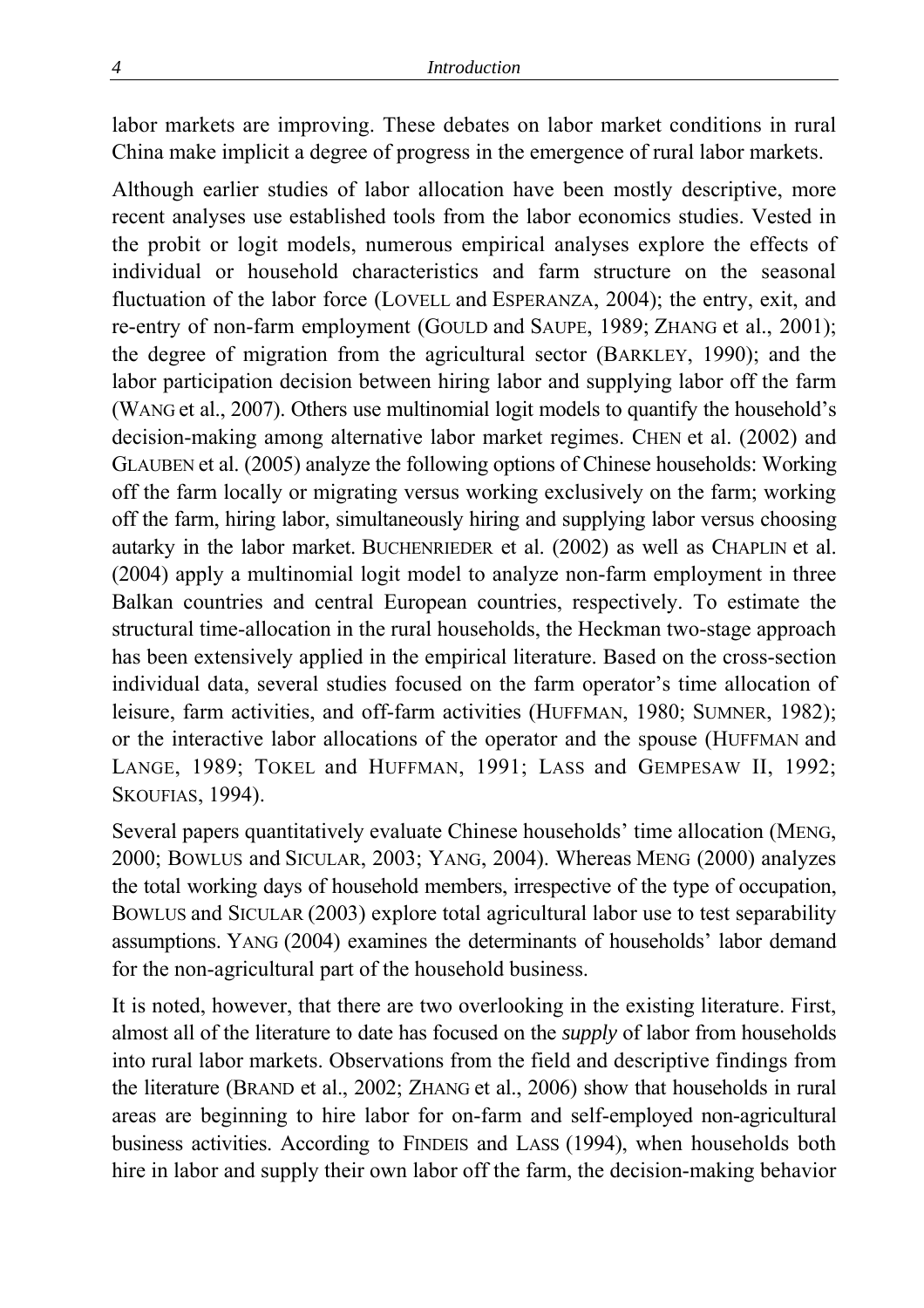may differ. Hence, in this study, a theoretical framework is developed to analyze and compare the behavior of individual households that are engaged in hiring labor or off-farm employment markets, taking into account the possibility of simultaneous participation in both markets.

Second, the existing literature on the rural labor market almost exclusively assumes that labor market decisions, for each given household, are fixed decisions. $4$  In other words, most papers implicitly assume that once households have chosen a participation state, they will remain in it. However, observation during our field work in Zhejiang and evidence in the literature suggest that over time there are frequent transitions between hiring labor and working off the farm (MOHAPATRA et al., 2006). Thus, papers that assume that households are fixed in a single employment category may neglect important aspects of the households' reallocation of labor resources, given the interaction between the individual households and labor markets.

Curiously, despite the emergence of rural hired labor markets and despite the fact that job switching appears to occur rather frequently, there seem to be few studies of these dimensions of labor market in rural China. Therefore, in this study, we specifically seek to meet four objectives. The first is to document the emergence of labor market, including the on- and off-farm labor markets by tracking the development of households' roles in rural labor markets.

The second is to understand the determinants of households' labor participation decisions and identify the factors that enable or constrain the ability for households to hire workers or join the off-farm labor market. By using the appropriate econometric technique, we can test whether the participation decision regarding the two labor markets is made jointly or separately. This allows us to assess whether the labor market functions efficiently or still functions frictionally.

The third is to assess the response of households' demand for hired labor and supply of off-farm members quantitatively to the endogenous measure of time value of rural labor and other exogenous household and village characteristics, whereas the shift of the households' production structure occurs inseparably. Furthermore, we explore whether labor allocation decisions change when households participate in rural labor markets that allow them to both hire labor and supply labor off the farm. In other words, we study whether households are more responsive to changes in wages and other factors when they have more decision-making options.

 $\overline{a}$ 

<sup>4</sup> There are two exceptions, which are vested in the previous state of households' participation in labor markets. WEISS (1997) and CORSE and FINDEIS (2000) use different specifications of a probit model to explain the persistence of off-farm participation, taking previously occupied labor market regimes into account.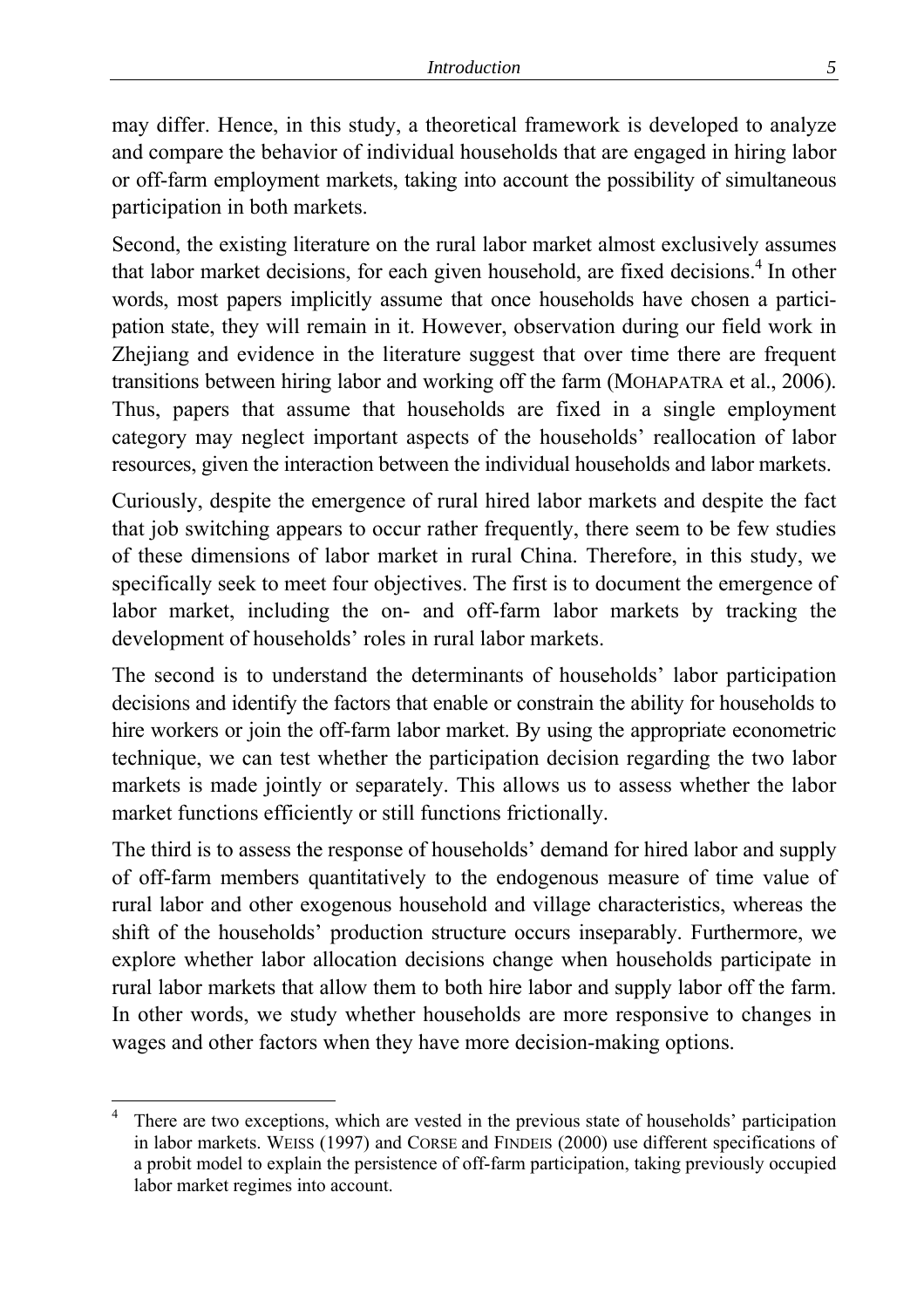The final objective is to identify the determinants of the spell of households' participation in labor market and the duration dependence of movements between labor market states. This part of the study aims to extend the literature by analyzing the duration dependence of the probabilities of transition among labor markets, which provide a valuable complement to the results on state dependence by WEISS (1997) and KIMHI (2006).

The thesis proceeds as follows: Chapter 2 summarizes the frequent policy shifts that characterize rural China during the transition process. Chapter 3 constructs agricultural household model and hazard model for analyzing the two sets of questions mentioned above, respectively. These two models are the basis for the following empirical estimations. Chapter 4 provides data resources, which we refer to as fix-pointed survey data from Zhejiang province covering the period from 1995 to 2002. We also describe the emergence of the labor market over time, with the special attention to Zhejiang province. To do so, we present information on the participation of households in labor markets, descriptive statistics on the development of labor hired by farm households and off-farm workers, and evidence of the transition in labor markets. Following that, we also statistically describe the variables used in the various empirical analyses. Chapter 5 presents the empirical results by estimating a model that analyzes the determinants of participation in hired labor and off-farm employment markets as well as a series of hired labor demand and offfarm labor supply functions. A discrete hazard model is also used to assess the transition of households in labor markets. The last Chapter concludes.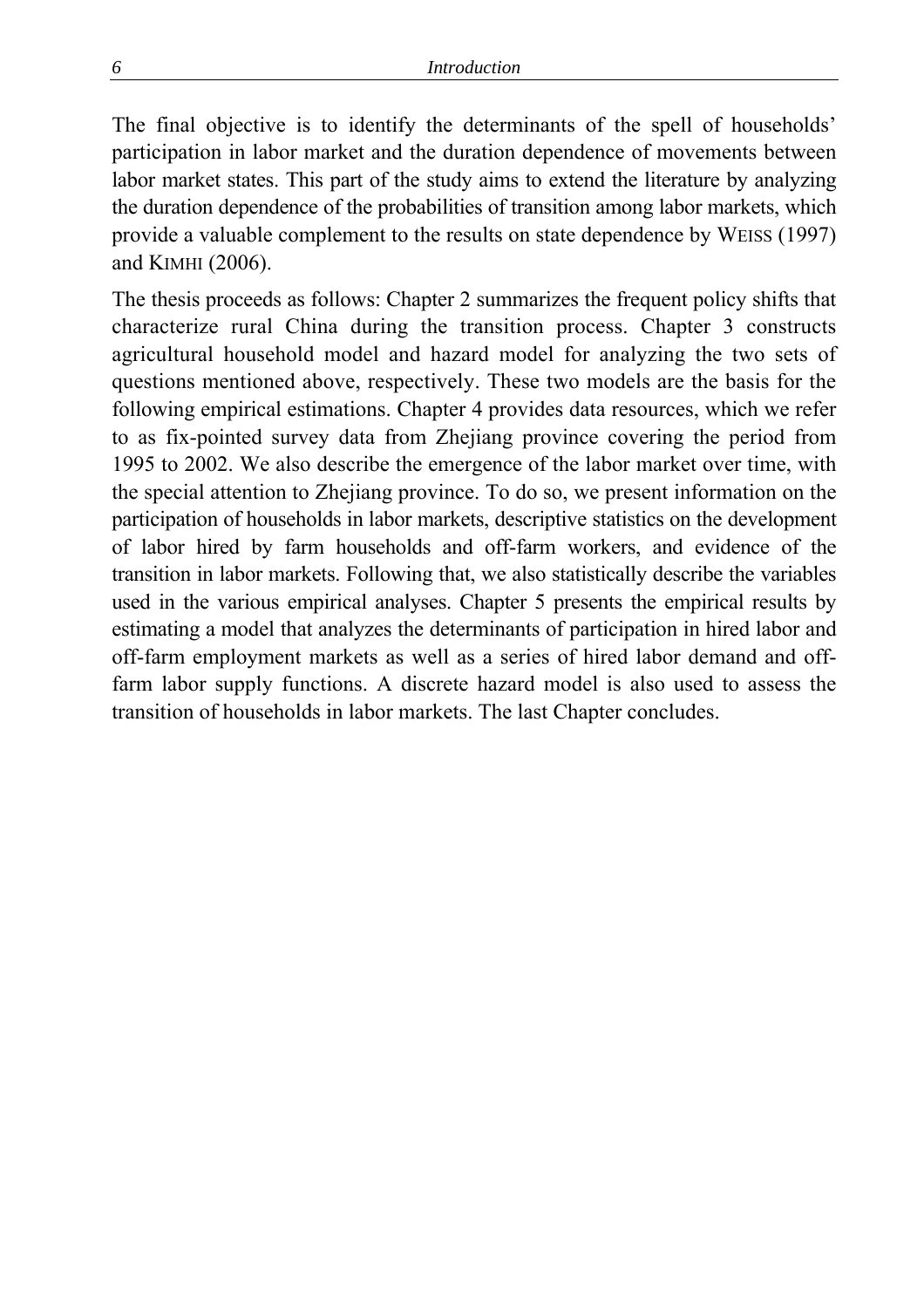# **2 Agricultural policy reform during transition**

Agricultural policies and their effects on the mobility of rural labor force are quite different in developing countries making transition from a command economy to a market-oriented economy than they are in other market economies. Some of the problems with the allocation of labor resources are specific to the transition, while others are common to the general process of development, but appear in special forms because of the legacy of transition. In particular, there are questions concerning the extent to which China's rural reforms have promoted the development of competitive, efficient, and widely accessible labor markets. The influences of the agricultural policies on the labor markets could arise from either the direct impacts of the policies on labor mobility and the development of TVEs and self-employed enterprises, which dominate the households' allocation and reallocation of labor in various production activities, or the indirect impacts of the policies on the grain production and other factor markets, especially the land market.

Thus, this part of the study presents a discussion of policies on issues related to the emergence of on- and off-farm labor markets, as well as the rise of TVEs and selfemployed enterprises. We also review grain-related agricultural policies. It is important to understand grain policies because food security-oriented policies dominated the rural economy during the post-reform years. Until recently, grain was one of the greatest concerns of leaders and the government historically intervened heavily in grain production. It is proven that this intervention may be expected to dramatically affect the labor allocation decisions of rural households (SICULAR, 1995). Recent work highlights the impact of land market regulation on households' labor allocation (HERTEL and ZHAI, 2006). This study picks up these hypotheses and converges a summary of the policies on the land use right in the policies review.

The review of the agricultural policies suggests a chronological approach and the effects of the corresponding policies do indeed describe a process of sequential change. The reform began during a special plenum of the Eleventh Central Committee of the Chinese Communist Party (CCPCC), which is generally regarded as the landmark in China's economic development. Because this historic meeting took place in 1978, the policy review in this study begins with that year. As is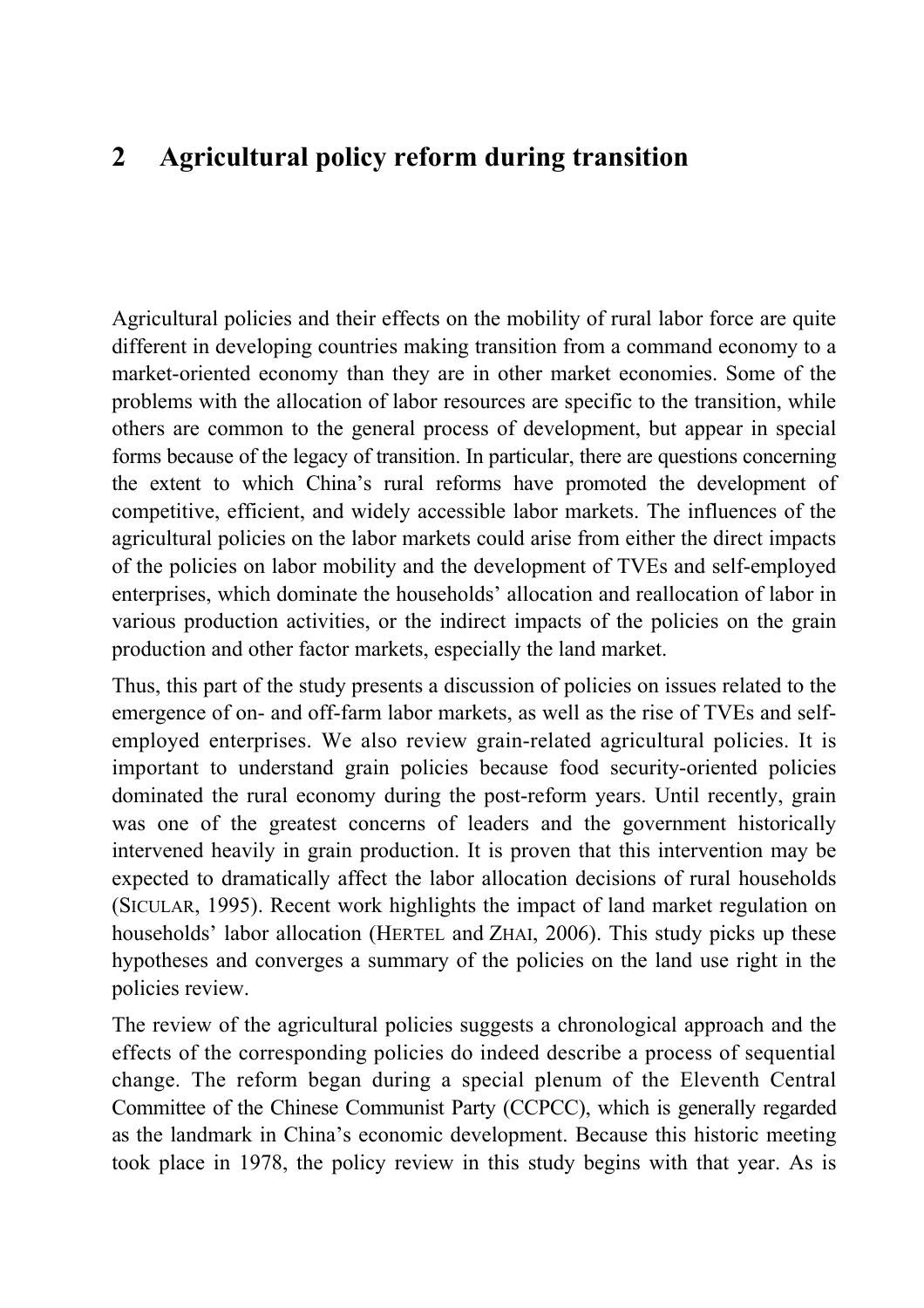common in the literature (LIN, 1992; LIU et al., 1998), the reform period is divided into the period of the decollectivization (1978-1984) and the market-oriented reform stage (1984 onward). Because the second period is characterized by a series of policy implementation and retrenchments, it is further sub-divided into four phrases: 1985-1989, 1990-1993, 1994-1998, and 1999 onward.

### *2.1 The decollectivization stage of reform (1978-1984)*

Starting in 1978 and culminating in the early 1980s, the initial phase of rural reform introduced the HRS, raised state-set agricultural prices and gradually began a series of changes to reform China's grain quota system (MCMILLAN et al., 1989; LIN, 1992). This series of reforms, in general, was designed to make the household the fundamental decision-making unit and the residual claimant of economic activity. In addition to greatly increasing incentives to working on the farm, it also enabled family members to begin to allocate their labor into off-farm activities. During this period, off-farm employees in TVEs increased nearly two times nationally from a base level of 2.8 million people in 1978 to 5.2 million in 1984. The share of rural labor that had a job off the farm rose from 9% in 1978 to 14% by the mid of 1980s (SSB, 2001).<sup>5</sup>

After 1981, leaders also began to encourage individual households to become involved in small-scale businesses and trade on the agricultural products in the second and third categories, such as vegetables, hand-made items, and so on.<sup>6</sup> After fulfilling state procurement quota, the rural households could exchange the grain surplus (beyond what was needed for feeding the household or the livestock) at a price which, in most years, was higher than the quota price and was established by the market. As a result, local county fairs and periodic markets sprang up, and thus breaking down the barriers for market-oriented behavior of rural households (SICULAR, 1995). The rise of markets and the relaxation of private housing markets triggered a rise in the demand for jobs in the commerce,

 $\overline{a}$ 5 China Statistical Yearbook (CSYB) only reported the employees in Township and Village Enterprises (TVEs) from 1978-1989 but does not record the self-employers of rural households.

<sup>6</sup> At the end of 1980, agricultural products and by-products were classified into three categories while the government implemented the different quota policies on the three categories of products. For the first group include grain, cotton, oil crops and woods and so on, the government set up the quantity and price on the quota; for the second one with 124 kinds of products including 54 kinds of Chinese traditional medicines and 21 kinds of aquatic products, the government established the quota quantity and set up two kinds of prices as the buying and selling prices. After fulfilling the quota, the households are allowed to sell the rest products in this category at the market price in the trade fairs. The rest are accounted as the third category, which is subject to the negotiated price and quota. To the end of 1984, only 38 kinds of products are under the trade restriction of the state, in which 24 kinds of Chinese traditional medicines were included.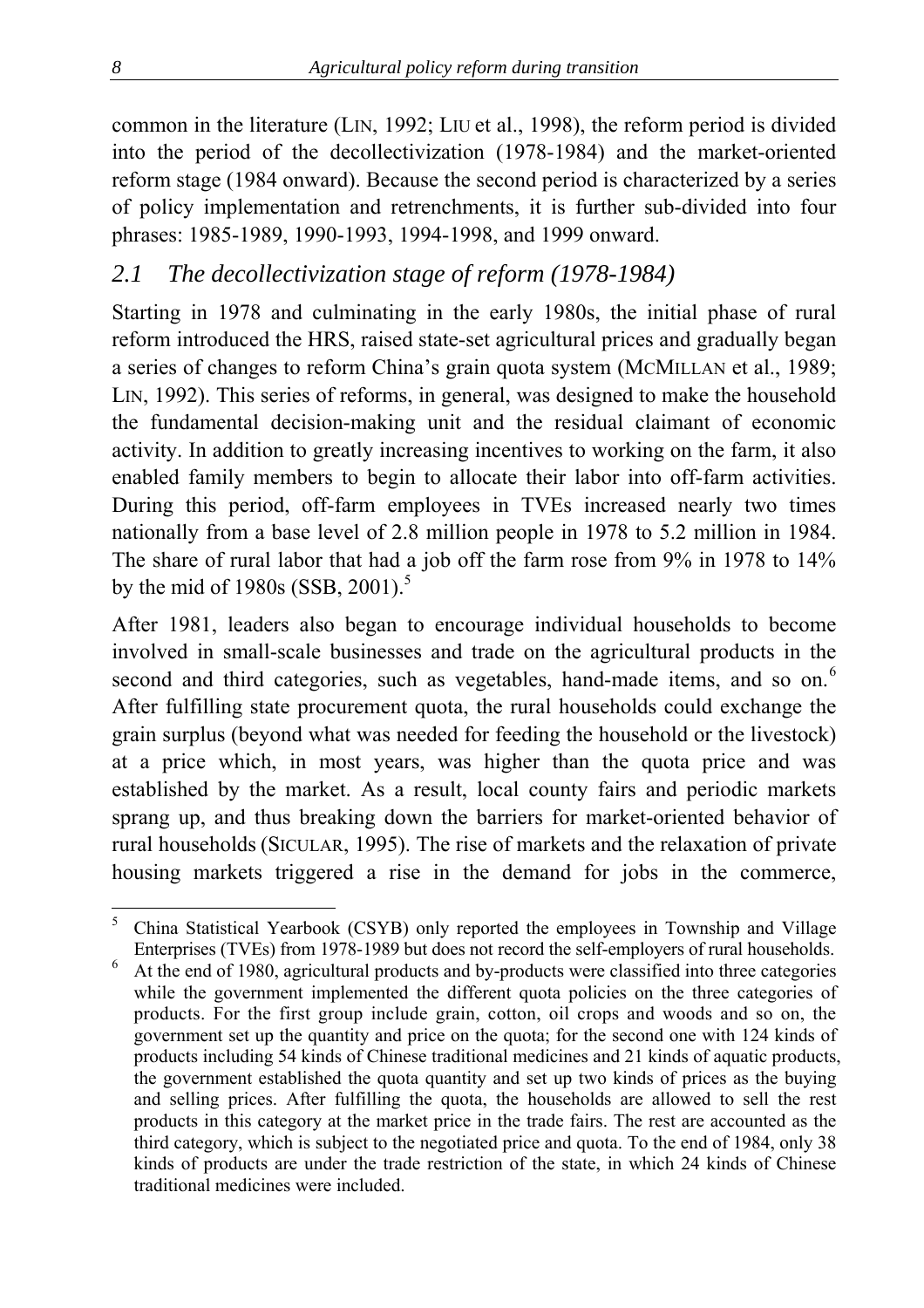transportation and construction industry. The very earliest occurrence of hiring labor began to emerge during this time. In 1984, national legislation legalized the formation of private businesses and implicitly condoned the right of individuals to hire labor. Events outsides of agriculture also affected the nature of farming itself. During certain times of the year, busy entrepreneurial individuals began to informally hire worker to work on and outside of their farms. Leaders leased land to farmers for a period of 15 years with the goals of motivating households to invest on land and allowing them to transfer land to their neighbors. In summary, these policy shifts greatly increased the scope of decision-making of households about their allocation and use of labor.

#### *2.2 The market-oriented stage of reform (1985 onward)*

Agriculture's positive response to the first round of reform led authorities to believe that agricultural production was sensitive and responsive to improved market conditions, incentive shifts, and the elimination of policy restrictions. Thus, the stage was set for a second round of reforms. After the mid-1980s, leaders launched a new round of reforms to make the economy more market-oriented and gradually eliminate the state control over prices so that resources could be used more efficiently. However, although the tendency after 1984 was pro-reform, the second stage has been a start-and-stop affair.

*1985-1989 Period*: Leaders initiated the second round of reforms in 1985 with two market-liberalizing policies. First, they abolished the compulsory quota system in some areas; second, they replaced the traditional mandatory quota system with a voluntary contract purchase system. The changes involved most major crops, including grain. The "two-track" price system also was abolished and replaced by a single proportional price system during this time. The new price was set at a level that was a weighted average of the previous quota price (30%) and abovequota price (70%). In the new system, a farmer's grain could be sold either to the grain bureau or to a middleman or directly to customers in local fairs. The government initially promised to purchase all grain at the quota price if the market price fell below a state-set floor price. In areas that did not abolish the quota, the official policy allowed farmers to complete their procurement quota either in kind or by paying cash. The government provided chemical fertilizer and diesel oil at below market prices during this period to maintain the enthusiasm of farmers to cultivate grain and other key cash crops, as in the pre-reform period.

Unfortunately, for a number of reasons, the policies of this period did not trigger the same increase in performance as in the first stage of reform. Instead, an unexpected stagnation of grain yields and a drop in agricultural production occurred.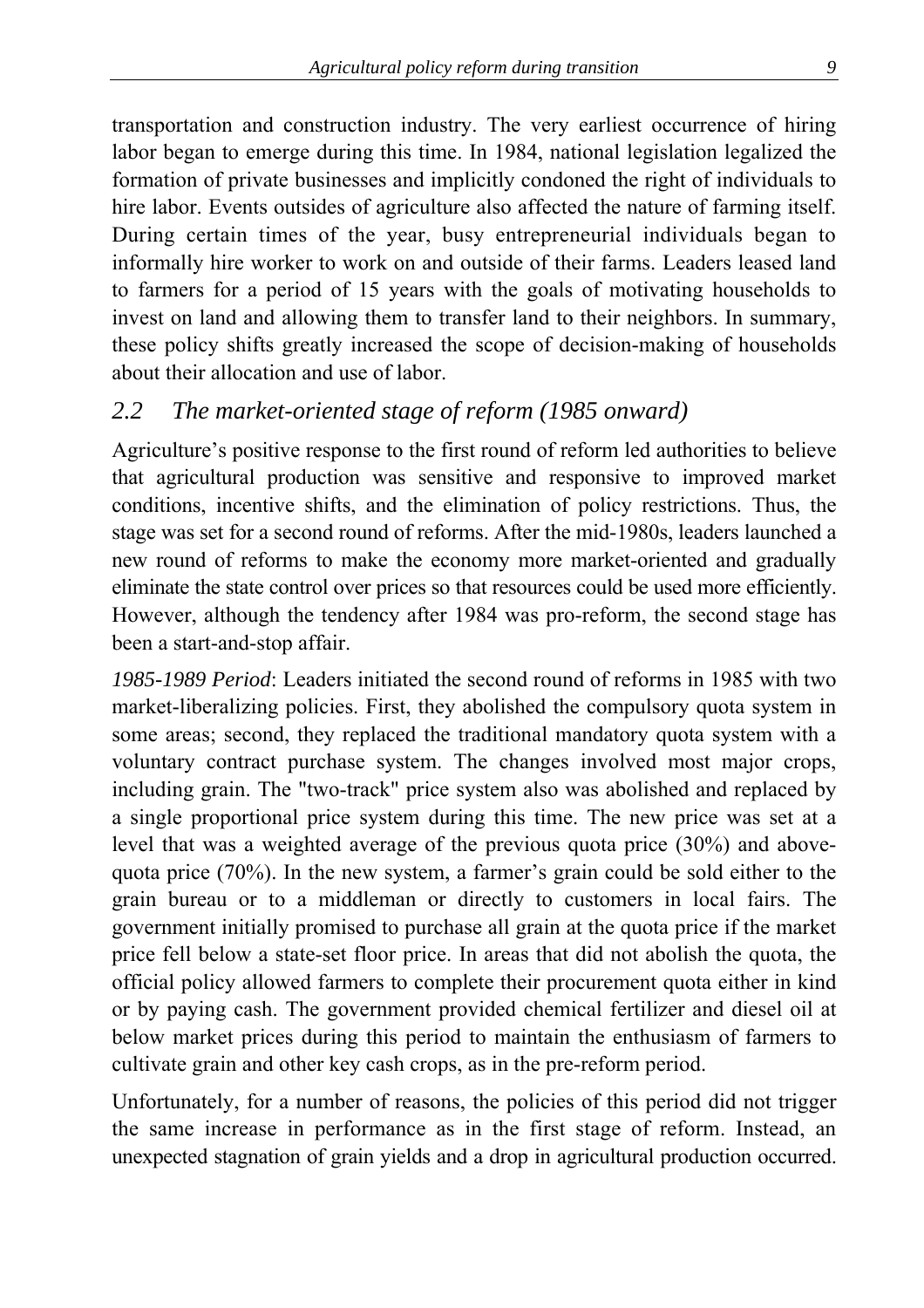Although part of the production decline may have been due to drought and other weather-related factors, it has been shown that a large part of it was due to the effect of several factors. For example, LIN (1992) found that the exhaustion of institutional reform effects and the deterioration of the relative terms of trade, which is the marginal price, fell from the negotiated price to the proportional price. Others attributed the stagnation to environmental stress (HUANG and ROZELLE, 1995).

Interestingly, another set of inquiries implicitly argue that the problems in agriculture were in part due to success in the non-agricultural portions of the reforms. For example, WEERSINK and ROZELLE (1997) show that the post-1985 stagnation in yields was partly due to the higher opportunity cost of the labor force that was moving away from farming as the restrictions on labor movement were being relaxed. The demand for off-farm labor also rose rapidly as the output of Township and Village enterprises rose in the late 1980s (SSB, 2001). In the mid- and late 1980s, TVEs became one of the most booming sectors of the Chinese economy. During this time (1985-1989), the yearly average growth rate of employment in TVEs was 6.02% (SSB, 2001). By 1990, the share of TVEs in nominal total GDP rose significantly from around 14% in 1978 to more than 45% (SSB, 1996).

All of these factors led officials to interrupt the progress of the reforms. Falling grain production triggered a reintroduction of the state procurement plan, an action that reversed earlier progress in grain market liberalization. In the new statedominated system, farmers were forced to sell grain through state marketing channels even when they were not getting paid due to the serious issue of da bei tiao.<sup>7</sup> Grain producers were forced to sell the grain surplus through the state channels again to fulfil the state plan to purchase 50 million tons of grain from the year of 1987.

While grain policy was shifting to make it more difficult for farmers to move off the land (because they needed to complete their grain quota), a number of policies began to make it easier for farmers to move to cities (and other rural areas) to find jobs. The government began to issue identification cards to rural residents for the first time in the mid-1980s. This development helped farmers gain employment off the farm, especially in cities (DE BRAUW and GILES, 2006). In addition, the rise of TVEs continues, making it increasingly easier for farmers in some rural areas to find jobs, although in 1989 credit restrictions sought to slow the rapid growth of the sector (ROZELLE et al., 1999). Hence, in the late 1980s, there were both push and pull factors acted to influence rural residents to and hinder them from seeking offfarm employment.

 $\overline{a}$ 7 Because of the shortage of funding in local grain stations, when the farmers fulfilled the quota or sold agricultural products to the state, they were not paid directly in cash, instead they received a letter, in which the grain station promised to make the payment later.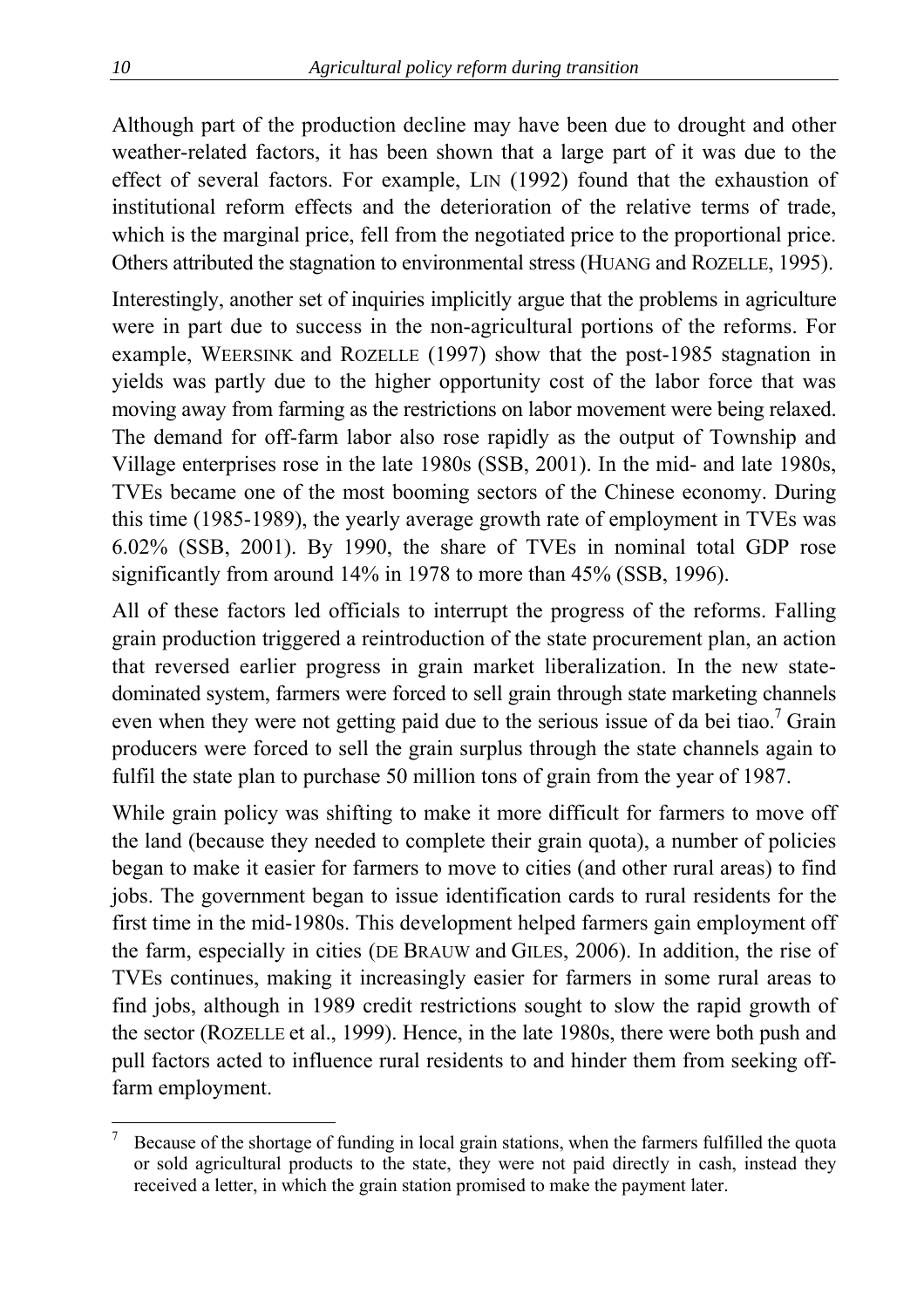*1990-1993 Period:* In 1990, following criticism of impact of the rural market program, the government introduced a set of adjustment policies to further phase out the old centrally planned agriculture system in favor of more market-oriented solutions.<sup>8</sup> After 1990, in terms of grain policy, a rebound followed the retrenchment. Encouraged by successive high yields (the years 1989 and 1990 generated historic highs), leaders launched another set of policy initiatives targeting the grain sector. The boldest measures were aimed at phasing out the urban grain ration system. If the government could eliminate planned sales to city residents, they eventually could eliminate the grain procurement system altogether. In fact, in many areas, especially the wealthier coastal provinces, compulsory grain quotas were sharply reduced and even eliminated.<sup>9</sup>

In addition to grain market liberalization, policy makers also made efforts to strengthen the property rights of farmers' claims to cultivated land. Most notably, it was announced that the length of land leases would be extended to at least 30 years as the end of the first 15-year contract period drew near (LIU and WANG, 2005). National policy makers recognized the rights of farmers to rent their land and in many provinces local leaders were directed to stop interfering in rental agreements between renters and rentees. Finally, the in-kind fertilizer and credit subsidies to farmers for grain marketing were discontinued. In other words, leaders sought to allow farmers to make more unconstrained decisions.

In 1991, after a slow down in 1989 and 1990, Deng Xiaoping, China's top leader, travelled to southern China and announced that he condoned the efforts of local leaders and private entrepreneurs to expand investments and increase output (ROZELLE and SWINNEN, 2005). Government has actively supported the development

 $\overline{a}$ 8 The introduction of the rural market program led to stagnant agricultural production and decreasing grain production from1985 to1988. This might partially be explained by the fact that labor mobility was allowed so that a labor outflow from agricultural activities took place.

<sup>9</sup> In addition, the government implemented a number of complementary policies to gradually phase out the Socialist grain policies. For example, the government fixed grain floor prices for the procurement quotas in the rest of China. The national grain warehousing system also set up a system to act as a buffer stock system. Three main measures were taken.The first was to establish various layers of a special grain and oil reserve system by building up the stocks of agricultural products centrally and locally with 5 million tons of grain and 0.2 million tons of oil annually in the subsequent five years from 1990. This was to satisfy the willingness of farmers to sell excess products at protective prices and stabilize the supply and demand of the market. The second was to establish a grain risk fund from budgetary revenue at the central and provincial levels to buffer grain and oil stocks. With the goal of mediating the market price, the state set up grain wholesale market in Zhenzhou, where the grain trade within provinces was transacted at negotiated prices between the sides of supply and demand. Third, in early 1993, the direction on quota adjustment was focused to safeguard the quantity while liberalizing the price, which implied that fulfilling the quota was still compulsory at national level and that the quota price should follow the market price.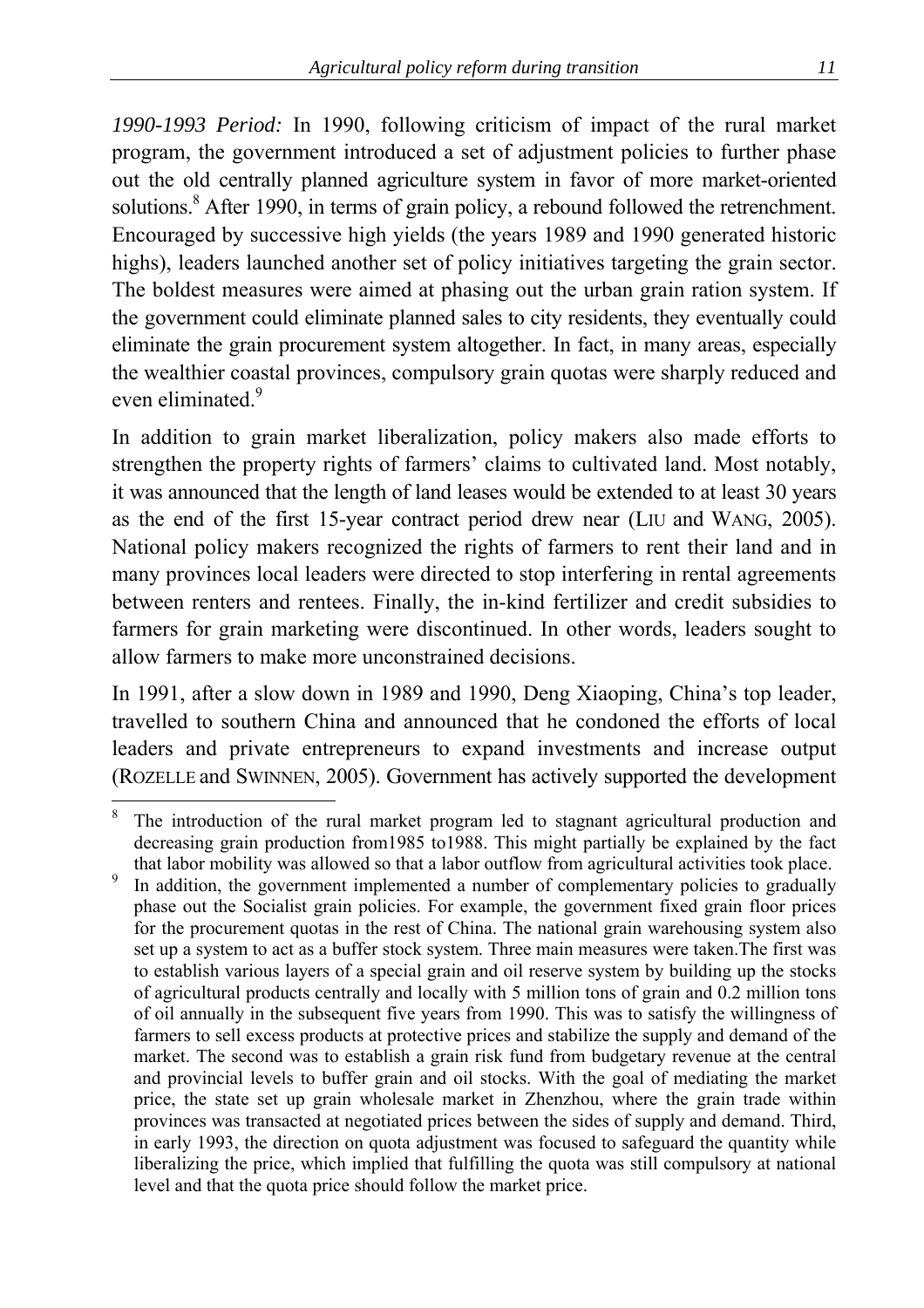of non-agricultural production, in particular TVEs, to provide employment opportunities for the perceived rural labor surplus (COOK, 1999; BOWLUS and SICULAR, 2003). Credit restrictions were dropped. The rights of private businesses became more formalized. The environment for industrial and service sector expansion has never been more favorable.

In response, off-farm employment opportunities exploded. Between 1990 and 1995, the off-farm employment rate rose by 10% (DE BRAUW et al., 2002). Employment by TVEs accounted for a large part of the growth (MENG, 2000). In 1990, rural employees in TVEs accounted for 85.24% of total off-farm employees nationally; the rest were self-employed in occupations such as transportation and services. This proportion was comparatively stable until the end of 1993. Furthermore, employees in TVEs increased by more than 30 million (SSB, 2001). However, the early 1990s saw the beginning of the expansion of other employment sources. ZHANG et al. (2006) document an acceleration of self-employment activities in rural areas. In 1990-1995, the yearly average growth rate of self-employers was 16% (SSB, 2001). There also was a first push by migrants into the cities. Reforms in cities made it easier for state-owned and private firms to hire migrants (ZHAO, 2002), and better connections and infrastructure facilitated the movement of rural residents to more distant locations (ROZELLE et al., 1999). In some regions the rise of off-farm employment was very fast. For example, in Zhejiang province, the off-farm employment rate increased around 7% from 1990 to 1993, while nearly 40% of the labor force took non-agricultural employment in 1993, which was 10% higher than that at national level (Figure 2.1).

*1994-1998 Period:* The frequent policy adjustment during this period made it hard to identify the direction of reform, while the national self-sufficiency policy degenerated into a policy of local self-sufficiency to guarantee regional food security (BRÜMMER et al., 2006). From 1994, a number of measures were undertaken to aid producers. To buffer the drastic increases in market prices at the end of 1993, the government raised the fixed quota price by about 40% in 1994, then another 40% in 1996 from the base level of 1994. Soon after the adjustment of quota price, the concurrent market price correspondingly increased to a higher level. The rise of the fixed quota price prompted the implementation of the Provincial Governor's Grain Bag Responsibility System, a policy to ensure a balance of the supply and demand of grain in each province. Local governments in some provinces took actions to control increasing parts of grain economies by encouraging the expansion of grain sown areas and expanding their grain stocks. Furthermore, in many areas rules were promulgated to prevent private grain traders from buying grain directly from farmers before the farmers (as a group) had fulfilled their quotas. As suppliers in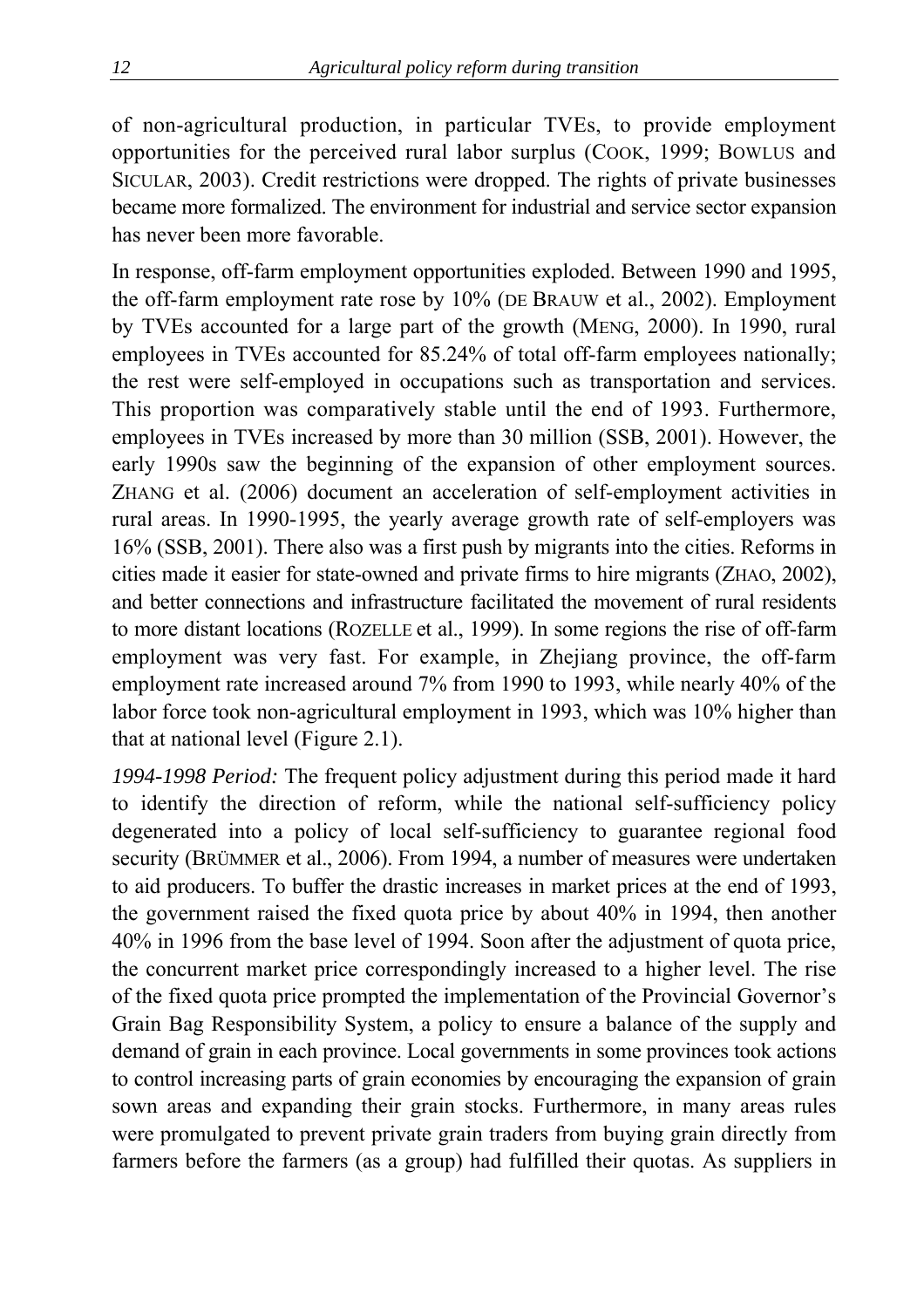each province rose induced by either high prices or the policy encouragement, there was thought to be a reduction in the volume of internal trade within China. If so, it is possible that farmers, as in earlier years, were tied more closely to the land and may have been less able to make unrestricted off-farm employment decisions.



**Figure 2.1: Off-farm employment rate** 

Source: CHINA STATISTICAL YEARBOOK (various issues).

During this time when grain policies were in some sense becoming more restrictive, there was little effort to directly intervene in the decisions of farmers to find jobs off the farm. As a result, even when the rest of Asia was experiencing the Asia crisis during the mid-2000s, and China experienced the structural reform and a general slowing of economic growth, China's off-farm employment was continuously rising. According to data from the National Statistical Bureau, the numbers of TVEs reached 1.3 million by the mid-1990s; each enterprise on average employed 38 people (SSB, 2001). ZHANG et al. (2006) show that by the end of the 1990s there were more than 80 million self-employed. Therefore, more than 100 million people were employed off the farm in rural areas – either in TVEs or as self-employed people. Tens of millions more were working in cities as migrants (DE BRAUW et al., 2002). In some regions, for example Zhejiang province, by the end of the 1990s, 10 million rural laborers were employed in off-farm activities; the non-agricultural employment rate jumped more than 6% during the time span of 1993-1997.

Moreover, because there have never been any formal rules against hiring workers on the farm, there was a gradual emergence of hired farm labor. According to the First National Census on Agriculture, less than 1% of more than 214 million rural households hired on-farm labor.<sup>10</sup> The incidence of hired labor in farm households

 $10\,$ 10 In January 1997, China's first National Census on Agriculture was conducted in more than 740,000 villages and covered more than 214,000,000 rural households in rural China to record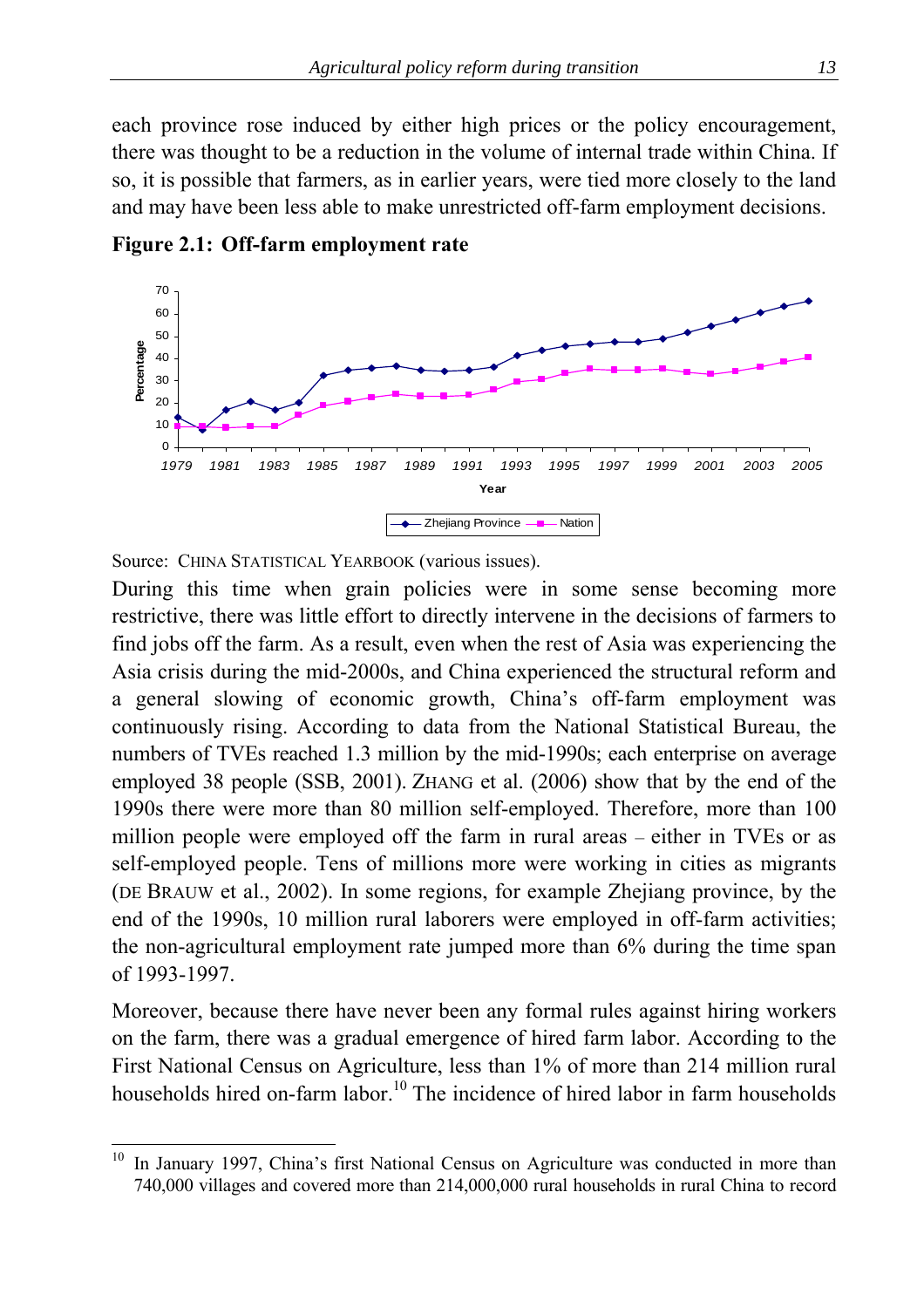differs markedly between regions. Of those households with hired workers, around 49% were located in the comparatively developed and rich eastern provinces, 34% were in the central area, and the rest were in the western region. Among the hired workers, a bit less than two-thirds worked as long-term workers and the rest were seasonal workers. The proportion of hired female workers accounted for 36%.

Although Chinese authorities were pushing retrenchment-like policies in 1994 and 1995, there were many other indicators that liberalization was continuing, especially after 1996. Progress in market-oriented reforms in rural commerce can be seen in the data on the expansion of marketing activities. The census of agricultural statistics shows that there were an average 1.87 local fairs or markets at the town level. Of these, about two-thirds were comprehensive fairs and one-third were specialized markets. DE BRAUW et al. (2000) demonstrate that rural markets increased rapidly between the early 1980s and the late 1990s.

*1999 and onward:* By the end of the 1990s, China's leaders decided to make another push at grain marketing reform with the goal of increasing the efficiency of farming and allowing farmers to pursue activities in which they had a comparative advantage. The announcement of the state's new efforts came at the time of the record harvest in the late 1990s. At the same time, policies were adopted to encourage farmers to gradually shift the structure of their cropping and other agricultural activities in a campaign called the structural adjustment movement (Jiegou tiaozheng campaign).

Because the leaders intended to move toward an almost completely marketliberalized system, the new guiding principles of the campaign were called the "four separations and one improvement". The four separations included a.) the separation of the administrative duties of government bureaus in the implementation of policy duties from the commercial activities of the grain trading enterprises (which were often attached to local grain bureau offices; b.) the separation of the responsibility of the central government from those of local governments on issues of grain production, marketing, and storage; c.) the separation of the grain storage and reserve system from that of the operations of the grain marketing operations; and d.) the separation of the debts that had to be taken over by local governments from those bad debts that had to be taken over by the central government. The improvement was the new policy that allowed the level of the quota price to be set according to the prevailing market price, and that would no longer be used as a taxation instrument.

 $\overline{a}$ 

the economic activities of rural households throughout 1996, http://www.stats.gov.cn/ tjsj/pcsj/index.htm.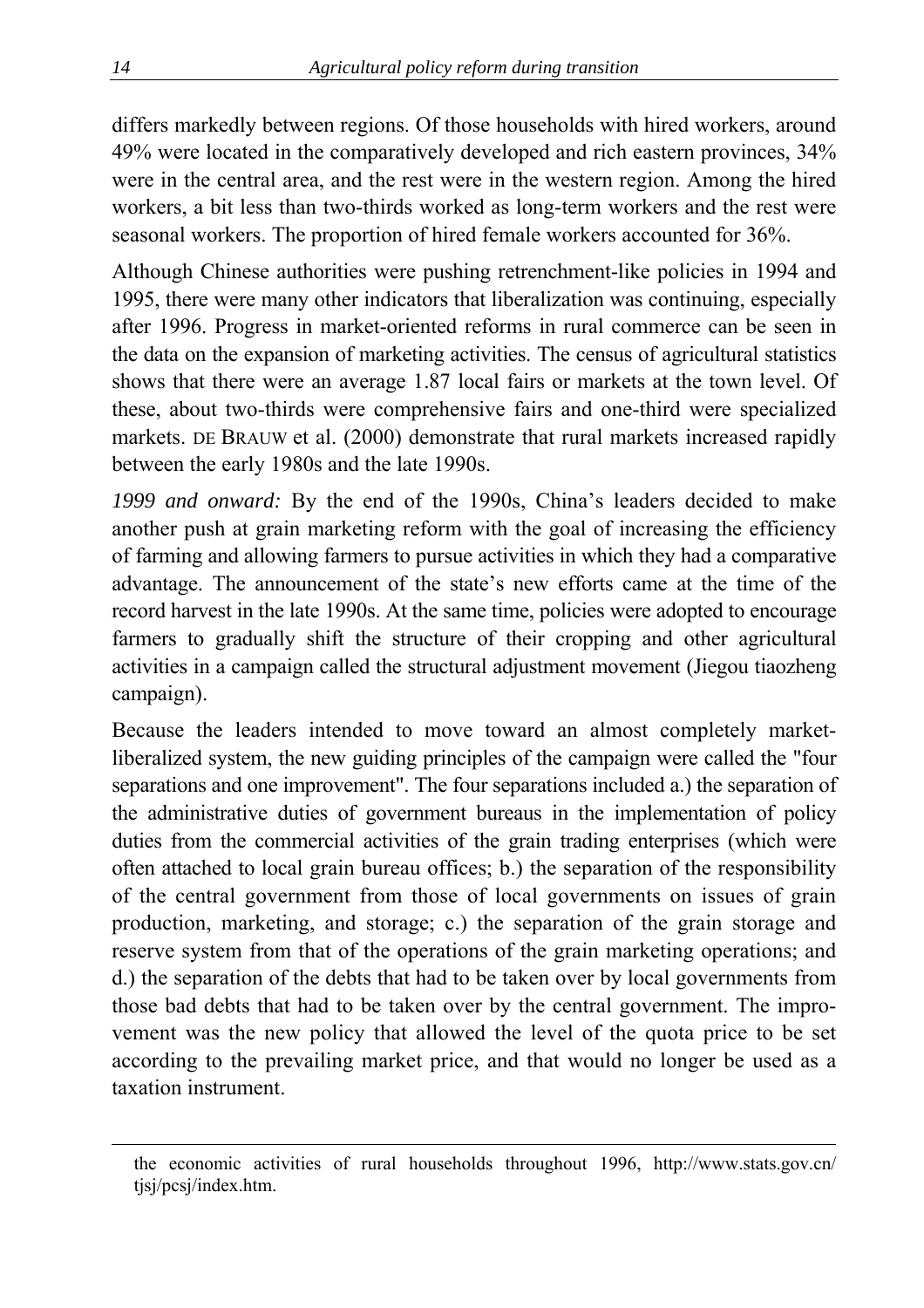Although it was not clear at the time, these policies were motivated more by the government's desire to raise rural incomes and improve efficiency, and less by reasons of national food security. In fact, within two or three years of the "four separations" policy, national leaders completely eliminated the grain quota, a policy that had been part of the government's policy tool kit for centuries. In addition, during the late 1990s and early 2000s, the government actively promoted the shift of farmers into non-grain crops, such as cash crops, fruit, vegetables, and other livestock and aquaculture enterprises. Without a grain quota there was little resistance by local leaders who heretofore had worried that extreme commercialization would have endangered their ability to collect and submit the quota.

The shift toward liberalization, however, did not end by 2000; in fact, it was just starting. One of the most far-reaching events after 2000 was China's accession to the WTO. After fifteen years of negotiations, the nation ratified an agreement committing itself to one of the most liberalized international trade regimes in the world. However, it is a mistake to think of the period of accession as the major watershed of trade liberalization. In fact, the nation had adopted numerous tradepolicy-oriented measures in preparation. Tariffs had been lowered from more than 60% in 1990 to around 20% in 2000. The state trading regime was greatly liberalized. Many non-tariff barriers were dropped. China ceased subsidizing most of its agricultural exports. In fact, the changes during the immediate post-accession period (between 2001 and 2002) were probably less dramatic than those implemented during the time period prior to the accession date.

A number of policies also encourage the expansion of off-farm employment. For example, the privatization policies in the late 1990s, encouraged local rural governments to sell firms to individuals who would have greater incentives to invest and run the firms more efficiently (LI and ROZELLE, 2004). After 2000, restrictions in the cities were gradually relaxed, allowing migrants to find jobs and live in a more stable and friendly environment (ZHAO, 2002). Local governments began to adopt licensing and taxation policies that encouraged small businesses to expand their investments and increase employment (ZHANG et al., 2006)

Undoubtedly, these domestic and international trade and business policies allowed for more rapid structural adjustment in their crop mix and labor allocation to farm and non-farm activities. Table 2.1 indicates that the labor input into agriculture continually decreased while the number of individuals who found work off the farm increased rapidly between 1998 and 2003, rising by around 5 million (SSB, 2004). In Zhejiang province, the number of off-farm employees overweighed the number of rural laborers in agricultural production for the first time in 2000 (Figure 2.1). At the same time, new activities and opportunities were available to individuals who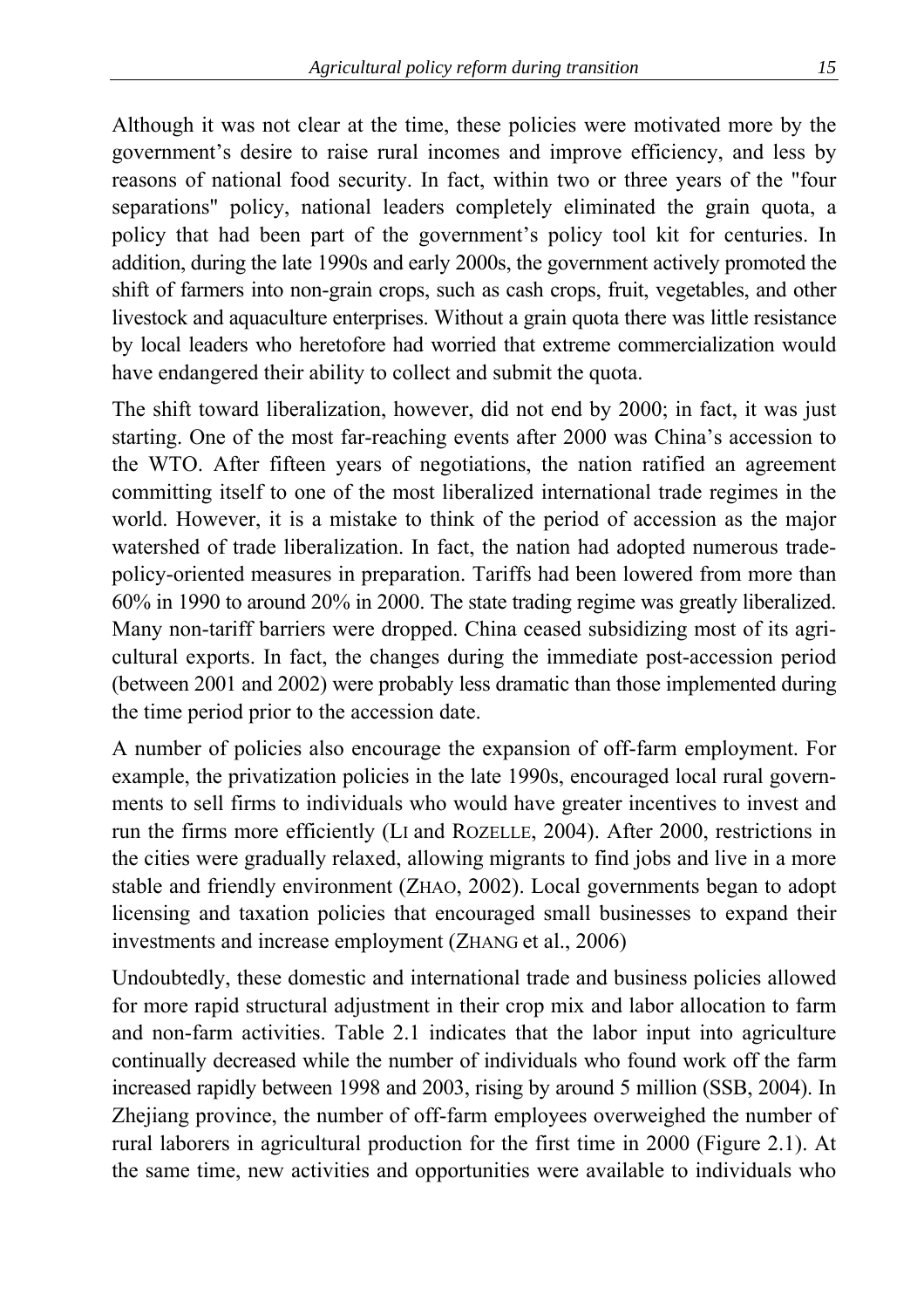wanted to find employment in agriculture. In the late 1990s and early 2000s some farmers began to return to the farm (DE BRAUW et al., 2002). The production of vegetables and fruit increased at rates that far exceeded anyone's expectations (ROZELLE et al., 2006).

|                                                     | 1978 | 1983 | 1988 | 1993  | 1998 | 2003 |
|-----------------------------------------------------|------|------|------|-------|------|------|
| Share of rural labor in agriculture $(\%)^a$        | 92.9 | 91.2 | 78.5 | 75.2  | 70.3 | 63.8 |
| Share of rural labor in manufacturing $(\%)$        |      | 2.5  | 8.5  | 8.3   | 8.5  | 10.1 |
| Share of rural labor in services $(\% )$            |      |      | 9.2  | 12.3  | 16.0 | 19.5 |
|                                                     |      |      |      |       |      |      |
| Employment in TVEs (millions of people)             | 283  | 323  | 95.5 | 123.5 | 1254 | 135  |
|                                                     |      |      |      |       |      |      |
| Share of rural labor in TVEs $(\% )$                | 92   | 9.3  | 23.8 | 253   | 25.4 | 27.8 |
| Share of rural labor as self-employers $(\%)$       |      |      |      | 4.1   | 7.9  | 4.6  |
| Share of rural labor in private enterprises $(\% )$ |      |      |      | 04    |      | 36   |

|  |  |  |  | Table 2.1: Development of rural labor markets in China, 1978-2003 |  |  |
|--|--|--|--|-------------------------------------------------------------------|--|--|
|--|--|--|--|-------------------------------------------------------------------|--|--|

Source: SSB.

Note: <sup>a.</sup> The figure is calculated by the person employed in agriculture to total rural labor force.

In sum, although China's agricultural and rural labor liberalization policies did not follow a straight line, and indeed spent 20 plus years starting and stopping, today China is one of the most successful transition economies in the world. There are currently few restrictions in rural China on the crops that farmers may plant and the inputs they may use. There are no taxes. Direct grain subsidies, although just beginning, are mostly thought to be decoupled (SONNTAG et al., 2005). In rural areas, farmers are completely free to allocate their labor as they desire. There are almost no labor laws restricting hiring or firing labor on or off the farm. The legacy of Socialism certainly is a thing of the past. And although land policy is still evolving, most papers have found that the tenure system does not distort incentives to invest (BRANDT et al., 2002). Today, labor continues to shift from rural to urban and from agriculture to industry at unprecedented rates (ZHAO, 2003). It is no surprise that these labor markets which have endured such fundamental changes in the last 20 years deserve to be the subject of studies.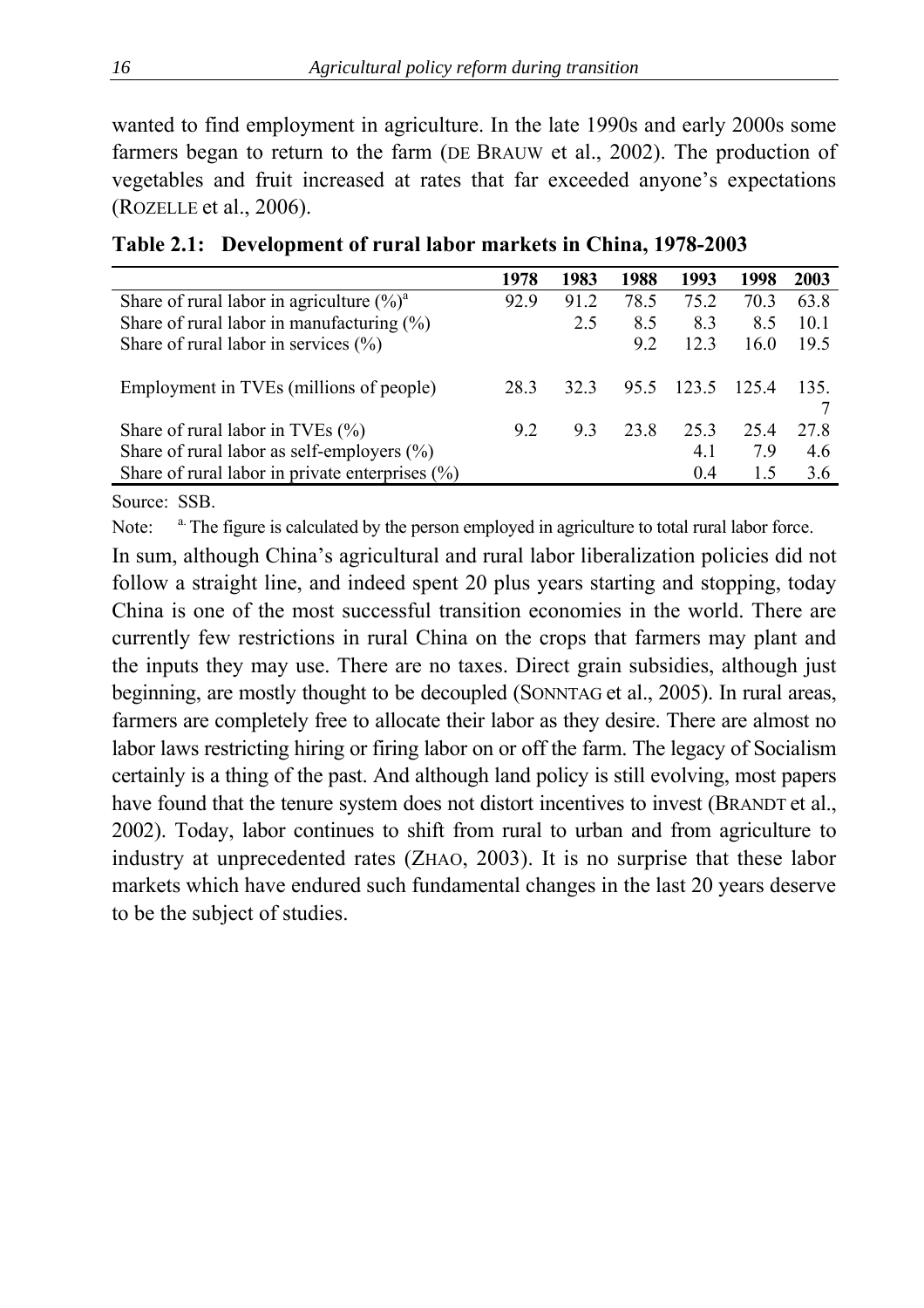# **3 Theoretical framework and empirical approaches**

As mentioned in Chapter 1, the agricultural household model emerged from an attempt to develop a unifying microeconomic framework of farm households' decisions regarding production, consumption, and labor allocation in a theoretically consistent fashion. This chapter describes a more general analytical framework of this model, which serves as the theoretical foundation for the empirical analysis in the following chapter. This model is then used to analyze the labor allocation behavior of agricultural households in rural China.

The agricultural household model is characterized by the agricultural households that are nonetheless the dominant farm subjects, make the dual production and consumption decisions, allocate family time between leisure and work, and determine the households' participation in labor markets as suppliers of family labor or employers of hired labor as they respond to new agricultural policies.<sup>11</sup> As an operationally meaningful theory of agricultural development, the agricultural household model considers that agricultural households engage in agricultural production from a multi-sectoral perspective, in which the products are both for sale in the market and for the households' own consumption. An agricultural household is defined as a semi-commercialized rural unit rather than a profit-maximizing unit because it provides some inputs (labor and land) from its own resource endowment and also purchases some input factors. The household's goal is to maximize its utility from food consumption and leisure, whereby the consumption of products (either produced on the farm or purchased in the market), the profit from selling the agricultural products, and the quantity and price of the various agricultural inputs and outputs are involved in the utility assessment. Furthermore, the labor allocation of rural households in four competing alternatives – leisure, farm work, off-farm work, and demand for hired labor – interacts with the farm structure, the demand of input factors and supply of output, welfare, and the consumption pattern of households.

 $\overline{a}$ 

<sup>11</sup> This definition of "farm household" extends the previous formulation of its definition (NAKAJIMA, 1986) by completely incorporating a farm households' behavior in the labor market, including both the supply of family member as laborers on and off the farm and the demand of hired labor in the farm business.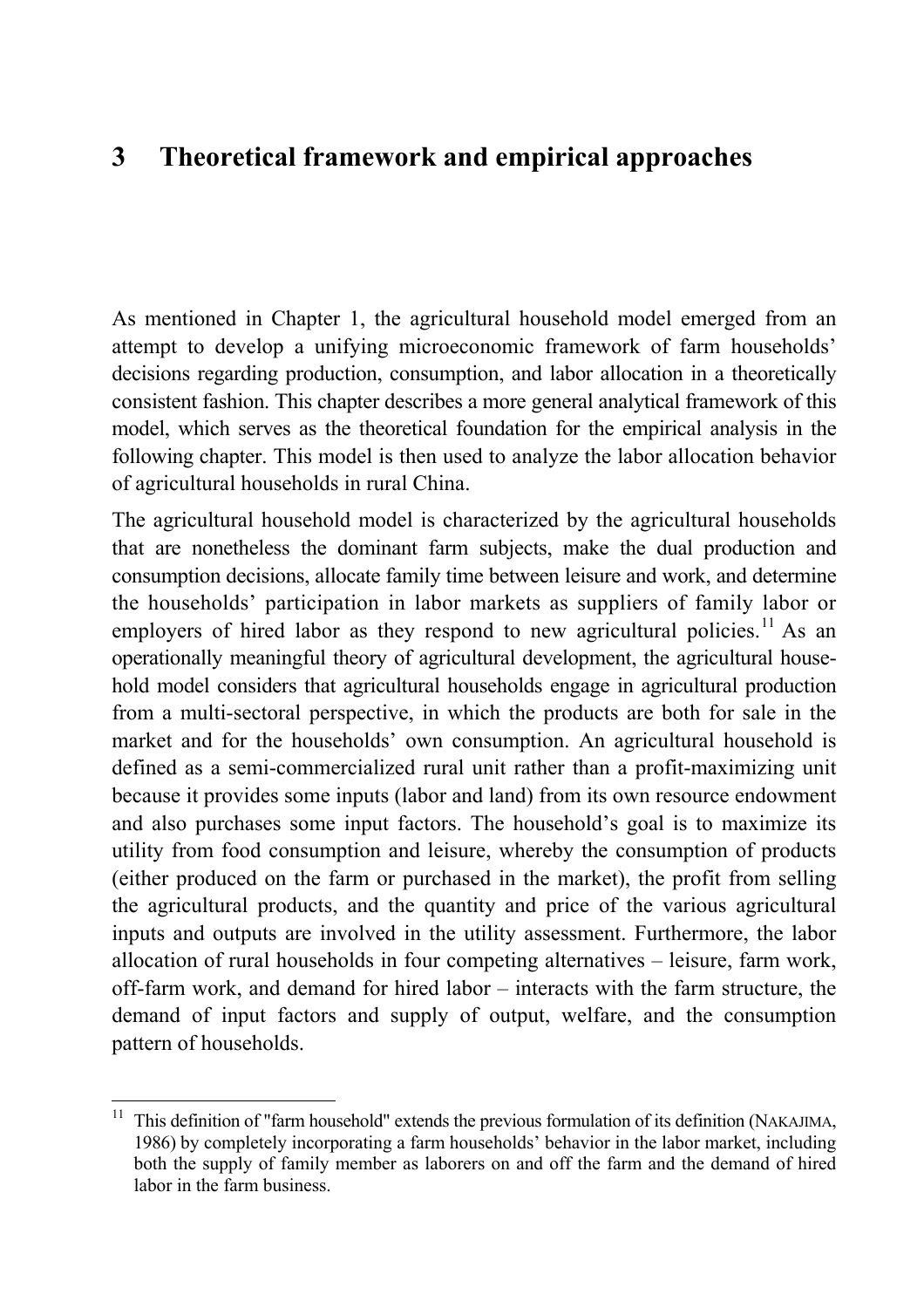This approach dates back to Becker's theory of household production (1965), in which he defines a household's utility attained from commodities and services as household activities, such as cooking, cleaning, and heating under the constraint of available time and the presence of durable appliance. Several researchers propose the possibly independent decision of a household's production with its consumption and labor supply decision (KRISHNA, 1964; JORGENSON and LAU, 1969). This has been extensively applied in many empirical studies to estimate the input demand and output supply by specifying the separable models (BARNUM and SQUIRE, 1979).

The cardinal marginal utility and disutility framework for developing an agricultural household model, particularly in the context of Russian farm households, has been elaborated on by CHAYANOV (1986). Consequently, the theoretical improvement of the agricultural household model develops to the ordinal unity concept from the cardinal utility concept. The theoretical and empirical basis for household's behaviour research is subject to an intensive review following the refinements of agricultural household models in a duality framework by SINGH et al. (1986). Their book derived various versions of model modification, which are extensively applied in several empirical studies on developing countries. Their book also provides the evidence that the agricultural household model with proper modification could be useful for many other themes including exploring the factors on resource allocation, the effects of pricing policy on nutritional status, the relationship of farm profit and health, agricultural production risk, and so on.

The agricultural household model, which considers the household's utility maximization under the constraint of production, consumption, and time constraints, also has proven to be a useful framework for analyzing a rural household's behavior in labor markets. Since the early 1980s, this framework, with appropriate modifycation, has been recognized as providing a number of powerful insights into the time allocation of rural households. In these studies, several aspects have been focused on the off-farm supply of the household's operator (HUFFMAN, 1980; SUMNER, 1982); the interactive decision regarding off-farm employment between the operator and the spouse (HUFFMAN and LANGE, 1989; TOKEL and HUFFMAN, 1991; LASS and GEMPESAW II, 1992; SKOUFIAS, 1994; SADOULET et al., 1998); and the joint decision regarding hiring labor with the activities of the operator couple (BENJAMIN et. al., 1996; FINDEIS and LASS, 1994). Some researchers have studied the rural household's allocation of time spent on leisure, farm work, and off-farm work in the context of risk (FINKELSHTAIN and CHALFANT, 1991; FAFCHAMPS, 1992), credit constraints (DE JANVRY et al., 1991), and transaction costs associated with the access to product markets (KEY et al., 2000).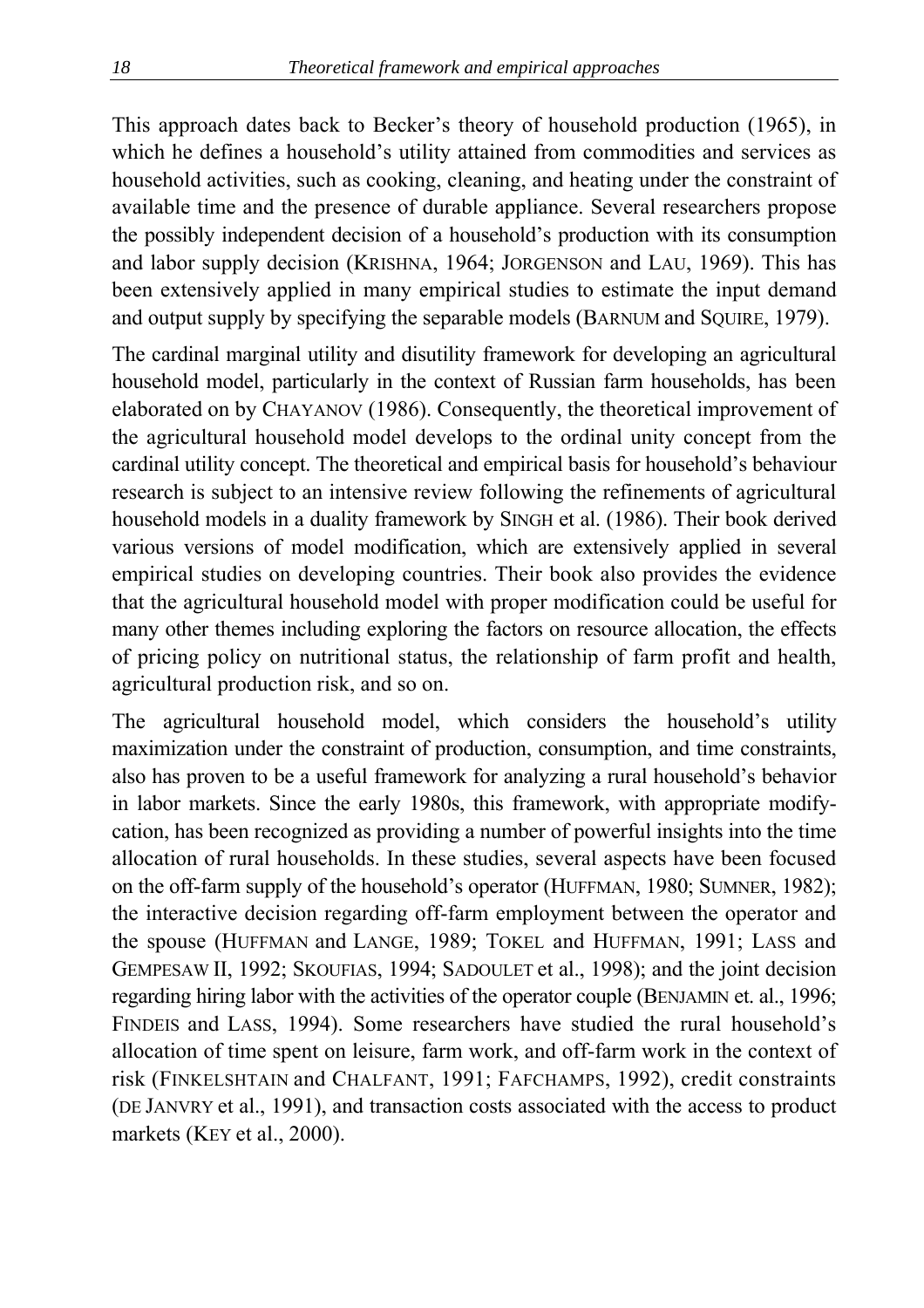Though the above studies rely on agricultural households as the theoretical framework, the empirical estimations still focus on individual behavior in the labor market. This study extends the existing literature by making the household the accounting unit in the context of a transitional economy. Focusing on the household's role in labor market instead of individual observations is potentially important for a number of reasons. In the Chinese agricultural sector, the production and consumption unit is vested in the household level. Chinese agricultural institutions underwent a dramatic reform of the formulation and eventual predominance of HRS in the early 1980s, which led to the replacement of collective farming by the individual household-based farming. Under HRS, production decisions about the plots of contracted land and other fixed resources, such as machinery, draft animals, and the output quotas, are subject to the responsibility of individual households. The farm households also choose the patterns, methods, and inputs as well as the mix of on- and off-farm activities. These production decisions imply a widely varied demand for family labor or hired labor across households as well as a seasonal distribution of labor. From the consumption point of view, households save the monetary surplus from the sale of their products and off-farm income, as well as the products they have produced. Such a system balances dual production and consumption by individual agricultural households with the introduction of market-oriented reform. As a result, in all the aspects, Chinese rural households are representative to the analysis drawn the support from agricultural household models. Studies also verify that the time allocation and contribution of family members in either the farm or non-farm sub-sector partly account for the productivity and intrafamily distribution of income (ROZELLE et al., 1999; BENJAMIN et al., 2002).

In addition, according to the theory of "new economics of labor migration (NELM)", the participation in the labor market is a joint decision of a household rather than an individual behavior (STARK and BLOOM, 1985; TAYLOR et al., 2003). Finally, the impact of heterogeneity of the family and farm may certainly trigger and constrain the roles of individual family members in the labor market, which is taken into account at the household level.

This study examines labor allocation of Chinese rural households in labor markets by means of a modified agricultural household model. Section 3.1 presents a theoretical model of the rural households in a simplistic version and the directions of the possible modification closely related to this study. This model analyzes households' participation in hired labor and off-farm labor markets, the contributed working days of hired labor, the quantity of the family members' offfarm labor supply, and the dynamics of households' participation in labor markets. Next, it turns to empirical programming models in Section 3.2. Regarding the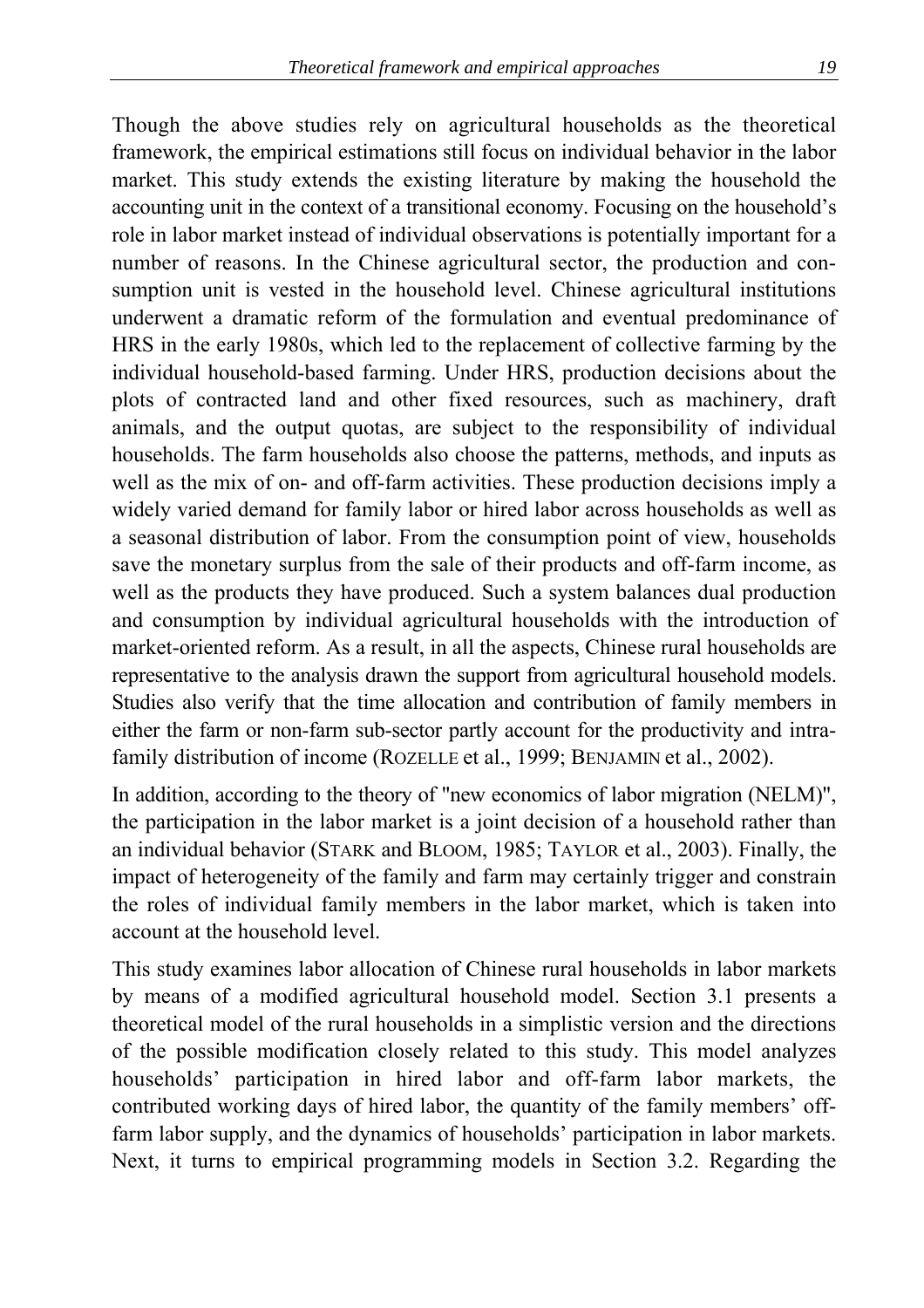empirical analyses, the econometric approach concentrates on the following aspects: Exploring which kind of households tend to hire labor or provide labor off the farm; analyzing the demand functions of hired labor and the supply functions of off-farm labor while the respective imputed wages of hired labor and off-farm workers are included as instrumented variables; understanding the determinants of households' duration in the possible labor market regimes; and evaluating the dynamics of households' participation in labor markets, with a special focus on the probability of transition between various labor markets conditional on the length of time spent in the original participation state.

# *3.1 Theoretical framework*

The approach is extended from FINDEIS and LASS (1994) to consider labor market imperfections (GLAUBEN, 2000). The following assumptions are included in theoretical model: First, the model framework considers the household rather than the individual family members as a decision-making unit (STARK and BLOOM, 1985; TAYLOR et al, 2003). It is well known that under perfect labor market conditions, the allocation of family labor between on-farm and off-farm farm work and demand for a hired workforce in agricultural production could be determined separately. However, it is possible for joint decisions to be made in imperfect labor markets (SADOULET et al., 1998); that is, the labor participation and optimal time allocation in the labor market are simultaneously determined. Second, according to neoclassical economics, households are assumed to be rational in adjusting labor demand and supply responding to the variation of internal wages and the functioning of labor market. Third, to concentrate on the role of labor market decisions, a static model is established ignoring some aspects of farmers' decisions, for example, risk (FINKELSHTAIN and CHALFANT, 1991; FAFCHAMPS, 1992), credit constraints (DE JANVRY et al., 1991), transaction costs associated with the access to product markets (KEY et al., 2000), and other input markets.

#### *3.1.1 Agricultural household model*

The objective of the rural household is in essence to maximize utility derived from consumption and leisure by allocating its labor resource into several on-farm and off-farm activities, subject to a technology constraint on agricultural production (2), a time constraint (3), and a budget constraint (4). Therefore, a farm household solves the following maximization problem (WANG et al., 2007):

$$
\max U(C_m, C_i; z_u) \tag{1}
$$

subject to

 $G(Y, X_{\nu}, L, K; z_{g}) = 0$  (2)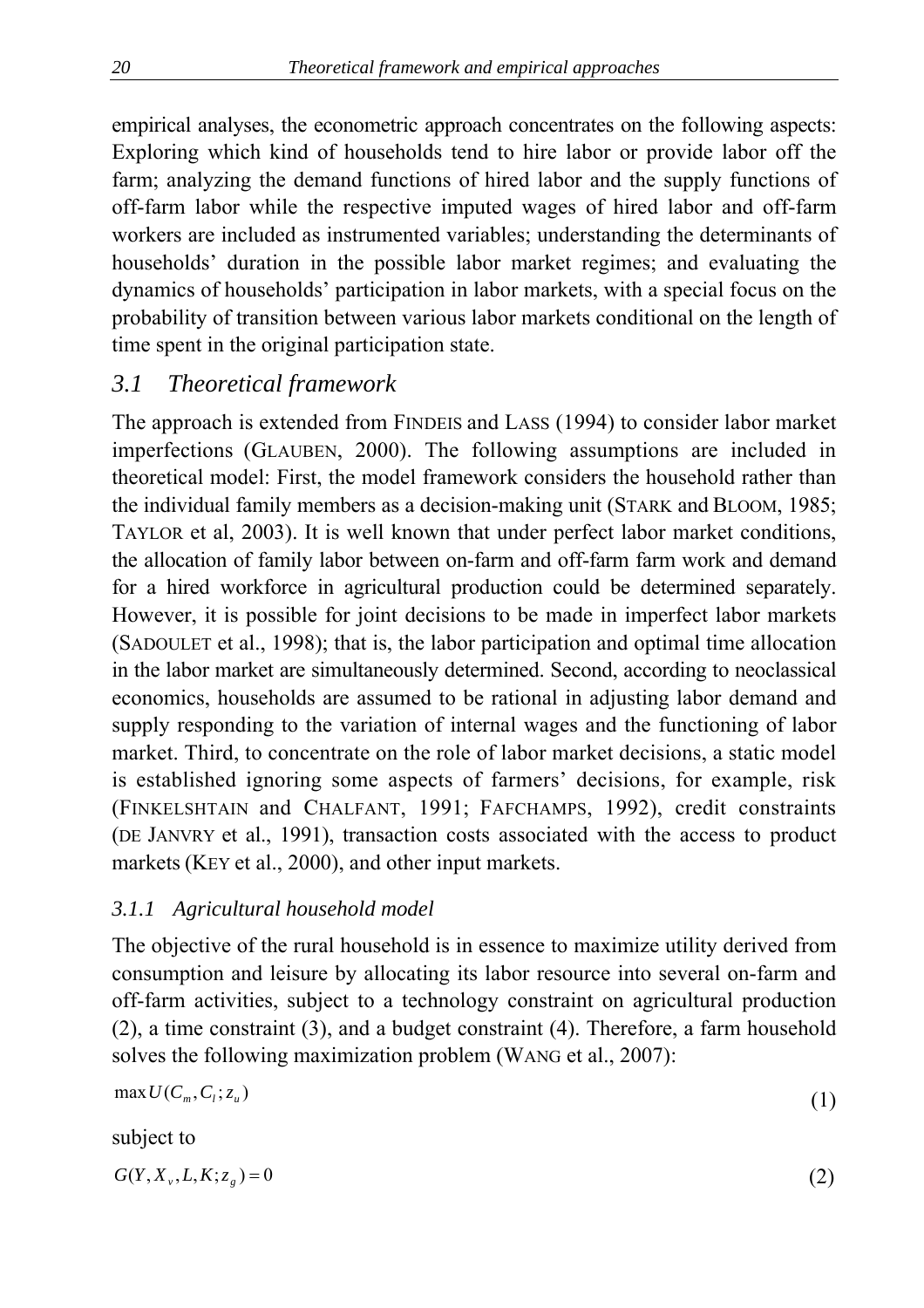$$
T_{l} - L + L_{h} - L_{s} - C_{l} \ge 0
$$
\n
$$
P_{m} C_{m} \le P_{y} Y - P_{v} X_{v} - h(L_{h}; z_{h}) + s(L_{s}; z_{s}) + E
$$
\n
$$
(4)
$$

Here, *U* is a farm household's utility function, which is assumed to be wellbehaved. *C* is a vector of consumption goods consisting of commodities  $(C_m)$  and leisure  $(C_l)$ , and  $z_u$  represents exogenous utility shifters, e.g. heterogeneous household characteristics. *G* represents a well-behaved production technology (2). The rural household is assumed to produce agricultural products (*Y*)using variable inputs  $(X_{\nu})$ , the total of on-farm labor time  $(L)$ , which could be subdivided into family labor  $(L_f)$  and hired labor  $(L_h)$ , and quasi-fixed factors  $(K)$  capital and land while  $z_g$  are exogenous production shifters. The household faces a time constraint (3), where  $T_l$  is the total time available and *L* is the total of on-farm labor time. Furthermore, *L*, represents a household's supply labor service in off-farm activities (GLAUBEN et al., 2005; WANG et al., 2007).

The budget constraint of a rural household (4) states that the household's expenditure on the consumed commodities must not exceed the monetary income from various activities, subsidies from governments, and net transfers from or to relatives. Here, *Pi*(*i=m, y, v*) represents the exogenous consumer and producer prices. Conditional on the labor market participation regimes noted above, rural households might generate revenue from farming  $P_y Y - P_y X_y - h(L_h; z_h)$ , labor income from off-farm employment  $s(L, z)$ , and exogenous transfers  $(E)$  while  $h(L, z)$  denotes the cost of hiring on-farm labor.12 To consider labor market imperfections, the cost of hiring labor  $h(L_h; z_h)$  and the revenues from off-farm employment  $s(L_h; z_h)$  are conceptualized as functions of hired labor time  $(L<sub>h</sub>)$  and supplied off-farm labor time  $(L_s)$ , and several exogenous shifters,  $z_h$  and  $z_s$ , respectively (GLAUBEN, 2000; GLAUBEN et al., 2005). These exogenous shifters may include the heterogeneous characteristics of human capital or transaction costs associated with accessing the labor market.

This household model can cover two different types of labor markets. The first assumes a perfectly competitive labor market; thus the above two functions are both linear with the contributed time of hired labor and off-farm workers as  $h(.) = w<sub>1</sub>L<sub>b</sub>$  or  $s(.) = w<sub>1</sub>L<sub>c</sub>$ . Hence, marginal costs of hiring labor and marginal off-farm earning are equal to an exogenous wage rate  $w_i$ . This assumption of a perfectly functioning labor market implies separability of households' production and

<sup>&</sup>lt;sup>12</sup> If E>0, then the household receives transfers (or unearned income), whereas if E<0, it provides them.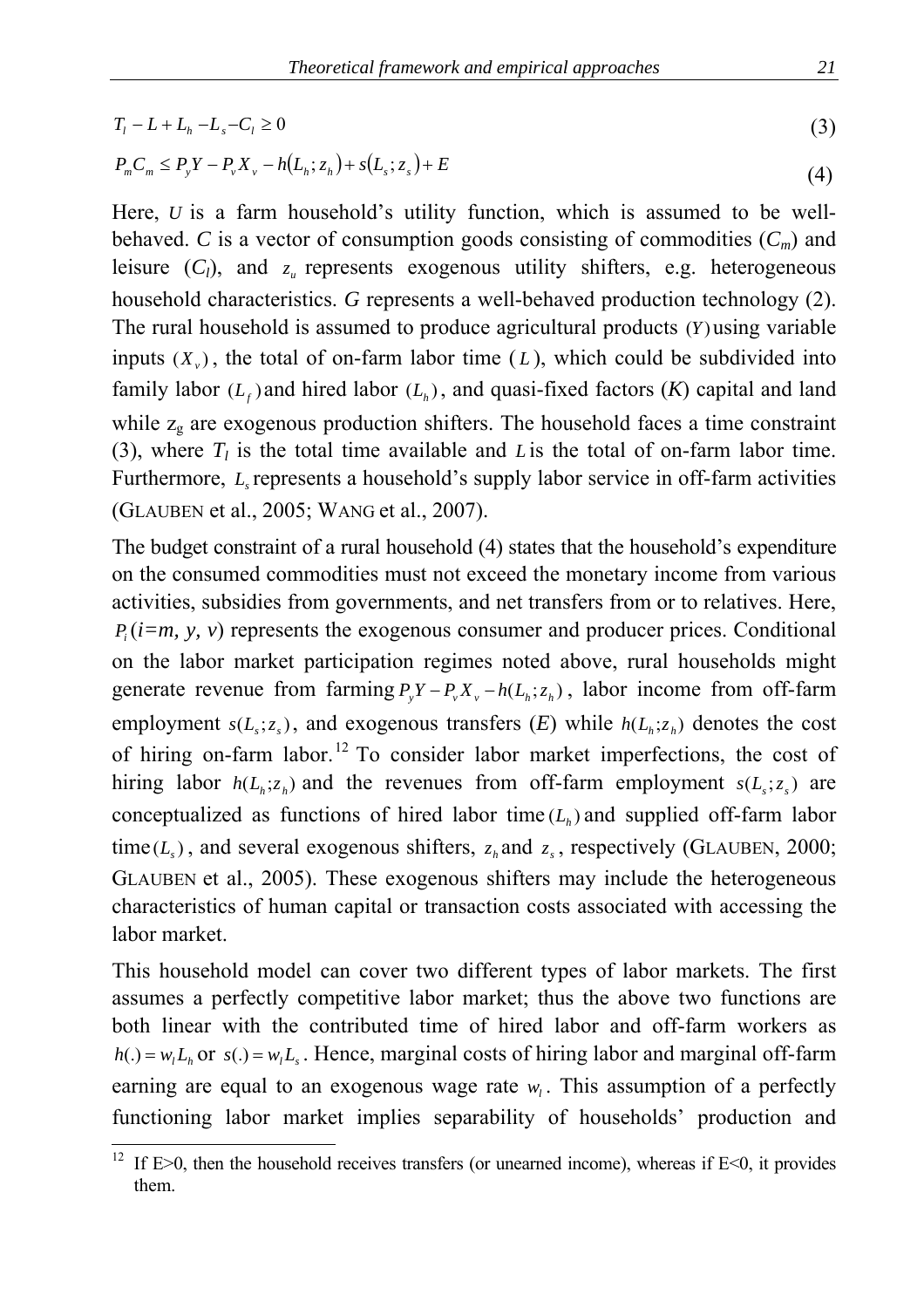consumption decisions. Farm households first make the optimal farm production decisions, and then decide on the optimal level of consumption and leisure.

However, the more general case of labor markets is assumed to be imperfect. Given the imperfectly competitive labor markets, both supplied and hired labor functions become nonlinear with the following properties:  $\partial h(.)/\partial L_h > 0$ ;  $\frac{\partial^2 h(.)}{\partial L_h}^2 \neq 0$  and  $\frac{\partial s(.)}{\partial L_s} > 0$ ;  $\frac{\partial^2 s(.)}{\partial L_s}^2 \neq 0$  (LEE, 1998; GLAUBEN; 2000; BENJAMIN and KIMHI, 2003; WANG et al., 2007). That is, the cost of hired labor is a nonlinear function of hired labor time and off-farm income is a nonlinear function of supplied off-farm working time. In this case, the price of labor and leisure  $(w_i)$ is endogenously determined, and thus the farm household model is non-separable. The production and consumption decisions are simultaneously determined by the stationary solution of the equation system (1) to (4).

This framework is applicable to several kinds of labor market imperfections.<sup>13</sup> In particular, it accounts for those that lead to an upward-sloping or backward-sloping price effectively received for each further unit of off-farm employment and paid for each further unit of hired labor time. Hence, the per-unit cost of accessing labor markets can be increasing or decreasing. Increasing per-unit costs of hired labor may result from increasing search activities. These increases may stem from the growing difficulty of finding the 'right' staff for the different and often farm-specific areas of production. Similarly, land-specific experience may lead to a decreasing substitutability between family and hired labor. Thus, hired labor could become less productive and the costs of a standardized hired labor unit could increase. However, the familiarity between the hired laborers and hosting households resulted from spending more time together leads to decreasing costs of supervising and monitoring hired laborers. Thus, the marginal cost of hired labor could possibly decrease given the more efficient work of hired labor.<sup>14</sup>

 $\overline{a}$  $13$  In general the literature points to several reasons why labor markets may be imperfect, leading to non-separation of consumption, production, and labor-supply decisions. For example, binding hour constraints in off-farm employment may prevent a complete adjustment in agricultural labor markets (BENJAMIN, 1992). Family and hired labor may be imperfect substitutes in agricultural production (DEOLALIKAR and VIJVERBERG, 1987; JACOBY, 1993). Also, farmers may have preferences for working on or off the farm (LOPEZ, 1994). In addition, costs associated with labor market transactions can explain why households have different relationships to the labor markets (SADOULET et. al., 1998).

Note that the approach could additionally incorporate fixed costs of transactions that are invariant to the traded quantity, but also could affect the farm household's decision to participate in markets [SADOULET et. al., (1998) for the labor markets; GOETZ (1992) as well as KEY et. al., (2000) for food markets; SKOUFIAS (1994) and CARTER and YAO (2002) for the land market]. Fixed transaction costs may include bargaining and negotiation efforts and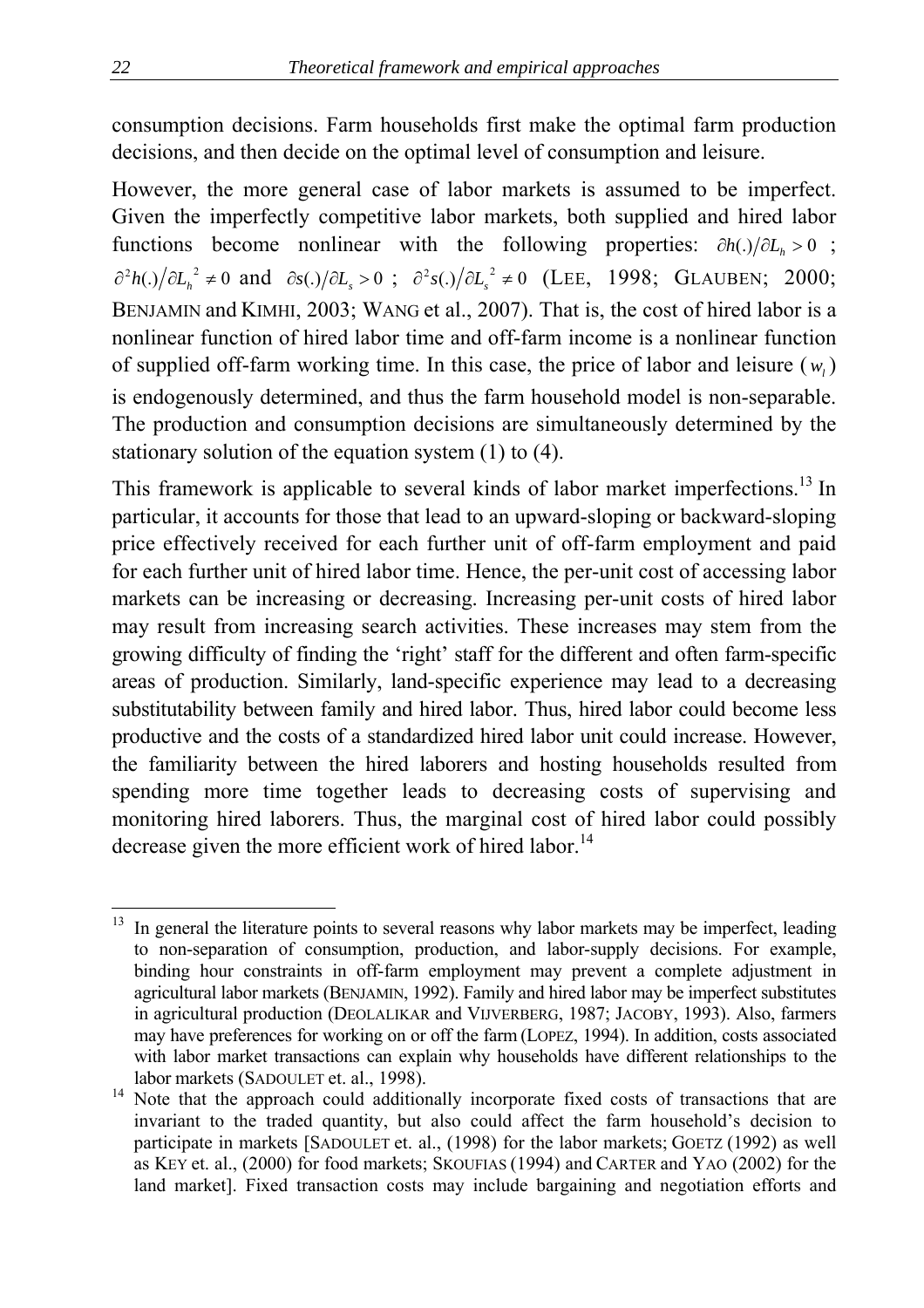Increasing per-unit costs associated with working off the farm may be caused by increasing heterogeneity between on- and off-farm family labor. With increasing migration, household members are first transferred to the 'best jobs' followed by the 'next best jobs' and so on (LOW, 1986). However, off-farm networks within a household or village are proven to reduce the information cost for potential offfarm workers by providing information about off-farm posts (ROZELLE et al., 1999; ZHAO, 2003). With an effective and expanding network, marginal costs of family members' off-farm employment decrease. Thus, the effects of internal wages on off-farm labor supply could present the opposite directions.

According to the theoretical framework, four labor market regimes of households' labor demand and supply may arise. These could be expressed by the terms of the working days of hired laborers and off-farm workers as follows:

- (1) Exclusive demand of hired on-farm labor  $(L_h > 0, L_s = 0)$  further denoted with regime *h*;
- (2) Exclusive supply of off-farm labor ( $L_h = 0$ ,  $L_s > 0$ ) further denoted with *s*;
- (3) Demand of hired labor and supply of off-farm labor ( $L_h > 0$ ,  $L_s > 0$ ) further denoted with *sh*;
- (4) Neither demand of hired labor nor supply of off-farm labor ( $L_h = 0$ ,  $L_s = 0$ ) further denoted with *a*

Here, the state of households exclusively hiring on-farm labor (*h*) is identified as the households hire on-farm labor in agricultural production activities while family members may or may not join into agricultural production but none of family members are employed off the farm;<sup>15</sup> households in the state  $(s)$  are defined as those with some or all of the family members working as self-employers in their households' non-agricultural business or as wage earners in off-farm employment while it is certain that the households do not hire any labor for the on-farm production activities but to a large extent, some of the family members also work on-farm fully or partly; the definition of households participating in both markets (*sh*) means that a household supplies labor in the off-farm labor market and demands labor service for household business work simultaneously and the rest of family members, if any, may or may not play roles in agricultural production;<sup>16</sup>

transportation costs; these often take place once per transaction and are invariant to the level of transaction.

<sup>&</sup>lt;sup>15</sup> In the following analyses, state and regime are synonymous.

<sup>&</sup>lt;sup>16</sup> For the demand of hired labor in households that participate in both markets, we cannot explicitly separate hired labor into on-farm hired labor or those who work in the household's nonagricultural business, including industry, construction, transportation, and service. Therefore, the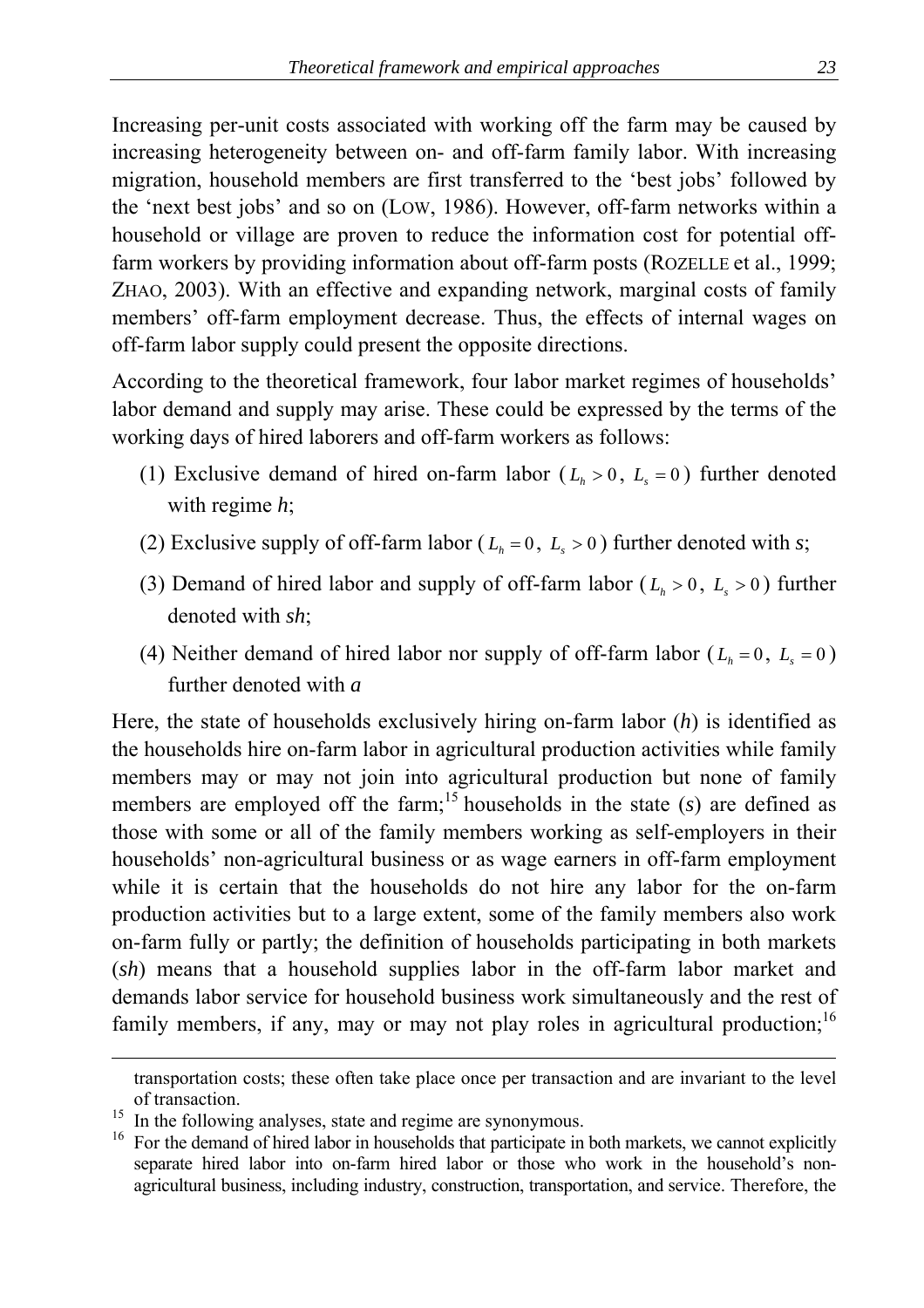autarky (*a*) in labor market is self-explained. The households' labor allocation decision could be analyzed empirically in the hired labor demand and off-farm labor supply functions conditional on their participation decision in labor market.

#### *3.1.2 Optimal solution conditional on labor participation*

Due to labor market imperfections, the optimal solution cannot be found by simply solving the first order conditions. The solution is thus processed into three steps: Finding the optimal quantity of labor allocation in various activities in terms of utility conditional on each labor market regime; choosing the labor participation states by comparing the utilities; and determining the response of labor demand and supply within the optimal participation regimes that leads to the highest level of utility. Rational households repeat the decision processes given the interaction of the labor market and the characteristics of households and farms. This potentially leads to the dynamics of households' behavior in labor markets.

The stationary solutions of the maximization problem (1)-(4) determine the optimal quantities of consumption and production goods and the allocation of time conditional on the participation regimes in labor markets. Assuming that there exist the interior solutions( $\phi$ ,  $\mu$ ,  $\lambda$  > 0), the Kuhn-Tucker condition characterising an optimum is derived (HUFFMAN, 1991; TOKLE and HUFFMAN, 1991):

$$
U_{c_m}(.) - \lambda P_{c_m} = 0 \tag{5a}
$$

$$
U_{c_i}(.) - \mu = 0 \tag{5b}
$$

$$
\phi G_Y(.) + \lambda P_y = 0 \tag{6a}
$$

$$
\phi G_{X_v}(\cdot) - \lambda P_v = 0 \tag{6b}
$$

$$
\phi G_L(.) - \mu = 0 \tag{6c}
$$

$$
-\mu + \lambda h_{L_h}(.) = 0 \tag{7a}
$$

$$
\mu - \lambda s_{L_s}(.) = 0 \tag{7b}
$$

$$
G(Y, X_{\nu}, L_{f}, L_{h}, K; z_{g}) = 0
$$
\n(8)

$$
T_l - L + L_h - L_s - C_l = 0 \tag{9}
$$

$$
P_{y}Y - P_{y}X_{y} - h(L_{h}; z_{h}) + s(L_{s}; z_{s}) + E - P_{m}C_{m} = 0
$$
\n(10)

incidence of labor demand in our study differs from estimates by ROZElle (1994) as well as BENJAMIN and BRANDT (2002).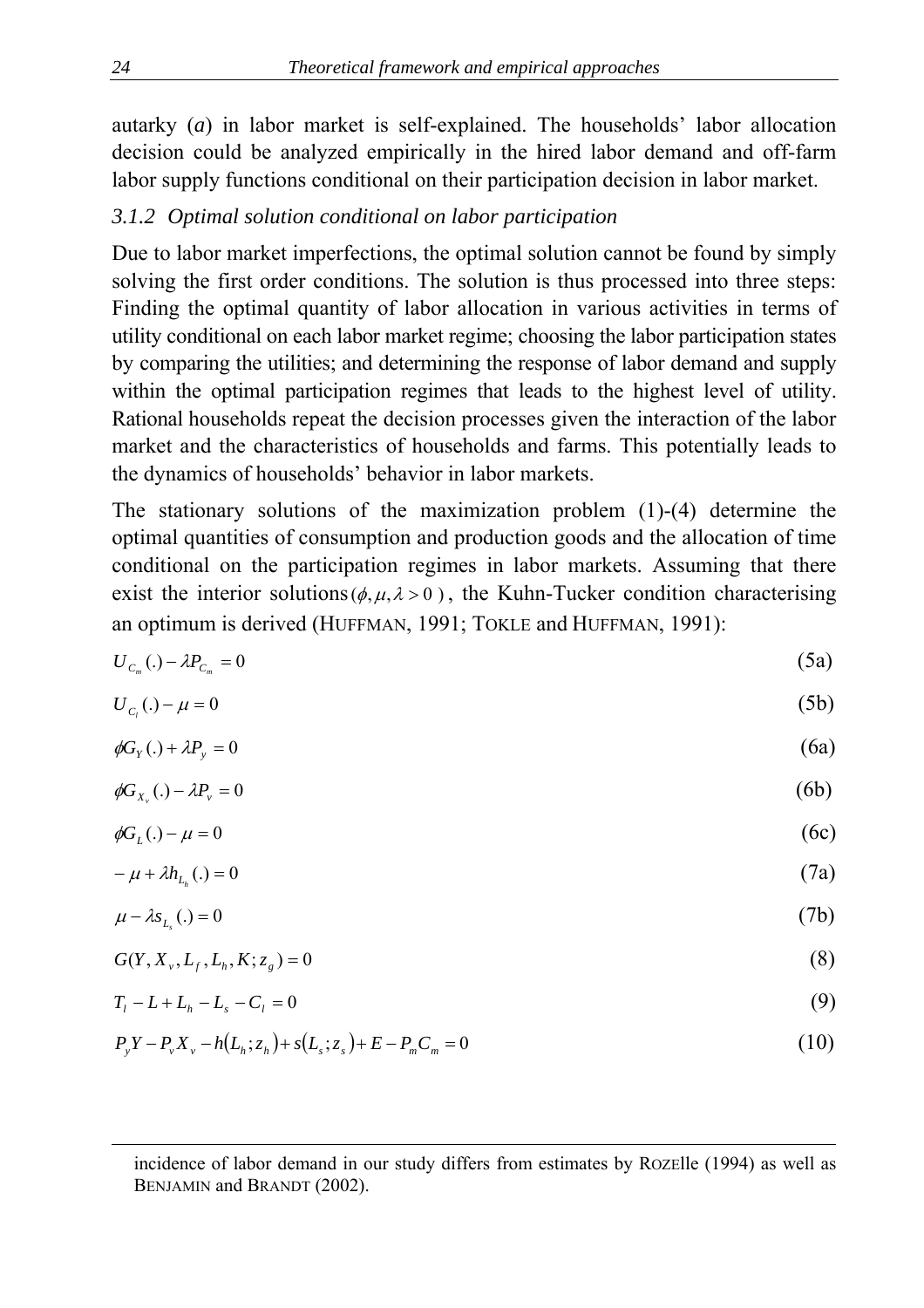here,  $\phi, \mu, \lambda > 0$  are Lagrangian multipliers associated with technology, time and budget constraints, respectively; while  $U_{C_m}$ ,  $U_{C_l}$ ,  $G_Y$ ,  $G_{X_Y}$ ,  $G_L$ ,  $h_{L_h}$  and  $s_{L_s}$  represent the first derivatives of the corresponding utility, production, and labor functions.

Transformation of FOC (7a)

$$
h_{L_h}(.) = \frac{\mu}{\lambda} = w_l \tag{11a}
$$

Transformation of FOC (7b)

$$
s_{L_s}(.) = \frac{\mu}{\lambda} = w_l \tag{11b}
$$

here,  $w_l = \mu/\lambda$  denotes the internal wage rate that results around the optimum as an implicit function of all of the exogenous variables mentioned above:  $w_i = \lambda(P_c, P_v, K, E, T_i, z_h, z_s)$ . Combined equation (11a), (11b) with FOC (5b) and (6c),  $\frac{U_{C_i}}{1}$  (.) =  $\frac{\phi G_L(.)}{1}$  =  $s_{L_s}(.)$  =  $h_{L_h}(.)$  =  $w_l$  $\frac{dV_{C_i}}{\lambda}$  (.) =  $\frac{\phi G_L(.)}{\lambda}$  =  $s_{L_s}(.) = h_{L_h}(.) = w_i$  determines a complete set of labor demand and supply functions (HUFFMAN, 1980; HUFFMAN and LANGE, 1989; LASS and GEMPESAW II, 1992).

For the interior solutions, FOC (5b), (6c), (7a), and (7b) imply that all marginal contributions of labor and leisure should be equal to the internal wage rate. However, from the empirical point of view, there might be differences between the internal wage rate for hired labor ( $w_l^h = h_{L_h}(.)$ ) and that for supplying labor time offfarm ( $w_i^s = s_{L_s}(.)$ ). This has been proven by the studies on developed labor markets such as Japan and the developing economies such as Indonesia and China (BENJAMIN, 1992; COOK, 1999; SONODA and MARUYAMA, 1999). Their studies also provide evidences that the internal wage of off-farm employees is evidently much higher than that of on-farm labor or hired labor. In the potentially imperfect labor market, the following causes are possible:

- (a) Owing to the heterogeneous accumulation of human capital and the tasks performed, hired labor and off-farm workers may not necessarily have identical effects on the productivity. In agriculture, hired laborers often perform specialized tasks, such as tractor or bullock operation, which is generally beyond the abilities of family members. Furthermore, off-farm workers are often young, educated, and healthy with construction skills or service experience.
- (b) As mentioned before, due to the incentive problem, costs are incurred from monitoring and supervising the hired laborers. Furthermore, there are transaction costs associated with finding qualified workers and commuting costs associated with off-farm work, as well as informational or psychic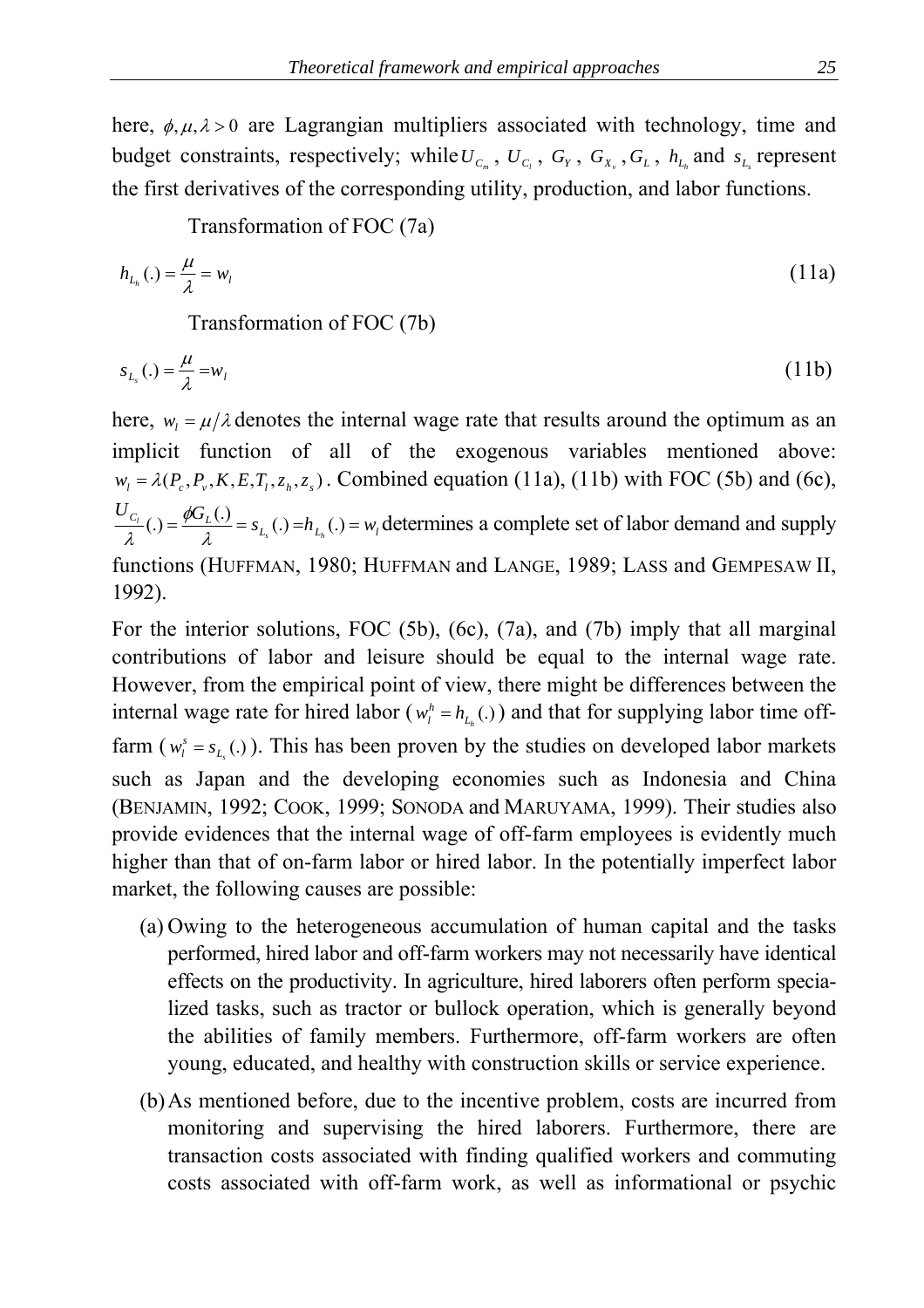costs when migrating to a different culture or environment (SCHIMT, 1991; ZHAO, 2003). This transaction cost assumption is inevitable in imperfect labor markets, in which households suffer from limited opportunities of offfarm employment.

- (c) Employment preference is involved in the concept of labor participation. For example, elderly Japanese farmers gain satisfaction or utility by working on the farm even though their marginal productivity is lower than off-farm wages (SONODA and MARUYAMA, 1999). In rural China, risk-averse farmers simply prefer to access labor market to cope with the shocks affecting the on-farm income, if the off-farm wage is exogenously fixed (GILES, 2006). However, some farmers tend to work on their own land rather than take offfarm employment to keep the use right of the land and avoid the risk of being reallocated an inferior land or losing the assigned land.<sup>17</sup> For the majority of farmers in China, land provides a relatively secure source of income and food sufficiency.
- (d) In the context of China, the return to employment activities dilemma is intrinsically involved in the institutional or political connection among households. In this case, it is reasonable to assume the internal wages of difference activities vary systematically and reflect the distinctly institutional situation (SICULAR, 1995; COOK, 1999).<sup>18</sup>
- (e) The characteristics of imperfect labor markets are locally-based: That is, nonfarm sectors are becoming booming sectors in some regions that previously were agricultural in nature, while other regions remain agricultural. The localized off-farm labor markets in China are near the coast or directly adjacent to large cities, or are located in areas with they have some opportunities for lucrative activities. By accessing to local labor market, households have more

 $\overline{a}$  $17$  The HRS has resulted in the important change in the land tenure system. The most important aspect of land tenure administration by the central government is the extension of the land use right to 15 years in 1984 and another 30 years from 1993 onward with unchanged status quo. However, policy statements established at the central government level cannot be taken granted to be translated into unified policies at the local level. Frequent reallocation of land occurs in many forms. For example, village leaders shorten the land tenure for part of the households in the village. In the village that contracted land strictly on the basis of family size, the whole cultivated land is reassigned frequently to keep the egalitarian distribution of land given possible demographic changes. Furthermore, the reallocation of land differs heterogeneously among villages, counties, and provinces.

<sup>&</sup>lt;sup>18</sup> The institutional and political context of China includes several aspects such as the residential registration system, which was loosened in the early 1990s. Furthermore, the Chinese government is starting to abolish the residential registration system in 11 out of 31 provinces (New York Times, November 3, 2005).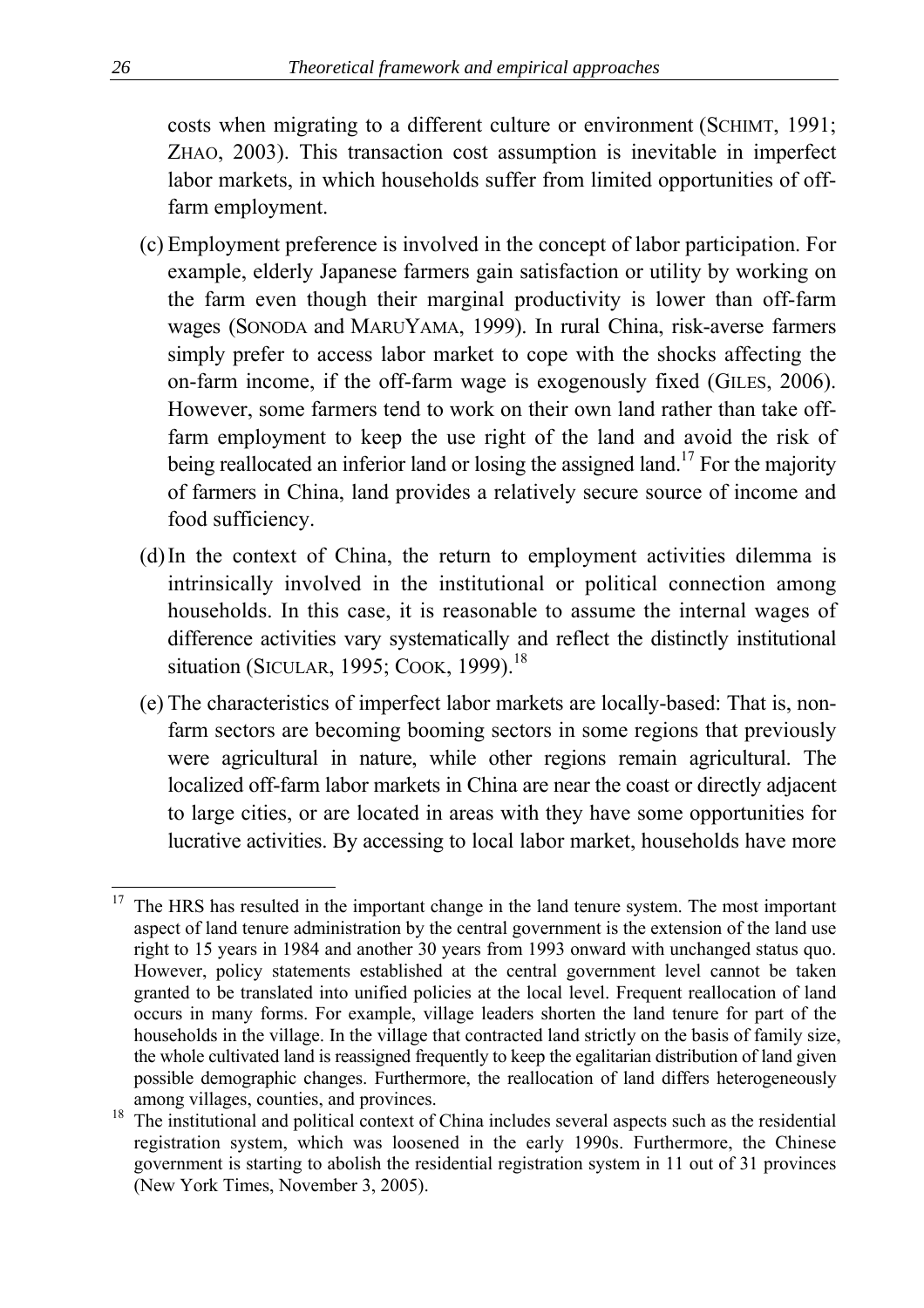chance to engage in profitable activities rather than continuing to perform tedious on-farm tasks (BENJAMIN, 1992). This may also involve multiple job-holding as a household unit, by working on and off-farm simultaneously or hiring cheaper farmers according to the efficiency interpretation (BENJAMIN, 1992). Furthermore, several transaction costs are involved in accessing the local off-farm labor markets, and thus the internal wages of the local residents would be different than those of the immigrants or commuters.

Now we establish the conditions that determine the labor market participation of a farm household and the movement between alternative labor market participation states, respectively. It should be noted that the assumed labor market conditions can create non-convexities of the budget set. Thus, the simple scenario of reservation wage in the neighbourhood of zero "marketed" labor hours does not hold. Once the net wages of off-farm workers and hired labors and time intervals in which the reservation wage scenario hold, the complete budget set must be considered in assessing labor market participation. In other words, the purely local consideration of reservation wage models is no longer sufficient to determine whether a household chooses to participate in labor markets when non-convexities are present (HAUSMAN, 1980).

Therefore, labor market participation is determined by comparing the utilities obtained for the different labor supply and demand regimes (KEY et al., 2000; HILL, 1989). Because all four regimes can be formally written as a similar optimization problem, the maximum utility obtained in each regime *m* can also be formally written with the same indirect utility function as  $V_m = V(w_l, \pi; z_h, z_s)$  with  $m=h$ , s, sh and *a* while  $\pi$  is the households' income. Indicators  $(D_h^*)$  are assumed to represent indirect utility differences between households that hire labor and those that do not.

$$
D_h^* = \underset{m=h,sh}{V} - \underset{m=s,a}{V} \tag{12}
$$

Positive working days of hired labors  $((L<sub>hi</sub>)$  will be observed if the potential indirect utility earned by a household from hiring laborers is greater than the indirect utility of a household that does not demand extra laborers. The participation decision rule to hire labor for the *i*th household is as follows:

$$
L_{hi} \begin{cases} > 0 & if & D_{hi}^* > 0 \\ = 0 & if & D_{hi}^* \le 0 \end{cases} i = 1,...,N
$$
 (13)

Regarding the household's decision to participate in off-farm labor markets, the household compares the indirect utility earned from its supply of laborers off the farm to the utility earned if there is non-participation in off-farm occupations. If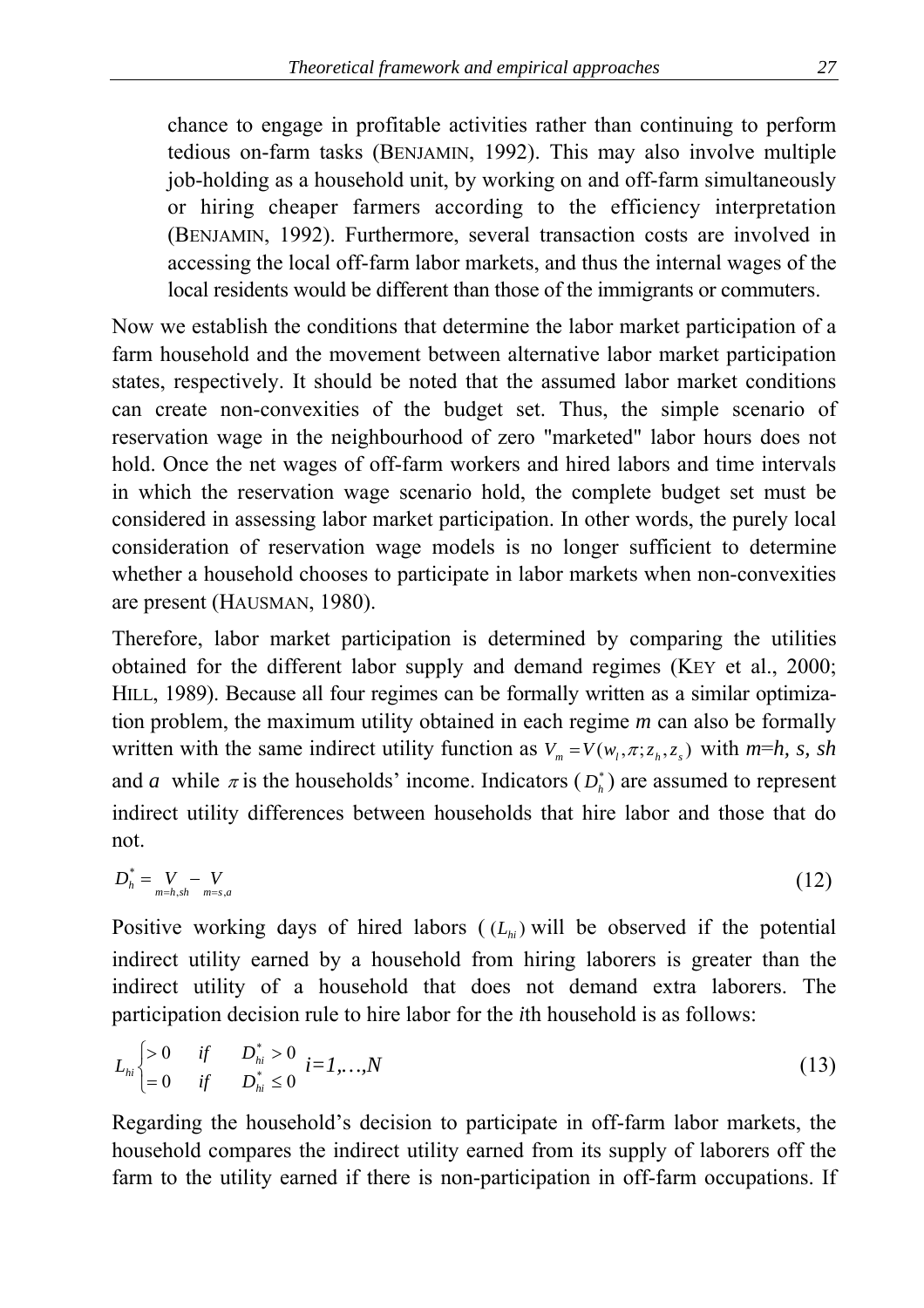the utility earned from off-farm employment exceeds that without off-farm workers, the household will supply off-farm labor ( $L<sub>si</sub> > 0$ ). In this case the unobserved utility difference between households with and without off-farm workers is represented by  $D^*$ .

$$
D_s^* = \underset{m=s, sh}{V} - \underset{m=h, a}{V} \tag{14}
$$

The participation decision rule to supply off-farm labor for the *i*th household is:

$$
L_{si}\begin{cases} > 0 & if & D_{si}^* > 0 \\ = 0 & if & D_{si}^* \le 0 \end{cases} i=1,...,N
$$
\n(15)

The indirect utility differences  $(D_h^*$  and  $D_s^*$ ) are not observable, but it is possible to define two observable dichotomous variables  $D_h$  and  $D_s$ , which equal to 1 if the corresponding indirect utility differences  $(D_h^*$  and  $D_s^*$ ) are positive, respectively, and 0 otherwise. Combined with the equation (13), if  $D_h = 1$ ,  $L_h > 0$  and if  $D_h = 0$ ,  $L_h = 0$ . Similarly, if  $D_s = 1$ ,  $L_s > 0$  and if  $D_s = 0$ ,  $L_s = 0$ . When  $D_h$  and  $D_s$  each equal 1 if the households participate in hired labor or off-farm employment markets, these decisions could be analyzed econometrically using binary choice models.<sup>19</sup>

The above analysis of households' behavior in labor markets assumes a static-state situation. However, households are observed reallocating labor resource, which potentially shifts the status of households in labor market from one state to another.<sup>20</sup> In theory, the households' transition decisions are conditional on the expected indirect utility  $(V_{i,t+1})$  derived from a potential new labor market state at time  $t+1$ , the indirect utility  $(V_{m,t})$  of the current state net of the utility at time  $t$ , and the transaction cost  $(TC_{m,t}^{j,t+1})$  associated with the transfer between the states.

 $\overline{a}$ <sup>19</sup> Several empirical studies prove that the labor allocation of rural households depends on the pattern and depth of the households' integration into the labor market (HUFFMAN and LANGE, 1989; FINDEIS and LASS, 1994). This study also concerns it by deriving the two dummy variables to represent the four independent and mutually exclusive regimes of labor markets (GLAUBEN et al., 2005; WANG et al., 2007). It is well known that farm households are differently integrated into labor markets according to different external conditions such as employment alternatives or political measures, and with the links to household characteristics and farm structure, as well as the costs of accessing labor markets such as information, transportation, and supervisor costs.

 $20$  If a household reallocates the working time of off-farm workers or hired laborers to zero or a household begin to supply off-farm laborer or hire labor, the transition of the household's participation in the labor market occurs.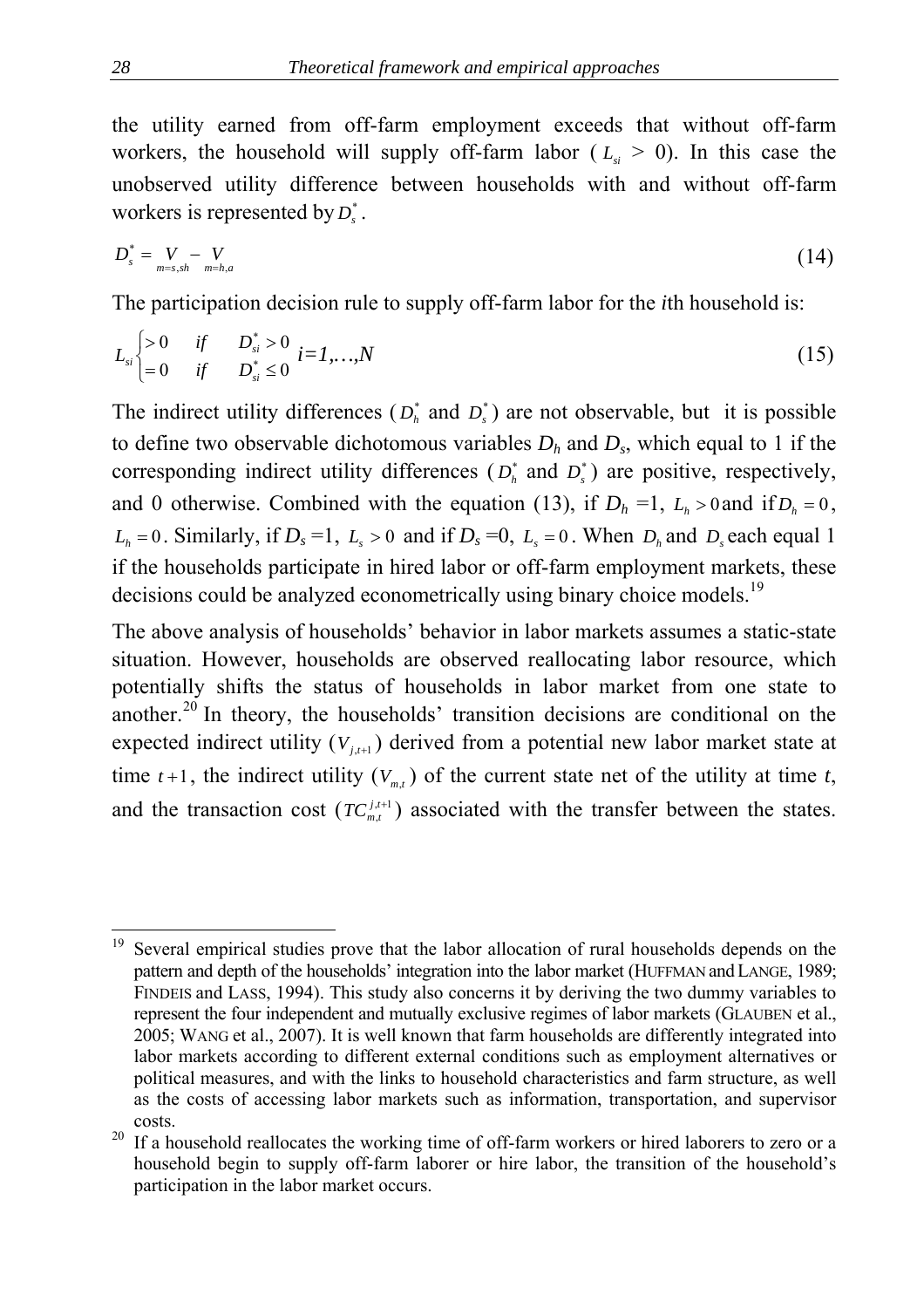These costs are mainly fixed and may include both pecuniary and psychic costs.<sup>21</sup> Thus, the households' transition decisions regarding labor markets can be expressed as:

$$
M_{m,t}^{j,t+1} = V_{j,t+1} - V_{m,t} - TC_{m,t}^{j,t+1} \quad (m,j=h,s,sh \text{ or } a)
$$
 (16)

The change of the labor market participation state occurs from the state *m* to *j*  $(m \neq j)$  given  $M_{m,t}^{j,t+1} > 0$ ; if  $M_{m,t}^{j,t+1} < 0$ , the household will continuously remain in the current state  $m = j$ . When  $M_{m,t}^{j,t+1} = 0$ , the above two choices are possible, that is, the household could remain the current state or shift to another labor market state.

## *3.2 Empirical approaches*

The basic elements of the agricultural household model have been presented in the theoretical section with the appropriate modification for the relevant analysis for this study. The core of the study is to analyze the labor allocation of rural households in labor markets with special attention to participation and time allocation. The empirical models of households' labor time allocation consists of three aspects: The two participation rules of hiring labor or supplying labor off the farm derived in section 3.1.2; the demand functions for hired labor  $(L<sub>hi</sub>)$  (FINDEIS and LASS, 1994) and the supply function for family off-farm labor  $(L_{si})$  (HECKMAN, 1974, 1979; HUFFMAN and LANGE, 1989; TOKLE and HUFFMAN, 1991; LASS and GEMPESAW II, 1992; FINDEIS and LASS, 1994); and the dynamics of the households' participation in labor market (WEISS, 1997). The econometric methods used to assess the first three aspects of labor allocation assume a kind of static-state situation, and thus we present them in the following section on the static approach. The last aspect concerning the dynamics of households' labor participation is analyzed in the section on the dynamic approach.

#### *3.2.1 The static approach*

The importance of individual and households' decisions in labor markets has attracted considerable attention. Among the existing studies, several aspects have focused on the off-farm supply of the household's operator (HUFFMAN, 1980; SUMNER, 1982); the interactive decision of off-farm employment between the operator and the spouse (HUFFMAN and LANGE, 1989; TOKEL and HUFFMAN, 1991; LASS and GEMPESAW II, 1992; SKOUFIAS, 1994); the joint decision on hiring labor with the activities of the operator couple (FINDEIS and LASS, 1994; BENJAMIN, et. al., 1996); and the seasonal adjustment of individual labor participation (JARVIS and VERA-TOSCANO, 2004).

 $\overline{a}$  $21$  Variable and fix costs of accessing labor markets are already considered in the maximization problem (1)-(4), and thus they are also involved in the indirect utility for all four labor market states. However, fixed costs do not influence the internal price of labor and leisure.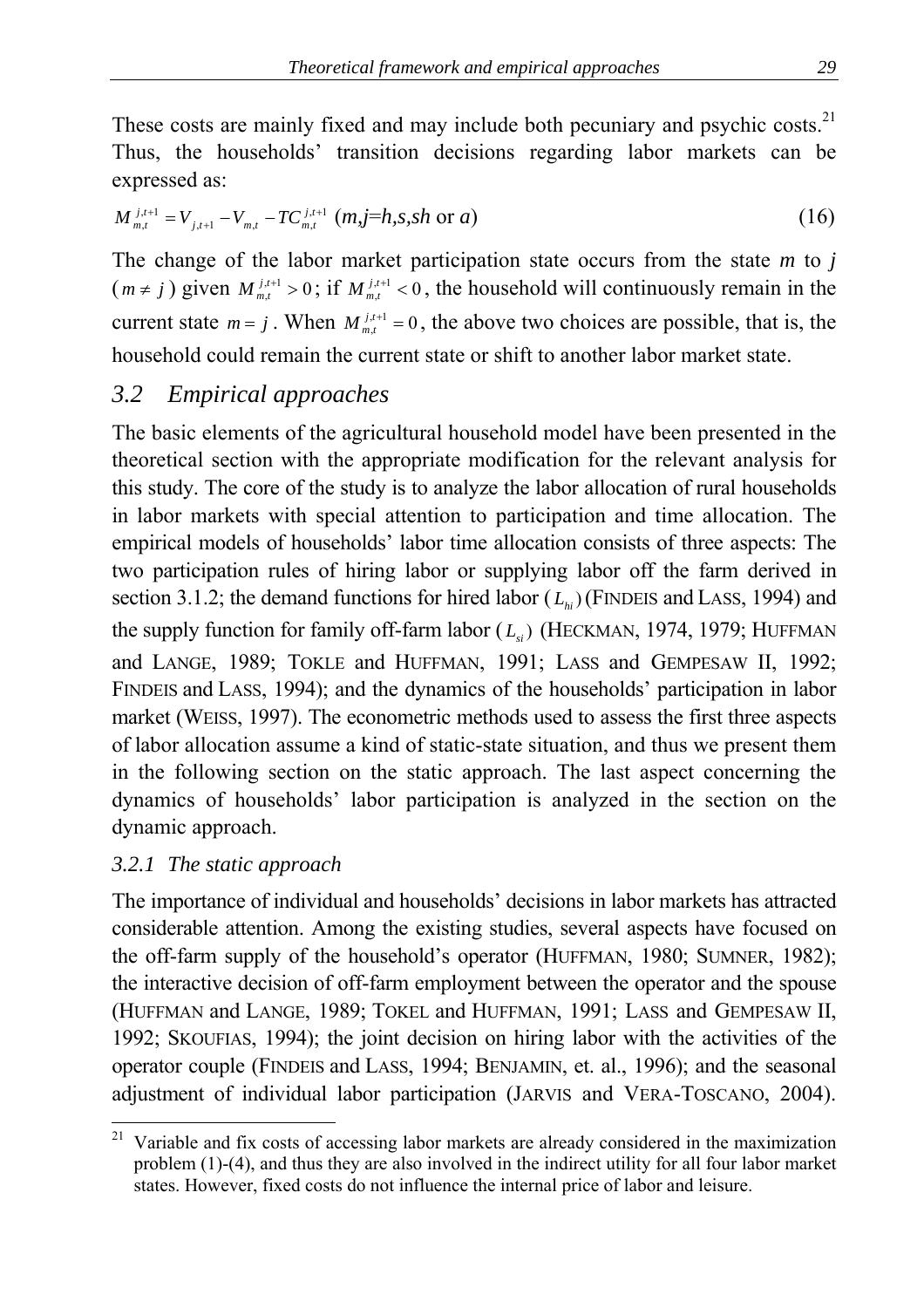However, the earlier studies neglected the possible joint decision on the demand for hired workers and supply of family members including the operator, the spouse, and other active laborers in the family, such as elder children. To fill the gap in the literature, four possible regimes arise, as mentioned in section 3.1.2, if the corner solution existed in the demand of hired labor and the supply of family members in off-farm employment. $^{22}$ 

Assuming a binding non-negativity constraint of household's time allocation implies non-separability among farm production, household consumption, and the off-farm labor supply (SINGH et al., 1986). Given that households' decisions on hiring labor or supplying labor off the farm are assumed to be jointly made within a household-optimizing framework, the probability of households' hiring labor is affected by the probability of the households' supplying labor off-farm, and *vice versa*. These decisions also are affected by random or unmeasured shocks to labor demand and supply functions, and these shocks likely occur for both hired labor and off-farm workers. Thus, a bivariate probit model is appropriate for the static analysis of the households' labor participation estimation (TOKLE and HUFFMAN, 1991; LASS and GEMPESAW II, 1992). If the correlation coefficient of the error terms in the bivariate probit equation is statistically different from zero, this indicates that the household decisions to hire labor and supply labor off-farm are not statistically independent. This could indicate that the rural labor market is still imperfect.

Previous studies indicate there is the possibility of a sample selectivity bias in the error terms of the labor supply and demand equations because labor demand and supply functions are conditional on participation in the respective labor market, (HECKMAN, 1974, 1979). Thus, the inverse Mill's ratio is calculated from the bivariate probit model as the sample selection terms and consistent tests of sample selectivity bias will be conducted (HECKMan, 1974, 1979; SUMNER, 1982).

It is of direct interest to understand whether the households' labor allocation changes when households participate in rural labor markets that allow them to both hire labor as well as supply labor off the farm. In other words, are households more responsive to changes in internal wages and other factors when they have more labor decision-making options? Thus, the second step is to estimate the hired labor demands for households that purely hire labor and those that participate in

 $22\,$ The decisions of households may lead to the corner solutions given any of the labor supply or demand being equal to zero. This division of the labor market also encompasses the concept that the individual household may maximize its utility at an interior solution point. That is, the households' participation in labor markets is non-zero time to the possible family labor supply between on-farm and off-farm activities, and positive demand for hired labor.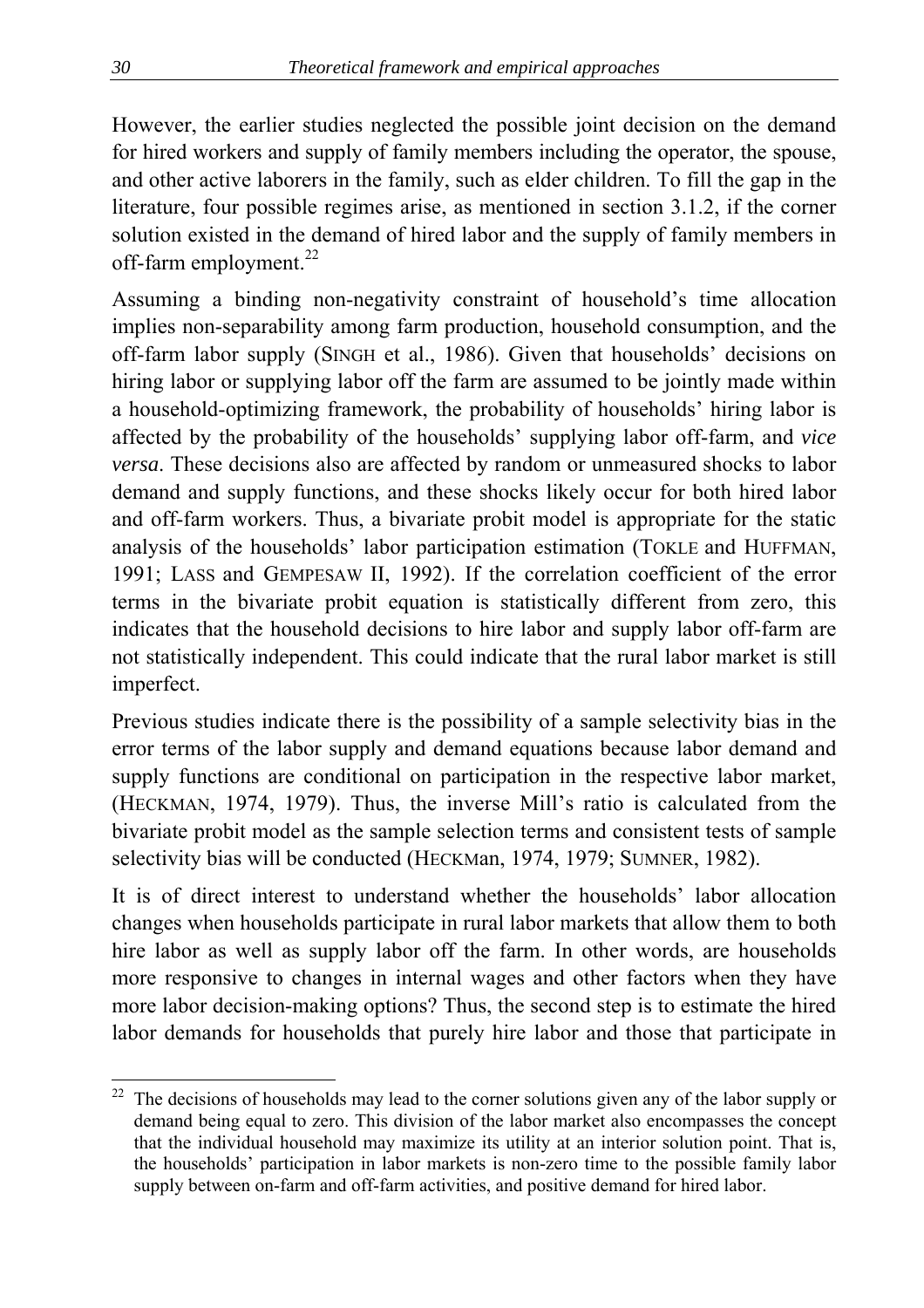both markets, respectively; and the two off-farm labor supply functions including one for households exclusively supplying labor off the farm and the other for those in both markets.

As mentioned previously, the appropriate reduced-form of hired labor demand and off-farm labor supply functions are simultaneously determined by solving Kuhn-Tucker conditions. Therefore, the demand of hired on-farm labor is not conditional on the supply of off-farm labor when none of the family members take off-farm employment as in regime *h*:

$$
L_h = L_h(w_l^h, z_h) \tag{17}
$$

Equation (17) indicates that the quantity of time contributed by the hired laborer for on-farm work is a function of the internal wage of hired labor and the exogenous shifters, including the household, farm and village characteristics, and the time trend, that affect the efficiency of on-farm work. Assuming the cost of hiring labor takes the nonlinear form with contributed labor time, the change in the working time of hired labor caused by the change of internal wage rate could be expressed with  $l_{hh}$  as follows where an asterisk (\*) indicates an optimal level:

$$
l_{hh} = \partial L_h^* / \partial w_l^h = 1 / \left(\partial^2 h(.) / \partial L_h^{*2}\right) \neq 0
$$
\n(17\*)

This indicates the change of contributed working time of hired labor given the change of internal wage rate that could be positive or negative according to the assumed property of the cost function of hiring labor mentioned in Section 3.1.1.

When some family members participate in off-farm employment, their wage or income influences the demand of hired labor, as in the case in regime *sh*. As mentioned in section 3.1.2, although in theory there optimally should be no difference between the internal wage for hired labor  $(w_i^h)$  and the wage rate for labor supplied off-farm  $(w_i^s)$ , empirically the difference between these two wage rates is obvious (COOK, 1999; ZHAI et al., 2003). Thus, because the demand for hired labor is not independent from the wage of off-farm labor when the household simultaneously hires labor and supplies family labor off the farm, we also include the wage rate for off-farm labor in the demand function for hired labor in regime *sh*:

$$
L_h = L_h(w_l^h, w_l^s; z_h, z_s)
$$
\n(18)

For the households that participate in both markets, the quantity of time contributed by hired labor depends on both the internal wages of hiring labor and off-farm labor simultaneously, while similarly to equation (17), the exogenous shifters also affect the working time of hired labor. Here, it is expected that the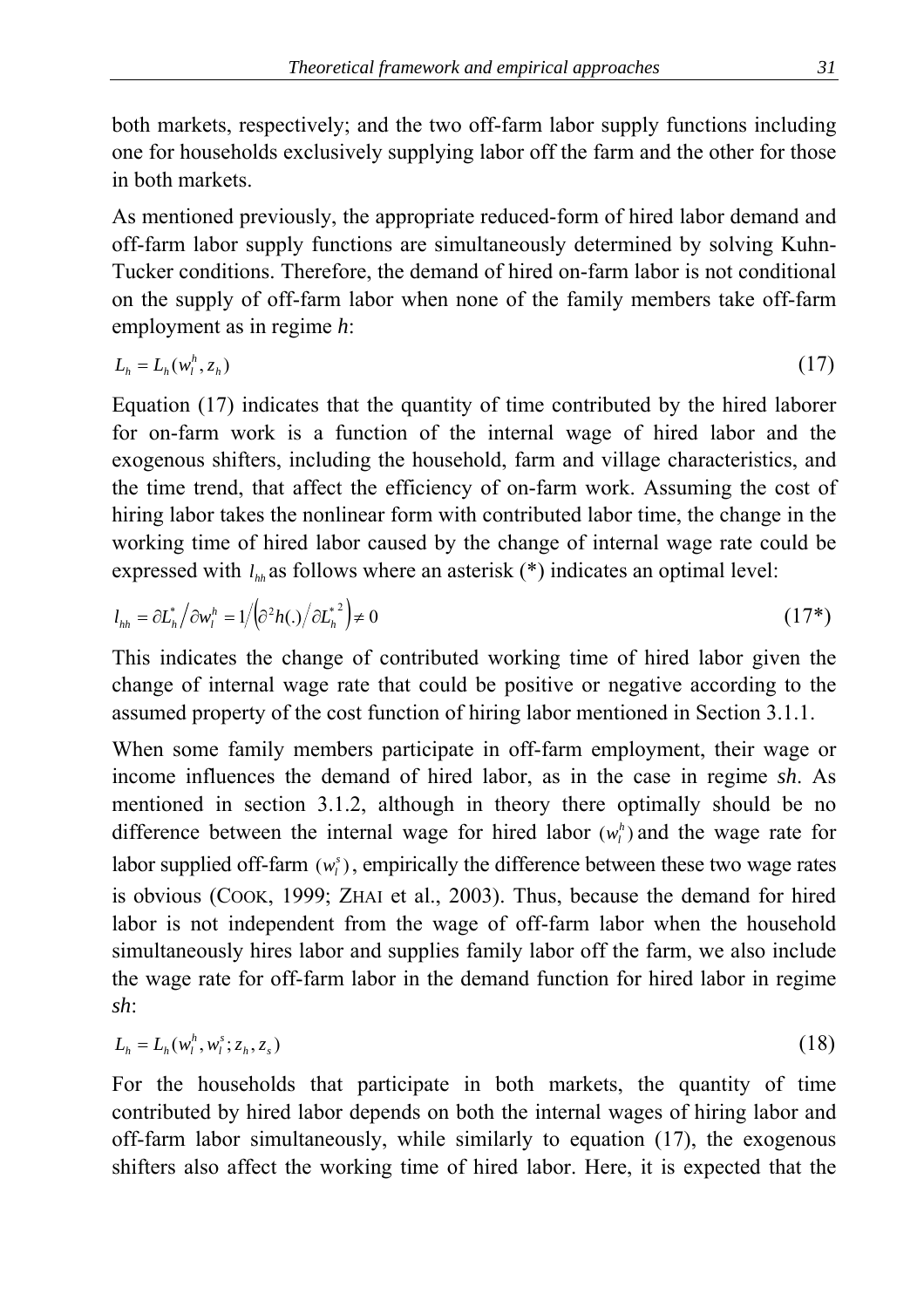change in the contributed working time of hired labor given the change in the internal wage rate of hired labor could also be positive or negative as explained in the equation. According to the study by DEOLALIKAR and VIJVERBERG (1987), we assume that the hired labor and off-farm workers are substitutes, *albeit* imperfect substitutes. Thus, the change in the contributed working time of hired labor given the change in the internal wage rate of off-farm workers  $(l_{i_{\kappa}})$  is expected to be positive  $l_{hs} = \partial L_h^* / \partial w_l^s > 0$ .

The off-farm labor supply function is defined similarly. In the absence of hired labor, the households' off-farm labor supply does not depend on the cost of hiring labor for households in regime *s*:

$$
L_s = L_s(w_i^s, z_s) \tag{19}
$$

Equation (19) explicitly indicates that the off-farm labor supply at the household level could be calculated by the total time endowment (a fixed amount) minus the sum of optimal time allocations to on-farm work and leisure. With access to the off-farm labor market, the time supply of off-farm family members depends on the internal off-farm wage and the exogenous shifters, which influence the access to the off-farm labor market, including the household, farm and village characteristics, and the time trend. The earning of off-farm labor is assumed to be the nonlinear function of off-farm working time; thus the variation in off-farm working time caused by the variation of the internal wage rate of off-farm family members  $(l_{\rm s})$  could be expressed as follows while an optimal level is denoted by an asterisk (\*):

$$
l_{ss} = \partial L_s^* / \partial w_l^s = 1 / (\partial^2 s(.) / \partial L_s^2) \neq 0
$$
\n(19\*)

Equation (19\*) suggests that if the external wage level of off-farm employment remains constant, given the possible increased internal wage rate of off-farm labor, the off-farm working time will decrease or increase correspondingly within the household.

In regime *sh*, off-farm labor supply decisions are influenced by the cost of hired labor and off-farm wages as the impacts of the two kinds of wage rates on labor demand function in the same regime (18), though the magnitude and direction may be differential:

$$
L_s = L_s(w_l^h, w_l^s; z_h, z_s) \tag{20}
$$

For households in both markets, the quantity of off-farm employment measured by working days is the function of both the internal wages of hiring labor and offfarm labor. Furthermore, the exogenous shifters also influence the supply of off-farm labor within the household. Here, this relationship between the internal off-farm wage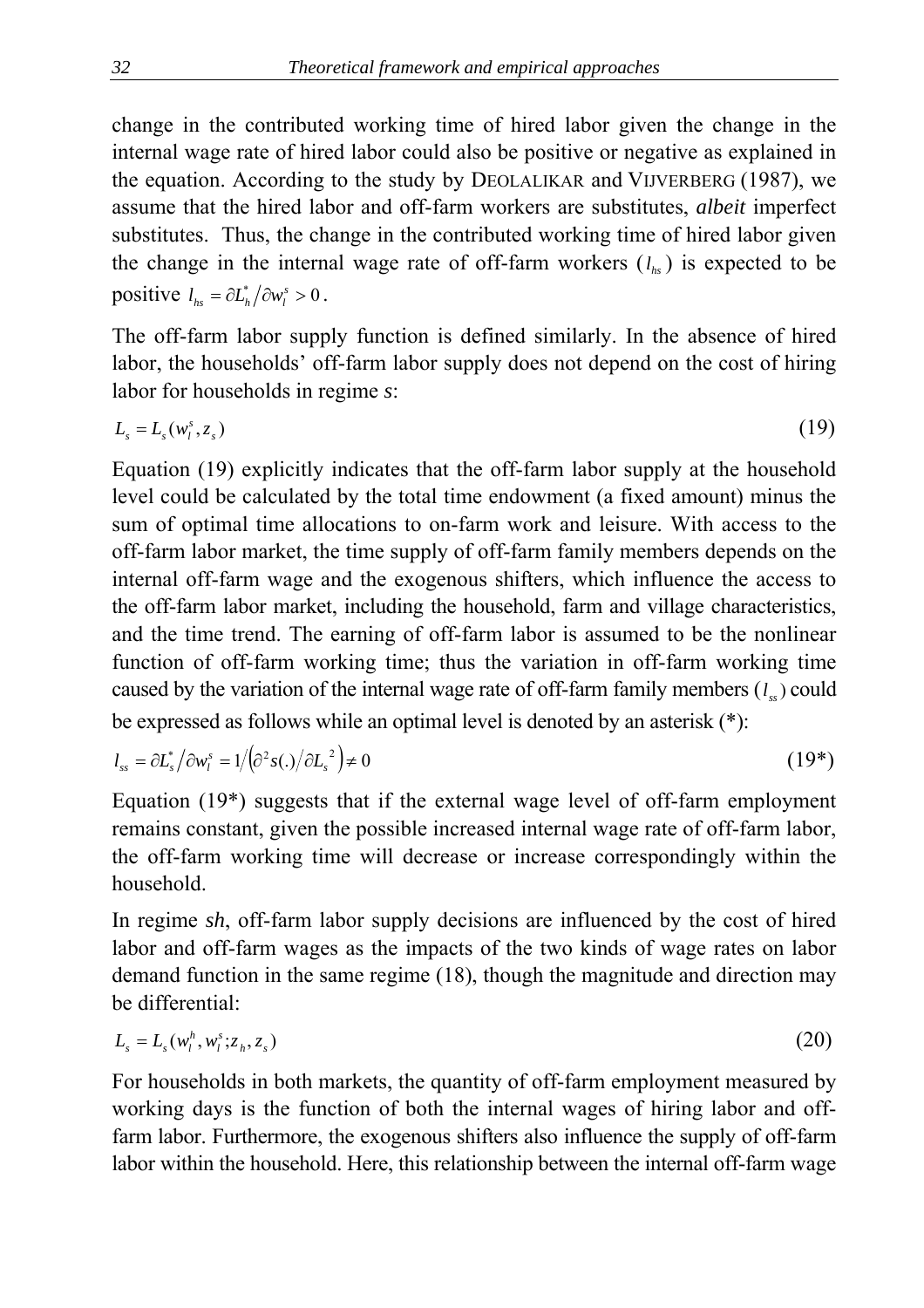rate and working days is expected to be the same in equation (19\*). However, the impact of the internal wage rate of hired labor on the off-farm labor supplies  $l_{sh} = \partial L_s^* / \partial w_l^h < 0$  is expected be negative under the assumption that the hired labor and off-farm family labor are substitutes, though they may not be perfect substitutes (DEOLALIKAR and VIJVERBERG, 1987).

In the last regime of autarky (*a*), households do not earn income from off-farm employment and they do not hire additional labor. As a result, labor demand and supply functions do not exist for this kind of households.

Much of the literature proves that internal wages, rather than observed market wages, determine the household's labor allocation quantitatively (SUMNER, 1982; HUFFMAN and LANGE, 1989; BENJAMIN, 1992; JACOBY, 1993; SKOUFIAS, 1994). Similar to the procedure in SUMNER (1982) as well as HUFFMAN and LANGE (1989), wage functions are modeled for hired labor and off-farm workers. The resulting values enter the demand and supply function as predicted endogenous variables.<sup>23</sup> Some researchers suspect that the predicted wage rates eliminate the variation of wage rate (LASS and GEMPESAW II, 1992). However, in this study, the imputed wage rates effectively capture the important variation in hired labor wages from the following two aspects: First, the empirical estimation relies on household-level data. This fully accounts for the fact that each household faces a different set of independent variables and therefore the elasticity of labor variables varies among households; second, the different behaviour of households' labor allocation in production activities also results in the imputed wage rates of hired laborers varying with the type of production of each household (COOK, 1999).

Assuming hired labor and family on-farm labor are substitutes – *albeit* imperfect substitutes – the anticipated wage of hired labor could be expressed by the marginal return to hired laborers' farm work according to the first order conditions from the household's agricultural production:

$$
w_l^h = \frac{\partial G}{\partial L_h} \text{ and } \frac{\partial^2 G}{\partial L_h^2} < 0 \tag{21a}
$$

here, the wage rates of hired workers are derived from marginal products of hired labor in the household's farm production. This means the wage function of hired labor is the change in net farm returns of household production resulting from a marginal increase in hired labor input.

More precisely, because off-farm work in the sample includes wage employment as well as self-employment, it is better to use the term 'average household earnings from any off-farm occupation'. To simplify matters, the term 'off-farm wage' encompasses all sorts of off-farm income from working activities.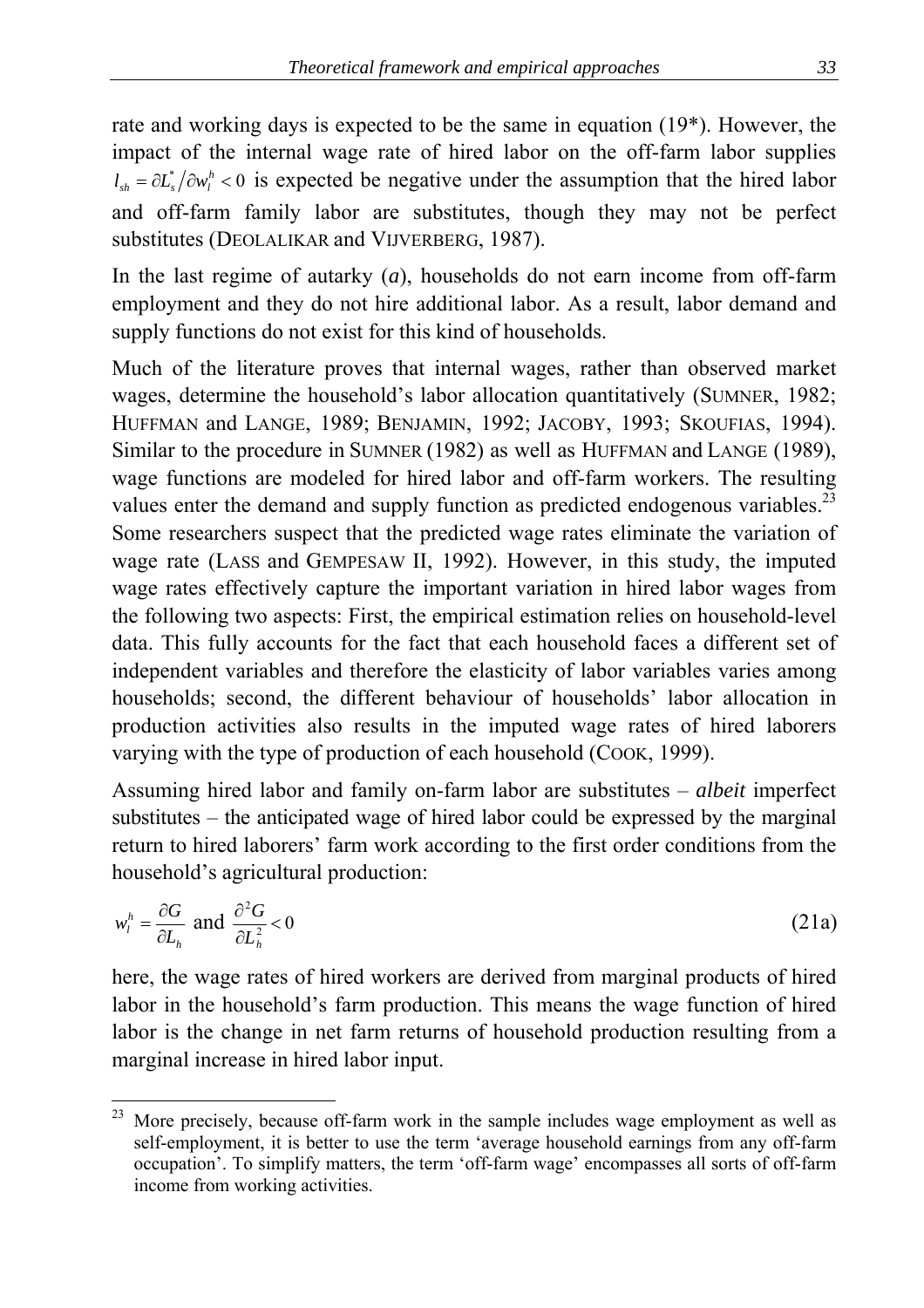Regarding the aggregated return to households' off-farm activities, the anticipated wage of off-farm workers is assumed to be influenced by the accumulation of the household's human capital and local labor market characteristics  $(z)$  (TOKLE and HUFFMAN, 1991):

$$
w_i^s = w_i^s(z_s) \tag{21b}
$$

Labor demand and supply are measured in working days and wages in Yuan per day. The bivariate probit equation and the labor demand of households that exclusively hire on-farm labor are estimated as a pooled cross section. All other specifications are estimated as panel models. 24 This procedure controls for unobserved household characteristics such as management ability or inherent preferences for farming. The exogenous variables in the participation and labor supply models include characteristics of the household, farming activity, and village.

## *3.2.2 The dynamic approach*

The above methodological information on assessing households' behavior in labor markets strongly assumes a kind of static-state situation. However, there is a growing consensus in the literature that the labor market behavior is linked to its participation history in the labor market (CORSI anD FINDEIS, 2000; KALBFLEISCH and PRENTICE, 2002; ZHAO, 2002). By applying duration or hazard models, several works assess the length of unemployment spells depending on individual characteristics and labor market policies (SUEYOSHI, 1995; ADDISON and PORTUGAL, 2003; RØED and NORDBERG, 2003). CHAN and STEVENS (2001) and GUTIÉRREZ-DOMÈNECH (2005) investigate the likelihood of a return to employment, while BRADLEY et al. (2003) focus on the transition between different employment categories over time. BLAU and RIPHAHN (1999) study the transition between employment alternatives in a joint decision process between spouses and MEITZEN (1986) as well as LIGHT and URETA (1992) focus on the gender specifics with regard to change of occupation. LIGHT and OMORI (2004) investigate the impact of unemployment insurance on the duration of unemployment, and finally, BURDETT and CUNNINGHAM (1998) model the search process of employers.

Seeking hazard models, the discussion of rural labor markets in transition economies could also be found in the following studies. ORAZEM and VODOPIVEC (1997) apply a proportional hazard model to analyze the exit from unemployment to a new job using Slovenian data and they compare their results for the pre- and post-transition period. They find that better educated people have a higher probability of finding a new job after the economic transition. JUVANCIC and ERJAVEC (2005) analyze

<sup>24</sup> It is probable that the coefficients in the bivariate probit model might be overestimated because they are not controlled for unobserved household characteristics.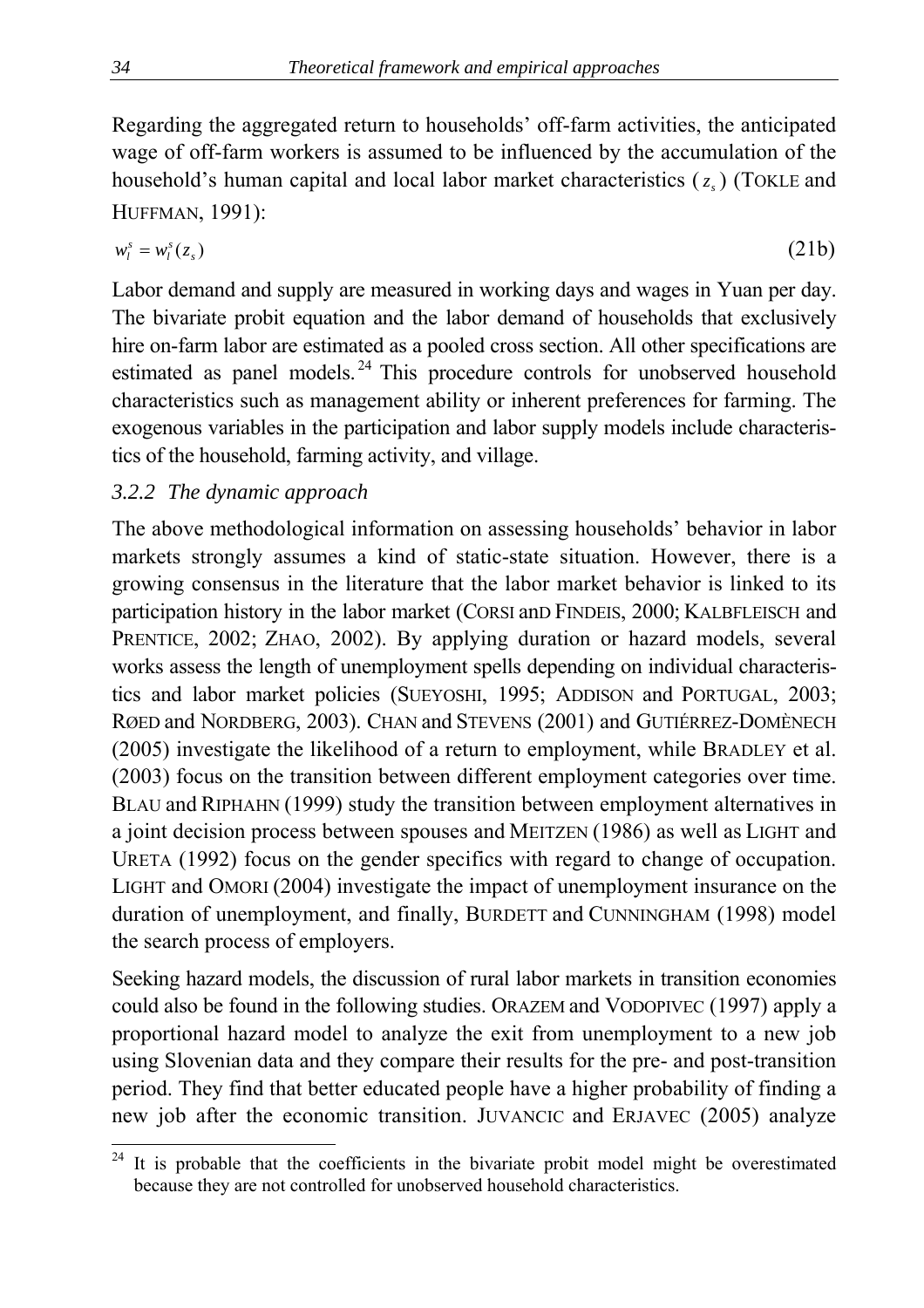asymmetries and other dynamic aspects of farmers' labor allocations during the transition period between 1991 and 2000. SORM and TERELL (2000) analyze the transition between three different labor market participation states in the Czech Republic using a discrete-time hazard model. They find that younger, less educated, single men, working in the construction or trade sectors, face a higher probability of becoming unemployed. With regard to China, APPLETON et al. (2002) focus on laborers laid off during retrenchment waves of state-owned enterprises. One of their results is the identification of socioeconomic characteristics that affect the duration of unemployment after retrenchment. To our best knowledge, there is no work that explicitly analyzes the dynamics of households' labor participation considering their past participation history in the labor market. This study goes beyond the existing literature by estimating the hazard models for the transitions of rural households among labor market regimes.

The following portion of the study investigates the choice among different labor market participation states of Chinese farm households. The limitation of the probit model used above is only to assess the dichotomous decision of the households' participation in a segmented labor market. It does not permit the examination of how the preceding time spent in a certain state increases or decreases the likelihood of households' shifting to any of the other three states. To break through the constraint of probit models, a more flexible technique of hazard model is applied to explore the dynamics of households' participation in the labor market. There are several possible movements of households in a labor market. Here, we focus on six directions of movement, which have important policy implications for efficiency in labor allocation in Table 3.1. Furthermore, these six types of transitions occur frequently in the sampled data.

| <b>Type of Transition</b>                   | <b>Original state</b> | $\rightarrow$ | <b>Destined state</b> |
|---------------------------------------------|-----------------------|---------------|-----------------------|
| Start participation                         | a                     | $\rightarrow$ | h or s or sh          |
| Stop participation                          | h or s or sh          | $\rightarrow$ | a                     |
| Start supplying off-farm $labor^{25}$       | $a$ or $h$            | $\rightarrow$ | s or sh               |
| Stop supplying off-farm labor <sup>26</sup> | s or sh               | $\rightarrow$ | $a$ or $h$            |
| Start hiring external labor                 | a or s                | $\rightarrow$ | h or sh               |
| Stop hiring external labor                  | h or sh               | $\rightarrow$ | a or s                |

**Table 3.1: Analyzed movement of households' participation in labor markets** 

 $25$  This movement means the household changes from full-time farming to part-time farming.

<sup>&</sup>lt;sup>26</sup> This movement means the household changes from part-time farming to full-time farming.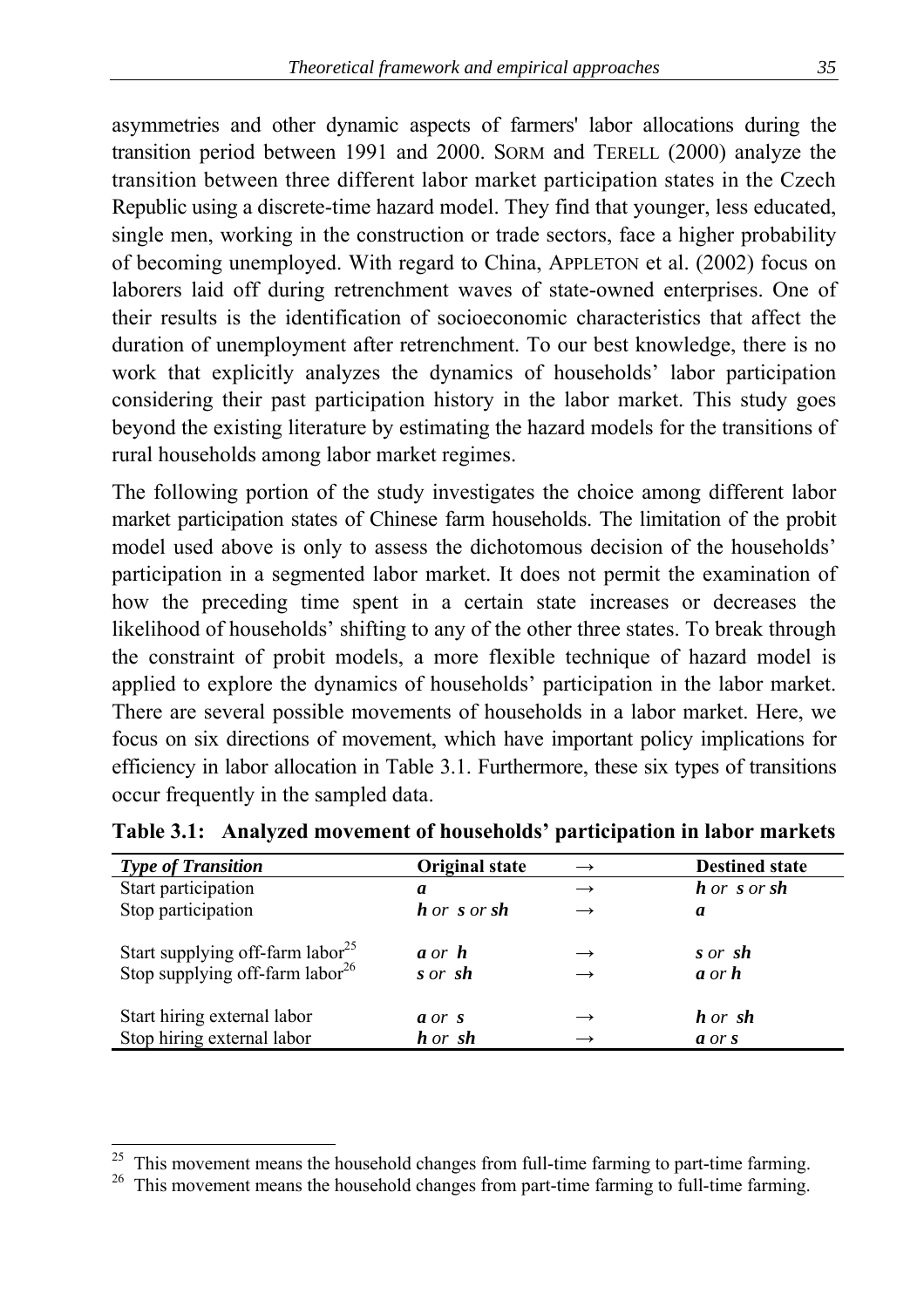It is appropriate to apply a hazard model when analyzing the length of households' participation spell in the labor markets. Three aspects of issues are focused. First, this duration technique focus on modeling the determinants of the hazard rate, specifically stating that the probability of transition of a household's participation at time *t* is conditional upon the household's being in a previous labor state up to time *t* −1. We assess the impact of the length of time households spend in a state on the probability of leaving it. That is, the probability of transition between such states, which is closely related with the length of time spent in the original participation state. Next, we analyze whether the state previously occupied by a household influences the probability of leaving it. Finally, we identify the factors that determine the length of time a household spent in the previous state and provides insight on the additional impacts of covariates, including household, farm, and village characteristics, on the probability of households' changing their participation states. This study goes beyond the existing literature by analyzing the impacts of previous labor market occupations of Chinese rural households on their current states.

*Discrete hazard model* Before formally constructing a hazard model to assess the dynamics of households' labor participation in labor markets, we address the issue of the right-censored problem, which occurs randomly in the sampled data.  $27$ According to KALBFLEISCH and PRENTICE (2002) and BURDETT et al. (1984), the observation is right-censored if its survival time is greater than the time until the occurrence of failure event. In the transition models, the analysis of the functions associated with each of the possible events can be conducted similarly to the previous analysis, considering that all of the observations referring to the events distinct from those being analyzed are treated as right-censored. For example, when analyzing the households that start supplying labor over time, the original state of the observations indicate that they are not hiring labor *(h)* or *(a)* are treated as right-censored. The same treatment should be applied to all of the possible transitions. It has been noted that the original state *i* of the certain household is not fixed in the full duration, given that the household may shift the state from one to another many times during the analysis period.

 $27\,$ Right censoring is when the subject participates in the study for a time and, thereafter, is no longer observed (CLEVES et al., 2004). In our study, right censoring occurs in the following ways: 1. when a household is surveyed for a time, but it disappears from the survey for unknown reasons before the occurrence of the transition event; 2. when a household is surveyed for the whole period (1995-2002), but does not experience a transition in the labor participation by the end of the period. This means the household is located in the same regime of labor market during 1995-2002; 3. a household experienced a transition in the labor participation period and remained in the new state until it disappeared from the survey or the end of the period.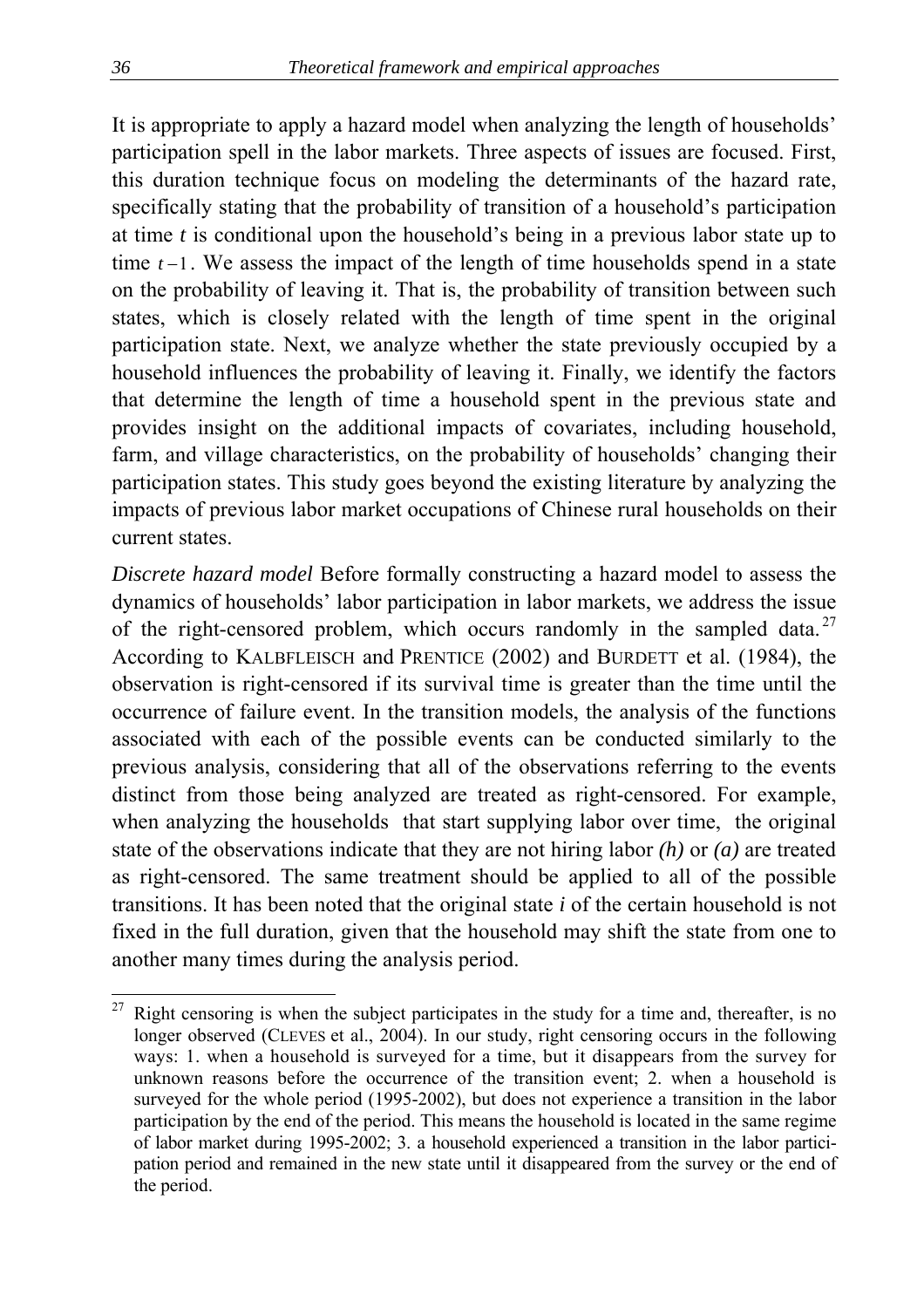While the assumption that economic activity occurs continuously is only an abstraction of many applications of duration data, this dataset deserve a discrete time approach for the following four reasons. First, RCRE data only recorded in a conventional calendar year introduce a discrete nature or are grouped. Second, at best, it is only noted that a household's transition in labor markets occurs at the end of the year; that is, we only know that a household's transition occurs during a twelve-month period. Third, a household's decision leads to its participation in the labor market as a discrete event (LIGHT and OMORI, 2004). Finally, treating grouped data as if they are continuous, as is the case here, leads to a substantial bias in estimation (FAHRMEIR and TUTZ, 1994). Thus, these considerations make a discrete duration model appropriate for this sampled data.

In the discrete time survival analysis, the underlying durations are intrinsically observed in disjointed time intervals  $[a_0, a_1)$ ,  $[a_1, a_2)$ ,  $[a_2, a_3)$ , …,  $[a_{k-1}, a_k)$   $[a_k, \infty)$ , where  $a_0=0$  and  $a_k$  denotes the last observation. For the subsequent analysis, each interval is defined as the length of years for each household. To simplify, all intervals are assumed to be of unit length with a year, while this length of interval implies that a vector of covariates associated with each household is constrained to remain constant within each one-year interval but can change values from one interval to the next (LIGHT and OMORI, 2004). Identifying the discrete time index *t* with interval  $[a_{t-1}, a_t), t \in \{1, ..., k+1\}$ , a discrete failure time *T* is considered, where *T=t* denotes failure within interval *t*. Thus, the discrete hazard function for an individual household *i* at time *t* is defined as equation (22) for failure in year *t*, conditional on survival lasting until this year:

$$
\lambda_{it}(t \mid X_{it}) = \lim_{\Delta t \to 0} \frac{\Pr(t \le T + \Delta t \mid T \ge t, X_{it})}{\Delta t}
$$
\n
$$
(22)
$$

Only so-called external time-varying covariates are included in this analysis  $X_{it}$ . Here,  $X_{it}$  is a vector of exogenous covariates summarizing observed differences between individual households *i* at *t*, including household and village characteristics, whereas the shift of household's production structure occurs inseparably. These variables can be observed independent of the behavior decisions of households in labor markets.

The likelihood to survive in *t-*th interval for household *i* is given by

$$
Pr(T > t | X_{it}) = S(t | X_{it}) = \prod_{j=1}^{t} [1 - \lambda_{ij} (j | X_{ij})]
$$
\n(23)

The probability of exit in the *t*-th interval for household *i* is

$$
\Pr\{T = t \mid X_{ii}\} = S(t-1 \mid X_{ii}) - S(t \mid X_{ii}) = \lambda_{ii} \prod_{j=1}^{t-1} (1 - \lambda_{ij} (j \mid X_{ij})) \tag{24}
$$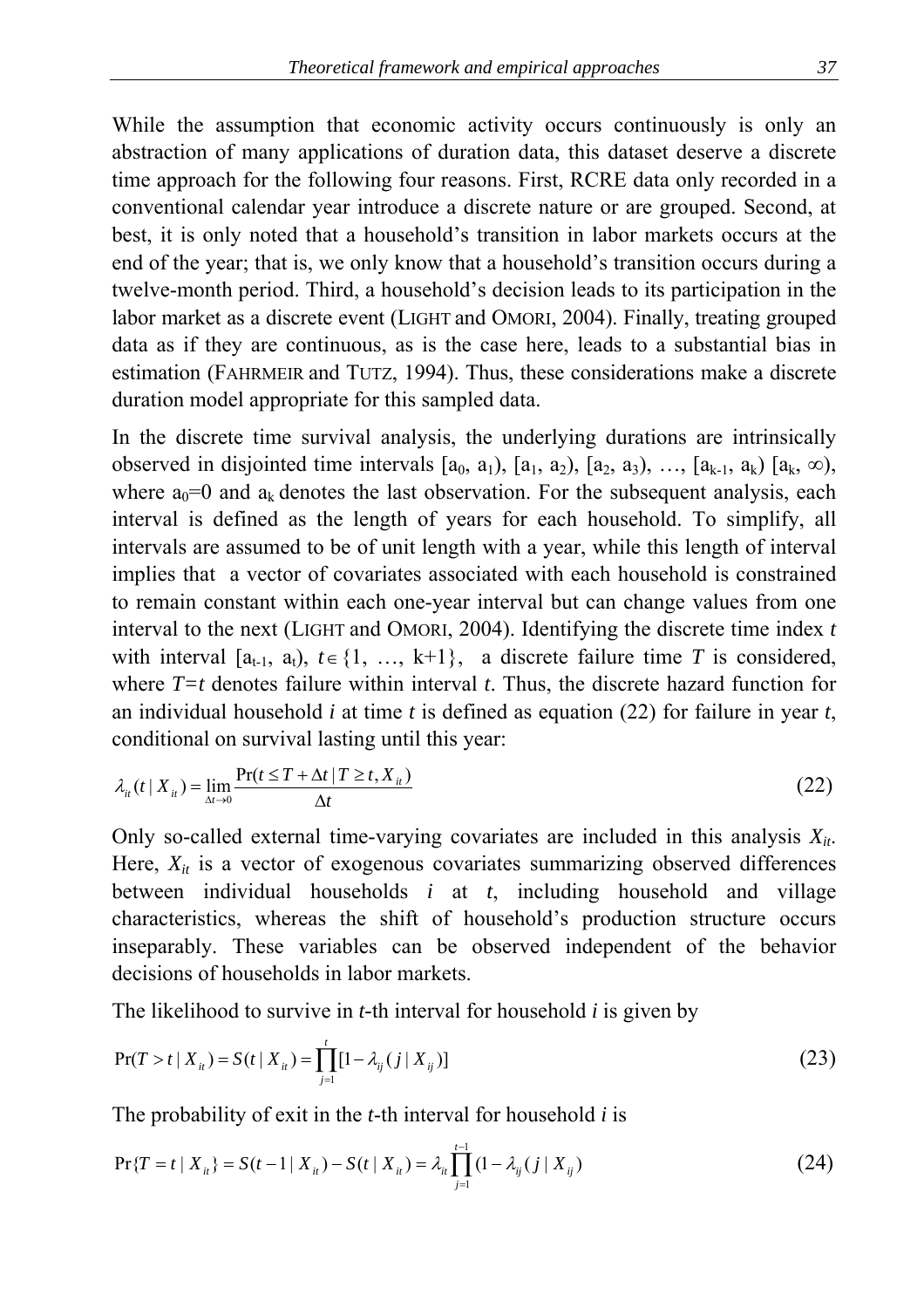The hazard rate function for individual household *i* at time *t* > 0 is assumed to take a proportional hazard form so that the covariates,  $X_{it}$ , raise the baseline hazard  $\lambda_0(t)$  by a given proportion (APPLETON et al., 2002):

$$
\lambda_{it}(t \mid X_{it}) / \lambda_{0}(t) = \Lambda_{i0}(t) \tag{25}
$$

here, the random variable  $\Lambda_{i0}(t)$ <sup>28</sup> is the integrated baseline hazard up to each observation's realized duration.

Given that the misspecification of the baseline hazard leads to the bias estimation of the parameters of the covariates (LIGHT and OMORi, 2004), we apply a fully non-parametric baseline hazard, which allows for a completely flexible estimation of impact of the baseline hazards. Following KIEFER (1988) and KUHN and SKUTERUD (2004), we treat the log form of the integrated baseline hazard as a linear combination of observed covariates  $X_{it}$  and estimated parameter  $\beta$ . That is, we use the function as:

$$
\log \Lambda_{i0}(t) = -\beta' X_{it} + \mu_{it} \tag{26}
$$

where  $\mu_{ii}$  follows a type-1 extreme-value distribution.<sup>29</sup> Thus, function (25) can be rewritten as:

$$
\lambda_{it}(t \mid X_{it}) = \lambda_0(t) \exp(\beta^t X_{it})
$$
\n(27)

Past research has found that heterogeneity is critical to survival analysis (MEYER, 1990; KALBFLEISCH and PRENTICS, 2002). The heterogeneity in this study includes two aspects: One is the observed covariates, which are measured over time; the other is the unobserved characteristics within households, farms and local communities. The former explains the estimated distribution of time spent in any states by a household and the latter is proven to change the baseline hazard rate of transition as a latent multiplicative effect, called frailty parameter (MEITZEN, 1986; BLAU and RIPHAHN, 1999). For instance, households may differ in respect to their attitudes toward off-farm employment. Incorporating a term controlling for unobserved heterogeneity  $\varepsilon$ , the hazard rate function becomes (MEYER, 1990):

$$
\lambda_{it}(t \mid X_{it}) = \lambda_0(t) \exp[\beta' X_{it} + \log(\varepsilon_i)] = \varepsilon_i \lambda_0(t) \exp(\beta' X_{it})
$$
\n(28)

where  $\varepsilon$  is a Gamma distributed random variant with unit mean and variance  $\sigma^2$ .

<sup>&</sup>lt;sup>28</sup>  $\Lambda_{i0}(t) = \int_0^t \lambda_0(\tau) d\tau$  This specification allows for the log form of integrated baseline hazard

that is monotonically increasing in interval  $t$ .<br><sup>29</sup> The cumulative distribution function for the extreme-value distribution is given by  $F(\mu_i) = \exp(-\exp(-\mu_i))$  (KUHN and SKUTERUD, 2004).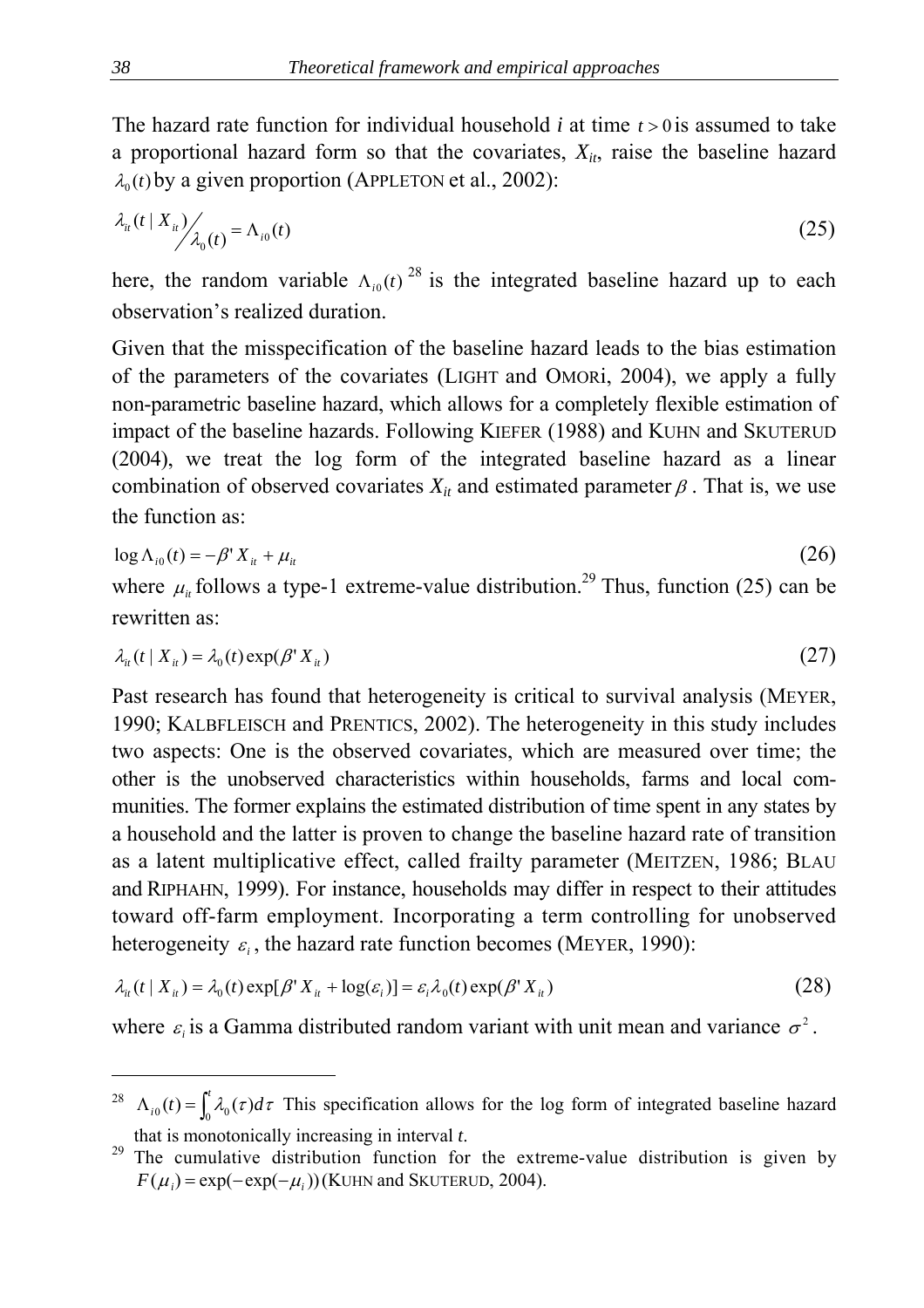The duration model is specified to estimate the determinants of the households' transition, given that covariates cannot be explicitly taken as fixed at the time interval (GREENE, 2000). Defining  $c_i=1$  if individual household i' spell ends in a transition and 0 otherwise. Allowing for time-varying covariates in the duration model, the corresponding log likelihood function of equation (29) can be written as: (KIEFER, 1988):

$$
\log L = \sum_{i=1}^{n} \{c_i \log[\lambda_{it} \prod_{j=1}^{t-1} (1 - \lambda_{ij})]\} + (1 - c_i) \log \{\prod_{j=1}^{t} (1 - \lambda_{ij})]\}
$$
  
= 
$$
\sum_{i=1}^{n} c_i \log[\lambda_{it} / (1 - \lambda_{it})] + \sum_{i=1}^{n} \sum_{j=1}^{t} \log(1 - \lambda_{ij})
$$
 (29)

Because (26)-(30) involve nonlinear functions of  $\beta$ , the values of  $\beta$  that maximize the log-likelihood function are usually found using iterative methods. Standard asymptotic estimation techniques provide viable means of estimating the relative risk parameters  $\beta$ , even when the covariate process includes internal components only so-called external time dependent covariates. These covariates are observed independent of behavior choices of households in labor market (KALBFLEISCH and PRENTICE, 2002, page. 196).

In this study, the risk of slipping out of and into a labor market state is impacted by exogenous covariates, such household and village characteristics whereas the shift of a household's production structure occurs inseparably. The hazard ratios, which are  $\exp(\beta' X_i)$ , can be explained as the change in the hazard rate associated with a unit change in the value of the corresponding covariate. That is, if the hazard rate  $\exp(\beta' X_i)$  >1, then the probability of transition from the original state to the destined state in Table 3.1 would increase, while  $\exp(\beta' X_i)$  <1 describes a reduced risk to the corresponding transition (CLEVES et al., 2003, page. 159). For the quantitative covariants, subtracting the hazard ratio by 1 and then multiplying it by 100 yields the estimated percent change in the hazard for one unit increase in the value of the covariant. For dummy variables with the integral of 1 or 0, the risk ratio can be interpreted as the ratio of the estimated hazard for those transitions within the states with a value of 1 to the estimated hazard for those with a value of 0. Following the same technique, the risk ratio of categorical variables can be explained as the ratio of the estimated hazard for transitions within the states with a value of a certain level to the estimated hazard for those with a value of one less level (CLEVES et al., 2003, page 159).

Furthermore, one of the main purposes of the study of households' participation dynamics is to identify how the number of years that a household spends in the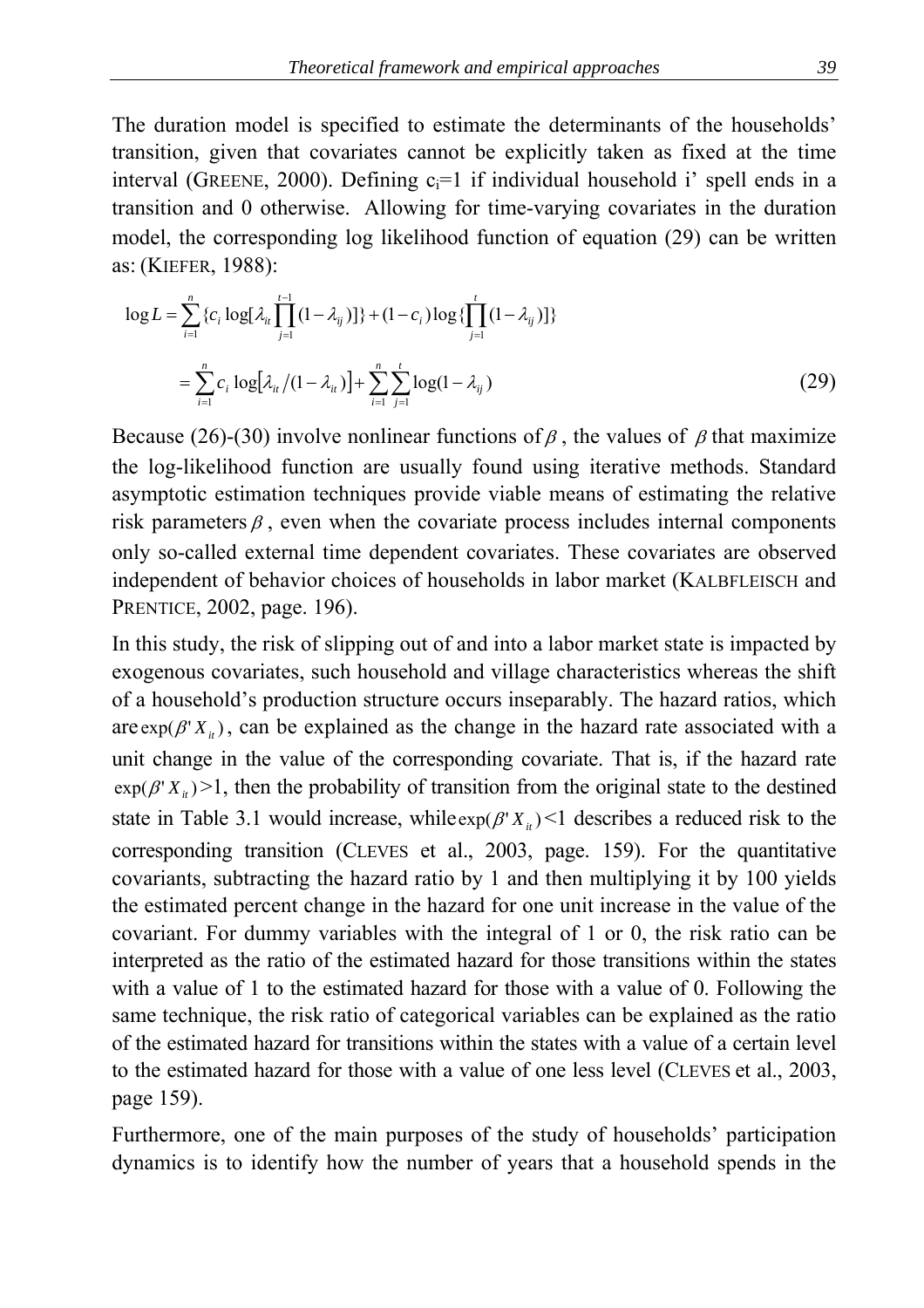original states influences the probability of this household making the transition into the destined states. The hazard function provides a convenient definition of duration dependence, which could be interpreted as the instantaneous probability that a state, in which a household is located ends at period *t*, conditional on the spell lasting until time *t*. Positive duration dependence and an increasing hazard rate exist at point *t* if  $\partial \lambda_i(t) / \partial t > 0$ . That is, the probability of leaving the original state increases with the number of intervals (years) that a household spends in this state. Conversely, negative duration dependence and a decreasing hazard rate exist at point *t* if  $\partial \lambda_i(t) / \partial t < 0$ . This indicates the probability of leaving the original states falls with the number of intervals (years) a household spends in the state.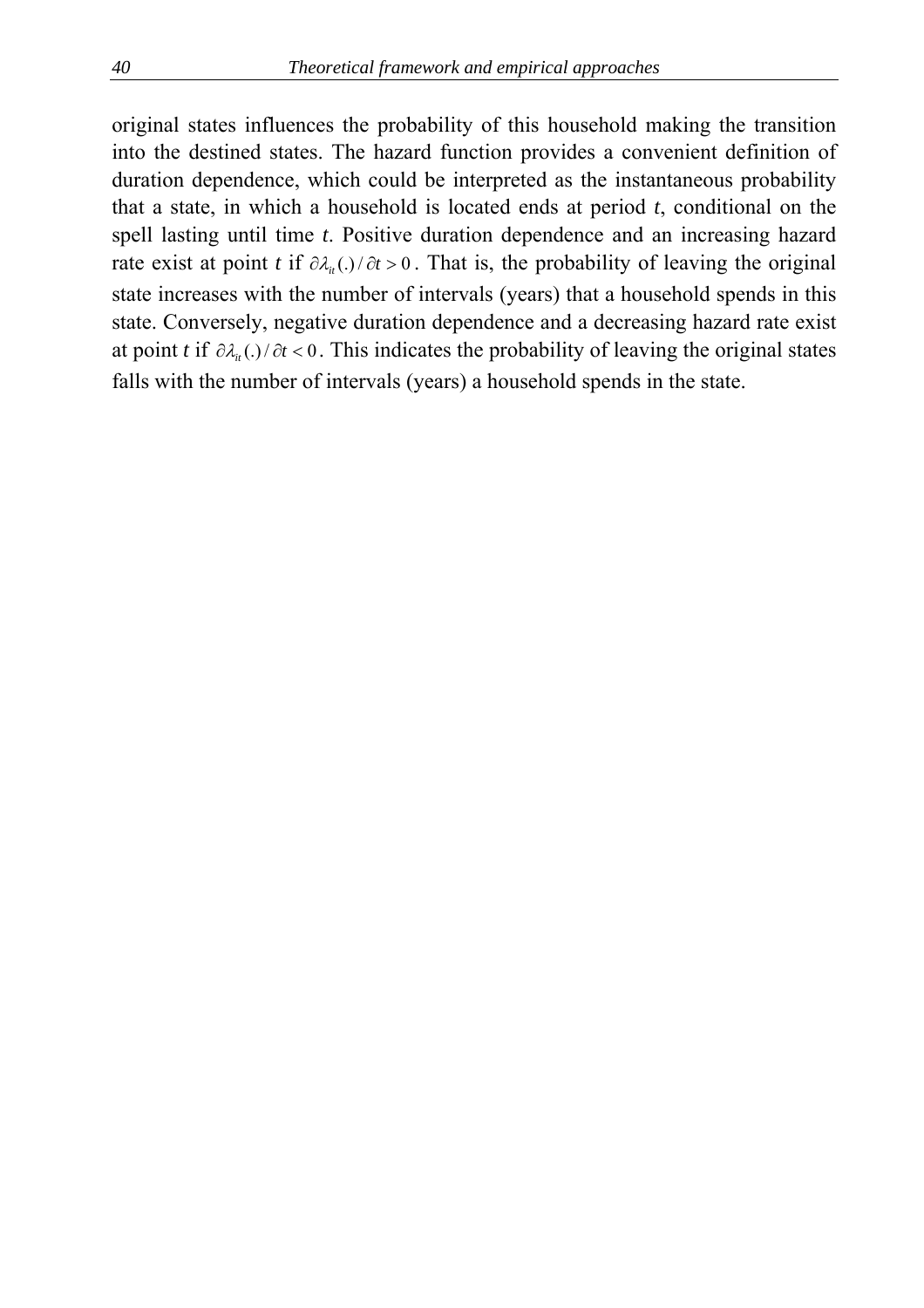# **4 The rural labor markets in Zhejiang and data description**

The theoretical discussions of households' labor allocation behavior are accompanied by the empirical analysis. Before formally interpreting the empirical results, we present the description of data source and examine the evidence on the emergence of labor market, which serve as prerequisites for understanding the empirical results in Chapter 5. To narrow the scope of the analysis and due to data limitations, we center the empirical analysis on households in only one province, Zhejiang, a relatively rapidly developing province on the southeastern coast of China (see Figure 4.1). While looking at only one province limits our ability to discuss the nation-wide implications of the emergence of labor markets, it is nevertheless believed that the choice of province offer both informative and interesting results and may portend what will happen in the rest of China in the coming years. Based on the officially published statistics, the economic situation of Zhejiang province, where the sampled data originated, is described in Section 4.1. Section 4.2 presents details on the collection of data. Section 4.3 describes the village characteristics in the context of resource endowment and agricultural structure change. Section 4.4 presents the evolution of the rural labor market in Zhejiang. Section 4.5 presents the descriptive statistics of the variables used in the empirical estimations.

## *4.1 General economy in Zhejiang province*

Zhejiang province is located in the southern wing of the Yangtze River Delta in China. The directed distances from east to west and from north to south of the province are about 450 kilometres, covering a total continental area of 101,800 square kilometers, which is 1.1% of the country. The population density of Zhejiang province is 444 people per square meter (ZJSB, 2000). By comparison, the population density of the Netherland is 395 people per square meter. The province possesses varied topography: Hills and mountains account for 70.4% of the total area; plains and basins make up 23.2%; the remaining 6.4% is composed of rivers and lakes. In Zhejiang province, the arable land accounts for 2.125 million hectares, or 1.6% of the country (SSB, 2001). From 1978 to 2002, its GDP achieved a yearly growth rate of 13% on average, and thus it developed from  $12<sup>th</sup>$ to 4<sup>th</sup> position among all 31 Chinese provinces in terms of economy. The GDP per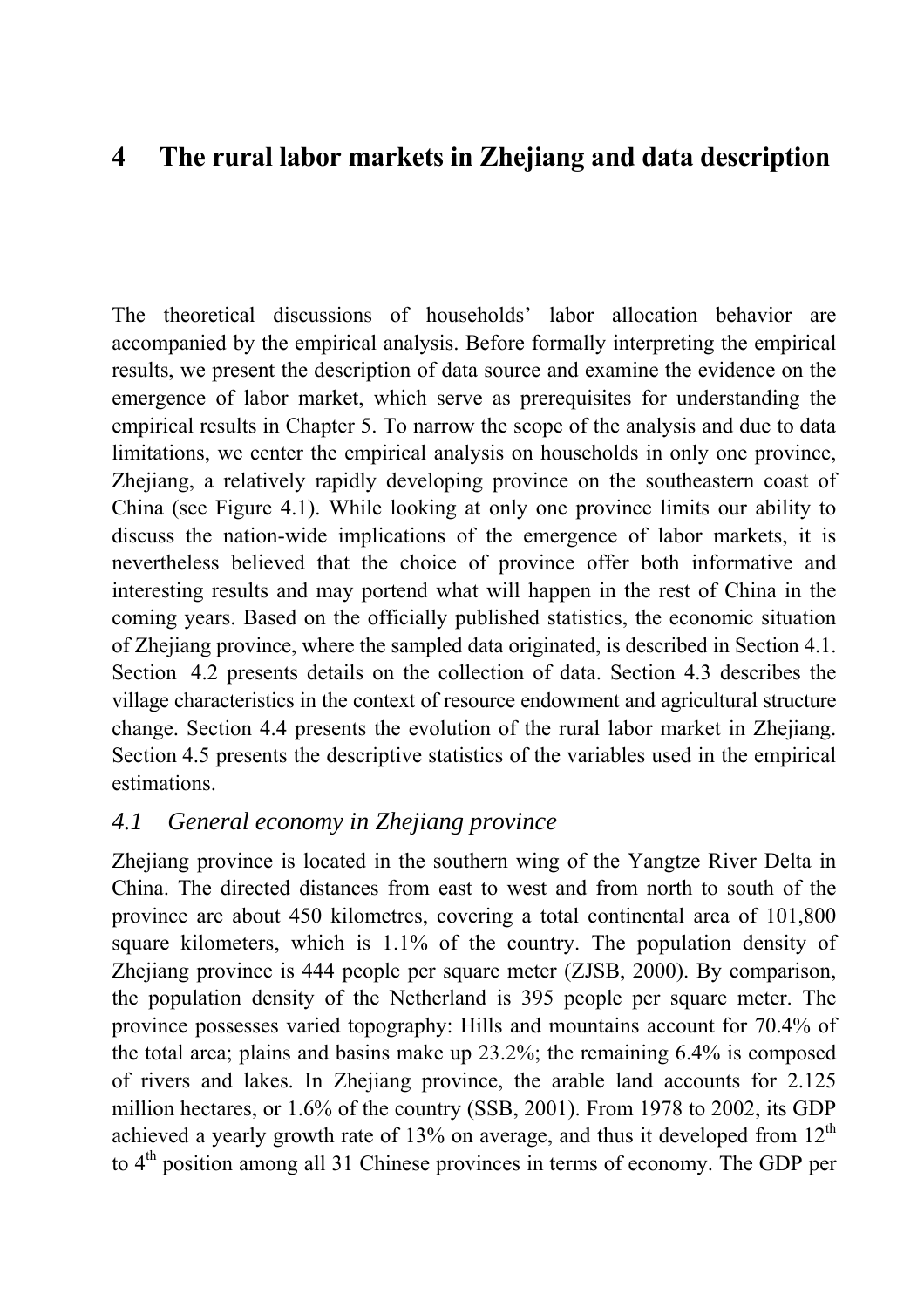capita rose to 16,570 Yuan (2,004 US\$) in 2002 with an annual increase of 12.1%, while the per capita net income of rural residents reached 4,940 Yuan (597 US\$) with an annual growth rate of 8.7%.

Zhejiang is developing rapidly and today is one of the richest provinces in China. Its labor market has undergone a tremendous transition and seems to be the most suitable for the following empirical analysis. The sectoral composition of the province's economy has changed dramatically as compared to other provinces over the course of economic reforms. Agriculture accounts for only 33% of provincial employment compared to a national average of 64%. Tertiary industry accounts for 33% (SSB, 2004).

Focusing on the rural areas of Zhejiang province, employment in agriculture dropped by 1.6% annually between 1978 and 2003, whereas rural non-agricultural employment grew at the impressive rate of 8.9% annually. However, there is also great heterogeneity within the province, e.g., per capita income between the richest 10% of the counties and poorest 10% of the counties differs more than 90% and off-farm employment rates range from more than 64% to 32% (SSB, 2004). In short, the rural labor markets in Zhejiang province have changed dramatically over the past 25 years and their emergence has contributed to the success of the local rural economy.



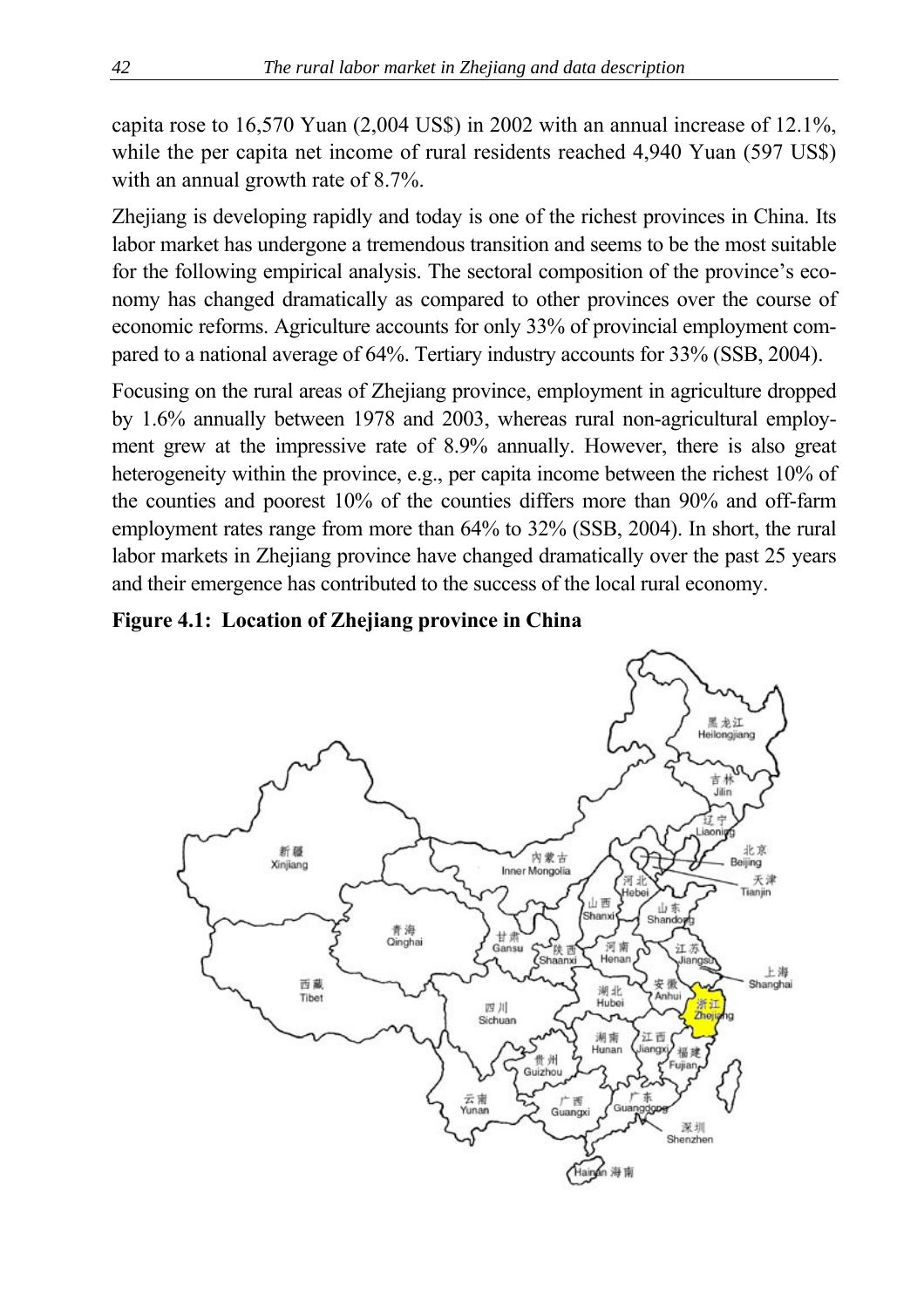#### *4.2 Data source*

The database is drawn from fixed-point survey data series across ten regions in Zhejiang province, conducted annually by rural survey teams. The large-scale panel survey was conducted from 1995-2002.  $30$  In some aspects, fixed-point survey data are among the most comprehensive datasets in the world, especially when individual household data, linked with the corresponding village-level data are available.<sup>31</sup> The survey is based on a multistage, random-cluster process to attain the rich information of rural reform on agricultural production and rural development. Counties, which are below province-level administrative units, were stratified by income level and selected according to a weighted sampling scheme. The villages within the counties were then randomly chosen according to geographic diversification (plain, hilly, or mountainous area), location (suburb of city or not), and economic features defined as mainly agriculture, forestry, husbandry, fishery or others.

The village survey provides information on resource endowment, employment, and production activities, as well as welfare and social economic indicators. The village data for each year are aggregated from the account book edited by the local village accountants for every economic transaction and production activities. Other social-economic indicators of the village, such as the geography, location, and land resource, etc., are recorded by the village leaders with the help of the local enumerators, who are the staff members from the local bureau of agriculture. The ten villages in the survey are under ten of administrative regions in Zhejiang province. The locations of the ten villages are marked with black dots in Figure 4.2.

 $\overline{a}$ <sup>30</sup> The rural survey teams of the Research Center for Rural Economy (RCRE), Ministry of Agriculture, China conducted the primarily trial survey at the beginning of 1983 in nine provinces. After 1984, the survey was extended to 28 provinces (excluding Tibet and Taiwan; later the survey included Hainan and Chongqing after they separated from Guangdong and Sichuan provinces, respectively, as well as Tibet. Thus, the survey finally covers 31 provinces and is conducted annually), covering 71 counties, 93 townships, 272 villages and 37,422 rural households. This fixed-point rural survey established by the central government explores important effects of rural reform and development on households and villages as well as enterprises. Given the different status of agriculture in each municipal city, province, and autonomous region, the numbers of villages extracted from each region varied between three (Beijing) and 25 (Shaaxi province). The number of households chosen from each village, which vary in size, was also heterogeneously distributed. The survey questionnaire was revised in 1991, 1993, and 2003 to provide more information (http://www.rcre.org.cn/RCRE/ GDGC/default.htm). For financial reasons, the survey was not conducted in 1992 and 1994. By agreement, we have obtained access to the household and village data of Zhejiang province from 1995-2002.

<sup>&</sup>lt;sup>31</sup> Political administrative levels in China include, in descending order, province, city (county), township and village. Each of the upper-level administration units includes several of the lower-level regions, for example, each township includes several villages.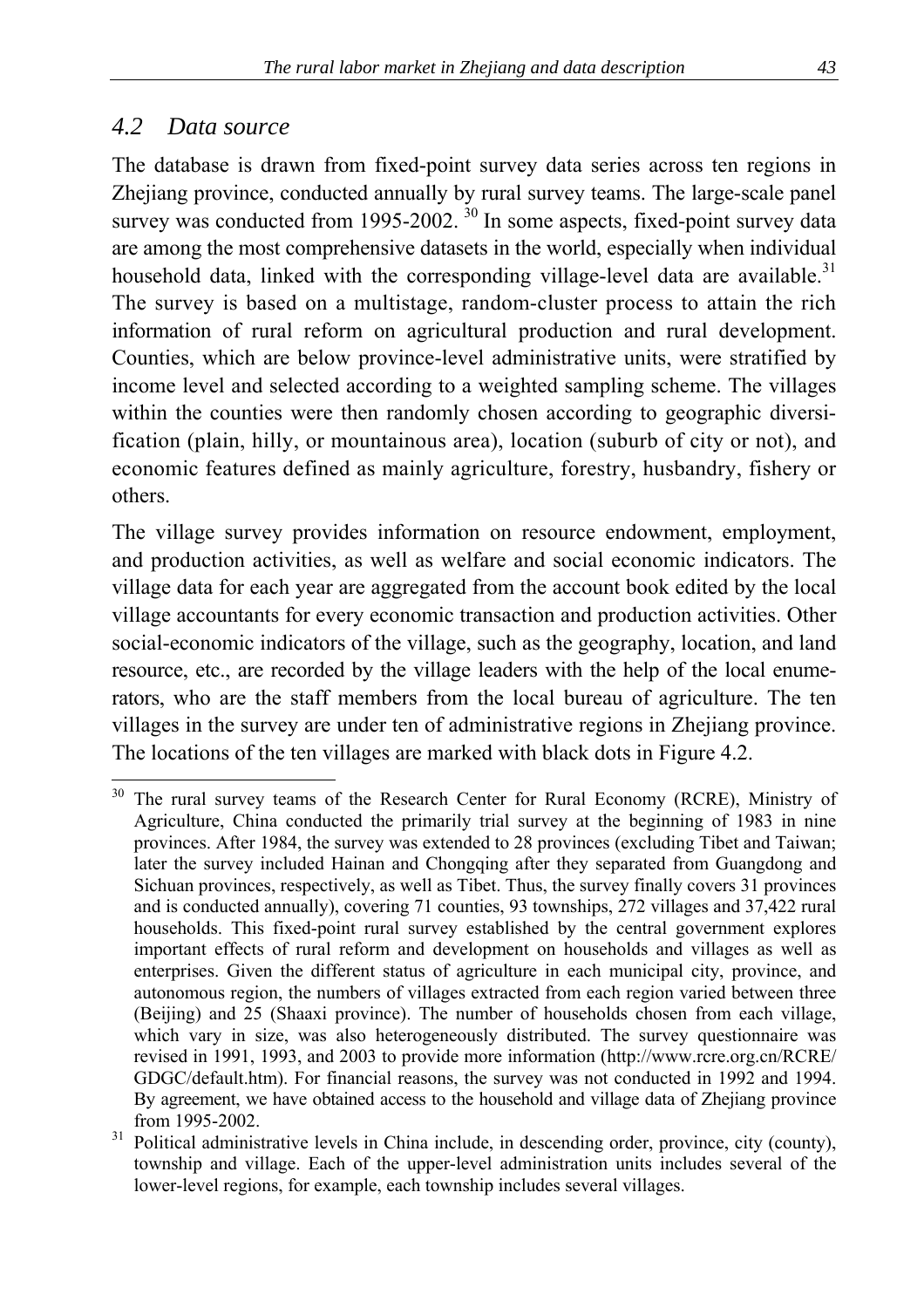

**Figure 4.2: Location of ten survey spots in Zhejiang province**

Subsequently, the household data of the respective villages are randomly selected from the comprehensive household list kept by the village leader. To maintain longitudinal household information, the same households were interviewed each time the survey was conducted. If the household is dropped from the survey and is not recorded on the household list in the village, a new sample household is recruited from the same village with another ID and remains in the survey for the following years if it is qualified.<sup>32</sup> Local enumerators train assistants from the village and rural households to maintain daily diaries to completely record all economic activities. Every 10 households are assigned an enumerator assistant who helps the households complete their diaries. The assistants also check the diaries once per month. Every quarter of a year, the local enumerators collect and check the completed forms. At the end of the year, the forms are returned and entered into a nationally designed coding program. Households receive the payments between of 50 to 200 Yuan (around 6 to 24 US\$) from the local government for their efforts.

<sup>&</sup>lt;sup>32</sup> The household was dropped from the survey due to the emigration of the whole family from the village to the urban area or other town or village, or the family members died after several years in the survey.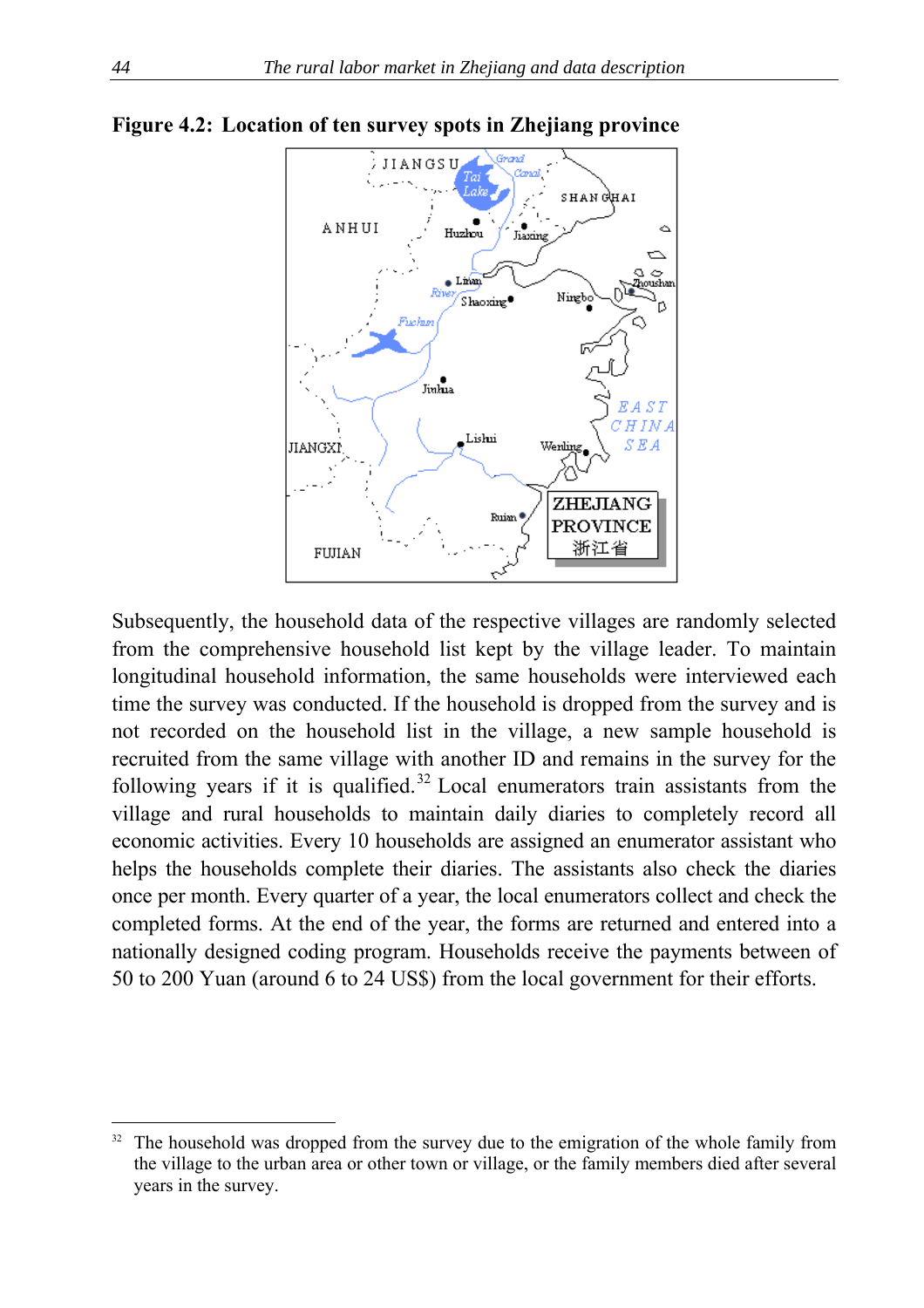The individual household data contain detailed information on household and farm characteristics, on- and off-farm activities.<sup>33</sup> The survey particularly provides information on households' time allocation of labor to several occupations such as farming, self-employment off the farm or wage work, as well as each household's demand for additional hired labor in household production activities, measured in a daily unit. The sample covers around 500 households per annum from 1995 onward with about 50 households in each village. Close supervision of the data collection process and careful consistency checks ensure that this dataset is of relatively high quality.

The information on the survey procedure indicates that RCRE seek to minimize attrition in the data collection. Table 4.1 provides some supports for this by tabulating the number of farms surveyed with the number of years in the survey. More than 200 households are observed in all of the eight years period, while less than 15% of the households were interviewed only once in the survey. Excluding the households with missing variables, 566 different households are used in the following analysis and more than 85% of the sample households were interviewed for at least two successive years.

| No. of years in<br>sample | No. of households | Percentage <sup><math>a</math></sup> (%) | Accumulated percentage <sup>b</sup><br>$\left( \frac{o}{o} \right)$ |
|---------------------------|-------------------|------------------------------------------|---------------------------------------------------------------------|
| 8                         | 208               | 36.75%                                   | 36.75%                                                              |
|                           | 135               | 23.85%                                   | 60.60%                                                              |
| Ô                         | 55                | 9.72%                                    | 70.32%                                                              |
|                           | 12                | 2.12%                                    | 72.44%                                                              |
| 4                         | 25                | 4.42%                                    | 76.86%                                                              |
|                           | 26                | 4.59%                                    | 81.45%                                                              |
|                           | 22                | 3.89%                                    | 85.34%                                                              |
|                           | 83                | 14.66%                                   | 100.00%                                                             |
| Total                     | 566               | 100.00%                                  |                                                                     |

| Table 4.1: Years of households in sample |  |
|------------------------------------------|--|
|------------------------------------------|--|

Note: <sup>a</sup> The figures in this column are calculated by the number of households in the same row to total households in the sample. <sup>b</sup> These are calculated based on the figures in column 3.

# *4.3 Characteristics of sampled villages*

Turning to the village-level characteristics, we find that the nine villages in the sample vary sharply in the kinds of background characteristics that might influence the labor allocation of households in markets.<sup>34</sup> Table 3.2 highlights some of the

<sup>33</sup> 33 One shortcoming of the survey is the lack of individual-level information of each family member. However, we know the gender composition of household members and their activities in the labor market, as well as the number of dependents.

<sup>&</sup>lt;sup>34</sup> The village in Zhoushan is dropped from the estimation because there is no arable land and the village specializes in fishing.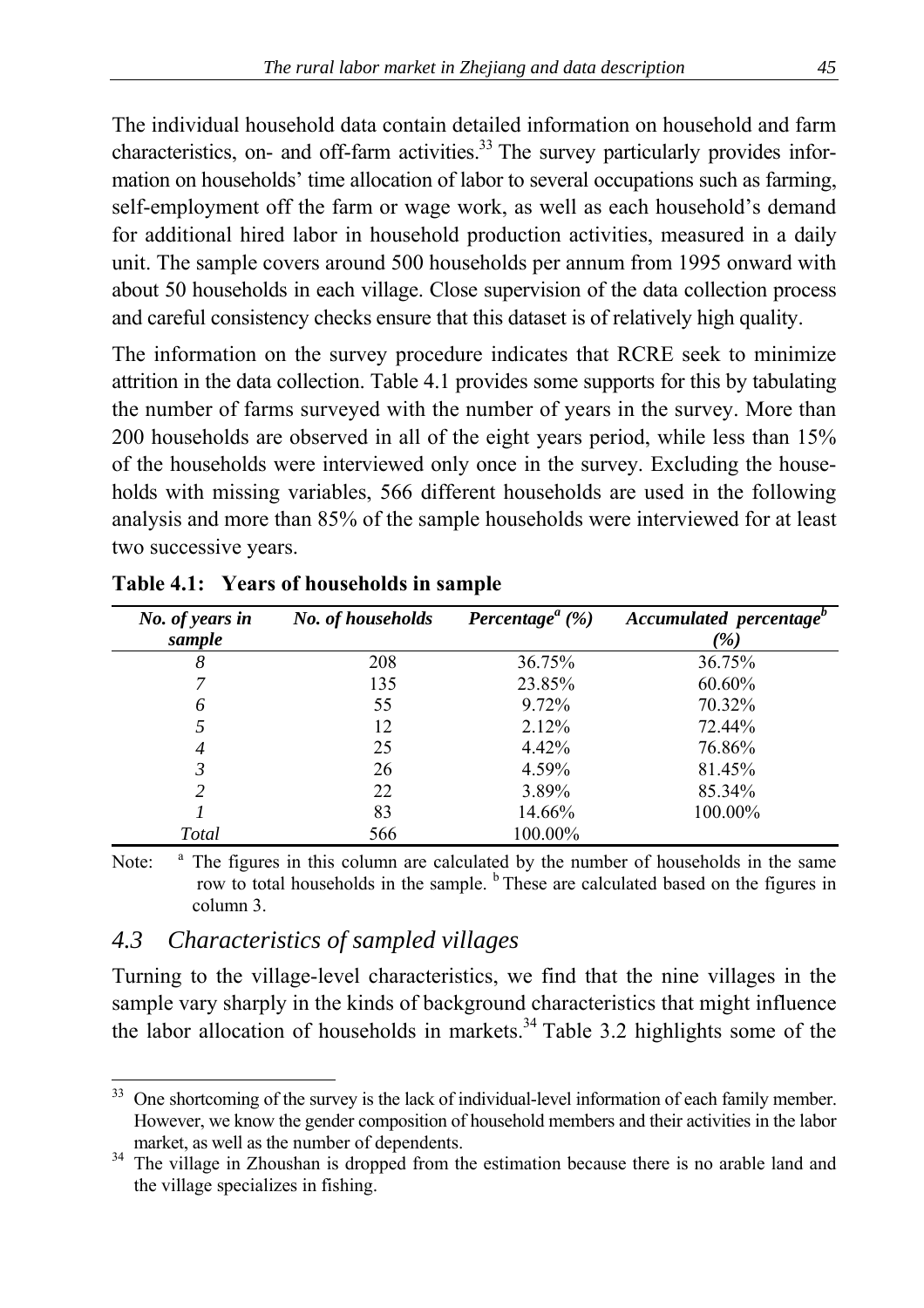important differences at the village level while focusing on endowments, location, income and the land rental market. Two villages stand out in their proximity to the city or county seat.<sup>35</sup> The households in those villages benefit from the favorable location, including the excellent road or water transportation for agricultural inputs and outputs. The villages in the mountainous or hilly areas are smaller as measured by the number of households, but are endowed with more land resources, and thus these villages are located in more sparsely populated areas. The two poorest villages in the sample, as measured by net income per capita, are located in the hilly area. Contrarily, the higher income villages tend to be located in the plain and more densely settled areas. The only village in the mountainous area was in the group of the three high-income villages in 1995 because this village took advantage of its location to specialize in the production of bamboo, tea, and medicine, and it developed the forestry products processing. Though the ranks of villages in the sample based on the net income per capita changed from 1995 to 2002, it should be noted that the group of the two poorest villages in 1995 and 2002 were located in hilly areas. This may suggest that geographical conditions highly affect the income resources of households.

| <b>Village</b>  | NH <sup>a</sup> | $NHS^b$ | Population<br>density | Geo-<br>graphy | $Near^c$         | 1995<br>$NIPC^d$ | 2002<br>$NIPC^d$ | $\textbf{R}$ <i>ent</i> $\textbf{f}^e$ |
|-----------------|-----------------|---------|-----------------------|----------------|------------------|------------------|------------------|----------------------------------------|
|                 |                 |         | (person/hectare)      |                |                  | (yuan)           | (vuan)           | ( %)                                   |
| Lishui          | 167             | 50      | 2.5367                | Hilly area     | $\boldsymbol{0}$ | 1925             | 3143             | 0.1125                                 |
| Jinhua          | 195             | 50      | 7.0285                | Hilly area     | $\theta$         | 2618             | 3282             | 0.0988                                 |
| Jiaxing         | 418             | 50      | 9.1529                | Plain          |                  | 3001             | 4900             | 0.0279                                 |
| <i>Huzhou</i>   | 344             | 50      | 10.1349               | Plain          | $\theta$         | 3183             | 3372             | 0.0624                                 |
| Ningbo          | 513             | 50      | 12.8096               | Plain          |                  | 3450             | 8246             | $\Omega$                               |
| <b>Shaoxing</b> | 346             | 50      | 33.9730               | Plain          | $\theta$         | 4652             | 7914             | 0.0877                                 |
| Linan           | 157             | 50      | 0.7736                | Mountain       | $\theta$         | 5248             | 6647             | 0.1729                                 |
| Ruian           | 452             | 50      | 58.0285               | Plain          | $\theta$         | 6700             | 7387             | 0.0696                                 |
| Wenling         | 292             | 50      | 23.8516               | Plain          | $\theta$         | 8005             | 12445            | 0.1796                                 |

**Table 4.2: Selected village characteristics, 1995-2002** 

Note: Number of households. <sup>b</sup> Number of households surveyed. <sup>c</sup> Near a city or county seat (dummy variable, yes=1, and otherwise 0).  $<sup>d</sup>$  Net income per capita in the village at</sup> 1995 constant price. <sup>e</sup> Share of households that rent in land to total households in the village. Here, the households that rent in land include both of the surveyed and non surveyed households.

Considering the inequality of net income per capita and land per labor by villages from 1995 to 2002, the Gini index is presented in Figure 4.3, which is selected mainly because of its comparability and extensive use in the literature. The Gini coefficients of net income per capita ranged narrowly between 18.4% and 25.6%

<sup>35</sup> 35 To explore the location characteristics, the distance to the nearest city is used extensively (HUFFMAN, 1991). However, this information is lacking in this dataset.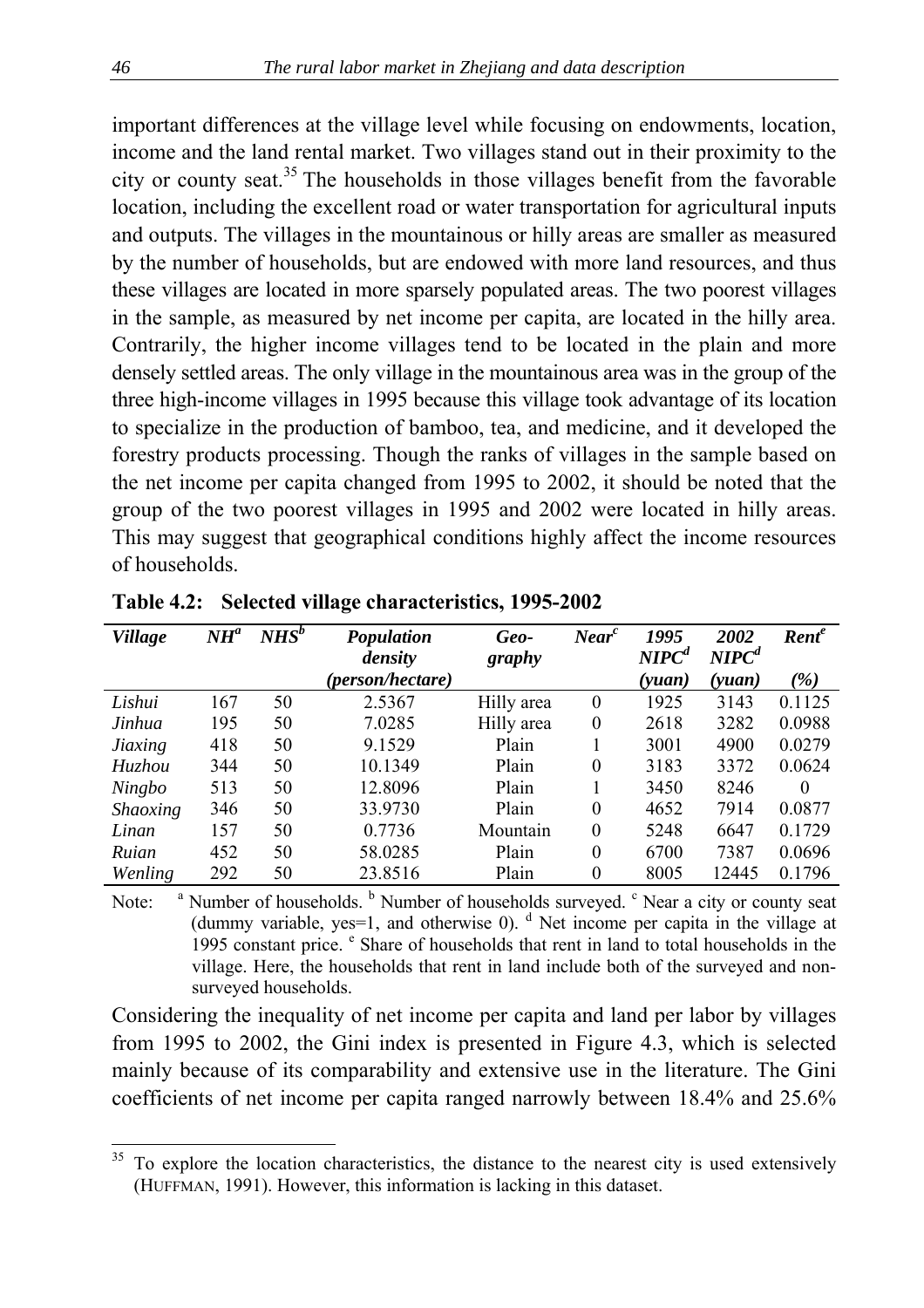during 1995-2002. The Gini index for land per labor at the village level increased from 21.9% in 1995 to the summit of 31.4% in 1997, and then fluctuated around 30% in the rest of years. The figures to this point have let us to draw two conclusions. First, inequalities of net income per capita and land per labor vary according to the nature of the village. Second, there is considerable variation in the level of inequalities across village over time.

There are also important differences in the percentage of households that rent out land. However, evidence from Table 4.2 indicates that the land rent-out ratio is not systematically related to the village-level income or land resource. On average, in one-third of the sampled villages, the land rental ratios are greater than 10%. On the other hand, one village reported that none of the households was tied to the land rental market in the complete survey period. This roughly mirrors the conclusion by KUNG (2002) that the land rental market is still imperfect in rural China, even though the land rental market has helped to equalize the marginal products across the households with the different land-labor endowment in some areas. Thus, the description of village characteristics points to the conclusion that there is considerable attrition of the villages over the survey span and that the village panel dimension reasonably captures the social-economic features in Zhejiang province and the economic variations over time.





# *4.4 The evolution of labor markets in Zhejiang*

We now examine the evidence on the emergence of labor markets in Zheijang. In addition to the advantage of panel data, which generates additional degrees of freedom, the panel dataset allows us to study the change in the participation and time allocation of a single household in labor markets over time and the variation in time allocation of many representative households at a given time. This section illustrates the evolution of labor markets in Zhejiang, as distinguished between offfarm labor and hired labor markets. This adds to the existing literature the widely unacknowledged difference between households' demand for hired labor and theirs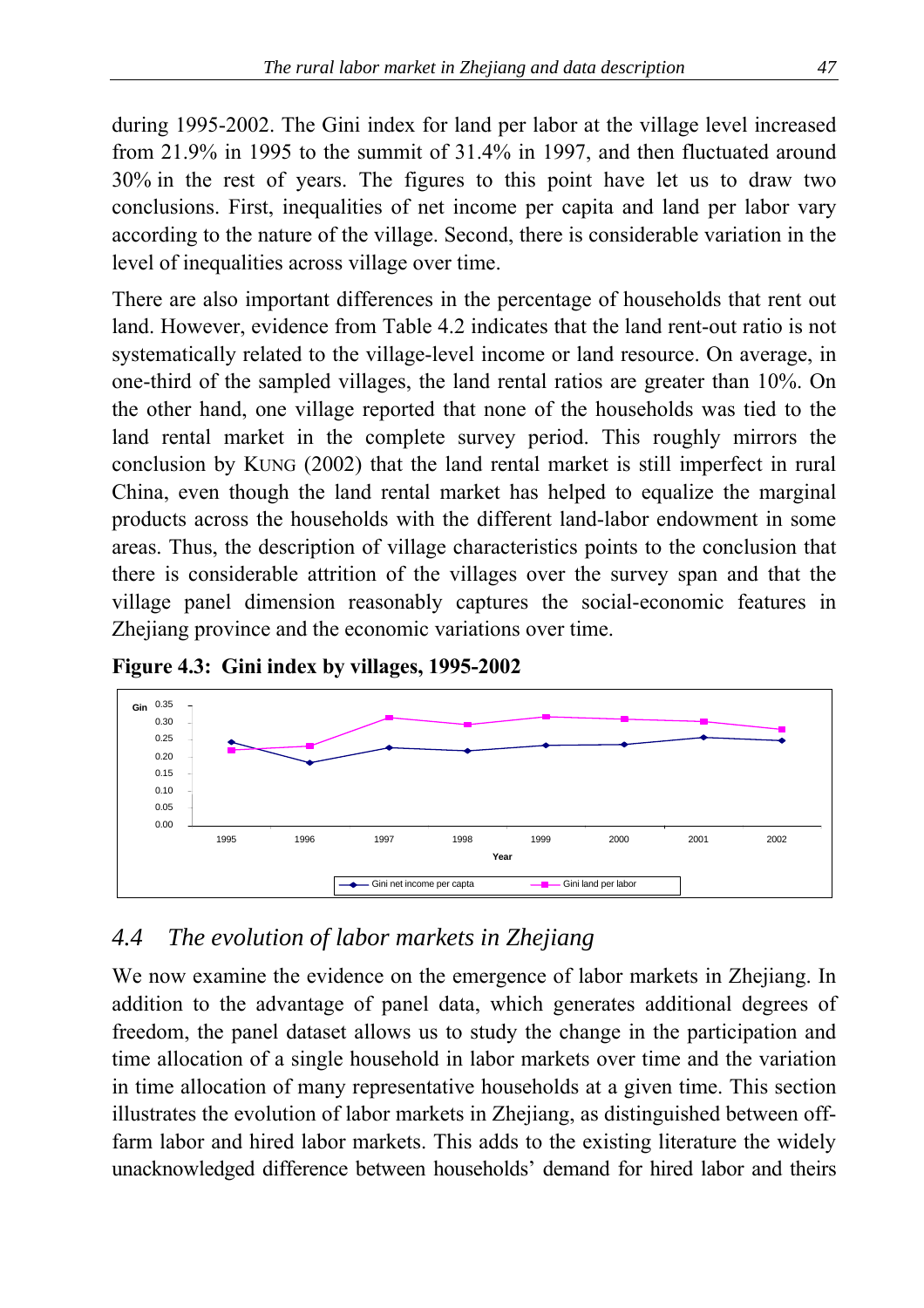supply of off-farm labor, with the special attention to those households in both markets. Further dividing hired on-farm labor into long-term and seasonal hired labor as separate states would be of considerable interest, but the resulting model has nine states with too few observations in some states to make estimation feasible. For the same reason, separating the off-farm employment as self-employer and wage earner as distinct states is not applicable. However, we will update the evolution of households' participation, demand for hired labor, and supply of off-farm workers by the subdivisions as follows.

### *4.4.1 Trends of households' participation in labor markets*

With the relaxed control of the household registration system (*Hukou*), or the residency permit system, and grain procurement quota system in rural China, combined with the rapid development of TVEs, the labor mobility was explicitly allowed for, which could be observed from an increasing integration of farm households into the labor market (COOK, 1999). Figure 4.4 illustrates households' participation in each state of the labor market. 36 Trends of households' involvement in various kinds of labor markets show that the participation activities in labor market sectors decreased around 1% yearly from 1995 to 1997, then increased slightly afterward. It is obvious that significant numbers of households provided labor off the farm. During the surveyed period, roughly 66% of households worked off the farm in 1995, and this share reached the summit of about 73% in 1998.

There is evidence that households that only hire labor were comparatively few. In some years, the proportion of households that only hire labor fell below 1%. The survey demonstrated that the participation of households that supply and demand labor simultaneously changed noticeably in the eight years, while on average 12% of the households were involved in both markets during this period. Given the considerable volume of households entering into the labor market, the proportion of households in autarky fluctuated between 14% and 20% over time. By pooling all of the observations, 16.4% of households, on average, have experienced at least one year in autarky in the labor market.

 $\overline{a}$ The percentage of households' participation is calculated based on the absolute numbers of households in the four labor market states tabulated by year in Appendix Table B1. This table indicates that on average, 70.2% of households supply labor off the farm, 1.4% hire additional labor, and 12% participate in both markets.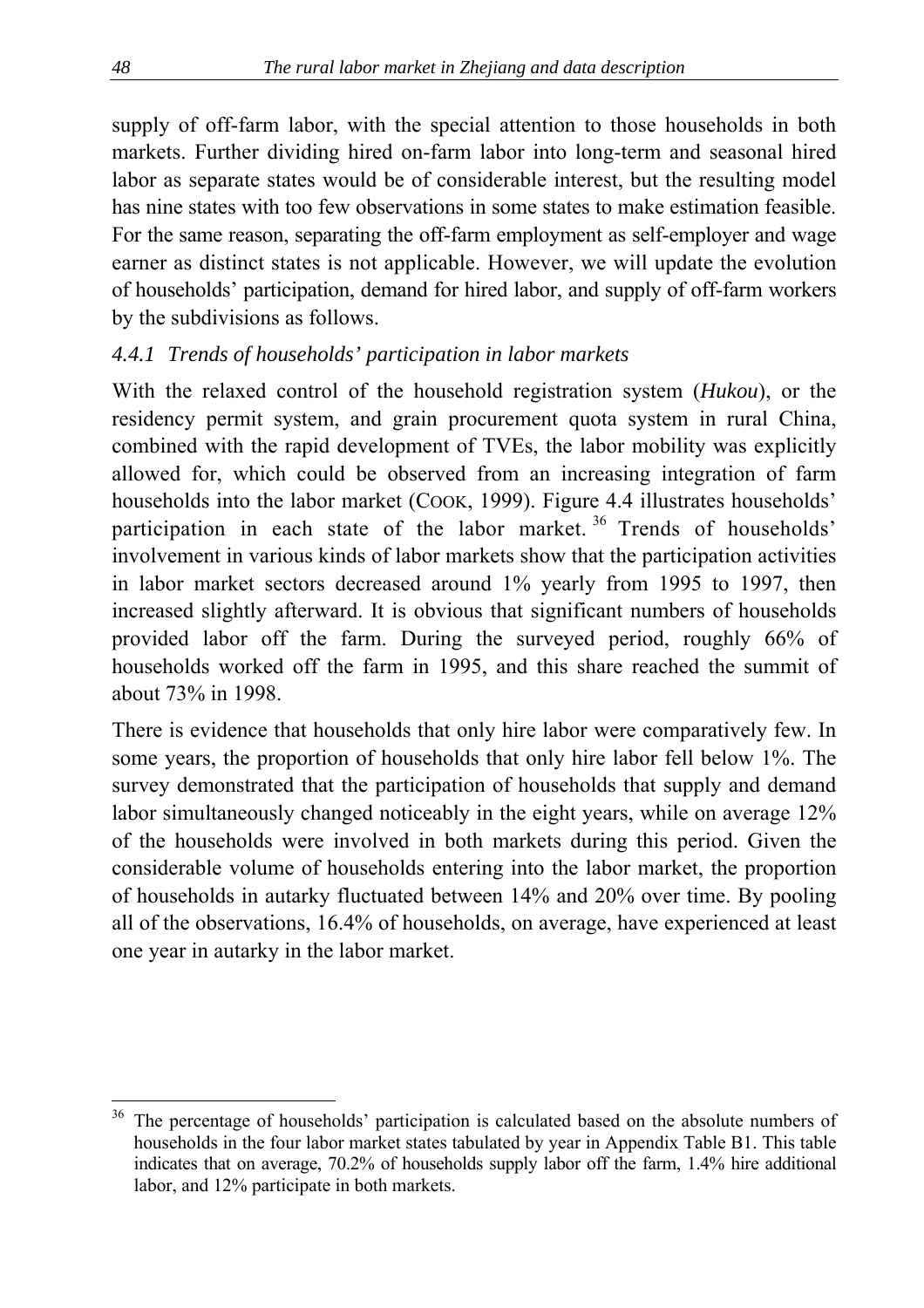



Note: The area between the bottom horizontal line and the lowest trend line, filled with light blue is the percentage of households that purely hire labor (*h*); the gap between the lowest and the second lowest trend line is the percentage of households that demand and supply labor simultaneously (*sh*); the area between the top and second lowest trend line, marked with oblique lines, is the percentage of households that provide off-farm workers (*s*); and the gap between the top horizontal line and the top trend line is the percentage of households in autarky (*a*).

There is evidence that households that only hire labor were comparatively few. In some years, the proportion of households that only hire labor fell below 1%. The survey demonstrated that the participation of households that supply and demand labor simultaneously changed noticeably in the eight years, while on average 12% of the households were involved in both markets during this period. Given the considerable volume of households entering into the labor market, the proportion of households in autarky fluctuated between 14% and 20% over time. By pooling all of the observations, 16.4% of households, on average, have experienced at least one year in autarky in the labor market.

To explore the extent of households' integration into labor markets more deeply, we describe the trend of household participation by disaggregating the labor demand into the distinct states as long-term and seasonal demand, and labor supply into the self-employers and wage-earners, respectively, in Figure 4.5. This figure also permits us to compare our findings with the previous studies on the evolution of China's rural labor markets.

Beginning at a lower level of a bit more than 2.5% of households that hired longterm workers, the proportions of households that reported to a demand for longterm workers doubled over eight years. Demand for seasonal labor fluctuated between 8% and 14.5% of all households. In 1995, more than 55% of the households were observed to supply labor as self-employment; however, this figure dropped around 8% in the following year. From 1997 to 2000, the proportion of households with self-employment jumped to near 60% but that percentage fell in the following two years. Our data indicates the proportion of self-employed households was higher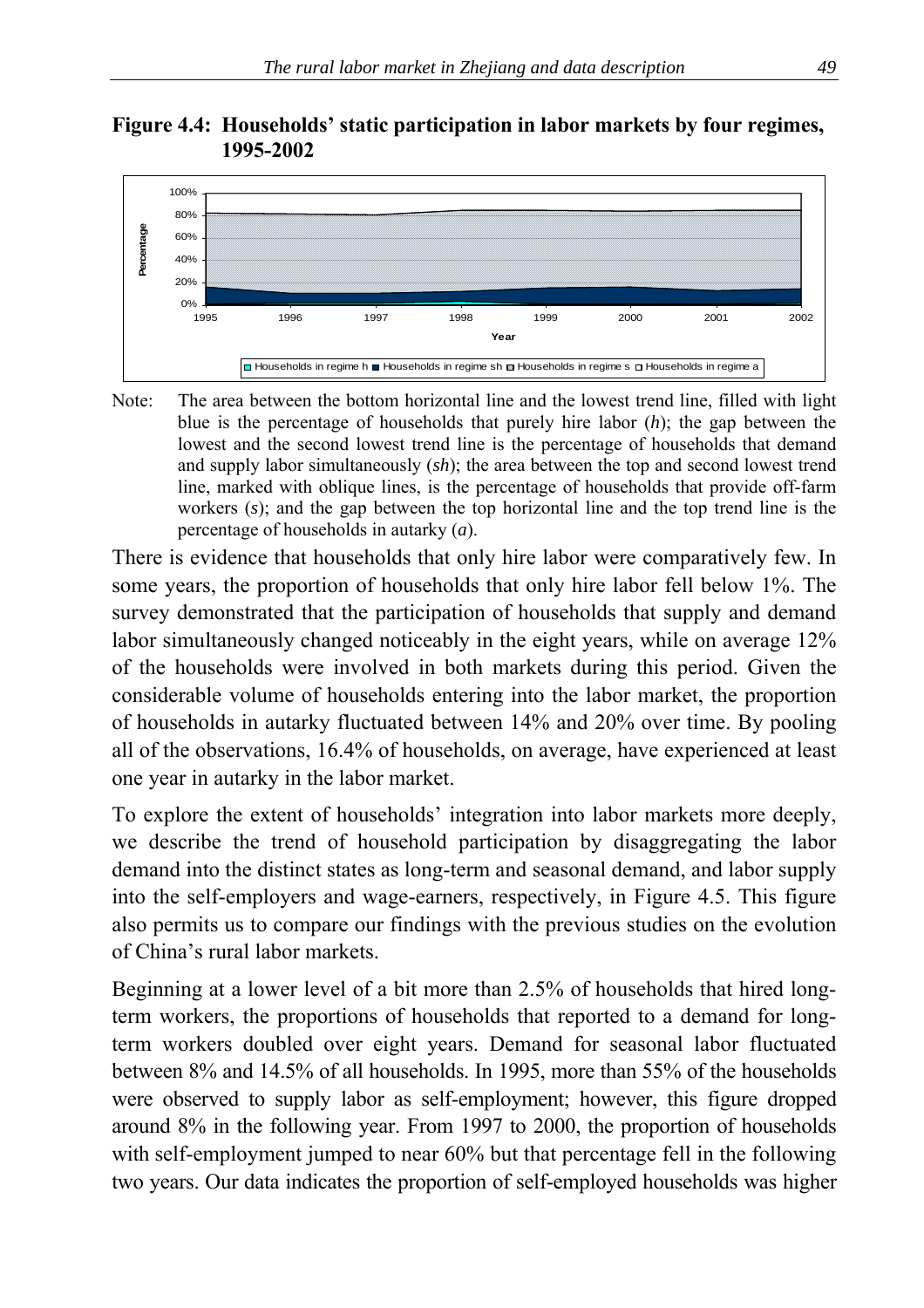than estimates in a previous study (DE BRAUW et al., 2002).<sup>37</sup> This difference could be explained by Zhejiang province having the most developed non-agricultural sectors, and thus there are more chances for family members to work in self-employment. In this sample, off-farm employment as a wage earner showed a noticeable fluctuation from 1995 to 1997, and then presented an increasing pattern from 1997 onward. At the end of 2002, more than 50% of rural households supplied off-farm employment as wage earners. This is consistent with the existing literature on the assessment of labor markets for both the developed and less developed provinces (DE BRAUW et al., 2002).





Note: Percentage of households reporting demand for hired workers and supply of off-farm employees in Zhejiang province.

## *4.4.2 The evolution of households' labor demand*

Figure 4 .6 illustrates the trends of hired workers and its sub-categories of longterm and seasonal hired workers within the corresponding labor market regimes in the surveyed period. The figures point to the two conclusions. One is that the demand for both seasonal and long-term hired worker has been greater for households in both markets (*sh*) than for those that purely hire workers (*h*) over the past eight years. The other concerns the subcategories of hired workers; demand for seasonal workers is much greater than for long-term workers in either regime of purely hiring workers (*h*) or the regime covering both markets (*sh*).

 $37$  Their study covers not only the developed provinces such as Zhejiang and Liaoning, but also comparatively less developed provinces such as Hebei, Shaanxi, Hubei and Sichuan. Thus, compared with the aggregated results reported by DE BRAUW et al. (2002), the higher selfemployment figure in one of the most developed provinces, Zhejiang from my sampled dataset is fairly accurate.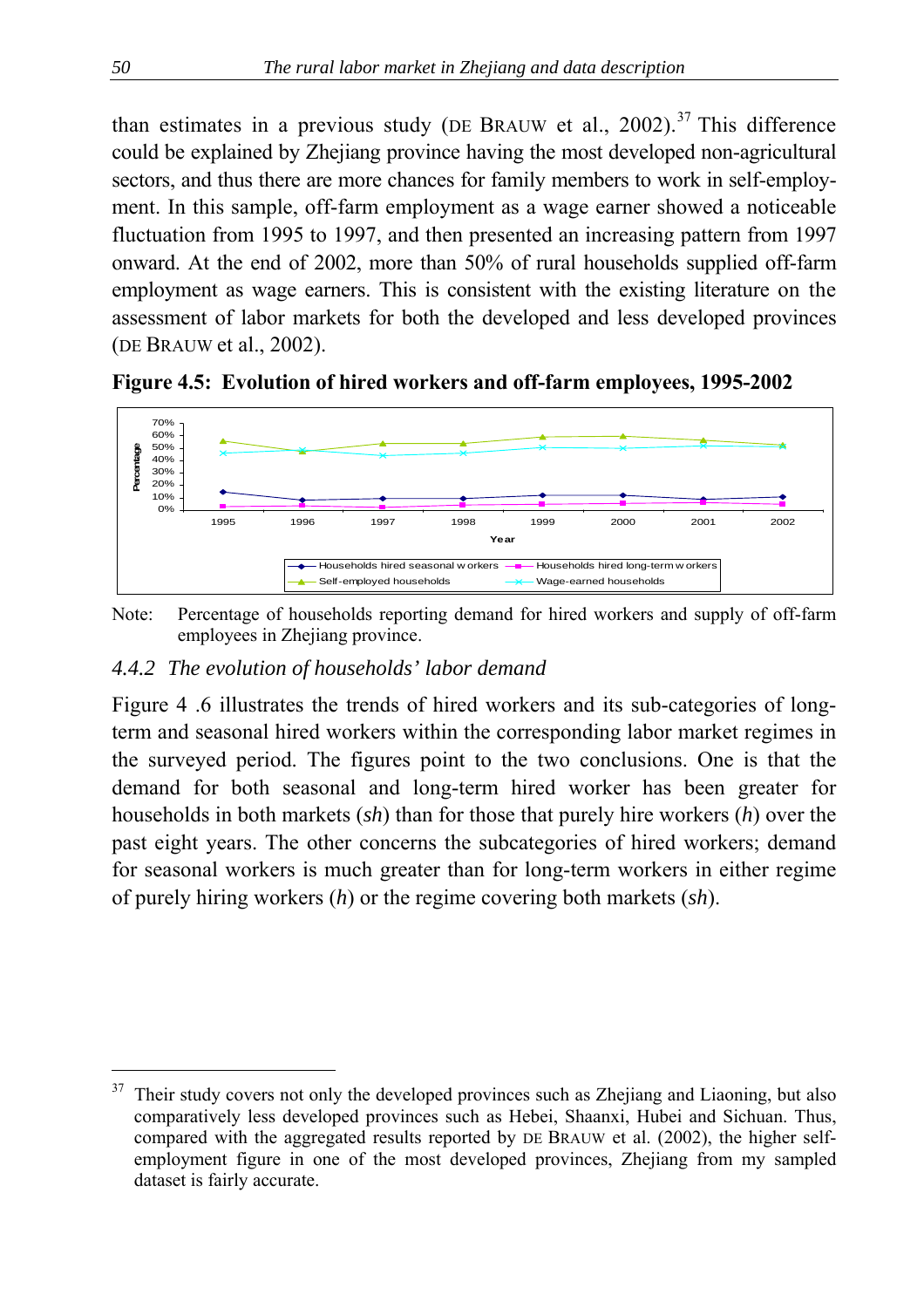#### **Figure 4.6: Percentage of households reporting demand of seasonal, long-term and total hired workers by the location of households in the regime<sup>h</sup> (light blue area) and the regime of sh (dark blue area) in each panel**



In the sample, the proportion of the households that participate in the hired labor market seasonally and were located in the regime of households that purely hire labor (*h*) was an average of less than 1.3%. In the subsequent three years from 1999, this proportion dropped to less than 1%. The proportion of households that hire seasonal workers and were in the regime of households that supply and demand labor service simultaneously (*sh*) was around 9%. Furthermore, for some years, these figures were greater than 10%. In this dataset, it is noted that hiring seasonal workers was underreported because some of the households may informally exchange farming service during the busy season and these were not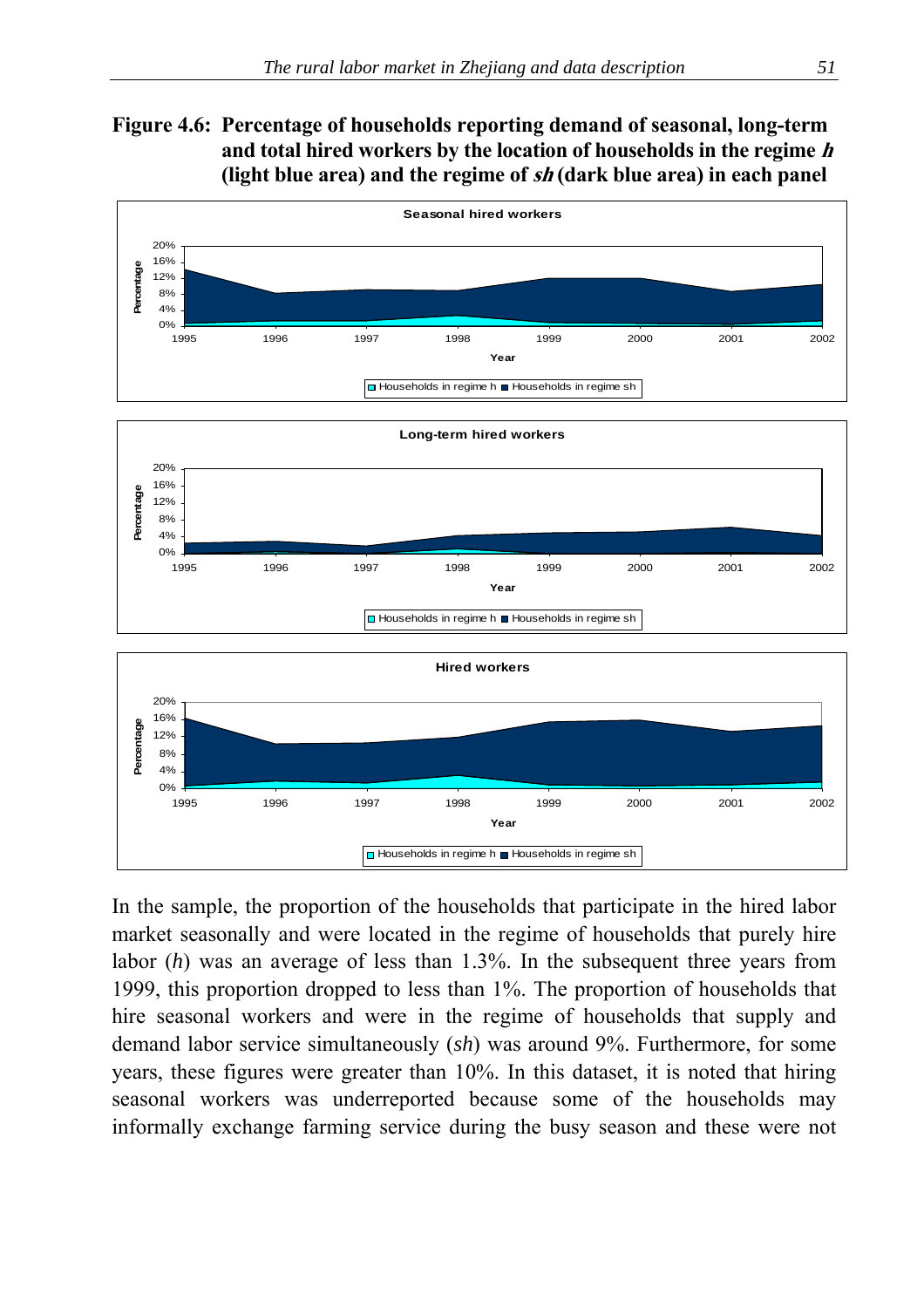recorded in the survey.<sup>38</sup> Considering the long-term hired workers in the second panel of Figure 4.6, The proportion of households that hire worker in the long term and were in regime *h* was less than 0.25%, while those in regime *sh* were around 3.7% of the sampled households. This leads us to conclude that if households need more extra hands for household-run businesses, they are more likely to hire workers seasonally. Demand for hired workers was greater for households in both markets (*sh*) than for those that purely hire worker (*h*) in the analysis period. The proportion of households in both markets (*sh*) that demand hired labor presented a cyclical pattern: They deceased suddenly, then increased slowly, and then decreased again. Demand for hired workers for households in regime *h* remained at a lower level of less than 3.5%; however, this proportion dropped below 1% between 1999 and 2001.

To provide more information on the demand for hired labor, in Figure 4.7, we illustrate the pictures of average working days of seasonal, long-term and total hired workers in every calendar year in both the state *h* and *sh*. From the three panels, it is observed that the time contribution of the hired workers in a daily unit fluctuated significantly. The time contribution of workers hired seasonally by households that participate in both markets (*sh*) was much more than that by households that purely hire labor (*h*). The one exception was in 2001. For households in regime *h*, the time contributed by hired seasonal labor was an average of around 55 days; though in five of eight years, it was less than 50 days. For households in regime *sh*, the contributed time of hired seasonal workers fluctuated between 35 days and 145 days.

The working days of long-term hired workers presented the cyclical pattern for households in both markets (*sh*). For the households that purely hire labor (*h*) in five of eight years, there is no demand for long-term hired workers. However, the picture changed dramatically in 1996, when the average number of working days of long-term hired workers was more than 1,500. For households in both markets (*sh*), calculating the average working days of both of the long-term and seasonal hired workers, it is found that the contributed time of hired workers has a range between 160 and 520 days for the surveyed period. Because there is no demand for long-term hired labor for several years by households that purely hire labor (*h*), the average contributed time of hired workers in those households fluctuated greatly in the survey period.

<sup>38</sup> Here, the informal exchange of farming service means some of the households provide the farming service without any monetary payment or in-kind payment.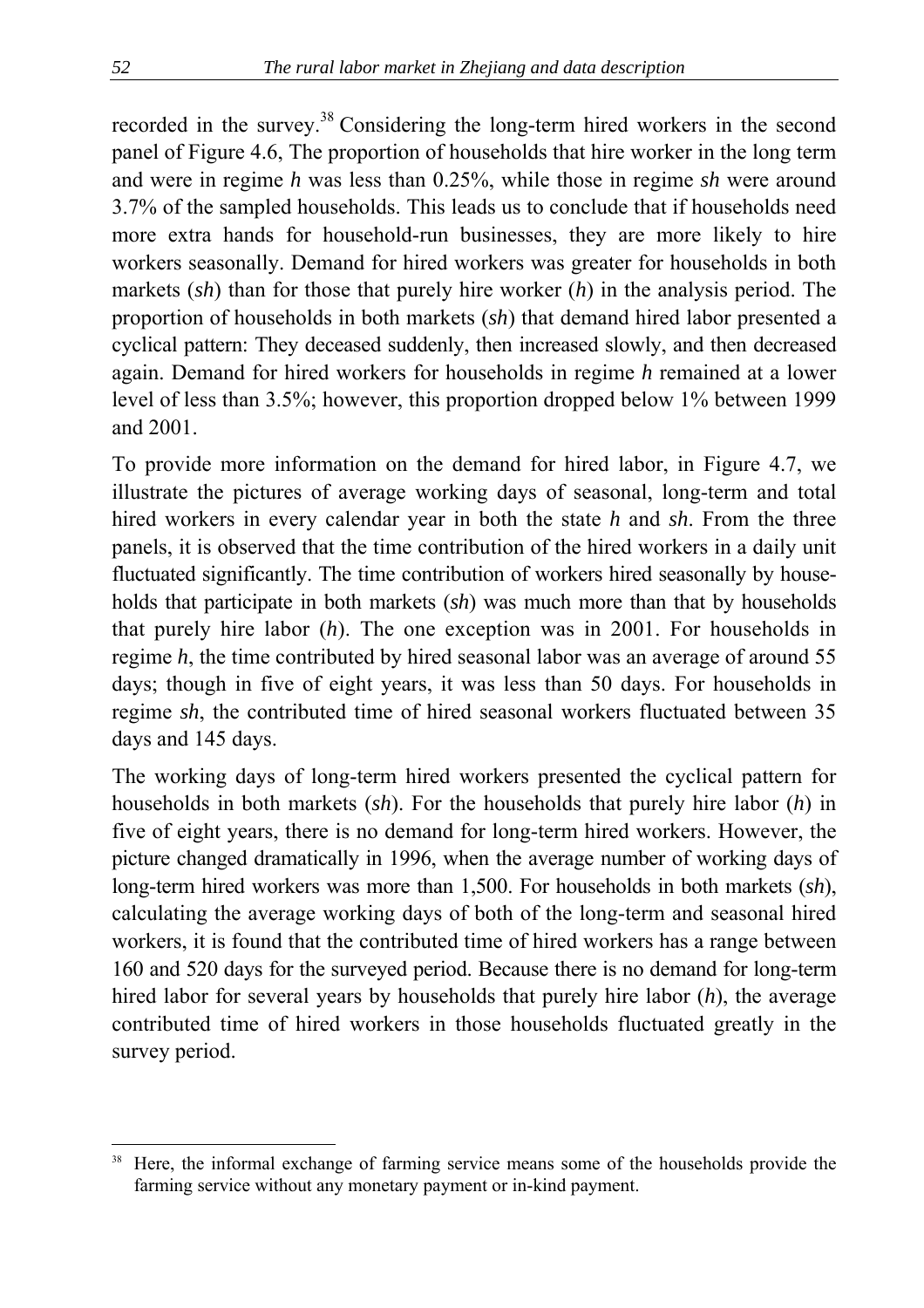**Figure 4.7: Average labor demand of seasonal, long-term, and total hired workers in units of working days calculated by the location of households in regime h (light blue columns) and sh (dark blue columns)** 



Ignoring the division of the regimes, Figure 4.8 shows the average demand at household level in units of working days. The light blue columns report working days of seasonal hired labor, the dark blue columns report working days of longterm hired labor, and the columns marked with oblique lines combined both of them to represent working days of total hired workers. For the seasonal workers, the median of average working days was 67.13 days during the analysis period, with the first quartile at 54.19 days and the third quartile at 78.02 days. These figures illustrates that the contributed time of long-term workers fluctuated greatly over time. While the minimum days were 575 days in 1995, this figure reached

 $\Box$  Households in regime h  $\Box$  Households in regime sh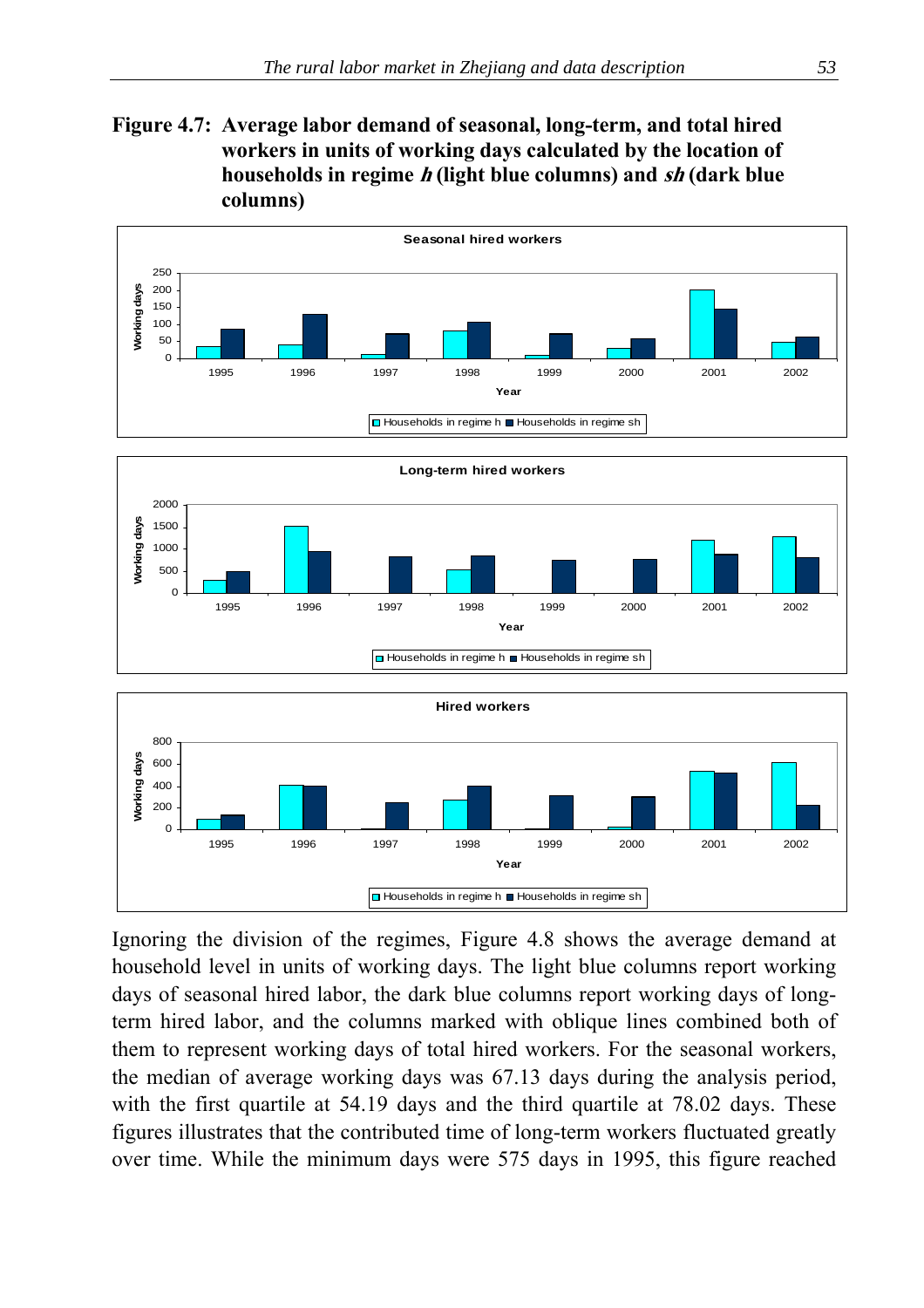more than 1,000 days in 2002. These point to the conclusion that when households hire long-term workers, they generally hire at least two people. For the whole category of hired workers, the average demand in days over time was around 300 days; the maximum was 515 days in 2001 and the minimum was 150 days in 1997. These indicate that hired workers account for a large amount of the work in agricultural production or farm business.

#### **Figure 4.8: Average labor demand of households calculated by seasonal (light blue columns), long-term (dark blue columns) and total hired workers (the columns marked with oblique lines) in units of working days**



# *4.4.3 The evolution of households' labor supply*

Figure 4.9 reports the percentage of households that supply workers as selfemployment, wage earners and total off-farm employees to all the sampled households by the corresponding regimes of *s* and *sh* from 1995 to 2002. From Figure 4.9, it is found that the proportion of the households' off-farm labor supply was much higher for households that solely supply labor off the farm (*s*) than for households in both markets (*sh*) in the whole period. For households in the regime of solely supplying labor off the farm (*s*), the difference of their participation in the sub-categories of off-farm labor markets as self-employers or wage earners was not evident, while the two participation rates fluctuated between 39% and 49% in the eight years.

For households that are in both markets (*sh*), those choosing off-farm employment are more likely to choose self-employment rather than wage earning. In this sample, more than 67% of the households chose the regime of off-farm employment (*s*) during the surveyed period while in five of eight years, this figure was higher than 70%. For households in both markets simultaneously (*sh*), the proportion of offfarm employment presented a cyclical pattern: They decreased below 10%, then gradually increased to the level of 15%, and then decreased again to 13% in 2002.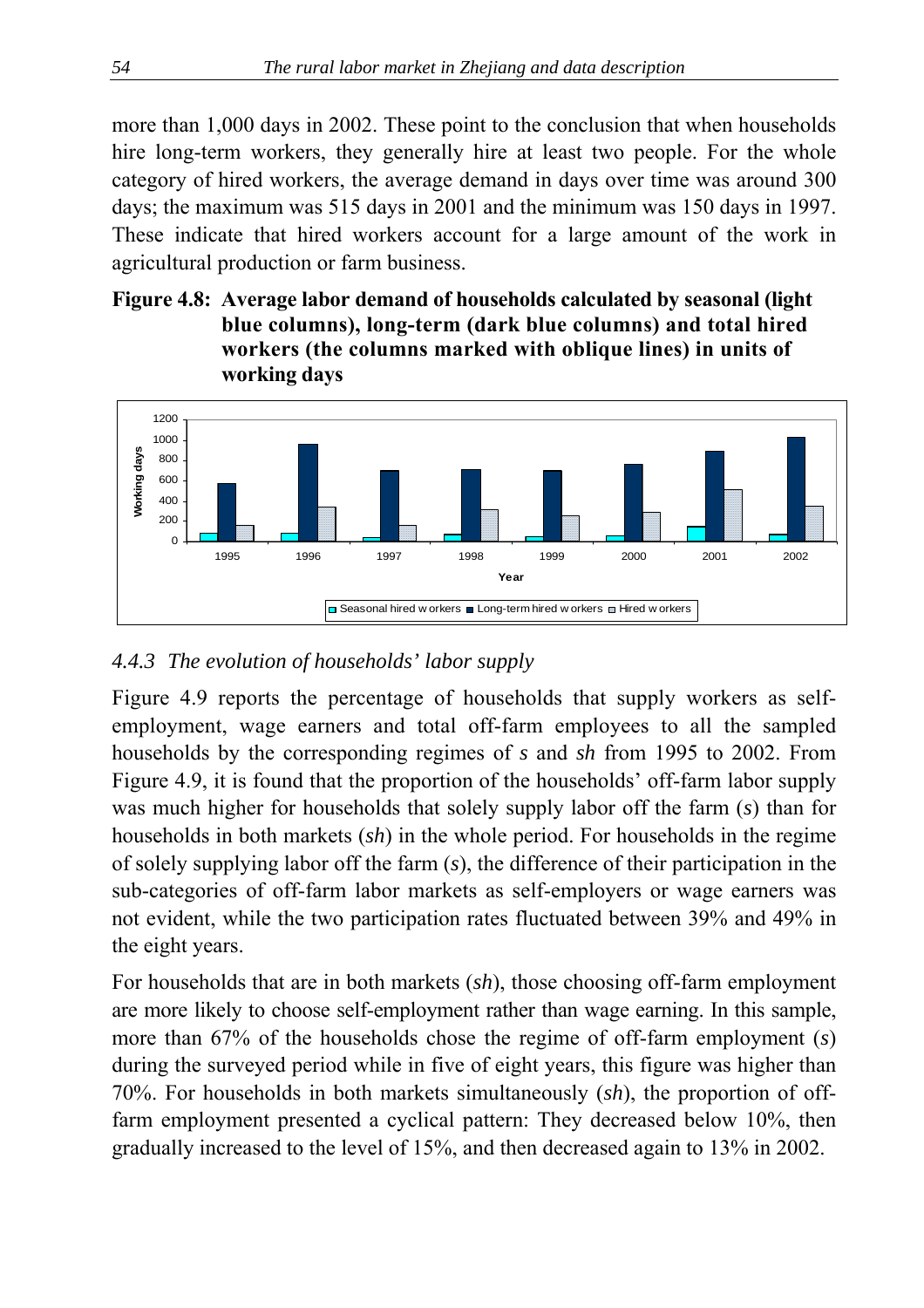



Figure 4.10 reports the average working days of self-emloyers, wage-earners and off-farm employees at the household level according to the labor market regimes in which the households are located. The average working days of self-employers are much higher for households that in both markets (*sh*) than for households that in regime *s* for the entire eight years. For wage-earners located in regime *s*, the average working days fluctuated between 350 days and 455 days at the household level. When wage earners came from households in both markets (*sh*), the average wage earning days in the households fluctuated between 250 and 423 days in 1995-2002. The average off-farm labor supply at the household level was more than 450 days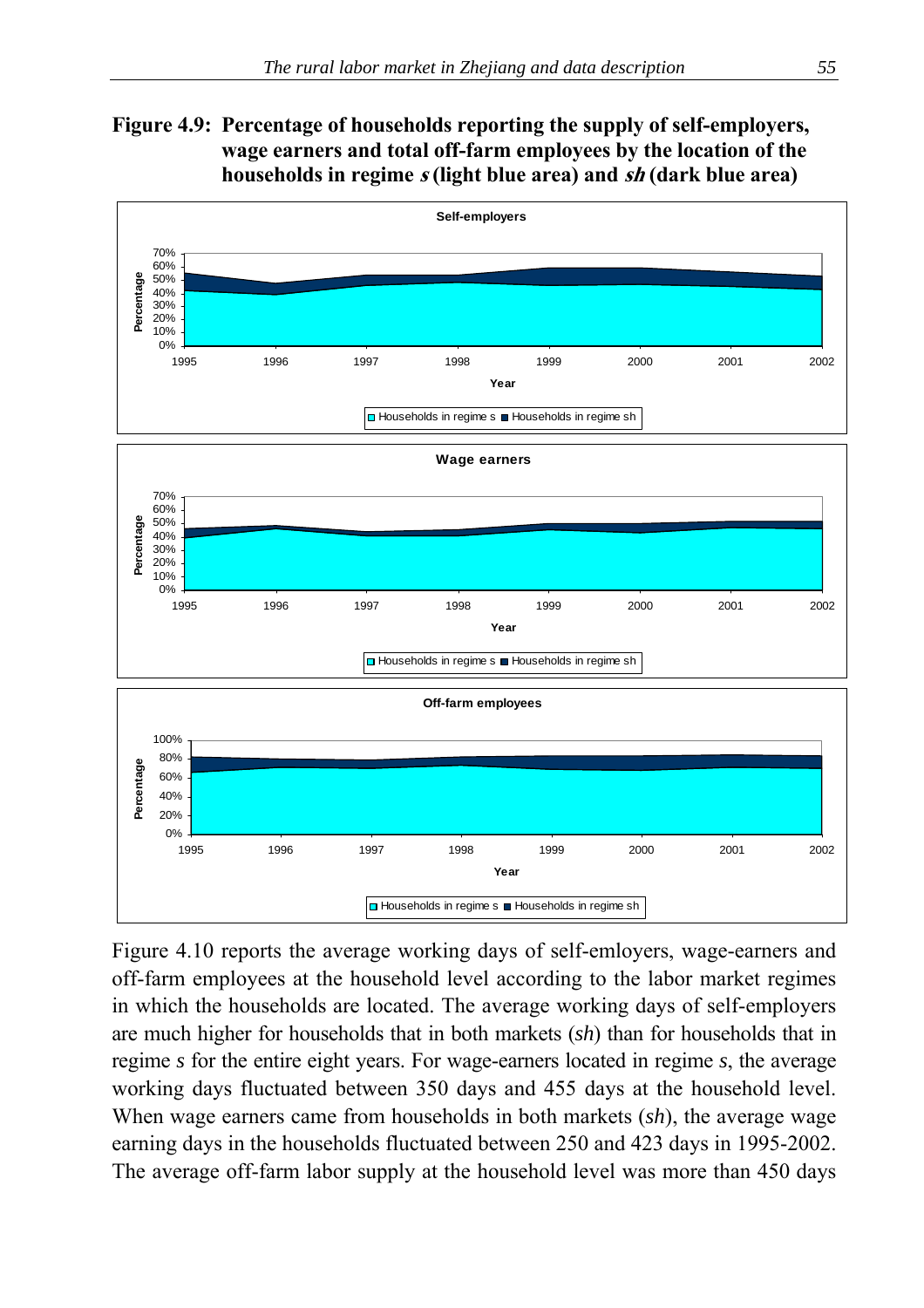whether the households belong to the regime of supplying labor (*s*) or are in both markets (*sh*). This means that once the households supply labor off the farm, the average number of off-farm family members is more than one.

### **Figure 4.10: Average labor supply of self-employer, wage earners and total off-farm employees in units of days calculated by the location of households in regime** *s* **(light blue columns) and** *sh* **(dark blue columns)**



Figure 4.11 provides a description of average working days by the off-farm statues as self-employers, wage earners, or either of them at the household level, regardless of the households' participation regimes in labor markets. The working days of selfemployers in a household were, on average, more than 310 days but less than 360 days over all eight years. The working days of wage earners in a household fluctuated between 350 and 450 days over the surveyed period. Figure 3.11 provides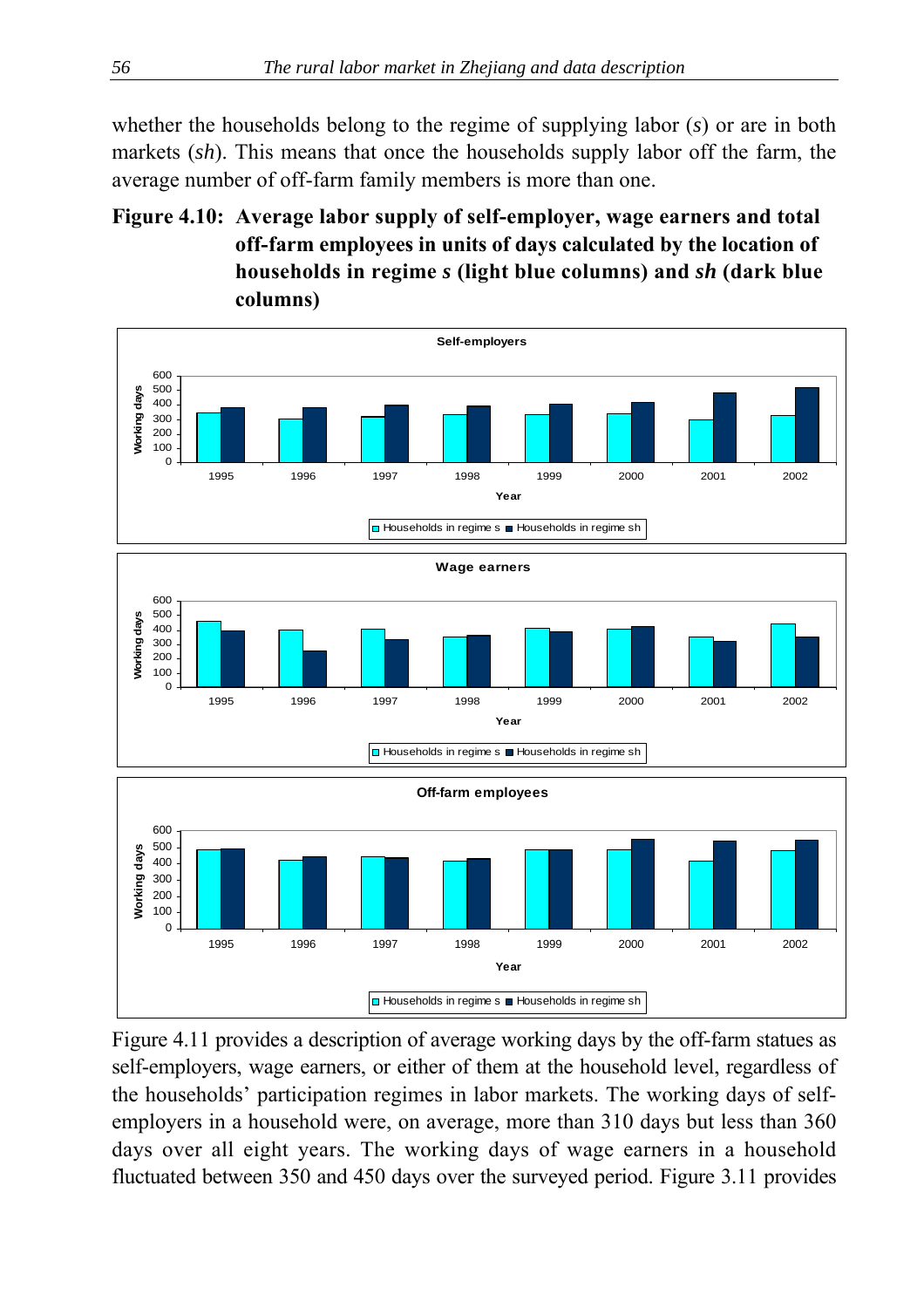evidence that the average workings days of off-farm employees at the household level is higher than either of that of self-employees or that of wage-earners. This also leads us to conclude that when households supply self-employers, they also supply some family members off the farm as wage earners, or *vice versa*.

## **Figure 4.11: Average labor supply of households calculated by self-employers (light blue columns), wage earners (dark blue columns) and total off-farm employees (the columns marked with oblique lines) in units of working days**



# *4.5 Variables*

As mentioned in Section 4.2, the empirical analysis is based on RCRE data from Zhejiang province. Now we present the dependent variables used in the agricultural household model in Table 4.4 and the hazard model in Table 4.5, respectively. Following that, the independent variables used in the empirical estimations are statistically described from the aspects of household-level information on education attainment of family members, social networking and households' composition, farm characteristics, and village-level data as well as time trends categorized by the participation behavior of households in hired labor and off-farm labor markets in Table 4.6. All of these variables are applied to fulfil the purposes of empirical estimations in Chapter 5.

### *4.5.1 Dependent variables in the static approach*

To explore the determinants of the households' participation in the labor markets, we use two dummy variables in the first step estimation discussed in Section 3.1.2. One represents whether the household participate in hired labor market, and the other captures whether households supply labor off the farm. As can be seen from Table 4.4, about 13.37% of the sampled households hire labor while on average, 82.23% of the rural household supply labor off the farm as recently as 1995-2002. The second stage of estimation is to take the total working days of hired labor or off-farm family labor at the household level as the respective dependent variables to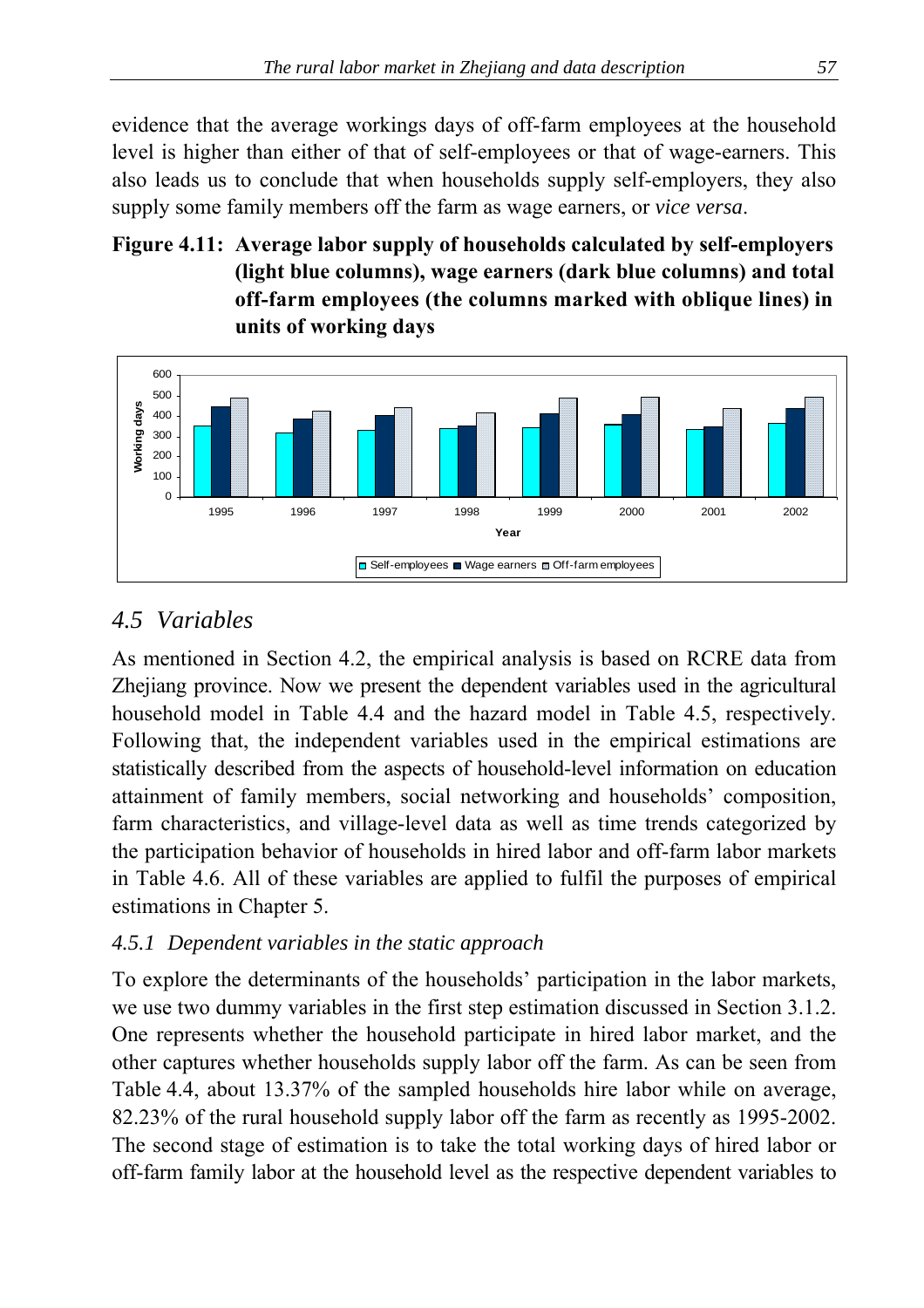assess the time allocation of rural households. Two on-farm labor demand equations are estimated: One is for households that only hire on-farm labor (*h*), and the other is for those that both hire and supply labor to the off-farm sector simultaneously (*sh*). Likewise, labor supply functions are estimated for households that only supply labor off the farm (*s*) and those that participate into both on- and off-farm labor markets (*sh*). On average, the households demand 199 working days of hired laborers for households that solely hire labor (*h*), whereas for households in both markets (*sh*), the contributed working days of hired laborers is 305 days per year. For the off-farm labor supply, households that exclusively supply labor off the farm (*s*) provide an average of 452 working days off the farm. If the households are in both markets (*sh*), they supply 496 days off the farm.

**Table 4.3: Descriptive statistics of the dependent variables in the static approach, 1995-2002** 

| <b>Labor markets</b>              | <b>Hired labor</b> |          | <b>Off-farm employment</b> |          |         |  |
|-----------------------------------|--------------------|----------|----------------------------|----------|---------|--|
| Participation rate $(\%)$         | 13.38              |          | 82.23                      |          |         |  |
|                                   | (34.05)            |          |                            |          | (38.23) |  |
| Labor market regimes              |                    | sh       | S                          | sh       |         |  |
| Labor demand (days per household) | 199.13             | 305.43   |                            |          |         |  |
|                                   | (468.54)           | (517.32) |                            |          |         |  |
| Labor supply (days per household) |                    |          | 452.46                     | 495.63   |         |  |
|                                   |                    |          | (294.25)                   | (280.93) |         |  |

Source: Fixed-pointed survey data in Zhejiang province, 1995-2002.

Note: Figures in parentheses are standard deviations.

#### *4.5.2 Dependent variables in the dynamic approach*

To explore the determinants of households' participation dynamics in the labor markets, we should use one dummy variable, equals to 1, to represent a household's shift from the original state to the destined state; otherwise it is zero in the dynamic discussion in Section 3.2.2. From Table 4.4, we note that the relative frequency of a household's transition in the labor market states, especially for the movement to be integrated into labor market ( $a \rightarrow h$  *or s or sh*) and to be part-time farming ( $a$  *or*  $h \rightarrow s$  *or sh*).

**Table 4.4: Descriptive statistics of the dependent variables in the dynamic approach** 

| <b>Type of transition</b>      | <b>Symbol</b>                       | State changes (No.) | Transition rate $(\% )$ |
|--------------------------------|-------------------------------------|---------------------|-------------------------|
| Start participation            | $a \rightarrow h$ or s or sh        | 236                 | 43.54 (49.63)           |
| Stop participation             | s or h or sh $\rightarrow$ a        | 227                 | 8.22(27.47)             |
| Start supplying off-farm labor | a or $h \rightarrow s$ or sh        | 253                 | 43.10 (49.56)           |
| Stop supplying off-farm labor  | s or sh $\rightarrow$ a or h        | 248                 | 9.13(28.81)             |
| Start hiring external labor    | a or $s \rightarrow h$ or sh        | 147                 | 5.14(22.08)             |
| Stop hiring external labor     | <b>h</b> or sh $\rightarrow$ a or s | 142                 | 32.13 (46.75)           |

Source: Fixed-pointed survey data in Zhejiang province, 1995-2002.

Note: Figures in parentheses are standard deviations.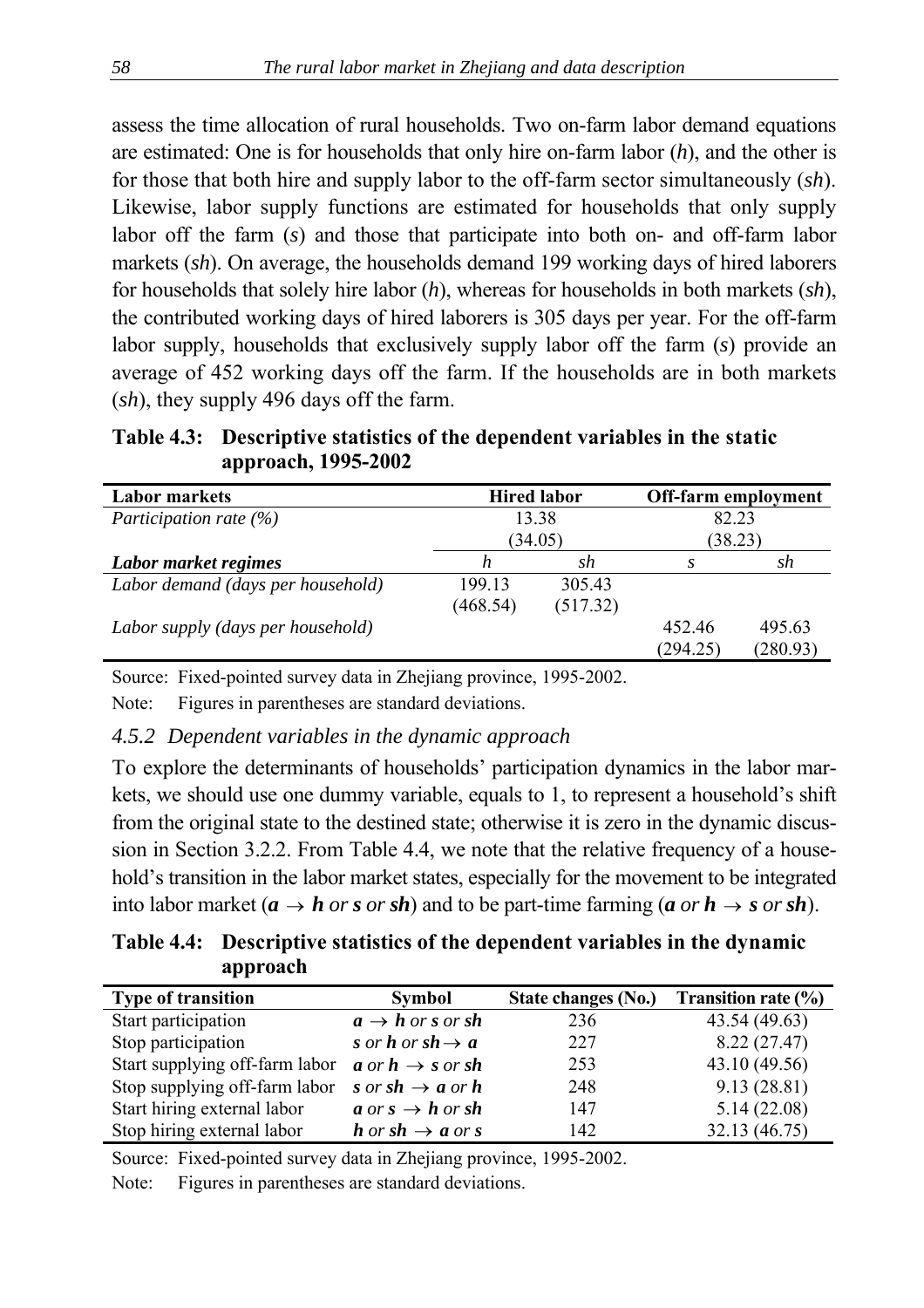### *4.5.3 Independent variables in empirical estimations*

To estimate the model developed in Chapter 3, the independent variables are included from four aspects: Household and farm characteristics, local village features and time trends to control the macroeconomic effects.39 The set of independent variables is more comprehensive, compared to the existing studies (ZHAO, 1999; DE BRAUW et al., 2002). Table 4.6 presents a summary of data definitions and descriptive statistics of the independent variables according to their participation in hired and off-farm labor markets during the observation period.

*Household Characteristics* Following the literature, education is one of the most important determinants of off-farm employment (COOK, 1999; DE BRAUW et al., 2002; ZHANG et. al., 2002; CHAPLIN et. al., 2004). The years of schooling for the labor force are not reported in the survey but the completion levels of education attainment are. The completion levels of the labor force are categorized into four levels: Illiterate, elementary schooling, secondary schooling, and high schooling and above.<sup>40</sup> Individual information regarding education attainment of each household member is not available. However, the numbers of laborers with each of the four completion levels of educational attainment in every surveyed year are reported. Thus, fractions of a household's laborers attaining education (*Element*, *Second*, and *High*) are calculated with illiterate as the reference. The same technique is applied to capture the special skills of family members (*Skill*).

The information on the shares of laborers with different levels of education attainment and skill is presented in Appendix Table B2. The education attainment of laborers evidently improved over the eight-year period, though the highest share of the labor force is illiterate – the omitted category, and only a very tiny portion has attended school for 8 to 9 years or more. However, it should be noted that the percentage of illiteracy and elementary schooling fell about 4% and 3%, respectively, from 1995-2002. The decline in the illiteracy rate and the rise in the share of laborers with secondary and high schooling are mainly due to the changes in household size and structure, as well as two discernable trends in the development of labor markets. First, more educated young labor forces are entering into the labor market (DE BRAUW et al., 2002). Second, less educated aging labor forces are exiting the labor market

 $\overline{a}$ <sup>39</sup> Unfortunately, we are not able to track different occupations of individual household members. Therefore, we are not able to control for personal characteristics of off-farm workers as in other studies (HUFFMAN and LANGE, 1989; SUMNER, 1982).

<sup>&</sup>lt;sup>40</sup> The four completion level of education could be converted into years of schooling with the designation of less than 2 to 3 years (illiterate), less than 5 to 6 years (elementary schooling), less than 8 to 9 years (secondary schooling), and more than 8 to 9 years (high schooling and above).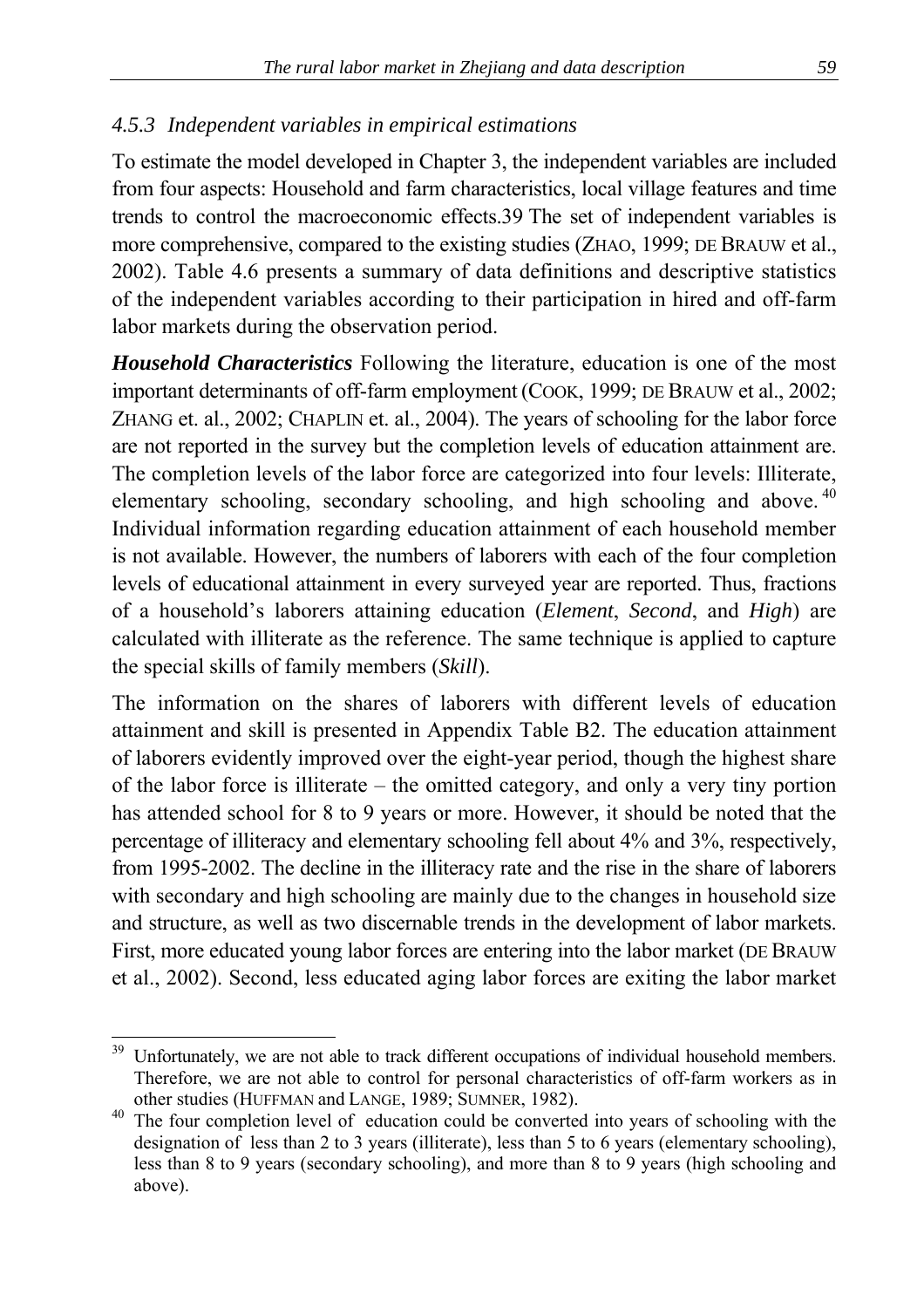(YANG, 2004). Compared to the education attainment of the labor force, we find that the share of skilled laborers kept at the constant level of 8% over time.

It is hypothesized that the households with larger fractions of educated laborers would have a higher probability of being employed off the farm and as well as lower possible transaction costs to hire labor. The previous studies indicates that a significant positive relationship between an individual's education attainment and various types of off-farm employment, including migrants, self-employers, and local wage earners (HUFFMAN, 1991; ZHANG et al., 2004; ZHAo, 2003). However, the differences among the effects of the education categories on participation in labor markets are not explicitly predicted. Using different samples, ZHAO (1999) found that the coefficient of elementary schooling is statistically significant in promoting off-farm employment in Sichuan province, while another of her studies presents that secondary schooling makes a positive and larger impact on migration by using rural household survey in six provinces (ZHAO, 2003). To test these hypotheses, we incorporate the fractions of the completion levels of education attainment and skill to assess and compare the impacts of different levels of schooling and skill training on decisions regarding households' labor allocation.

A household is composed of labor forces and dependents. The labor force is defined as those over 16 years old who are currently taking or hunting for a position in agriculture or off the farm. Previous literature on labor supply indicate that due to the different roles in the family, male and female laborers exhibit different patterns of labor participation behavior over their life cycles (MEITZEN, 1986; DE BRAUW et al., 2002). Thus, the labor force is decomposed by gender (*M-labor and F-labor*) to identify the connection between household composition and the household's behavior in the labor market.

| <b>Labor markets</b>              | Symbol  |             | <b>Hired labor</b> |             | Off-farm<br>employment |
|-----------------------------------|---------|-------------|--------------------|-------------|------------------------|
| Participation $(1=Yes, 0=No)$     |         | $D_{h} = 1$ | $D_{h} = 0$        | $D_{s} = 1$ | $D_{\rm s}=0$          |
| <b>Household characteristics</b>  |         |             |                    |             |                        |
| Fraction of laborers graduated    | Element | 0.39        | 0.43               | 0.42        | 0.43                   |
| from elementary school            |         | (0.32)      | (0.34)             | (0.33)      | (0.35)                 |
| Fraction of laborers graduated    | Second  | 0.40        | 0.34               | 0.36        | 0.31                   |
| from secondary school             |         | (0.31)      | (0.32)             | (0.32)      | (0.31)                 |
| Fraction of laborers graduated    | High    | 0.12        | 0.07               | 0.083       | 0.06                   |
| from high school                  |         | (0.22)      | (0.19)             | (0.20)      | (0.17)                 |
| Fraction of laborers with special | Skill   | 0.15        | 0.08               | 0.10        | 0.06                   |
| abilities                         |         | (0.24)      | (0.18)             | (0.20)      | (0.16)                 |

**Table 4.5: Descriptive statistics of the independent variables, 1995-2002**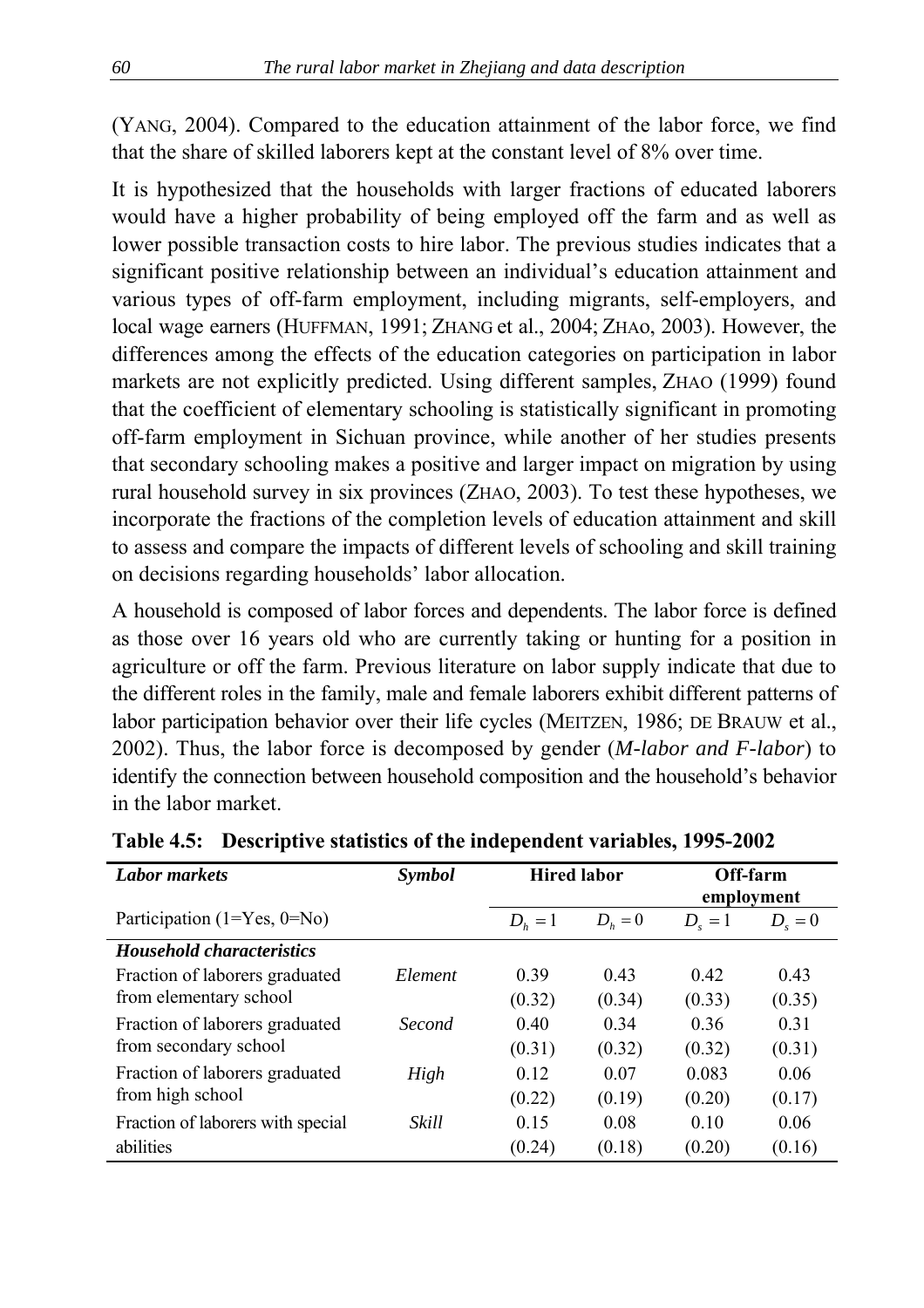| <b>Labor</b> markets                        | <b>Symbol</b>       | <b>Hired labor</b> |            | Off-farm   |            |
|---------------------------------------------|---------------------|--------------------|------------|------------|------------|
|                                             |                     |                    |            |            | employment |
| Participation $(1=Yes, 0=No)$               |                     | $D_h = 1$          | $D_h=0$    | $D_s = 1$  | $D_s = 0$  |
| No. of male laborers (person)               | M-labor             | 1.45               | 1.35       | 1.39       | 1.24       |
|                                             |                     | (0.65)             | (0.63)     | (0.64)     | (0.60)     |
| No. of female laborers (person)             | F-labor             | 1.18               | 1.19       | 1.21       | 1.08       |
|                                             |                     | (0.60)             | (0.68)     | (0.68)     | (0.62)     |
| No. of dependents (person)                  | Dependent           | 1.20               | 1.16       | 1.19       | 1.07       |
|                                             |                     | (0.91)             | (0.98)     | (0.97)     | (0.94)     |
| Net transfer per capita                     | Transfer            | $-0.30$            | $-0.23$    | $-0.27$    | $-0.08$    |
| $(1000$ Yuan/person)                        |                     | (1.96)             | (2.55)     | (2.41)     | (2.75)     |
| Cadre (dummy variable, 1=yes,               | Cadre               | 0.16               | 0.08       | 0.08       | 0.14       |
| otherwise 0)                                |                     | (0.37)             | (0.27)     | (0.27)     | (0.34)     |
| Communist party membership                  | Pmember             | 0.26               | 0.13       | 0.14       | 0.21       |
| (dummy variable, 1=yes,                     |                     | (0.44)             | (0.34)     | (0.34)     | (0.41)     |
| otherwise 0)<br><b>Farm characteristics</b> |                     |                    |            |            |            |
| Household's production assets               | Asset               | 7.28               | 3.06       | 3.32       | 0.51       |
| Per capita at 1995 constant                 |                     | (14.85)            | (13.56)    | (11.13)    | (2.23)     |
| price (1000 Yuan/person)                    |                     |                    |            |            |            |
| Land per capita $(mu/person)^{a,b}$         | Landpc              | 6.75               | 2.35       | 2.98       | 2.74       |
|                                             |                     | (10.88)            | (5.05)     | (6.62)     | (4.78)     |
| Animal husbandry (Ln form of                | Livestock           | $-1.27$            | $-1.94$    | $-1.85$    | $-1.85$    |
| output in quantity)                         |                     | (4.62)             | (4.39)     | (4.41)     | (4.52)     |
| Fraction of vegetable sown area             | Vegetable           | 0.14               | 0.10       | 0.10       | 0.11       |
|                                             |                     | (0.24)             | (0.19)     | (0.19)     | (0.21)     |
| Agricultural output value                   | $O/I$ -ratio        | 0.24               | 0.17       | 0.11       | 0.51       |
| divided by input value                      |                     | (2.90)             | (1.36)     | (0.70)     | (3.60)     |
| Value of output at 1995                     | Output              | 7919.38            | 8700.75    | 6461.23    | 18478.28   |
| constant price (Yuan)                       |                     | (17221.35)         | (2585.67)  | (14643.66) | (37223.68) |
| Land $(mu)^b$                               | Land                | 22.94              | 7.88       | 10.14      | 8.77       |
|                                             |                     | (31.21)            | (14.37)    | (19.04)    | (14.45)    |
| Family labor (days)                         | Family-l            | 121.28             | 161.90     | 140.24     | 231.54     |
|                                             |                     | (231.60)           | (195.22)   | (168.90)   | (297.38)   |
| Hired labor (days)                          | Hire-l              | 294.61             | 0.00       | 44.63      | 15.27      |
|                                             |                     | (513.08)           | (0.00)     | (225.08)   | (138.91)   |
| Capital at 1995 constant price              | Capital             | 26610.49           | 11484.22   | 12503.54   | 18155.97   |
| (Yuan)                                      |                     | (50199.49)         | (48833.40) | (41566.50) | (75195.88) |
| Expense of fertilizer (Yuan)                | Fertilizer          | 384.50             | 304.11     | 312.95     | 323.69     |
|                                             |                     | (1245.98)          | (353.44)   | (598.49)   | (349.55)   |
| Sum of intermediate inputs at               | <i>Intermediate</i> | 4278.01            | 5819.95    | 3601.46    | 14927.43   |
| 1995 constant price (Yuan)                  |                     | (15608.94)         | (20512.42) | (13606.78) | (35712.48) |

# **Table 4.5: Continued from previous page**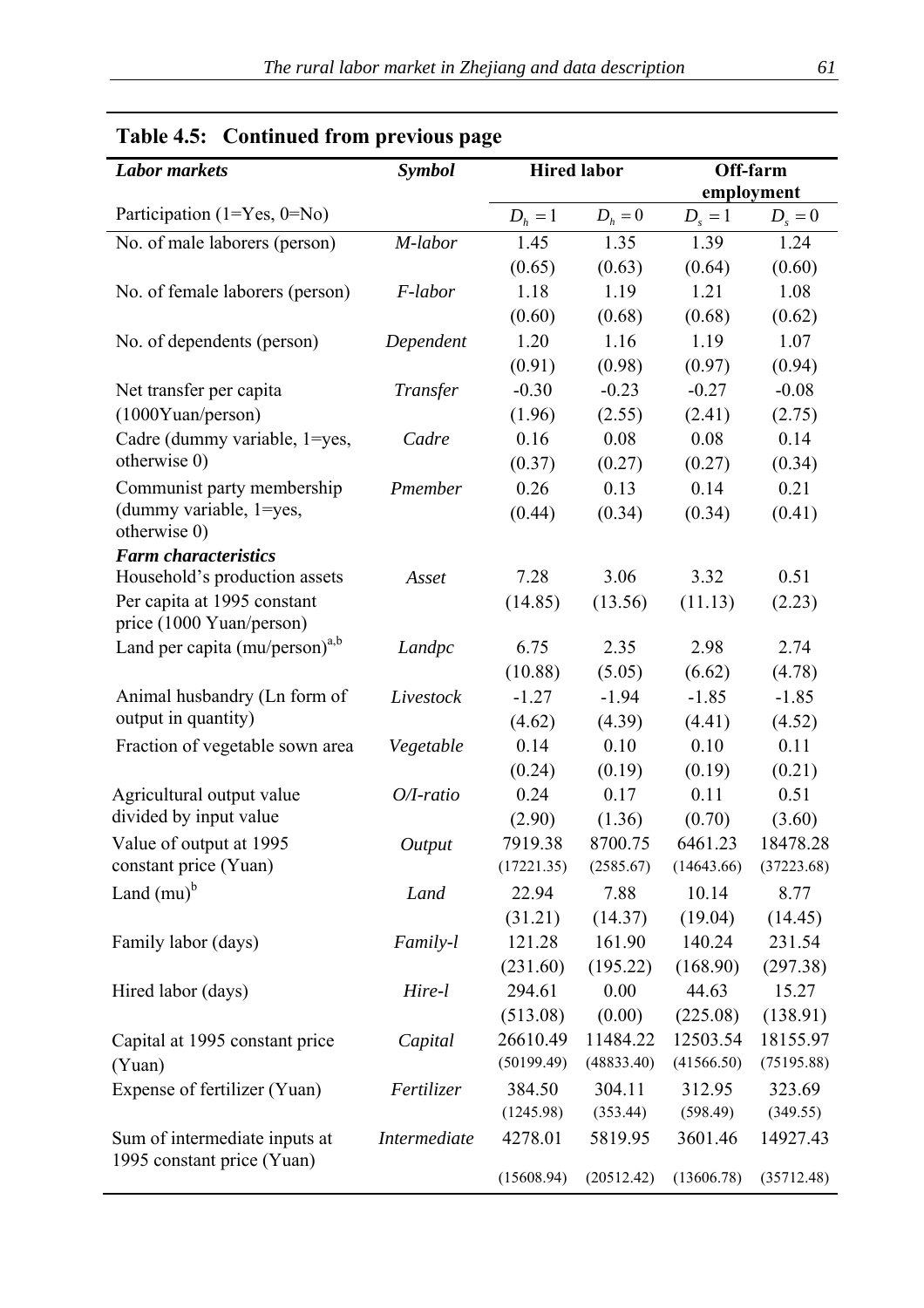| <b>Labor markets</b>                                                | <b>Symbol</b> | <b>Hired labor</b> |           | Off-farm      |            |
|---------------------------------------------------------------------|---------------|--------------------|-----------|---------------|------------|
|                                                                     |               |                    |           |               | employment |
| Participation $(1 = Yes, 0 = No)$                                   |               | $D_h = 1$          | $D_{h}=0$ | $D_{\rm s}=1$ | $D_{s}=0$  |
| Village characteristics                                             |               |                    |           |               |            |
| Fraction of households that rent                                    | L-rent        | 0.12               | 0.09      | 0.10          | 0.07       |
| in land to total households in<br>the village                       |               | (0.13)             | (0.11)    | (0.12)        | (0.08)     |
| Fraction of the unemployed                                          | Unemp         | 0.14               | 0.13      | 0.13          | 0.12       |
|                                                                     |               | (0.12)             | (0.12)    | (0.13)        | (0.12)     |
| Population density                                                  | Popden        | 0.92               | 1.22      | 1.20          | 1.05       |
| (inhabitants/mu)                                                    |               | (1.19)             | (1.17)    | (1.22)        | (0.96)     |
| Annul net income per capita in                                      | Anipc         | 5.47               | 5.06      | 5.24          | 4.54       |
| the village at 1995 constant<br>price $(1,000 \text{ Yuan/person})$ |               | (2.36)             | (2.29)    | (2.36)        | (1.92)     |
| <b>Time trend</b>                                                   |               |                    |           |               |            |
| Time                                                                | Time          | 4.71               | 4.55      | 4.61          | 4.41       |
|                                                                     |               | (2.26)             | (2.22)    | (2.23)        | (2.22)     |
| <b>Observations</b>                                                 |               | 442                | 2862      | 2717          | 587        |

#### **Table 4.5: Continued from previous page**

Source: Fixed-pointed survey data in Zhejiang province, 1995-2002.

Note: Figures in parentheses are standard deviations.  $^{\text{a}}$  Given 1  $mu = 0.0667$  hectare. <sup>b</sup> The survey records five types of land: Cultivated land, orchard land, woodland, husbandry areas, and water areas for fish ponds. The land used in this study includes all five types.

In the family, the non-labor force (those who are not counted as labor force in the survey) includes children who are younger than 16 years, the elder who are more than 65 years of age and those who are over 16 years old but retired, cannot work due to health-related reasons, or are still full-time students. They are summarized in the variable of dependents (*Dependent*). It is evident that a household composition changes over time, and that influences the households' labor allocation in the labor market. These changes of the numbers of labor force and dependents are mainly due to the aging and death of family members, baby births and children maturing, migration and marriage, and so on. Assuming that a household's attitude toward the labor market could be altered by unearned income, the magnitude of net transfer per capita (*Transfer*), consisting of subsidies from governments and donations from and to the relatives, is included in the empirical models.

The proxies that represent social networking in a household include whether any family member is the member of the Communist party (*Pmember*) or a cadre (*Cadre*) in a township or village. Given the possible linkage between party membership and employment opportunities, a dummy variable is used to control for the impact of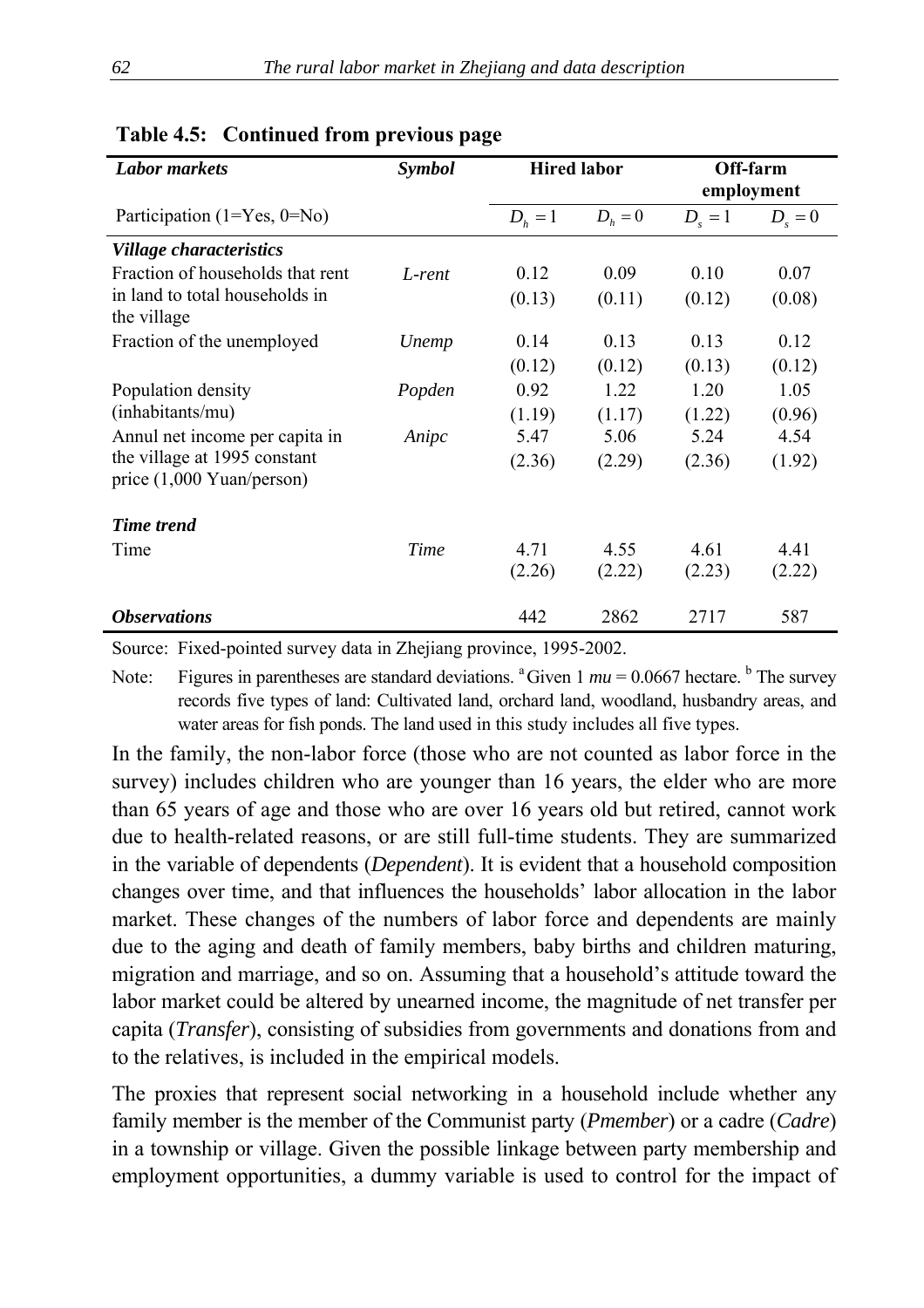party membership on a household's labor participation. The dummy variable equals to 1 if any of the family members is admitted to the Communist Party, whereas zero represents the family member in the party leaves the household or nobody in the family has party membership. Previous literature suggests that being a cadre households provides easier access to the agricultural input resources and output markets and provides authority in securing the land tenure at the village level (CARTER and YAO, 2002; JACOBY et al., 2002). A dummy variable is used to control for the impact of any special perks that a household can access when a family member is committed to be the cadre (*Cadre*), or any losses experienced when none of the family members is the cadre. $41$ 

*Farm characteristics* Farm characteristics include land, durable assets for agricultural production, variables representing the production structure, and the ratio of agricultural output value to input value. Households with relatively more land per capita (*Landpc*) may show a higher probability of hiring additional labor or may refrain from working off the farm.<sup>42</sup> The previous literature on rural labor markets in developed countries drew the inconsistent conclusions on the relationship between the farm size and the demand for hired laborers. BENJAMIN et al. (1996) show the opposite results. Their results, with respect to French farmers, suggest that the probability of hiring labor decreases with an expanding farm size. However, the size of land in China differs greatly from that in France. Households with only some land will cultivate it alone, and otherwise hire extra labor if the farm size increases, as is the case in the U.S. and shown by FINDEIS and LASS (1994). A great deal of evidence exists in the empirical studies to show that China is characterized by a surplus of underemployed rural labor (KNIGHT and SONG, 1995; COOK, 1999; BOWLUS and SICULAR, 2003). Thus, this study tends to explore the impact of farm size on labor demand in the transition economy.

In agriculture, production assets – 'labor-saving technology' – are designed to substitute power and machinery for labor (HAYAMI and RUTTAN, 1985). However, if the desired capital accumulation exceeds the profit-maximizing level of capital input in production, then the household can hire labor to drive the machinery; if the household capital supply is less than this amount of capital input, then the household can supply labor off the farm. Thus, it is assumed that a positive relationship between durable assets per capita (*Asset*) and the probability of hiring labor, but a negative relationship between durable assets per capita and the probability

The cadre in the village and town, which is not a permanent position, could be elected by the local residents or appointed by the upper-level government.

<sup>&</sup>lt;sup>42</sup> The survey records five types of land: cultivated land, orchard land, woodland, husbandry area and water areas for fish ponds. The land used in this study sums up all five types.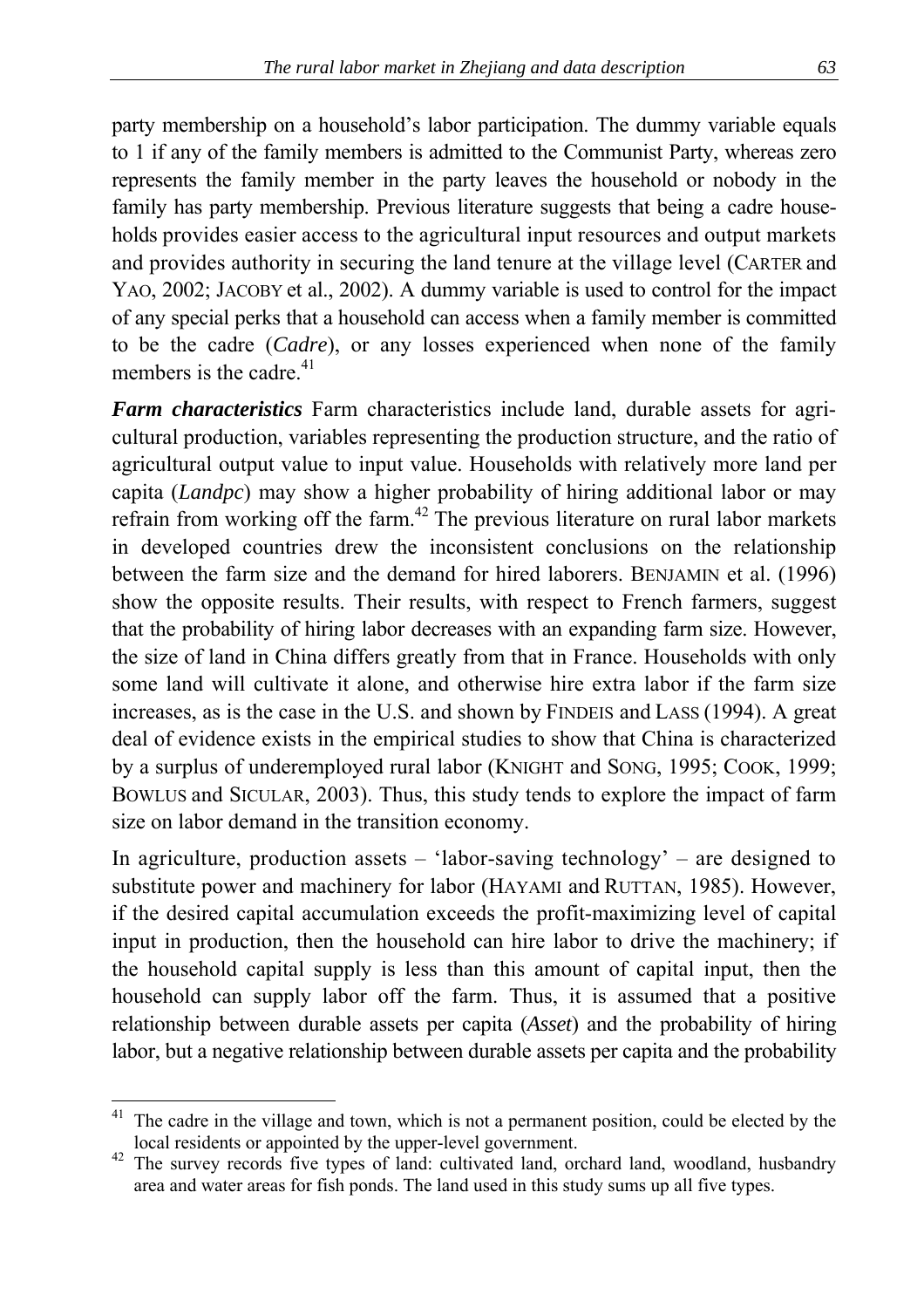to supply labor off the farm. To control for the differences in farm performance and production structures, we include the share of vegetable area to total sown area (*Vegetable*) and the natural logarithm form of the total output of swines and ruminants in quantity (*Livestock*). 43 It is expected that the change of farm structure will induce different patterns of the household's labor allocation.

*Village characteristics* Several authors highlight the importance of land markets on households' time allocation (BENJAMIN, 1992; YANG, 1997b; KUNG, 2002; HERTEL and ZHAI, 2006). One precondition for the structural change in farming, which influences the allocation of labor resources, is that land can be transferred between households, though the buying or selling are not possible in China. This maintains that some households can intensity their farming and potentially hire labor while others may reduce or abandon farming activities and shift to off-farm employment. Furthermore, a household's labor allocation is proven to be constrained by its land endowment given the imperfect labor markets with the observed surplus of labor (COOK, 1999). However, the incidence of land rental transactions in a household is assumed to be endogenous with respect to a household's labor allocation because it is plausible that the household's participation decision in labor markets take place following the renting in or out of land.

To fulfill the purpose and control for this source of endogeneity, we apply the fraction of the number of households that rent out land to the total number of households (*L-rent*) in the village in the empirical estimations, representing the land rental transaction at the village level. This variable could be treated as weakly exogenous to households' labor allocation because the outcome of land rental markets depends completely on the decisions of community authorities. In the sampled data, we observe that in some villages across the geographical landscape, active rental of land occurred in the past while there is the absence of land rental markets in other villages (see Table 4.2). Moreover, land rental activities are likely to increase in the future (KUNG, 2002). Thus, our hypotheses concern how the allocation of labor resources is likely to be affected by the emergence of the land rental market and the extent to which the land rental activities quantitatively affect the decisions of households' labor allocation. This study picks up these hypotheses and tests them in the empirical estimations.

Furthermore, some regional characteristics are considered to capture external labor market conditions. Other studies use distance to the nearest city or frequency of public transportation to capture the transaction costs of accessing labor markets (HUFFMAN, 1991; CHAPLIN et al, 2004). Because comparable information is lacking in

<sup>43</sup> 43 Here, livestock excludes chicken because in China most of households breed up chicken for own consumption of eggs.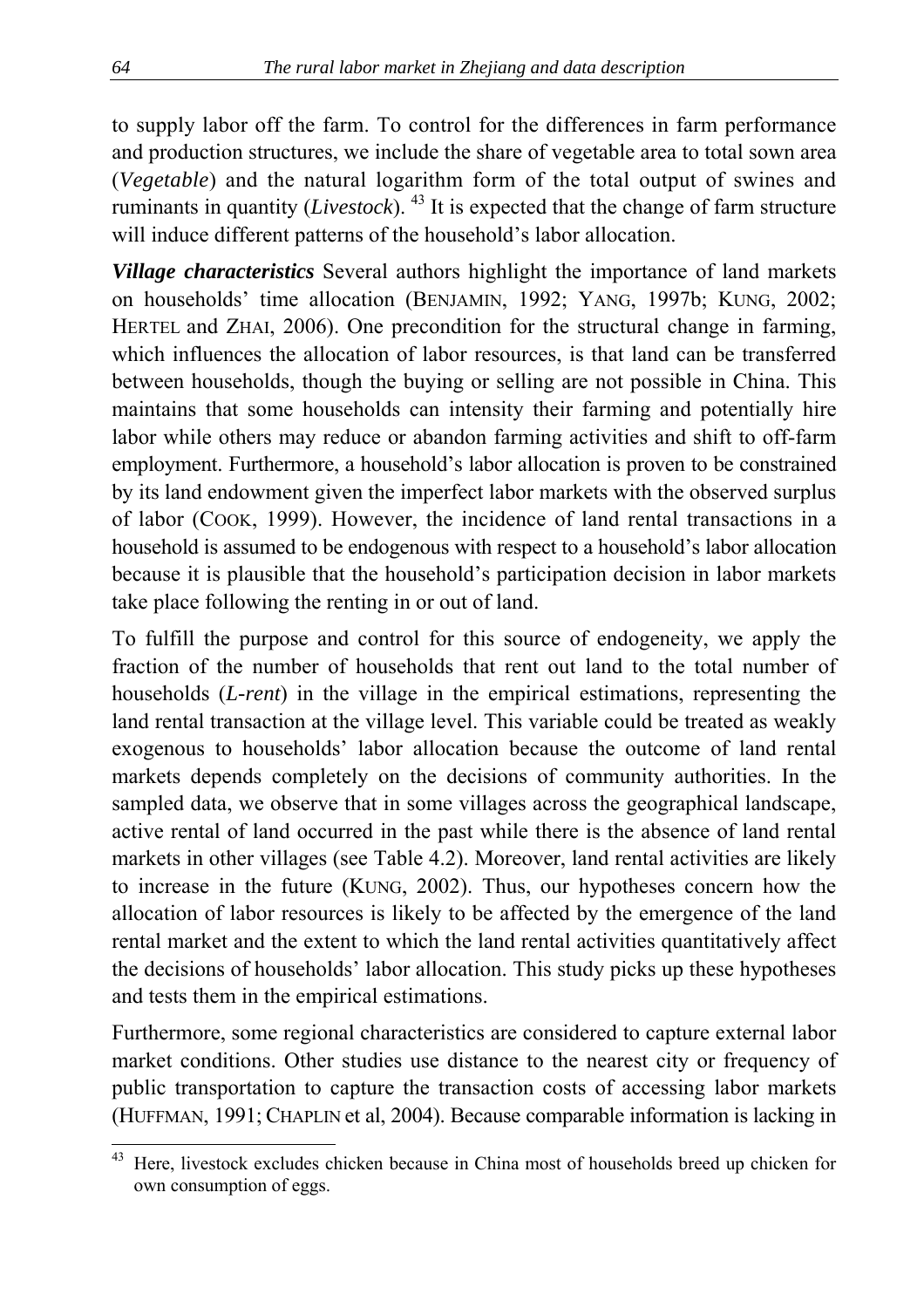the dataset, we apply a number of variables assumed to be closely interlinked with the economic conditions, especially the functioning of the local labor market: The unemployment rate (*Unemp*), population density (*Popden*) and annual net income per capita (*Anipc*).

The information on unemployment rate (*Unemp*) is only available for the local community. It probably triggers the off-farm employment as migration if households located in a village with a higher unemployment rate (*Unemp*). In agriculture, the skill differential between the family and hired labor make the two kinds of labor inputs imperfect substitutions (DEOLALIKAR and VIJVERBERG, 1987). Special tasks, such as tractor or bullock operation, that are performed by the hired labor cannot readily be performed by family members. Therefore, with a high unemployment rate, households hardly find the qualified on-farm hired labor. Furthermore, relatively high unemployment rates would lead to relatively low general wage levels, which may make off-farm employment less attractive and hiring on-farm labor less costly. Population density (*Popden*), which describes the number of inhabitants occupying an area in relation to the size of that area, is generally used to measure the urbanized process (MILLS, 1972). Furthermore, the spatial distribution of population density at the different level of the scale captures the regional differences in the urbanization process. It is expected that the geographic concentration of production activities followed by the force driving of the urbanization process raise the probability of finding an off-farm employment. From the standpoint of development economics, the urbanized agglomeration with concentrations of people and firms offers the cost-reducing advantage of economies of scale and proximity as well as numerous economic and social externalities, e.g. skilled workers, cheap transportation, and social and cultural amenities. The annual net income per capita in the respective villages (*Anipc*) is included to more directly reflect the differences in the external wage level. Proxied by the three village-level variables, the cost level of participating in the labor market can be tested in the empirical study.

Frequent adjustments of agricultural policies have occurred in China, sometimes in favor of market liberalization, but often the direction was implicit (See Chapter 2). On several occasions, policy changes were designed to put the old central planning back in force. Because land and capital markets were still constrained, it is logical that the higher grain quotas induced a reallocation of labor force from other activities, including off-farm activities  $(Z_{HAI}$  et al., 2003).<sup>44</sup> The most popular example was the

According to the theoretical model a higher grain price leads to a higher internal wage rate. Assuming a concave off-farm income function and convex cost function for hired labor, as considered in the theoretical framework, a higher internal wage rate induces a decreasing supply of family labor off the farm and an increasing demand for hired labor. Therefore, also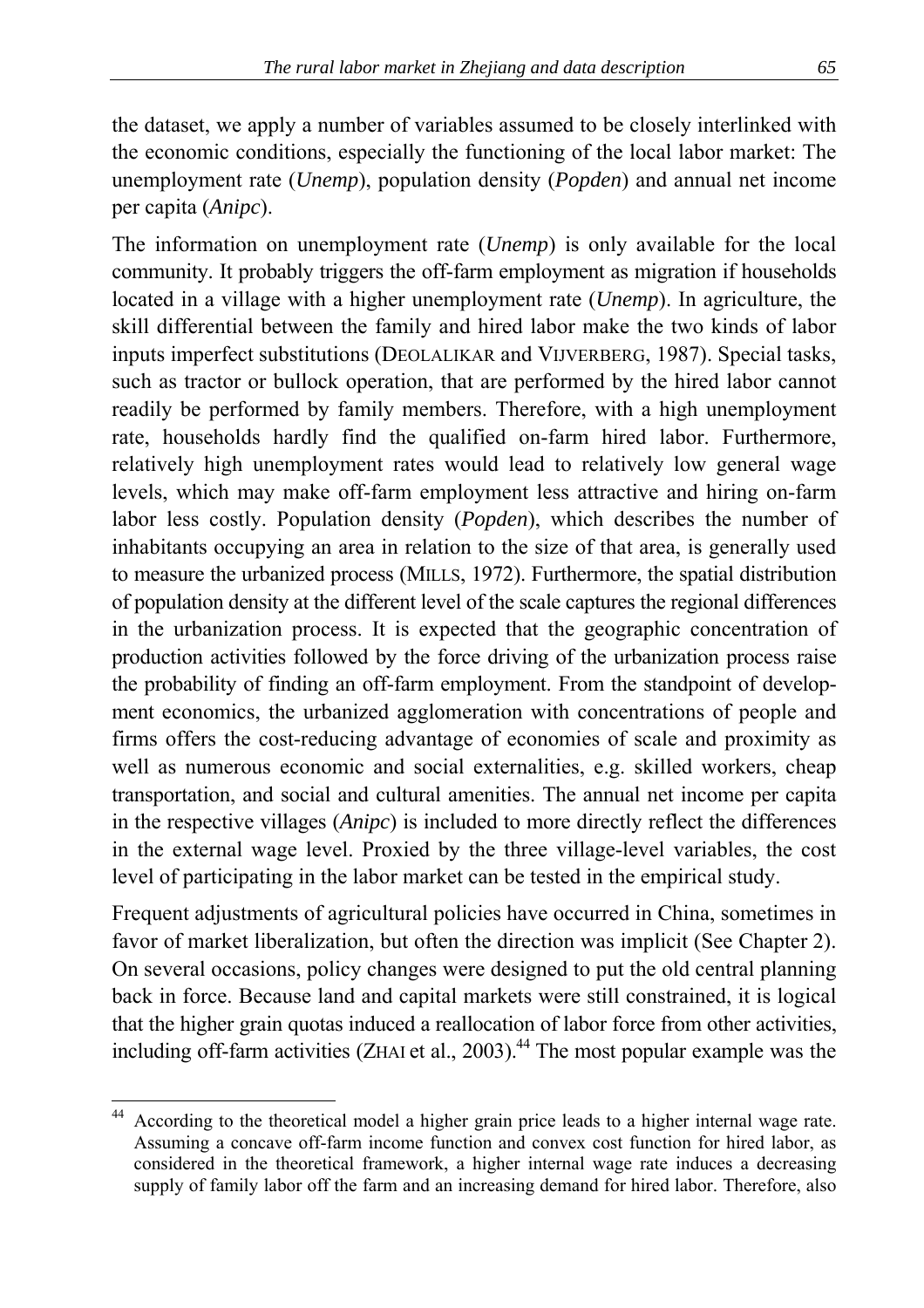introduction of the governor's grain responsibility system in 1995, in which each top governor must ensure self-sufficiency in grain production for his own province. A similar system, called the mayor's responsibility system, was introduced for vegetables, fish, meat, eggs and milk at a local level. Restoration of public influence during the mid-1990s may increase agricultural activities, so families may fear to lose their land use right if they do not fulfil quota or do not work on their contracted land. Furthermore, increased agricultural productivity, which is observable during this period, may enable family members to move toward off-farm employment. Thus, a time trend is included to capture the impact of frequent policy changes on the households' labor allocation and the trend of households' labor allocation in the observation span.

In summary, our descriptive analysis illustrates the performance of the hired labor and off-farm employment market in this chapter. Furthermore, we also formally propose several hypotheses that the labor allocation of households is significantly influenced by the characteristics of the household, farm, and village. The econometric procedures to test these hypotheses and the conclusion drawn from the empirical estimations are revealed in the following chapters.

the grain price adjustments connected with the self-sufficiency policies in the mid 1990 might result in a lower probability of supplying labor off the farm and demand for hired labor.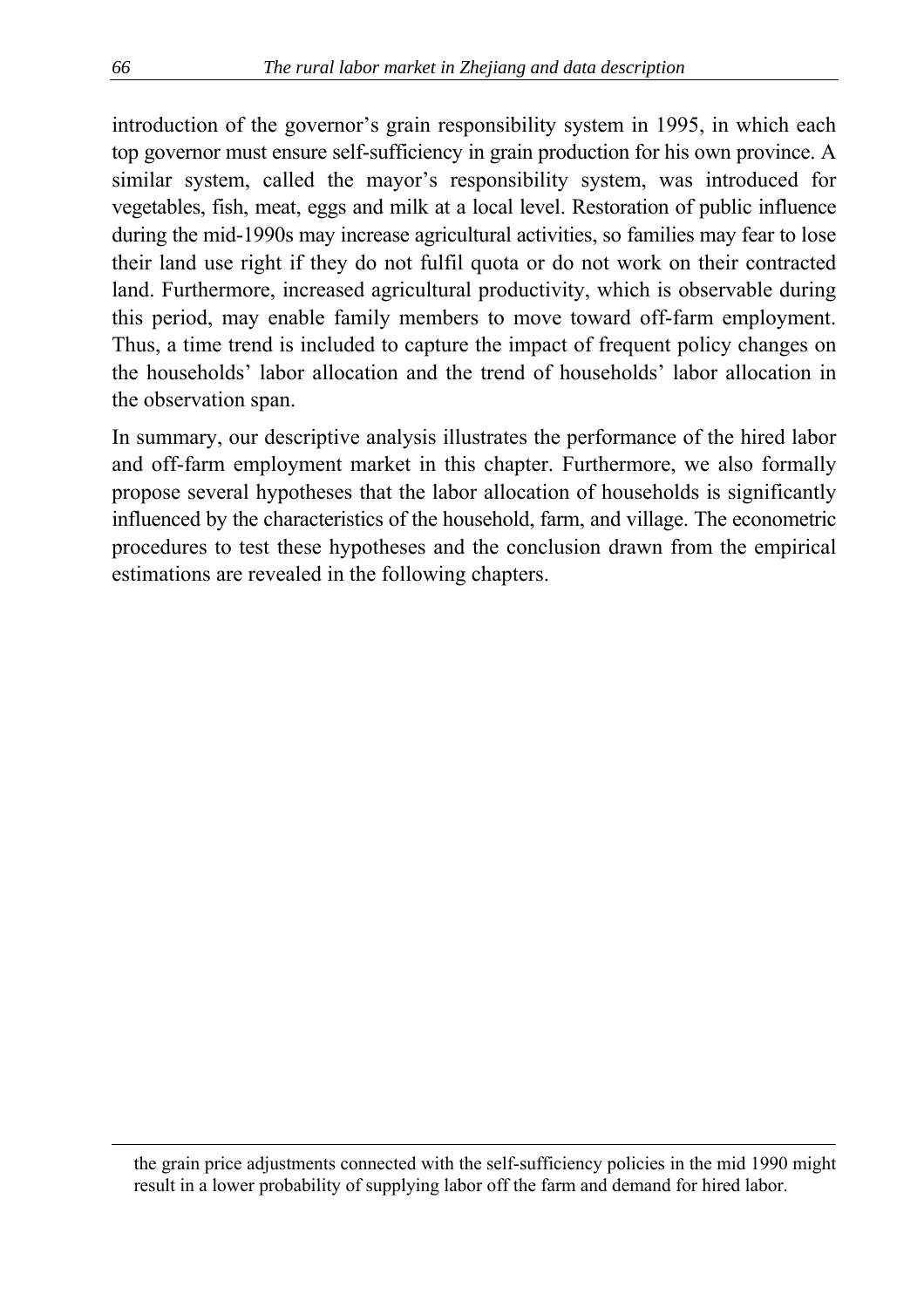# **5 Estimation approaches and empirical results**

Numerous empirical studies concerning the time allocation of rural households have been conducted in the last few decades, starting with the seminal work of HUFFMAN (1980). His studies only have examined the time-allocation decision of one-person, i.e. the operator's decision regarding leisure and off- and on-farm activities. The NELM theory concludes that the participation decisions of family members are not independent but jointly determined within a household (STARK, 1991; TAYLOR et al., 2003). In general, a household is comprised of more than one laborer; thus, the study by HUFFMAN (1980) ignores the interaction of the time allocation of the main laborer with that of other laborers in a family. Specifically, the time allocation of a rural household member is not an individual decision; rather, it is made in the context of an interdependent relationship with those of other family members.

Since HUFFMAN and LANGE (1989), several extensions have made to deal with the joint decisions of the operator and spouse (TOKEL and HUFFMAN, 1991; LASS and GEMPESAW II, 1992; SKOUFIAS, 1994). These applications are incomplete in their explanations of labor composition within families because they only concern nuclear households, counting the operator and spouse as laborers and children as dependents. Less frequently, a married couple lives alone. However, there are still inter-generational households of older couples who live with sons and/or daughters, daughtersin-law and/or sons-in-law, and grandchildren, or households comprised of younger couples living with their children and parents. For the inter-generational households, the labor force in a family consists not only of the operator and spouse but also the senior offspring or the elders.

All the above-mentioned studies use the cross-sectional data, and thus we are not well informed about the off-farm decision in the survival process of farm, nor a life-cycle setting. There is, however, a growing consensus in the literature that cross-sectional approaches cannot adequately capture households' behavior in labor markets over time (NAKAMURA and NAKAMURA, 1985). Thus, several researchers have advocated the use of longitudinal data, which create a new dimension of variation within households with the usual across-household information (SUMNER, 1991; WEISS, 1997). GOULD and SAUPE (1989) and WEISS (1997) use two period panel data to estimate the farm survival decision as dependent upon the off-farm participation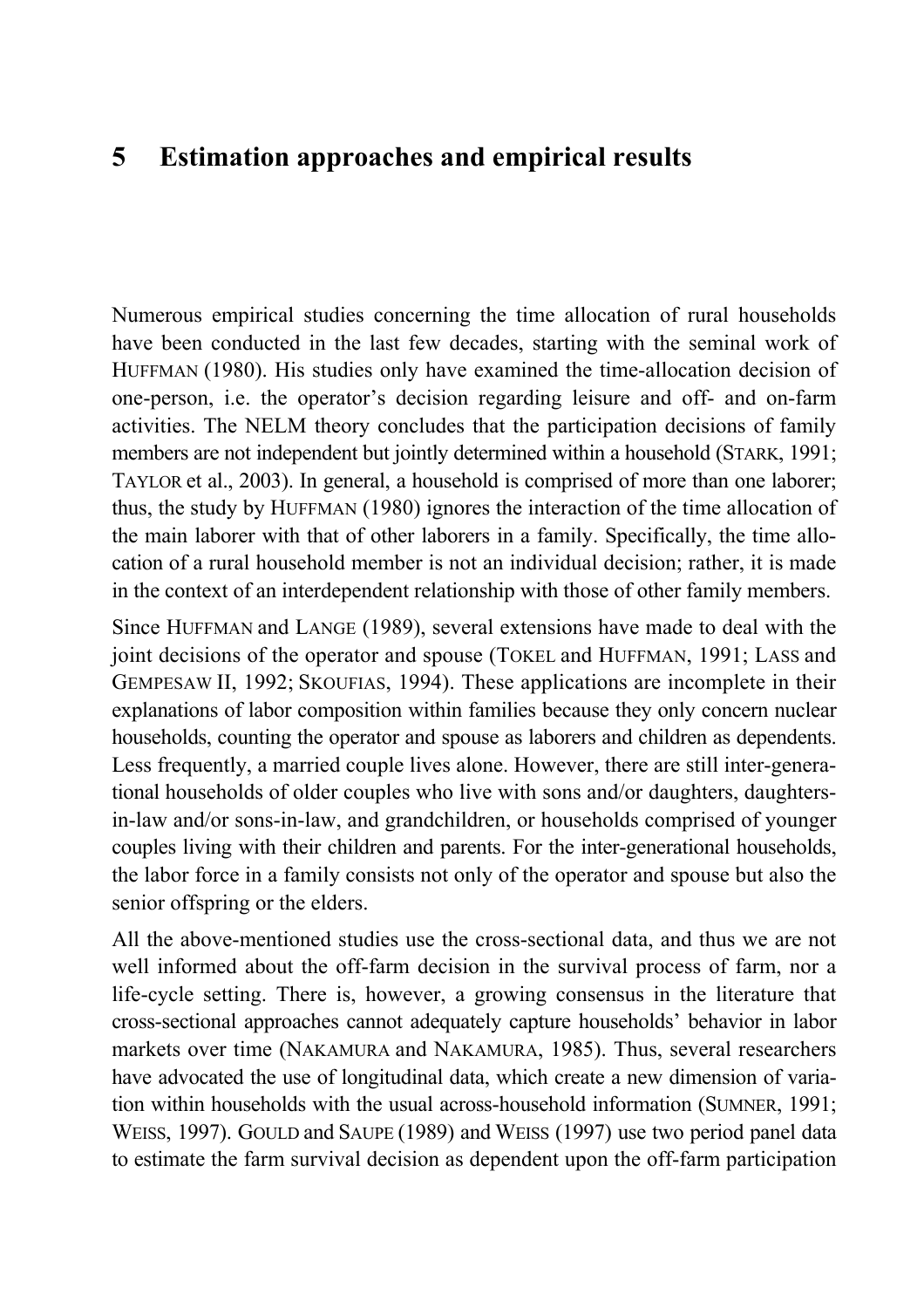over the life cycle. CORSI and FINDEIS (2000) applied a dynamic model of off-farm labor participation to distinguish between true state dependence and unobserved heterogeneity. Applying the recent panel data from Israeli, AHITUV and KIMHI (2002, 2006) identify the strong correlation between the off-farm participation decision and the farm attributes by treating the capital stock or land endogenous, respectively.

The use of longitudinal data to analyze the labor allocation in China can be found in the recent works by BOWLUS and SICULAR (2003), YANG (2004), and GILES (2006). BOWLUS and SICULAR (2003) use the panel data of one county to examine the independence of labor demand in production and the off-farm labor supply. YANG (2004) concludes that the optimum level of resource allocation does not achieve in households' non-agricultural activity by relying on the input demand and household net profit functions. GILES (2006) analyzes the impact of the accessibility of labor markets on the variability of Chinese rural households' income. He finds that households' vulnerability, with respect to shocks to agricultural production, is substantially reduced by improved access to local and migrant labor markets. However, none of the studies treats the contributed time of hired labor separately with family members in the labor demand estimation. Their panel data only cover the period before 1998, and thus their empirical results cannot completely capture the development of the rural labor market in the more recent transition progress of China.

For the empirical analysis, this study is devoted to the assessment of rural labor markets in several dimensions. First, the empirical study is based on a more recent panel dataset from 1995-2002, capturing the more flexible labor mobility of rural China. 2000 witnessed the far-reaching event of China's accession to WTO. The commitment of the Chinese government to the agricultural sector will affect the employment structure of the rural labor force in the subsequent years. Second, we extend the empirical applications by including the off-farm employment decisions of the nuclear and inter-generational households. Specifically, we incorporate the decision regarding work of all of the adult laborers in a family, rather than just the operator and spouse under the assumption that family members' decisions about off-farm work are not separate (STARK, 1991; TAYLOR et al., 2003). Third, the labor inputs are decomposed into family members and hired workers in the householdrun businesses, given the heterogeneity of the two kinds of labor factors. Fourth, the theory of agricultural households recognizes that farm operation decisions and off-farm employment decisions are made separately through reasonably competitive factor markets. BOWLUS and SICULAR (2003) claim that the separability of labor supply in on- and off-farm activities could be possible by the exchange of labor and land. To achieve welfare-maximum, the households with more than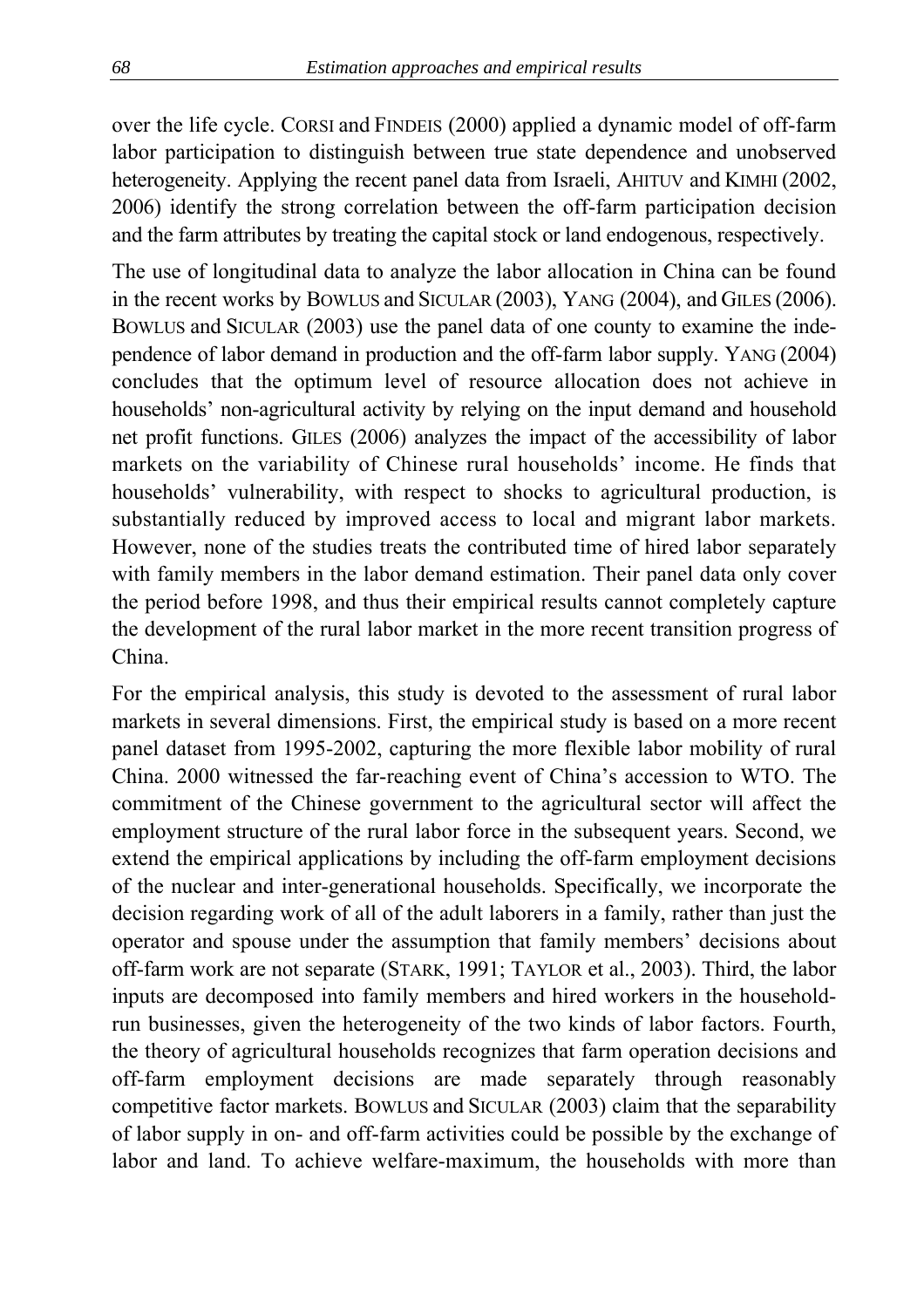desired labor-to-land ratio in production could supply labor off the farm or rent in land; whereas households with a less than the desired labor-to-land ratio could hire extra labor or rent out land. We examine the interaction of households' off-farm employment and hired labor decisions controlling for the exogenous land rental market at the village level. This study also allows the unobserved heterogeneity between and within households in the estimation of the quantity of hired labor demand and off-farm supply by using the panel data. Finally, to our best knowledge, there is no work that explicitly analyzes the state dependence of a household's participation in the labor market. By applying a hazard model, we go beyond the existing literature and focus on dynamic aspect of the transitions between participation states, rather than taking a static view focusing on the states themselves. We analyze the duration of participation and the duration dependence of movements between the states. In analyzing the duration dependence of the probabilities of transitions, a valuable complement is added to the results on state dependence as in WEISS (1997) and GLAUBEN et al. (2004).

The purpose of this chapter provides the empirical evidence on the households' behavior in the labor market in the context of farm structural changes and the regional labor market, based on the econometric models discussed in Chapter 3 and the data description in Chapter 4. The empirical analysis proceeds with the following behavior functions: The households' participation behavior in hired-labor and off-farm employment markets, the contributed time functions of hired labor, the off-farm labor time functions, and the duration estimations of households in labor markets.

### *5.1 Households' participation in labor markets*

Employing maximum likelihood (ML) technique, a bivariate probit model is used to identify the determinants of the households' participation in off-farm employment and hired-labor markets. The empirical results are presented in Table 5.1. Furthermore, the bivariate probit model also allows us to find out whether households' participation in hired-labor and off-farm labor markets is jointly determined. Two dependent variables are included to represent two choices of household's participation in labor market (a) households hire labor  $D<sub>h</sub> = 1$  or 0; and (b) family members work off the farm  $D<sub>s</sub> = 1$  or 0. The estimated cross-equation correlation between the decision to hire labor and work off the farm is positive 0.1439 and statistically different from 0 at the significant level of 1% or better. This implies that the random disturbances in the households' decisions on hiring labor and offfarm labor supply is affected in the same direction by random shocks (or unmeasured effects). More specifically, omitted factors that explain the probability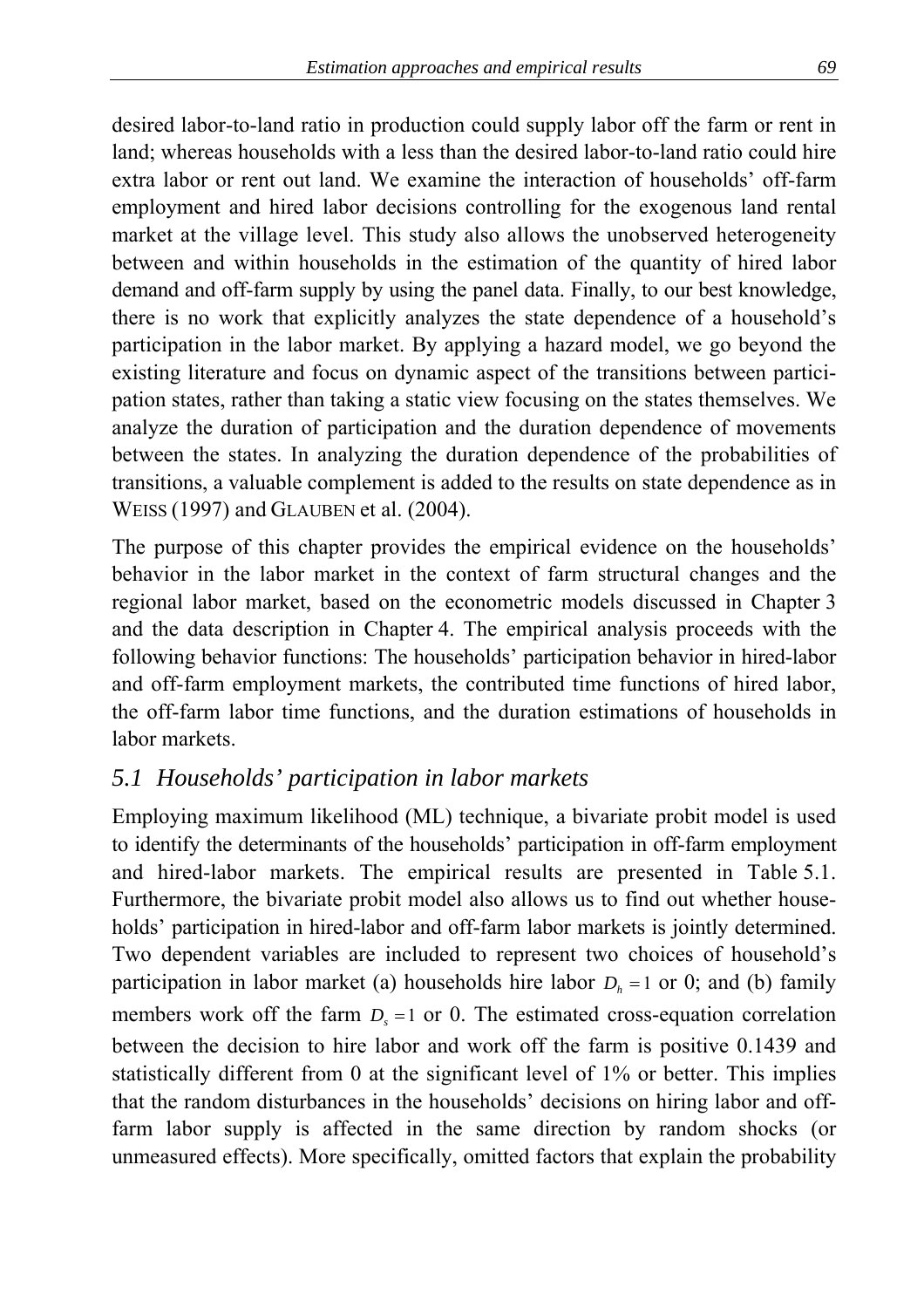of hiring labor or supplying labor off the farm are positively correlated. Therefore, we cannot reject the null hypotheses that the households' participation in hired labor and off-farm labor markets is not statistically independent.<sup>45</sup> That is, the decision to hire labor increases the likelihood that households participate in offfarm employment, and *vice versa*. The finding of nonseparability between the households' off-farm employment and hiring labor decisions imply that in the later 1990s and early 2000s, rural labor markets in the comparatively developed province, Zhejiang, still remained underdeveloped despite more than a decade of transition reform to a market-oriented economy. Econometric estimations to explore the decisions of households' time allocation in labor markets need to test whether the sampled data has the selection bias (HUFFMAN and LANGE, 1989; LASS and GEMPESAW II, 1992). Thus, the inverse of Mills' ratio, accounting for the propensity for a household to participate in the labor market, is computed for each observation from the bivariate probit estimation. The sample selectivity term – he inverse of Mills' ratio will be applied into the following hired labor demand and off-farm labor supply functions to test if sample selectivity bias occurs in the sampled data.

The bivariate probit parameters estimation explore the determinants that influence the probability of a household entering into the two labor markets – hiring labor or supplying labor off the farm. The estimated labor participation equations perform well in terms of the ML ratio test and the Wald Chi-square test, which are statistically significant at 1% at the value of –2574.99 and 473.16 with 40 degrees of freedom, respectively. The results in Table 5.1 suggest that the households' participation decisions regarding labor markets are significantly related to a number of household, farm, and village characteristics. The estimated parameters of the independent variables are in line with previous research on labor market participation using Chinese data (HARE, 1994; ROZELLE et al., 1999; TUAN et al., 2000; ZHANG et al., 2001; DE BRAUW et al., 2002; CHEN et al., 2004). The estimated positive parameter of the explanatory variable means that by keeping other variables constant, the higher value of this continuous independent variable or changing the dummy variable from 0 to 1 increase the probability of households participating in the respective hiring labor or off-farm labor markets, and *vice versa*. To explain the results more explicitly and intuitively, measures of the direct marginal effects of the independent variables on the households' labor participation probability *dF dx* also are listed in Table 5.1. This could be explained as the percentage change in the probability of households' participation in the respective labor market due to a unity change in a

It is argued that if the correlation coefficient of the two dependent variables is not statistically significant at the traditionally accepted level, then the separate decision of the households' participation into the two labor markets could be accepted. If so, the use of two univariate probit estimates is appropriate (HUFFMAN and LANGE, 1989).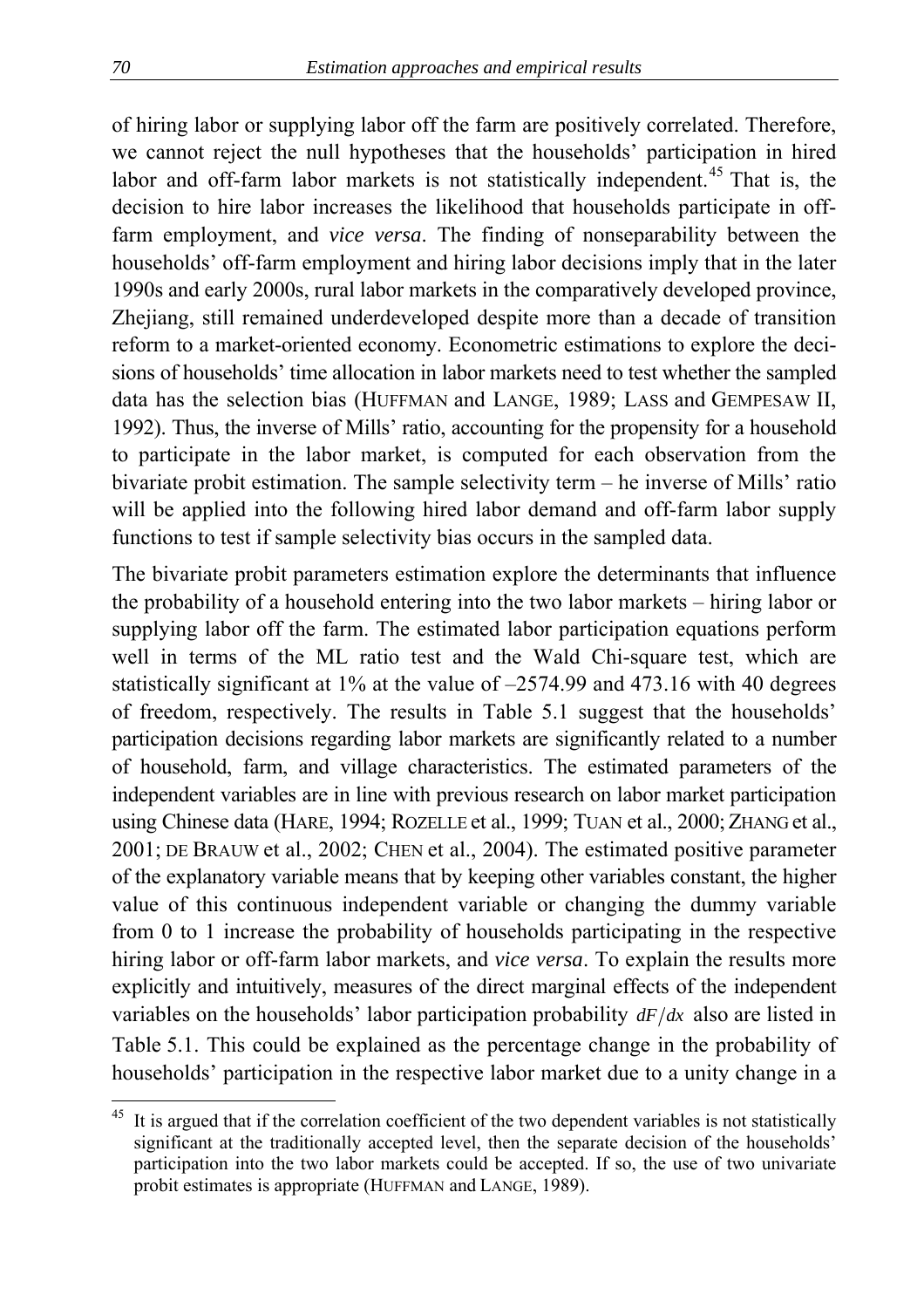particular continuous variable or a dummy variable shifted from 0 to 1. Although estimated parameters are linear in the determinant variables, the partial derivatives computed from the estimated coefficients themselves are non-linear. Partial derivative is point estimation while the sign of the marginal effects of the variable is consistent with the sign of the estimated parameter and independent of the chosen point.46 Here, partial derivatives for the continuous variable are estimated at their means by default, while for dummy variables, the change from 0 to 1 is derived for the change of probabilities. This study relies on the partial derivative of parameters to interpret the empirical results.

*Household characteristics* With the illiterate as the reference group, all the other categories of education (*Element, Second, High*) make the positive effects on family members' off-farm employment and hiring labor. The results confirm the findings of the existing studies: Higher-educated laborers show a significantly higher probability to participate in the off-farm labor market (HUFFMAN, 1991; KIMHI, 1994; ZHANG et al., 2004; ZHAO, 2003). As expected, education variables (*Element, Second, High*) have higher impacts on the probability of working offfarm than hiring labor by comparing the magnitudes of marginal effects of the variables. Though education may increase the productivity both on and off the farm, LASS et al. (1991) point out that it has a stronger effect on off-farm productivity than on-farm productivity. When explored more deeply, the extent to which the level of education attainment affects the households' participation decision differs signifycantly. Compared to the marginal effects of education variables, high schooling makes the largest effect on off-farm employment decision. By holding all other factors constant, a 10% increase of the ratio of labor with high, secondary and elementary schooling separately corresponds to 15.63%, 12.24%, and 8.19% better chances of households' supplying labor off the farm, respectively. This sample group was also asked about the number of laborers with special skills, but it is impossible to identify that whether the special skills are related to off-farm work or if the laborer has a certificate for an on-farm job, such as breeding or veterinary medicine. The positive marginal effect of the special skill variable means a household with special skilled laborers is 12.64% more likely to enter the off-farm labor market. For the hiring labor equation, the largest and positive marginal effect

<sup>&</sup>lt;sup>46</sup> The derivative for any model based on a cumulative distribution function  $F(x)$  which links the regressors to the binary dependent variables  $D$ , has a simple general form. We start from  $D = F(x/\beta)$ ,  $\beta$  are estimated parameters from bivariate probit model. The derivative  $dD/dx_i$  is then given by  $dD/dx_i = dF(x/\beta)/dx_i = f(x/\beta)/\beta_i$ , with  $f(x)$  being the probability density function corresponding to the chosen distribution. The important thing to note here is that  $f(x)$  is positive for any point of approximation. Therefore, the sign of the marginal effect will be the same as the sign of  $\beta$  for any point of approximation.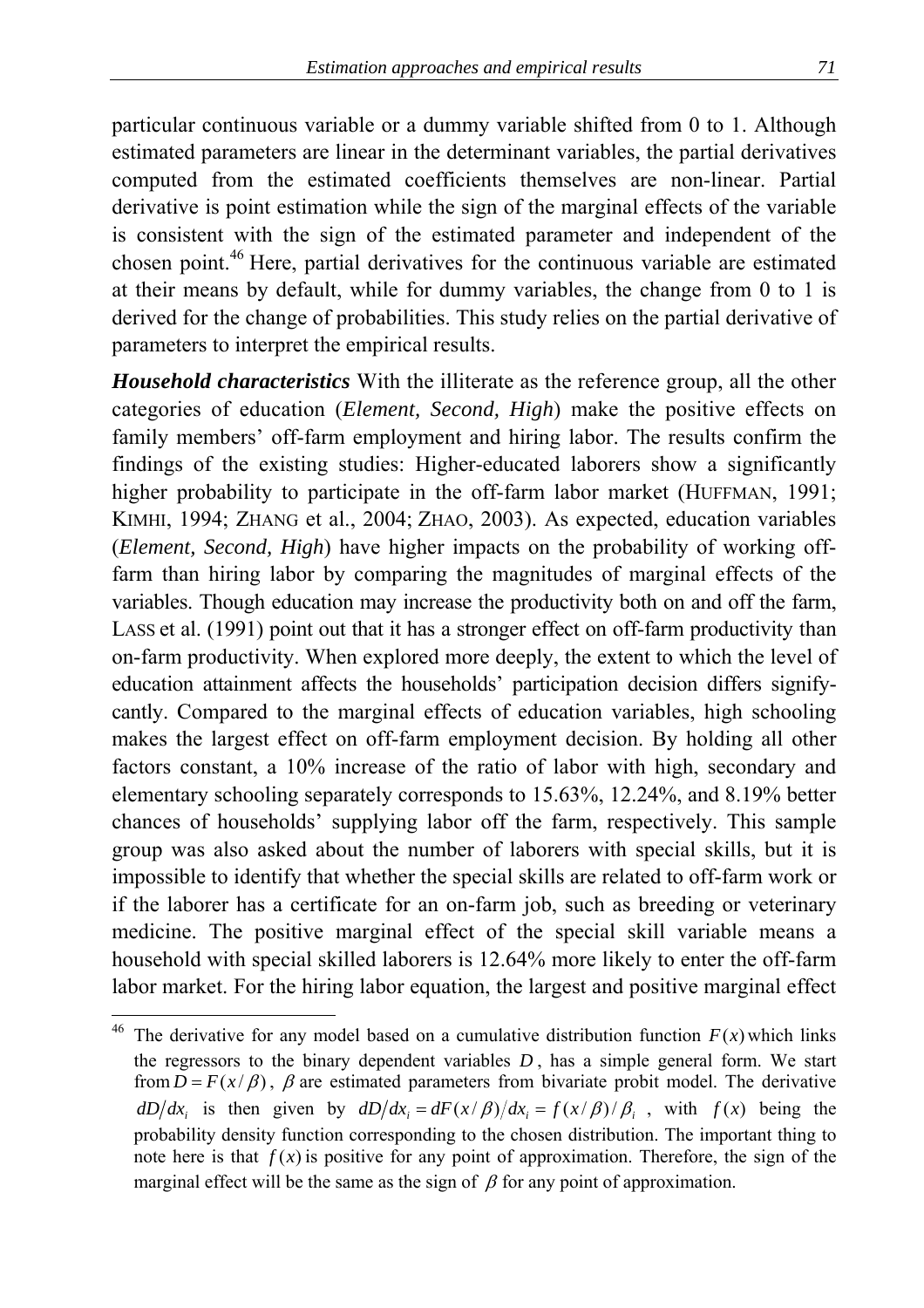of education attainment also comes from the high schooling while the secondary schooling make the similar impact as high schooling. That is, upgrading of the ratio of laborers with high, secondary and elementary schooling in the sampled households by 10% increases the probability of hiring labor by 9.64%, 9.19% and 4.30%, respectively.

These results imply that improving education attainment, especially the high schooling, and special skills of rural labor is effective in promoting households' participation in labor market. However, the schooling is not linear to hire labor or supply labor off the farm. Although this is not explicitly considered in the empirical analysis, one might further hypothesize that fixed and variable costs of accessing labor markets (i.e., search, transportation, or monitoring costs) for higher-educated farmers are lower than for less-educated farmers. Thus, the effective wage (net of transaction costs) received for off-farm employment is relatively high, so the relative profitability of off-farm participation increases, ceteris paribus. The empirical results also imply that there are non-linear positive impacts of education attainment on hiring labor. Thus, although increasing the number of more educated farmers is expected to be more efficient in production, it is not explicit that the households with highereducated laborer can afford to hire workers and devote a part of their own labor to managerial tasks or even increasing their leisure. Certainly, the education improvement leads to an increased heterogeneity among family laborers, such that farmers tend to substitute hired labor for family labor on the farm and may supply family labor off the farm, as long as the marginal cost of hired on-farm labor is equal to marginal off-farm income.

In this study, the changes in household composition are measured by changes in the numbers of male and female workers (*M-labor* and *F-labor*) and the numbers of dependents (*Dependent*). Changes in household composition occur for many reasons, including children growing old enough to work, the deaths of the elders, the births of children, and legally splitting the family. Previous literature found that a household's demographic structure significantly influences its labor allocation (BOWLUS and SICULAR, 2003). Focusing on the household composition, it is noted that male and female laborers affect the likelihood of a household's hiring labor in the adverse direction.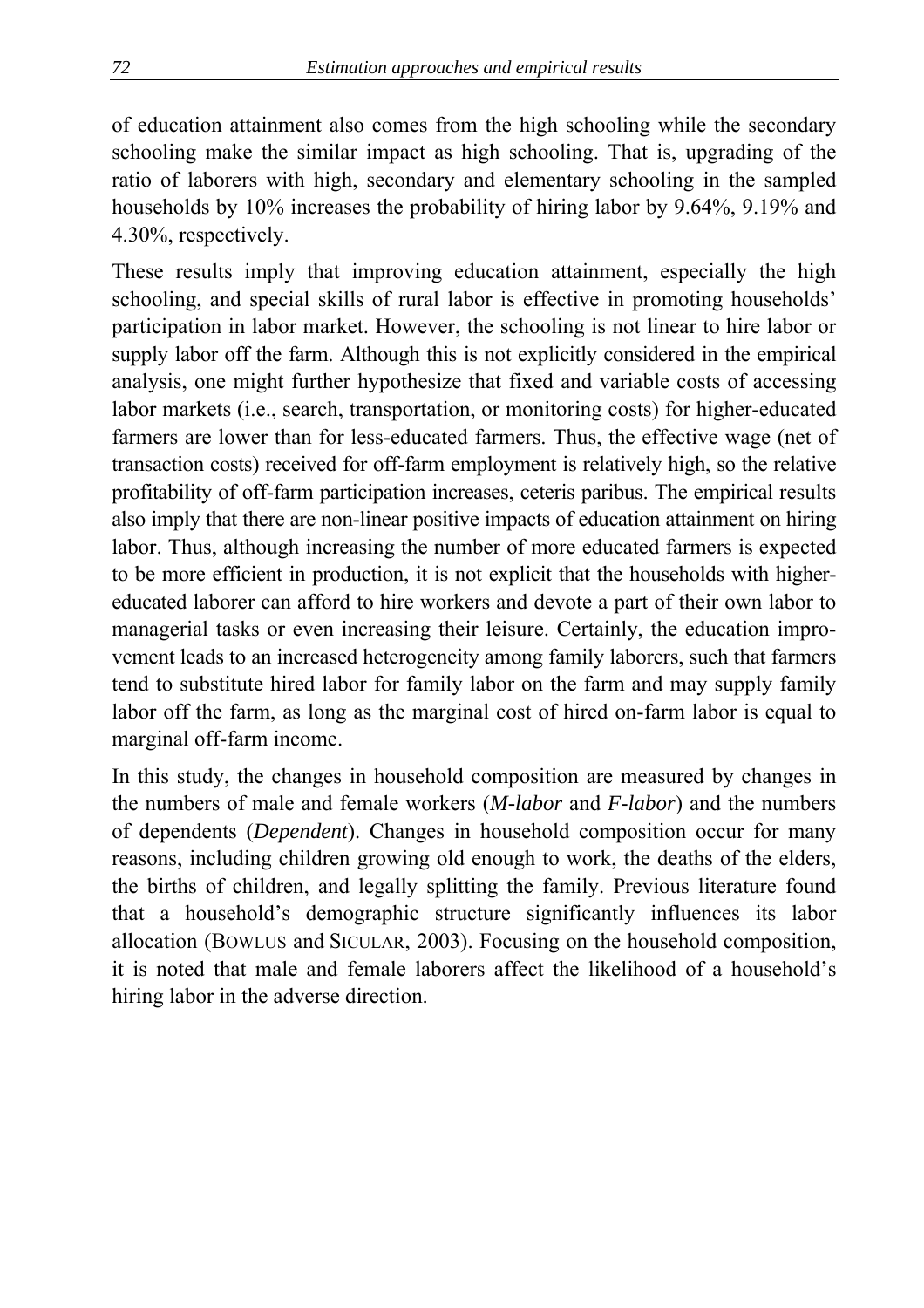| Households' labor                | <b>Hiring labor</b>           |           | <b>Taking off-farm</b>    |           |
|----------------------------------|-------------------------------|-----------|---------------------------|-----------|
| participation                    |                               |           | employment                |           |
| Symbol                           | Coefficients <sup>a</sup>     | $dF/dx^b$ | Coefficients <sup>a</sup> | $dF/dx^b$ |
| <b>Household Characteristics</b> |                               |           |                           |           |
| Element                          | 0.2270                        | 0.0430    | $0.3347***$               | 0.0819    |
|                                  | (1.52)                        |           | (3.12)                    |           |
| Second                           | $0.4848$ <sup>***</sup>       | 0.0919    | ***<br>0.5001             | 0.1224    |
|                                  | (3.20)                        |           | (4.28)                    |           |
| High                             | $0.5085***$                   | 0.0964    | $0.6387$ ***              | 0.1563    |
|                                  | (2.67)                        |           | (3.76)                    |           |
| Skill                            | $0.3601^{**}$                 | 0.0683    | $0.5165$ ***              | 0.1264    |
|                                  | (2.48)                        |           | (3.25)                    |           |
| M-Labor                          | $0.1788^{\atop \ast\ast\ast}$ | 0.0339    | $0.1897$ ***              | 0.0464    |
|                                  | (3.62)                        |           | (3.99)                    |           |
| F-Labor                          | $-0.0196$                     | $-0.0037$ | $0.1339***$               | 0.0328    |
|                                  | (0.41)                        |           | (3.03)                    |           |
| Dependent                        | $0.1271$ <sup>***</sup>       | 0.0241    | $0.1367$ ***              | 0.0335    |
|                                  | (3.80)                        |           | (4.45)                    |           |
| Transfer                         | $-0.0164$                     | $-0.0031$ | $-0.0119$                 | $-0.0029$ |
|                                  | (1.38)                        |           | (1.10)                    |           |
| Cadre                            | $0.2494^{**}$                 | 0.0533    | $-0.2766$ ***             | $-0.0752$ |
|                                  | (2.31)                        |           | (2.71)                    |           |
| Pmember                          | $0.3215***$                   | 0.0696    | $-0.2598$ ***             | $-0.0692$ |
|                                  | (3.62)                        |           | (3.10)                    |           |
| <b>Farm characteristics</b>      |                               |           |                           |           |
| Asset                            | $0.0640***$                   | 0.0121    | $-0.0694***$              | $-0.0170$ |
|                                  | (3.86)                        |           | (3.72)                    |           |
| Landpc                           | $0.0346^{***}$                | 0.0066    | 0.0035                    | 0.0009    |
|                                  | (7.97)                        |           | (0.70)                    |           |
| Livestock                        | 0.0019                        | 0.0004    | 0.0002                    | 0.000049  |
|                                  | (0.26)                        |           | (0.03)                    |           |
| Vegetable                        | 0.1739                        | 0.0330    | 0.0960                    | 0.0235    |
|                                  | (1.17)                        |           | (0.64)                    |           |
| $O/I$ -ratio                     | 0.0001                        | 0.000015  | $-0.0010^{***}$           | $-0.0002$ |
|                                  | (0.53)                        |           | (3.69)                    |           |
| <b>Village characteristics</b>   |                               |           |                           |           |
| L-rent                           | $0.4910^*$                    | 0.0931    | $0.5443$ <sup>*</sup>     | 0.1332    |
|                                  | (1.73)                        |           | (1.80)                    |           |
| Unemp                            | $-0.5177$ <sup>*</sup>        | $-0.0982$ | 0.0895                    | 0.0219    |
|                                  | (1.93)                        |           | (0.37)                    |           |
| Popden                           | $-0.1754$ ***                 | $-0.0333$ | $-0.0589$                 | $-0.0144$ |
|                                  | (4.33)                        |           | (1.55)                    |           |

**Table 5.1: Results of households' labor participation from bivariate probit model**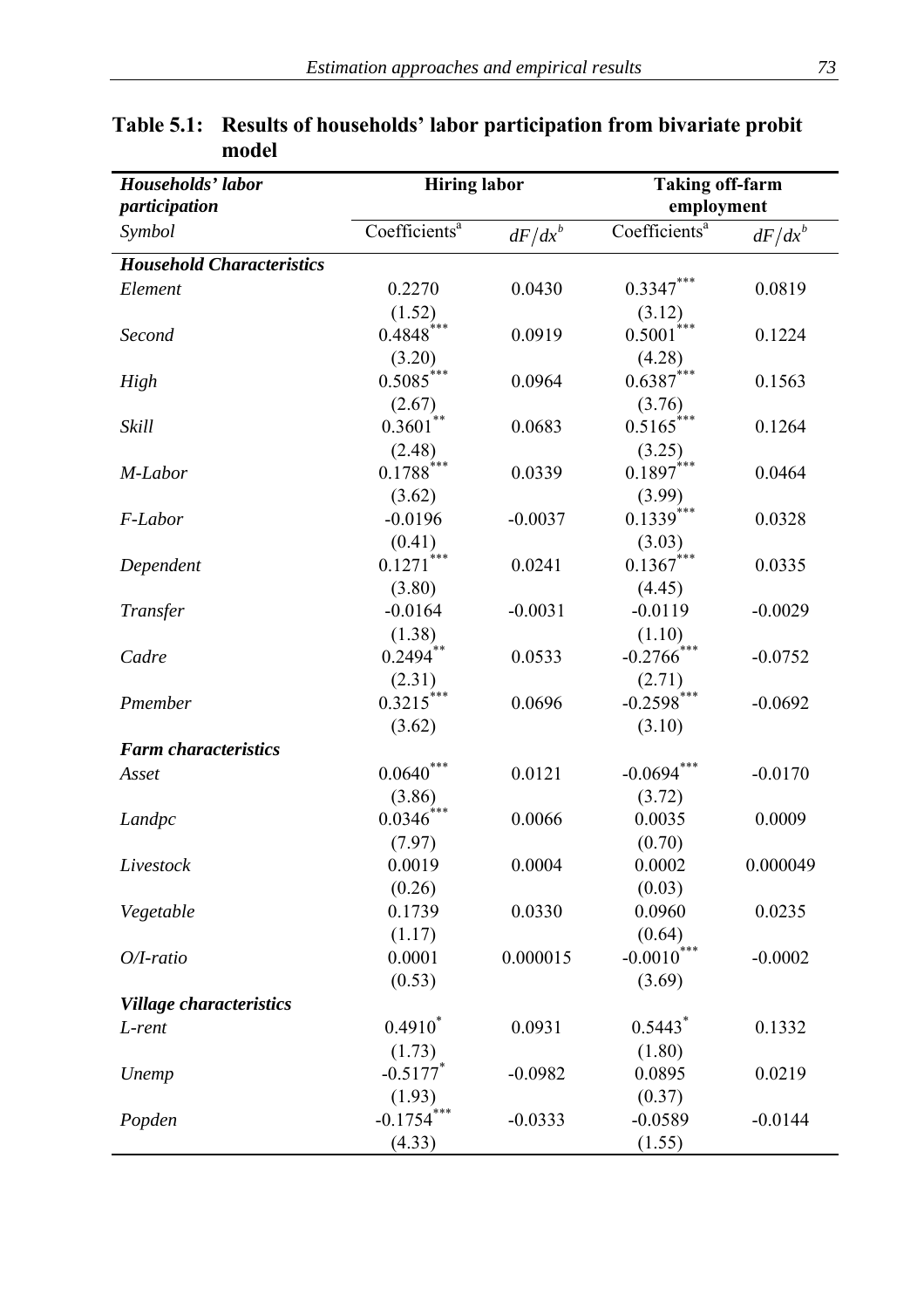| Households' labor<br>participation |                           | <b>Hiring labor</b> |                           | off-farm  |
|------------------------------------|---------------------------|---------------------|---------------------------|-----------|
| Symbol                             | Coefficients <sup>a</sup> | $dF/dx^b$           | Coefficients <sup>a</sup> | $dF/dx^b$ |
| Anipc                              | $0.1054***$               | 0.0200              | $0.09\overline{16}^{***}$ | 0.0224    |
|                                    | (5.74)                    |                     | (4.88)                    |           |
| <b>Time trend</b>                  |                           |                     |                           |           |
| Time                               | $-0.0333$ <sup>**</sup>   | $-0.0063$           | 0.0042                    | 0.0010    |
|                                    | (2.19)                    |                     | (0.32)                    |           |
| Constant                           | $-2.2998***$              |                     | $-0.3978***$              |           |
|                                    | (12.88)                   |                     | (2.84)                    |           |
| Log Likelihood                     | $-2574.9863$              |                     |                           |           |
| Wald $\lambda^2$                   | 473.16 (40)               |                     |                           |           |
| <i><b>Observation</b></i>          | 3304                      |                     |                           |           |

**Table 5.1: Continued from previous page** 

Note: <sup>a</sup> This table shows coefficient estimates and Z-value in parentheses with \*\*\*, \*\*, and \* significant at 1%, 5% and 10% level, respectively.  $<sup>b</sup>$  The partial derivative is calculated</sup> by the means for continuous variables and captures the difference from 0 to 1 for dummy variables.

Results in Table 5.1 indicate that households with either more male or female laborers show a significantly higher tendency toward off-farm employment. Adding an additional male or female laborer to the household increases the probability of offfarm employment by 4.64% or 3.28%, respectively. The magnitude of marginal effects of laborers implies that the number of male laborer has a greater effect on a household's labor participation decision than that of female workers. This could be interpreted in the two ways. First, a larger number of male labors in a household *ceteris paribus* indicate a labor surplus and a relatively greater time endowment, which encourages laborers to work off the farm or use their own labor resources to substitute the hired labor service. Second, this could be attributed to the traditional role of the female laborer, who generally devoted more time to the household's activities and children rearing. Thus, an additional male laborer is more likely to take off-farm employment compared to an extra female laborer. These findings regarding the response of the household's labor participation by labor force composition confirm the similar studies by LASS and GEMPESAW II (1992) and ZHANG et al. (2001).

The two marginal effects of the dependents (*Dependent*) are positive in the estimations of hiring labor and off-farm employment. With another dependent person, the probability of households' hiring labor will increase 2.41%. This could be explained that family labor should devote efforts to take care of the additional dependent, and thus the hired labor is needed to substitute the family laborers.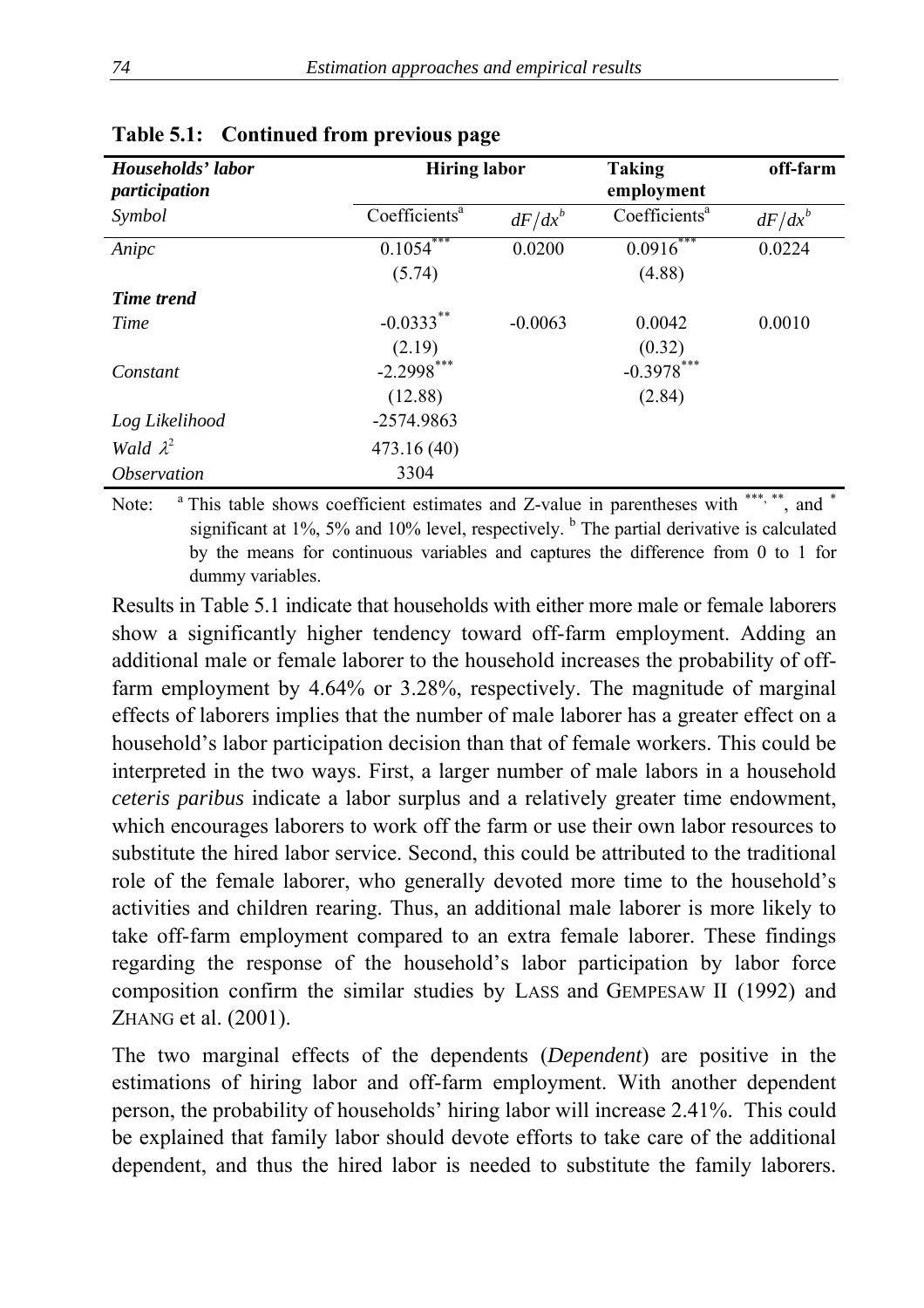Increasing the number of dependents in a household by one member increases the probability of a household's off-farm work by 3.35%. A possible reason is that the number of dependents in the dataset is an aggregated variable and cannot be explicitly classified into elders and children of different ages. The effects of the young and older children and the elder adults on households' labor participation vary. Young children generally need much more care, and thus an additional young child induces a negative effect on a household's off-farm participation. On the other hand, older children and the elders could take over some housework duties so that the adults can more readily work off the farm. Our results mirror the conclusions of previous studies that show the presence of the elders increases the probability of on- and off-farm work (ZHAO, 2003; PANG et al., 2004).

An increasing amount of unearned income leads directly to an increasing demand for leisure, and this in turn leads to a lower supply of family labor. Thus, a high amount of unearned income is expected to lower the probability of supplying labor off the farm.47 Additionally, households that receive more transfers (*Transfer*) show a lower probability of hiring laborers. However, the magnitude of the amount of unearned income per capita (*Transfer*) turns out to be fairly small and statistically insignificant in the two labor participation estimations. Thus, these results lead us to conclude that the net unearned income has no significant impact on the households' labor participation decisions.

As mentioned in KNIGHT and YUEH (2002), APPLETON et al. (2002), and CHEN et al. (2004), social networks, such as the cadre household or membership in the Communist Party, may influence people's employment decisions and opportunities. KNIGHT and YUEH (2002), for example, find that Communist Party membership significantly raises the income of employees in China, though this study deals with urban labor markets. Furthermore, CHEN et al. (2004) show that the availability of social networks increases the likelihood of rural households taking non-farm jobs.

Following the existing studies, two dummy variables are applied to control for the households' social networks: One is if any family members hold the position of the village or township cadre (*Cadre*); the other is if any family members are members of the Communist Party (*Pmember*). The results demonstrate that being a cadre household does affect the household's probability of participating in hiring labor or off-farm labor markets in contrary directions, as does the membership of the Communist Party. Furthermore, the difference between the effects of the two social network variables on participation in either of the labor markets is quite large. In

 $47\,$ Moreover, comparative static results suggest that, assuming labor markets are constrained, the internal wage rate will increase with the amount of unearned income and farmers tend to provide less family labor off the farm.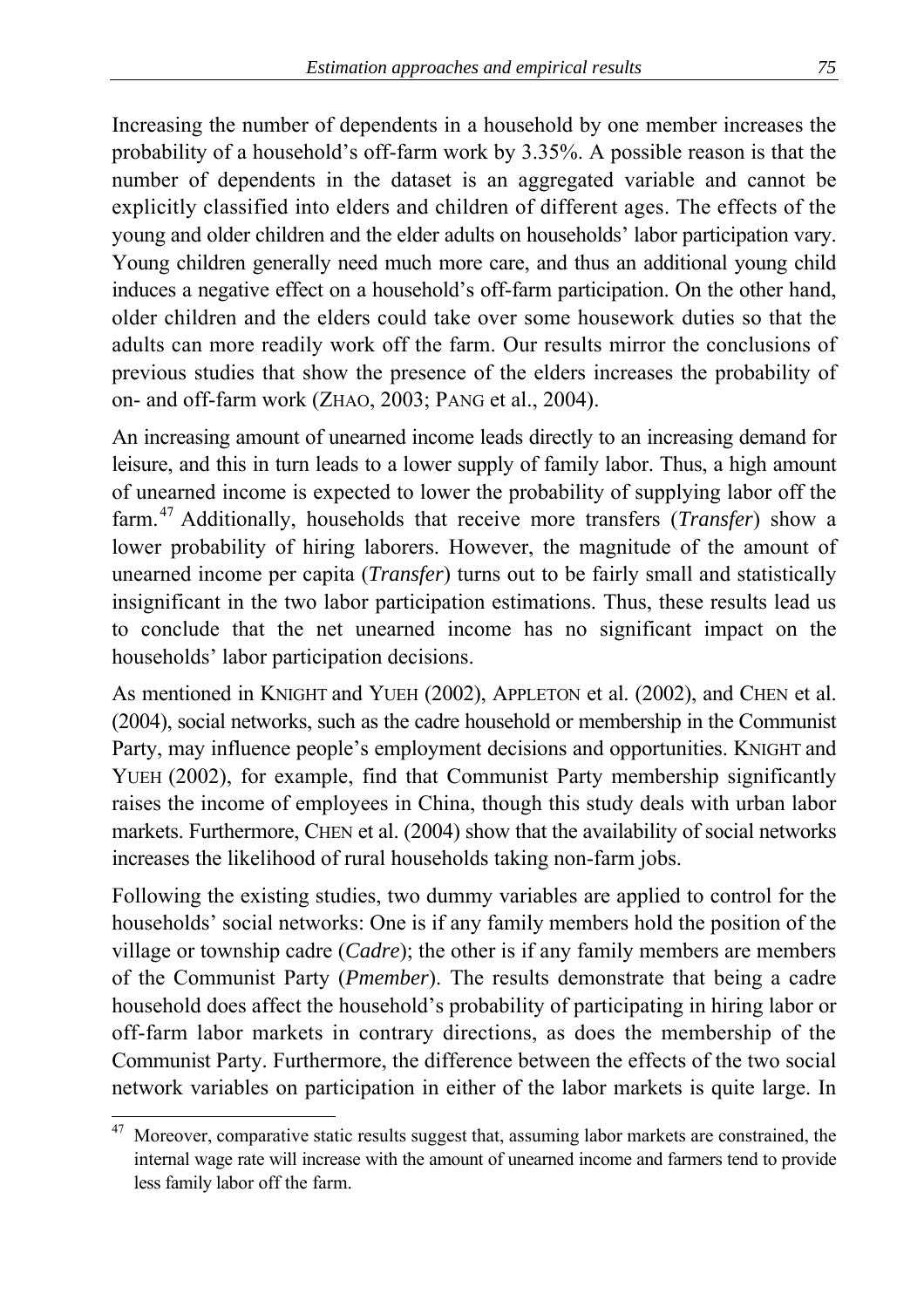the estimation of the off-farm participation decision, the negative and significant signs for the two social network variables mean that being a cadre (*Cadre*) or holding the membership in the Communist Party (*Pmember*) reduces the probability of supplying labor off the farm by 7.52% and 6.92%, respectively. Keeping all other factors constant, a household with a member serving as the cadre or holding membership in the Communist Party has an increased probability (5.33% and 6.96%, respectively) of hiring laborers. There is one reasonable explanation for these effects. Membership in the Communist Party or serving as the cadre might provide farm households with more favorable conditions in the farm business, such as better access to restricted inputs markets or preferential treatment in marketing farm products. These priorities undoubtedly lead to a higher profitability of farming and farm labor, respectively, and in turn reduce the likelihood of supplying family labor off the farm but increase the probability of hiring labor.

*Farm characteristics* Among the variables of farm characteristics, the accumulated value of assets per capita (*Asset*) and land per capita (*Landpc)* are found to be statistically significant. With an increase of assets by 1,000 Yuan per capita at the 1995 constant price, the probability of a household's hiring labor increases 1.21%, but the probability of off-farm employment decreases 1.70%. A relatively high capital stock indicates high labor productivity (low labor intensity) such that hiring on-farm labor might become relatively profitable. Consistent with a *priori* expectation, the probability of hiring laborers is positively and significantly correlated with the farm area per capita (*Landpc*). The marginal effects of farm size in the two participation equations indicate that enlarging the farm size per capita by 1 mu tends to increase the probability of the household's hiring labors by 0.66%. The marginal effect of land per capita (*Landpc*) turn to be statistically insignificant for the off-farm employment. Although the signs of marginal effects of other variables (*Livestock*) and (*Vegetable*) are positive in two participation equations, the estimated parameters of the two variables are not statistically significant. These make us conclude that production structure has implicit impact on households' participation decisions on either of the labor markets. The signs of the ratio of agricultural output to input value are as expected; however, the relatively small magnitudes of marginal effects indicate term of trade in farm business contributes little to the explanation of the behavior of households' labor market participation.

*Village characteristics* The employment pattern of family members gradually changed with the extension of reform and frequent adjustment of macroeconomic policies. Available evidence suggests an increase in migration and self-employment in response to a decline in local jobs due to the waning of TVEs (ROZELLE et al., 1999; DE BRAUW et al., 2002). Thus, the opportunity cost of farming for many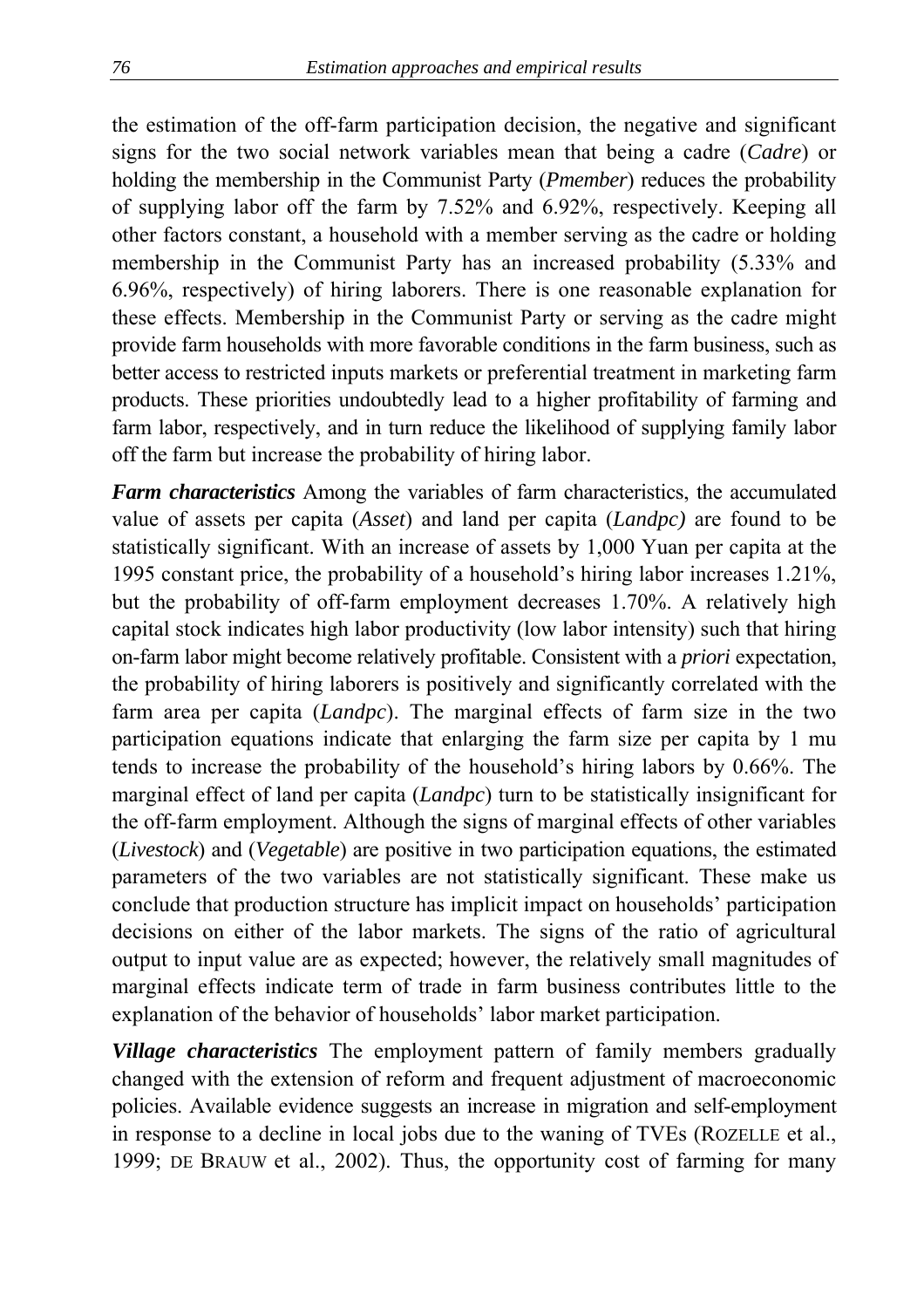households undoubtedly rose. It is concerned that land left fallow could lead China losing the capacity to feed itself. Today the loss of arable land due to housing and industrial uses and the land degradation are serious issues in China (SMIL, 1993; LU and BERSTEIN, 1997).

LIN (1991) provides another solution, stating that the labor-saving cropping technologies should be adopted on given areas of land where the on-farm labor endowment of a household is decreasing. However, this could lead to the reduction of agricultural output because typically, the young, healthy and better educated rural laborers are more likely to take off-farm employment opportunities (DE BRAUW et al., 2002). Another potential option is to cut back on labor used on the farm, but it has been observed that agricultural labor was falling throughout the 1980s and 1990s (HUANG and ROZELLE, 1996; LIU and WANG, 2005). The reasonable solution is to sell or rent out land to those households with productivity advantages in farming. However, the former option will not work because the exchange of land is not allowed by the government under the current land right system. Thus, the latter-the functioning of land rental markets is interacted with the agricultural productivity and households' labor allocation.

Some literatures prove that a land rental market is emerging in rural China (BRANDT et al., 2002; KUNG, 2002). During the late 1980s, only 1.5% of cultivated land was rented. As recently as the mid-1990s, land rental activity was up to 3% of cultivated land (BRANDT et al., 2002). An empirical study provides vidence that without a reasonably competitive labor market, the allocation of labor resources depends on land endowment (BENJAMIN and BRANDT, 1997). More recent work shows that the emergence of the two factor markets, labor and land market may be interconnected (KUNG, 2002).

Thus, the following questions arise: Is the household making strategic, *albeit* constrained, labor allocation decisions, taking into account its land endowment? Do land rental activities trigger or constrain off-farm employment? What is the possible relationship between the hired labor market and the land rental market? To our best understanding, previous studies only focus on the link between land rental market and the off-farm labor market, but ignore the importance of the hired labor market. In this study, we ask if the land rental market is active, would the households be more likely to take advantage of off-farm employment opportunities by renting out land to those with a comparative advantage in agricultural production? If the gain from production on rented land is potentially higher than the cost of the land rental transaction and hiring labor to work on the plots of rental land, will the household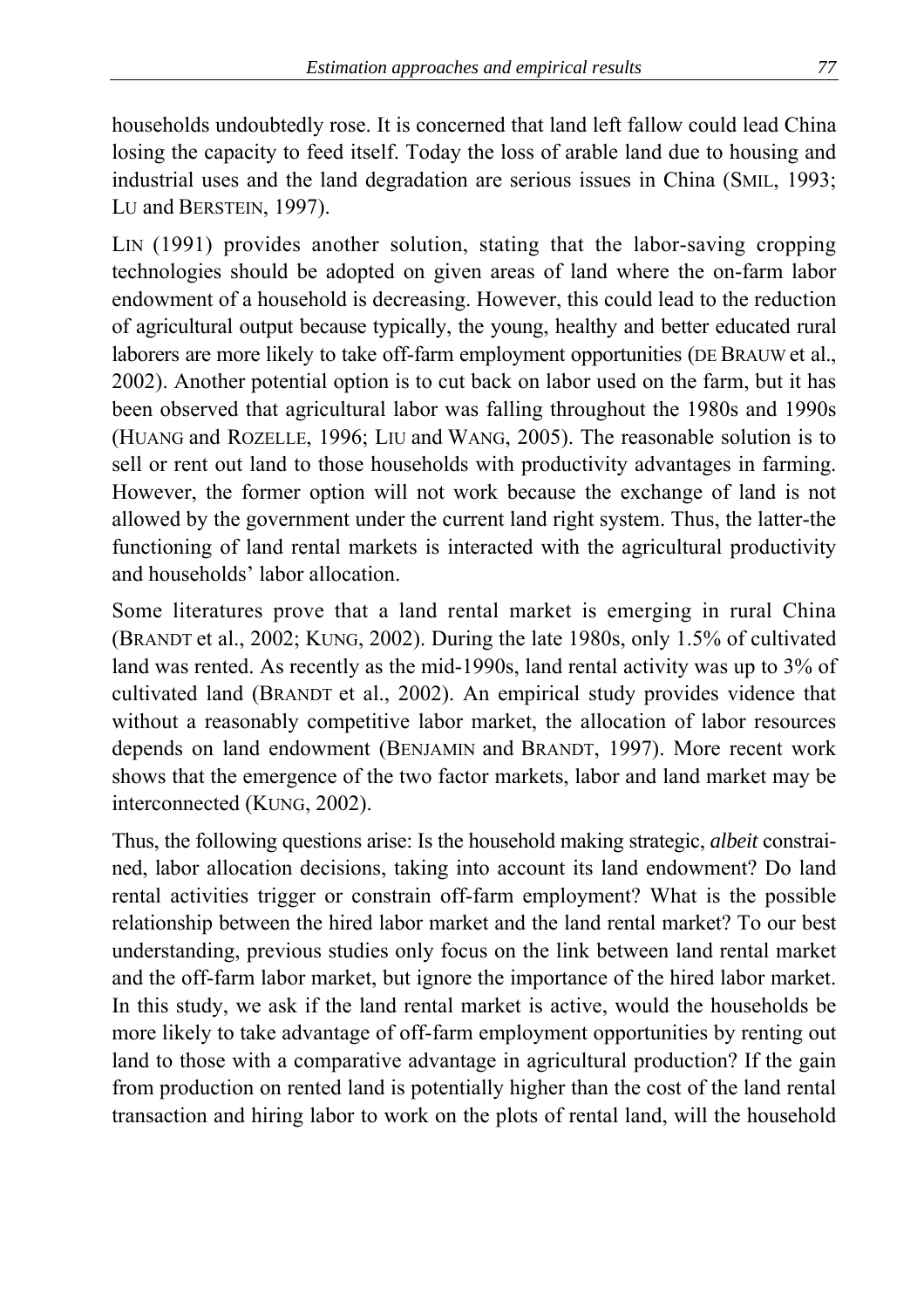hire labor and rent in land simultaneously?<sup>48</sup> Given the active local land market, the households with off-farm employment opportunities may easily transfer land to others without worries of losing cultivated right of contracted land or being reassigned low-quality land in possible land reallocations. We expect that the incidence of land rental activity may prompt a household to integrate into labor markets. Thus, to eschew the endogeneity problem, the share of the household's rented out land to total households in the village (*L-rent*) is used as the proxy to represent the scale of the land rental market in the locality.

The results in Table 5.1 are consistent with the hypotheses. Households are more likely to participate in labor markets in villages with more land rental activities. The positive and significant signs of the variable representing land rental activities in villages mean that, holding all other factors constant, the probabilities of households' hiring laborer and off-farm employment will increase 9.31% and 13.32%, respectively if households are located in the village with 10% more land rental activity. Two important conclusions emerge at this point. First, land market integration significantly enhances households' participation behavior. Second, land rental activity has a greater impact on the off-farm labor market than it does on the hired-labor market, by comparing the magnitudes of the two marginal effects. These results also confirm the findings of the previous studies that the allocation of land and labor resources tends to optimize whichever factor market – land or labor – functions well (BENJAMIN and BRANDT, 1997).

The purpose of including the village characteristics is to examine the impact of the external labor market's function on the households' participation in labor market. Although it is difficult to cover all of the aspects of the external labor market, these data do allow us to pinpoint the effects of limited employment opportunities and potential earning on the households' participation decisions.<sup>49</sup> The unemployment rate (*Unemp*) is approximated as the proportion of the laborers in the whole village who did not work in the on- or off-farm sectors in the surveyed year. In addition, we try to more directly control for differences in external wage levels by using the annual net income per head of the respective villages (*Anipc*). 50 Furthermore, population density is used under the assumption that the greater population density

 $\overline{a}$ <sup>48</sup> The gain from rented land may include the profit from agricultural production and the economics of scale by renting the neighboring parcels of land (FLEISHER and LIU, 1992). Under HRS, the cultivated land is allocated to households under the egalitarian rules; thus, households generally own the use right on parcels of good and poor quality land. More details on the allocation of land are found in LIU et al. (1998).

 $49$  The impacts of the external labor market could also stem from the location of the village, which increases or decreases the transaction cost to access the labor market.

<sup>&</sup>lt;sup>50</sup> Regional wage levels unfortunately are not reported in the dataset.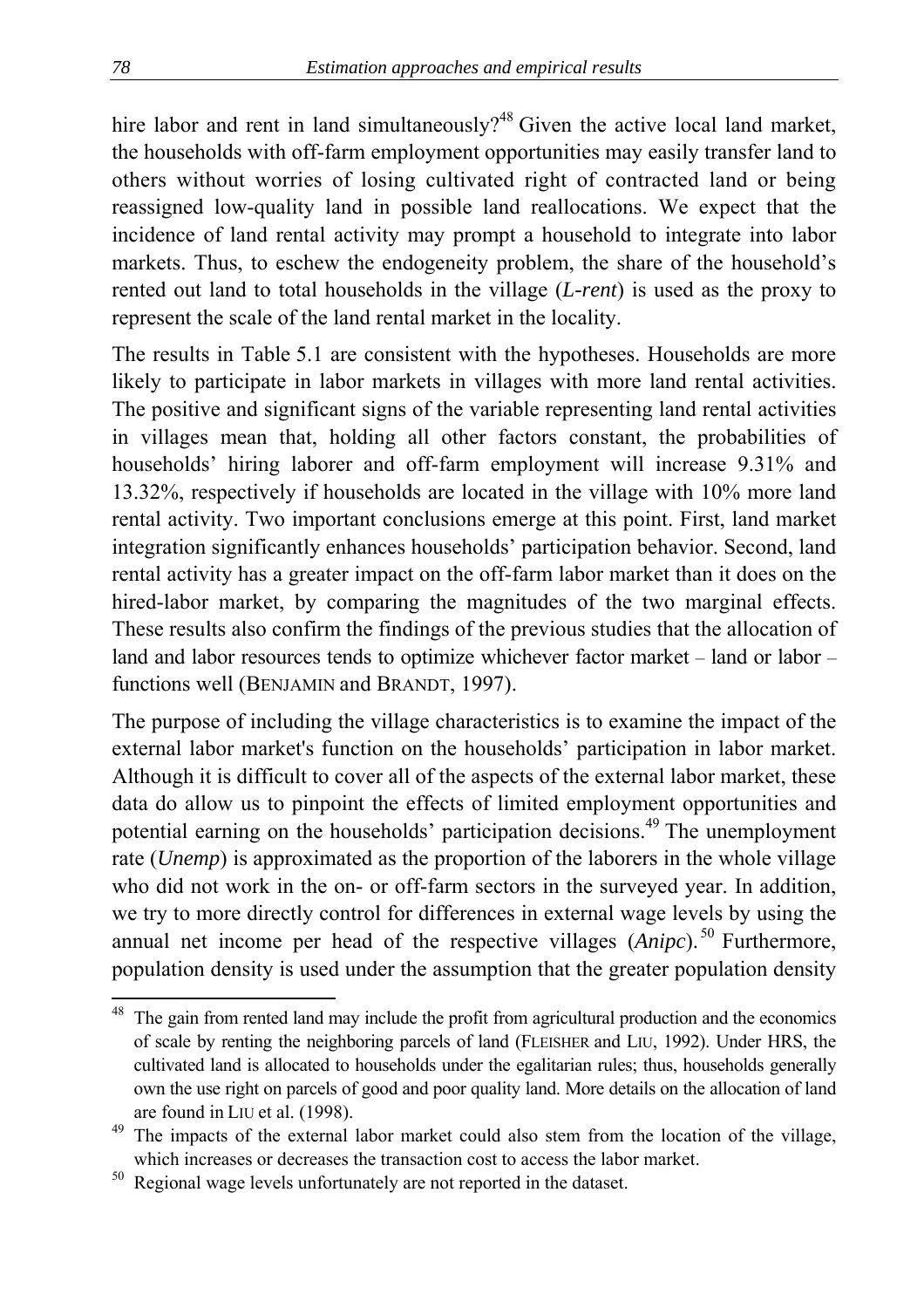(*Popden*) will show much more economic activity and provide more employment opportunities, and hence increase the probability of finding off-farm employment. All of the village-level variables are exogenous to the individual households.

According to the results, as the unemployment rate (*Unemp*) increases within the local village, the availability of local off-farm employment decreases, which may encourage laborers to migrate in hopes of finding off-farm employment.<sup>51</sup> Estimated at the mean level, increasing the local unemployment rate by one unit percentage point will increase the probability of off-farm employment by 2.19%. There are two reasons for the negative and statistically significant effect of the unemployment rate on hiring laborers. First, in general, as the local off-farm employment is depressed agriculture production absorbs the labor by substituting potential hired laborers with family laborers. Second, even with the higher unemployment rate, it is still hard to find capable laborers for the on-farm work because the unemployed are generally the older and less educated, or have medical problems, or lack special skills.

The marginal effect of the average per capita income of the villages (*Anipc*) indicates that increasing the per capita income of the village by 1,000 Yuan improves the likelihood of household's hiring laborers by 2.00%. The positive marginal effect of village income (*Anipc*) on off-farm employment is consistent with the assumption that expected income gains motivate off-farm employment. Our results demonstrate that a relatively greater population density (*Popden*) increases the household's willingness to hire laborers. The effect of population density (*Popden*) can be decomposed into a positive effect due to more economic activities, and a negative effect due to more competitors searching for a job. Greater economic activity indicated by a higher population density might indicate relatively low transaction costs, particularly search costs associated with off-farm employment. Thus, relatively higher economic activities lead to relatively higher general and external wage levels such that working off-farm becomes more attractive and hiring on-farm labor becomes more costly. For a given unemployment rate, it might be easier for family members to find jobs off the farm in regions with high population densities because there are more off-farm employment chances. Conversely, there are more competitors looking for work in a higher population area, and thus it might be more difficult to find a job off the farm. Our results show

 $51$  According to the location, the off-farm employment could be categorized as local off-farm employment and migration. The information on the location of employment is missing from the data. The previous study concludes that local off-farm employment is prior to the possible migration for the better educated laborers. However, when local off-farm opportunities are limited, the migration increases (ZHAO, 1999).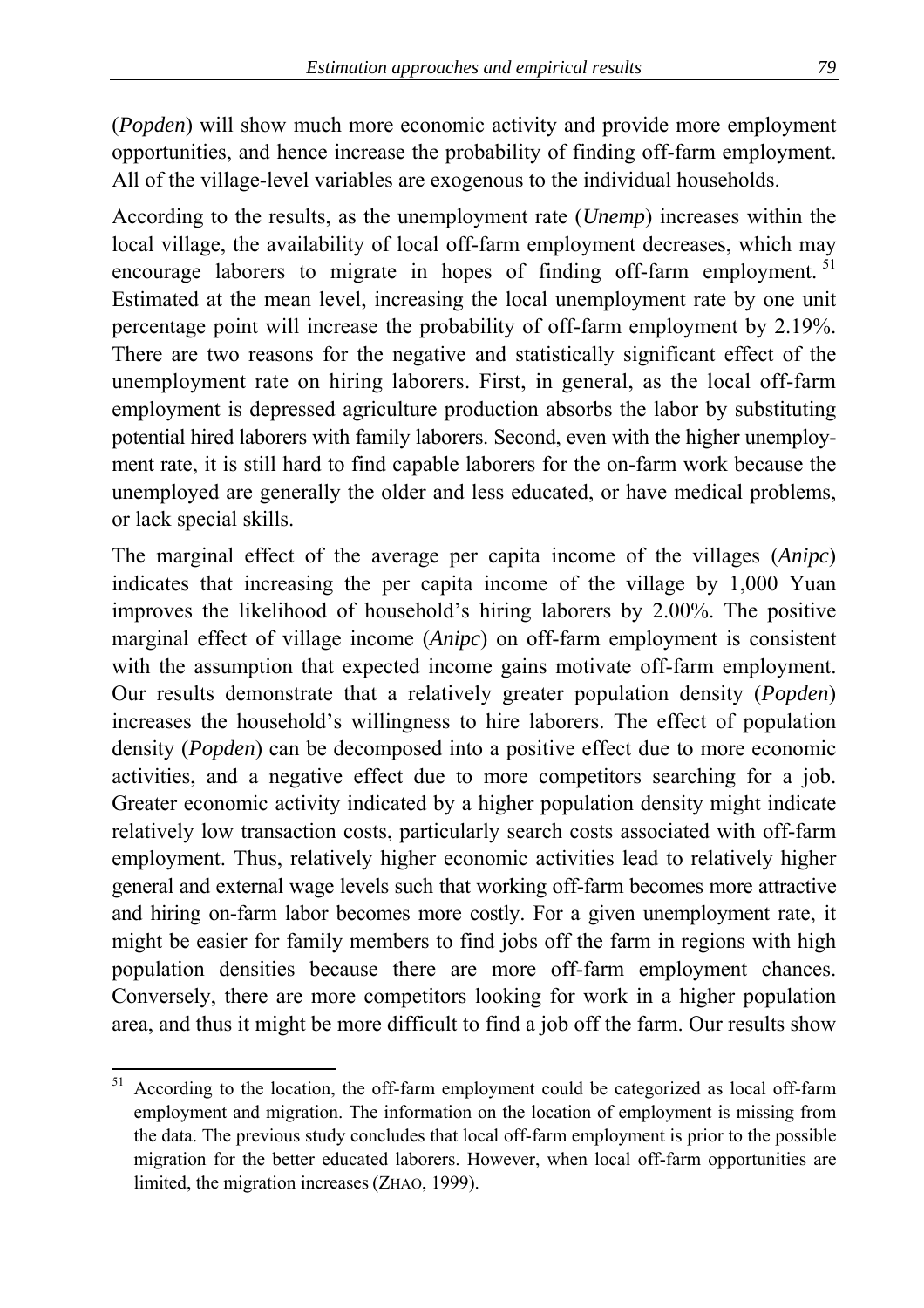that compared to the positive effect from active economic activities, the negative effect of population density induced by more job hunters dominates.

*Time trend* ZHANG et al. (2001) prove that the shifts of labor between off-farm and rural employment were dominated by the economic cycle of boom and recession in the early 1990s. Policy reforms from 1995 to 2002 were multi-dimensional. Therefore, including the time trend could reflect the possible effects of policy shifts and the institutional barrier, as well as the linear components of aggregated impacts of unobserved factors on rural labor markets and the mobility of rural laborers. Being careful to explain the policy and institutional effects, we found that the overall effects of the time variable present adverse directions in the two participation equations. The positive impact of the time trend on the decision regarding off-farm employment might be of particular interest, because the probability of a household engaging in off-farm employment increases yearly by 0.10% during the period of 1995-2002. This points to the conclusion that in spite of the structural reform and a general slowing of economic growth in the later 1990s, the allocation of laborers from the farm sector to the off-farm sector was continuous. Looking at the hiring labor equation, we find that the probability of hiring laborers decreases over time. This indicates that although there has been an increase in hiring of laborer in recent years, the hiring labor market is still thin in rural China.

# *5.2 Instrumented wages of hired laborers and off-farm workers*

In the theoretical discussion in Chapter 3, hired labor demand and off-farm labor supply functions are regressed on the respective expected wages of hired laborer and off-farm workers, as well as other exogenous variables. According to the theoretical framework, the wages of hired laborer and off-farm employees are assumed to be endogenous evaluations of human capital at the household level, and thus the observed wages of hired laborer and off-farm employees could not be applied directly in the time allocation estimations. The problem of endogeneity could be readily solved by predicting the endogenous variables and applying them as the instrumented variables in the hired labor demand functions and off-farm labor supply functions.

Followed HUFFMAN (1980), the predicted wage of hired laborer is the marginal product of hired labor, which should be derived from the estimated parameter of hired labor input in agricultural production. Thus, prior to estimating hired labor demand, we first estimate an agricultural production function to generate the estimated parameter of hired labor. Here, the agricultural production facing Chinese rural households is assumed to be of the Cobb-Douglas (CD) type, which measures the technical relationship between the value of output and several inputs. The CD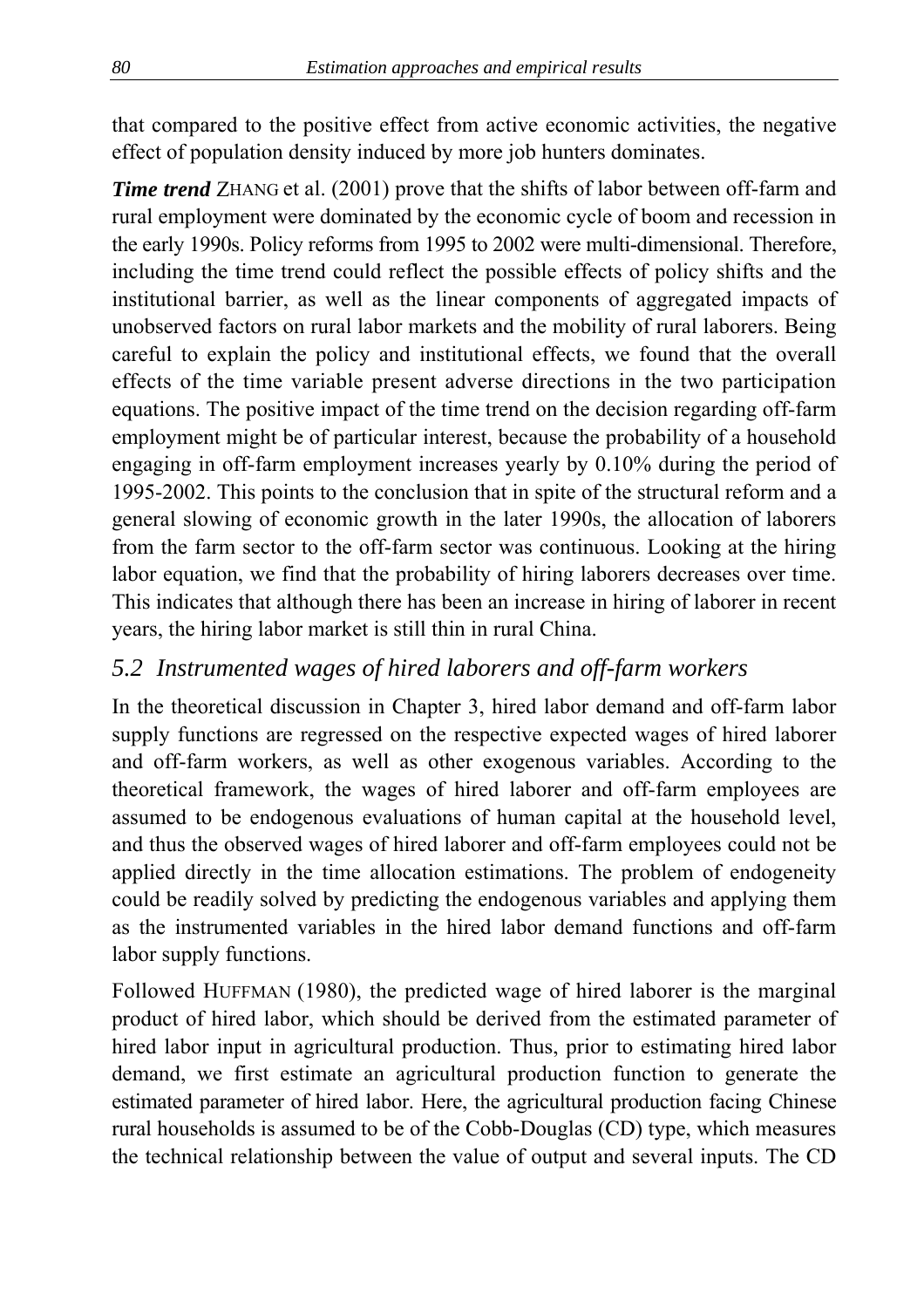function is used because of its simplicity, and the estimated parameter of each input coincides with the corresponding elasticity. The principal inputs are land, fertilizer, capital, expenditures on the intermediate inputs, and the time contribution in the unit of days with respect to family members and hired labor under the assumption of imperfect substitutability of family labor and hired labor.

For comparison, this production function is first estimated with a random-effect specification that assumes the unobservable effects that are incorporated into the error term are uncorrelated with the independent variables. To be consistent with the analytical method, this production function is fitted again with a fixed-effects specification, controlling for the unobservable effects correlated with the independent variables. The choice of the appropriate specification relies on a Hausman test of the null hypothesis of a random-effects model in comparison to the alternative hypothesis of a fixed-effects model. The resulting Chi-square statistic of 32.69 with 12 degrees of freedom strongly rejects the random-effects model at the 1% significance level, suggesting that the unobserved factors are correlated with the explanatory variables in the estimation of the households' agricultural production. The agricultural production with the fixed-effects specification yields elasticities of family labor (*Family-l*) of 0.3146 and hired labor (*Hired-l*) of 0.0433 in Table 5.2. Both estimates are statistically significant at the level of 1%.

Looking at the elasticities of hired labor and family labor, it is noted that labor, as the traditional physical input, still have great impacts on the value of output, holding other inputs constant. The estimated elasticities are quite close to the results of LIU and WANG (2005) as well as BRÜMMER et al. (2006). These results also indicate that, on average, farms in Zhejiang province do not experience hidden unemployment.<sup>52</sup> Based on the elasticity, the marginal product of hired labor is calculated by multiplying it with the average income of hired labor deflated at the 1995 constant price. The formula used for the calculation is as follows:  $MP_{Hired-I} = \beta_{Hired-I} \times AP_{Hired-I}$ , while the average daily income of hired labor ( $AP_{Hired-I}$ ) could be obtained by dividing the total value of agricultural production by the total working days of hired labor in a household.

 $\overline{a}$ 52 Estimates of agricultural surplus labor at the national level vary from 30% to 40% of the agricultural labor force. One main advantage of this micro-level database is the avoidance of possible mismeasurement of rural employment in official statistics (BHATTACHARYYA and PARKER, 1999).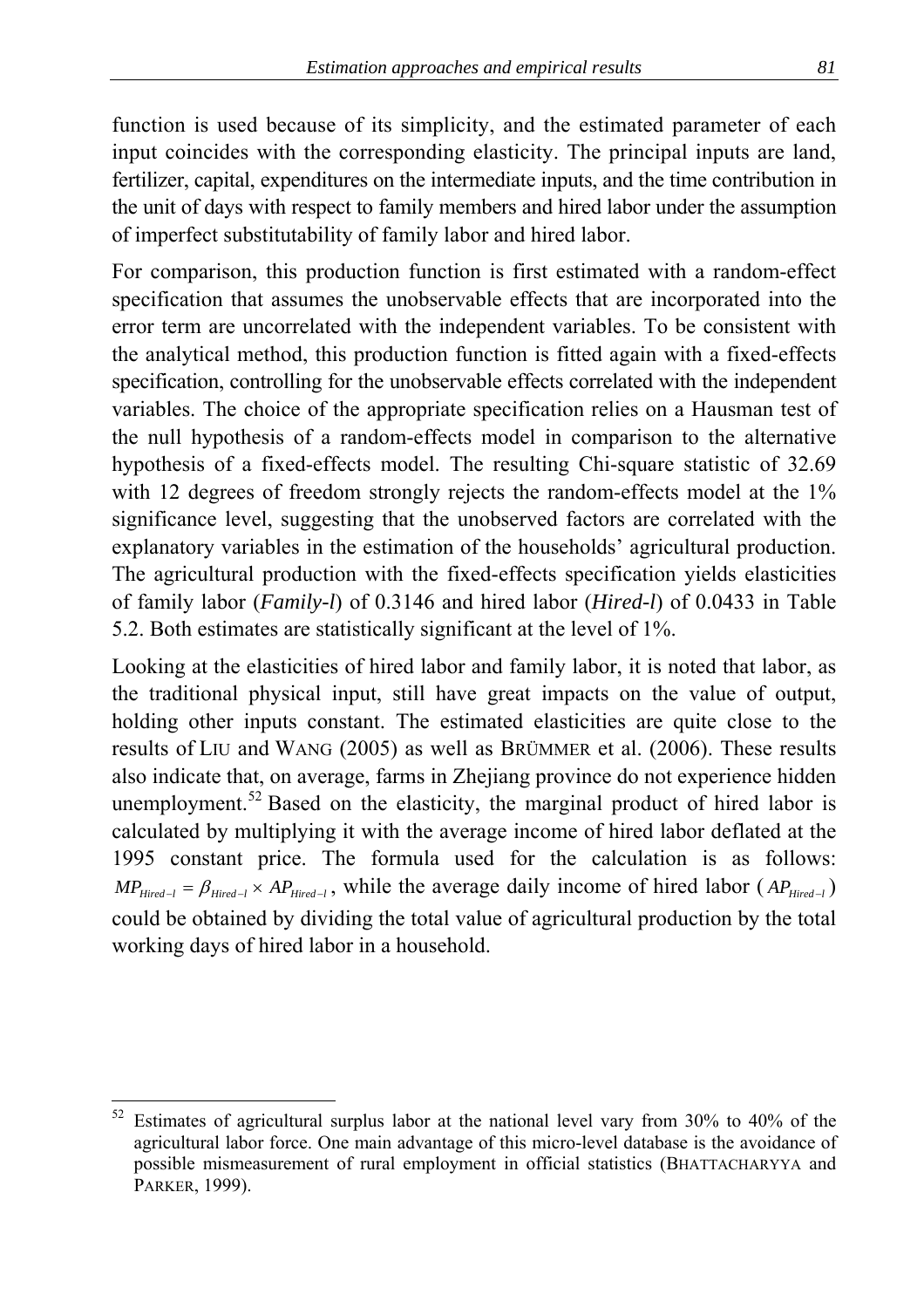| <b>Production function</b>         |                     | <b>Off-farm wage function</b> |                                   |  |
|------------------------------------|---------------------|-------------------------------|-----------------------------------|--|
| Dependent variable                 | Ln(Value of output) | Dependent variable            | Ln(Wage-off-farm                  |  |
|                                    |                     |                               | worker)                           |  |
| <b>Explanatory variables</b>       | Fixed-effects       | Explanatory variables         | Fixed-effects                     |  |
|                                    | estimation          |                               | estimation                        |  |
| Ln(Land)                           | $0.1609***$         | Element                       | 0.1808                            |  |
|                                    | (5.16)              |                               | (1.13)                            |  |
| $Ln(Family-1)$                     | $0.3146***$         | Second                        | $0.2980^*$                        |  |
|                                    | (11.73)             |                               | (1.67)                            |  |
| $Ln(Hired-l)$                      | $0.0433***$         | High                          | 0.2076                            |  |
|                                    | (2.67)              |                               | (0.92)                            |  |
| Ln(Capital)                        | $-0.0063$           | Skill                         | $-0.0377$                         |  |
|                                    | (0.39)              |                               | (0.25)                            |  |
| Ln(Fertilizer)                     | 0.0262              | M-labor                       | 0.0740                            |  |
|                                    | (1.11)              |                               | (1.45)                            |  |
| <i>Ln</i> ( <i>Intermediates</i> ) | $0.4397***$         | F-labor                       | $-0.1475***$                      |  |
|                                    | (29.01)             |                               | (3.83)                            |  |
| Element                            | $-0.2610$ **        | Cadre                         | 0.0521                            |  |
|                                    | (2.34)              |                               | (0.45)                            |  |
| Second                             | $-0.1686$           | Pmember                       | $0.3856***$                       |  |
|                                    | (1.35)              |                               | (2.57)                            |  |
| High                               | $-0.4426$ ***       | Unemp                         | $-0.2770$                         |  |
|                                    | (2.66)              |                               | (1.01)                            |  |
| Skill                              | $-0.0267$           | Popden                        | $-0.8529***$                      |  |
|                                    | (0.21)              |                               | (3.74)                            |  |
| Cadre                              | $0.1993***$         | Anipc                         | $0.0658***$                       |  |
|                                    | (2.58)              |                               | (2.88)                            |  |
| Pmember                            | $-0.3152***$        | <b>Time</b>                   | $0.0361^{***}$                    |  |
|                                    | (2.83)              |                               |                                   |  |
| Constant                           | 3.6649              | Constant                      | $(3.51)$<br>3.9990 <sup>***</sup> |  |
|                                    | (15.34)             |                               | (13.13)                           |  |
| $F-test (12, 1512)$                | 234.75              | $F-test (12, 2242)$           | 10.87                             |  |
| Within $R^2$                       | 0.6401              | Within $R^2$                  | 0.0550                            |  |
| Between $R^2$                      | 0.8469              | Between $R^2$                 | 0.0235                            |  |
| Overall $R^2$                      | 0.7893              | Overall $R^2$                 | 0.0112                            |  |
| <i><b>Observations</b></i>         | 1975                | <i><b>Observations</b></i>    | 2717                              |  |

**Table 5.2: Production function estimation and wage function for households with off-farm workers** 

Note: T-values in parentheses,  $***$ ,  $**$ , and  $*$  indicate statistical significance at 1%, 5% and 10% levels, respectively.

Using the annual mean of daily output results in a year, marginal products of hired labor in each household that hire labor are presented in column 3 of Table 5.3. The marginal product of hired labor is distributed around a mean of 26.29 Yuan per day. The calculated returns to hired labor, entangled with the unobservable internal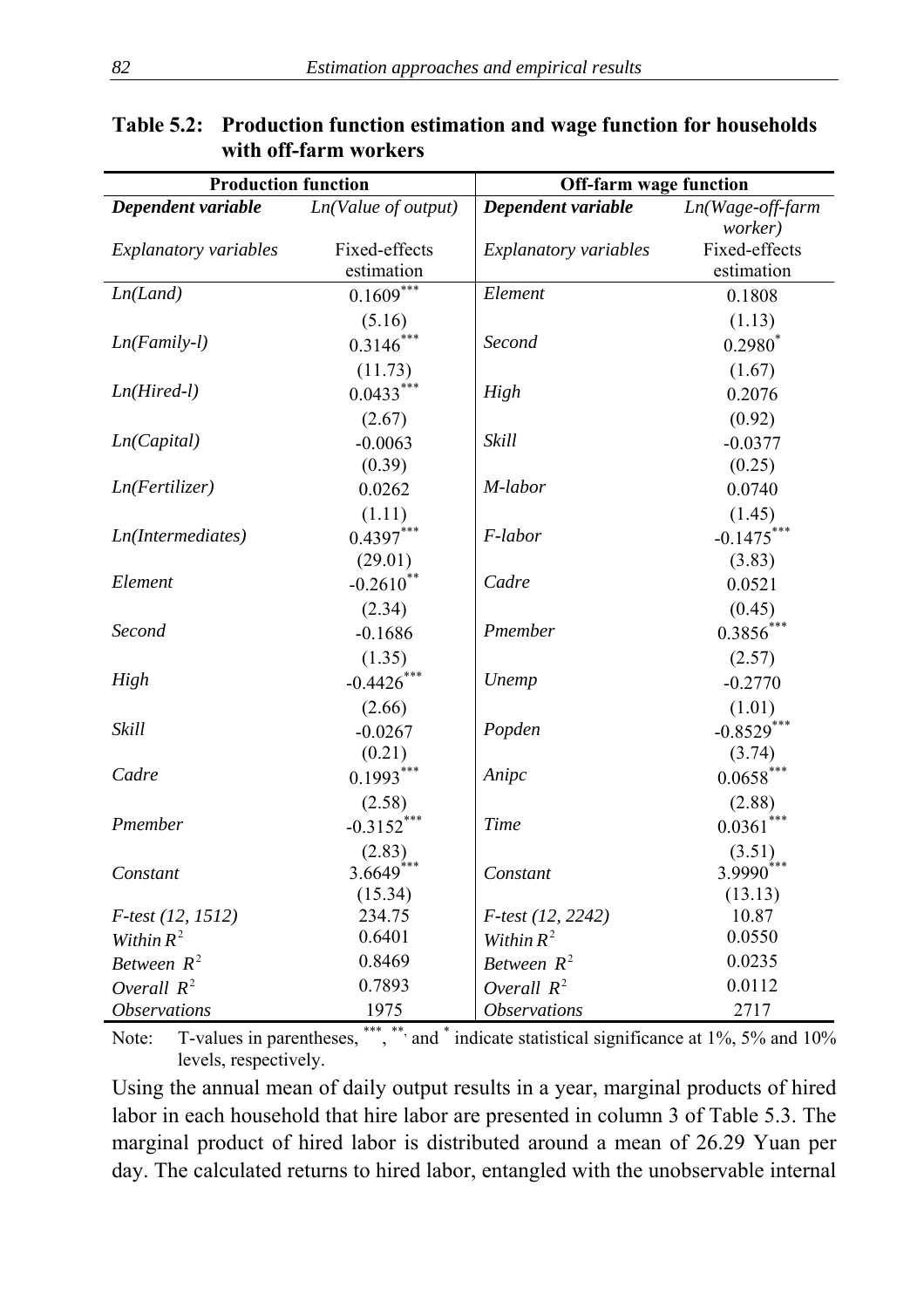factors within and across households, differ dramatically at the household level by controlling for other inputs such as land, capital, and technology. Tabulating the mean of the marginal product of hired labor against year, it is found that in the surveyed years, the mean of the marginal product of hired labor presents the wave pattern with fluctuation between 13.91 and 38.08 Yuan per day. The means of the marginal product of hired labor later in the 1990s are all larger than 25 Yuan per day except the year of 1998, while in the first two years of 2000, this value dropped nearly 20 Yuan per day. So the temporal development shows no clear trend.

Similarly, wage rates of off-farm workers are assumed to be endogenous to the amount of off-farm work (HUFFMAN, 1980). Thus, the off-farm wage functions often are modelled and used in the labor supply estimation as weakly exogenous variables (HUFFMAN and LANGE, 1989; SUMNER, 1982). The off-farm wage function is directly estimated with these data in the log-linear form, and a consistent test of sample selection bias is applied (HECKMAN, 1974, 1979; SUMNER, 1982). Selection bias is rejected for these data. Thus, the average wage of off-farm workers at household level, which is calculated from the total off-farm income from non-agricultural activities divided by the total off-farm working days, is estimated by the traditional techniques for the panel data. The natural logarithm form of this resulting variable, *Wage-off-farm workers,* is regressed on the education attainment and skill characteristics of the household and gender composition of the family's work force, controlling for social networks and local labor market features. Here, the farm characteristics are excluded from the off-farm wage estimation under the assumption that offfarm wages are not determined by farm characteristics. Both random-effects and fixed-effects specifications are fitted for the off-farm wage function. The Chi-square value of the Hausman specification test is 32.69 with 12 degrees of freedom, strongly rejecting the null hypotheses at the 1% significance level that the unobservable effects are not correlated with the independent variables. This suggests that the fixed-effects specification is preferable because it controls for the correlation of unobservable effects with the independent variables.<sup>53</sup>

The adjusted  $R^2$  is comparatively small because the off-farm wage is aggregated at the household level. Comparing the within- $R^2$  and the between- $R^2$  for households' off-farm wage function points to a better explanation of the variation in off-farm wage within households over time than between households. The within- $R^2$  is similar as the estimation on the wage of off-farm female laborers by HUFFMAN and LANGE (1989).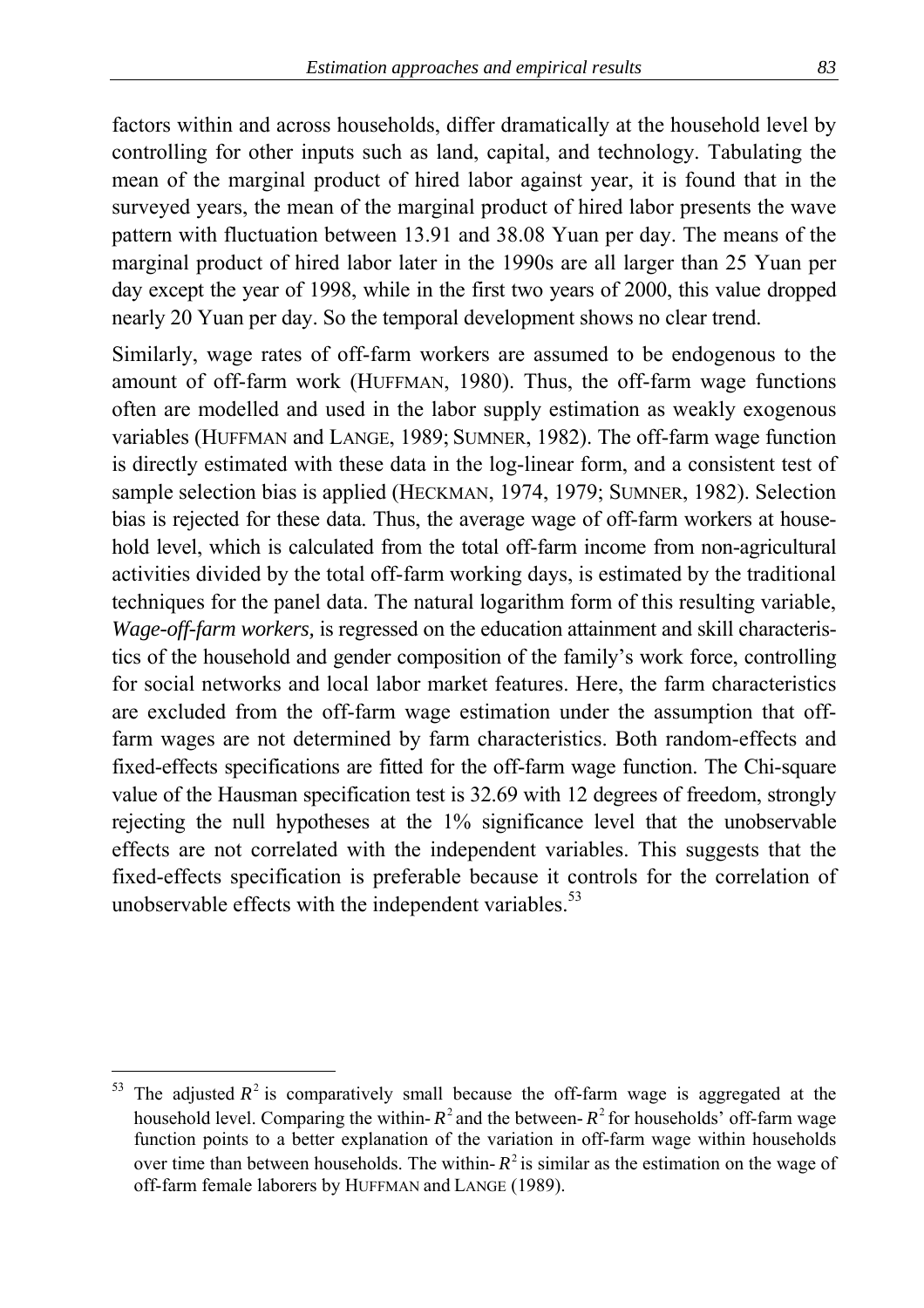| Year      | Marginal product of hired labor <sup>a</sup><br>(Yuan/day) |       |           | Average wage from off-farm<br>occupation<br>(Yuan/day) |       |           |
|-----------|------------------------------------------------------------|-------|-----------|--------------------------------------------------------|-------|-----------|
|           | N                                                          | Mean  | Std. Dev. | N                                                      | Mean  | Std. Dev. |
| 1995      | 51                                                         | 33.98 | (49.59)   | 258                                                    | 40.72 | (29.43)   |
| 1996      | 46                                                         | 27.15 | (56.76)   | 352                                                    | 44.81 | (26.90)   |
| 1997      | 46                                                         | 31.86 | (52.46)   | 349                                                    | 46.21 | (30.00)   |
| 1998      | 50                                                         | 13.91 | (27.89)   | 348                                                    | 48.06 | (30.16)   |
| 1999      | 68                                                         | 38.08 | (110.91)  | 367                                                    | 51.70 | (33.08)   |
| 2000      | 69                                                         | 25.15 | (53.58)   | 366                                                    | 55.37 | (35.04)   |
| 2001      | 51                                                         | 19.14 | (49.66)   | 327                                                    | 65.81 | (37.47)   |
| 2002      | 61                                                         | 19.28 | (39.62)   | 350                                                    | 63.98 | (41.16)   |
| 1995-2002 | 442                                                        | 26.29 | (61.98)   | 2717                                                   | 52.37 | (34.26)   |

| Table 5.3: Estimated return to labor |  |
|--------------------------------------|--|
|                                      |  |

Notes: <sup>a</sup> The marginal product of hired labor in agriculture is calculated by multiplying the elasticity of hired labor estimated from the production function (Table 5.2) with the average income of hired labor as  $MP_{Hired-I} = \beta_{Hired-I} \times AP_{Hired-I}$ . <sup>b</sup> The average income from off-farm occupations for households that supply labor off-farm is the predicted wage from the off-farm income function (Table 5.2).

The results, shown in Table 5.2, support the general hypothesis that educational attainment is positively related to daily earnings, although only the coefficient of secondary education is statistically significant (HUFFMAN and LANGE, 1989; SUMNER, 1982; YANG, 1997a). Increasing the ratio of family members who finish secondary school (*Second*) by 10% will, *ceteris paribus*, significantly raise the household's average off-farm wages by 2.98% at the traditionally accepted level. Elementary education (*Element*) and high schooling education (*High*) have similar effects: 1.81% and 2.07%, respectively, when increasing the ratios of family members who finished elementary education (*Element*) and high schooling education (*High*) by 10% separately. These results, when compared to the rate of illiteracy, indicate that secondary schooling is more important than elementary and high schooling to the earnings of off-farm workers. An additional male laborer in a household increases the off-farm wage level by 7.40%, which implies that the male laborer plays an important role in safeguarding the household's off-farm income by supplying a minimum amount of off-farm work. The addition of a female laborer decreases the average wage of off-farm employees by 14.75%. The strongly negative estimate of female laborers points indicates that an earning difference by gender still exists. Being a cadre household increases the average off-farm wages by 5.21%, and party membership significantly and positively affects off-farm earnings by increasing the off-farm wage 38.56%.

Although wages are expected to be rigidly sticky, the off-farm wage at the household level will be discounted approximately 27.70% if the unemployment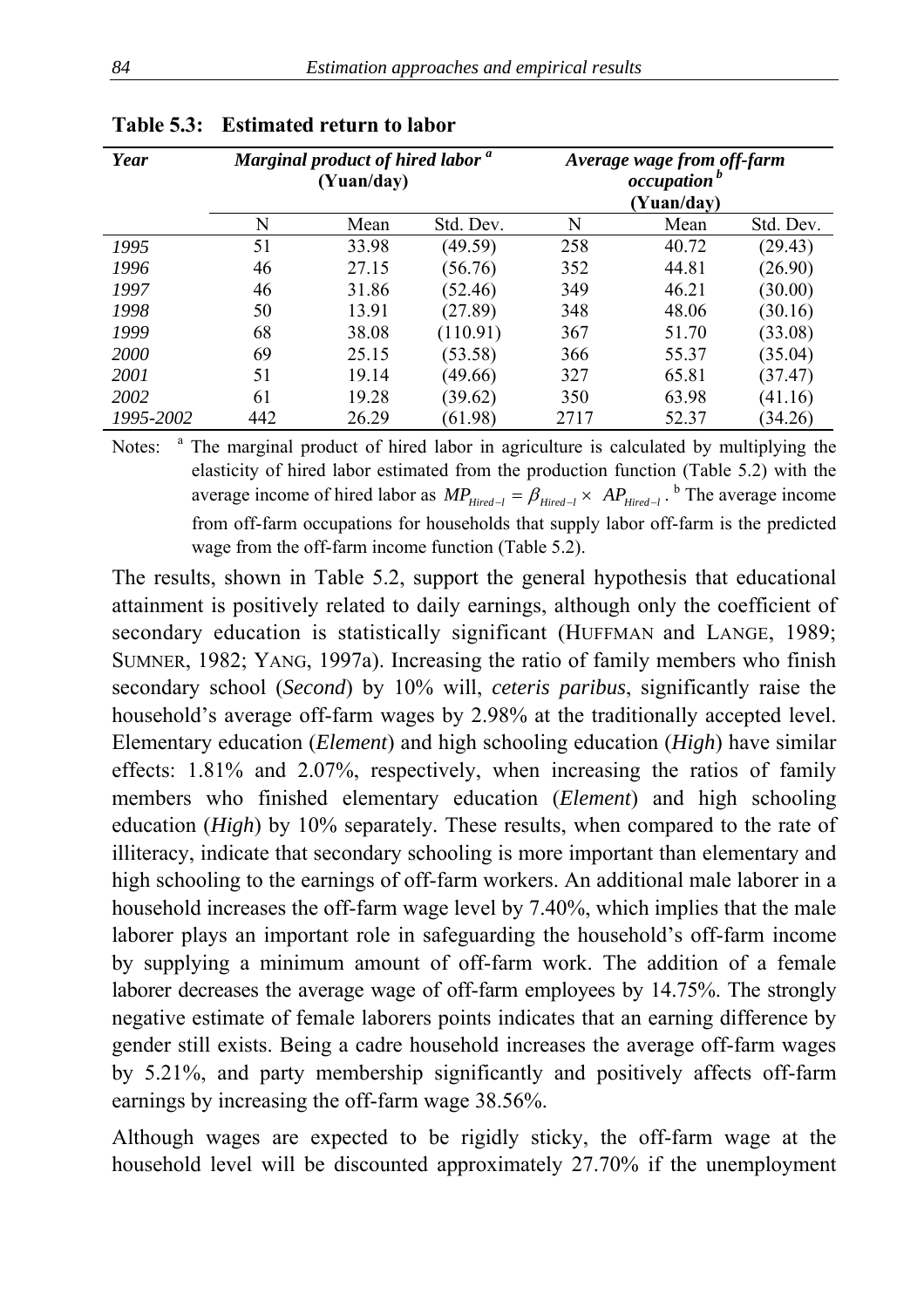rate in the local village increases 1%. This implies that when the local labor market experiences unanticipated negative shocks it shows a decline in real wage rates (TOKLE and HUFFMAN, 1991). The size of the coefficients of village characteristic variables, including yearly net income per capita (*Anipc*) and population density (*Popden*), implies that the locality has still a great and statistically significant influence on off-farm wages. Given the rise of annual net income per capita in the village for 1,000 Yuan per capita, the off-farm wage will increase by 6.58%. This indicates that the internal wage of family members fluctuates in the same direction as the external wage level. The positive and statistically significant coefficient of the time trend indicates that during the period of adjustment of the rural labor market, the real off-farm wage presents an increasing trend with an average growth rate of 3.61% per year.

From Table 5.3, the expected average wage of a household obtained from the wage function is 52.37 Yuan per day, which is twice the marginal product of hired labor. This significant difference demonstrates a continuing segmentation between agriculture and non-agricultural labor markets (COOK, 1999; FLEISHER and YANG, 2003). During 1995-2002, the gap between the lowest and highest average off-farm wages was around 25 Yuan per day.

It is noted that the average income per capita (*Anipc*) at the village level, as a demand side variable, acts as an exogenous instrument. This is chosen because it is hypothesized that income will affect the off-farm income level (which it does; see Table 5.2) but will not affect the dependent variable of the off-farm labor supply equations (Table 5.4), except through its effect on the wage. Because the village-level income variable is a demand side variable, it should not have a direct effect on supply side decisions. A similar argument is presented by BOWLUS and SICULAR (2003), who state that the inclusion of location characteristics in conjunction with time dummy variables and fixed-effects makes further price variables as instruments redundant.

### *5.3 Hired labor demand functions*

As noted in the theoretical discussion in Chapter 3, interesting and important questions that arise from the estimations are how households allocate their labor time between on- and off-farm work and how this allocation of labor time develops. To answer these questions, a general methodology is constructed to estimate the hired-labor demand and off-farm labor supply functions. Research on labor supply analyzes the off-farm time allocation of the operator or simultaneity of time allocation between the on- and off-farm work of the operator and spouse (HUFFMAN, 1980; SUMNER, 1982; HUFFMAN and LANGE, 1987; TOKLE and HUFFMAN, 1991). However, it is believed that new insight may be gained by considering the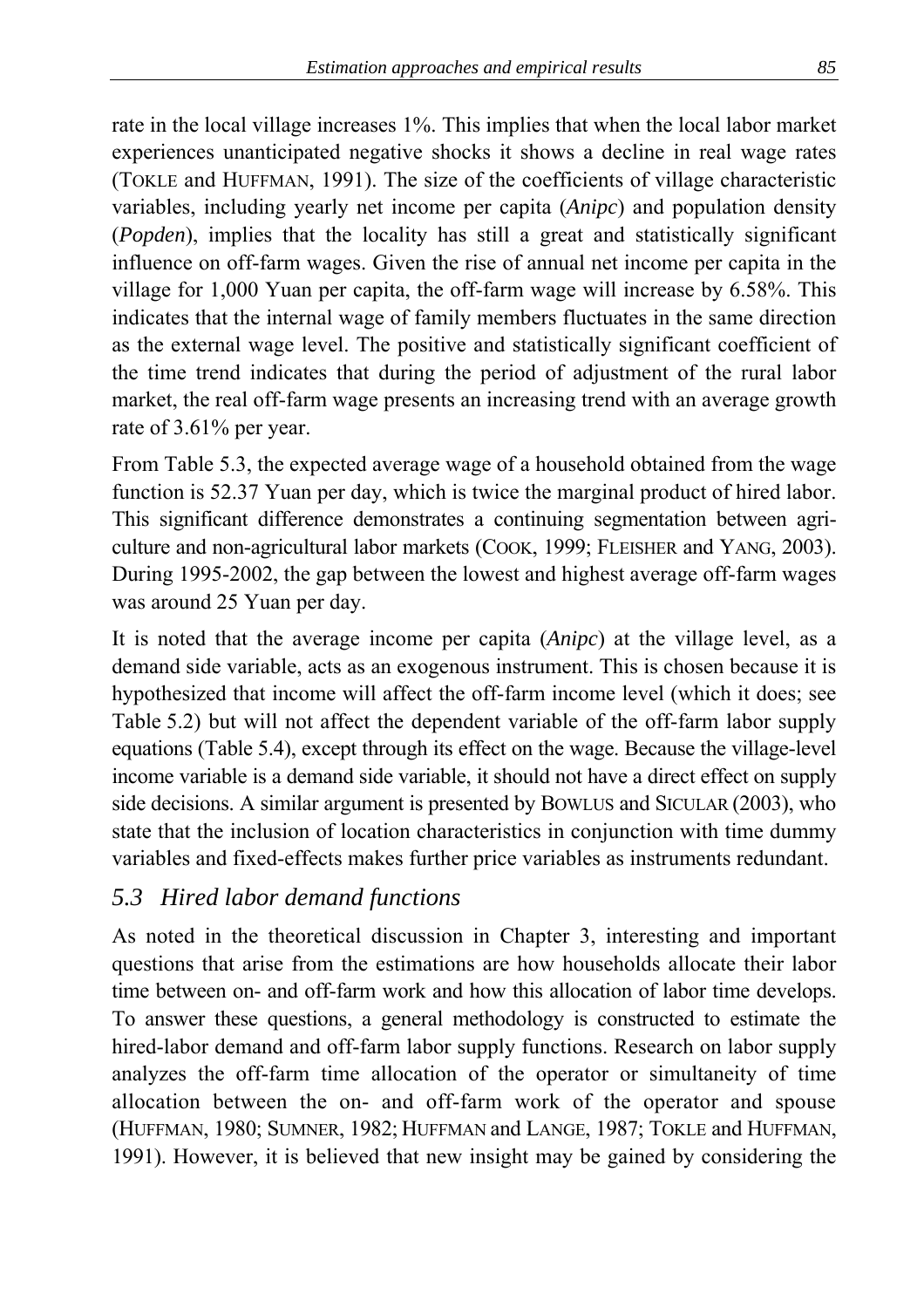labor demand of hired labor in household production. Hired labor is a type of substitute, *albeit* an imperfect substitute, for family labor. Thus, in an imperfect labor market supported by the previous labor participation results, the demand for hired labor in a household involves the time allocation of the family members between on- and off-farm works. The marginal productivity of hired labor may affect the household's off-farm supply decision by changing the reservation wage through efficiency effects on household production. In the following estimations, working days of hired labor and the family's off-farm labor are regressed on the respectively instrumented expected wages of hired labor and off-farm employees and other exogenous variables.

As mentioned in Section 5.2, the sample selection bias did not appear in these data.54 Thus, the hired labor demand functions are estimated by limiting the sample to individual households for which  $D<sub>h</sub> = 1$  in Section 3.1.2 while the traditional econometric techniques are applied to the hired labor demand functions. In Table 5.4, hired labor demand functions are estimated separately by pooling the observations for households that only hire labor (column 1, *h*) and for households that hire and supply labor simultaneously (column 2, sh).<sup>55</sup> The demand functions of hired labor for the two types of households are estimated separately in the following reasons. First, according to the theoretical analysis, the predicted wages of off-farm workers will make an impact on the hired labor demand for households in both markets (*sh*), but they will have no influence on the households that exclusively hire labor (*h*). Second, it is assumed that the sensitivity of hired labor demand to an array of economic and statistical variables would vary for the two kinds of households. In hired labor demand functions, the log form of working days of hired labor is used as dependent variables. The determinants of participation decisions are also included as independent variables and the predicted wages of hired laborers and off-farm workers are incorporated into the demand functions of hired labor.

Hired labor demand function is estimated for households that only hire on-farm labor (*h*) by the method of ordinary least squares (OLS). The adjusted  $R^2$ -value amounts to 0.6293 for households that exclusively hire labor (*h*). It indicates that the included explanatory variables explain more than half of the variation in hired farm labor demand, although unobservable factors beyond the explanatory

<sup>&</sup>lt;sup>54</sup> Once sample selectivity bias occurs in the data, we should address the labor allocation's conditional nature, which is whether the household hires labor or not and whether the households supply labor off the farm or not. The households' selectivity adjustment is presented in Appendix A.

<sup>&</sup>lt;sup>55</sup> We cannot estimate the hired labor's demand function for households that only hire labor by fixed-effects or random-effects specification for the panel data because of the small number of observations. Therefore, we estimate it by pooling the observations.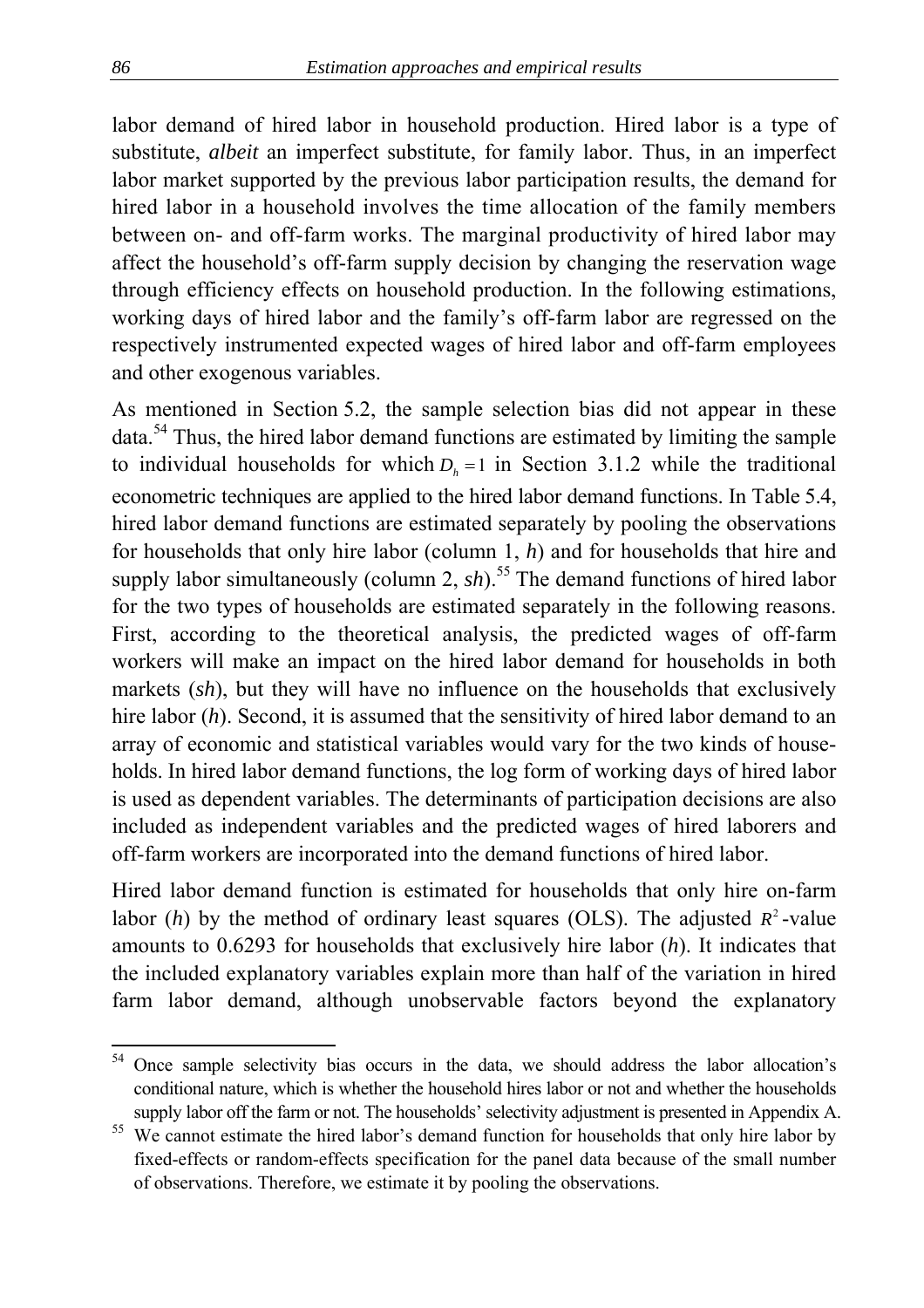variables also affect the estimation of hired labor demand (BOWLUS and SICULAR, 2003). For comparison, we fit the hired labor demand function with random-effects or fixed-effects procedures for households in both markets (*sh*) to test the possible correlation between the unobservable effects and the independent variables. The Chi-square statistic of 46.68 with 21 degrees of freedom is statistically significant at the 1% level; thus the fixed-effects specification is explains the results. The measure of goodness of fit with an overall  $R^2$  is 0.2839 for households that participate in both markets  $(sh)$ . In this estimation, comparing the within- $R^2$  and between- $R^2$  gives a better explanation of variation in hired labor demand within households over time rather than between households.

It is also noted that the signs of the independent variables in the hired labor demand function and the corresponding participation function indicate that the same independent variables may have adverse effects on the participation decisions and hired labor demand. Furthermore, some estimated parameters associated with the independent variables may significantly impact the households' participation to hire labor but may not significantly contribute to the demand for hired labor in working days, and *vice versa*. This confirms that to a large extent, the matter of households' labor participation behavior as well as demand and supply of labor are different components in the study of labor markets (BENJAMIN et. al., 1996).

*Wage Effects* Given the log-linear form of hired labor working days to the internal wages, the estimated slope parameters of wage variables are the wage elasticity. The coefficients of the hired labor wage (*Wage-hired labor*) are statistically significant and negative in the two labor demand estimations. This implies that an increase in the hired labor wage (*Wage-hired labor*) leads to a decreasing demand for hired labor days and a possible substitution between hired and households' own labor. Specifically, the negative effect of hired-labor wages on the households' demand for hired labor could be explained in two ways: The cost of hiring labor increases with the rise in hired labor wages, which leads to a decreasing demand for hired labor in working units (hours, days, or weeks, etc.); or, the increased cost of hiring labor that results from increased unit wages may induce the household to use its own labor resources to fully or partially substitute for the contributed time of hired labor.

The coefficients of hired labor wages are -0.2900 and -0.3657, implying that an increase of 1% in the internal wages of hired laborers is followed by a decrease in the hired labor demand by 0.29% and 0.37% for households that solely hire labor (*h*) and households in both markets simultaneously (*sh*), respectively. As expected, households that participate in both markets (*sh*) are more flexible to the shift in the internal wages of hired laborers and show a higher elasticity as suggested by the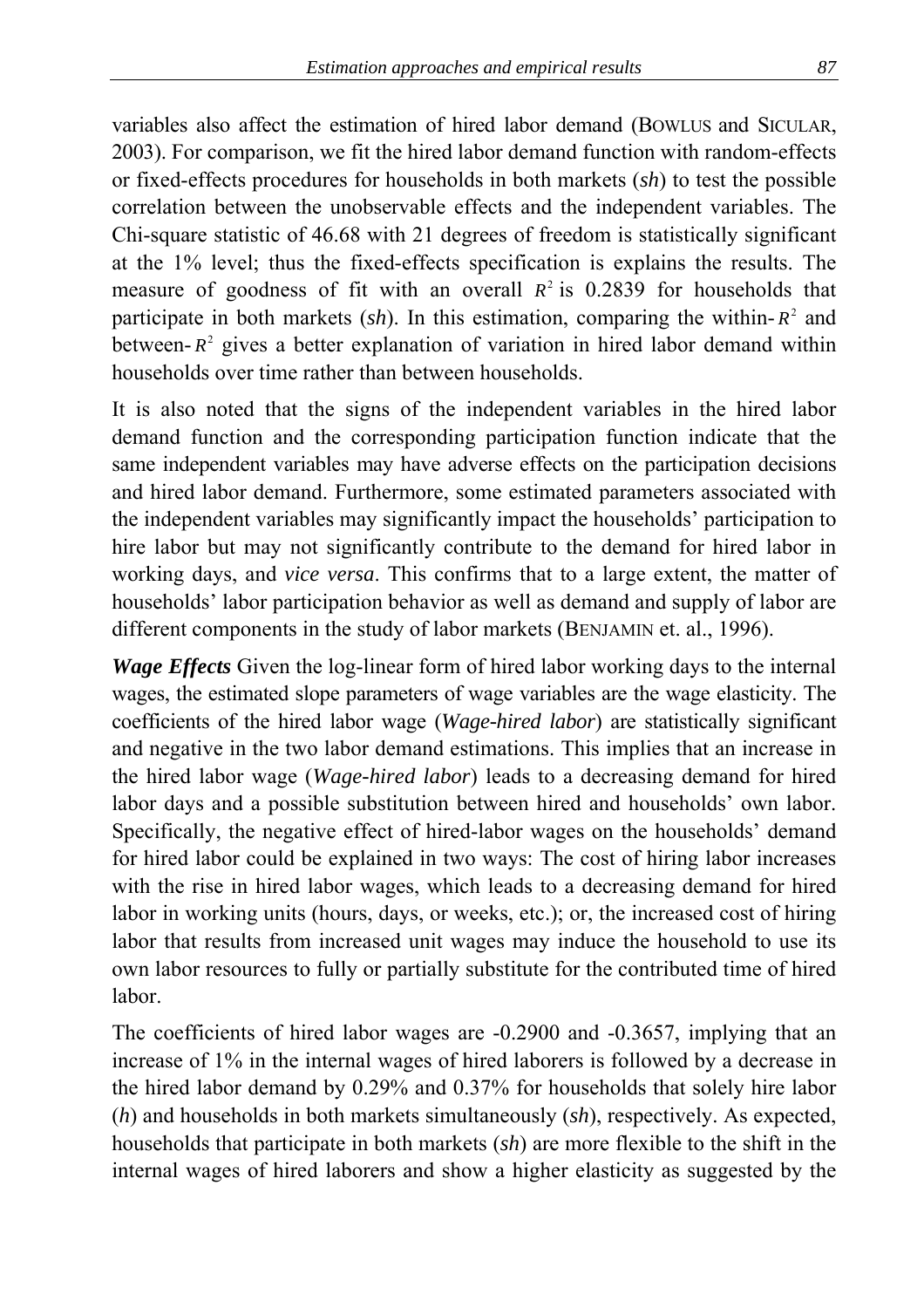absolute magnitudes of the estimated coefficients.<sup>56</sup> This confirms the theory that agents are more flexible if the number of choices in the labor market increases. The positive impact of the off-farm wage (*Wage-off-farm worker*) on the demand for hired labor for households in both markets (*sh*) means that the possibly higher income from off-farm employment encourages households to demand more hired labor service. This indicates that an increase of 1% in the wages of off-farm workers is followed by an increase of 0.82% in the average hired labor demand. Though the impact of off-farm wages (*Wage-off-farm worker*) on hired labor appears to be statistically insignificant in this estimation, the positive sign of the coefficient still provides evidence that the hired labor is a substitute for the offfarm workers, *albeit* an imperfect substitute.

*Household characteristics* Given the log-lin form of hired labor working days to the independent variables (except the wage variables), the estimated slope parameters measures the constant proportional change or relative change in the working days of hired laborers for a given absolute change in the value of the independent variables. For households that only hire labor (h), the elementary, secondary, and high-schooled households are more likely to demand much more hired labor service than the reference group (the illiterate workers). For households in both labor markets (*sh*), increasing the ratio of family members who finished elementary, secondary, and high school by 10%, the demand for additional hired labor is reduced by 7.49%, 5.79%, and 0.45%, respectively. That the effects of education attainment on the working days of hired laborers are different in the two estimations indicate that the two kinds of households have different demand for hired labor because the educated family members perform differently. Data yield evidence that households with skilled labor tend to demand more working days from hired laborers for households that only hire laborers (*h*) but less for households in both markets (*sh*), compared to the households without skilled laborer.

| Dependent variable                            | <b>Labor demand functions</b><br>$Ln(hiring-in days)$ |                             | <b>Labor supply functions</b><br>Ln(off-farm working days) |                                  |
|-----------------------------------------------|-------------------------------------------------------|-----------------------------|------------------------------------------------------------|----------------------------------|
| Households' participation                     | h                                                     | sh                          |                                                            | sh                               |
| Explanatory variables                         | <b>OLS</b><br>estimation                              | Fixed-effects<br>estimation | Fixed-effects<br>estimation                                | Random-<br>effects<br>estimation |
| <b>Wage</b><br>$Ln(WAGE\text{-} hired labor)$ | $-0.2900$ <sup>**</sup><br>(2.68)                     | $-0.3657***$<br>(11.24)     |                                                            | $-0.0692$ ***<br>(5.22)          |

| Table 5.4: Estimated results of labor demand and supply functions |  |  |
|-------------------------------------------------------------------|--|--|
|                                                                   |  |  |

<sup>56</sup> The difference of the effects of hired labor wages on hired labor demand between households that only hire labor (*h*) and those in both markets (*sh*) is significant at 5% using adjusted Wald Test.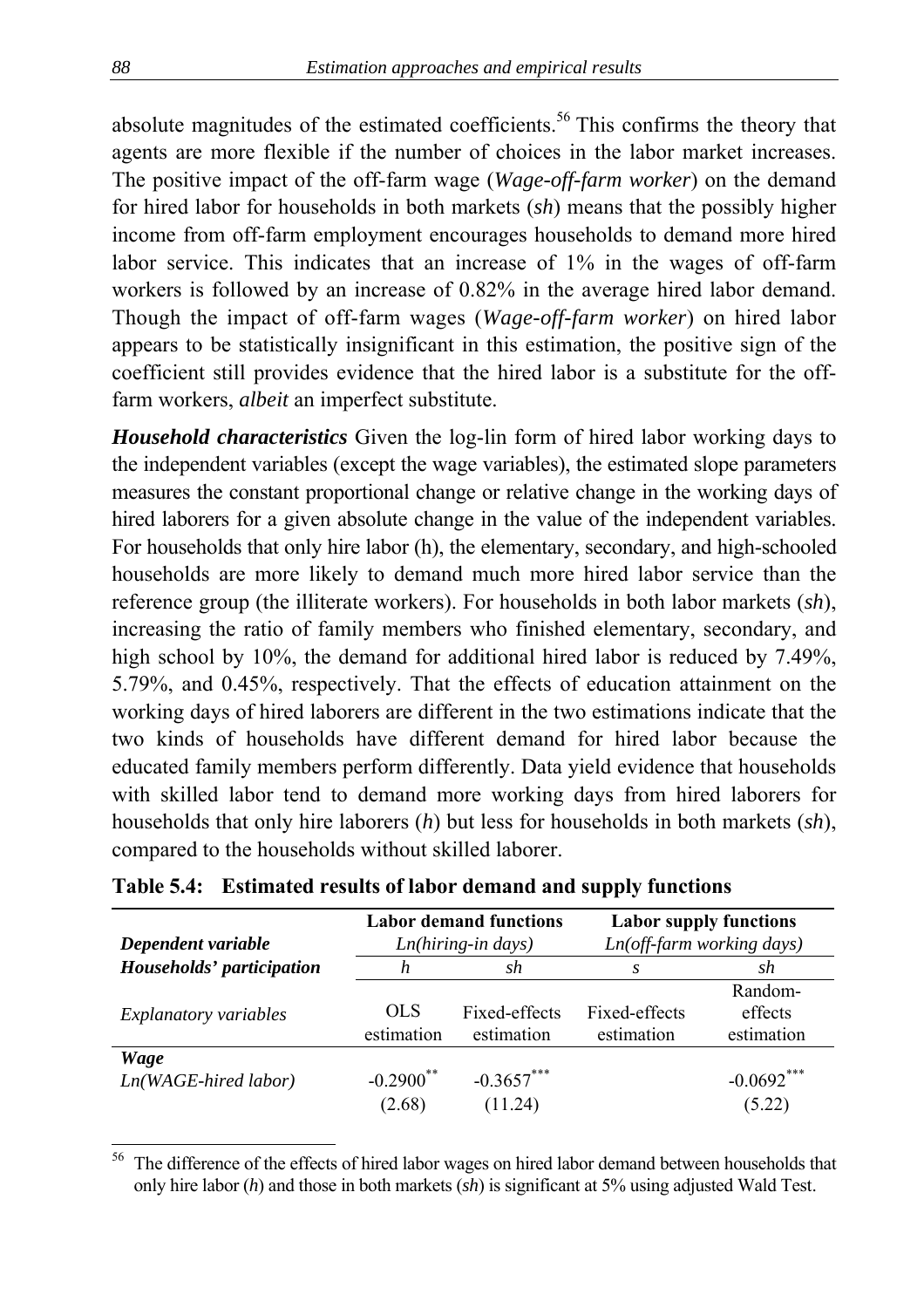|                                  | <b>Labor demand functions</b> |                       | <b>Labor supply functions</b> |                              |  |
|----------------------------------|-------------------------------|-----------------------|-------------------------------|------------------------------|--|
| Dependent variable               |                               | $Ln(hiring-in days)$  |                               | $Ln($ off-farm working days) |  |
| Households' participation        | $\boldsymbol{h}$              | sh                    | S                             | sh                           |  |
|                                  | <b>OLS</b>                    | Fixed-effects         | Fixed-effects                 | Random-effects               |  |
| Explanatory variables            | estimation                    | estimation            | estimation                    | estimation                   |  |
| Ln(WAGE-off-farm worker)         |                               | 1.3369                | $-0.2134$                     | $1.3355$ **                  |  |
|                                  |                               | (0.83)                | (0.62)                        | (3.74)                       |  |
| <b>Household characteristics</b> |                               |                       |                               |                              |  |
| Element                          | 0.3832                        | $-0.7493$             | $-0.1888$                     | $-0.2603$                    |  |
|                                  | (0.40)                        | (0.78)                | (1.20)                        | (1.14)                       |  |
| Second                           | $2.2846^{**}$                 | $-0.5787$             | 0.0672                        | $-0.4356^*$                  |  |
|                                  | (2.24)                        | (0.54)                | (0.35)                        | (1.81)                       |  |
| High                             | 0.3236                        | $-0.0451$             | 0.0131                        | 0.0112                       |  |
|                                  | (0.22)                        | (0.04)                | (0.06)                        | (0.04)                       |  |
| Skill                            | 2.1706                        | $-0.1125$             | 0.1048                        | $0.3631^*$                   |  |
|                                  | (1.33)                        | (0.15)                | (0.74)                        | (1.91)                       |  |
| M-labor                          | 0.1490                        | 0.1091                | $0.2939$ <sup>***</sup>       | $0.1390^*$                   |  |
|                                  | (0.22)                        | (0.35)                | (5.51)                        | (1.86)                       |  |
| F-labor                          | $-0.3026$                     | 0.1898                | $0.2083$ <sup>***</sup>       | $0.5383$ <sup>***</sup>      |  |
|                                  | (0.57)                        | (0.60)                | (3.38)                        | (6.64)                       |  |
| Dependent                        | $-0.3477$                     | $-0.0679$             | 0.0405                        | 0.0622                       |  |
|                                  | (1.14)                        | (0.40)                | (1.39)                        | (1.34)                       |  |
| Transfer                         | $-0.1121$                     | 0.0054                | $-0.0153**$                   | $-0.0055$                    |  |
|                                  | (0.81)                        | (0.14)                | (2.43)                        | (0.33)                       |  |
| Cadre                            | 0.1296                        | $-0.0318$             | 0.0270                        | $-0.2727$ <sup>*</sup>       |  |
|                                  | (0.14)                        | (0.07)                | (0.24)                        | (1.93)                       |  |
| Pmember                          | $1.5568$ <sup>***</sup>       | $-0.7013$             | 0.0742                        | $-0.4734$ <sup>***</sup>     |  |
|                                  | (1.78)                        | (0.89)                | (0.36)                        | (2.82)                       |  |
| <b>Farm characteristics</b>      |                               |                       |                               |                              |  |
| Asset                            | $1.4115*$                     | 0.0723                | $-0.0175$                     | $-0.0233$                    |  |
|                                  | (1.95)                        | (0.91)                | (0.66)                        | (0.85)                       |  |
| Landpc                           | $-0.0106$                     | $-0.0212$             | $-0.0117$ **                  | $\textbf{-0.0088}^{\ast}$    |  |
|                                  | (0.29)                        | (0.50)                | (1.96)                        | (1.87)                       |  |
| Livestock                        | $-0.0068$                     | $0.0684^{**}$         | $-0.0017$                     | $-0.0223$ **                 |  |
|                                  | (0.11)                        | (2.47)                | (0.30)                        | (2.29)                       |  |
| Vegetable                        | 2.3473*                       | 0.0190                | 0.0747                        | 0.0588                       |  |
|                                  | (1.79)                        | (0.06)                | (0.70)                        | (0.39)                       |  |
| $O/I$ -ratio                     | $-0.0004$                     | $0.0055$ <sup>*</sup> | $-0.0009**$                   | $-0.0016$                    |  |
|                                  | (1.09)                        | (1.93)                | (2.18)                        | (1.31)                       |  |
| <b>Village characteristics</b>   |                               |                       |                               |                              |  |
| L-rent                           | $-2.6531$                     | $-0.2901$             | 0.1764                        | $-0.2257$                    |  |
|                                  | (0.79)                        | (0.51)                | (1.17)                        | (0.83)                       |  |
| Unemp                            | 0.7503                        | 0.7657                | $-0.7173**$                   | $-0.1059$                    |  |
|                                  | (0.31)                        | (0.62)                | (2.29)                        | (0.33)                       |  |
| Popden                           | 0.4301                        | 2.6143                | 0.0003                        | $1.0418$ <sup>***</sup>      |  |
|                                  | (1.32)                        | (1.47)                | (0.00)                        | (3.77)                       |  |

# **Table 5.4: Continued from previous page**

Ē,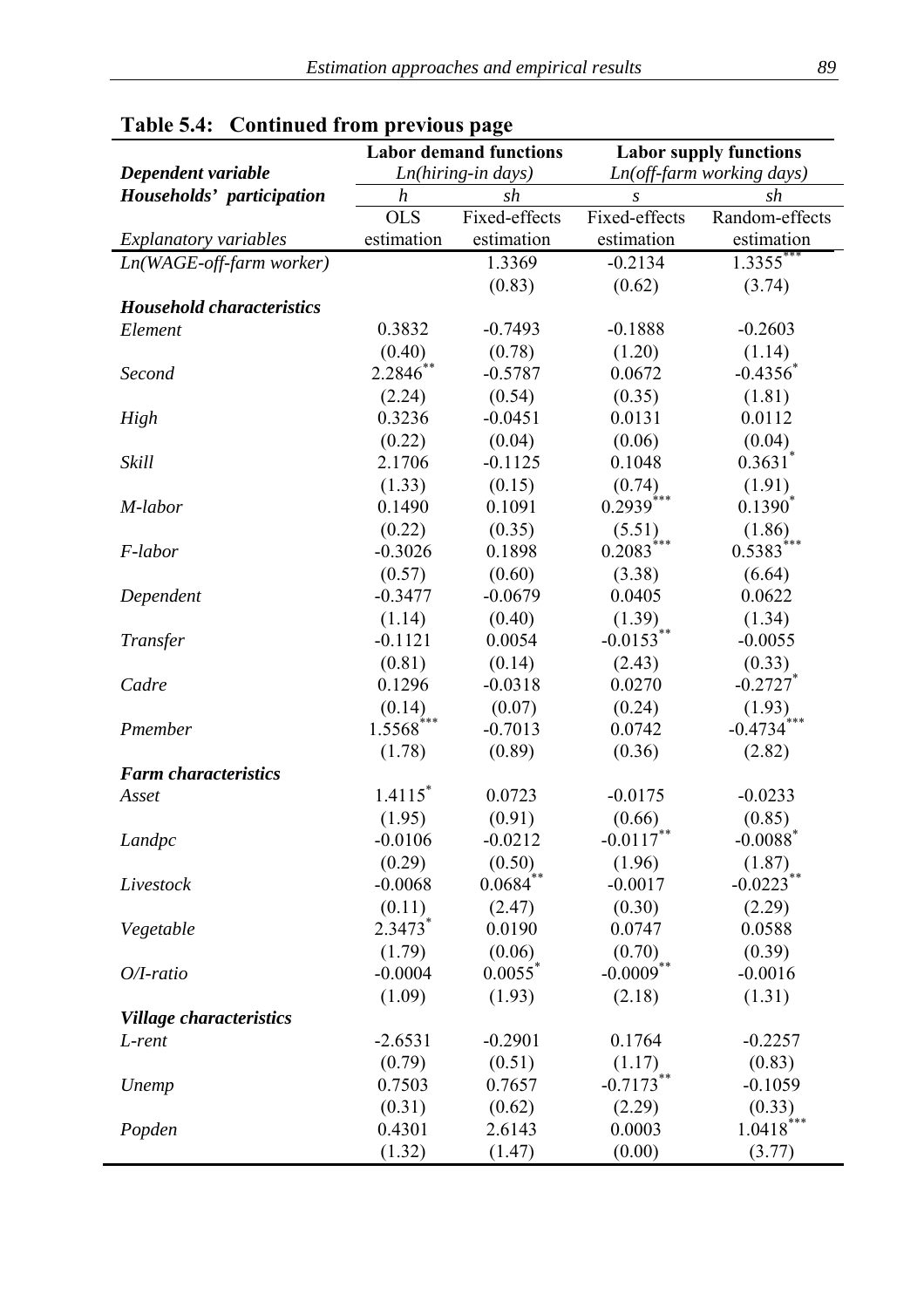|                              | <b>Labor demand functions</b><br>$Ln(hiring-in days)$ |                             | <b>Labor supply functions</b><br>$Ln(off-farm working days)$ |                                  |
|------------------------------|-------------------------------------------------------|-----------------------------|--------------------------------------------------------------|----------------------------------|
| Dependent variable           |                                                       |                             |                                                              |                                  |
| Households' participation    | h                                                     | sh                          | $\mathcal{S}$                                                | sh                               |
| <b>Explanatory variables</b> | <b>OLS</b><br>estimation                              | Fixed-effects<br>estimation | Fixed-effects<br>estimation                                  | Random-<br>effects<br>estimation |
| Time trend                   |                                                       |                             |                                                              |                                  |
| Time                         | 0.1419                                                | $-0.0218$                   | 0.0280                                                       | $-0.0655***$                     |
|                              | (1.15)                                                | (0.25)                      | (1.39)                                                       | (2.59)                           |
| Constant                     | 1.2258                                                | $-3.0245$                   | 5.9096***                                                    | $-0.3803$                        |
|                              | (1.00)                                                | (0.46)                      | (4.15)                                                       | (0.25)                           |
| $F-test$ (df)                | 4.74(20,                                              | 11.63(21,                   | 7.02(20,                                                     |                                  |
|                              | 24)                                                   | 226)                        | 1847)                                                        |                                  |
| <i>Wald</i> $\chi^2$ (df)    |                                                       |                             |                                                              | 441.33 (20)                      |
| Adj- $R^2$                   | 0.6293                                                |                             |                                                              |                                  |
| Within- $R^2$                |                                                       | 0.5194                      | 0.0706                                                       | 0.0592                           |
| Between- $R^2$               |                                                       | 0.2277                      | 0.2565                                                       | 0.4070                           |
| Overall- $R^2$               |                                                       | 0.2839                      | 0.2009                                                       | 0.2608                           |
| <i><b>Observations</b></i>   | 45                                                    | 397                         | 2320                                                         | 397                              |

|  | Table 5.4: Continued from previous page |  |
|--|-----------------------------------------|--|
|--|-----------------------------------------|--|

Note: T-values in parentheses, \*\*\*, \*\*, and \* indicate statistical significance at 1%, 5% and 10% levels, respectively.

With respect to the variables of family demographic composition, adding one more female laborer, the intensive use of hired laborers decreases 30.26% in households that only hire labor (h). This provides evidence that female labor in a household is a substitute for hired labor. Households with one more dependent decrease the demand for hired labor. A possible reason is that the dependent variable is aggregated of young children and elders, and thus their individual effects on the hired labor demand cannot be fully reflected as the parameter of the aggregated variable. The fact that net transfers (*Transfer*) are small and not robust in both estimations suggests that the intensity of hired labor is not greatly affected by the family's external income.

Now we turn to the variables controlling for the social networks. When a household remains a cadre household, the working days of hired laborers increase 12.96% among households that solely hire labor (*h*) but almost not at all among households in both markets (*sh*). The coefficients of party membership (*Pmember*) indicate that households with a party member (*Pmember*) increase the service of hired labor dramatically among those households that hire labor (*h*), but decrease that for households in both markets (*sh*) by about 70%, compared to the households without a party member.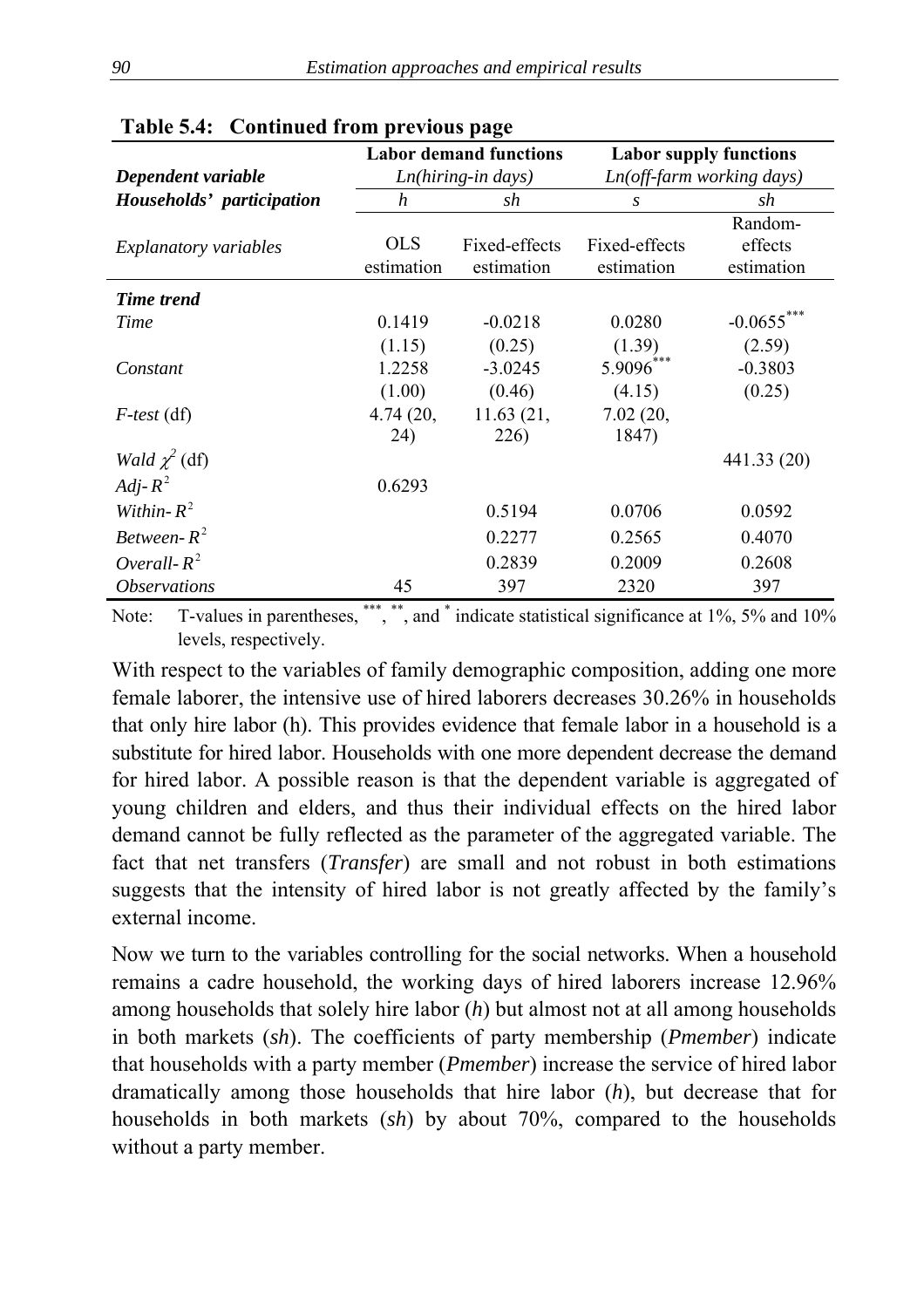*Farm characteristics* All of the farm characteristics included in the econometric analysis which contribute significantly to the explanation of labor demand are positive. In particular, productive assets per capita (*Asset*) increase labor demand significantly among households that only hire farm labor (*h*). Farm structure also makes an impact on the demand for hired labor. Households that only hire labor (*h*) need more working days of hired labor if they expand the vegetable production. A 1% increase of the quantity of livestock output (*Livestock*) by households in regime *sh* raise hired labor demand by 7%. Increasing relative agricultural prices (*O/I-ratio*) also has a positive effect on the use of hired labor, but the effect seems to be very small: The demand for hired labor service is raised by 0.06%, with an increase in the ratio of output to input values (*O/I-ratio*) of 10% for households in regime *sh*. Although it is hard to narrow down the exact use of hired labor if a household participates in both markets (*sh*), these results indicate that specialization in agricultural production has a significant effect on labor demand. The findings of household and farm characteristic variables support the hypothesis that the sensitivity of hired labor demand to an array of statistical variables differs between households that only hire labor (*h*) and those in both markets (*sh*).

*Village characteristics and time trend* Table 5.4 also shows that the incidence of land rental transactions (*L-rent*) in the local village affects the intensive use of hired labor for households that only hire labor (*h*) or those in both markets (*sh*). Examining the coefficients, it is found that increasing the proportion of households renting in land by 10% reduces the demand for hired labor by more than 25% among households in regime *h* and by 2.9% among households in both markets (*sh*), respectively. Households in localities with more land-rental activities have a lower demand for hired labor. This reaction, which was shown in the two estimations, is consistent with the view that the time allocation of a household is highly related to the development of land rental markets. That is, the emergence of land rental markets in recent years may have played a role in rural households' labor allocation.

Other variables that control for the external labor markets, including unemployment rate (*Unemp*) and population density (*Popden*) are found to affect the demand for hired laborers. If the unemployment rate increases by 10% in the local village, the working days of hired laborers will increase by 7.5% among households that solely hire labor (*h*) and among households in both markets (*sh*). This may be because the higher unemployment rate may cause a reduction in the wage rate for hired labor, and thus the households tend to demand more hired labor at this comparatively lower cost. The larger and positive effect from population density (*Popden*) on demand for hired labor indicates that the demand for hired labor in working days is more highly correlated to labor markets with more economic activities than those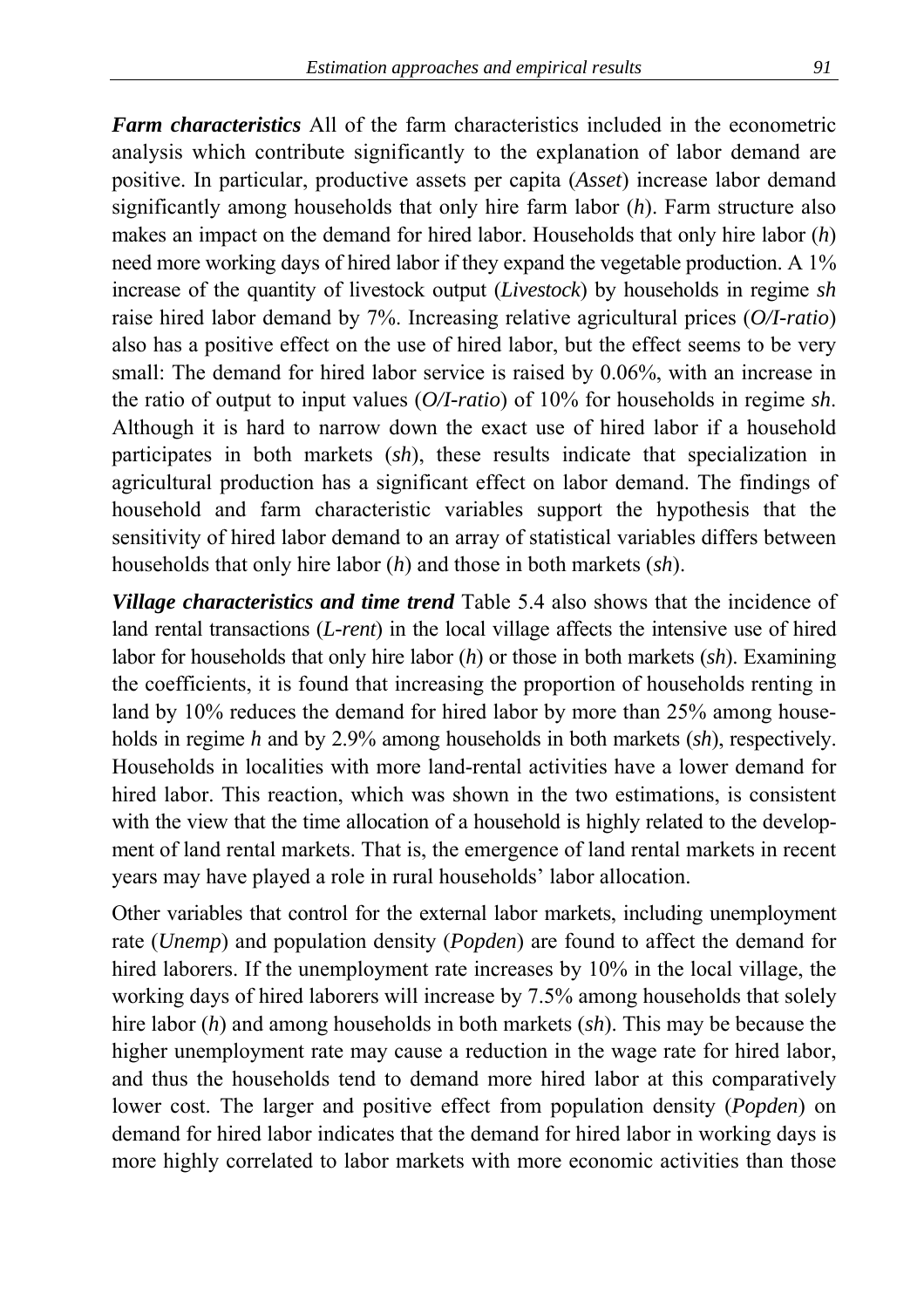with few economic activities. It should be noted that in 1995-2002, although the participation of households into hiring labor is decreasing over time by 0.08% per year, the demand for hired labor is increasing by 14.19% among households that only hire labor (*h*) but decreasing more than 2% per year among households in both markets (*sh*), if the households has already been hiring labor.

# *5.4 Off-farm labor supply functions*

In Section 5.1, the data provide evidence that the households' participation decisions regarding hiring labor and off-farm employment are nonseparable, which implies that the rural labor market in Zhejiang province is still imperfect. Thus, the labor allocation off the farm is conditional on the households' participation behavior in the labor market. In this section, the labor supply functions are estimated separately for households that only provide off-farm labor (*s*) and households that hire and supply labor simultaneously (*sh*). The aim of the empirical analysis is to answer two questions: Is the households' labor supply sensitive to the internal wage of offfarm workers and hired labor? What are the determinants of households' time allocation off the farm, besides the internal wages? To answer these questions, the log form of working days of off-farm workers at household level is regressed on the internal wages of hired labor and off-farm workers, and the exogenous variables, which represent the characteristics of household and farm, the features of local labor market, and the time trend.

*Wage effects* As mentioned earlier, the sample selection bias is rejected for this dataset. Thus, the traditional econometric techniques for the panel data are used in the following off-farm labor supply functions while limiting the sample to individual households for which  $D<sub>s</sub> = 1$  in Section 3.1.2. The off-farm labor supply functions are estimated separately for households in regime *s* and regime *sh* because the theoretical analysis shows that the predicted wages of hired labor make an impact on the off-farm labor supply for households in both markets (*sh*) but they have no influence on the households that only supply labor (*s*).

The two labor supply functions are estimated by random-effects and fixed-effects specifications. Subsequently, Hausman specification tests are conducted to be of the null hypothesis of a random-effects model in comparison to the alternative hypothesis of a fixed-effects model. For households that only supply labor (*s*), the Hausman specification test yields a statistically significant Chi-square result of 57.06 with 20 degrees of freedom. Therefore, we strongly reject the randomeffects specification, suggesting that the unobservable effects are dependent on the independent variables. For households in both markets (*sh*), the results of the Hausman test do not reject the random-effects model with the value of Chi-square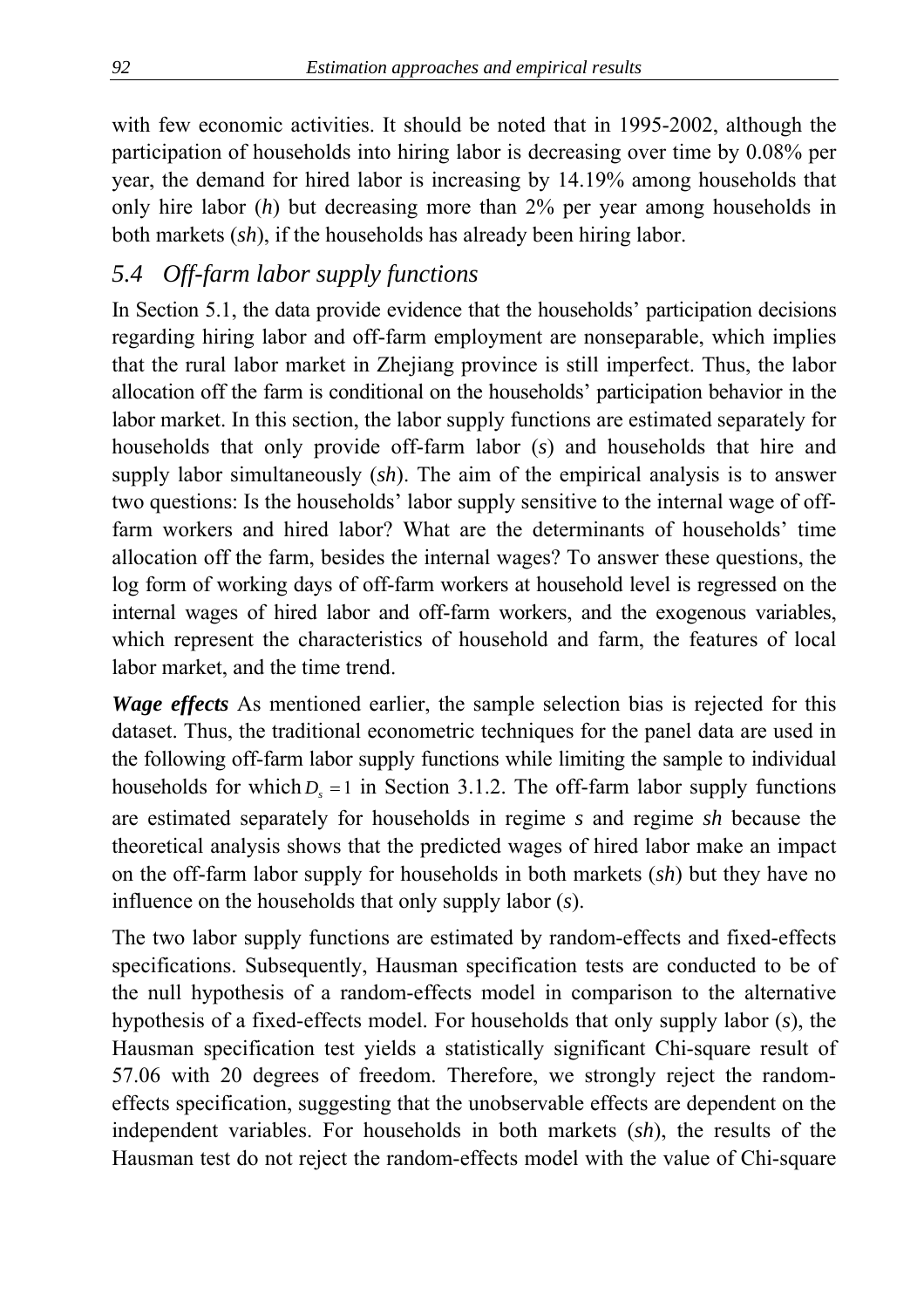test of 32.25. Thus, a random-effects model accurately characterizes the relationship between the working days of off-farm workers and the explanatory variables for households in both markets (*sh*).

Turning to the estimations of households' labor supply functions, the determinants of participation decisions are also included as independent variables, and the predicted wages of hired labor and off-farm workers are applied as instrumented variables in estimations of the working days of off-farm workers. Results in Table 5.4 show a negative but insignificant impact by the internal wages of off-farm workers (*Wage-off-farm workers*) on the labor supply for households that solely participate in off-farm labor markets (*s*). This indicates that households that exclusively supply off-farm labor (*s*) do not respond significantly to off-farm wage changes. This is consistent with findings by LASS and GEMPESHAW II (1992) as well as FINDEIS and LASS (1994) which obtain statistically insignificant uncompensated wage elasticities by analyzing U.S. farm household data.<sup>57</sup> Possible interpretation is that decreasing off-farm wages from non-agricultural activity, which is obviously much higher than the marginal product of labor in agriculture as observed, will still motivate migration out of agriculture or a reduction of leisure for certain households.

Increasing the wages of off-farm workers (*WAGE-off-farm worker*) by 1% will increase the average labor supply by 1.34% for households participating in both markets (sh). The estimated wage elasticity is larger than unity and points to an elastic reaction by households to changes in off-farm earnings.<sup>58</sup> For these households, the hired labor wage is negatively and significantly related to the labor supply of family members in off-farm work. Specifically, increasing the hired-labor wage (*WAGEhired labor*) by 1% decreases the off-farm labor supply by 0.07%. Again, this confirms the interdependence between families and hired labor. High wages that must be paid to external laborers could convince household members stay on farm rather than work off the farm.

*Household characteristics* As can be seen from Table 5.4, compared to the illiterate group, secondary (*Second*) and high schooling (*High*) make positive impacts on the off-farm time allocation for households that only supply off-farm labor (*s*). Holding other variables constant, increasing the proportions of members

 $\overline{a}$ 

 $57$  However, results in previous studies show no clear picture. JACOBY (1993), for example, finds significant own wage elasticities for the labor supply of Peruvian farm households. On the contrary, ROSENZWEIG (1980) obtains a negative elasticity estimating Indian male farmers' labor supply.

<sup>&</sup>lt;sup>58</sup> The difference of the effects of off-farm worker wages on off-farm labor supply between households that only supply labor off the farm (*s*) and those in both markets (*sh*) is significant at 5% using adjusted Wald Test.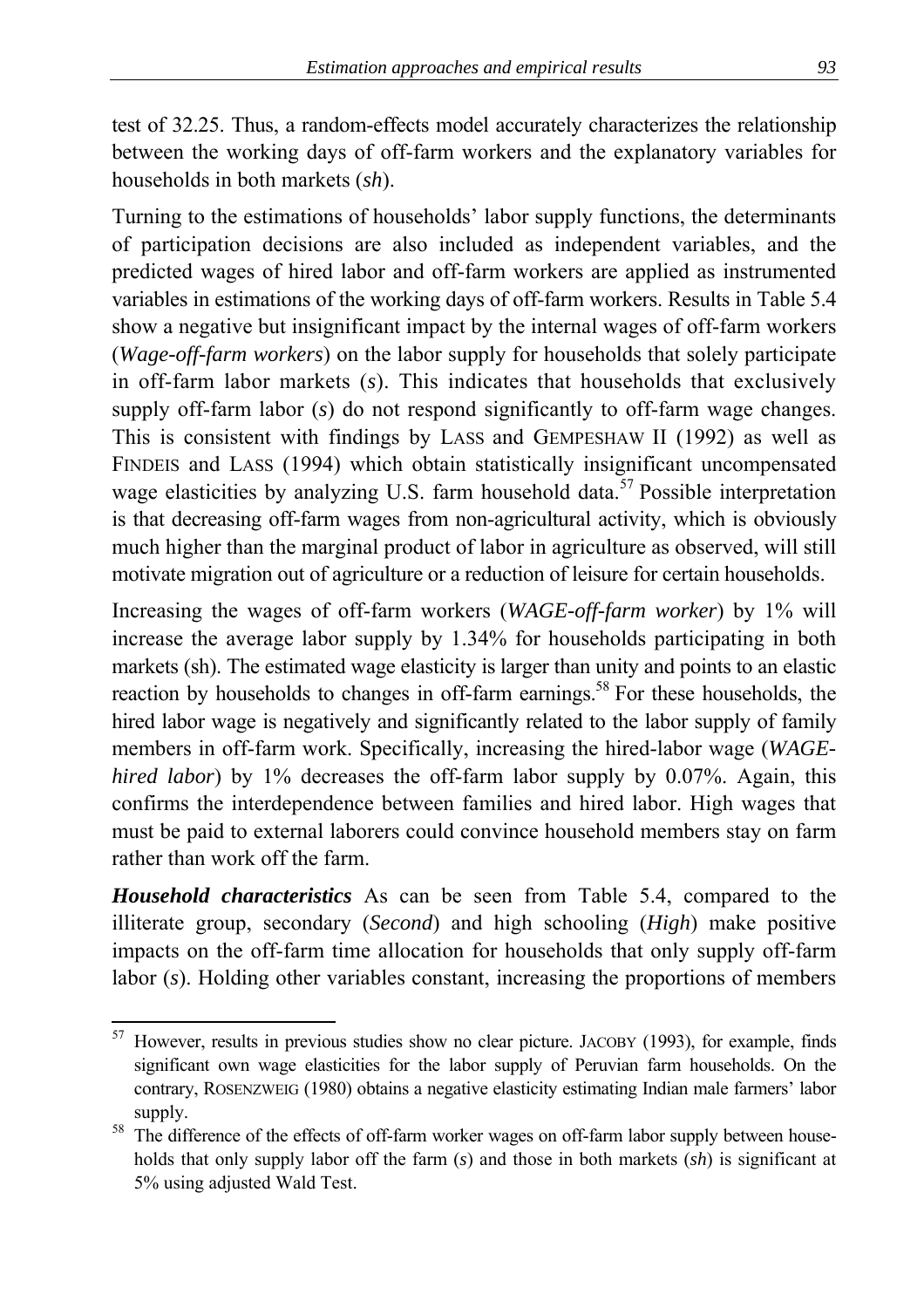with secondary schooling (*Second*) or high schooling (*High*) by 10%, increases the off-farm labor supply by about 6.72% and 1.31%, respectively. The negative coefficient of elementary schooling indicates that households with more elementary members allocate less labor service to off-farm activities. For households in both markets (*sh*), those with more laborers with high schooling allocate more labor off the farm. Increasing the proportion of family members with high schooling separately by 10% increases the working days of off-farm workers by 1.12%. Elementary and secondary schooling have negative effects on supply off-farm labor. Combined with the results for households in regime *s*, our results mirror the conclusion by DE BRAUW et al. (2002) and ZHAO (2003) that the more educated laborers are more likely to gain employment off the farm and the effect of schooling is nonlinear to the off-farm labor supply in the imperfect labor market. The skill coefficients are 0.1048 and 0.3631 in two off-farm labor supply functions, indicating an elastic response of off-farm labor supply to the change of the proportion of skilled labors. That is, increasing the proportion of skilled laborers by 10%, will increase the offfarm labor supply by 10.48% and 36.31% respectively for the two kinds of households. Thus, from the perspective of economic development, the investment in vocational education is desirable to facilitate labor mobility.

As expected, the coefficients of the male and female laborers (*M-labor* and *F-labor*) are positive for the off-farm labor supply in the two estimations. For households in both markets (*sh*), a larger and significant effect is attained from female laborer than male laborer. This could be explained from two aspects: Either directly though off-farm participation of women or indirectly through substitution of male laborer in household activities. Households with one more female laborer allocate more off-farm labor by 53.83% or 267 days at the mean. This implies that with additional female laborer, the household will supply another full-time or more than one parttime off-farm worker. Adding another male laborer to a household, on average, increases the labor supply off the farm by about 14% or 69 days. This implied that with additional male laborer, the household will only supply another part-time offfarm worker. Among households that exclusively supply labor off the farm (*s*), the coefficient of male laborer increases in magnitude. With an additional male in a household, the off-farm labor supply increase 29.39% or 133 days at the mean by holding other variables constant, while with an additional female laborer, the household's off-farm labor supply increases 94 days at the mean. These results indicate labor composition by gender is an important factor in determining the households' labor allocation by controlling for other household and farm characteristics.

The negative and significant coefficient of net transfer per capita (*Transfer*) in column 3 of Table 5.4 demonstrates that increasing the net transfer by 1,000 Yuan per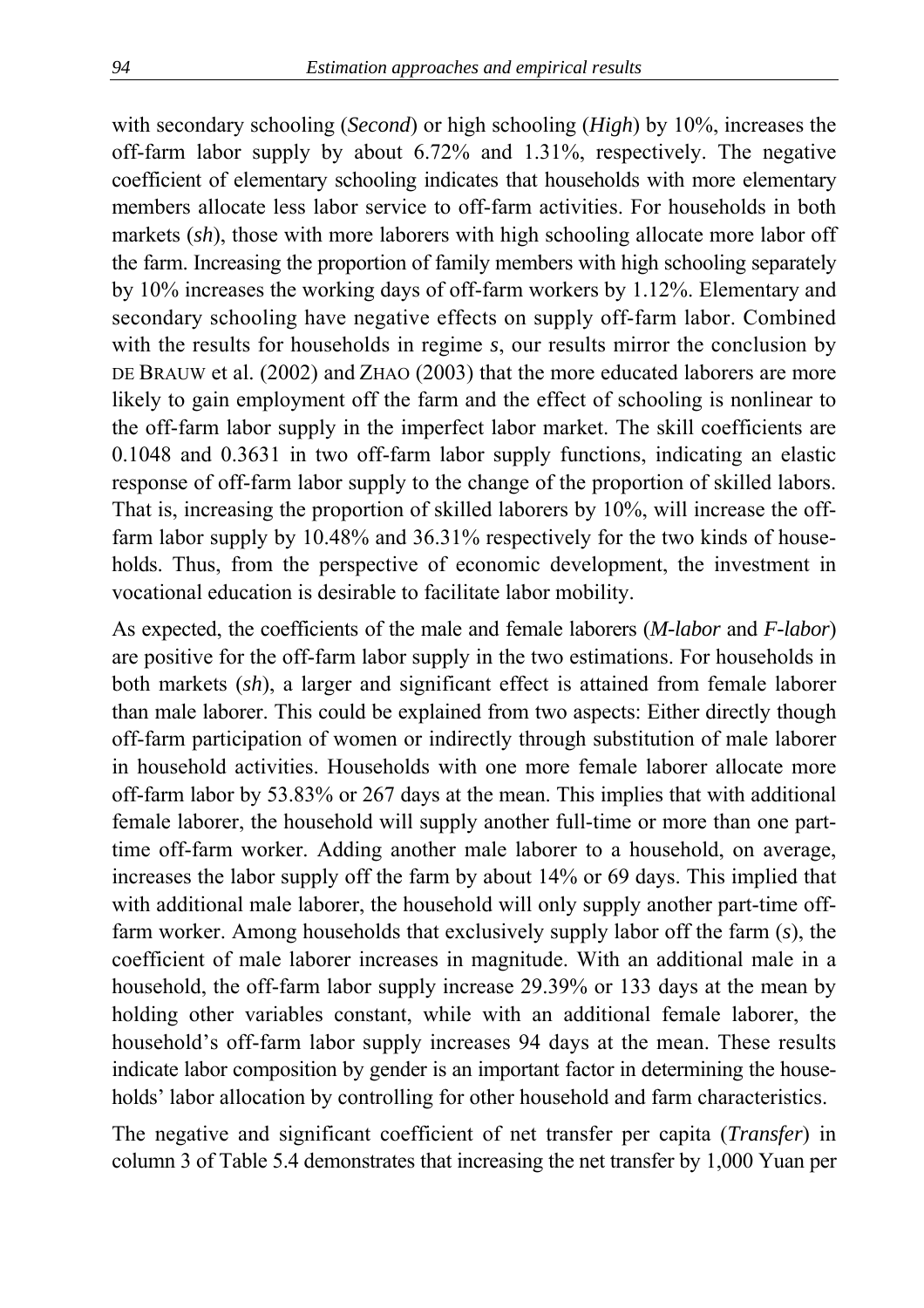capita will decrease the households' off-farm labor supply by 1.53%. An increasing amount of unearned income leads directly to an increasing demand for leisure, and this in turn leads to a lower supply of family labor. Assuming labor markets are constrained, the internal wage rate increases with the amount of unearned income and farmers tend to provide less family labor off-farm. This result provides strong support for the analysis in the comparative static models.

When households remain cadre households, they not only significantly reduce the likelihood of participating in the off-farm labor market, but they also contribute less to the off-farm labor service. By being a cadre household, the off-farm working days are reduced by about 27.27% for households in both markets (*sh*). When any family member is an admitted to be party member (*Pmember*), the offfarm labor supply significantly decreases by approximately half among households participating in both markets (*sh*). For households that only supply labor (*s*), the coefficients of party membership (*Pmember*) and cadre (*Cadre*) are insignificant. These results are consistent with the hypothesis that cadre leadership or party membership provides rural households more favorable conditions in the farm business, and thus undoubtedly reducing the labor supply for off-farm activities.

*Farm characteristics* A larger accumulation of production assets per capita (*Asset*) and more land per capita (*Landpc*) reduce the off-farm labor supply. For households that exclusively supply labor off the farm (*s*), accumulating the endowment of production assets per capita (*Asset*) by another 1,000 Yuan per capita decreases the off-farm labor supply by 1.75%. Expanding the cultivated land (*Landpc*) by one mu per capita decreases the off-farm labor supply by 1.17%. For households in both markets (*sh*), the off-farm labor supply decreases 0.88% following the expansion of land one mu per capita (*Landpc*). Adding to the accumulation of production assets by 1,000 Yuan per capita (*Asset*) decreases the households' off-farm supply 2.33%. These figures indicate that increasing the production endowment, especially the capital and land, help households adjust their time allocation in the labor market to achieve equity outcome. Furthermore, households in both markets (*sh*) face less constraint due to asset accumulation per capita, indicating a functioning labor market. The empirical results indicate that expanding the husbandry (*Livestock*) reduces both the off-farm participation rate (see Table 5.1) and off-farm labor supply, especially for the households that are in both markets (*sh*). Increasing the term of trade (*O/I ratio*) significantly and negatively influences the off-farm labor supply. This indicates that the time allocation of households in labor markets is influenced by the development of other factor markets.

*Village characteristics and time trend* The results in Table 5.4 indicate the integration of the land rental market in the locality (*L-rent*) adversely influences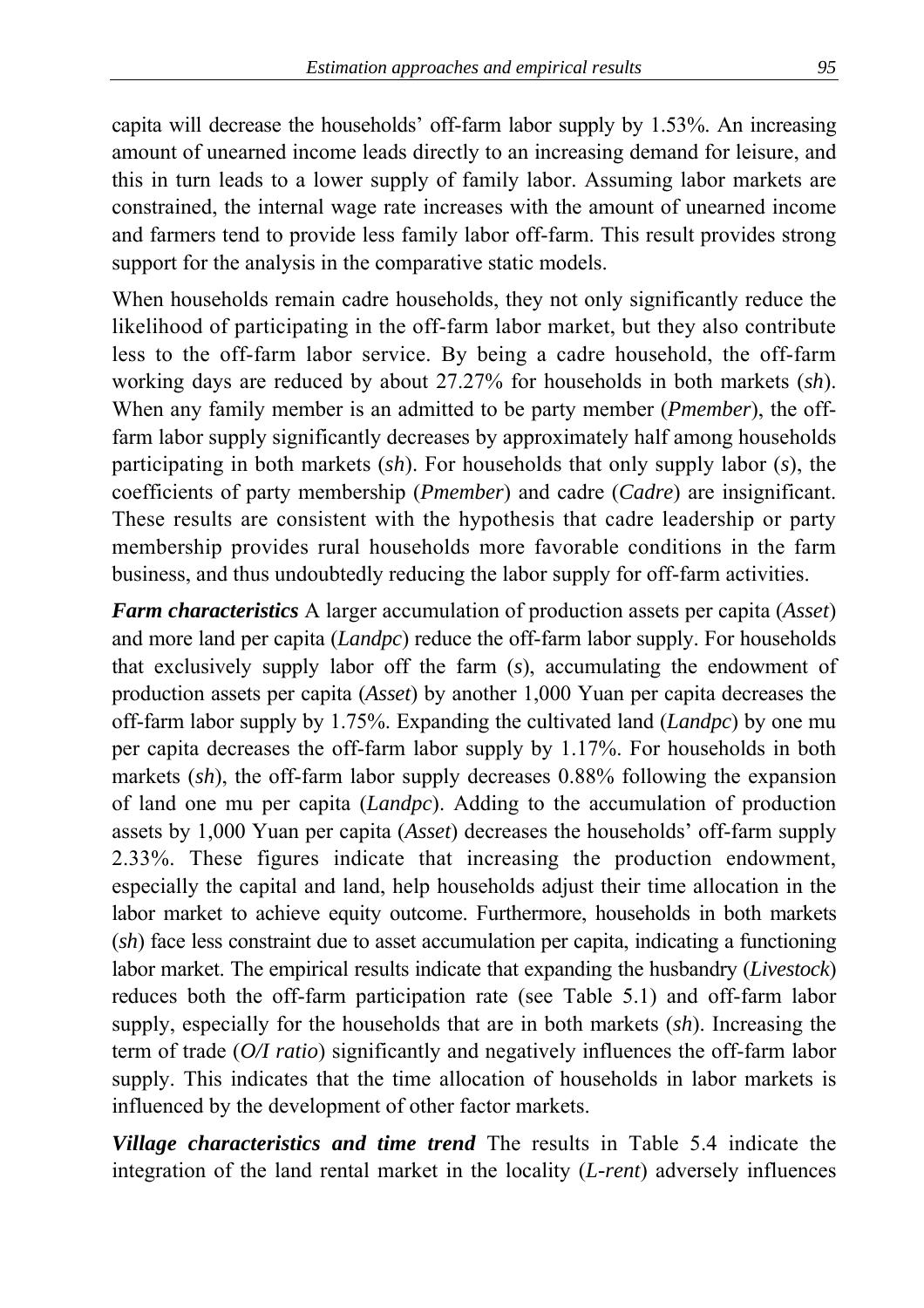the off-farm supply for households' supplying off-farm labor (*s*) and those in both markets (*sh*). This could be because households in both markets (*sh*) have fewer constraints to access the labor market, and thus they could adjust the time allocation on the off-farm labor supply and hired labor simultaneously, as the land rental market improves. Households in regime *s*, would like to supply more labor off the farm with the improved land rental market.

The higher unemployment rate (*Unemp*) significantly reduces the off-farm labor service among households that only supply the labor market (*s*). This makes sense because when unemployment rates are high, the policy makers shorten the individual working time to provide more employment opportunities. For households in both markets (sh), those located in populated-dense villages (*Popden*) provide more off-farm labor. This supports the general idea that more economic activity demands more labor. The empirical results demonstrate that the off-farm labor supply presents an increasing trend for households that solely supply labor (*s*) and a decreasing trend for households in both markets (*sh*). The coefficients of time trends indicate the off-farm labor supply increases at 2.80% for households that exclusively supply labor (*s*) and decreases at 6.55% for households in both markets (*sh*).

#### *5.5 Dynamics of households' participation in labor markets*

The above empirical approach assumes a kind of stead-state of labor participation; that is, the process in which households generate the labor participation decision has reached a point of internal equilibrium. Specifically, the probability of a household's participation in the hired labor or off-farm labor markets should remain unchanged, even with the passing of time. However, in this data, it is observed that rural households did not remain in the same labor markets state during the surveyed period but moved among the different labor market states. This implies that the process of the labor participation decision is not a stable equilibrium but evolves over time. Thus, in the following part of empirical study, a hazard framework is applied to analyze the length of time that an rural household remains in a regime of the labor market on the probability of this household moving to another regime in the context of an economy under transition. Another purpose of this empirical analysis is to identity the factors related to the process of the household's participation shifting among the labor market regimes.

To capture the dynamics that appear to typify China's rural labor market, we turn to the labor economics literature outside of China, which has a rich history of studying spells of employment and unemployment. For example, the works assess the individual behavior during unemployment spells (SUEYOSHI, 1995; ADDISON and PORTUGAL, 2003; ROED and NORDBERG, 2003), the probability of a return to employment (CHAN and STEVENS, 2001), the transition between employment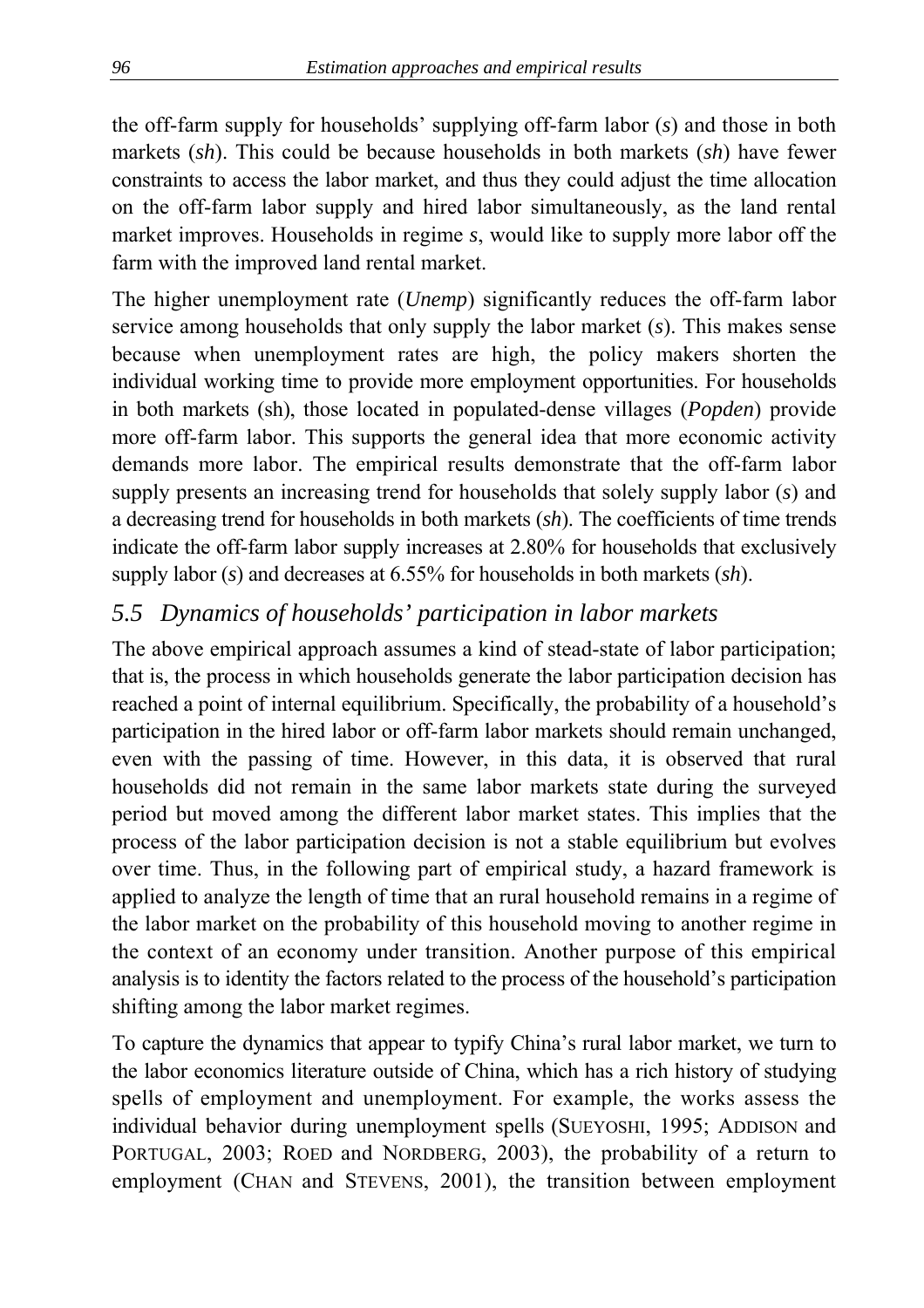categories (BRADLEY et al., 2003), the influence of unemployment insurance on the duration of unemployment (LIGHT and OMORI, 2004), the probability of labor force transition in the joint decision process of the partners (BLAU and RIPHAHN, 1999), the job turnover by gender (MEITZEN, 1986; LIGHT and URETA, 1992), and finally to model the search of employers (BURDETT and CUNNINGHAM, 1998).

The following study investigates the choice among different labor market participation states of Chinese rural households. In particular, we focus on the probability of transition between such states which are closely related with the length of time spent in the original participation state as stated in Table 3.1. In the sampled data, the information available on the duration is the participation behavior of a household that occurred during a one-year period. This highly discrete property of the data makes the continuous hazard model inappropriate for the empirical analysis. Thus, this study is based on the grouped duration model of PRENTICE and GLOECKLER (1978), which incorporates the potential frailty of gamma distribution. The duration data is conceptualized by grouping it into intervals because the participation status in labor markets is reported in the interval between years for each individual household.<sup>59</sup> Here, a duration or spell is defined as the number of consecutive years a household was reported to remain in a certain participation regime. The length of the spell in the sample (less than or equal to eight years) is relatively long in comparison with the intervals (one year), which also necessitates the application of a discrete model of hazard estimation (KALBFLEISCH and PRENTIce, 2002).

The estimation technique for the discrete hazard model is based on the application of the standard binary dependent variable model under the assumption that the explanatory covariates raise the baseline hazard by a given proportion (JENKINS, 1995). A dichotomous dependent variable is defined to be equal to 1 if the spell of a subject's survival time is completed in the last interval and the subject is not right censored. Otherwise, the dependent variable is equal to 0 if the survival spell of a subject does not yet complete or the subject is right censored. Resorting to ML method, the dichotomous dependent variable is parameterized approximating the log-logistic function form; that is, the hazard ratio of the transition is estimated on the covariates and the log specification for duration dependence. $60$ 

Much of the literature suggests treating left-censored spells as right-censored is likely to overestimate the duration dependence of spells due to the bias of spell length

 $\overline{a}$ 

Any intermission of participation during the year is ignored, which implies interval censoring with respect to actual non-participation spells. However, this treatment seems appropriate because households that participate during parts of a year can be considered integrated into the labor market.

The Prentice-Gloeckler-Meyer hazard model is primarily estimated using the command of pgmhaz8 in Stata program, which incorporates a gamma distribution of unobserved heterogeneity (JENKINS, 1997).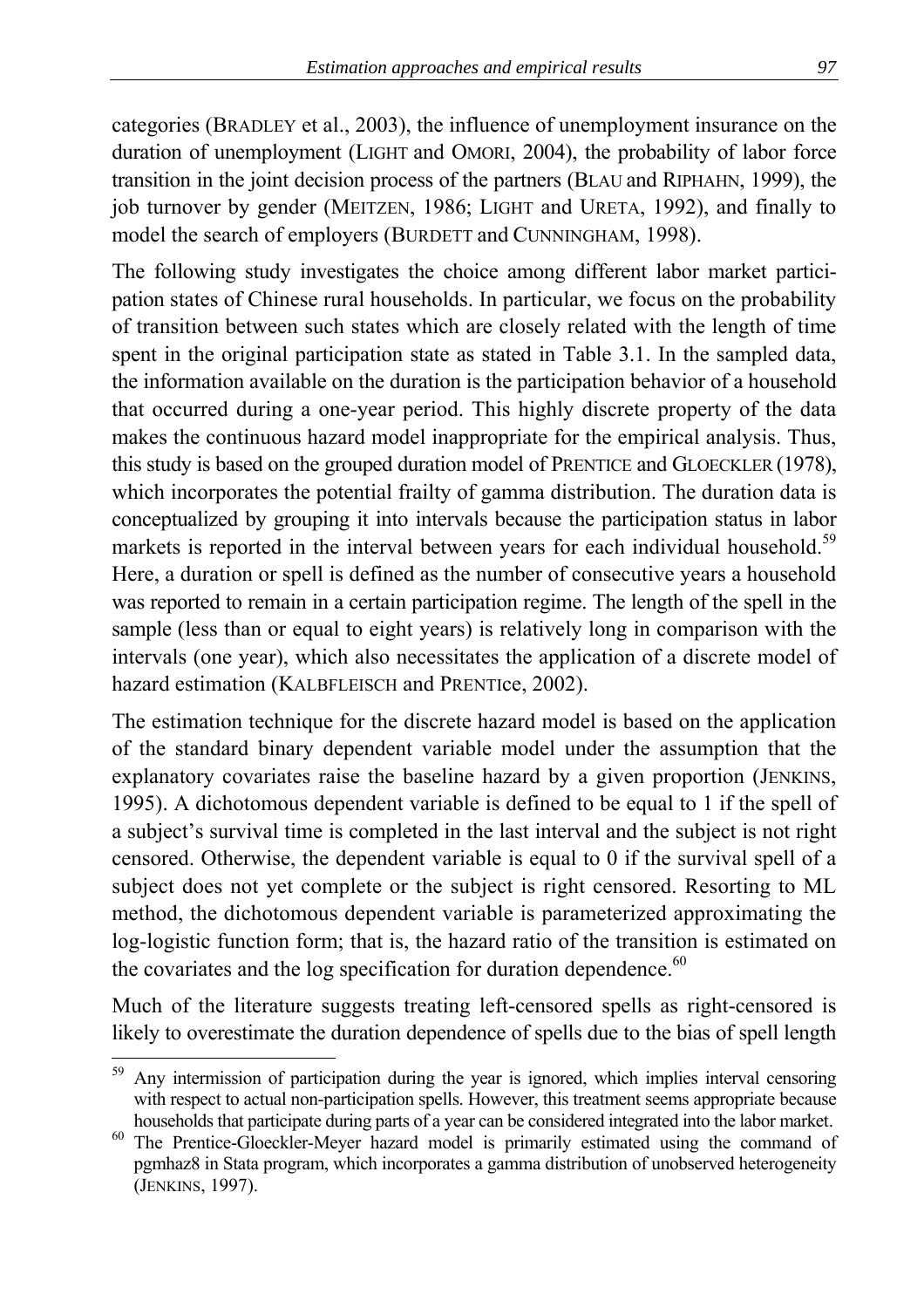(SWARTZ et al., 1993; PORTERFIELD, 1998). Thus, right-censored spells are only used in this study. The observation is right censored if its survival spell is longer than the time till the occurrence of the event (BURDETT et al., 1984; KALBFLEISCH and PRENTICE, 2002). Furthermore, the analysis of the functions associated with each of the possible events can be conducted similarly to the previous analysis, considering that all of the observations referring to the events that are distinct from being analyzed should be treated as right censored. For example, when analyzing the starting participation of households in labor markets  $(a \rightarrow h$  or *s* or *sh*), all of the other observations that remain in the participation should also be right censored. The same treatment should be applied to all of the possible transitions. To perform the estimation, a spell year identifier variable for each subject must be generated and expanded in sequential integer from 1, 2 …to the value of the spell identifier in as many data rows as there are year intervals until the risk of the event occurs for each subject.

Results of the log-logistic hazard models used to estimate the households' participation duration in the labor market regimes are presented in Tables 5.5, 5.6, and 5.7. In Table 5.5, the two models present the estimated coefficients and the hazard ratio into participation ( $a \rightarrow s$  *or*  $h$  *or sh*) and out of participation (*s or*  $h$  *or*  $s\hbar \rightarrow a$ ). Here, the hazard ratio could be explained as the conditional probability of a transition occurring in a small interval Δ*t* after time *t* if no transition took place until *t*, when that interval approached zero. The transition between supplying labor off the farm  $(a \text{ or } h \rightarrow s \text{ or } sh)$  and giving up off-farm employment  $(s \text{ or } sh \rightarrow a$ *or h*) is described in Table 5.6, and it considers the status of the household's hiring labor. Here, these two hazard estimations score the transition between full-time farming and part-time farming. By applying the technique to the household's behavior in the hiring labor market, we also estimate the hazard ratio of starting hiring labor (*a or s*  $\rightarrow$  *h or sh*) and quitting from hiring labor (*h or sh*  $\rightarrow$  *a or s*) in Table 5.7, considering the potential off-farm employment.

Though many households with right-censored spells are in the unbalanced panel sample, the large sample gains enough observations to be able to stratify the concerned analyses for the households with left-censored and completed spells. In a preliminary work, we include the same independent variables remaining in the bivariate probit analysis for the determinants of the household's dynamic participation in labor markets together with the log form of the duration (*Duration*), referring to the discrete intervals of years. The hazard model provides insights into how the hazard changed with the covariates. It has been noted that time-varying covariates linked with the same households are conceptually straightforward so they can be handled in the framework of the hazard function, though experience with this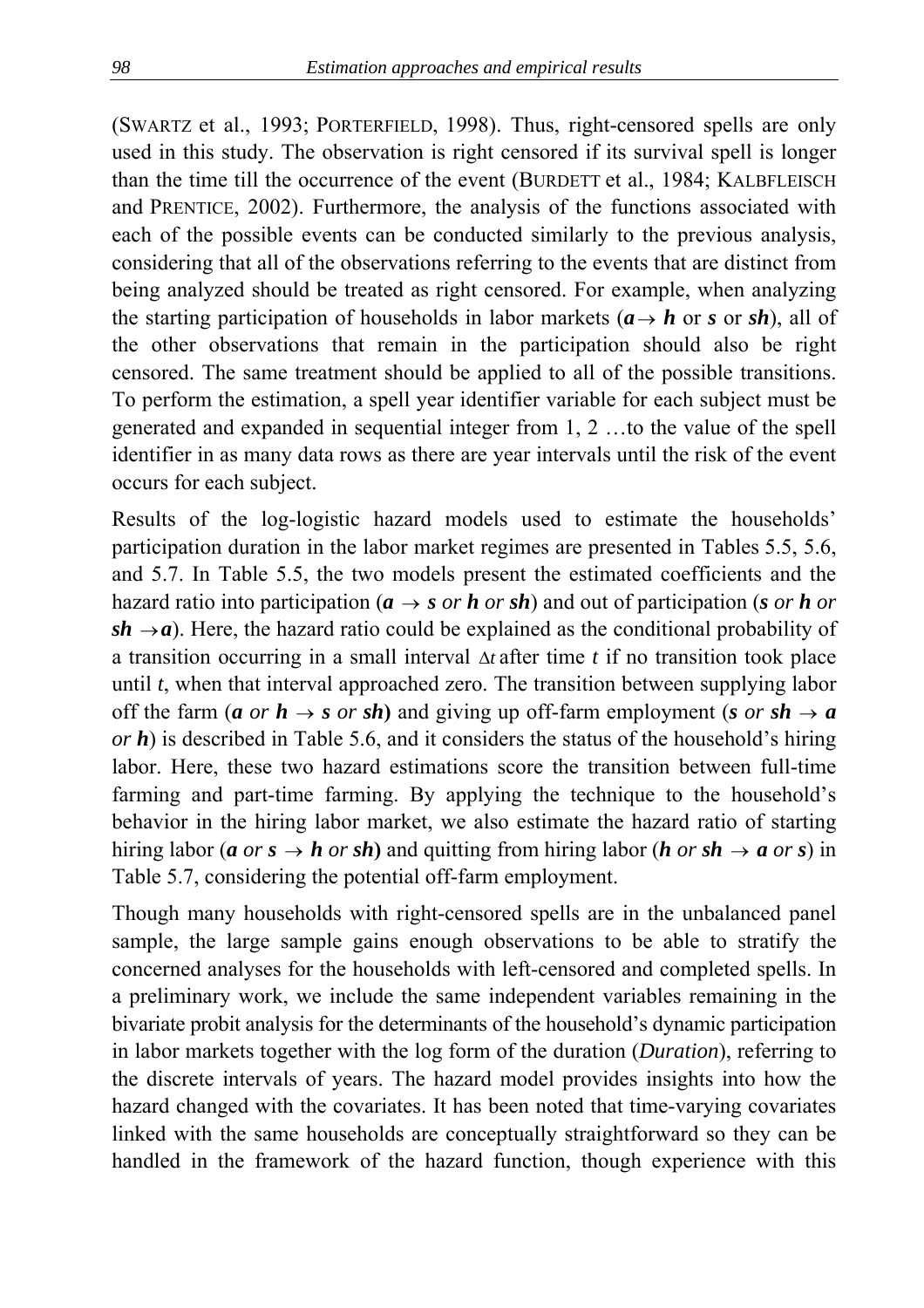model is limited (KIEFER, 1988). There apparently is no simple interpretation of this model in terms of non-linear models. Identification is tricky in that the effect of time-dependent covariates is difficult to separate from possible duration dependence. However, standard asymptotic estimation techniques provide viable means of estimates, the relative hazard parameter  $\beta$ , even when the covariate process includes internal components (KALBFLEISCH and PRENTICE, 2002). Here, the positive estimated parameters demonstrate that the covariates increase the hazard of the potential transition to the destined regime and reduce the duration of remaining in the original regime, and *vice verse*. The hazard ratio, which is calculated as  $exp(\beta)$ , can be explained as the relative change in the hazard ratio associated with a unit change of the corresponding covariate where  $\beta$  is the relevant parameter. The z-test of the parameters demonstrates that the majority of the variables, except that representing vegetable production, are statistically significant in at least one of the six duration models. Thus, all of the final specifications of duration models completely refer to the variables tested in the household's participation estimations.

Theoretical literature suggests that ignoring the multiplicative heterogeneity embedded in unobserved characteristics of households and farms poses several problems in the estimation (JENKINS, 1997). First, given the presence of frailty in the data, the non-frailty hazard model demonstrates the bias estimation of the baseline hazard by overestimating the degree of negative duration dependence but underestimating the degree of positive duration dependence.<sup>61</sup> Second, without considering the frailty, the explanatory variables cannot raise the baseline hazard by a constant proportion and remain independent of the survival time. Finally, at any survival time, the proportionate effect of variation of a given explanatory variable on the hazard rate cannot achieve the given potential frailty of the data. This point – that the estimated positive (negative) parameter derived from the wrong no-frailty model will underestimate (overestimate) the 'true' parameter has been proven by LANCASTER (1990).

In this study, it is assumed that some of the households may be more likely to make the transition among the states of labor market because of favorable unobserved characteristics. Thus, in the primary experiments of hazard models, the specifications incorporate the variance of unobserved heterogeneity (*variance of frailty*) with gamma distribution. If the magnitude of the frailty variance of gamma

 $\overline{a}$  $61$  This is a selection bias. For example, in the negative duration dependence case, keeping other factors constant, the observations with high value of the multiplicative scaling factor fail faster because the unobserved heterogeneity makes a scaling of the non-frailty survivor function. Thus, the survivors at any given survival time are decreasingly composed of observations with high value of multiplicative scaling factor and the lower hazard rate is achieved iteratively.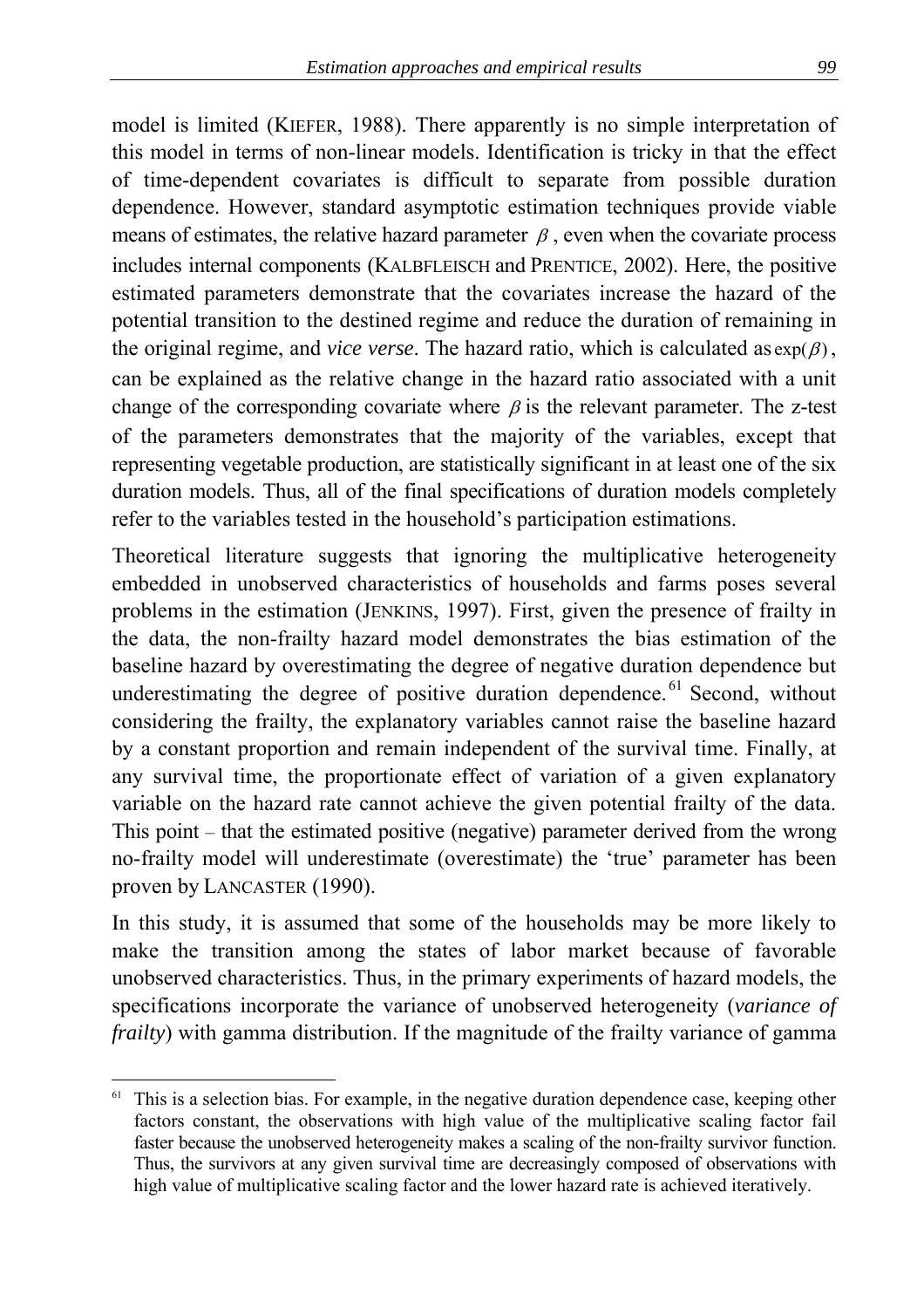distribution relative to its standard error suggests that unobserved heterogeneity is statistically significant at the traditional accepted level, the hypothesis of the unobserved heterogeneity cannot be rejected. Then, the reported coefficients of the other covariates will also be attained from the same hazard model controlling for a gamma form of frailty. Otherwise, the final results of hazard models will be reported without unobserved heterogeneity. In these cases, spell-specific effects have been sufficiently captured by controlling for the most influential covariates and the final models could be estimated without accounting for frailty. It is interesting to find that unobserved heterogeneity considerably increases the probability for the moveout direction of transition, including stopping participation and supplying and hiring labor, while the unobserved heterogeneity has no statistically significant impact on the transition of the households' integration into labor markets.

The empirical studies imply that the magnitude of the biases in the non-frailty models relative to the 'true' model diminish if the specification of the baseline hazard is experimented flexibly (JENKINS, 1997). Furthermore, the baseline hazard itself does not remain constant across intervals. In this study, the technique to define the baseline hazard follows the non-parametric estimation, which defines a separate parameter (a log-intergrated baseline hazard) estimated for each interval. This approach allows for full flexibility in evaluating the impacts of baseline hazards (APPLETON et al., 2002).

| Household's transition           | <b>Start participation</b>   |        | <b>Stop participation</b>    |        |
|----------------------------------|------------------------------|--------|------------------------------|--------|
|                                  | $a \rightarrow s$ or h or sh |        | s or h or sh $\rightarrow a$ |        |
| <b>Symbol</b>                    | Parameter                    | Hazard | Parameter                    | Hazard |
|                                  |                              | ratio  |                              | ratio  |
| Duration                         | $-0.4753***$                 | 0.6217 | 0.5725                       | 1.7728 |
|                                  | (2.91)                       |        | (1.32)                       |        |
| <b>Household characteristics</b> |                              |        |                              |        |
| Element                          | $0.5563$ <sup>*</sup>        | 1.7441 | $-0.3291$                    | 0.7196 |
|                                  | (1.94)                       |        | (0.68)                       |        |
| Second                           | 0.4979                       | 1.6453 | $-0.1326$                    | 0.8758 |
|                                  | (1.51)                       |        | (0.25)                       |        |
| High                             | $1.1705^{**}$                | 3.2235 | $-2.1427$ **                 | 0.1173 |
|                                  | (2.50)                       |        | (2.46)                       |        |
| Skill                            | 0.7832*                      | 2.1886 | $-1.0838$ <sup>*</sup>       | 0.3383 |
|                                  | (1.79)                       |        | (1.71)                       |        |
| M-labor                          | $0.2150^*$                   | 1.2399 | $-0.2496$                    | 0.7791 |
|                                  | (1.78)                       |        | (1.30)                       |        |
| F-labor                          | $0.1893*$                    | 1.2084 | $-0.4489**$                  | 0.6383 |
|                                  | (1.65)                       |        | (2.46)                       |        |
| Dependent                        | $-0.0204$                    | 0.9798 | $-0.3043$                    | 0.7377 |
|                                  | (0.26)                       |        | (2.25)                       |        |

**Table 5.5: Estimated results of the duration model between participation and not participation**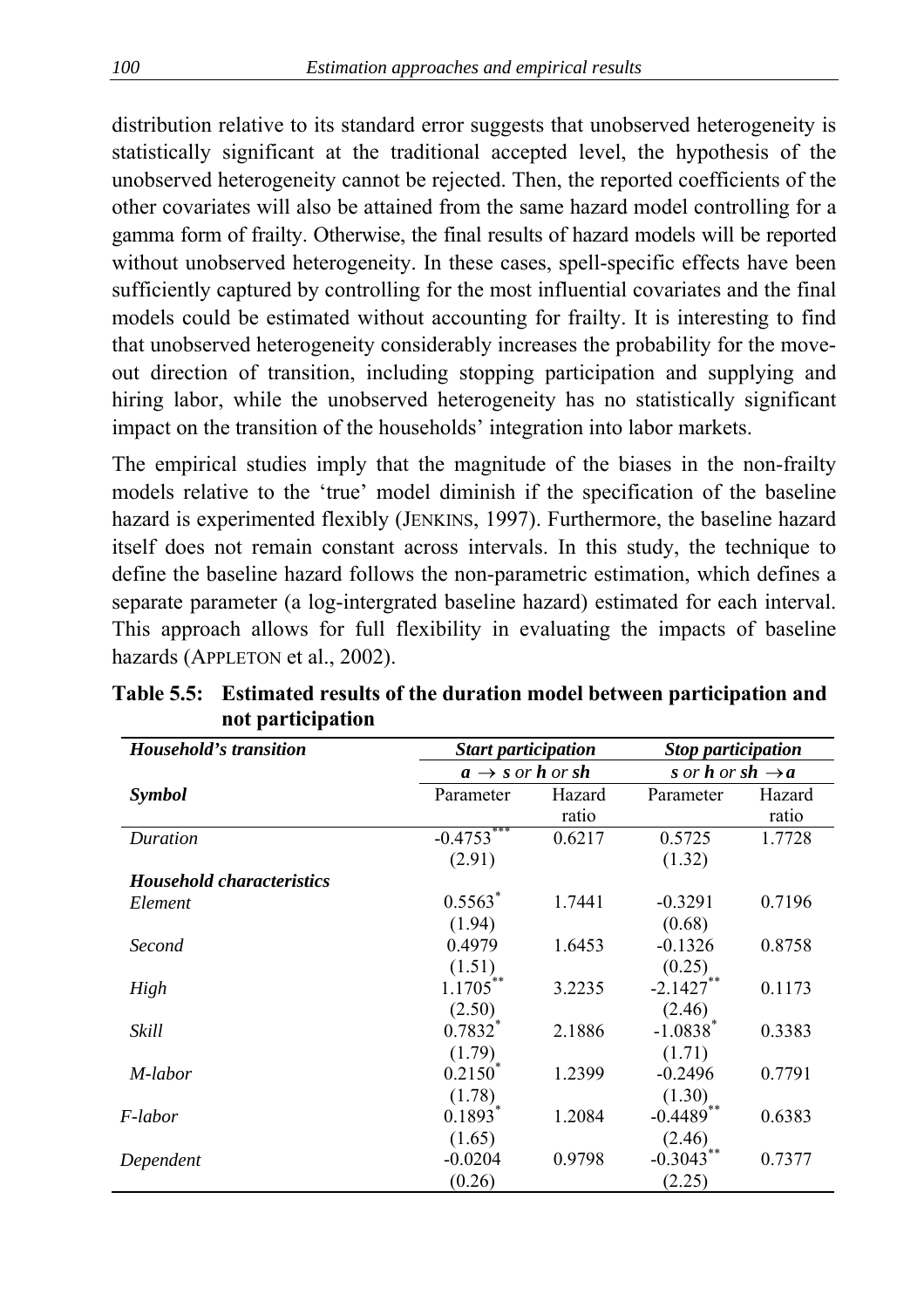| Household's transition                   | <b>Start participation</b>   |        | <b>Stop participation</b>    |        |
|------------------------------------------|------------------------------|--------|------------------------------|--------|
|                                          | $a \rightarrow s$ or h or sh |        | s or h or sh $\rightarrow$ a |        |
| <b>Symbol</b>                            | Parameter                    | Hazard | Parameter                    | Hazard |
|                                          |                              | ratio  |                              | ratio  |
| Transfer                                 | $-0.0866$                    | 0.9170 | 0.0301                       | 1.0305 |
|                                          | (2.20)                       |        | (0.71)                       |        |
| Cadre                                    | $-0.1073$                    | 0.8982 | 0.4247                       | 1.5292 |
|                                          | (0.53)                       |        | (1.10)                       |        |
| Pmember                                  | $-0.6187**$                  | 0.5387 | $1.0944^{4*}$                | 2.9874 |
|                                          | (2.33)                       |        | (2.17)                       |        |
| <b>Farm characteristics</b>              |                              |        |                              |        |
| Asset                                    | $-0.1220$ <sup>*</sup>       | 0.8852 | 0.0648                       | 1.0669 |
|                                          | (1.73)                       |        | (0.73)                       |        |
| Landpc                                   | $-0.0241$                    | 0.9762 | $-0.0423$                    | 0.9586 |
|                                          | (1.08)                       |        | (1.56)                       |        |
| Livestock                                | $0.0435$ <sup>***</sup>      | 1.0445 | 0.0018                       | 1.0018 |
|                                          | (2.81)                       |        | (0.08)                       |        |
| Vegetable                                | $-0.4072$                    | 0.6655 | 0.5469                       | 1.7279 |
|                                          | (0.90)                       |        | (1.03)                       |        |
| $O/I$ -ratio                             | 0.0001                       | 1.0001 | $0.0074$ <sup>***</sup>      | 1.0074 |
|                                          | (0.23)                       |        | (2.61)                       |        |
| <b>Village characteristics</b>           |                              |        |                              |        |
| L-rent                                   | $-1.9403**$                  | 0.1437 | $-2.1588$ **                 | 0.1155 |
|                                          | (2.00)                       |        | (1.97)                       |        |
| Unemp                                    | $2.1075***$                  | 8.2278 | $2.2384^{**}$                | 9.3779 |
|                                          | (3.17)                       |        | (2.27)                       |        |
| Popden                                   | $0.2251^{4*}$                | 1.2525 | 0.0800                       | 1.0833 |
|                                          | (2.15)                       |        | (0.48)                       |        |
| Anipc                                    | $-0.0538$                    | 0.9476 | $-0.1557$ **                 | 0.8558 |
|                                          | (1.06)                       |        | (2.09)                       |        |
| Constant                                 | $-1.2068^{***}$              |        | 0.0864                       |        |
|                                          | (3.14)                       |        | (0.12)                       |        |
| <b>Model selection criterion</b>         |                              |        |                              |        |
| Variance of frailty (gamma               | 2.5641                       |        | 4.3208**                     |        |
| distribution) <sup><i>a</i></sup>        | (1.53)                       |        | (2.35)                       |        |
| $H_0$ : All covariates except constant=0 |                              |        |                              |        |
| Likelihood ratio statistics              | 89.1267                      |        | 126.0447                     |        |
| p-value                                  | < 0.0001                     |        | < 0.0001                     |        |
| Percentage of correction predictions     |                              |        |                              |        |
| Change of participation state            | 66.53                        |        | 93.39                        |        |
| No change of participation state         | 64.05                        |        | 17.99                        |        |
| observation                              | 542                          |        | 2762                         |        |

**Table 5.5: Continued from previous page** 

Note: Z-values in parentheses,  $***$ ,  $**$ , and  $*$  indicate statistical significance at 1%, 5% and 10% levels, respectively. <sup>a</sup>. The coefficient of variance of frailty (gamma distribution) attains from the estimation of duration model while controlling for frailty with a gamma distribution. If this coefficient is statistically significant at the traditionally accepted level, the reported results of other covariates will also arise from the same duration model. If not, the reported results of other covariates will arise from the duration model without a gamma frailty.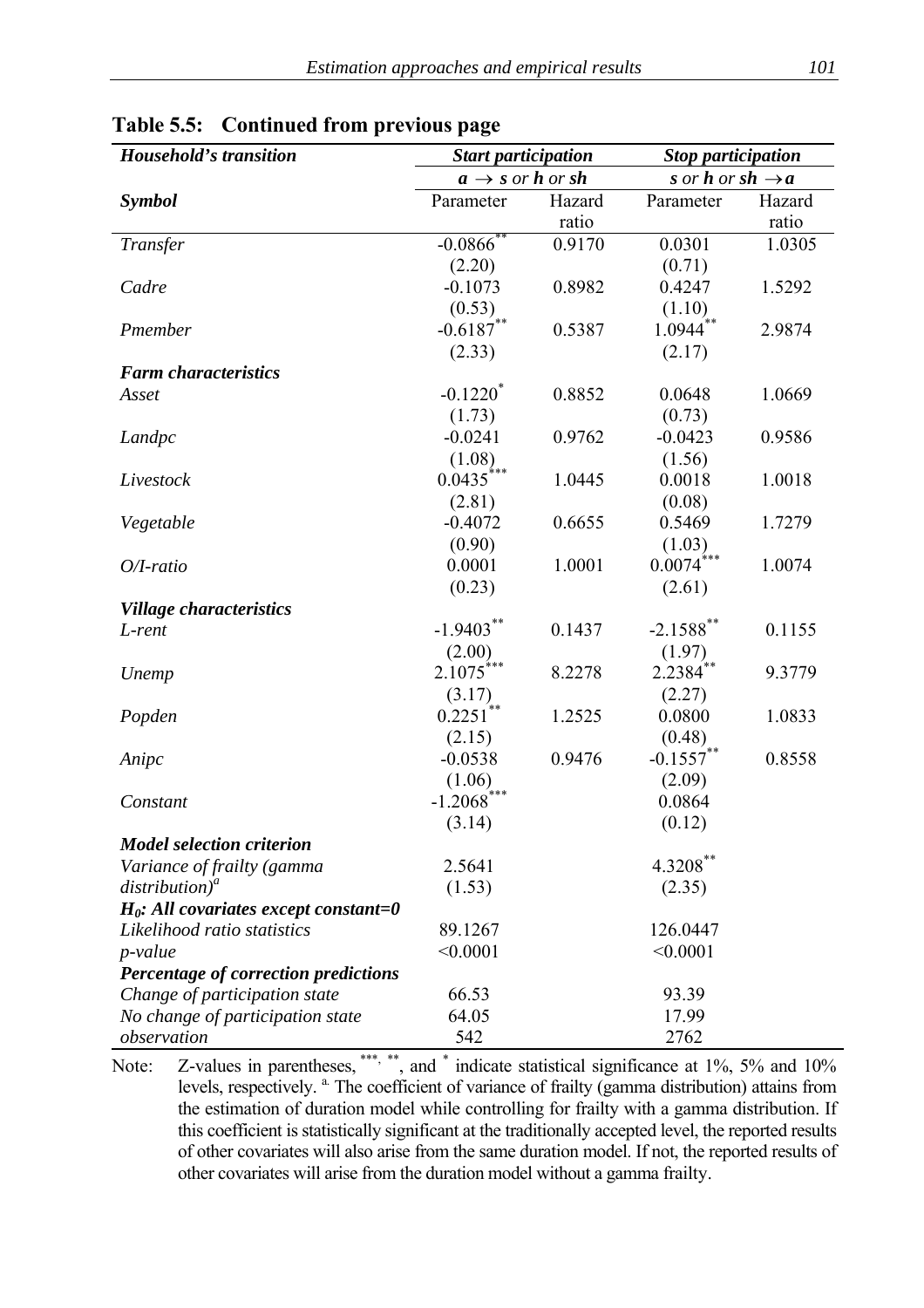In each of the models the null hypothesis that all of the slope coefficients are simultaneously zero is clearly rejected by likelihood ratio tests. For reference, Appendix Table A3 reports the estimated hazard models that only include the constants, and the coefficients of the constants are statistically significant in all of the estimations. The models' ability to predict completions and non-completions of spells are calculated as an overall goodness of fit measure. A critical limiting value should be chosen to map predicted hazards of completion (computed as predicted values from the fitted model) on the dichotomous variable. There is no unambiguously best choice, as discussed by GREENE (2002). Following BROSIG et al. (2006), the relative frequency of completions in the respective original sample is used. The models evaluating participation of unspecified kind, i.e. on either or both sides of the labor market, do not reliably predict non-completions (percentages of hits are 64.05% and 17.99%, respectively). This may be due to the fact that participation combines supplying and employing labor, the determinants of which may differ substantially. The predictive power of the models focusing on the more narrowly defined state of supplying off-farm work is satisfactory, with all percentages above  $60\%$ <sup>62</sup>

| Household's transition           | <b>Start supplying</b>       |        | <b>Stop supplying</b>        |        |
|----------------------------------|------------------------------|--------|------------------------------|--------|
|                                  | a or $h \rightarrow s$ or sh |        | s or sh $\rightarrow$ a or h |        |
| <b>Symbol</b>                    | Parameter                    | Hazard | Parameter                    | Hazard |
|                                  |                              | ratio  |                              | ratio  |
| Duration                         | $-0.4744$                    | 0.6223 | 0.3850                       | 1.4696 |
|                                  | (3.01)                       |        | (0.98)                       |        |
| <b>Household characteristics</b> |                              |        |                              |        |
| <b>Hiring</b>                    | $0.3860^*$                   | 1.4711 | $-0.3120$                    | 0.7320 |
|                                  | (1.65)                       |        | (1.15)                       |        |
| Element                          | $0.4809^{*}$                 | 1.6176 | $-0.4280$                    | 0.6518 |
|                                  | (1.73)                       |        | (0.99)                       |        |
| Second                           | 0.4069                       | 1.5022 | $-0.2843$                    | 0.7525 |
|                                  | (1.30)                       |        | (0.62)                       |        |
| High                             | $0.8194$ <sup>*</sup>        | 2.2692 | $-1.7373**$                  | 0.1760 |
|                                  | (1.86)                       |        | (2.35)                       |        |
| Skill                            | $0.9180^{4*}$                | 2.5044 | $-0.8513$                    | 0.4269 |
|                                  | (2.22)                       |        | (1.52)                       |        |
| M-labor                          | 0.1666                       | 1.1813 | $-0.1492$                    | 0.8614 |
|                                  | (1.44)                       |        | (0.89)                       |        |
| F-labor                          | 0.2570                       | 1.2930 | $-0.3982$ <sup>**</sup>      | 0.6715 |
|                                  | (2.30)                       |        | (2.40)                       |        |
| Dependent                        | $-0.0173$                    | 0.9829 | $-0.2399$ <sup>**</sup>      | 0.7867 |
|                                  | (0.23)                       |        | (2.04)                       |        |

**Table 5.6: Estimated results of the duration model between supplying labor and not-supplying labor** 

However, here the considered state comprises sub-states of considerable heterogeneity: Nonagricultural self employment, employed work in the village, and migrant work.

 $\overline{a}$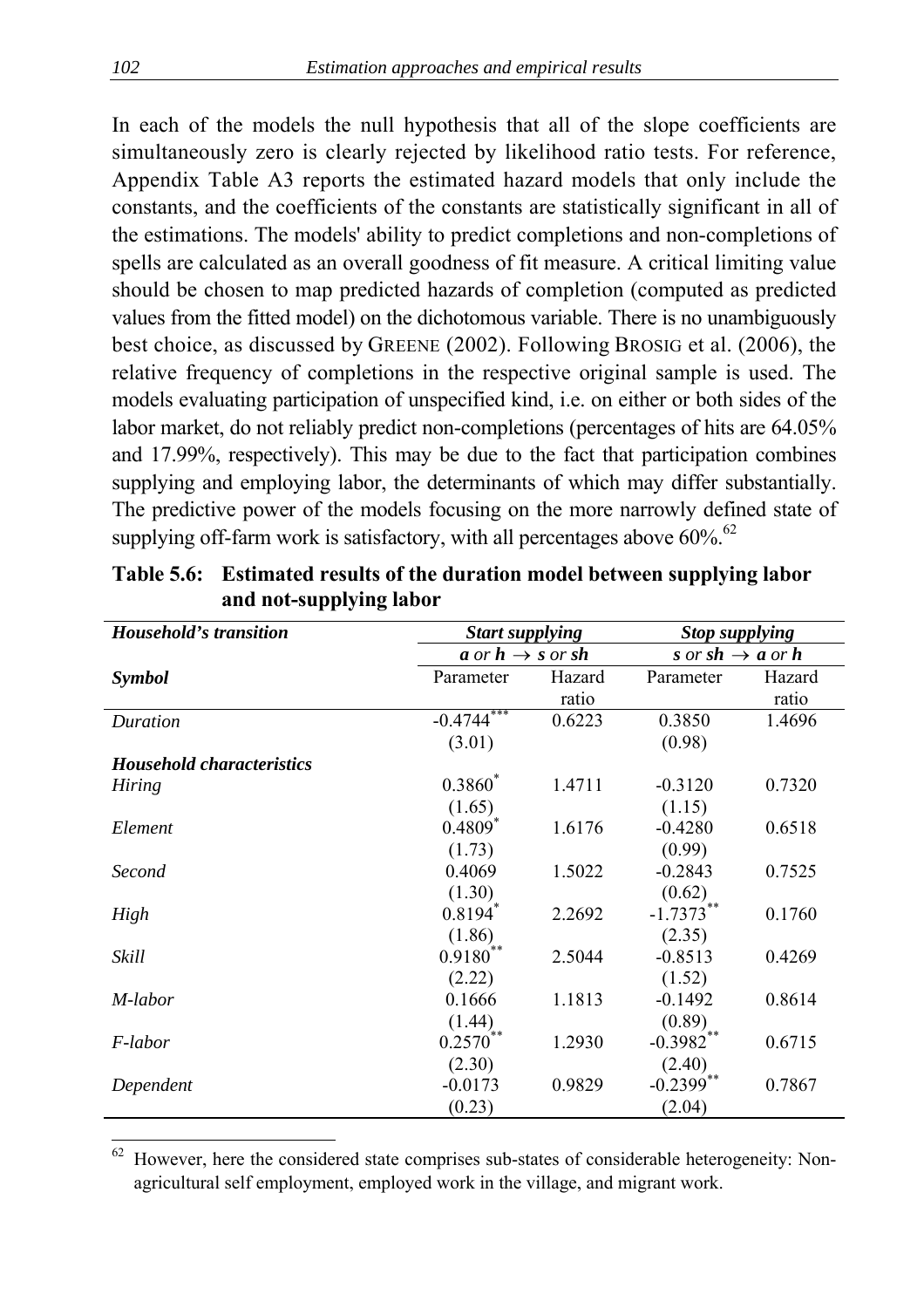| Household's transition                   | <b>Start supplying</b>       |         | <b>Stop supplying</b>        |         |
|------------------------------------------|------------------------------|---------|------------------------------|---------|
|                                          | a or $h \rightarrow s$ or sh |         | s or sh $\rightarrow$ a or h |         |
| <b>Symbol</b>                            | Parameter                    | Hazard  | Parameter                    | Hazard  |
|                                          |                              | ratio   |                              | ratio   |
| Transfer                                 | $-0.1004$ **                 | 0.9045  | 0.0265                       | 1.0269  |
|                                          | (2.47)                       |         | (0.70)                       |         |
| Cadre                                    | $-0.0602$                    | 0.9416  | 0.4455                       | 1.5612  |
|                                          | (0.31)                       |         | (1.32)                       |         |
| Pmember                                  | $-0.5370^{4*}$               | 0.5845  | $0.8156^{4*}$                | 2.2606  |
|                                          | (2.13)                       |         | (2.02)                       |         |
| <b>Farm characteristics</b>              |                              |         |                              |         |
| Asset                                    | $-0.0918$                    | 0.9123  | 0.0838                       | 1.0874  |
|                                          | (1.46)                       |         | (1.03)                       |         |
| Landpc                                   | $-0.0048$                    | 0.9952  | $-0.0148$                    | 0.9853  |
|                                          |                              |         | (0.71)                       |         |
| Livestock                                | $(0.28)$<br>0.0450***        | 1.0460  | 0.0050                       | 1.0050  |
|                                          | (2.95)                       |         | (0.23)                       |         |
| Vegetable                                | $-0.1183$                    | 0.8885  | 0.6227                       | 1.8639  |
|                                          | (0.29)                       |         | (1.25)                       |         |
| $O/I$ -ratio                             | $-0.0007$                    | 0.9993  | $0.0052^{4*}$                | 1.0052  |
|                                          | (0.88)                       |         | (2.56)                       |         |
| <b>Village characteristics</b>           |                              |         |                              |         |
| L-rent                                   | $-2.1875***$                 | 0.1122  | $-2.2781$ **                 | 0.1025  |
|                                          | (2.33)                       |         | (2.26)                       |         |
| Unemp                                    | ***<br>2.3401                | 10.3822 | ,<br>***<br>2.5761           | 13.1458 |
|                                          | (3.57)                       |         | (2.98)                       |         |
| Popden                                   | $0.3351$ <sup>***</sup>      | 1.3981  | 0.1617                       | 1.1756  |
|                                          | (3.35)                       |         | (1.14)                       |         |
|                                          | (3.56)                       |         | (0.25)                       |         |
| <b>Model selection criterion</b>         |                              |         |                              |         |
| Variance of frailty (gamma               |                              |         |                              |         |
| $distribution$ <sup>a</sup>              | 2.0189                       |         | $3.0597**$                   |         |
|                                          | (1.54)                       |         | (2.14)                       |         |
| $H_0$ : All covariates except constant=0 |                              |         |                              |         |
| Likelihood ratio statistics              | 103.5892                     |         | 123.8787                     |         |
| p-value                                  | < 0.0001                     |         | < 0.0001                     |         |
| Percentage of correction predictions     |                              |         |                              |         |
| Change of participation regime           | 66.40                        |         | 92.34                        |         |
| No change of participation regime        | 65.87                        |         | 20.66                        |         |
| observation                              | 587                          |         | 2717                         |         |

**Table 5.6: Continued from previous page** 

Note: Z-values in parentheses, \*\*\*, \*\*, and \* indicate statistical significance at 1%, 5% and 10% levels, respectively. <sup>a.</sup> The coefficient of variance of frailty (gamma distribution) arises from the estimation of duration model while controlling for frailty with a gamma distribution. If this coefficient is statistically significant at the traditionally accepted level, the reported results of other covariates will also arise from the same duration model. If not, the reported results of other covariates will arise from the duration model without a gamma frailty.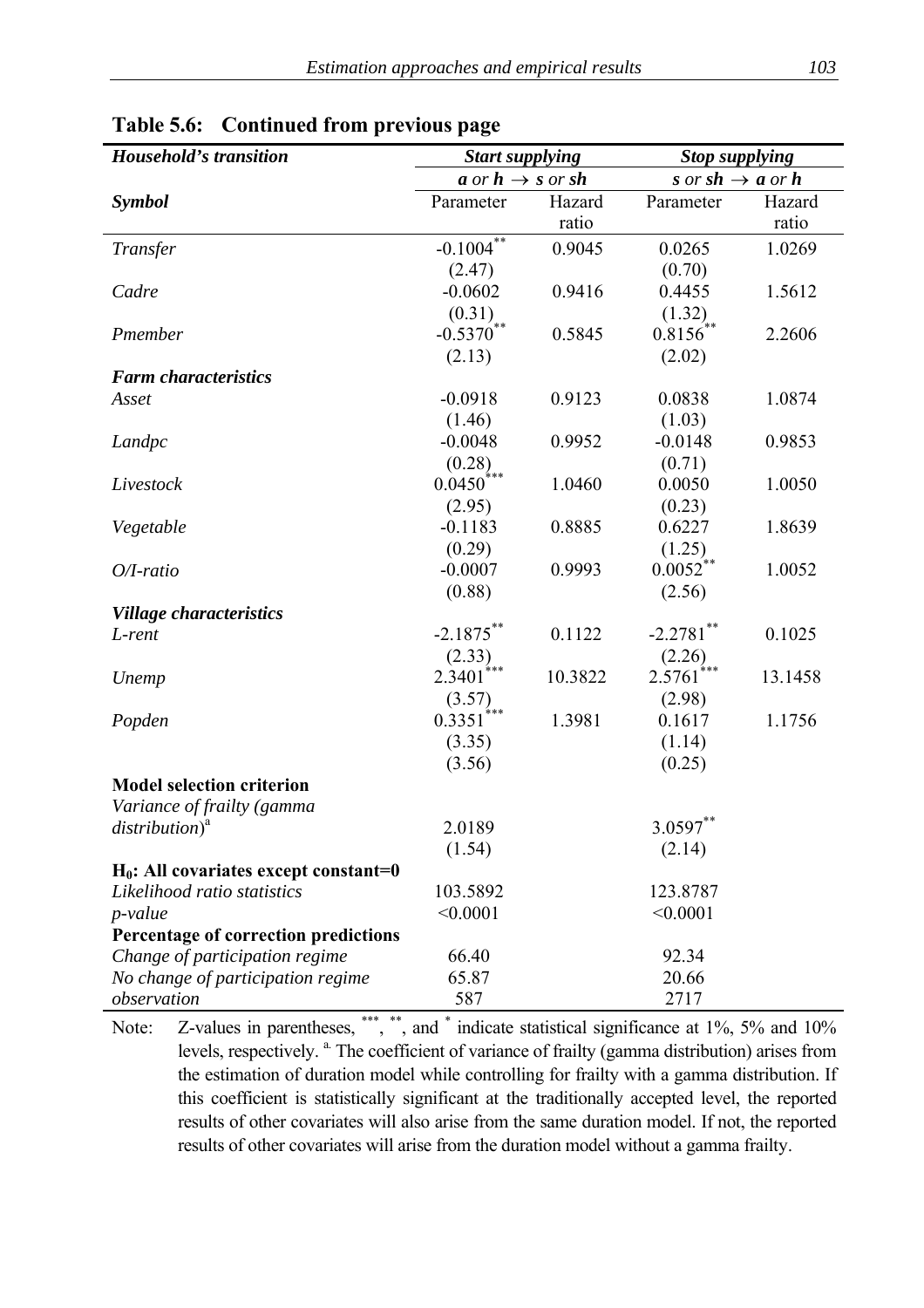Estimated coefficients of the log form of duration (*Duration*) appear to be negative and different from zero at any conventional level of statistical significance for the three estimations of starting participation in labor market, or supplying, or hiring labor. The hazard rates to start the participation, or supplying, or hiring labor deceasing about 37% with one more year of duration than households in the original states. These results reveal that increasing persistence is an important characteristic of rural households' behavior in labor markets. The increasing persistence means those households that have not been integrating into the labor market are less likely to participate, or supply, or hire labor. The positive coefficients of duration dependence for the transitions to stop participation, or supplying, or hiring labor indicates the longer households remain in the original regimes, the higher the hazard rate of households to shift out of them. These coefficients are not statistically significant and they contradict the persistence of labor participation behavior. The reasonable interpretation is that the working contract of rural labor in labor markets is generally temporary, and the chance to gain permanent tenure is very low. These results mirror the finding of ZHAO (1999). The former indicates that the weak social service provided to rural-to-urban migrants discourages families from migrating as a unit, and the latter provides evidence that the types of workers who move to the urban area are highly influenced by the kinds of jobs available for the rural laborer.

Figure 5.1 and Appendix Figure B1 predict the hazard rate and survival probability at different durations with adherence to the six types of households' transitions in labor markets. Based on the estimated coefficients, the predictions are derived by assuming that each of the covariates specified in the estimations is set equal to its mean value, except the variable for duration dependence. Because the link function for parameter estimation takes the log-log form, the predicted hazard rate for a duration of *t* years is given by the equation as

 $1 - \exp\{-\exp[-\sum \beta^k \overline{X}^k + \beta^{Duration} \ln(t)]\}$  $\lambda_t = 1 - \exp\{-\exp\left[\sum_{k \neq \text{Duration}} \beta^k \overline{X}^k + \beta^{\text{Duration}} \ln(t)\right]\}$  with  $\overline{X}^k$  as the mean of the *k*-th covariates. Here the predicted survival probability is graphed as  $\exp{\{\text{sum} \ln(1 - \lambda_i)\}\}\$  while  $\lambda_i$  is stored from the predicted hazard rate.

The dashed, diamond marked graph (start participation) represents the predicted average hazard of integrating into the labor market  $(a \rightarrow h$  or *s* or *sh*). This probability is greater than 40% after a single year of autarky in the labor market, and itdecreases if households remain in autarky less than three years. However, if the households remain in autarky in agricultural production for acontinuous four to five years, the probability of integrating into the labor market returns to around 20%, and then decreases thereafter. A possible explanation is that technological improvements in agricultural production are motivating increasing numbers of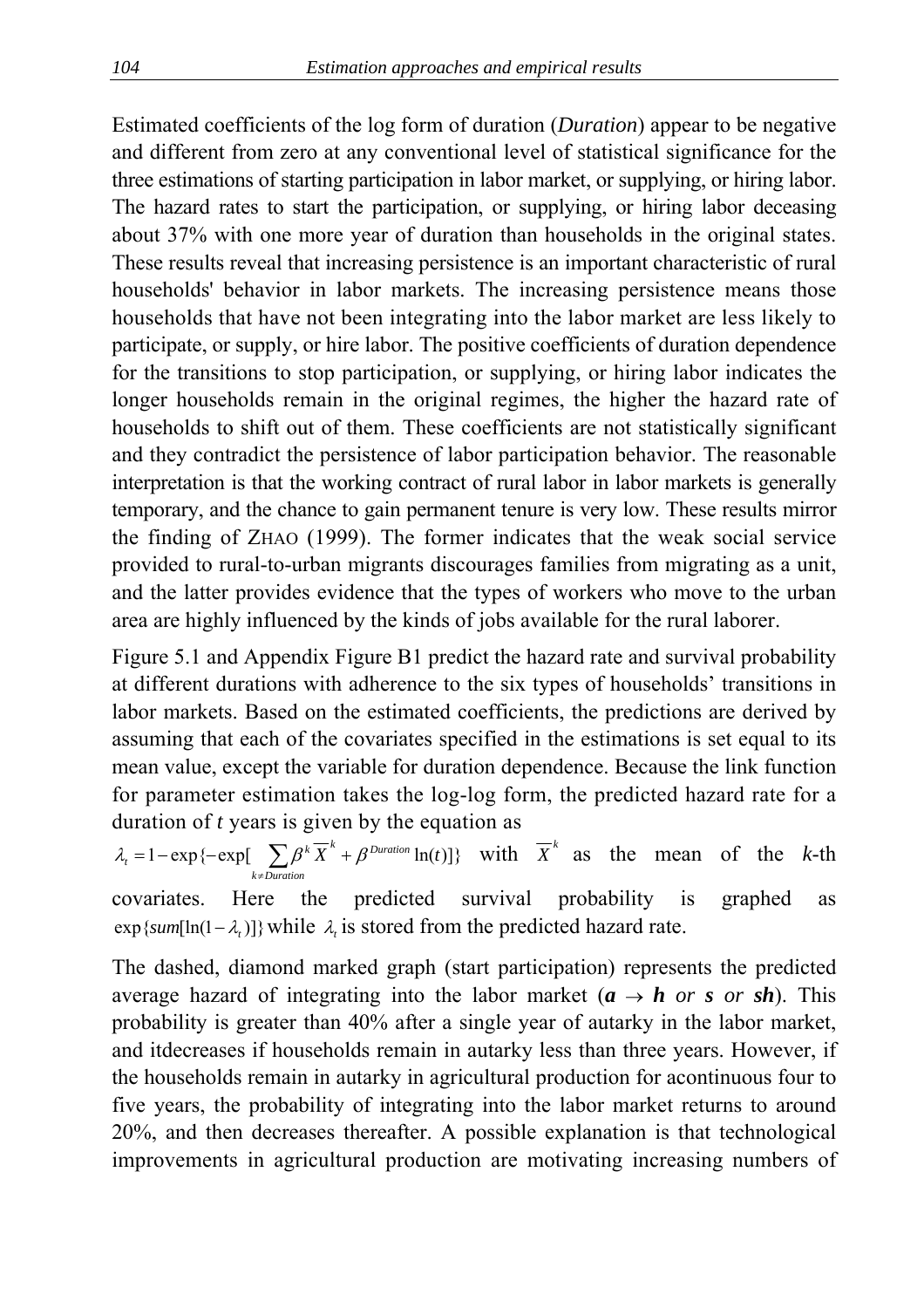households to take jobs for short spells to earn money for their households' cash expenditures or to add variety to household's income resource and their lives. The results mirror the findings in Section 5.1 of a comparatively stable persistence of labor supply for households but increased participation of households in labor markets.

| Household's transition           | <b>Start hiring</b> |                                  | <b>Stop hiring</b>     |                                |  |
|----------------------------------|---------------------|----------------------------------|------------------------|--------------------------------|--|
|                                  |                     | $a$ or $s \rightarrow h$ or $sh$ |                        | $h$ or sh $\rightarrow$ a or s |  |
| <b>Symbol</b>                    | Parameter           | Hazard                           | Parameter              | Hazard                         |  |
|                                  |                     | ratio                            |                        | ratio                          |  |
| <b>Duration</b>                  | $-0.4720$           | 0.6237                           | 1.8577                 | 6.4089                         |  |
|                                  | (3.87)              |                                  | (1.41)                 |                                |  |
| <b>Household characteristics</b> |                     |                                  |                        |                                |  |
| Supplying                        | 0.4173              | 1.5179                           | $1.5453***$            | 4.6896                         |  |
|                                  | (1.58)              |                                  | (2.11)                 |                                |  |
| Element                          | 0.1381              | 1.1481                           | $-0.4744$              | 0.6223                         |  |
|                                  | (0.32)              |                                  | (0.35)                 |                                |  |
| Second                           | 0.4905              | 1.6331                           | $-3.0438$ <sup>*</sup> | 0.0477                         |  |
|                                  | (1.13)              |                                  | (1.75)                 |                                |  |
| High                             | 0.7904              | 2.2043                           | $-0.4299$              | 0.6506                         |  |
|                                  | (1.46)              |                                  | (0.27)                 |                                |  |
| Skill                            | 0.1252              | 1.1334                           | $-1.1268$              | 0.3241                         |  |
|                                  | (0.30)              |                                  | (0.90)                 |                                |  |
| M-labor                          | $0.2755***$         | 1.3172                           | 0.3394                 | 1.4041                         |  |
|                                  | (2.08)              |                                  | (0.72)                 |                                |  |
| F-labor                          | $-0.1033$           | 0.9018                           | $-0.5921$              | 0.5532                         |  |
|                                  | (0.79)              |                                  | (1.20)                 |                                |  |
| Dependent                        | 0.1110              | 1.1173                           | $-0.1974$              | 0.8209                         |  |
|                                  | (1.13)              |                                  | (0.72)                 |                                |  |
| Transfer                         | 0.0248              | 1.0251                           | $-0.0481$              | 0.9531                         |  |
|                                  | (0.89)              |                                  | (0.47)                 |                                |  |
| Cadre                            | $0.6259***$         | 1.8699                           | $-1.0479$              | 0.3507                         |  |
|                                  | (2.60)              |                                  | (1.41)                 |                                |  |
| Pmember                          | 0.1243              | 1.1323                           | $-0.2849$              | 0.7521                         |  |
|                                  | (0.41)              |                                  | (0.35)                 |                                |  |
| <b>Farm characteristics</b>      |                     |                                  |                        |                                |  |
| Asset                            | $-0.0023$           | 0.9977                           | $-0.3207**$            | 0.7256                         |  |
|                                  | (0.04)              |                                  | (1.75)                 |                                |  |
| Landpc                           | $0.0391$ ***        | 1.0399                           | 0.0331                 | 1.0337                         |  |
|                                  | (4.54)              |                                  | (0.94)                 |                                |  |
| Livestock                        | 0.0296              | 1.0300                           | 0.0141                 | 1.0142                         |  |
|                                  | (1.56)              |                                  | (0.26)                 |                                |  |
| Vegetable                        | 0.1495              | 1.1613                           | 0.2411                 | 1.2727                         |  |
|                                  | (0.36)              |                                  | (0.26)                 |                                |  |
|                                  |                     |                                  |                        |                                |  |

**Table 5.7: Estimated results of the duration model between hiring labor and not-hiring labor**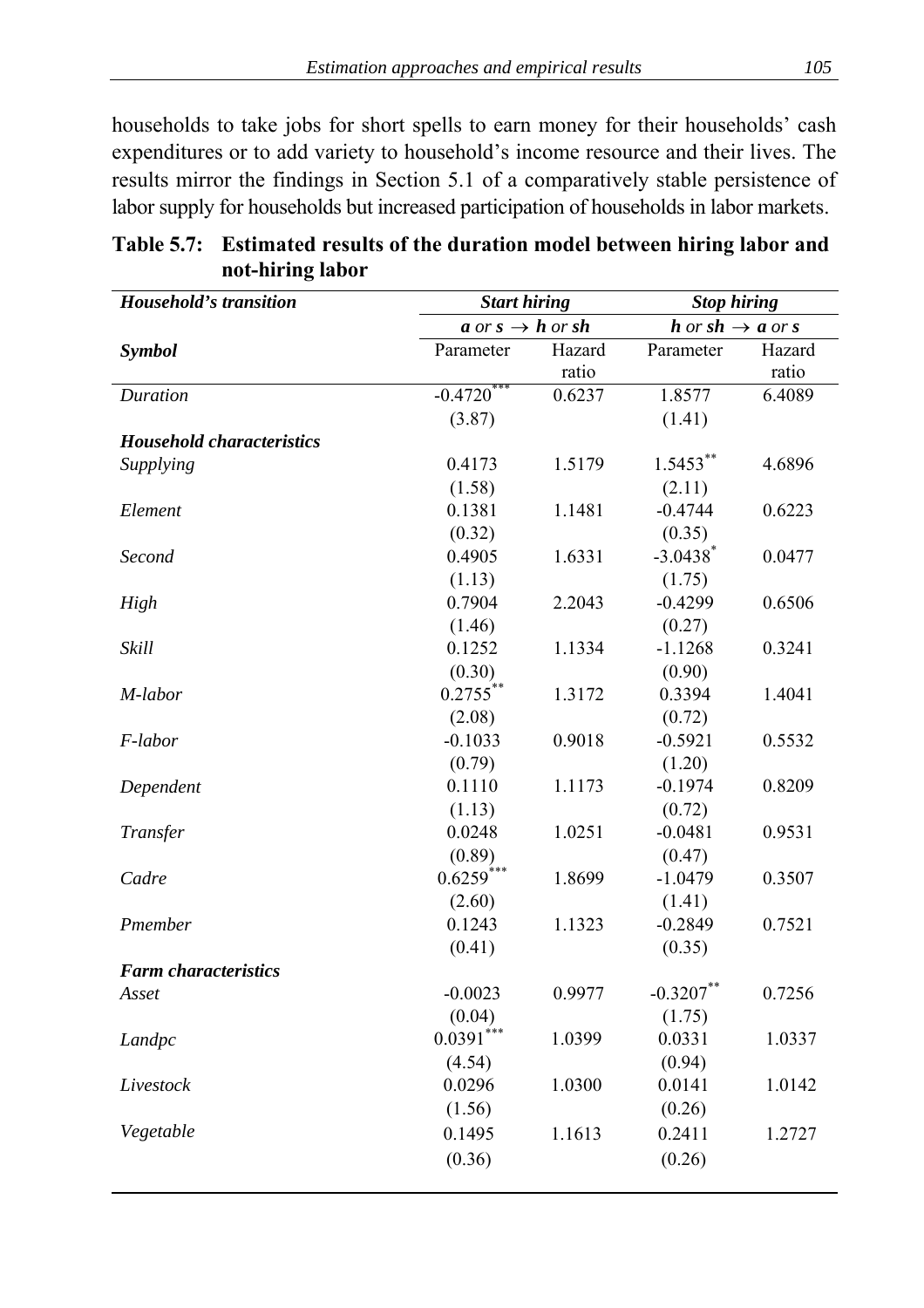| <b>Household's Transition</b>            | <b>Start hiring</b>                                            |        | <b>Stop hiring</b>     |         |
|------------------------------------------|----------------------------------------------------------------|--------|------------------------|---------|
|                                          | a or $s \rightarrow h$ or sh<br>$h$ or sh $\rightarrow$ a or s |        |                        |         |
| <i><b>Symbol</b></i>                     | Parameter                                                      | Hazard | Parameter              | Hazard  |
|                                          |                                                                | ratio  |                        | ratio   |
| $O/I$ -ratio                             | 0.0004                                                         | 1.0004 | 0.0028                 | 1.0028  |
|                                          | (1.17)                                                         |        | (0.62)                 |         |
| <b>Village characteristics</b>           |                                                                |        |                        |         |
| L-rent                                   | $1.4719*$                                                      | 4.3573 | $-3.2858$ <sup>*</sup> | 0.0374  |
|                                          | (1.75)                                                         |        | (1.85)                 |         |
| Unemp                                    | 1.3392*                                                        | 3.8159 | 3.3753*                | 29.2324 |
|                                          | (1.82)                                                         |        | (1.79)                 |         |
| Popden                                   | $-0.3203**$                                                    | 0.7259 | 0.1871                 | 1.2057  |
|                                          | (2.38)                                                         |        | (0.57)                 |         |
| Anipc                                    | $0.1160**$                                                     | 1.1230 | $-0.3165$ <sup>*</sup> | 0.7287  |
|                                          | (2.33)                                                         |        | (1.68)                 |         |
| Constant                                 | $-4.4172***$                                                   |        | 2.6653                 |         |
|                                          | (8.18)                                                         |        | (1.19)                 |         |
| <b>Model selection criterion</b>         |                                                                |        |                        |         |
| Variance of frailty (gamma               |                                                                |        |                        |         |
| $distribution)^a$                        | 0.1627                                                         |        | 3.4477*                |         |
|                                          | (0.19)                                                         |        | (1.74)                 |         |
| $H_0$ : All covariates except constant=0 |                                                                |        |                        |         |
| Likelihood ratio statistics              | 117.9002                                                       |        | 74.4691                |         |
| <i>p</i> -value                          | < 0.0001                                                       |        | < 0.0001               |         |
| Percentage of correction predictions     |                                                                |        |                        |         |
| Change of participation regime           | 61.22                                                          |        | 96.48                  |         |
| No change of participation regime        | 70.02                                                          |        | 15.67                  |         |
| observation                              | 2862                                                           |        | 442                    |         |

| Table 5.7: Continued from previous page |  |
|-----------------------------------------|--|
|-----------------------------------------|--|

Note: Z-values in parentheses,  $\overset{***}{\phantom{0}}$ ,  $\overset{**}{\phantom{0}}$ , and  $\overset{*}{\phantom{0}}$  indicate statistical significance at 1%, 5% and 10% levels, respectively. <sup>a.</sup> the coefficient of variance of frailty (Gamma distribution) attains from the estimation of duration model with controlling for frailty with a gamma distribution. If this coefficient is statistically significant at the traditional accepted level, the reported results of other covariates will also attain from the same duration model. If not, the reported results of other covariates will attain from the duration model without a gamma frailty.

The predicted hazards of households' starting to supply labor off the farm (*a or h*  $\rightarrow$  *s* or *sh*) demonstrate a pattern similar to that of households that move into the labor market. The probability is greater than 80% after a single year of being in autarky or hiring labor. For full-time farming households (*a, h*), which represent a relatively small group in Zhejiang, it is more likely that one of their members will take up off-farm employment. This probability decreases to around 7% after engaging in full-time farming for a continuous five years. A possible explanation is that the supply of potentially capable workers with the prerequisite education or skills for off-farm employment and good social networking decreases over time.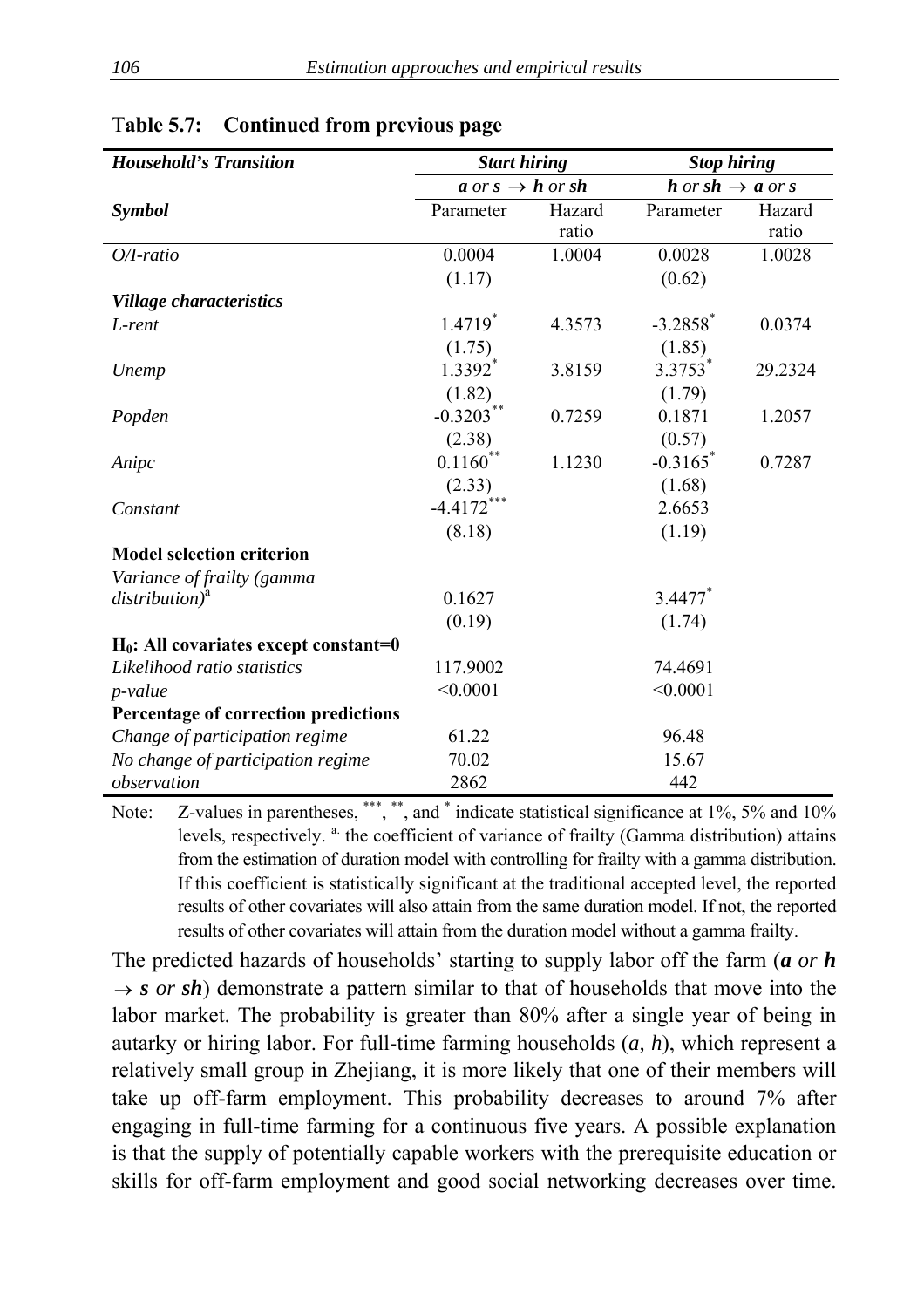At the same time, specialization in on-farm work may optimize the farming structure, and hence enhance the efficiency of agricultural production. In that way, off-farm employment becomes less attractive.

The dashed triangle marked graph (*s or*  $a \rightarrow h$  *or sh*) refers to the transition into hiring labor from engaging in part-time farming or autarky in labor market. The predicted hazard rates demonstrate that there is a negligible difference in starting to hire labor after one year or after two or three continuous years in autarky or part-time farming. The increasing persistence is reflected in the participation behavior of autarky or part-time farming households as the hazard rates to start hiring labor decrease slowly from around 17% to 4% over the spells of one to three years to eight years. This points to a conclusion that part-time or self-sufficient farming is still the most dominant type of agricultural production in rural China.



**Figure 5.1: Predicted hazards for the transition of households in labor markets** 

The solid graph marked with multiplication signs (*h or s or sh* $\rightarrow a$ ) represents the predicted hazard rate of entering into autarky in labor markets from any form of integration into the labor market. This probability is close to 15% for being involved in labor market for one year, and increases to around 40% for participating in the labor market for a continuous eight years. However, the estimated duration parameter is not significant at the conventionally accepted level. A possible explanation is that the transition begins from the completely different aspects of labor markets, and hence the behavioral tracks that are grouped together are not sufficiently homogenous.

The predicted hazard rates to return to full-time farming (*s or sh*  $\rightarrow$  *a or h*) increase from 14% after a single year of employment off the farm to a figure that is doubled after eight years. The decreasing persistence of off-farm workers could be explained by the fact that rural workers still face discrimination in off-farm employment, and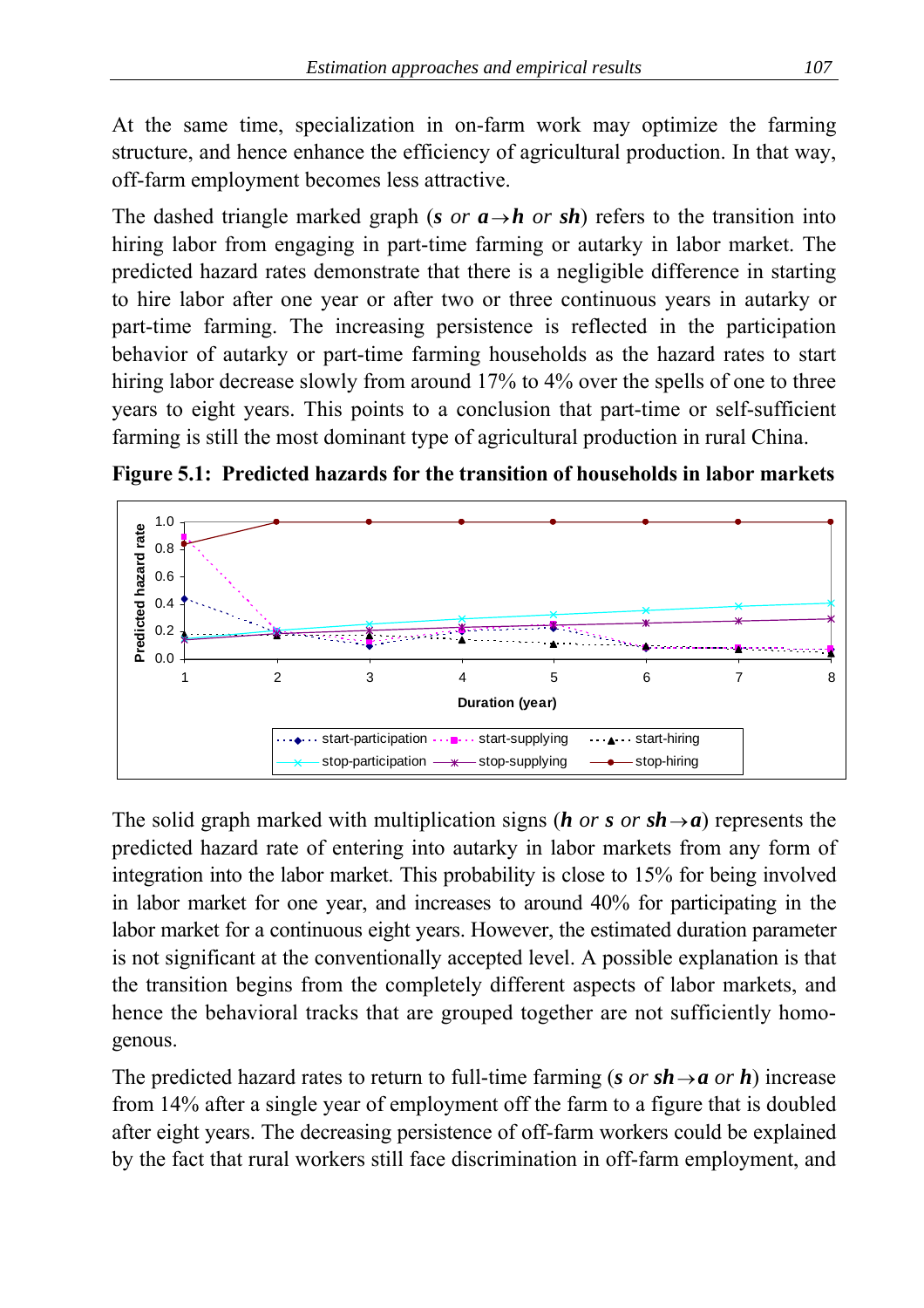therefore the permanent off-farm employment of rural workers is limited. Furthermore, the denial of public education to rural workers' children and remaining restrictions on meeting healthy targets and being involved in other social security systems also affect the length of off-farm employment.

The predicted hazard to quit hiring labor (*h or sh* $\rightarrow a$  *or s*) is close to 1 after a single year of hiring labor, while the duration dependence is not statistically significant at the conventional level. Hazard rates for duration greater than two years weakly support the end of hazard functions, which have been fitted largely based on considerably shorter spells.

Figure 5.1 illustrates the duration dependence of the movement of households among the labor market regimes. In the following paragraphs, the impacts of the covariants on the households' dynamic behavior in labor markets are explained.

*Household characteristics* Regarding the proxies of education attainment of family members, the estimated results imply that the transition decisions of households in labor markets depends on the changes of ratios of family members who are educated and have special skills (*Skill*). Using the illiterate group as reference group, the parameters of education variables are all positive in the three estimations of the households' integration into labor markets (*Start participation, supplying* and *hiring)*. These indicate that better educated households show higher probabilities to start the integration into the labor market. The negative coefficients of education variables in the remaining three estimations demonstrate that better educated households lower the likelihood of stopping these integrations (*Stop participation, supplying* and *hiring)*. These findings are consistent with the results of labor participation in Section 5.1 and the studies of COOK (1999), ZHANG et al. (2001), and DE BRAUW et al. (2002) that show better education increases the probability of off-farm employment.

However, looking more carefully, one can see that the difference of the effects of elementary, secondary, and high schooling on the transition behavior of households in labor markets is quite large. The parameters of secondary schooling appear to be statistically insignificant in five to six estimations, while increasing the ratio of family members with secondary schooling significantly lowers the probability of households' stopping hiring labor. The absolute magnitudes of the parameters of high schooling are larger than those of elementary schooling in the estimations of transitions between participation and non-participation, or between full-time farming and part-time farming. These imply that higher schooling is most effective in aiding the households' transition in the labor market. This is consistent with the finding of DE BRAUW et al. (2002), in which rural workers with higher schooling are more likely to take off-farm employment. These results also imply that the transition into off-farm employment may be driven by the greater return to education associated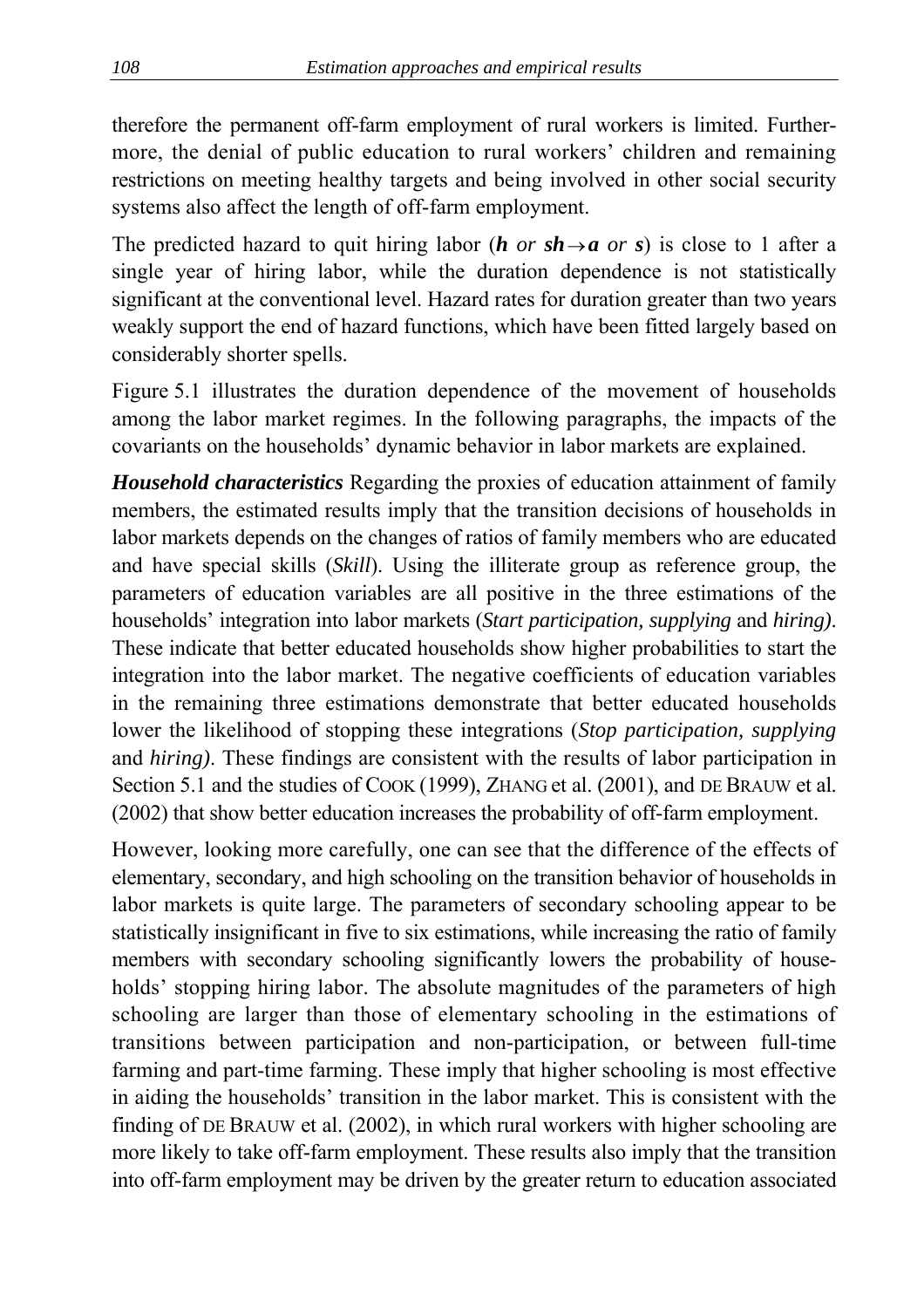with the upgrading of off-farm employment, as well as more competition in the offfarm employment market. The variable of skill has similar effects as high schooling in the six estimations. One conclusion could be drawn that increasing the high schooling and skill training will promote the rural households' integration in labor markets.

In view of the household's demographic structure, the numbers of labor force by gender make a significant impact on the households' transition among labor market regimes. By adding another male or female laborer to a household (*M-labor* or *F-labor*), the hazard rates of households' integrating into any form of labor market (*Start participation*) increase around 23.99% or 20.84%, respectively, while the hazard rates of households that move out of labor markets into autarky production (*Sopt participation*) are reduced by about 22.09% and 35.17%, respectively. This indicates that adding an adult laborer to a household leads to the reallocation of time in various production activities, which is consistent with the study on the nonseparability of rural labor markets in China (BOWLUS and SICULAR, 2003).

Now turning to the transition between the full-time and part-time farming, it is noted that the parameters of the female laborer (*F-labor*) are significant and positive in the transition to part-time farming (*Start supplying*) but negative in the transition to full-time farming (*Stop supplying*). This could be explained by the fact that women generally exhibit intermittent off-farm employment to raise children or engage in household work (MEITZEN, 1986). Due to the imperfect labor markets in China, the different access to off-farm employment by gender persists, though women's shares in off-farm jobs are increasing quickly (ZHANG et al., 2004).

The coefficients of the dependent variable (*Dependent*) only appear to be statistically significant and negative in the transition to stopping participation (*Stop participation*) and farming full-time (*Stop supplying*). This indicates that increasing the numbers of dependent people will increase the persistence of households to be integrated into labor markets, especially the off-farm labor markets. One possible reason is that in this dataset, the dependents cannot be explicitly decomposed into elders and children of different ages. These groups of people certainly have different impacts on the labor allocation of households.

It is expected that households which receive higher transfers per capita (*Transfer*) exhibit a lower mobility to be integrated into labor markets (*Start participation*) and shift to part-time farming (*Start supplying*). The quantitative effect of this is, however, relatively small. An additional 1,000 Yuan per capita approximately increases the probability to retain autarky production (*Start participation*) or fulltime farming (*Start supplying*) by 10%.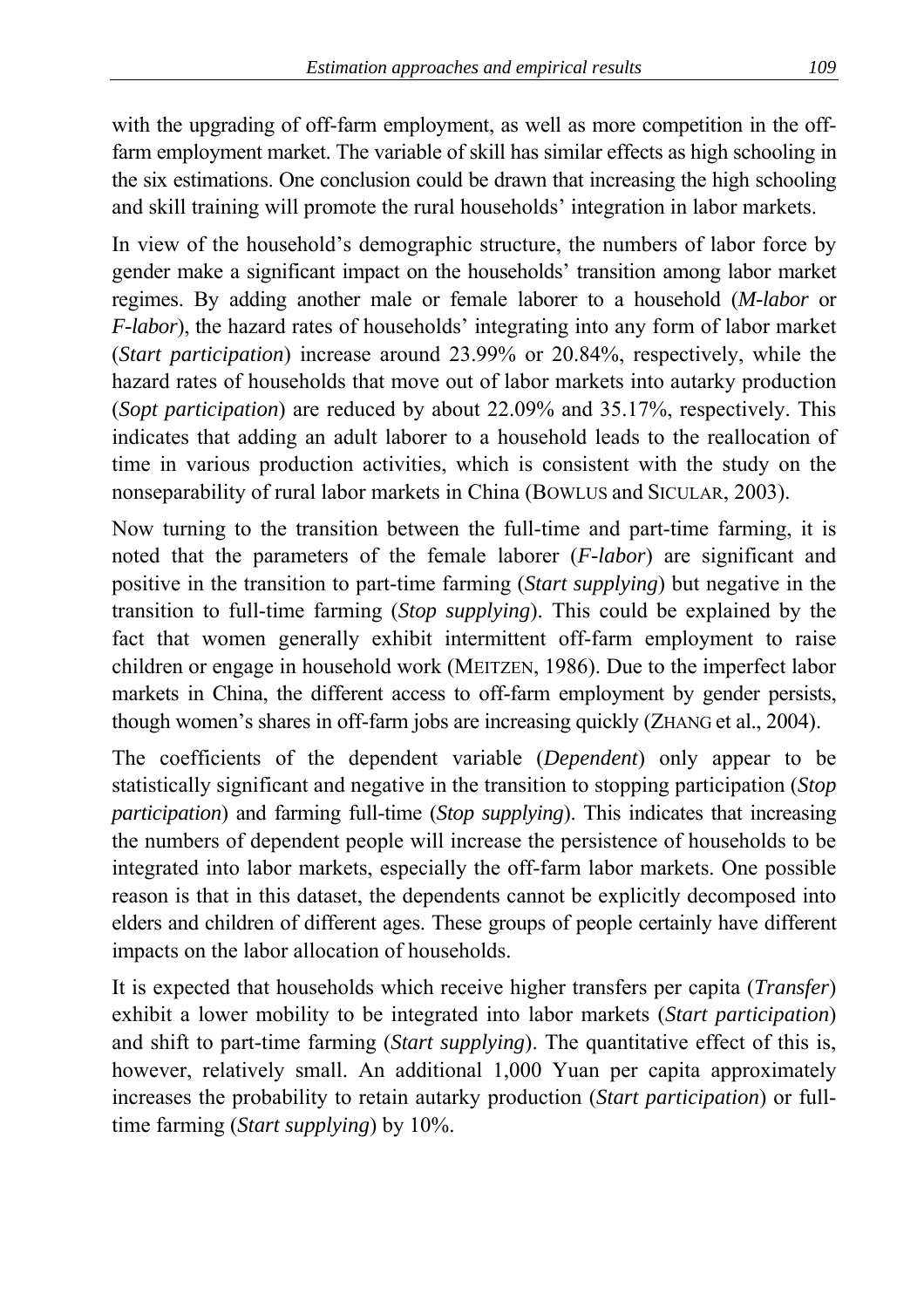Social networks captured by the variable *Pmember* are demonstrated to be statistically significant and have a negative impact on the probability of integrating into labor markets and turning to part-time farming, and positive impact on the hazard to move in the opposite directions. These results are consistent with the hypothesis that good social connections put households in a favorable situation to conduct successful agricultural activities. This finding is consistent with the conclusion drawn by KNIGHT and YUEH (2002) and our results in the analysis of static labor market participation in Section 5.1 that show party member households can better access land, water, and other input factor markets or preferential treatment in marketing farm products. Considering the influence of being a cadre household (*Cadre*) on the households' transition in labor market, it is noted that this only makes a robustly positive impact on the probability of starting to hire labor (*Start hiring*). This indicates that being a cadre household also favors work on the farm, and thus raises the probability of hiring additional workers for agricultural activities.

*Farm characteristics* Farm characteristics, especially the production asset per capita (*Asset*), the husbandry production (*Livestock*), and relative price term (*O/I ratio*), influence the probability of a household's mobility in labor markets. With an increase of production asset per capita (*Asset*) by 1,000 Yuan, the hazard rate of households' starting to integrate into labor markets is reduced by 11.48%. A relatively large capital stock (*Asset*) implies that agricultural production becomes more profitable and non-agricultural employment is less attractive to rural laborers. This finding is also confirmed by the higher probability to starting hiring labor (*Start hiring*) and the lower hazard rate to engage in part-time farming (*Start supplying*), although the latter is statistically insignificant.

Controlling for the effect of the ratio of output to input value (*O/I ratio*), it is found that this ratio has a statistically significant and positive effect on households to stop participation and transfer to full-time farming (*Stop supplying*). This indicates that the adjustment of the comparative price of agricultural inputs and outputs likely reflects reallocation of time between agricultural production and off-farm employment*.*

*Village characteristics* Households' transitions in labor markets are also more responsive to the land rental market (*L-rent*), which is represented by the fraction of households that lease cultivated land in the local village. This variable is statistically significant in all six estimations. Note that multiple factor markets exist imperfectly in rural China, so the allowance of land rental transactions helps to equalize marginal products across rural households with different land-labor endowments and makes the specialization in agricultural production possible. As a result, this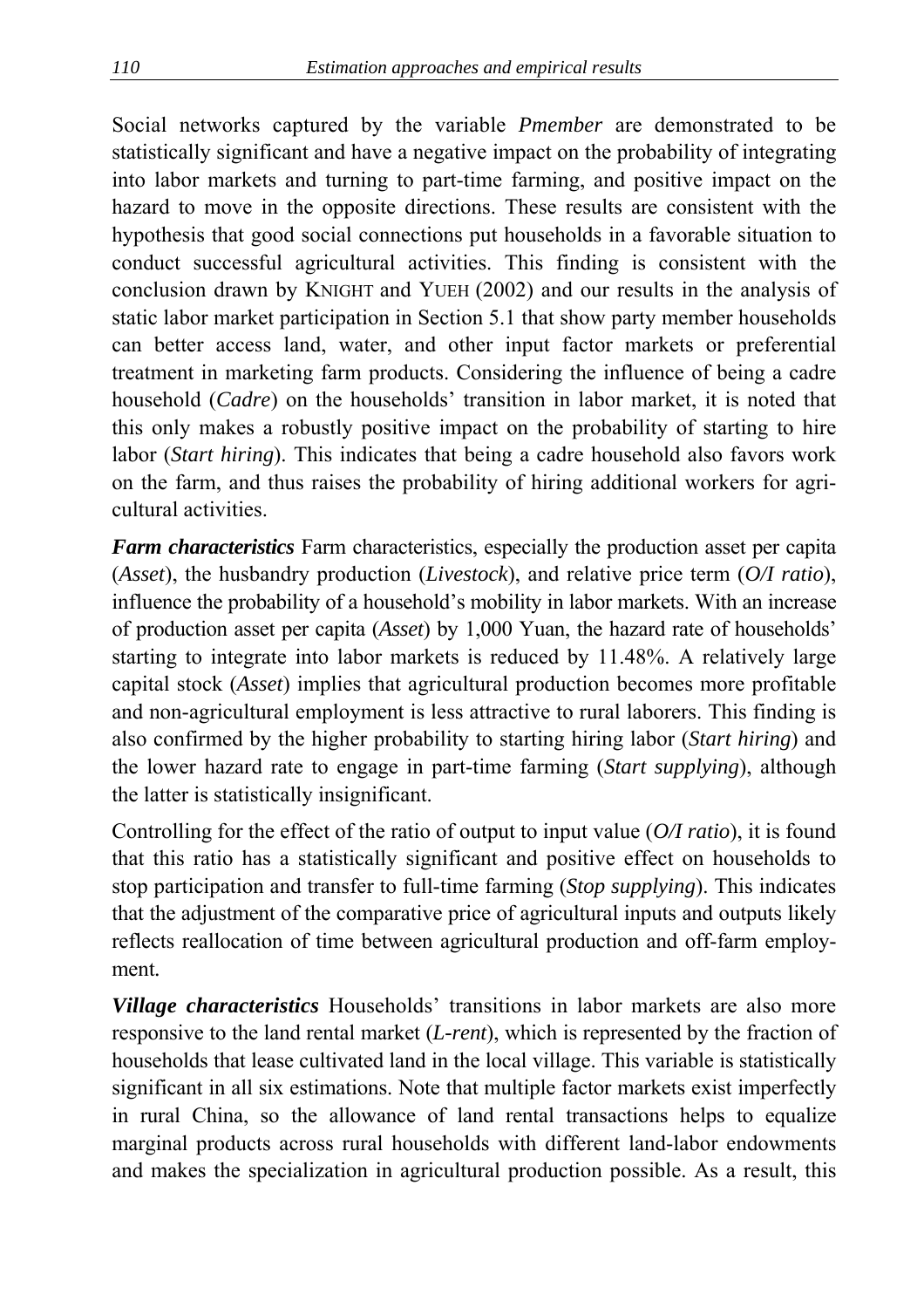also has an important impact on the labor reallocation behavior of rural households. The vivid rental market obviously eases the transactions of renting land in and out. These transactions could release labor capacities in some households and create additional demand for labor in others. As is demonstrated in KUNG (2002), households' allocation of labor between on-farm activities and off-farm employment interacts with the emergence and development of the land rental market.

The role of the external labor market on households' transitions is captured in the estimations by three variables representing the unemployment rate (*Unemp*), population density (*Popden*), and annual income per capita (*Anipc*). The parameters of the unemployment rate are statistically significant and positive in the six estimations and the magnitude of the hazard rates is extremely large. This indicates that households' decisions on labor reallocation are influenced by the local employment environment, as measured by the unemployment rate in the local community (Unemp). Economic incentives reinforce the geographic concentration of production activity, and thus local economic activities could be reflected in the population density (Popden), which is also a good component of the local labor market. Higher population density, indicated by an active labor market, increases the likelihood of households integrating into labor markets (*Start participation*) as well as supplying labor off the farm (*Start supplying*), but reduces the hazard rate to hiring labor (*Start hiring*). Households located in wealthier villages (*Anipc*) are less likely to stop hiring labor and more likely to start hiring labor. When village income per capita (*Anipc*) increases by 1,000 Yuan, the hazard rates decrease by around 15% for households that shift out of the labor market (*Stop participation*) or the offfarm employment market (*Stop supplying*). Though the annual income per capita (*Anipc*) also reduces the probability of households integrating into labor markets *(Start participation)* and gaining employment in part-time farming *(Start supplying),*  the coefficients are statistically insignificant.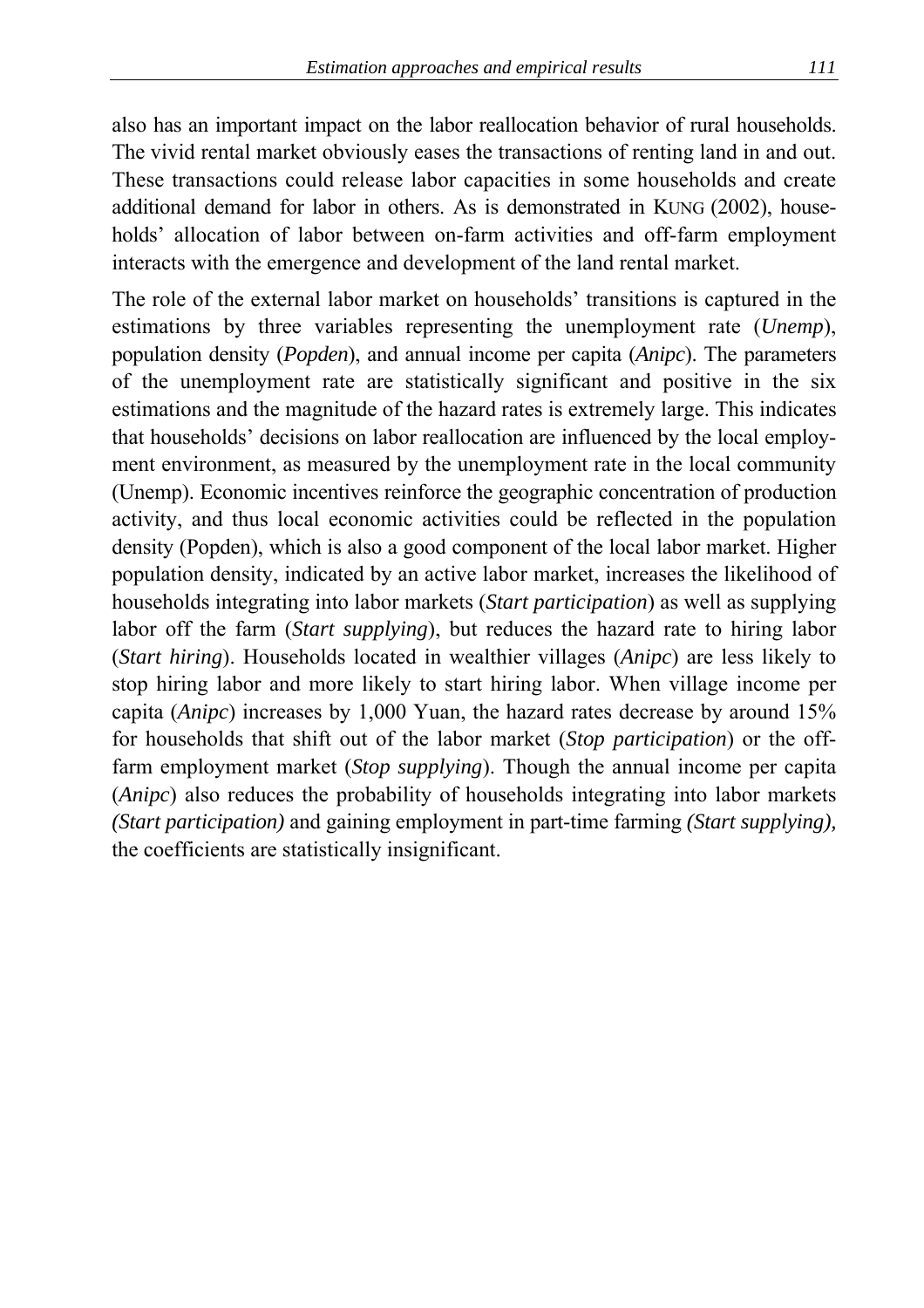## **6 Conclusion**

Liberalization of rural labor markets has been an important component of China's rural reform since 1978 (BENJAMIN and BRANDT, 1997; ZHANG et al., 2001; DE BRAUW et al., 2002). With the inception of the Household Responsibility System, decisions on the time allocations of family members were transferred from collectives to households. Thus, households are allowed to achieve their desired levels of leisure and work, given the endowment of labor resources and other factors. With the development of Township and Village Enterprises and the encouragement of households to establish non-farm businesses, the employment of rural labor diversified and an increasing integration of farm households into rural labor markets began to take place (BENJAMIN and BRANDT, 1997; ROZELLE et al., 1999; DE BRAUW et al., 2002). Abolishing the procurement quota on grain and loosening the restrictions on migration from rural areas to urban cities made labor mobility possible. However, the process can be stalled by rural households' abilities to access labor market, high transaction costs, and other poorly developed factor markets, especially the land market.

The extent to which different factors affect households' decisions on labor allocation depend in part on the performance of the labor markets and on the institutional changes that constrain or facilitate on- and off-farm employment opportunities. Many researchers have contributed to evaluate the emergence and development of rural labor markets in China; however there are still disagreements concerning how well rural labor markets function and the labor allocation behavior of households in the labor market (BENJAMIN and BRANDT, 1997; COOK, 1999; ROZELLE et al., 1999; MENG, 2000; DE BRAWN et al., 2002; BOWLUS and SICULAR, 2003). The disagreement arises, in part, because most existing analyses consider only part of the labor market – the off-farm labor market, and ignore the emergence of the hired labor market and the dynamics of rural households' participation behavior.

This study is devoted to the continuing debates over households' behavior in the wake of China's efforts to develop the rural labor markets in a manner conductive to the nation's transition to a market economy. Given the emergence of hiring in rural labor markets and the fact that off-farm employment appears to be general, the primary motivation of this study is to assess both dimensions of the labor market in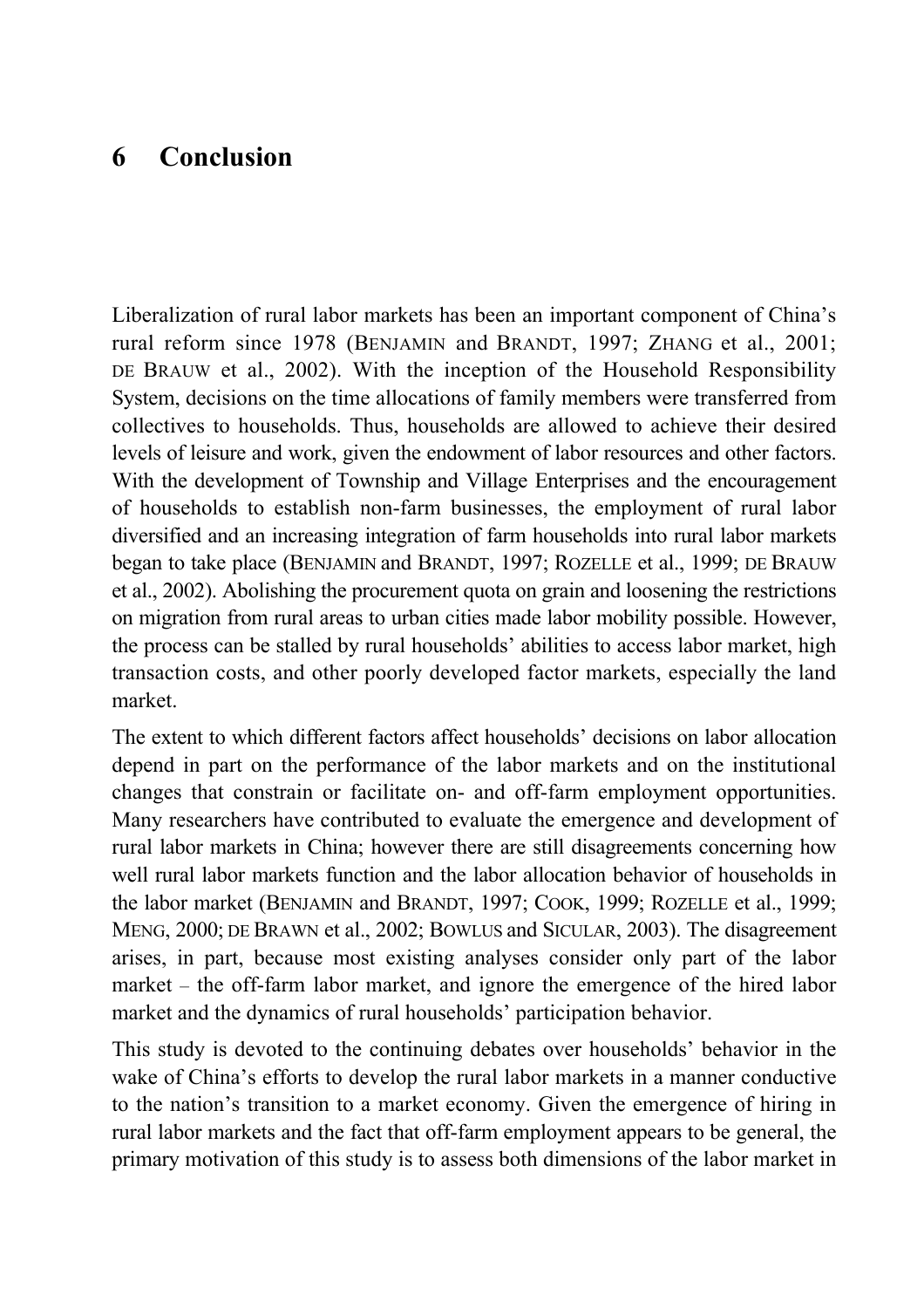rural China in a completely theoretical framework. We seek to use the agricultural household model as the theoretical framework because it provides us with a unifying microeconomic framework for understanding agricultural households' decisions on various production activities, consumption, and time allocation of rural laborers. This theoretical model is appropriate for the analysis of labor allocation of Chinese agricultural households because consumption and the utility-maximizing amount of labor employment in production are vested in agricultural households. Furthermore, the modified agricultural household model can cover either perfect or imperfect rural labor markets in the transitional economy. The agricultural household model demonstrates that the different responses of hired laborers and off-farm workers to the endogenous wages will lead to different behaviors of households in labor markets through the interaction of households and farm characteristics with external labor markets. The predictions drawn from the theoretical analysis are tested in the econometric estimations. Specifically, three different but interrelated contexts are highlighted: Qualitative participation behavior in hiring labor and supplying labor off the farm, the decisions regarding the quantity of hired labor demand and off-farm labor supply, and the dynamics of rural households' participation in labor markets.

Empirical analysis of households' behavior regarding labor allocation and documentation of the development of labor markets relies on the more recent fixed-point survey collected across ten villages in Zhejiang province from 1995 to 2002. Although this study examines only one province, we believe our choice offers both informative and interesting results and may portend what will happen in the rest of China in the coming years. Before conducting the empirical studies, we evaluate the emergence and development of rural markets by descriptive analysis. The results illustrate that labor markets have allowed off-farm employment to become the dominant form of employment and that once a household supplies labor off the farm, on average, the number of off-farm workers in a household is at least two. Most notably, we find that the hired labor market emerged during transition and households began to hire labor and supply labor off the farm simultaneously, though the contributed working days of hired labor fluctuated substantially. From the data, we also observe that households' participation behavior in the labor market is characterized as the dynamics between participation and autarky in labor markets, between part-time and full-time farming, and between hiring and nonhiring labor.

To conduct empirical estimations, we first derive a joint model to explore the determinants of households' labor participation decisions and identify which factors enable or constrain the households' ability to hire labor or join the off-farm labor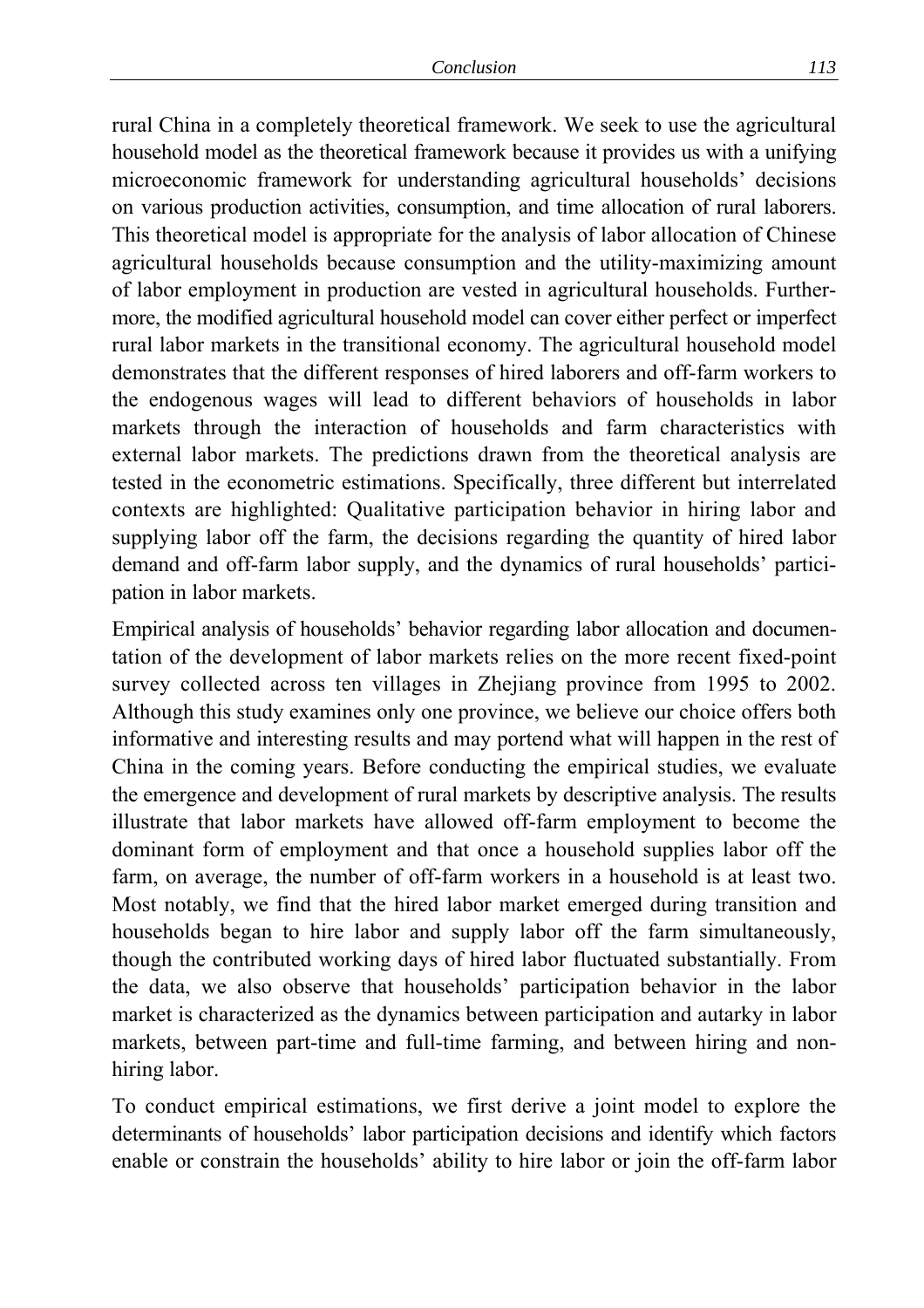market, with special attention to households in both markets. In particular, we test whether households' participation decisions regarding the two labor markets is joint or completely separate behavior. Evidence is found to support the behavioral assumption that hiring and supplying labor is a joint decision within a household. The outcome of this decision is positively correlated; the likelihood to participate in any off-farm occupation increases with hiring labor, and vice versa. This supports the hypothesis that the rural labor market is still functioning imperfectly despite more than two decades of economic reform and market liberalization. That market imperfections may still exist is also indicated by a significantly higher participation in labor markets in villages with more land leasing activity and by the fact that social networking plays an important role in households with access to hired-labor and off-farm employment markets. These results suggest that being cadre households or holding party membership may lead to favorable conditions in input and output factor markets and the functioning of labor market is related to other factor markets, especially the land rental market. The improving labor market is proven by the evidence that the households with larger proportions of educated or skilled members are more likely to participate in off-farm employment market.

Next, we analyze the labor allocation of rural households by quantitatively assessing the response of the households' demand for hired laborers and the supply of off-farm workers to the endogenous price of time value of rural labor and other exogenous household and village characteristics, while the shift of the households' production structure occurs inseparably. To derive the endogenous measure of the wages of hired labor, we seek to analyze the agricultural production function by separating labor inputs into hired labor and family labor, under the assumption that hired labor and family labor are substitutes, *albeit* imperfect substitutes (COOK, 1999). To estimate the expected wages of off-farm workers, we follow HECKMAN (1974, 1979) and SUMNER (1982) as the off-farm wage function is regressed in log-linear form with the education attainment and skill characteristics of households, households' demographic composition, social networking, and other community variables. The expected average off-farm wage of a household is twice the marginal product of hired labor. This result mirrors the conclusions drawn by BENJAMIN (1992) and COOK (1999) that the internal wages of off-farm workers are evidently much higher than those of on-farm workers.

By including the endogenous wages of hired laborers and off-farm workers, we are able to analyze how hired labor demand and off-farm labor supply respond to changes in wage rates. Hired labor demand functions are estimated separately for households that only hire on-farm labor and for those that hire and supply labor simultaneously. Similarly, we estimate two off-farm labor supply functions: One for households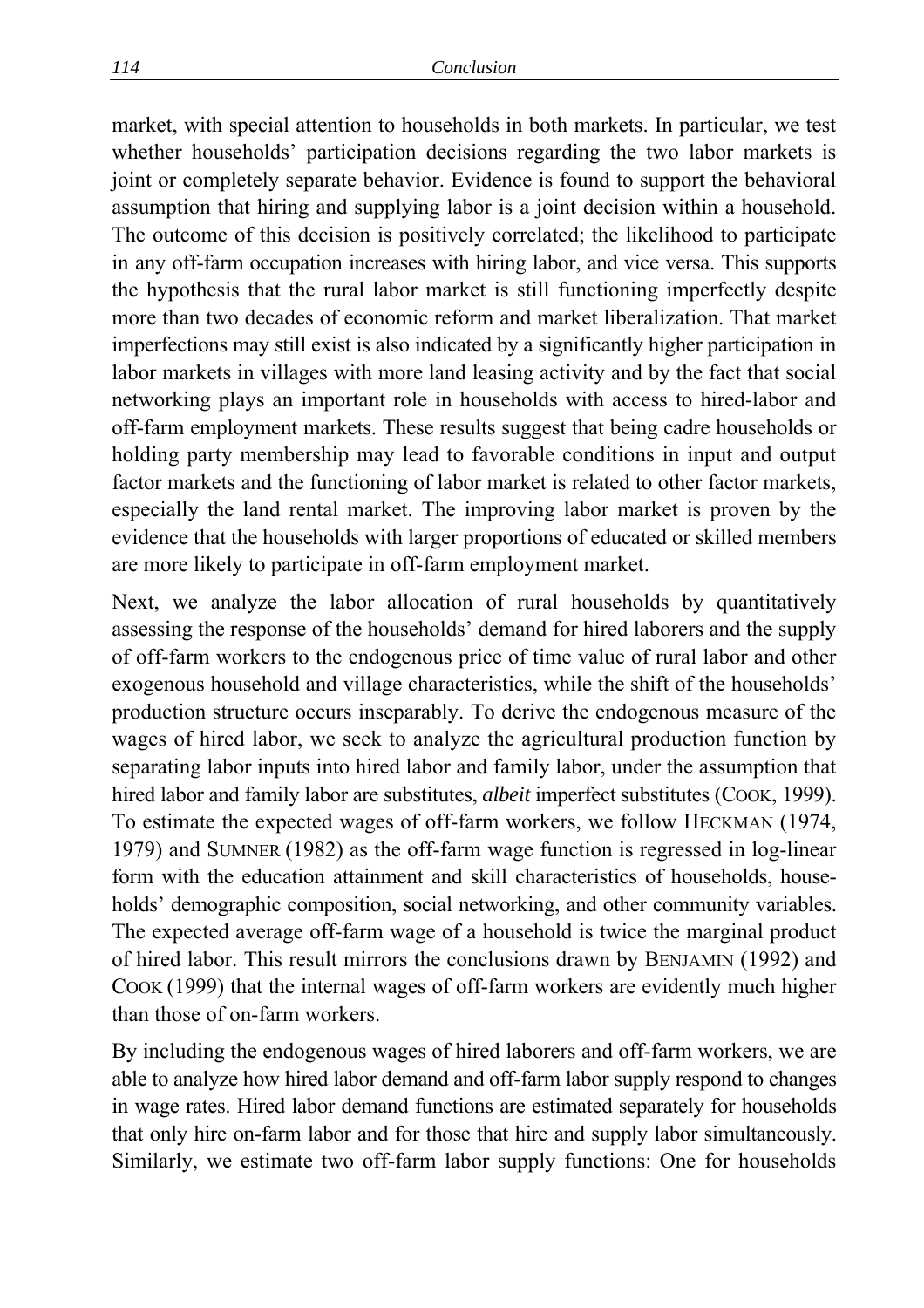that exclusively supply labor off the farm and the other for households in both markets. The major results indicate statistically significant effects of the wages of off-farm workers or that of hired laborers on the corresponding hired labor demand and off-farm labor supply functions. It should be noted that households that both hire and supply labor respond much more sharply to the change of wages, compared to households that only participate in one of the two markets. This confirms the theory that agents are more flexible when they have more decision-making options. The wages of hired laborers have a statistically significant and negative effect on the off-farm labor supply. This suggests that hired labor and off-farm labor are substitutes, *albeit* imperfect substitutes, in rural China.

The estimated results also demonstrate that Chinese rural households' time allocation reacts not only to endogenous value of labor, but also to household, farm, and local characteristics and indicates functioning labor markets in rural China. The expansion of livestock production has increasing effects on labor demand but reducing effects on a household's off-farm labor supply. Land market integration enhances participation significantly but appears to have no impact on quantitative decisions regarding labor allocation. Furthermore, the results suggest non-separability between offfarm labor supply and household structure as well as social networks, confirming again that the rural labor market in Zhejiang province is still functioning imperfectly.

Finally, the panel data also allow us to evaluate the dynamics of households' participation in labor markets by applying discrete hazard models. In particular, we investigate the movements between participation and autarky in labor markets, between part-time and full-time farming, and between hiring or not hiring labor. We also attempt to identify the factors that determine the length of time a household spends in the labor market states. We find that education attainment of family members, households' demographic structures, social networks, and endowment with agricultural land are particularly influential.

From a policy perspective, the setting of framework conditions that ease the institutional impediment and the land rental market should be given a high priority to enhance the integration and mobility of rural households in labor markets. Furthermore, education attainment and skill training play critical roles in households' labor allocation decisions, and thus investment in human capital is an attractive and promising measure for enhancing households' capabilities to flexibly adapt to the transition economy. Finally, efforts should particularly address large households' access to information about labor market conditions and improvements in regional job opportunities, which undoubtedly would encourage rural labor employment off the farm.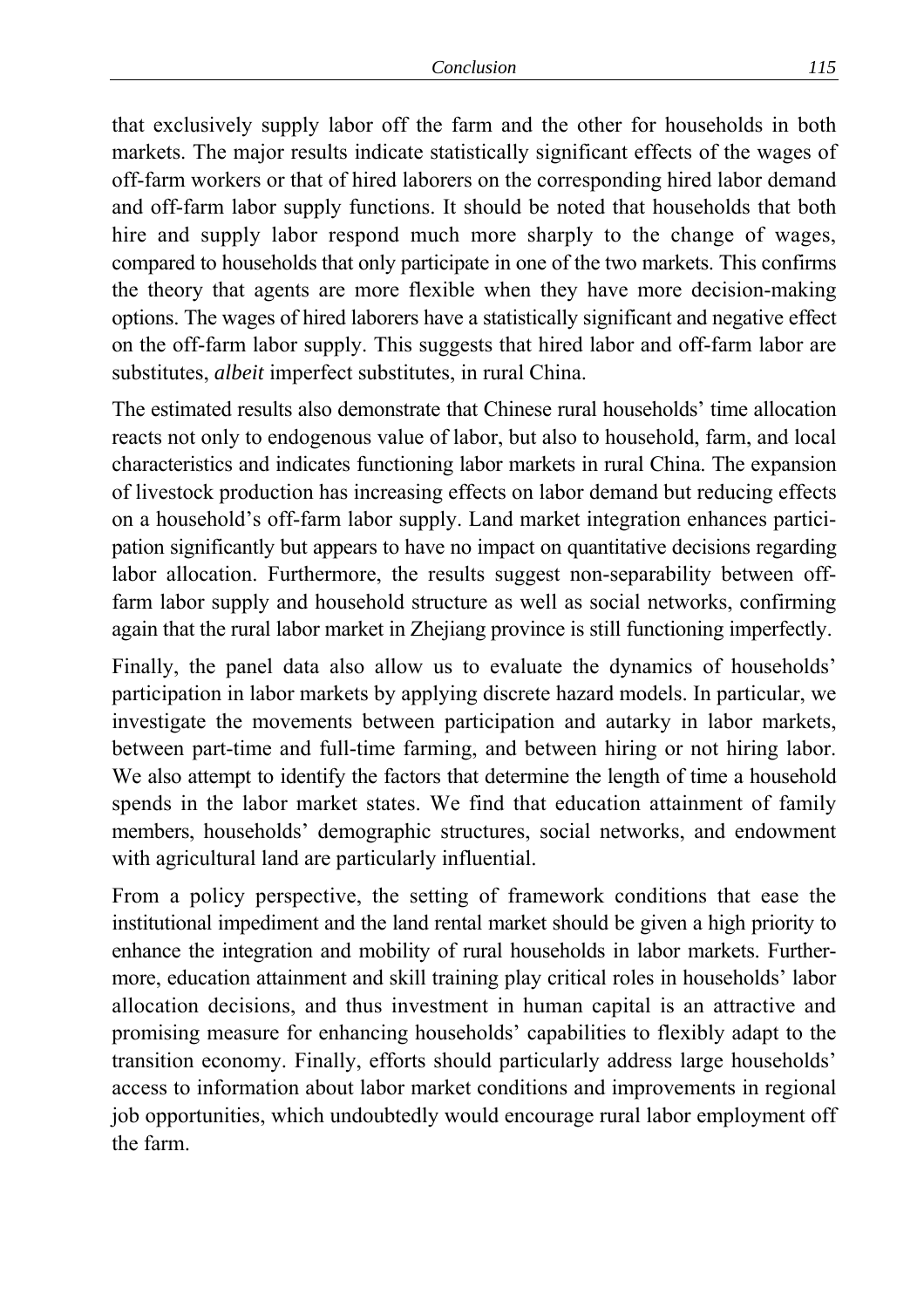#### **References**

Agra EuropeGermany, 2005. Labor Excess in Chinese Agriculture. 42, L14.

- Addison, T. John, Portugal, Pedro, 2003. Unemployment Duration Competing and Defective Risks. *Journal of Human Resources* 38, 156-191.
- Ahituv, Avner, Kimhi, Ayal, 2002. Off-farm Work and Capital Accumulation Decisions of Farmers over the Life-cycle: The Role of Heterogeneity and State Dependence. *Journal of Development Economics* 68, 329-353.
- Ahituv, Avner, Kimhi, Ayal, 2006. Simultaneous Estimation of Work Choices and the Level of Farm Activity Using Panel Data. *European Review of Agricultural Economics* 33, 49-71.
- Appleton, Simon, Knight, John, Song, Lina, Xia, Qingjie, 2002. Labor Retrenchment in China Determinants and Consequences. *China Economic Review* 13, 252-275.
- Barkley, P. Andrew, 1990. The Determinants of the Migration of Labor out of Agriculture in the United States, 1940-85. *American Journal of Agricultural Economics* 72, 567-573.
- Barnum, N. Howard, Squire, Lyn, 1979. A Model of an Agricultural Household Theory and Evidence. World Band Staff Occasional Papers 27, The Johns Hopkins University Press, Baltimore and London.
- Becker, S. Gary, 1965. A Theory of the Allocation of Time. *Economic Journal* 75, 493-517.
- Benjamin, Catherine, Corsi, Allessandro, Guyomard, Hervé, 1996. Modelling Labour Decisions of French Agricultural Households. *Applied Economics* 28, 1577-1589.
- Benjamin, Catherine, Kimhi, Ayal, 2003. Farm Work, Off-farm Work, and Hired Farm Labor: Estimating a Discrete-choice Model of French Farm Couples' Labor Decision. *American Economics Association Annual Meeting, Montreal, Canada*, July 27-30, 2003.
- Benjamin, Dwayne, 1992. Household Composition, Labor Markets and labor Demand: Testing for Separation in Agricultural Household Models. *Econometrica* 60, 287-322.
- Benjamin, Dwayne, Brandt, Loren, 1997. Land, Factor Markets, and Inequality in Rural China: Historical Evidence. *Explorations in Economic History* 34, 460-494.
- Benjamin, Dwayne, Brandt, Loren, 2002. Property Rights, Labour Markets, and Efficiency in a Transition Economy: The Case of Rural China. *Canadian Journal of Economics* 35, 689- 716.
- Benjamin, Dwayne, Brandt, Loren, Giles, John, 2005. The Evolution of Income Inequality in Rural China. *Economic Development and Cultural Change* 53, 769-824.
- Benjamin, Dwayne, Brandt, Loren, Glewwe, W. Paul, Li, Guo, 2002. Markets, Human Capital and Inequality: Evidence from Rural China. *Inequality around the World*, edited by Richard Freeman. Basingstoke: Palgrave MacMillan, 87-127.
- Bhattacharyya, Arunava, Parker, Elliott, 1999. Labor Productivity and Migration in Chinese Agriculture: A Stochastic Frontier Approach. *China Economic Review* 10, 59-74.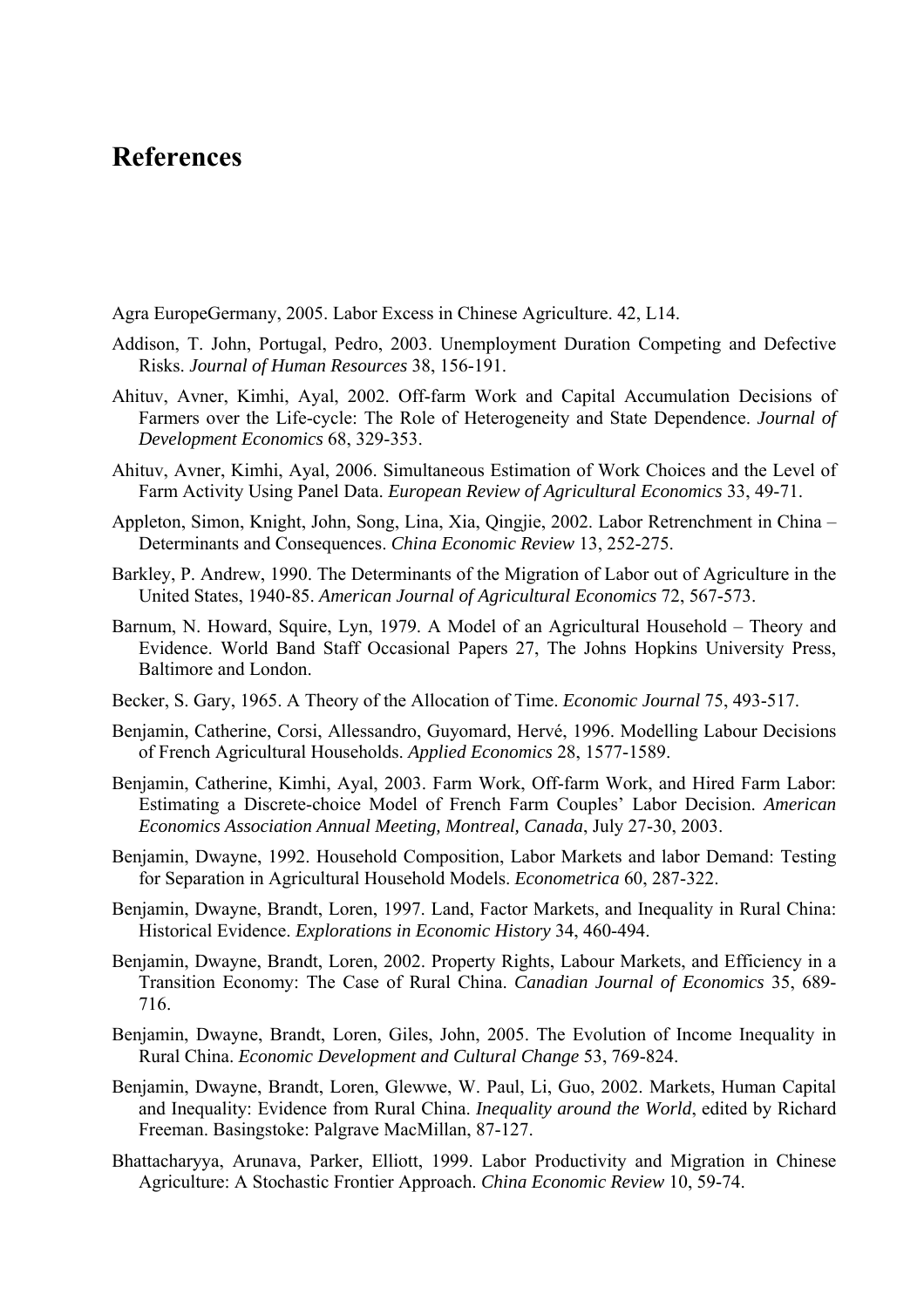- Blau, M. David, Riphahn, Regina, 1999. Labor Force Transition of Older Married Couples in Germany. *Labor Economics* 6, 229-251.
- Bowlus, J. Audra, Sicular, Terry, 2003. Moving Toward Markets? Labor Allocation in Rural China. *Journal of Development Economics* 71, 561-584.
- Bradley, Steve, Crouchley, Rob, Oskrochi, Reza, 2003. Social Exclusion and Labour Market Transitions: A Multi-state Multi-spell Analysis Using the BHPS. *Labour Economics* 10, 659- 679.
- Brandt, Loren, Huang, Jikun, Li, Guo, Rozelle, Scott, 2002. Land Rights in China: Facts, Fictions and Issues. *The China Journal* 47, 67-97.
- Brosig, Stephan, Glauben, Thomas, Herzfeld, Thomas, Rozelle, Scott, Wang, Xiaobing, 2006. The Dynamics of Chinese Rural Households' Paricipation in Labor Markets. *26th Conference of the International Association of Agricultural Economists (IAAE), Brisbane, Australia*. August 12-18, 2006.
- Brümmer, Bernhard, Glauben, Thomas, Lu, Wencong, 2006. Productivity and Efficiency in Chinese Agriculture: A Distance Function Approach. *Journal of Development Economics* 81, 61-79.
- Buchenrieder, Gertrud, Knüpfer, Judit, Heidhues, Franz, 2002. A Cross-Country Comparison of Non-Farm Employment in the Balkans. Research in Development Economics and Policy, Discussion Paper No. 03/2002, University of Hohenheim.
- Burdett, Kenneth, Cunninhamg, J. Elizabeth, 1998. Toward a Theory of Vacancies. *Journal of Labor Economics* 16, 445-478.
- Burdett, Kenneth, Kiefer, M. Nicholas, Mortensen, T. Dale, Neumann, R. George, 1984. Earnings, Unemployment, and the Allocation of Time over Time. *Review of Economic Studies* 51, 559- 578.
- Carter, R. Michael, Yao, Yang, 2002. Local versus Global Separability in Agricultural Household Models: The Factor Price Equalization Effect of Land Transfer Rights. *American Journal of Agricultural Economics* 84, 702-715.
- Chan, Sewin, Stevens, H. Ann, 2001. Job Loss and Employment Patterns of Older Workers. *Journal of Labor Economics* 19, 484-521.
- Chaplin, Hannah, Davidova, Sophia, Gorton, Matthew, 2004. Agricultural Adjustment and the Diversification of Farm Households and Corporate Farms in Central Europe. *Journal of Rural Studies* 20, 61-77.
- Chayanov, V. Alexander, 1986. The Theory of Peasant Economy. Madison, WI: University of Wisconsin Press.
- Chen, Z. Adam, Huffmann, E. Wallace, Rozelle, Scott, 2004. Migration and Local Off-farm Working in Rural China. Contributed paper to *the Annual Meeting of the AAEA*, *Denver, USA*, August 1-3, 2004.
- Chesher, Andrew, Irish, Margaret, 1987. Residual Analysis in the Grouped and Censored Normal Linear Model. *Journal of Econometrics* 34, 33-61.
- China.org.cn. 2004. China Publishes a White Paper on Employment. Available at http://www.china.org.cn/english/2004/Apr/93983.htm. China Internet Information Center, Beijing.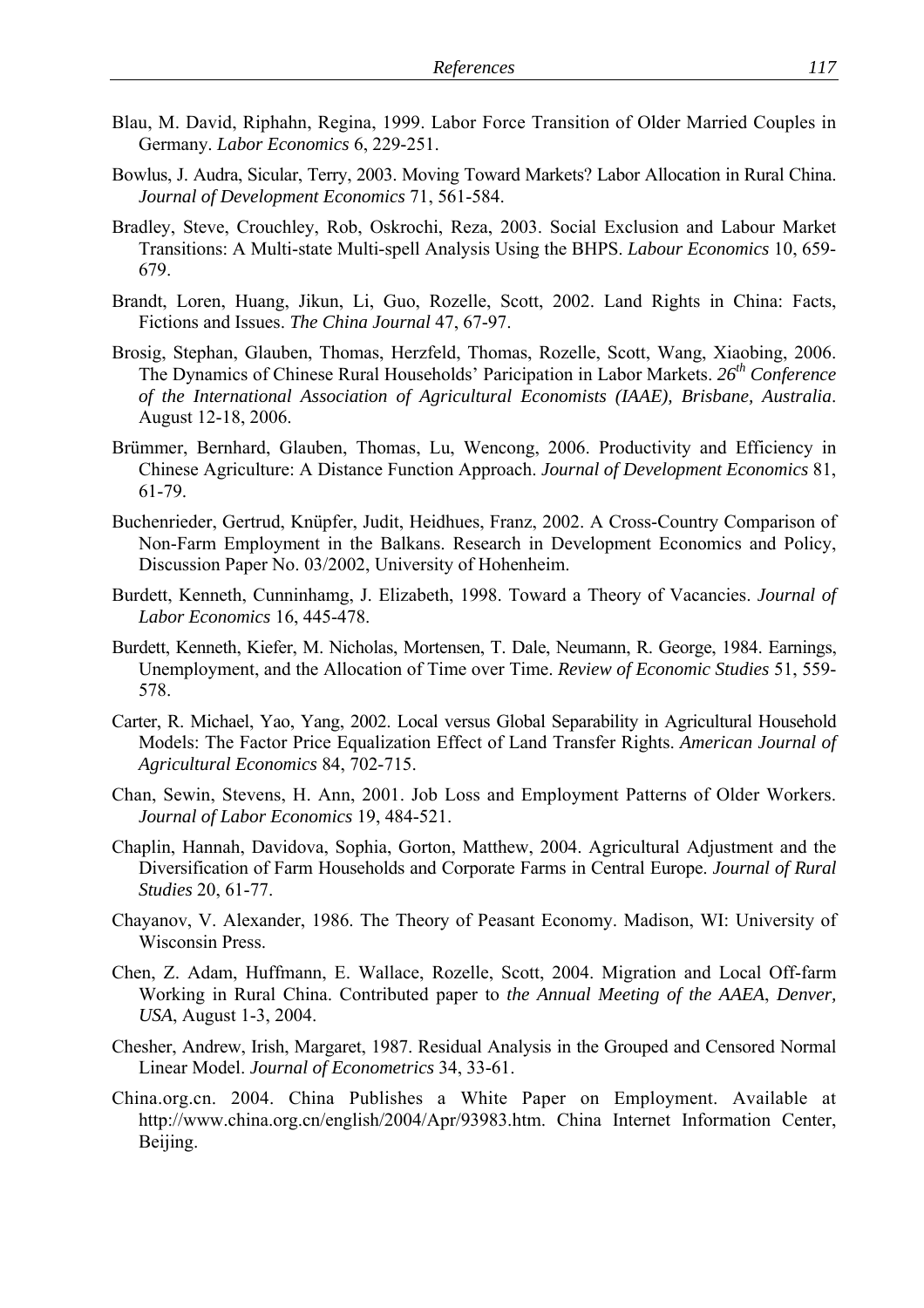- Cleves, A. Mario, Gould, W. William, Gutierrez, G. Roberto, 2003. *An Introduction to Survival Analysis Using Stata*. Stata Press.
- Cook, Sarah, 1999. Surplus Labor and Productivity in Chinese Agriculture: Evidence from Household Survey Data. *Journal of Development Studies* 35, 16-44.
- Corsi, Alessandro, Findeis, L. Jill, 2000. True State Dependence and Hetergeneity in Off-farm Labor Participation. *European Review of Agricultural Economics* 27, 127-151.
- de Brauw, Alan, Huang, Jikun, Rozelle, Scott, 2000. Responsiveness, Flexibility, and Market Liberalization in China's Agriculture. *American Journal of Agricultural Economics* 82, 1133-1139.
- de Brauw, Alan, Huang, Jikun, Rozelle, Scott, Zhang, Lunxiu, Zhang, Yigang, 2002. The Evolution of China's Rural Labor Markets during the Reforms. *Journal of Comparative Economics* 30, 329-353.
- de Brauw, Alan, Giles, John, 2006. Migrant Opportunity and the Education Attainment of Youth in Rural China. IZA Discussion Papers 2326, *Institute for the Study of Labor (IZA)*.
- de Janvry, Alain, Fafchamps, Marcel, Sadoulet, Elisabeth, 1991. Peasant Household Behavior with Missing Markets: Some Paradoxes Explained. *The Economic Journal* 101, 1400-1417.
- Deolalikar, B. Anil, Vijverberg, P. M. Wim, 1987. A Test of Heterogeneity of Family and Hired Labor in Asian Agriculture. *Oxford Bulletin of Economics and Statistics* 49, 291-305.
- Dong, Xiao-Yuan, Putterman, Louis, 2000. Prereform Industry and State Monopsony in China. *Journal of Comparative Economics* 28, 32-60.
- Du, Rengsheng, 1988. Rural Employment in China: The Choices. *International Labor Review* 127, 371-380.
- Fafchamps, Marcel, 1992. Cash Crop Production, Food Price Volatility, and Rural Market Integration in the Third World. *American Journal of Agricultural Economics* 74, 90-99.
- Fahrmeir, Ludwig, Tutz, Gerhard, 1994. *Multivariate Statistical Modelling Based on Generalized Linear Models*, Springer, New York.
- Fang, Cheng, Wailes, Eric, Cramer, Gail, 1998. China's Rural and Urban Household Survey Data: Collection, Availability and Problems. Contributed paper to *AAEA Annual Meeting, Salt Lake City, USA*, August 5, 1998.
- Findeis, L. Jill, Lass, A. Daniel, 1994. Labor Decisions by Agricultural Households: Interrelationships between Off-farm Labor Supply and Hired Labor Demand. PRI Working Paper 94-08. *University Park, Pennsylvania*.
- Finkelshtain, Israel, Chalfant, A. James, 1991. Marketed Surplus under Risk: Do Peasants Agree with Sandmo?. *American Journal of Agricultural Economics* 73, 557-567.
- Fleisher, M. Bleton, Yang, D. Tao, 2003. China's Labor Market. *Conference on China's Market Reforms, Stanford Center for International Development*, September 19-20, 2003.
- Giles, John, 2006. Is Life More Risky in the Open? Household Risk-Coping and the Opening of China's Labor Markets. *Journal of Development Economics* 81, 25-60.
- Glauben, Thomas, 2000. Besteuerung im Agrarsektor: Eine theoretische und empirische Analyse (Taxation in Agriculture: A theoretical and empirical analysis). Wissenschaftsverlag Vauk, Kiel.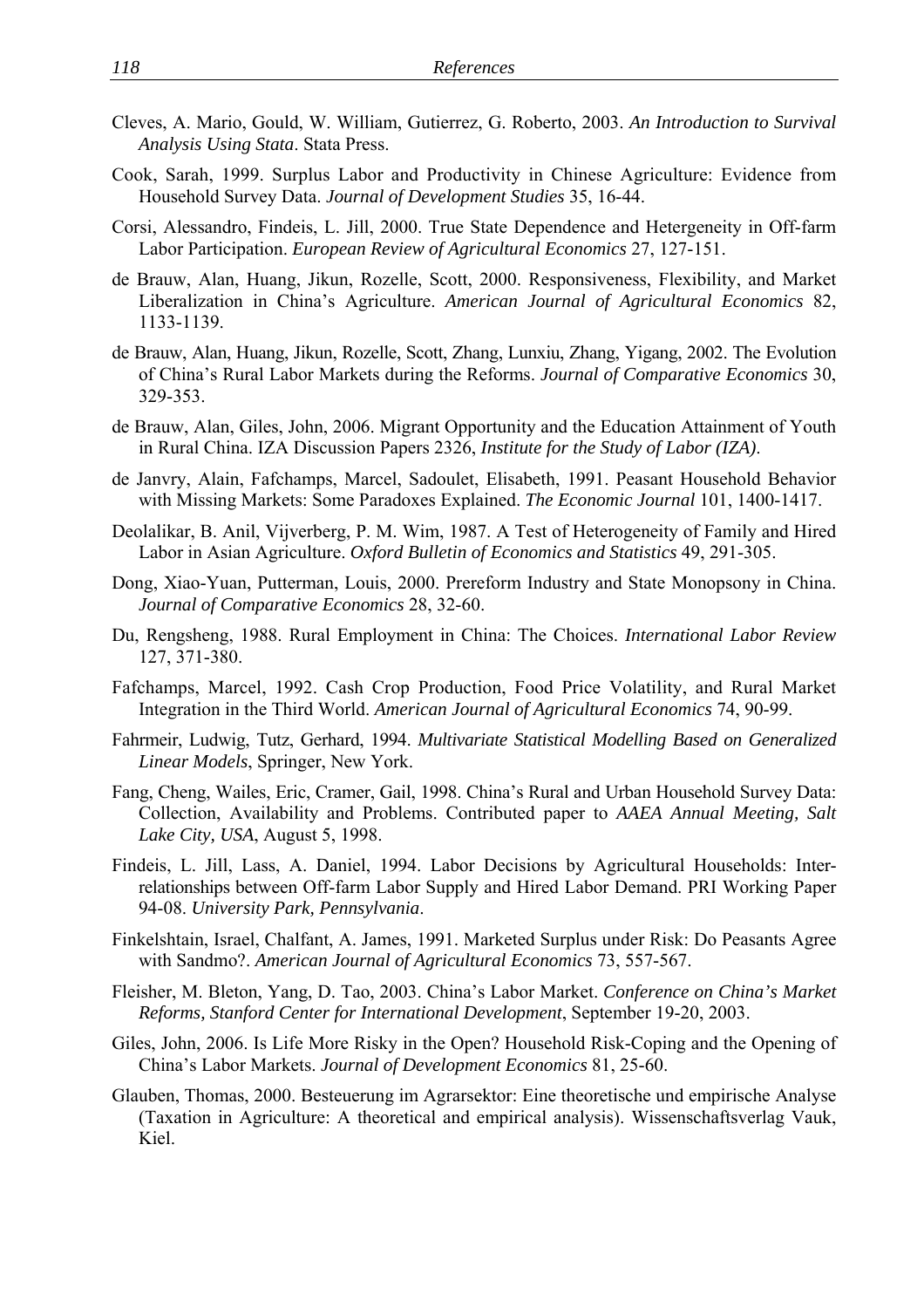- Glauben, Thomas, Herzfeld, Thomas, Tiejie, Hendrik, Wang, Xiaobing, 2004. Labor Market Participation of Chinese Agricultural Households: Evidence from Zhejiang Province. *Chinese Economics Society (CES) 2004 Annual Conference, Atlanta, USA*. July 30-31, 2004.
- Glauben, Thomas, Herzfeld, Thomas, Wang, Xiaobing, 2005. Labor Market Participation of Chinese Agricultural Households. *XIth European Association of Agricultural Economists (EAAE) Congress, Copenhagen, Denmark*, August 24-27, 2005.
- Goetz, J. Stephan, 1992. A Selectivity Model of Household Food Marketing Behavior in Sub-Sahara Africa. *American Journal of Agricultural Economics* 74, 444-452.
- Gould, W. Brian, Saupe, E., William, 1989. Off-farm Labor Market Entry and Exit. *American Journal of Agricultural Economics* 71, 960-969.
- Green, H. William, 2002. *Econometric Analysis*. Prentice Hall.
- Gutiérrez-Domènech, Maria, 2005. Employment Transition after Motherhood in Spain. *Labor* 19, 123-148.
- Hallberg, C. Milton, Findeis, L. Jill, Lass, A. Daniel, 1991. Multiple Job-holding among Farm Families. Iowa State University Press, Ames.
- Hare, Denise, 1994. Rural Nonagricultural Activities and Their Impact on the Distribution of Income: Evidence from Farm Households in Southern China. *China Economic Review* 4, 59-82.
- Hausman, A. Jerry, 1980. The Effect of Wages, Taxes, and Fixed Costs on Women's Labor Force Participation. *Journal of Public Economics* 14, 161-194.
- Hayami, Yujiro, Ruttan, W. Vernon, 1985. Agricultural Development: An international Perspective. Baltimore: The Johns Hopkins University Press.
- Heckman, J. Jame, 1974. Shadow Prices, Market Wages, and Labor Supply. *Econometrica* 42, 679-693.
- Heckman, J. Jame, 1979. Sample Selection Bias as a Specification Error. *Econometrica* 47, 153-161.
- Hertel, Thomas, Zhai, Fang, 2006. Labor Market Distortions, Rural-urban Inequality and the Opening of China's Economy. *Economic Modelling* 23, 76-109.
- Hill, M. Anne, 1989. Female Labor Supply in Japan: Implications of the Informal Sector for Labor Force Participation and Hours of Work. *Journal of Human Resources* 24, 143-161.
- Huang, Jikun, Rozelle, Scott, 1995. Environmental Stress and Grain Yields in China. *American Journal of Agricultural Economics* 77, 853-864.
- Huffman, E. Wallace, 1980. Farm and Off-farm Work Decision: the Role of Human Capital. *Review of Economics and Statistics* 62, 14-23.
- Huffman, E. Wallace, Lange, D. Mark, 1989. Off-farm Working Decisions of Husbands and Wives: Joint Decision Making. *Review of Economics and Statistics* 71, 471-480.
- Huffman, E. Wallace, 1991. Agricultural Household Models: Survey and Critique. In: Hallberg, C. Milton, Findeis, L. Jill, Lass, A. Daniel, (Eds.), Multiple Job-holding among Farm Families, Iowa State University Press, Ames, 79-111.
- IFPRI (International Food Policy Research Institute). 2004. China: Government Expenditure, Growth, Poverty, and Infrastructure, 1952-2001. Washington, D. C.
- Jacoby, G. Hanan, 1993. Shadow Wages and Peasant Family Labor Supply: An Econometric Application to the Peruvian Sierra. *Review of Economic Studies* 60, 903-921.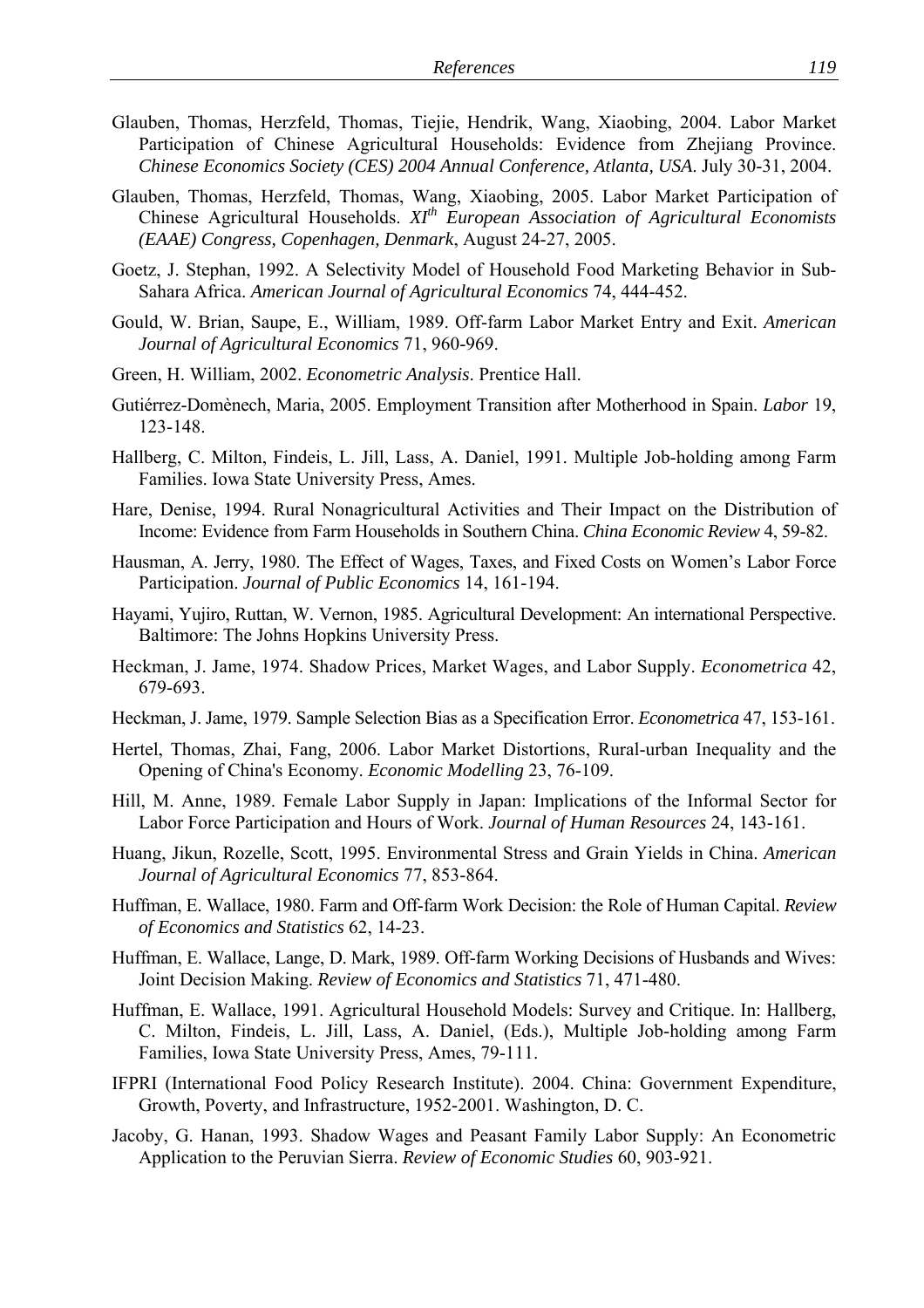- Jacoby, G. Hanan, Li, Guo, Rozelle, Scott, 2002. Hazards of Expropriation: Tenure Insecurity and Investment in Rural China. *American Economic Review* 925, 1420-1447.
- Jarvis, Lovell, Vera-Toscano, Esperanza, 2004. Seasonal Adjustment in a Market for Female Agricultural Workers. *American Journal of Agricultural Economics* 86, 254-266.
- Jenkins, P. Stephen, 1995. Easy Estimation Methods for Discrete-time Duration Models. *Oxford Bulletin of Economics and Statistics* 57, 129-138.
- Jenkins, P. Stephen, 1997. Discrete Time Proportional Hazards Regression. *Stata Technical Bulletin* 39, 22-32. College Station, TX.
- Jorgenson, Dale, Lau, Lawrence, 1969. An Economic Theory of Agricultural Household Behavior, *4th Eastern Meeting of the Econometric Society, Tokyo, Japan*.
- Juvancic, Luka, Erjavec, Emil, 2005. Intertemporal Analysis of Employment Decisions on Agricultural Holdings in Slovenia, *Agricultural Economics* 33, 153-161.
- Kalbfleisch, D. John, Prentice, L. Ross, 2002. The Statistical Analysis of Failure Time Data.  $2^{nd}$ ed., John Wiley and Sons.
- Kahn, M. Lawrence, Low, A. Stuart, 1982. The Relative Effects of Employed and Unemployed Job Search. *Review of Economics and Statistics* 64, 234-241.
- Key, Nigel, Sadoulet, Elisabeth, de Janvry, Alain, 2000. Transaction Costs and Agricultural Household Supply Response. *American Journal of Agricultural Economics* 82, 245-259.
- Kiefer, M. Nicholas, 1988. Economic Duration Data and Hazard Functions. *Journal of Economic Literature* 26, 646-679.
- Kimhi, Ayal, 1994. Quasi Maximum Likelihood Estimation of Multivariate Probit Models: Farm Couple's Labor Participation. *American Journal of Agricultural Economics* 76, 828-836.
- Kimhi, Ayal, 2006. Plot Size and Maize Productivity in Zambia: Is there an Inverse Relationship?. *Agricultural Economics* 35, 1-9.
- Krishna, Raj, 1964. Theory of the Firm: Rapporteur's Report. *Indian Economic Journal* 11, 514- 525.
- Knight, B. John, Song, Lina, 1995. Towards a Labor Market in China. *Oxford Review of Economic Policy* 11, 97-117.
- Knight, B. John, Yueh, Linda, 2002. The Role of Social Capital in the Labour Market in China. Discussion Paper No 121. *Department of Economics, University of Oxford*.
- Kuhn, Peter, Skuterud, Mikal, 2004. Internet Job Search and Unemployment Durations. *American Economic Review* 94, 218-232.
- Kung, K. Jame, 2002. Off-farm Labor Markets and the Emergence of Land Rental Markets in Rural China, *Journal of Comparative Economics* 30, 395-414.
- Lancaster, Tony, 1990. The Econometric Analysis of Transition Data, Econometric Society Monograph No. 17, Cambridge University Press, Cambridge.
- Lass, A. Daniel, Gempesaw II, M.Conrado, 1992. The Supply of Off-farm Labor: A Random Coefficients Approach. *American Journal of Agricultural Economics* 74, 400-411.
- Lee, Myungheon, 1998. Off-farm Labor Supply and Various Related Aspects of Resource Allocation by Agricultural Households. Dissertation zur Erlangung des Doktorgrades der Falkultaet Fuer Agrarwissenschaften der Georg-August-Universitaet Goettingen.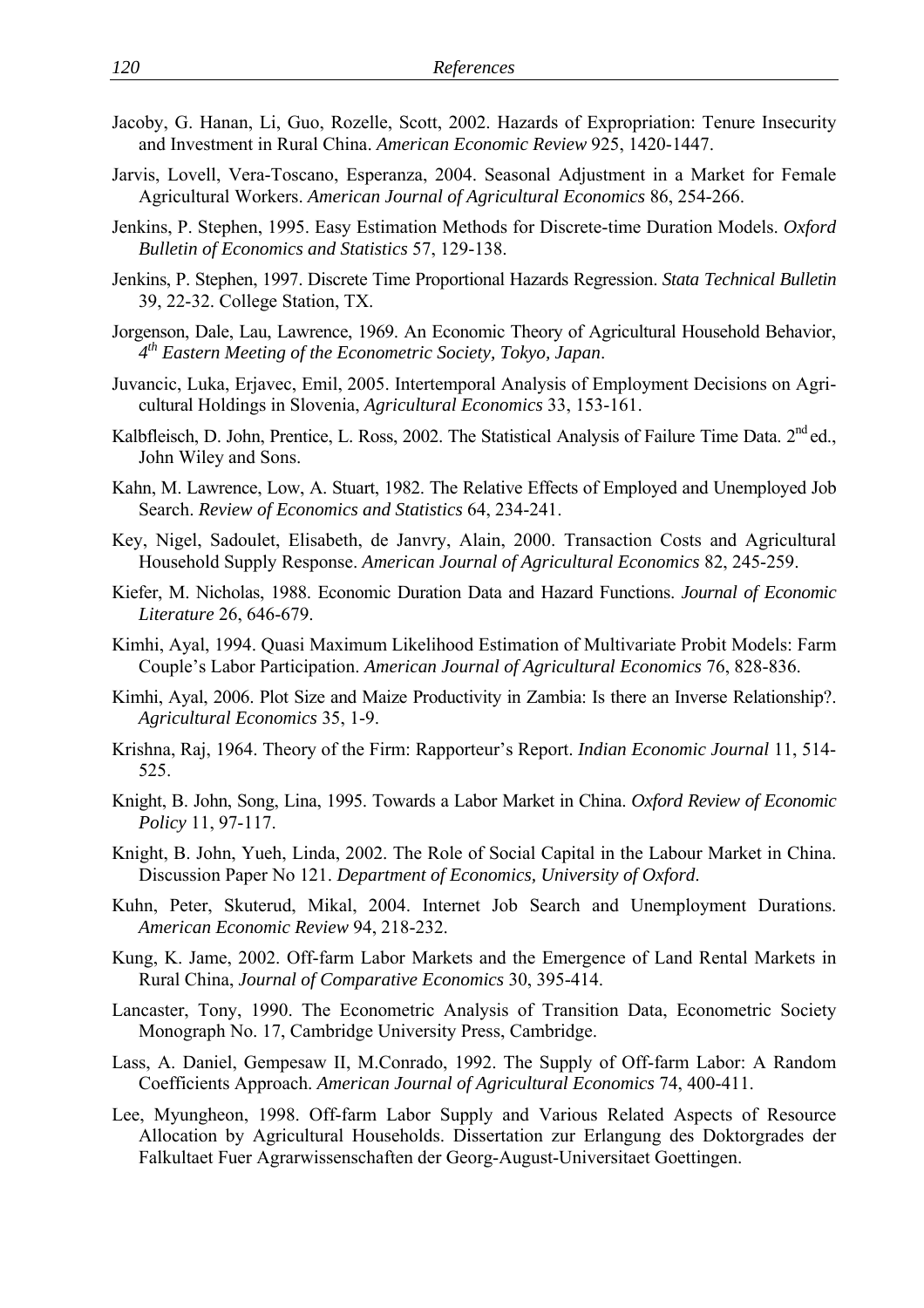- Li, Hongbin, Rozelle, Scott, 2004. Insider Privatization with a Tail: The Screening Contract and Performance of Privatized Firms in Rural China. *Journal of Development Economics* 75, 1-26.
- Light, Audrey, Ureta, Manuelita, 1992. Panel Estimates of Male and Female Job Turnover Behavior: Can Female Nonquitters be Identified? *Journal of Labor Economics* 10, 156-181.
- Light, Audrey, Omori, Yoshiaki, 2004. Unemployment Insurance and Job Quits. *Journal of Labor Economics* 22, 159-188.
- Lin, J. Yifu, 1991. Prohibition of Factor Market Exchanges and Technological Choice in Chinese Agriculture. *Journal of Development Studies* 7, 1-15.
- Lin, J. Yifu, 1992. Rural Reforms and Agricultural Growth in China. *American Economic Review* 82, 34-51.
- Liu, Shouying, Carter, Michael, Yao, Yang, 1998. Dimension and Diversity of Property Right in Rural China: Dilemmas on the Road to Further Reform. *World Development* 26, 1789-1806.
- Liu, Yunhua, Wang, Xiaobing, 2005. Technological Progress and Chinese Agricultural Growth in the 1990s. *China Economic Review* 16, 419-440.
- Lopez, E. Ramon, 1994. Estimating Labor Supply and Production Decisions of Self-employed Farm Producers. *European Economic Review* 24, 61-82.
- Lohmar, Bryan, 2000. The Effect of Land Tenure and Grain Quota Policies on Farm Households Labor Allocation. Ph.D Dissertation, University of California, Davis.
- Lovell, Jarvis, Esperanza, Vera-Toscano, 2004. Seasonal Adjustment in a Market for Female Agricultural Workers. *American Journal of Agricultural Economics* 86, 254-266.
- Low, Allan, 1986. Agricultural Development in Southern Africa: Farm-Household Economics and the Food Crisis. James Currey, London.
- Lu, Xiaobo, Bernstein, Thomas, 2000. Taxation without Representation: Chinese State and Peasants in the New Reform Era. *The China Quarterly* 163, 111-132.
- Maddala, S. Gangadharro, 1983. Limited-dependent and Qualitative Variables in Econometrics. Econometric Society Monographs No. 3, Cambridge University Press, Cambridge.
- Maechler, Andréa, Roland-Holst, W. David, 1995. Empirical Specifications for a General Equilibrium Analysis of Labor Market Policies and Adjustments. OECD Working Papers 3 (35). *OECD, Paris*.
- Mallee, Hein, 2000. Agricultural Labor and Rural Population Mobility: Some Observations. In: West, Loraine A., Zhao, Yaohui (Eds.), *Rural Labor Flows in China*, University of California Press, Berkley, pp. 34-66.
- Maurer-Fazio, Margaret, 1999. Earnings and Education in China's Transition to a Market Economy: Survey Evidence from 1989 to 1992. *China Economic Review* 10, 17-40.
- McMillan, John, Whalley, John, Zhu, Lijing, 1989. The Impact of China's Economic Reforms on Agricultural Productivity Growth. *Journal of Political Economy* 97, 781-807.
- Meitzen, E. Mark, 1986. Differences in Male and Female Job-quitting Behavior. *Journal of Labor Economics* 4, 151-167.
- Meng, Xin, 2000. Labor Market Reform in China. Cambridge University Press, Cambridge.
- Meyer, D. Bruce, 1990. Unemployment Insurance and Unemployment Spells, *Econometrica* 58, 757-782.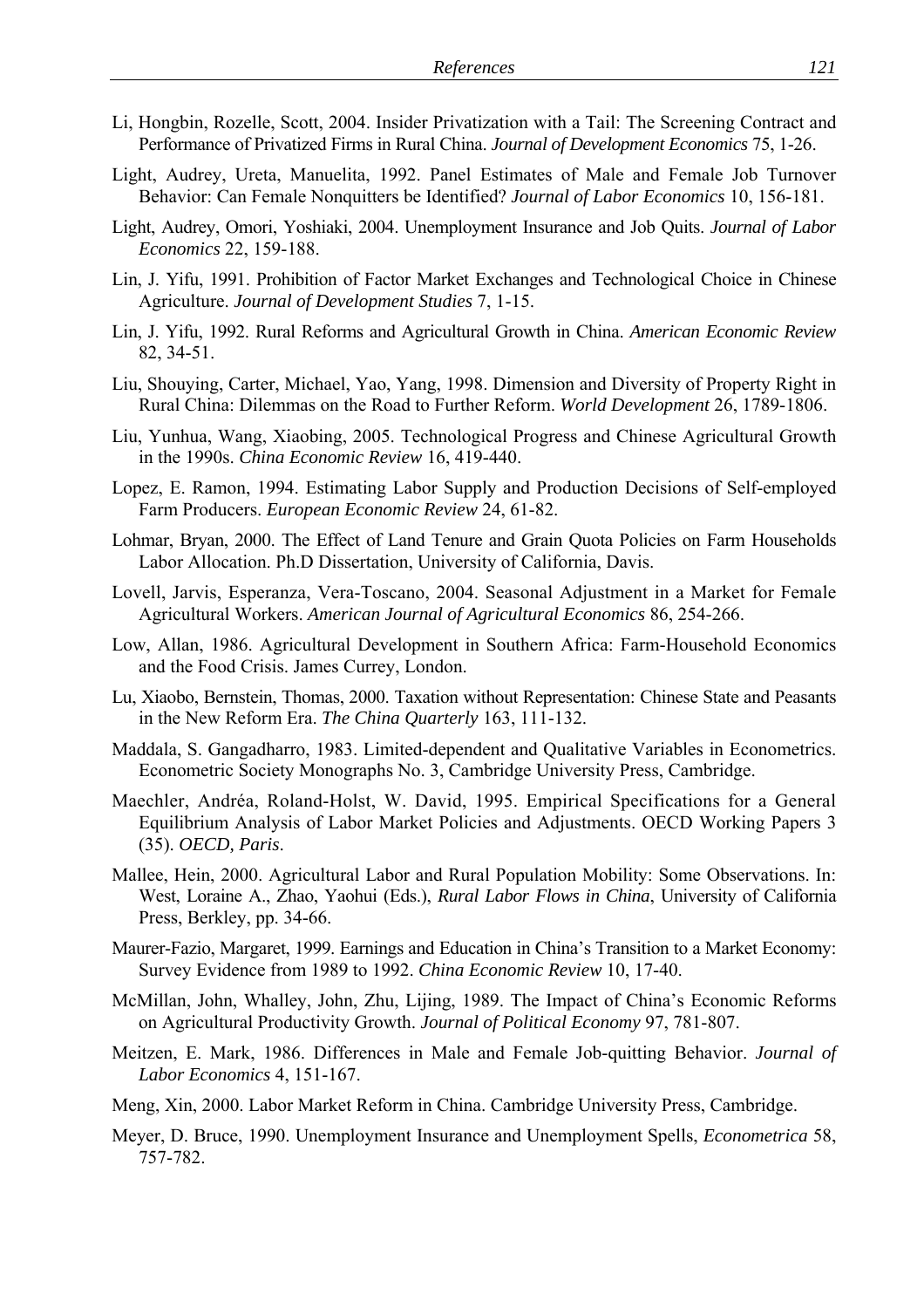Mills, S. Edwin, 1972. *Urban Economics*. Glenview, IL: Scott, Foresman, 1972.

- Mishra, K. Ashok, Goodwin, K. Barry, 1997. Farm Income Variability and the Supply of Offfarm Labor. *American Journal of Agricultural Economics* 79, 880-887.
- Mohapatra, Sandeep, Huang, Jikun, Rozelle, Scott, 2006. Climbing the Development Ladder: Economic Development and the Evolution of Occupations in Rural China. *Journal of Development Studies* 42, 1023-1055.
- Nakamura, Alice, Nakamura, Masao, 1985. Dynamic Models of the Labor Force Behavior of Married Women Which Can Be Estimated Using Limited Amounts of Past Information. *Journal of Econometrics* 27, 273-298.
- New York Times, 2005. China to Drop Urbanite-Peasant Legal Differences. November 3, 2005.
- Ooms, L. Daan, Peerlings, H. M. Jack, 2005. On- and Off-farm Labour Supply of Dutch Dairy Farmers: Estimation and Policy Simulations. Contributed paper to *XIth EAAE Conference, Copenhagen, Denmark*, August 24-27, 2005.
- Orazem, F. Peter, Vodopivec, Milan, 1997. Value of Human Capital in Transition to Market: Evidence from Slovenia. *European Economic Review* 41, 893-903.
- Pang, Lihua, de Brauw, Alan, Rozelle, Scott, 2004. Working until You Drop: the Elderly of Rural China. *The China Journal* 52, 73-94.
- Park, Albert, Jin, Hehui, Rozelle, Scott, Huang, Jikun, 2002. Market Emergence and Transition: Arbitrage, Transaction Costs, and Autarky in China's Grain Markets. *American Journal of Agricultural Economics* 84, 67-82.
- Porterfield, L. Shirley, 1998. On the Precipice of Reform: Welfare Spell Durations for Rural, Female-Headed Families. *American Journal of Agricultural Economics* 80, 994-999.
- Prentice, R. L., Gloeckler, L. A., 1978. Regression Analysis of Grouped Survival Data with Application to Breast Cancer Data. *Biometrics* 34, 57-67.
- Roed, Knut, Nordberg, Morten, 2003. Temporary Layoffs and the Duration of Unemployment. *Labor Economics* 10, 381-398,
- Rosenzweig, R. Mark, 1980. Neoclassical Theory and the Optimizing Peasant: An Econometric Analysis of Market Family Labor Supply in a Developing Country. *Quarterly Journal of Economics* 94, 31-55.
- Rozelle, Scott, 1994. Decision-making in China's Rural Economy: The Linkage between Village Leaders and Farm Households. *The China Quarterly* 137, 99-124.
- Rozelle, Scott, Li, Guo, Shen, Minggao, Hughart, Amelia, Giles, John, 1999. Leaving China's Farms: Survey Results of New Paths and Remaining Hurdles to Rural Migration. *The China Quarterly* 158, 367-393.
- Rozelle, Scott, Brandt, Loren, Li, Guo, Huang, Jikung, 2002. Land Rights in China: Review of the Facts, Fictions, and Issues. *The China Journal* 47, 67-97.
- Rozelle, Scott, Swinnen, Johan, 2004. Success and Failure of Reform: Insight from the Transition of Agriculture. *Journal of Economic Literature* XLII, 404-456.
- Rozelle, Scott, Huang, Jikun, Paggi, Mechel, Sumner, A. Daniel, 2006. Supply, Demand and Trade for Horticultural Commodities in China. Working Paper, Department of Agricultural and Resource Economics, *University of California, Davis*.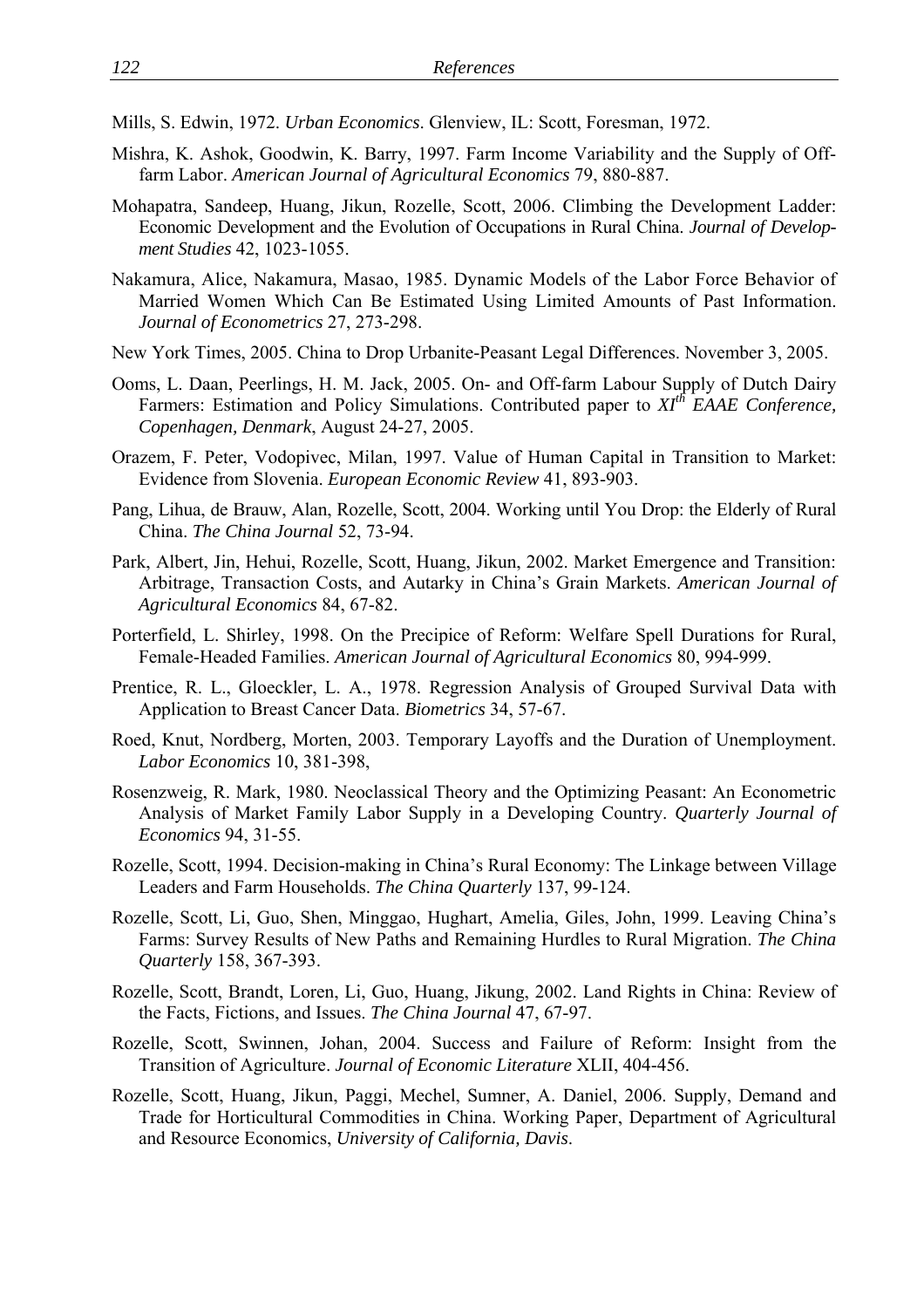- Sadoulet, Elisabeth, de Janvry, Alain, Benjamin, Catherine, 1998. Household Behavior with Imperfect Labor Markets. *Industrial Relations* 37, 85-108.
- Schmitt, Gerhard, 1991. Why is the Agriculture of Advanced Western Economies still Organised by Family Farms? Will this Continue to be in the Future? *European Review of Agricultural Economics* 18, 443-458.
- Sicular, Terry, 1995. Redefining State, Plan and Market: China's Reforms in Agricultural Commerce, *China Quarterly* 144, 1020-1046.
- Skoufias, Emmanuel, 1994. Using Shadow Wages to Estimate Labor Supply of Agricultural Households. *American Journal of Agricultural Economics* 76, 215-227.
- Singh, Inderjit, Squire, Lyn, Strauss, John, 1986. A Survey of Agricultural Household Models: Recent Findings and Policy Implications. *World Bank Economic Review* 1, 149-179.
- Smil, Vaclav, 1992. China's environment in the 1980s: Some critical changes. *Ambio* 21, 431-436.
- Sonntag, H. Bernard, Huang, Jikung, Rozelle, Scott, Skerritt, H. John, 2005. China's Agricultural And Rural Development in the Early 21st Century. *ACIAR.*
- Sonoda, Tadashi, Maruyama, Yoshihiro, 1999. Effects of the Internal Wage on Output Supply: A Structural Estimation for Japanese Rice Farmers. *American Journal of Agricultural Economics* 81, 131-143.
- Sorm, Vit, Terrell, Katherine, 2000. Sectoral Restructuring and Labor Mobility: A Comparative Look at the Czech Republic. *Journal of Comparative Economics* 28, 431-455.
- SSB (State Statistical Bureau). China Statistical Yearbook, various issues. Beijing.
- Stark, Oded, Bloom, David, 1985. The New Economics of Labor Migration. *American Economic Review* 75, 173-178.
- Sueyoshi, Glenn, 1995. A Class of Binary Response Models for Grouped Duration Data. *Journal of Applied Econometrics* 10, 411-431.
- Sumner, A. Daniel, 1982. The Off-farm Labor Supply of Farmers. *American Journal of Agricultural Economics* 64, 499-509.
- Sumner, A. Daniel, 1991. Useful directions for research on multiple job-holding among farm families. In M.C. Hallberg, J.L. Findeis and D.A. Lass (eds), *Multiple Job-holding among Farm Families*. Ames, IA: Iowa State University Press, 149-160.
- Swartz, K. Marcotte, J. McBride, T.D. 1993. Spells Without Health Insurance: The Distribution of Durations when Left Censored Spells are Included. *Inquiry* 30, 77-83.
- Taylor, J. Edward, Rozelle, Scott, de Brauw, Alan, 2003. Migration and Incomes in Source Communities: A New Economics of Migration Perspective from China. *Economic Development and Cultural Change* 52, 75-101.
- Ter Berg, Peter, 1994. Deductibles and the Inverse Gaussian Distribution. *Astin Bulletin* 24, 319- 323.
- Tian, Guoqiang, 2000. Property Rights and the Nature of Chinese Collective Enterprises. *Journal of Comparative Economics* 28, 247-268.
- Tokle, G.J., Huffman, E. Wallace, 1991. Local Economic Conditions and Wage Labor Decisions of Farm and Rural Nonfarm Couples. *American Journal of Agricultural Economics* 73, 652-670.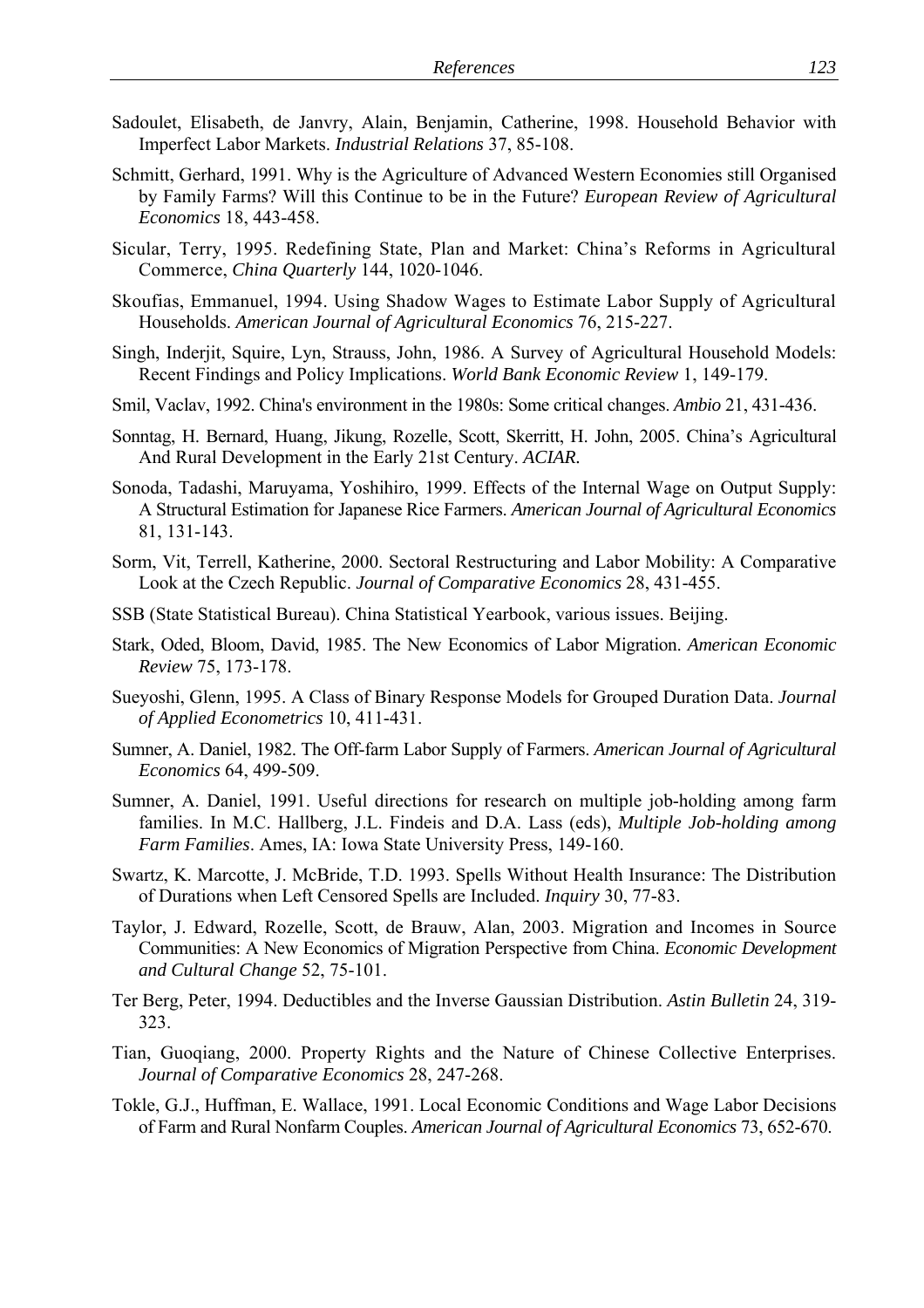- Tuan, Francis, Somwaru, Agapi, Diao, Xinshen, 2000. Rural Labor Migration, Characteristics, and Employment Patterns: A Study Based on China's Agricultural Census. TMD Discussion Paper No. 63, *IFPRI,* Washington, D. C.
- Waldman, Cliff, 2004. The Labor Market in Post-reform China: History, Evidence, and Implications. *Business Economics* 39, 50-62.
- Wang, Xiaobing, Herzfeld, Thomas, Glauben, Thomas, 2007. Labor Allocation in Transition: Evidence from Chinese Rural Households. *China Economic Review* 18, 287-308.
- Weersink, Alfons, Rozelle, Scott, 1997. Marketing Reforms, Market Development, and Agricultural Production in China. *Agricultural Economics* 17, 95-114.
- Weiss, Christoph, 1997, Do They Come Back Again? The Symmetry and Reversibility of Offfarm Employment. *European Review of Agricultural Economics* 24, 65-84.
- Wooldridge, M. Jeffrey, 2002. *Econometric Analysis of Cross Section and Panel Data*. MIT Press, Cambridge.
- Yang, D. Tao, 1997a. Education and Off-farm Work. *Economic Development and Cultural Change* 45, 613-632.
- Yang, D. Tao, 1997b. China's Land Arrangements and Rural Labor Mobility. *China Economic Review* 8, 101-116.
- Yang, D. Tao, Zhou, Hao, 1999. Rural-urban Disparity and Sectoral Labor Allocation in China. *Journal of Development Studies* 35, 105-133.
- Yang, D. Tao, 2004. Education and Allocative Efficiency: Household Income Growth during Rural Reforms in China. *Journal of Development Economics* 74, 137-162.
- Yao, Yang, 2000. The Development of the Land Lease Market in Rural China. *Land Economics* 76, 252-266.
- Zhai, Fan, Hertel, Thomas, Wang, Zhi, 2003. Labor Market Distortions, Rural-Urban Inequality and the Opening of China's Economy. GTAP Working Paper No. 27, *West Lafayette*.
- Zhang, Jian, Zhang, Linxiu, Rozelle Scott, Boucher Steve, 2006. Self Employment: The Forgotten Engine of Rural China's Growth. *Contemporary Economic Policy* 24, 446-458.
- Zhang, Linxiu, Rozelle, Scott, Huang, Jikun, 2001. Off-farm Jobs and On-farm Work in Periods of Boom and Bust in Rural China. *Journal of Comparative Economics* 29, 505-526.
- Zhang, Linxiu, de Brauw, Alan, Rozelle, Scott, 2004. China's Rural Labor Market Development and Its Gender Implications. *China Economic Review* 15, 230-247.
- Zhao, Yaohui, 1999. Labor Migration and Earnings Differences: The Case of China. *Economic Development and Cultural Change* 47, 767-782.
- Zhao, Yaohui, 2002. Causes and Consequences of Return Migration: Recent Evidence from China. *Journal of Comparative Economics* 30, 376-394.
- Zhao, Yaohui, 2003. The Role of Migrant Networks in Labor Migration: The Case of China. *Contemporary Economic Policy* 21, 500-511.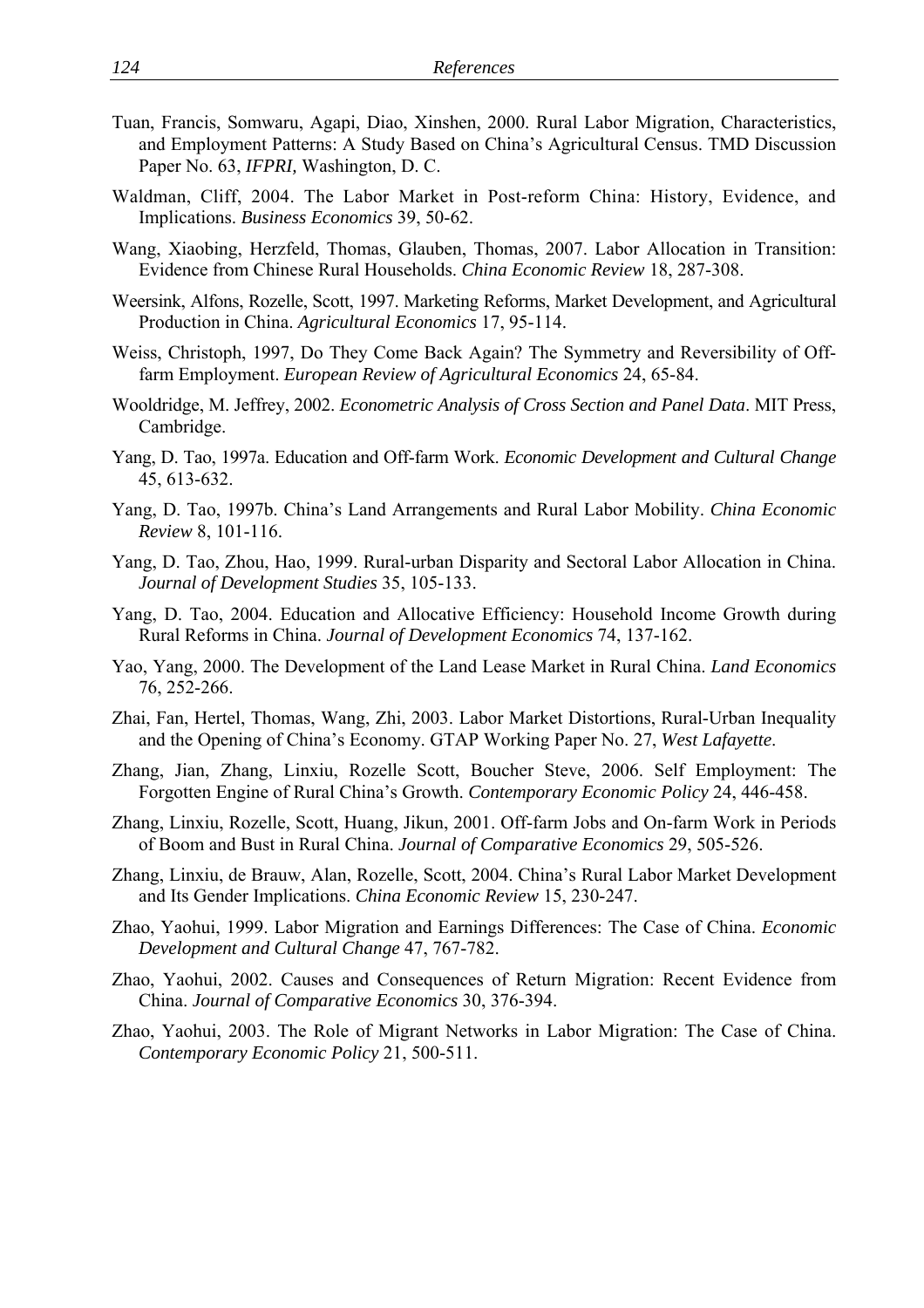## **Appendix A**

Because demand and supply of labor time is conditional on participation in the respective labor market, a selectivity bias in the error terms of the labor demand and supply equations may be possible (HECKMAN, 1974, 1979). In this estimation procedure, the demand for hired labor and supply of off-farm work, which are conditional on households' labor market participation decisions (13) and (15), are estimated as the first step using probit estimation techniques. To be consistent with labor participation decison, the resulting means of demand and supply function involve the conditional nature of dependent variables  $D_h$  and  $D_s$  and could be expressed as:

$$
E(L_h | z^1, D_h^* > 0, D_s^* < 0) = r_h^1 z^1 + E(u_h | D_h^* > 0, D_s^* < 0)
$$
\n(A1)

$$
E(L_s \mid z^2, D_h^* < 0, D_s^* > 0) = r_s^2 z^2 + E(u_s \mid D_h^* < 0, D_s^* > 0) \tag{A2}
$$

$$
E(L_h \mid z^3, D_h^* > 0, D_s^* > 0) = r_h^3 z^3 + E(u_h \mid D_h^* > 0, D_s^* > 0)
$$
\n(A3)

$$
E(L_s \mid z^3, D_h^* > 0, D_s^* > 0) = r_s^3 z^3 + E(u_s \mid D_l^{h*} > 0, D_l^{s*} > 0)
$$
\n(A4)

Here the vector  $z^1$ ,  $z^2$ , and  $z^3$  represent the sets of exogenous variables for each of the identified regimes.

Given the interactive nature of households' participation decision with the multiple choice indicators (16a) and (16b), the second-stage Heckman time demand and supply functions should be corrected by the inverse Mill's ratio, due to the possible non-zero distribution of  $\mu^1$ ,  $\mu^2$ , and  $\mu^3$ , if sample selection problem occurs in the data (HECKMAN, 1979; LASS and GEMPESAW II, 1992).<sup>63</sup> The demand and supply functions estimated in the second stage take the following form:

$$
L_{hi} = r_h^1 z_i^1 + \mu_{hi}^1, \qquad \forall i \in n^1
$$
\n(A5)

$$
L_{si} = r_s^2 z_i^2 + \mu_{si}^2, \qquad \forall i \in n^2
$$
 (A6)

$$
L_{hi} = r_h^3 z_i^3 + \mu_{hi}^3, \qquad \forall i \in n^3
$$
 (A7)

$$
L_{si} = r_s^3 z_i^3 + \mu_{si}^3, \qquad \forall i \in n^3
$$
 (A8)

<sup>63</sup> The inverse Mills' ratio for each household *i* is the quotient of the probability density and cumulative probability function attained from Heckman first stage estimation, that is expressed as  $\lambda_{ii} = \phi(z_{ii})/\Phi(z_{ii})$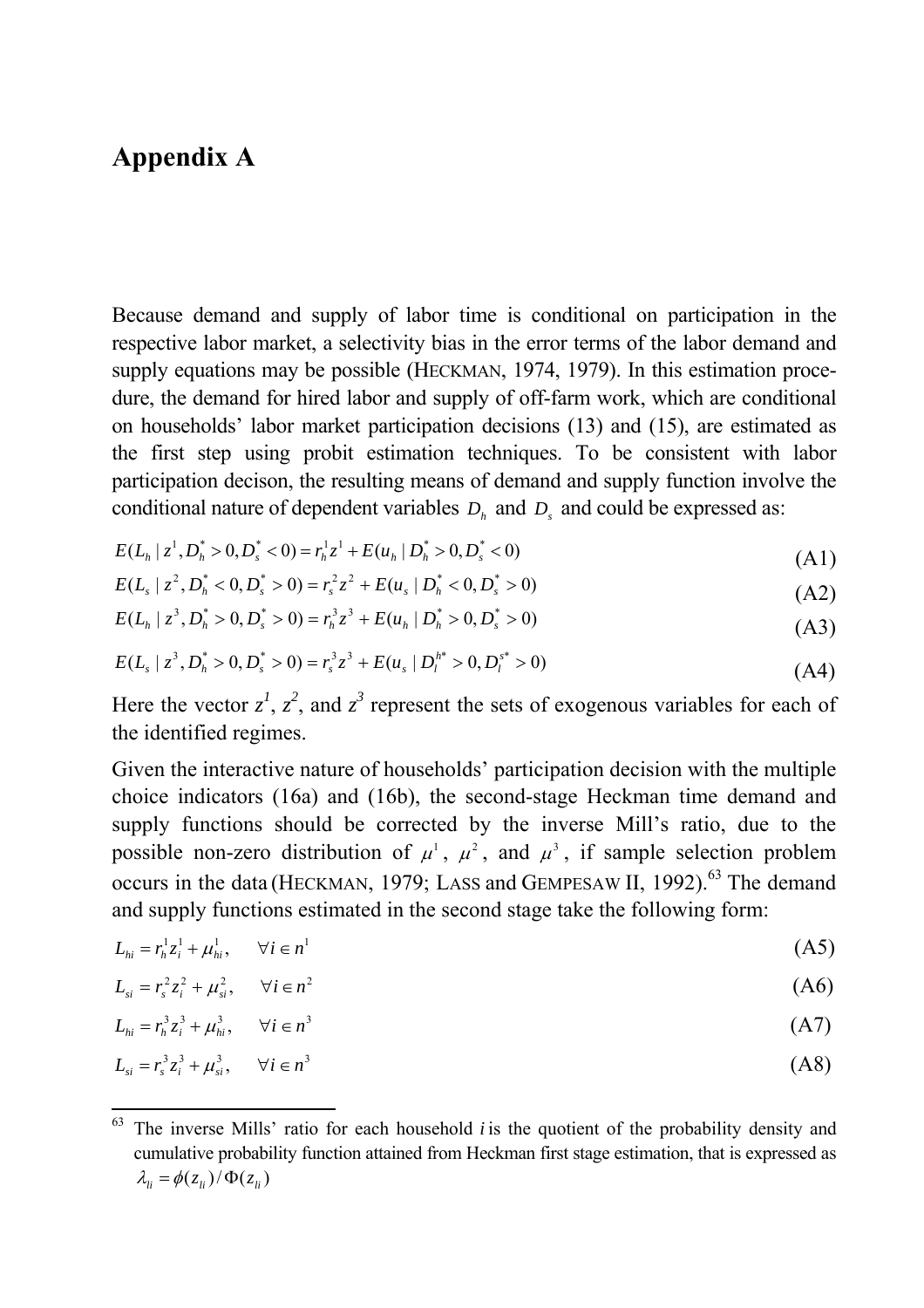where  $n^1$ ,  $n^2$ , and  $n^3$  represent the subsets of sample households for the respective regimes. Factors to correct the sample selectivity bias have been involved in the corresponding independent variables and parameters (LASS and GEMPESAW II, 1992; GREENE, 2002).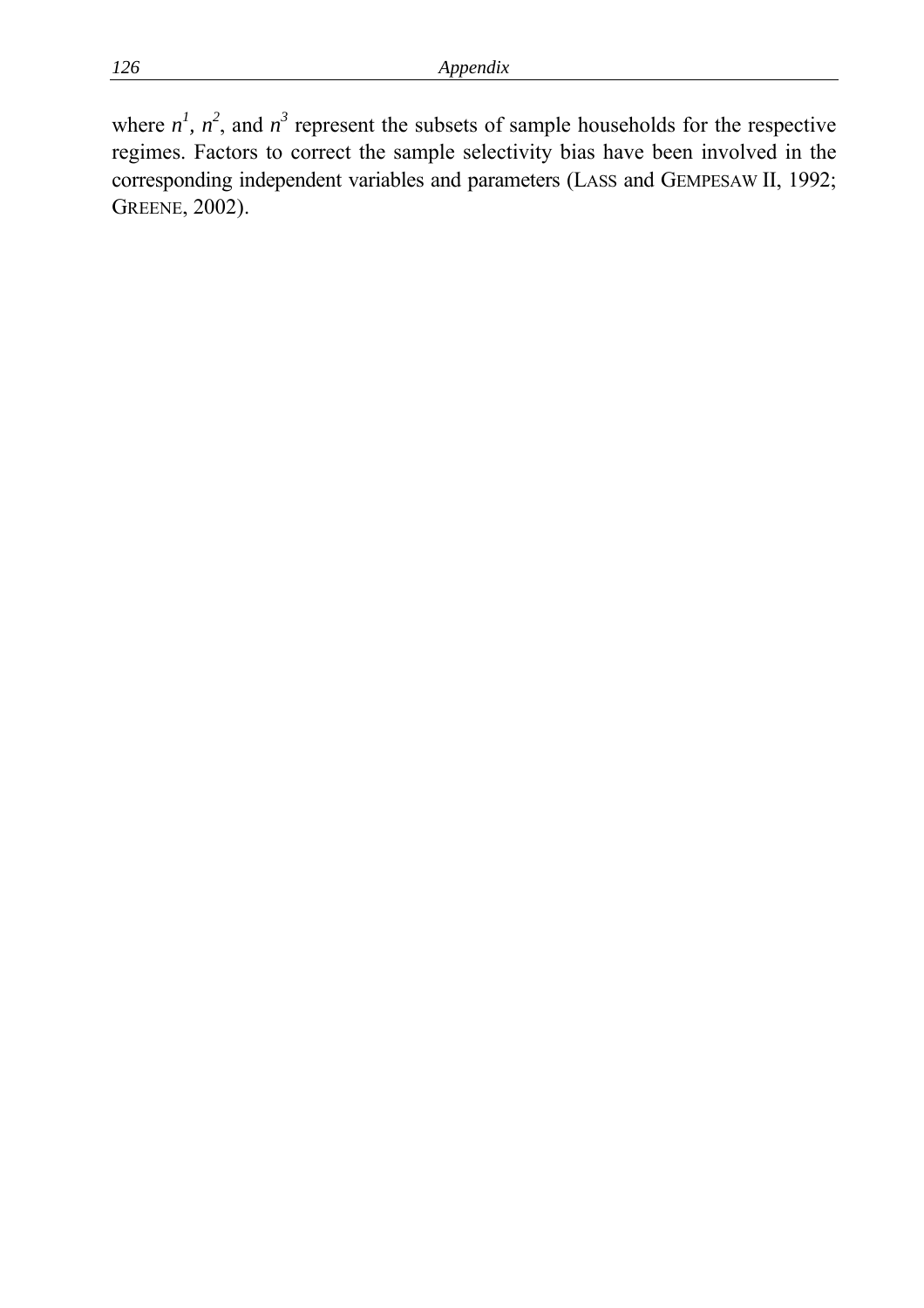## **Appendix B**

**Table B1: Static distribution of households' labor participation** 

| <b>Labor participation state</b> | $h^a$ | S    | sh  | a   | <b>Total</b> |
|----------------------------------|-------|------|-----|-----|--------------|
| Year                             | No.   | No.  | No. | No. | No.          |
| 1995                             |       | 209  | 49  | 55  | 315          |
| 1996                             | 8     | 314  | 38  | 81  | 441          |
| 1997                             | 6     | 309  | 40  | 84  | 439          |
| 1998                             | 13    | 311  | 37  | 63  | 424          |
| 1999                             | 4     | 303  | 64  | 68  | 439          |
| 2000                             |       | 300  | 66  | 70  | 439          |
| 2001                             |       | 279  | 48  | 58  | 388          |
| 2002                             | 6     | 295  | 55  | 63  | 419          |
| 1995-2002                        | 45    | 2320 | 397 | 542 | 3304         |

Source: Survey conducted by RCRE survey team in Zhejiang province from 1995 to 2002.

Note: <sup>a.</sup> *h, s, sh* and *a* represent hiring labor force, working off-farm, demand and supply labor simultaneously and autarky, respectively.

| Table B2: Education attainment and Skill of the labor force |
|-------------------------------------------------------------|
|-------------------------------------------------------------|

| Year | Share of laborers with different levels of education attainment<br>$\frac{1}{2}$ |         |                         |         |                        |         |                       |         | <b>Share of labor</b><br>with skill $(\% )$ |         |
|------|----------------------------------------------------------------------------------|---------|-------------------------|---------|------------------------|---------|-----------------------|---------|---------------------------------------------|---------|
|      | Illiterate                                                                       |         | Elementary<br>schooling |         | Secondary<br>schooling |         | High<br>schooling and |         |                                             |         |
|      |                                                                                  |         |                         |         |                        |         | above                 |         |                                             |         |
| 1995 | 15.91                                                                            | (27.02) | 44.34                   | (36.35) | 33.04                  | (32.31) | 6.71                  | (17.49) | 11.02                                       | (22.34) |
| 1996 | 16.51                                                                            | (26.20) | 43.62                   | (33.41) | 32.63                  | (30.55) | 7.24                  | (18.72) | 8.81                                        | (19.44) |
| 1997 | 16.38                                                                            | (27.30) | 42.96                   | (33.03) | 34.40                  | (31.01) | 6.26                  | (17.66) | 8.93                                        | (19.18) |
| 1998 | 15.58                                                                            | (25.84) | 42.87                   | (33.05) | 34.00                  | (31.35) | 7.54                  | (18.67) | 8.65                                        | (19.06) |
| 1999 | 15.23                                                                            | (26.18) | 42.14                   | (33.25) | 34.61                  | (31.23) | 8.03                  | (19.54) | 8.83                                        | (19.01) |
| 2000 | 15.44                                                                            | (26.48) | 41.33                   | (33.03) | 34.48                  | (31.41) | 8.74                  | (19.97) | 8.40                                        | (18.20) |
| 2001 | 12.03                                                                            | (24.25) | 42.10                   | (33.48) | 36.92                  | (32.59) | 8.94                  | (20.06) | 8.58                                        | (18.44) |
| 2002 | 11.26                                                                            | (22.12) | 41.30                   | (34.05) | 37.67                  | (32.87) | 9.77                  | (21.26) | 8.76                                        | (19.09) |

Source: Survey conducted by RCRE survey team in Zhejiang province from 1995 to 2002.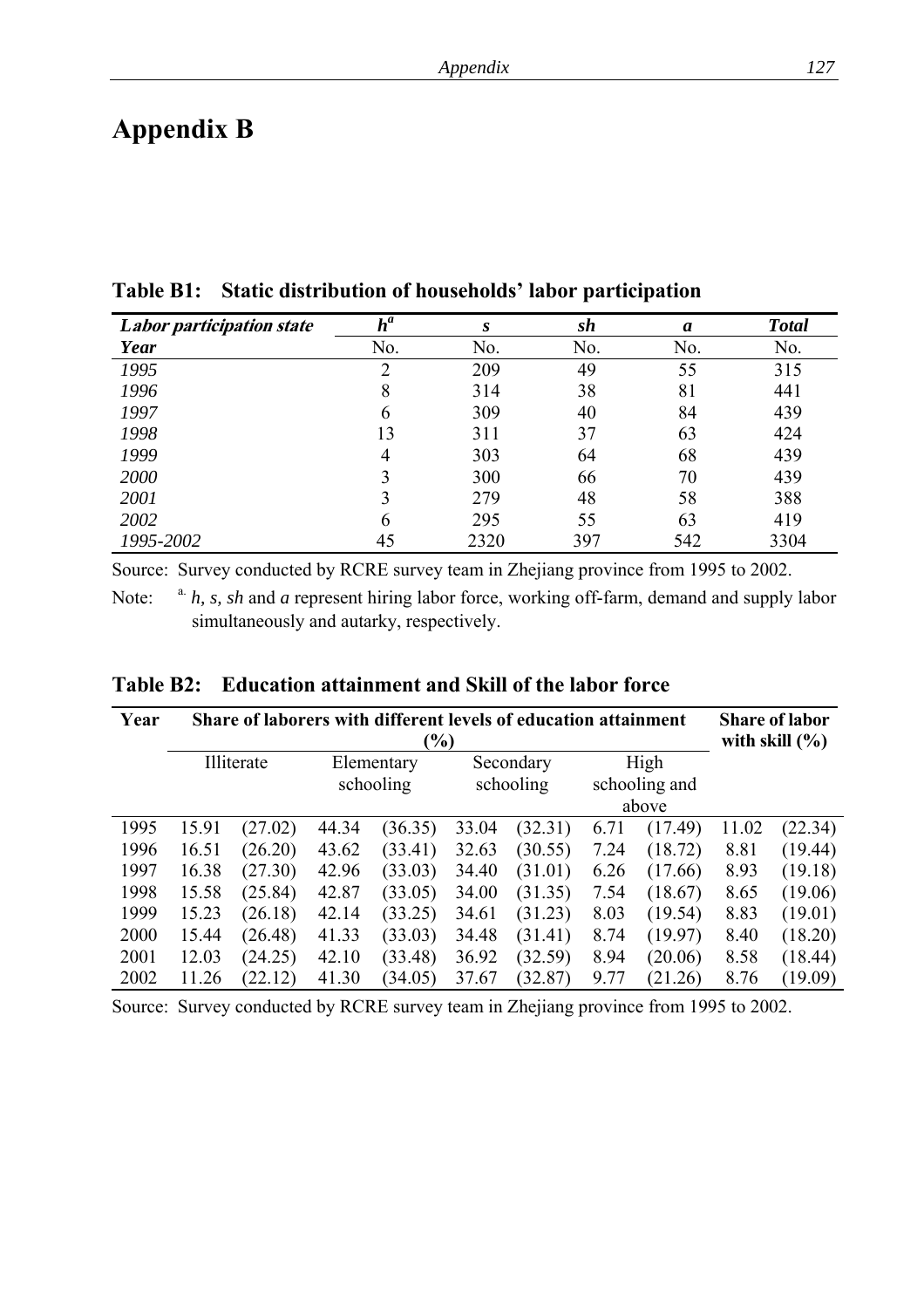| Household's<br>transition | <b>Start</b><br>participation | <b>Stop</b><br>participation | <b>Start</b><br>supplying            | <b>Stop</b><br>supplying             | <b>Start</b><br>hiring | <b>Stop</b><br>hiring |
|---------------------------|-------------------------------|------------------------------|--------------------------------------|--------------------------------------|------------------------|-----------------------|
|                           | a                             | h or s or sh                 | $\boldsymbol{a}$ or $\boldsymbol{h}$ | s or sh                              | a or s                 | h or sh               |
| Symbol                    | $\rightarrow$                 | $\rightarrow$                | $\rightarrow$                        | $\rightarrow$                        | $\rightarrow$          | $\rightarrow$         |
|                           | h or s or sh                  | a                            | s or sh                              | $\boldsymbol{a}$ or $\boldsymbol{h}$ | h or sh                | a or s                |
| Constant                  | $-0.5592$ ***                 | $-2.45\overline{62}^{***}$   | $-0.5729$                            | $-2.3464$                            | $-2.9426$              | $-0.9480***$          |
|                           | (8.47)                        | (36.99)                      | (8.99)                               | (36.94)                              | (35.67)                | (11.23)               |
| Log                       |                               |                              |                                      |                                      |                        |                       |
| likelihood                | $-371.1528$                   | $-784.6238$                  | $-401.2709$                          | $-829.9966$                          | -579.5785              | $-277.4968$           |
| <i><b>Observation</b></i> | 542                           | 2762                         | 587                                  | 2717                                 | 2862                   | 442                   |

**Table B3: Maximum likelihood estimated results of the constant-only duration model** 

Note: Z-values in parentheses,  $***$ ,  $**$ , and  $*$  indicate statistical significance at 1%, 5% and 10% levels, respectively.

**Figure B1: Survival functions for the transition of households in labor markets** 

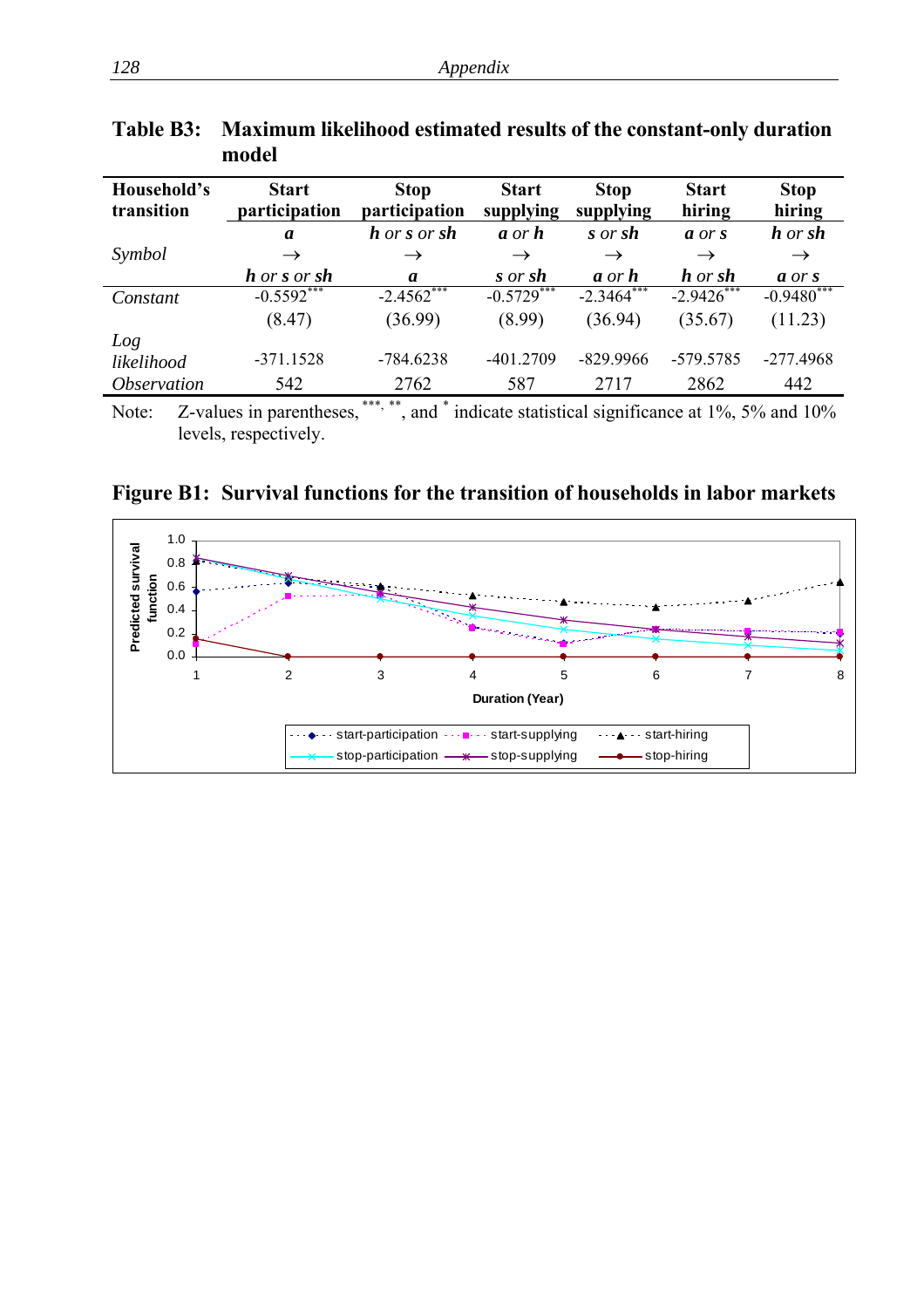**Studies on the Agricultural and Food Sector in Central and Eastern Europe**  edited by Leibniz Institute of Agricultural Development in Central and Eastern Europe (IAMO) ISSN 1436-221X

- Vol. 1 **The importance of institutions for the transition in Central and Eastern Europe with emphasis on agricultural and food industry**  ed. by Klaus Frohberg and Witold-Roger Poganietz 1998, 137 pages, ISBN 3-8175-0258-3
- Vol. 2 **The significance of politics and institutions for the design and formation of agricultural Policies**  ed. by Klaus Frohberg and Peter Weingarten 1999, 254 pages, ISBN 3-8175-0289-3
- Vol. 3 **Food processing and distribution in transition countries. Problems and perspectives**  ed. by Monika Hartmann and Jürgen Wandel 1999, 349 pages, ISBN 3-8175-0293-1
- Vol. 4 **Die private Nachfrage nach Nahrungsmitteln im Transformationsprozeß Tschechiens und Polens**  Stephan Brosig (PhD) 2000, 171 Seiten, ISBN 3-8175-0319-9
- Vol. 5 **Integrating Estonia into the EU: Quantitative analysis of the agricultural and food sector**  Achim Fock (PhD) 2000, 286 pages, ISBN 3-8175-0320-2
- Vol. 6 **Competitiveness of agricultural enterprises and farm activities in transition countries**  ed. by Peter Tillack and Frauke Pirscher 2000, 216 pages, ISBN 3-8175-0322-9
- Vol. 7 **Конкурентоспособность сельскохозяйственных предприятий и фермерской деятельности в странах переходного периода** под редакцией Петера Тиллака и Фрауке Пиршер 2000, 253 страницы, ISBN 3-8175-0324-5
- Vol. 8 **Perspectives on agriculture in transition: Analytical issues, modelling approaches, and case study results**  ed. by Witold-Roger Poganietz, Alberto Zezza, Klaus Frohberg and Kostas G. Stamoulis 2000, 433 pages, ISBN 3-8175-0323-7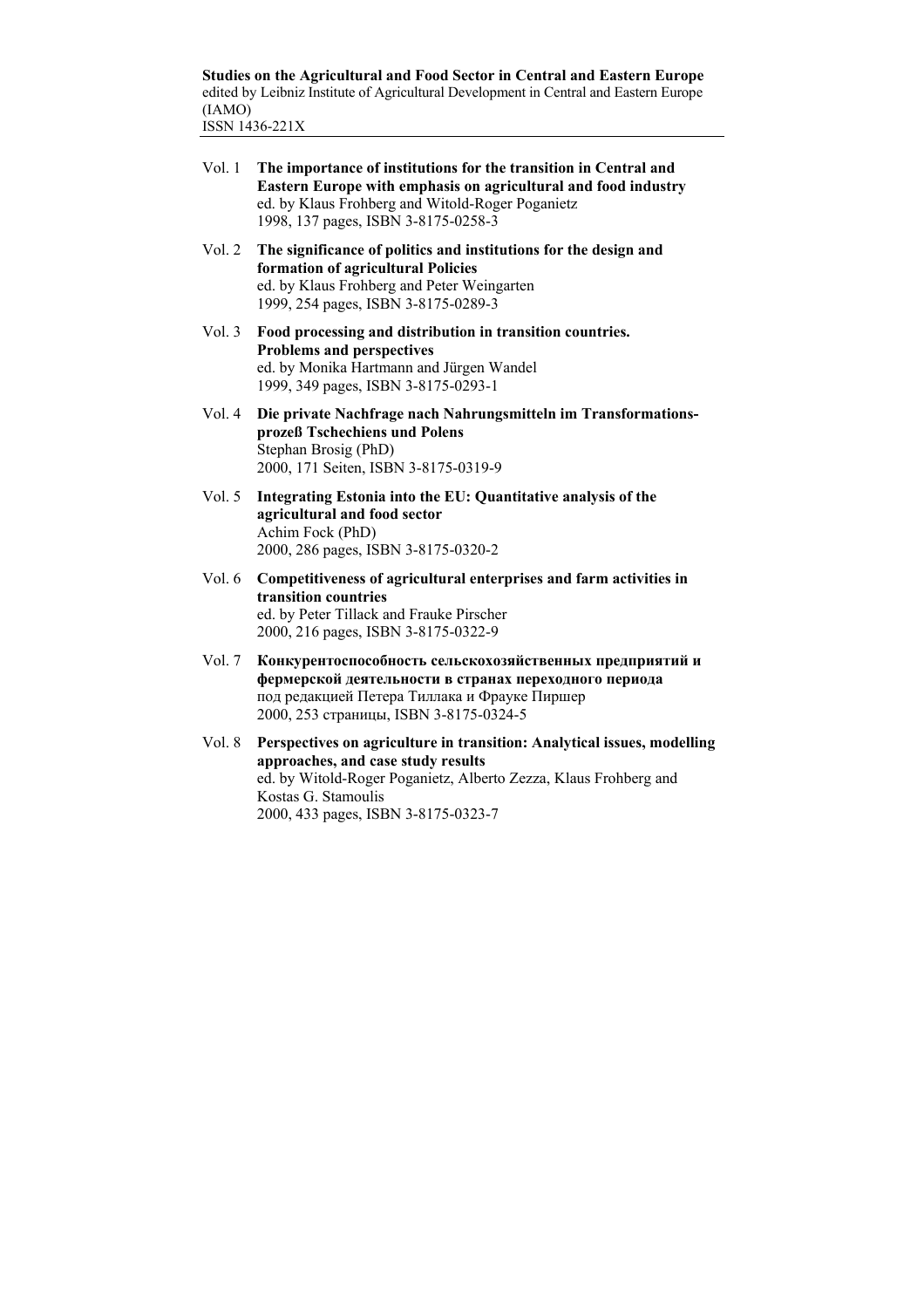- Vol. 9 **Land ownership, land markets and their influence on the efficiency of agricultural production in Central and Eastern Europe**  ed. by Peter Tillack and Eberhard Schulze 2000, 485 pages, ISBN 3-8175-0325-3
- Vol. 10 **Landwirtschaft und Industrie in Russland Der Transformationsprozeß in der Ernährungsindustrie**  Jürgen Wandel (PhD) 2000, 361 Seiten, ISBN 3-8175-0334-2
- Vol. 11 **Food consumption in Russia. An econometric analysis based on household data**  Karin Elsner (PhD) 2001, 256 pages, ISBN 3-8175-0335-0
- Vol. 12 **Alexander Wasiljewitsch Tschajanow Die Tragödie eines großen Agrarökonomen**  hrsg. u. übers. von Eberhard Schulze 2001, 192 Seiten, ISBN 3-8175-0342-3
- Vol. 13 **Analysis of food consumption in Central and Eastern Europe: Relevance and empirical methods**  ed. by Stephan Brosig and Monika Hartmann 2001, 253 pages, ISBN 3-8175-0349-0
- Vol. 14 **Wettbewerbsprozesse und Firmenwachstum in der Transformation am Beispiel der polnischen Fleischindustrie** Agata Pieniadz (PhD) 2002, 291 Seiten, ISBN 3-8175-0360-1
- Vol. 15 **Agricultural enterprises in transition: Parallels and divergences in Eastern Germany, Poland and Hungary** ed. by Ludger Hinners-Tobrägel and Jürgen Heinrich 2002, 455 pages, ISBN 3-8175-0366-0
- Vol. 16 **Agricultural technology and economic development of Central and Eastern Europe. Results of the workshop in Halle, 2nd-3rd July 2001** ed. by Peter Tillack and Ulrich Fiege 2002, 160 pages, ISBN 3-86037-199-1
- Vol. 17 **Региональные аспекты аграрных преобразований: Политика, реструктуризация, рыночная адаптация** под редакцией Петера Тиллака и Виталия Зиновчука 2003, 236 страницы, ISBN 3-928466-55-0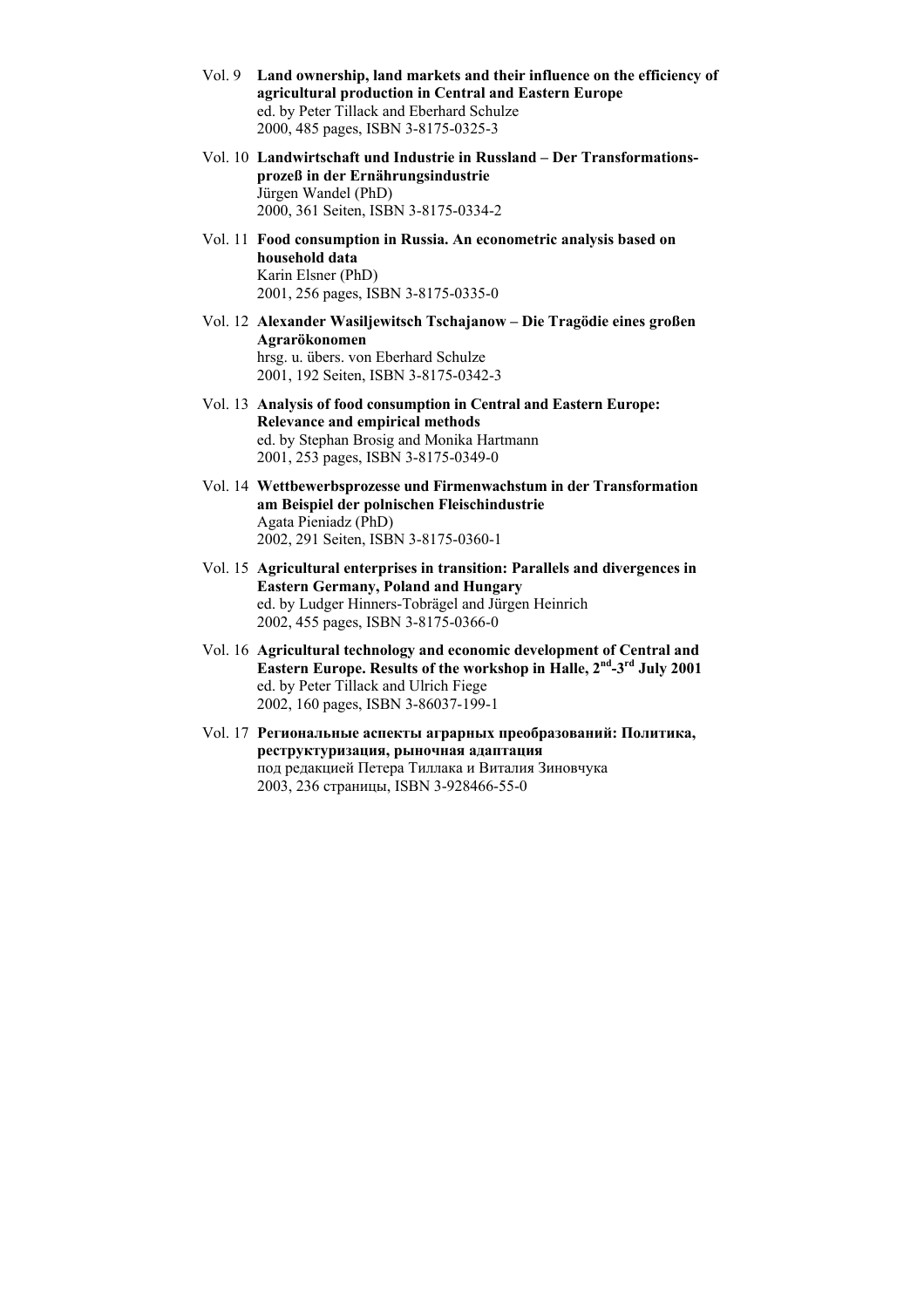- Vol. 18 **Alexander Vasilievich Chayanov The tragedy of an outstanding agricultural economist**  ed. by Eberhard Schulze 2003, 188 pages, ISBN 3-86037-201-7
- Vol. 19 **Development of agricultural market and trade policies in the CEE Candidate Countries**  by the Network of Independent Agricultural Experts in the CEE Candidate Countries

2003, 72 pages, ISBN 3-86037-212-2

- Vol. 20 **Large farm management**  ed. by Alfons Balmann and Alexej Lissitsa 2003, 396 pages, ISBN 3-86037-213-0
- Vol. 21 **Success and failures of transition The Russian agriculture between fall and resurrection**  ed. by Eberhard Schulze, Elke Knappe, Eugenia Serova, Peter Wehrheim 2003, 521 pages, ISBN 3-9809270-1-6
- Vol. 22 **Subsistence agriculture in Central and Eastern Europe: How to break the vicious circle?**  ed. by Steffen Abele and Klaus Frohberg 2003, 233 pages, ISBN 3-9809270-2-4
- Vol. 23 **Pfadabhängigkeiten und Effizienz der Betriebsstrukturen in der ukrainischen Landwirtschaft – Eine theoretische und empirische Analyse**  Andriy Nedoborovskyy (PhD) 2004, 197 Seiten, ISBN 3-86037-216-5
- Vol. 24 **Nichtmonetäre Transaktionen in der ukrainischen Landwirtschaft: Determinanten, Spezifika und Folgen**  Olena Dolud (PhD) 2004, 190 Seiten, ISBN 3-9809270-3-2
- Vol. 25 **The role of agriculture in Central and Eastern European rural development: Engine of change or social buffer?**  ed. by Martin Petrick and Peter Weingarten 2004, 426 pages, ISBN 3-9809270-4-0
- Vol. 26 **Credit rationing of Polish farm households A theoretical and empirical analysis**  Martin Petrick (PhD) 2004, 254 pages, ISBN 3-9809270-6-7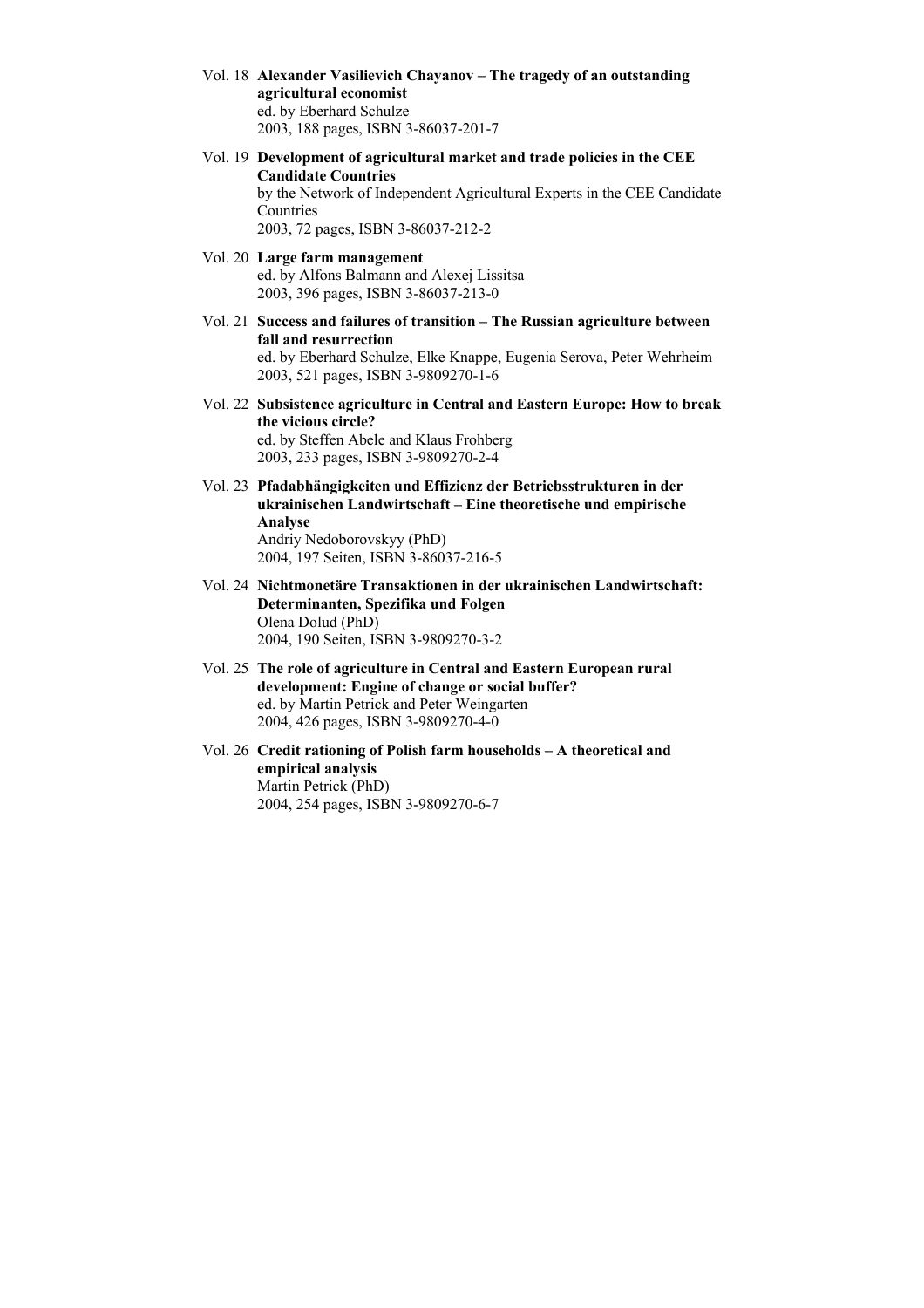- Vol. 27 **Drei Jahrhunderte Agrarwissenschaft in Russland: Von 1700 bis zur Gegenwart**  Alexander Alexandrowitsch Nikonow und Eberhard Schulze 2004, 232 Seiten, ISBN 3-9809270-8-3
- Vol. 28 **Russlands Weg vom Plan zum Markt: Sektorale Trends und regionale Spezifika**  Peter Voigt (PhD) 2004, 270 Seiten, ISBN 3-9809270-9-1
- Vol. 29 **Auswirkungen des Transformationsprozesses auf die sozioökonomischen Funktionen ukrainischer Landwirtschaftsunternehmen**  Helga Biesold (PhD) 2004 182 Seiten, ISBN 3-938584-00-9
- Vol. 30 **Agricultural policies and farm structures Agent-based modelling and application to EU-policy reform**  Kathrin Happe (PhD) 2004, 291 pages, ISBN 3-938584-01-7
- Vol. 31 **How effective is the invisible hand? Agricultural and food markets in Central and Eastern Europe**  ed. by Stephan Brosig and Heinrich Hockmann 2005, 361 pages, ISBN 3-938584-03-3
- Vol. 32 **Erfolgsfaktoren von landwirtschaftlichen Unternehmen mit Marktfruchtanbau in Sachsen-Anhalt**  Kirsti Dautzenberg (PhD) 2005, 161 Seiten, ISBN 3-938584-06-8
- Vol. 33 **Agriculture in the face of changing markets, institutions and policies: Challenges and strategies**  ed. by Jarmila Curtiss, Alfons Balmann, Kirsti Dautzenberg, Kathrin Happe 2006, 544 pages, ISBN 3-938584-10-6
- Vol. 34 **Making rural households' livelihoods more resilient The importance of social capital and the underlying social networks**  ed. by Gertrud Buchenrieder and Thomas Dufhues 2006, 106 pages, ISBN 3-938584-13-0
- Vol. 35 **Außerlandwirtschaftliche Diversifikation im Transformationsprozess. Diversifikationsentscheidungen und -strategien ländlicher Haushalte in Slowenien und Mazedonien**  Judith Möllers (PhD) 2006, 323 Seiten, ISBN 3-938584-14-9